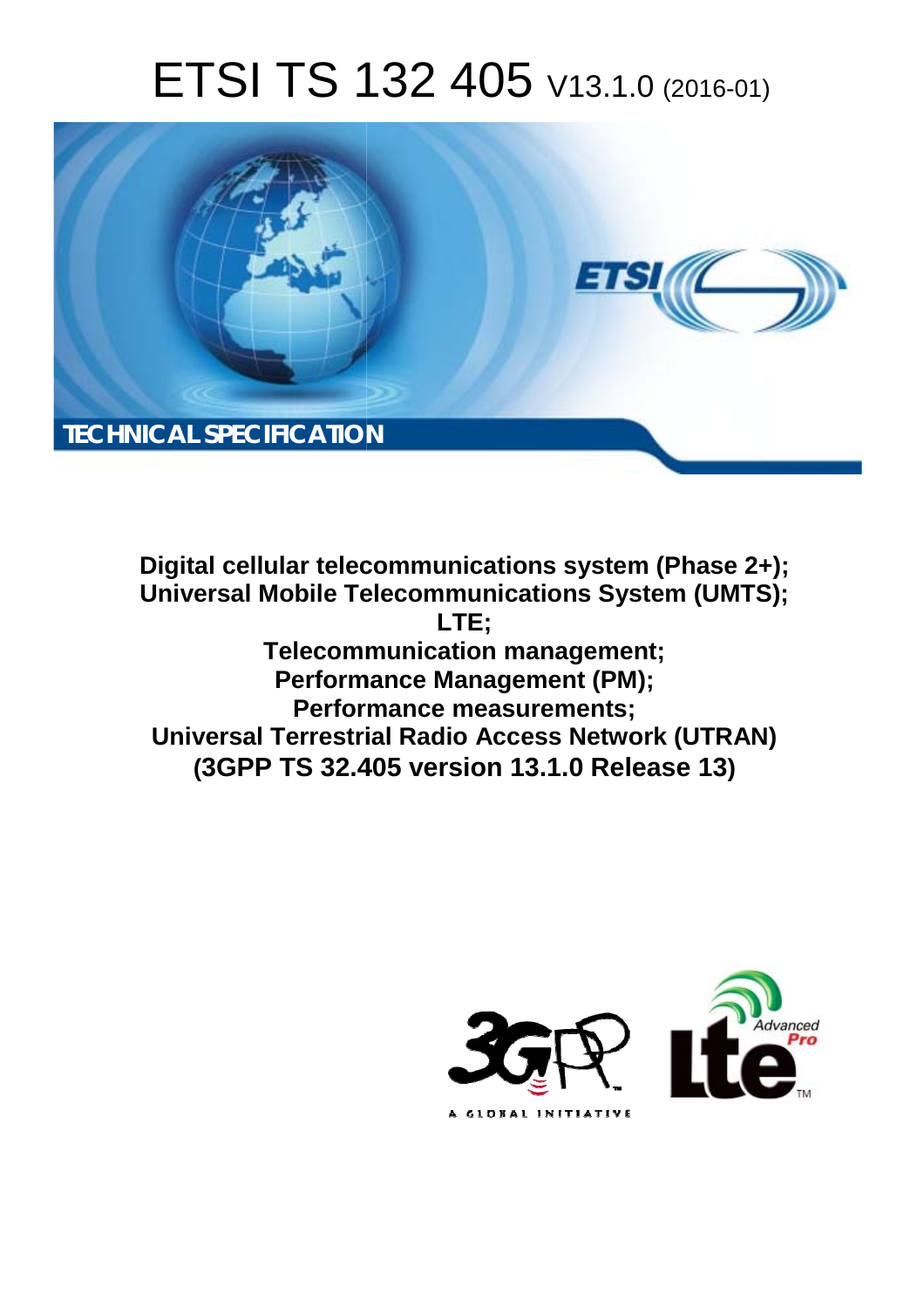Reference RTS/TSGS-0532405vd10

> Keywords GSM,LTE,UMTS

#### *ETSI*

#### 650 Route des Lucioles F-06921 Sophia Antipolis Cedex - FRANCE

Tel.: +33 4 92 94 42 00 Fax: +33 4 93 65 47 16

Siret N° 348 623 562 00017 - NAF 742 C Association à but non lucratif enregistrée à la Sous-Préfecture de Grasse (06) N° 7803/88

#### *Important notice*

The present document can be downloaded from: <http://www.etsi.org/standards-search>

The present document may be made available in electronic versions and/or in print. The content of any electronic and/or print versions of the present document shall not be modified without the prior written authorization of ETSI. In case of any existing or perceived difference in contents between such versions and/or in print, the only prevailing document is the print of the Portable Document Format (PDF) version kept on a specific network drive within ETSI Secretariat.

Users of the present document should be aware that the document may be subject to revision or change of status. Information on the current status of this and other ETSI documents is available at <http://portal.etsi.org/tb/status/status.asp>

If you find errors in the present document, please send your comment to one of the following services: <https://portal.etsi.org/People/CommiteeSupportStaff.aspx>

#### *Copyright Notification*

No part may be reproduced or utilized in any form or by any means, electronic or mechanical, including photocopying and microfilm except as authorized by written permission of ETSI.

The content of the PDF version shall not be modified without the written authorization of ETSI. The copyright and the foregoing restriction extend to reproduction in all media.

> © European Telecommunications Standards Institute 2016. All rights reserved.

**DECT**TM, **PLUGTESTS**TM, **UMTS**TM and the ETSI logo are Trade Marks of ETSI registered for the benefit of its Members. **3GPP**TM and **LTE**™ are Trade Marks of ETSI registered for the benefit of its Members and of the 3GPP Organizational Partners.

**GSM**® and the GSM logo are Trade Marks registered and owned by the GSM Association.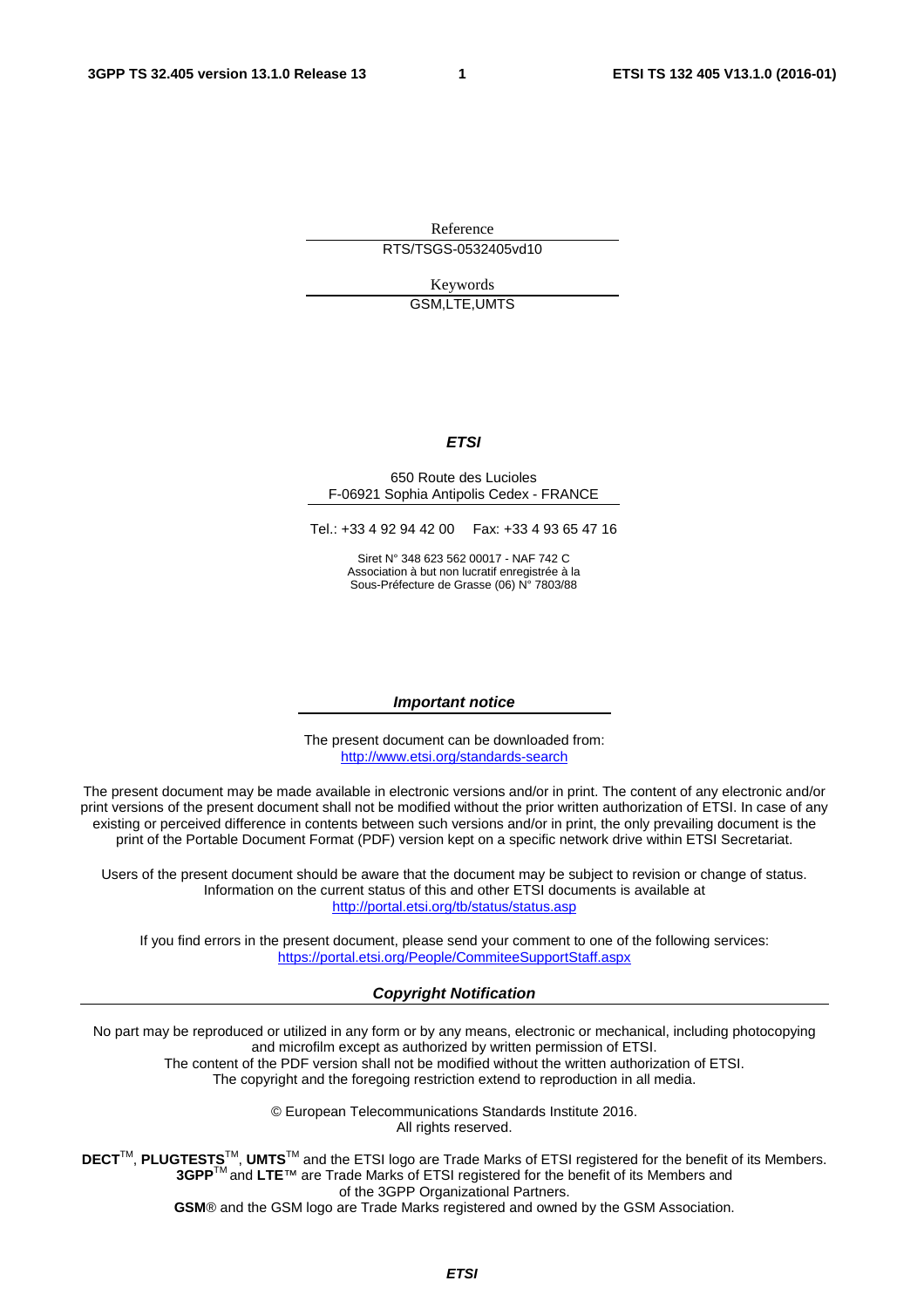# Intellectual Property Rights

IPRs essential or potentially essential to the present document may have been declared to ETSI. The information pertaining to these essential IPRs, if any, is publicly available for **ETSI members and non-members**, and can be found in ETSI SR 000 314: *"Intellectual Property Rights (IPRs); Essential, or potentially Essential, IPRs notified to ETSI in respect of ETSI standards"*, which is available from the ETSI Secretariat. Latest updates are available on the ETSI Web server [\(https://ipr.etsi.org/](https://ipr.etsi.org/)).

Pursuant to the ETSI IPR Policy, no investigation, including IPR searches, has been carried out by ETSI. No guarantee can be given as to the existence of other IPRs not referenced in ETSI SR 000 314 (or the updates on the ETSI Web server) which are, or may be, or may become, essential to the present document.

# Foreword

This Technical Specification (TS) has been produced by ETSI 3rd Generation Partnership Project (3GPP).

The present document may refer to technical specifications or reports using their 3GPP identities, UMTS identities or GSM identities. These should be interpreted as being references to the corresponding ETSI deliverables.

The cross reference between GSM, UMTS, 3GPP and ETSI identities can be found under <http://webapp.etsi.org/key/queryform.asp>.

# Modal verbs terminology

In the present document "**shall**", "**shall not**", "**should**", "**should not**", "**may**", "**need not**", "**will**", "**will not**", "**can**" and "**cannot**" are to be interpreted as described in clause 3.2 of the [ETSI Drafting Rules](http://portal.etsi.org/Help/editHelp!/Howtostart/ETSIDraftingRules.aspx) (Verbal forms for the expression of provisions).

"**must**" and "**must not**" are **NOT** allowed in ETSI deliverables except when used in direct citation.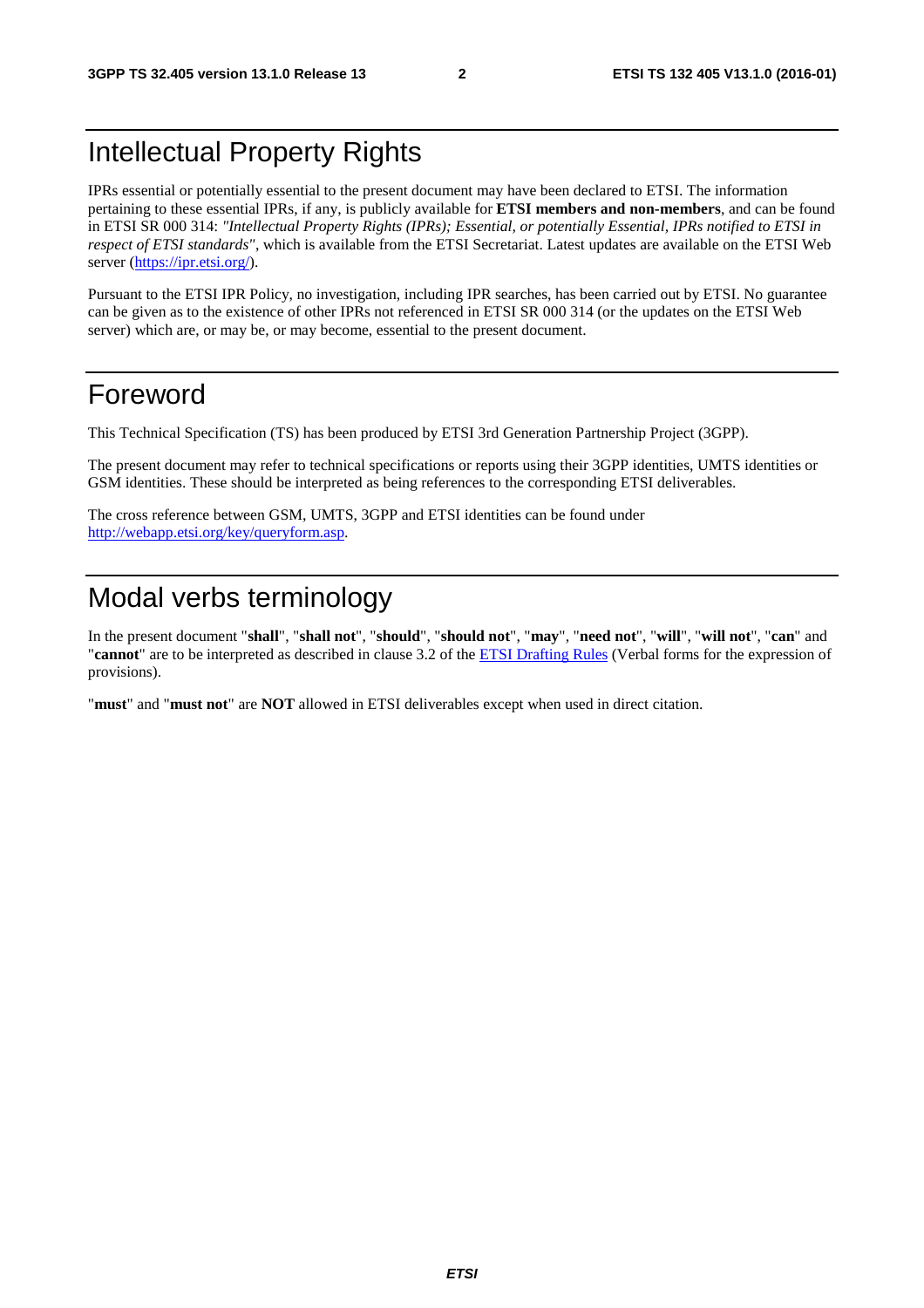$\mathbf{3}$ 

# Contents

| 1       |  |  |  |
|---------|--|--|--|
| 2       |  |  |  |
| 3       |  |  |  |
| 3.1     |  |  |  |
| 3.2     |  |  |  |
| 4       |  |  |  |
| 4.1     |  |  |  |
| 4.1.1   |  |  |  |
| 4.1.1.1 |  |  |  |
| 4.1.1.2 |  |  |  |
| 4.1.1.3 |  |  |  |
| 4.1.1.4 |  |  |  |
| 4.1.2   |  |  |  |
|         |  |  |  |
| 4.1.2.0 |  |  |  |
| 4.1.2.1 |  |  |  |
| 4.1.2.2 |  |  |  |
| 4.1.2.3 |  |  |  |
| 4.1.2.4 |  |  |  |
| 4.1.2.5 |  |  |  |
| 4.1.3   |  |  |  |
| 4.1.3.0 |  |  |  |
| 4.1.3.1 |  |  |  |
| 4.1.3.2 |  |  |  |
| 4.1.3.3 |  |  |  |
| 4.1.3.4 |  |  |  |
| 4.1.3.5 |  |  |  |
| 4.1.4   |  |  |  |
| 4.1.4.0 |  |  |  |
| 4.1.4.1 |  |  |  |
| 4.1.4.2 |  |  |  |
| 4.1.4.3 |  |  |  |
| 4.1.4.4 |  |  |  |
| 4.1.4.5 |  |  |  |
| 4.1.5   |  |  |  |
| 4.1.5.0 |  |  |  |
| 4.1.5.1 |  |  |  |
| 4.1.5.2 |  |  |  |
| 4.1.5.3 |  |  |  |
| 4.1.5.4 |  |  |  |
| 4.1.5.5 |  |  |  |
| 4.1.6   |  |  |  |
| 4.1.6.0 |  |  |  |
| 4.1.6.1 |  |  |  |
| 4.1.6.2 |  |  |  |
| 4.1.6.3 |  |  |  |
| 4.1.6.4 |  |  |  |
| 4.1.6.5 |  |  |  |
|         |  |  |  |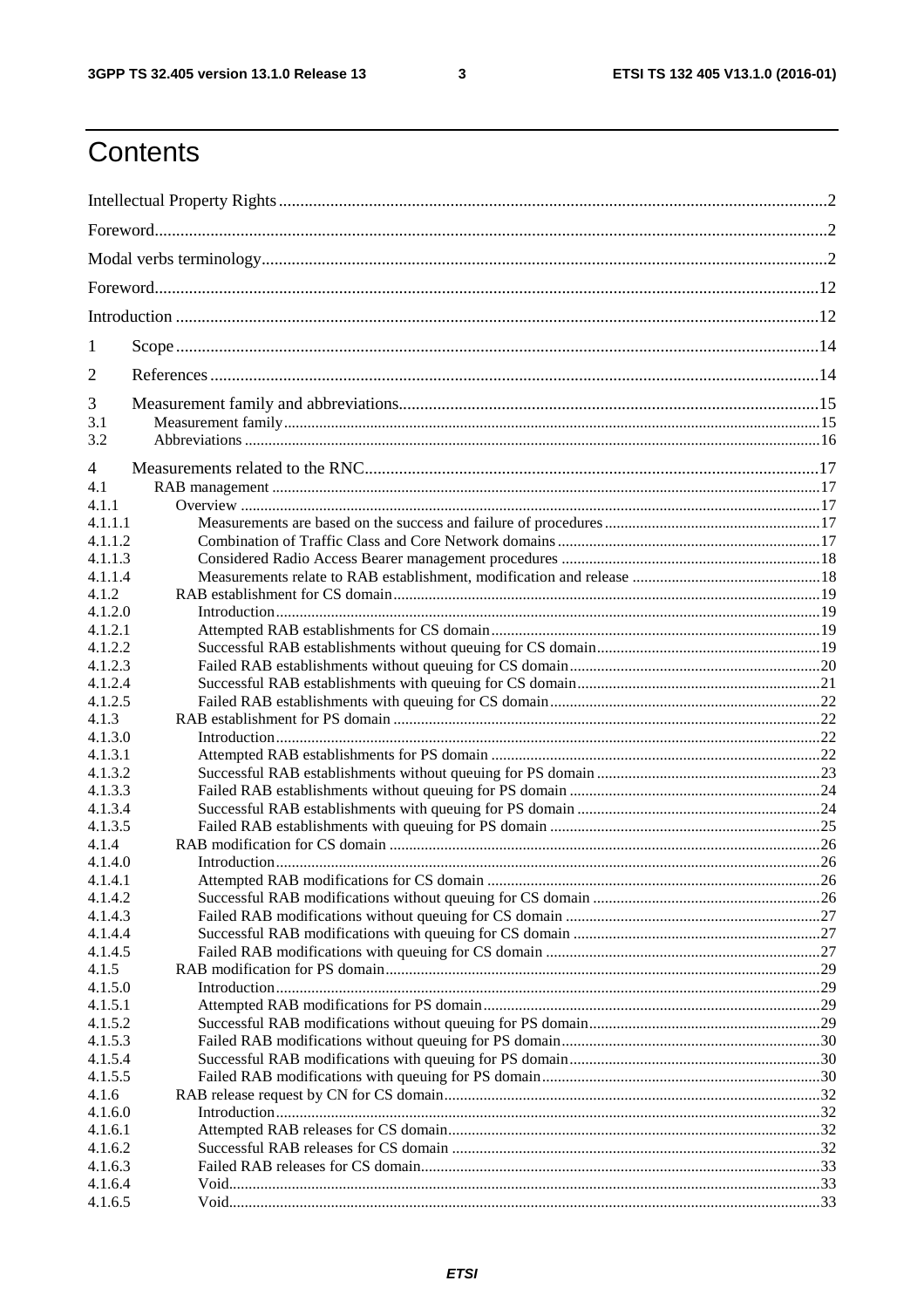$\overline{\mathbf{4}}$ 

| 4.1.7          |  |
|----------------|--|
| 4.1.7.0        |  |
| 4.1.7.1        |  |
| 4.1.7.2        |  |
| 4.1.7.3        |  |
| 4.1.7.4        |  |
| 4.1.7.5        |  |
| 4.1.8          |  |
| 4.1.8.1        |  |
| 4.1.8.2        |  |
| 4.1.8.3        |  |
| 4.1.8.4        |  |
| 4.1.9          |  |
| 4.1.9.1        |  |
| 4.1.9.2        |  |
| 4.1.9.3        |  |
| 4.1.9.4<br>4.2 |  |
| 4.3            |  |
| 4.3.1          |  |
| 4.3.2          |  |
| 4.4            |  |
| 4.4.1          |  |
| 4.4.1.0        |  |
| 4.4.1.1        |  |
| 4.4.1.2        |  |
| 4.4.1.3        |  |
| 4.4.2          |  |
| 4.4.2.1        |  |
| 4.4.2.2        |  |
| 4.4.3          |  |
| 4.4.3.1        |  |
| 4.4.3.2        |  |
| 4.4.3.3        |  |
| 4.4.3.4        |  |
| 4.5            |  |
| 4.5.0          |  |
| 4.5.1          |  |
| 4.5.2          |  |
| 4.5.3          |  |
| 4.6            |  |
| 4.6.1          |  |
| 4.6.2          |  |
| 4.7            |  |
| 4.7.1          |  |
| 4.7.2          |  |
| 4.7.3<br>4.7.4 |  |
| 4.8            |  |
| 4.8.1          |  |
| 4.8.1.0        |  |
| 4.8.1.1        |  |
| 4.8.1.2        |  |
| 4.8.1.3        |  |
| 4.8.2          |  |
| 4.8.2.1        |  |
| 4.8.2.2        |  |
| 4.8.3          |  |
| 4.8.3.0        |  |
| 4.8.3.1        |  |
| 4.8.3.2        |  |
| 4.9            |  |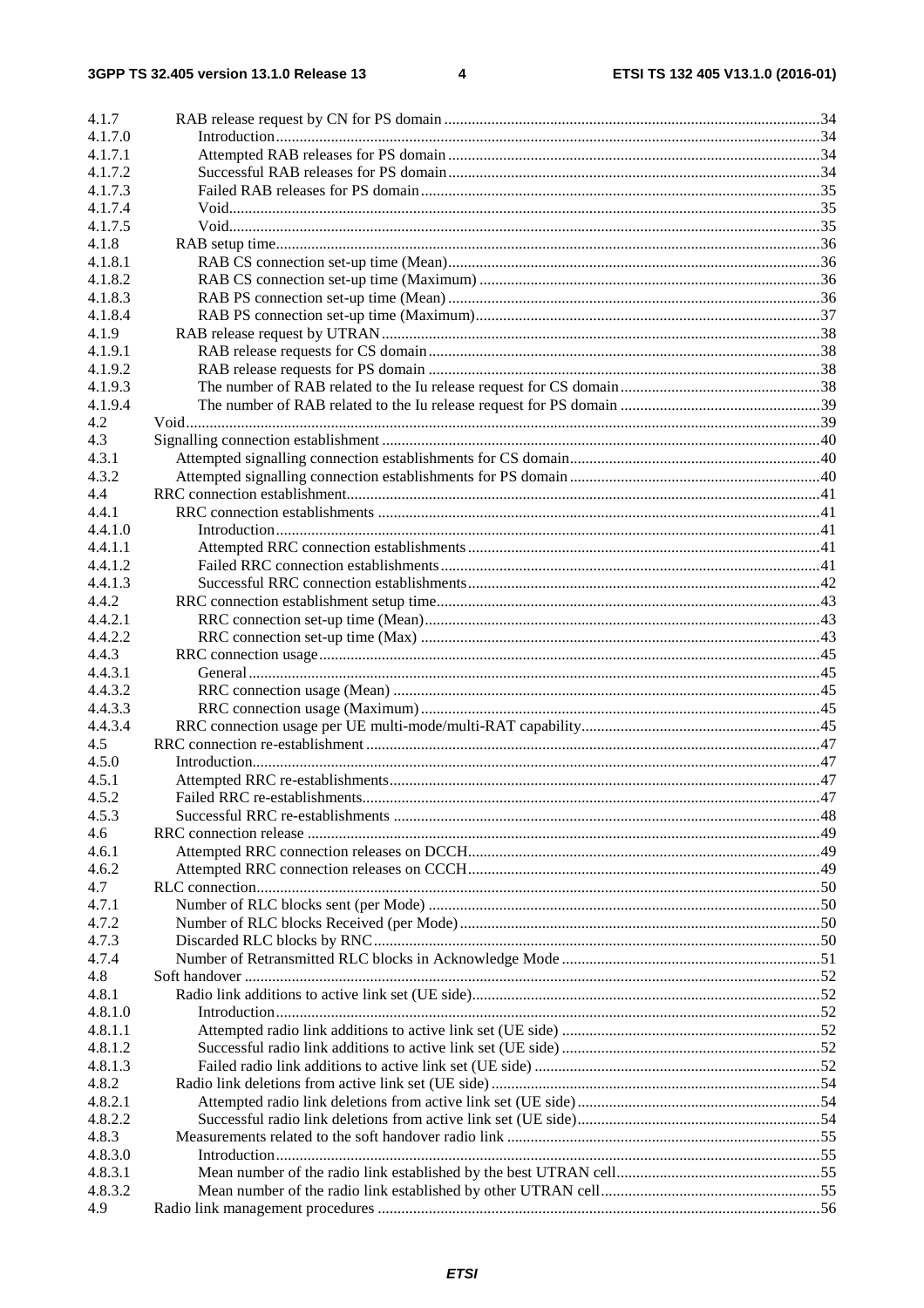#### $5\phantom{a}$

| 4.9.1              |                                                                                               |  |
|--------------------|-----------------------------------------------------------------------------------------------|--|
| 4.9.1.1            |                                                                                               |  |
| 4.9.1.2            |                                                                                               |  |
| 4.9.2              |                                                                                               |  |
| 4.9.2.0            |                                                                                               |  |
| 4.9.2.1            |                                                                                               |  |
| 4.9.2.2            |                                                                                               |  |
| 4.9.2.3            |                                                                                               |  |
| 4.9.3              |                                                                                               |  |
| 4.9.3.0            |                                                                                               |  |
| 4.9.3.1            |                                                                                               |  |
| 4.9.3.2            |                                                                                               |  |
| 4.9.3.3            |                                                                                               |  |
| 4.9.4              |                                                                                               |  |
| 4.9.4.0            |                                                                                               |  |
| 4.9.4.1            |                                                                                               |  |
| 4.9.4.2            |                                                                                               |  |
| 4.9.4.3            |                                                                                               |  |
| 4.9.5              |                                                                                               |  |
| 4.9.5.0            |                                                                                               |  |
| 4.9.5.1            |                                                                                               |  |
| 4.9.5.2            |                                                                                               |  |
| 4.9.5.3            |                                                                                               |  |
| 4.9.6              |                                                                                               |  |
| 4.9.6.1            |                                                                                               |  |
| 4.9.6.2            |                                                                                               |  |
| 4.9.7              |                                                                                               |  |
| 4.9.7.1            |                                                                                               |  |
| 4.9.7.2            |                                                                                               |  |
| 4.10               |                                                                                               |  |
| 4.10.1             |                                                                                               |  |
| 4.10.2             |                                                                                               |  |
| 4.10.2.0           |                                                                                               |  |
| 4.10.2.1           |                                                                                               |  |
| 4.10.2.2           |                                                                                               |  |
| 4.10.2.3           |                                                                                               |  |
|                    |                                                                                               |  |
| 4.10.3<br>4.10.3.0 |                                                                                               |  |
|                    |                                                                                               |  |
| 4.10.3.1           |                                                                                               |  |
| 4.10.3.2           |                                                                                               |  |
| 4.10.3.3           |                                                                                               |  |
| 4.10.4             |                                                                                               |  |
| 4.10.4.0           |                                                                                               |  |
| 4.10.4.1           |                                                                                               |  |
| 4.10.4.2           |                                                                                               |  |
| 4.10.4.3           |                                                                                               |  |
| 4.10.5             |                                                                                               |  |
| 4.10.5.0           |                                                                                               |  |
| 4.10.5.1           | Attempted relocation preparation for outgoing inter-RNC hard handovers switching in the CN 76 |  |
| 4.10.5.2           | Successful relocation preparation for outgoing inter-RNC hard handovers switching in the CN76 |  |
| 4.10.5.3           | Failed relocation preparation for outgoing inter-RNC hard handovers switching in the CN76     |  |
| 4.10.6             |                                                                                               |  |
| 4.10.6.0           |                                                                                               |  |
| 4.10.6.1           |                                                                                               |  |
| 4.10.6.2           |                                                                                               |  |
| 4.10.6.3           |                                                                                               |  |
| 4.10.7             |                                                                                               |  |
| 4.10.7.0           |                                                                                               |  |
| 4.10.7.1           |                                                                                               |  |
| 4.10.7.2           |                                                                                               |  |
| 4.10.7.3           |                                                                                               |  |
| 4.11               |                                                                                               |  |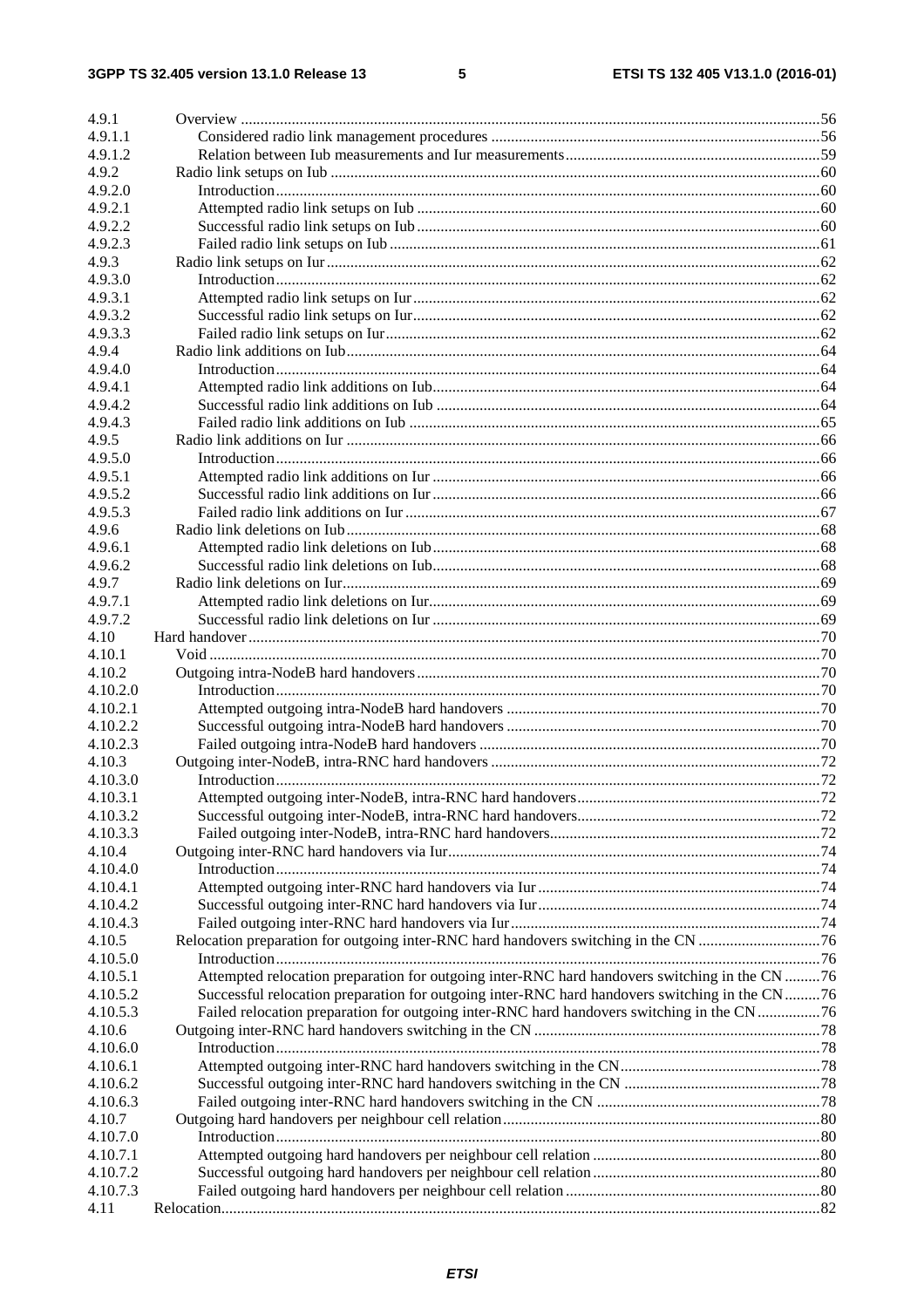| 4.11.1                 |                                                                                   |  |
|------------------------|-----------------------------------------------------------------------------------|--|
| 4.11.1.1               |                                                                                   |  |
| 4.11.1.0               |                                                                                   |  |
| 4.11.1.1.1             |                                                                                   |  |
| 4.11.1.1.2             |                                                                                   |  |
| 4.11.1.1.3             |                                                                                   |  |
| 4.11.1.2               |                                                                                   |  |
| 4.11.1.2.0             |                                                                                   |  |
| 4.11.1.2.1             |                                                                                   |  |
| 4.11.1.2.2             |                                                                                   |  |
| 4.11.1.2.3             |                                                                                   |  |
| 4.11.1.3               |                                                                                   |  |
| 4.11.1.3.0             |                                                                                   |  |
| 4.11.1.3.1             |                                                                                   |  |
| 4.11.1.3.2             |                                                                                   |  |
| 4.11.1.3.3             |                                                                                   |  |
| 4.11.1.4               |                                                                                   |  |
| 4.11.1.4.0             |                                                                                   |  |
| 4.11.1.4.1             | Attempted relocations resource allocations with UE not involved for CS domain     |  |
| 4.11.1.4.2             |                                                                                   |  |
| 4.11.1.4.3             |                                                                                   |  |
| 4.11.1.5               |                                                                                   |  |
| 4.11.1.5.1             |                                                                                   |  |
| 4.11.2                 |                                                                                   |  |
| 4.11.2.1               |                                                                                   |  |
| 4.11.2.1.0             |                                                                                   |  |
| 4.11.2.1.1             |                                                                                   |  |
| 4.11.2.1.2             |                                                                                   |  |
| 4.11.2.1.3             |                                                                                   |  |
| 4.11.2.2               |                                                                                   |  |
| 4.11.2.2.0             |                                                                                   |  |
| 4.11.2.2.1             |                                                                                   |  |
| 4.11.2.2.2             |                                                                                   |  |
| 4.11.2.2.3             |                                                                                   |  |
| 4.11.2.3               |                                                                                   |  |
| 4.11.2.3.0             |                                                                                   |  |
| 4.11.2.3.1             |                                                                                   |  |
| 4.11.2.3.2             |                                                                                   |  |
| 4.11.2.3.3             |                                                                                   |  |
| 4.11.2.4               |                                                                                   |  |
| 4.11.2.4.0             |                                                                                   |  |
| 4.11.2.4.1             |                                                                                   |  |
| 4.11.2.4.2             |                                                                                   |  |
| 4.11.2.4.3             |                                                                                   |  |
| 4.11.2.5<br>4.11.2.5.1 |                                                                                   |  |
| 4.12                   |                                                                                   |  |
| 4.12.1                 |                                                                                   |  |
| 4.12.1.0               |                                                                                   |  |
| 4.12.1.1               |                                                                                   |  |
| 4.12.1.2               |                                                                                   |  |
| 4.12.1.3               | Failed relocation preparation for outgoing circuit switched inter-RAT handovers94 |  |
| 4.12.2                 |                                                                                   |  |
| 4.12.2.0               |                                                                                   |  |
| 4.12.2.1               |                                                                                   |  |
| 4.12.2.2               |                                                                                   |  |
| 4.12.2.3               |                                                                                   |  |
| 4.12.3                 |                                                                                   |  |
| 4.12.3.0               |                                                                                   |  |
| 4.12.3.1               |                                                                                   |  |
| 4.12.3.2               |                                                                                   |  |
| 4.12.3.3               |                                                                                   |  |
|                        |                                                                                   |  |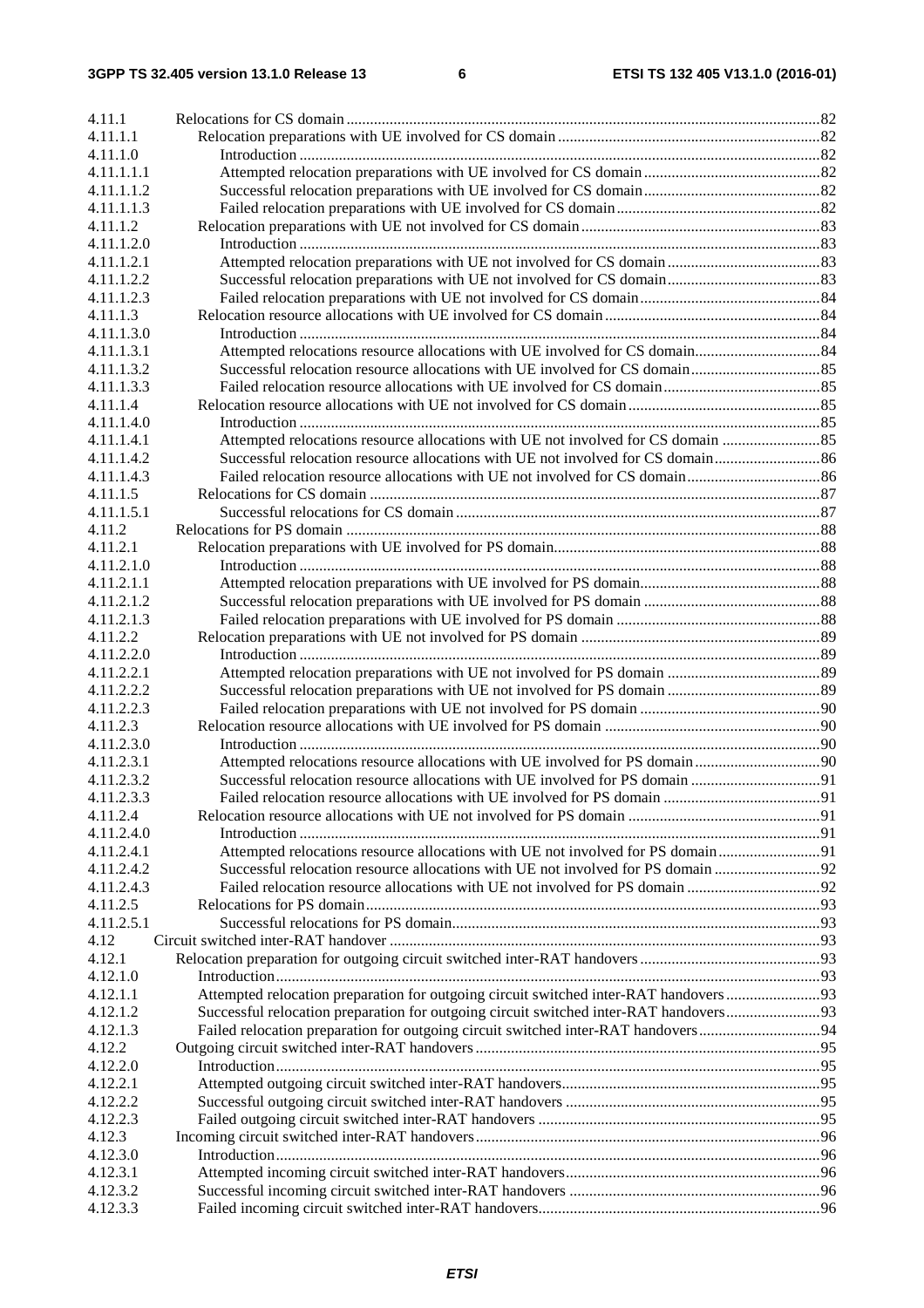| 4.13     |                                                                                          |  |
|----------|------------------------------------------------------------------------------------------|--|
| 4.13.1   |                                                                                          |  |
| 4.13.1.0 |                                                                                          |  |
| 4.13.1.1 |                                                                                          |  |
| 4.13.1.2 |                                                                                          |  |
| 4.13.1.3 |                                                                                          |  |
| 4.13.2   |                                                                                          |  |
| 4.13.2.1 |                                                                                          |  |
| 4.14     |                                                                                          |  |
| 4.14.1   |                                                                                          |  |
| 4.14.1.1 |                                                                                          |  |
| 4.14.2   |                                                                                          |  |
| 4.14.2.1 |                                                                                          |  |
| 4.14.2.2 |                                                                                          |  |
| 4.14.3   |                                                                                          |  |
| 4.14.3.1 |                                                                                          |  |
| 4.14.3.2 |                                                                                          |  |
| 4.14.3.3 |                                                                                          |  |
| 4.14.3.4 |                                                                                          |  |
| 4.15     |                                                                                          |  |
| 4.15.0   |                                                                                          |  |
| 4.15.1   |                                                                                          |  |
| 4.15.2   |                                                                                          |  |
| 4.15.3   |                                                                                          |  |
| 4.16     |                                                                                          |  |
| 4.16.1   |                                                                                          |  |
| 4.16.2   |                                                                                          |  |
| 4.16.3   |                                                                                          |  |
| 4.16.4   |                                                                                          |  |
| 4.17     |                                                                                          |  |
| 4.17.1   |                                                                                          |  |
| 4.17.2   |                                                                                          |  |
| 4.17.3   |                                                                                          |  |
| 4.17.4   |                                                                                          |  |
| 4.17.5   |                                                                                          |  |
| 4.17.6   |                                                                                          |  |
| 4.17.7   |                                                                                          |  |
| 4.17.8   |                                                                                          |  |
| 4.17.9   |                                                                                          |  |
| 4.17.10  |                                                                                          |  |
| 4.17.11  | Mean transmitted carrier power of all codes not used for HS-PDSCH, HS-SCCH, E-AGCH or E- |  |
|          |                                                                                          |  |
| 4.17.12  | Maximum transmitted carrier power of all codes not used for HS-PDSCH, HS-SCCH, E-AGCH or |  |
|          |                                                                                          |  |
| 4.18     | Measurements related to the UTRAN cell FDD carrier (RF Performance metrics)114           |  |
| 4.18.0   |                                                                                          |  |
| 4.18.1   |                                                                                          |  |
| 4.18.2   |                                                                                          |  |
| 4.18.3   |                                                                                          |  |
| 4.18.4   |                                                                                          |  |
| 4.18.5   |                                                                                          |  |
| 4.18.6   |                                                                                          |  |
| 4.18.7   | Mean transmitted carrier power of all codes not used for HS-PDSCH, HS-SCCH, E-AGCH, E-   |  |
|          |                                                                                          |  |
| 4.18.8   | Maximum transmitted carrier power of all codes not used for HS-PDSCH, HS-SCCH, E-AGCH,   |  |
|          |                                                                                          |  |
| 4.19     |                                                                                          |  |
| 4.19.1   |                                                                                          |  |
| 4.20     |                                                                                          |  |
| 4.20.1   |                                                                                          |  |
| 4.20.1.0 |                                                                                          |  |
| 4.20.1.1 |                                                                                          |  |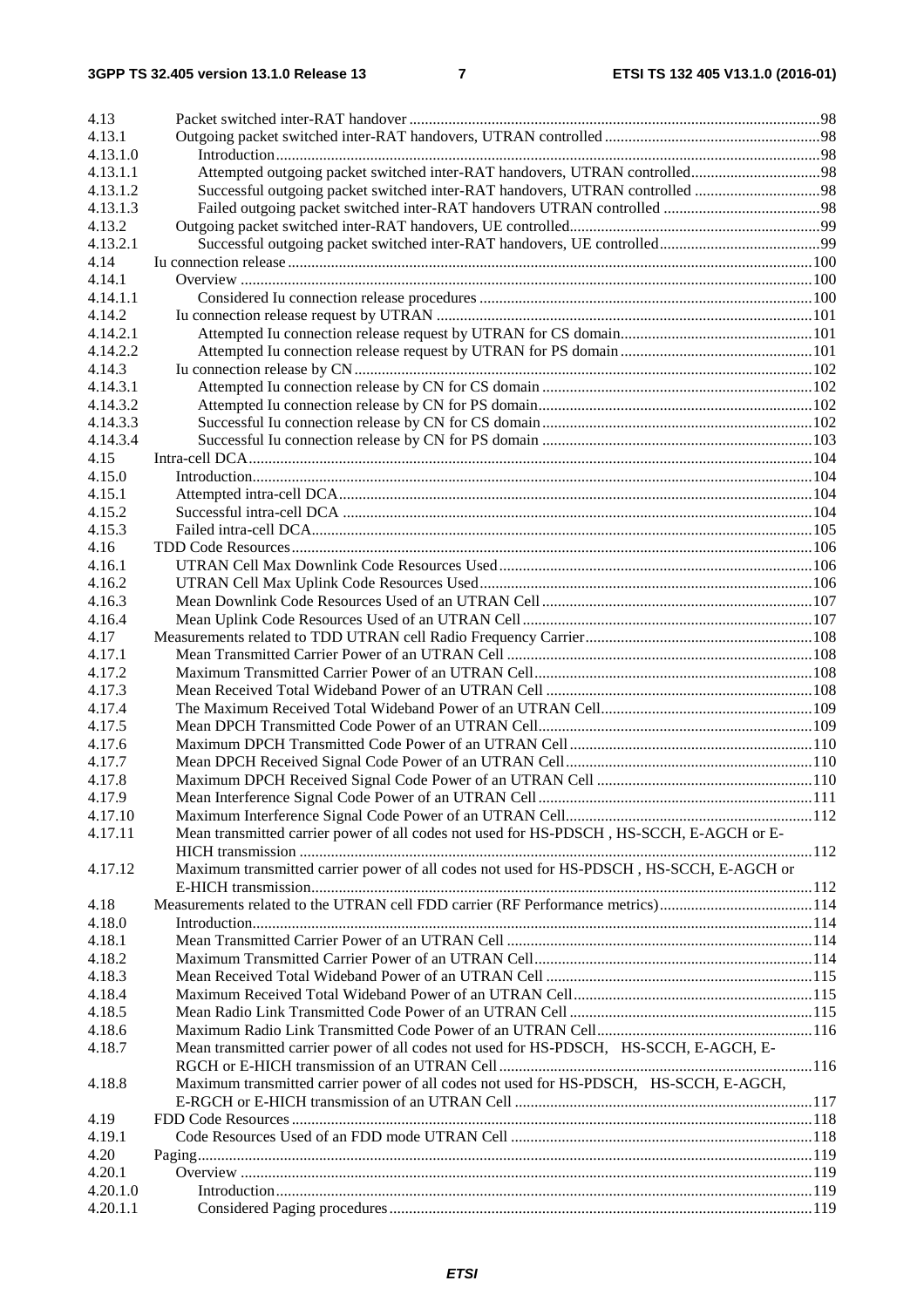#### $\bf{8}$

| 4.20.2   |                                                                                       |  |
|----------|---------------------------------------------------------------------------------------|--|
| 4.20.3   |                                                                                       |  |
| 4.20.3.1 |                                                                                       |  |
| 4.20.4   |                                                                                       |  |
| 4.20.4.1 |                                                                                       |  |
| 4.21     |                                                                                       |  |
| 4.21.1   |                                                                                       |  |
| 4.21.1.1 |                                                                                       |  |
| 4.21.1.2 |                                                                                       |  |
| 4.22     |                                                                                       |  |
| 4.22.1   |                                                                                       |  |
| 4.22.1.0 |                                                                                       |  |
| 4.22.1.1 |                                                                                       |  |
| 4.22.1.2 |                                                                                       |  |
| 4.22.1.3 |                                                                                       |  |
| 4.22.2   |                                                                                       |  |
| 4.22.2.0 |                                                                                       |  |
| 4.22.2.1 |                                                                                       |  |
| 4.22.2.2 |                                                                                       |  |
| 4.22.2.3 |                                                                                       |  |
| 4.23     |                                                                                       |  |
| 4.23.1   |                                                                                       |  |
| 4.24     |                                                                                       |  |
| 4.24.1   | Measurements related to channel switches from FACH/DCH to HS-DSCH intra UTRAN cell128 |  |
| 4.24.1.1 |                                                                                       |  |
| 4.24.1.2 |                                                                                       |  |
| 4.24.1.3 |                                                                                       |  |
| 4.24.1.4 |                                                                                       |  |
| 4.24.2   | Measurements related to channel switches from HS-DSCH to FACH/DCH intra UTRAN cell130 |  |
| 4.24.2.1 |                                                                                       |  |
| 4.24.2.2 |                                                                                       |  |
| 4.24.2.3 |                                                                                       |  |
| 4.24.2.4 |                                                                                       |  |
| 4.25     |                                                                                       |  |
| 4.25.1   |                                                                                       |  |
| 4.25.1.1 |                                                                                       |  |
| 4.25.1.2 |                                                                                       |  |
| 4.26     |                                                                                       |  |
| 4.26.1   |                                                                                       |  |
| 4.26.1.1 |                                                                                       |  |
| 4.26.1.2 |                                                                                       |  |
| 4.27     |                                                                                       |  |
| 4.28     |                                                                                       |  |
| 4.29     |                                                                                       |  |
| 4.30     |                                                                                       |  |
| 4.30.1   |                                                                                       |  |
| 4.30.1.1 |                                                                                       |  |
| 4.30.1.2 |                                                                                       |  |
| 4.30.1.3 |                                                                                       |  |
| 4.30.2   |                                                                                       |  |
| 4.30.2.1 |                                                                                       |  |
| 4.30.2.2 |                                                                                       |  |
| 4.30.2.3 |                                                                                       |  |
| 4.30.2.4 |                                                                                       |  |
| 4.30.3   |                                                                                       |  |
| 4.31     |                                                                                       |  |
| 4.31.1   |                                                                                       |  |
| 4.31.1.1 |                                                                                       |  |
| 4.32     |                                                                                       |  |
| 4.32.1   |                                                                                       |  |
| 4.32.1.1 |                                                                                       |  |
| 4.32.1.2 |                                                                                       |  |
|          |                                                                                       |  |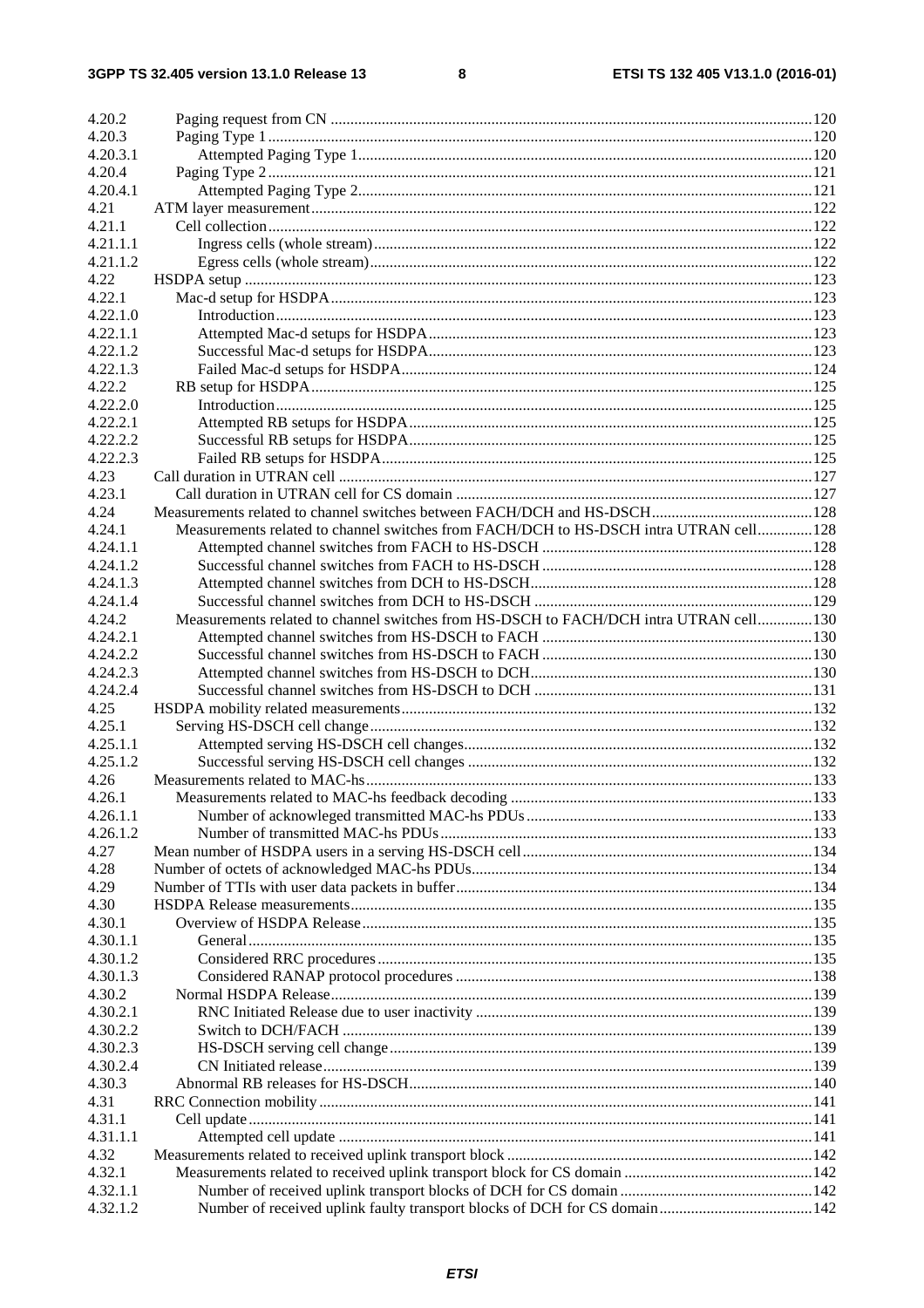| 4.32.2                   |                                                                               |  |
|--------------------------|-------------------------------------------------------------------------------|--|
| 4.32.2.1                 |                                                                               |  |
| 4.32.2.2                 |                                                                               |  |
| 4.33                     |                                                                               |  |
| 4.33.1                   |                                                                               |  |
| 4.33.1.1                 |                                                                               |  |
| 4.33.1.2                 |                                                                               |  |
| 4.34                     |                                                                               |  |
| 4.34.1                   |                                                                               |  |
| 4.34.1.1                 |                                                                               |  |
| 4.34.1.1.0               |                                                                               |  |
| 4.34.1.1.1               |                                                                               |  |
| 4.34.1.1.2               |                                                                               |  |
| 4.34.1.1.3               |                                                                               |  |
| 4.34.1.2                 |                                                                               |  |
| 4.34.1.2.0               |                                                                               |  |
| 4.34.1.2.1               |                                                                               |  |
| 4.34.1.2.2               |                                                                               |  |
| 4.34.1.2.3               |                                                                               |  |
| 4.34.2                   |                                                                               |  |
| 4.34.2.1                 |                                                                               |  |
| 4.34.2.1.0               |                                                                               |  |
| 4.34.2.1.1               |                                                                               |  |
| 4.34.2.1.2               |                                                                               |  |
| 4.34.2.1.3               |                                                                               |  |
| 4.34.2.2                 |                                                                               |  |
| 4.34.2.2.1               |                                                                               |  |
| 4.34.2.2.2               |                                                                               |  |
| 4.34.3                   |                                                                               |  |
| 4.34.3.1                 |                                                                               |  |
| 4.34.3.1.1               |                                                                               |  |
| 4.34.3.1.2               |                                                                               |  |
| 4.34.3.2                 |                                                                               |  |
| 4.34.3.2.1               | Attempted outgoing serving E-DCH cell change per neighbour cell relation 158  |  |
| 4.34.3.2.2<br>4.34.4     | Successful outgoing serving E-DCH cell change per neighbour cell relation 159 |  |
| 4.34.5                   |                                                                               |  |
| 4.34.5.1                 |                                                                               |  |
|                          |                                                                               |  |
| 4.34.5.1.1<br>4.34.5.1.2 |                                                                               |  |
| 4.34.5.1.3               |                                                                               |  |
| 4.34.5.1.4               |                                                                               |  |
| 4.34.5.2                 |                                                                               |  |
| 4.34.5.2.1               |                                                                               |  |
| 4.34.5.2.2               |                                                                               |  |
| 4.34.5.2.3               |                                                                               |  |
| 4.34.5.2.4               |                                                                               |  |
| 4.34.6                   |                                                                               |  |
| 4.34.6.1                 |                                                                               |  |
| 4.34.6.2                 |                                                                               |  |
| 4.34.7                   |                                                                               |  |
| 4.34.8                   |                                                                               |  |
| 4.34.8.1                 |                                                                               |  |
| 4.34.8.1.1               |                                                                               |  |
| 4.34.8.1.2               |                                                                               |  |
| 4.34.8.1.3               |                                                                               |  |
| 4.34.8.1.4               |                                                                               |  |
| 4.34.8.2                 |                                                                               |  |
| 4.35                     |                                                                               |  |
| 4.35.1                   |                                                                               |  |
| 4.36                     |                                                                               |  |
| 4.36.1                   |                                                                               |  |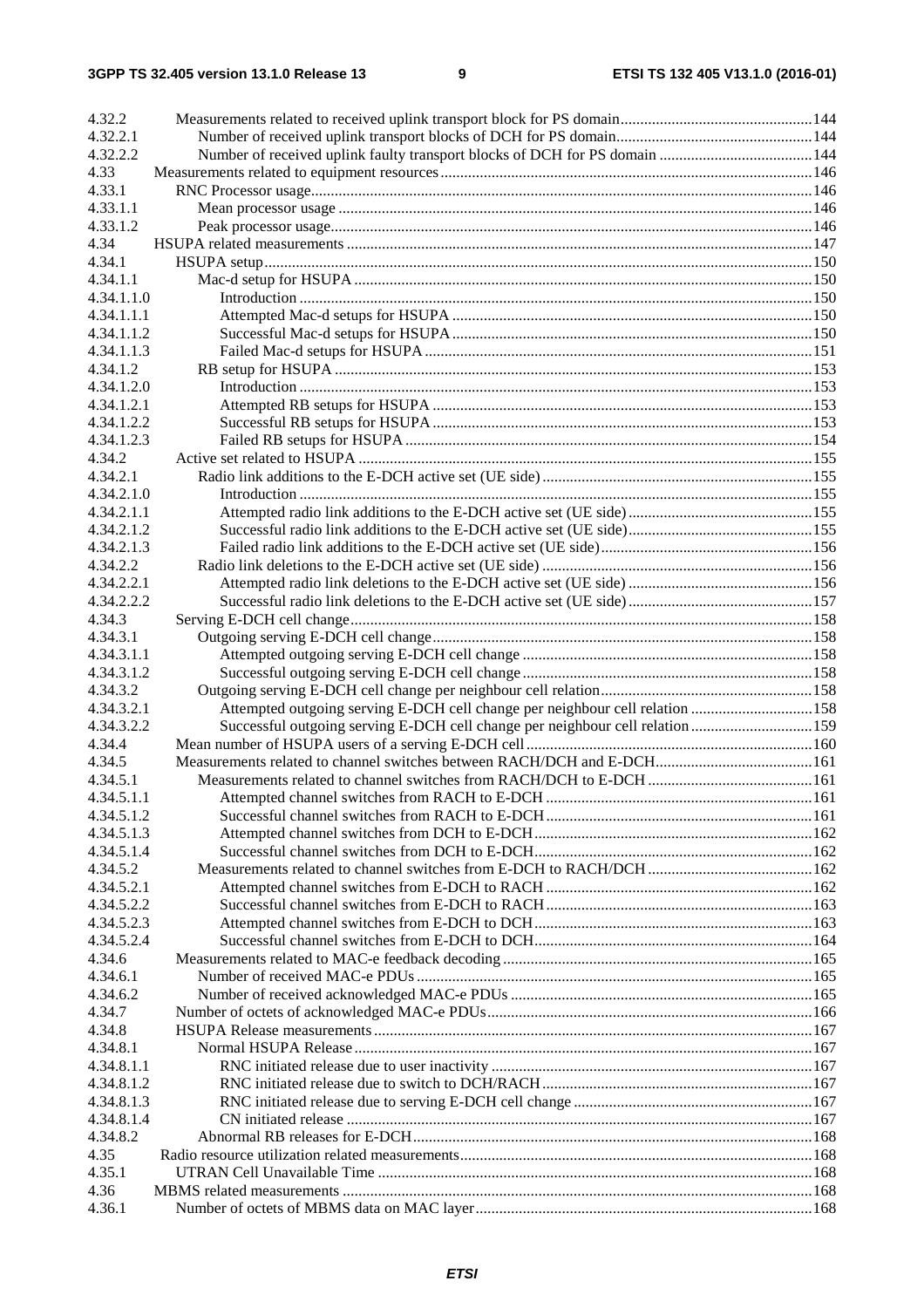$10$ 

| 4.36.2             |                                                                                                                                                                                       |  |
|--------------------|---------------------------------------------------------------------------------------------------------------------------------------------------------------------------------------|--|
| 4.36.2.1           |                                                                                                                                                                                       |  |
| 4.36.2.2           |                                                                                                                                                                                       |  |
| 4.36.2.3           |                                                                                                                                                                                       |  |
| 4.36.2.4           |                                                                                                                                                                                       |  |
| 4.37<br>4.37.1     |                                                                                                                                                                                       |  |
| 4.37.2             |                                                                                                                                                                                       |  |
| 4.37.3             |                                                                                                                                                                                       |  |
| 4.37.4             |                                                                                                                                                                                       |  |
| 4.37.5             |                                                                                                                                                                                       |  |
| 4.38               |                                                                                                                                                                                       |  |
| 4.38.1             |                                                                                                                                                                                       |  |
| 4.38.2<br>4.38.3   |                                                                                                                                                                                       |  |
| 4.38.4             |                                                                                                                                                                                       |  |
| 4.38.5             |                                                                                                                                                                                       |  |
| 4.38.6             |                                                                                                                                                                                       |  |
| 4.38.7             |                                                                                                                                                                                       |  |
| 4.38.8             |                                                                                                                                                                                       |  |
| 4.38.9             |                                                                                                                                                                                       |  |
| 4.38.10<br>4.38.11 |                                                                                                                                                                                       |  |
| 4.38.12            |                                                                                                                                                                                       |  |
| 4.38.13            |                                                                                                                                                                                       |  |
| 4.38.14            |                                                                                                                                                                                       |  |
| 4.38.15            |                                                                                                                                                                                       |  |
| 4.38.16            |                                                                                                                                                                                       |  |
| 4.38.17<br>4.39    |                                                                                                                                                                                       |  |
| 4.39.1             |                                                                                                                                                                                       |  |
| 4.39.2             |                                                                                                                                                                                       |  |
| 4.39.3             |                                                                                                                                                                                       |  |
| 4.40               |                                                                                                                                                                                       |  |
| 4.40.1             | Attempted relocation resource reservation for inter-RAT handovers with Iur-g interface 185                                                                                            |  |
| 4.40.2<br>4.40.3   | Successful relocation resource reservation for inter-RAT handovers with Iur-g interface186<br>Attempted outgoing preparation inter-RAT handovers with Iur-g interface (UMTS->GSM) 186 |  |
| 4.40.4             | Successful outgoing preparation inter-RAT handovers with Iur-g interface (UMTS->GSM)  186                                                                                             |  |
| 4.40.5             | Attempted outgoing inter-RAT handovers with Iur-g interface (UMTS->GSM)187                                                                                                            |  |
| 4.40.6             | Successful outgoing inter-RAT handovers with Iur-g interface (UMTS->GSM) 187                                                                                                          |  |
|                    | Use cases for measurement report related measurements188<br><b>Annex A (informative):</b>                                                                                             |  |
| A.1                |                                                                                                                                                                                       |  |
| A.2                |                                                                                                                                                                                       |  |
| A.3                |                                                                                                                                                                                       |  |
| A.4                |                                                                                                                                                                                       |  |
| A.5                |                                                                                                                                                                                       |  |
| A.6                |                                                                                                                                                                                       |  |
| A.7                |                                                                                                                                                                                       |  |
| A.8                |                                                                                                                                                                                       |  |
| A.9                |                                                                                                                                                                                       |  |
|                    |                                                                                                                                                                                       |  |
|                    |                                                                                                                                                                                       |  |
|                    | Use cases for performance measurements defintion191<br><b>Annex B</b> (informative):                                                                                                  |  |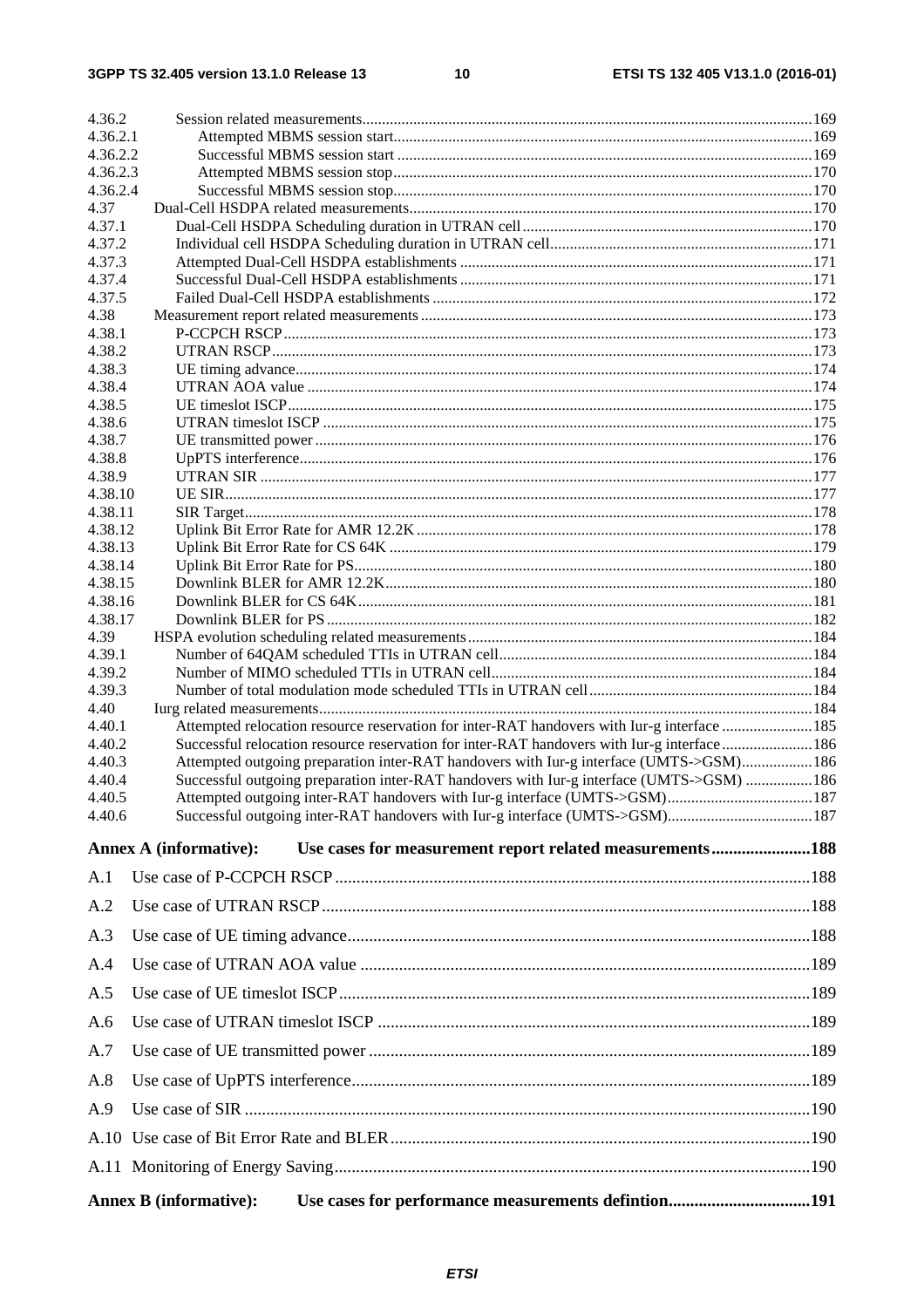$11$ 

| B.4 RRC connection usage per UE multi-mode/multi-RAT capability related measurement191 |  |
|----------------------------------------------------------------------------------------|--|
|                                                                                        |  |
|                                                                                        |  |
|                                                                                        |  |
|                                                                                        |  |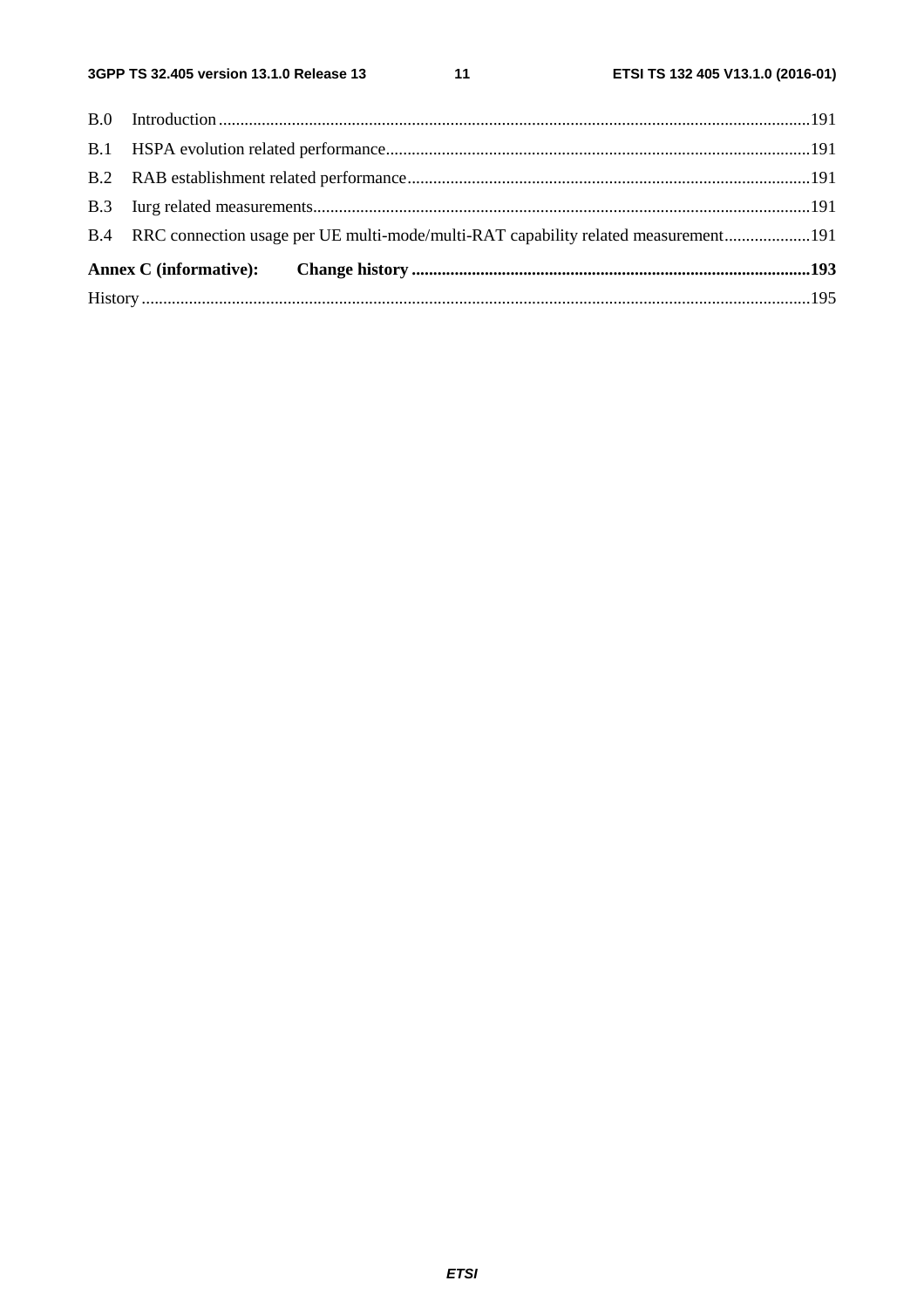# Foreword

This Technical Specification has been produced by the  $3<sup>rd</sup>$  Generation Partnership Project (3GPP).

The contents of the present document are subject to continuing work within the TSG and may change following formal TSG approval. Should the TSG modify the contents of the present document, it will be re-released by the TSG with an identifying change of release date and an increase in version number as follows:

Version x.y.z

where:

- x the first digit:
	- 1 presented to TSG for information;
	- 2 presented to TSG for approval;
	- 3 or greater indicates TSG approved document under change control.
- y the second digit is incremented for all changes of substance, i.e. technical enhancements, corrections, updates, etc.
- z the third digit is incremented when editorial only changes have been incorporated in the document.

# Introduction

The present document is part of a TS-family covering the 3rd Generation Partnership Project; Technical Specification Group Services and System Aspects; Telecommunication management; as identified below:

- 32.401 Performance Management (PM); Concept and requirements
- 52.402 Performance Management (PM); Performance measurements GSM
- 32.404 Performance Management (PM); Performance measurements Definitions and template
- **32.405 Performance Management (PM); Performance measurements Universal Terrestrial Radio Access Network (UTRAN)**
- 32.406 Performance Management (PM); Performance measurements Core Network (CN) Packet Switched (PS) domain
- 32.407 Performance Management (PM); Performance measurements Core Network (CN) Circuit Switched (CS) domain
- 32.408 Performance Management (PM); Performance measurements Teleservice
- 32.409 Performance Management (PM); Performance measurements IP Multimedia Subsystem (IMS)

The present document is part of a set of specifications, which describe the requirements and information model necessary for the standardised Operation, Administration and Maintenance (OA&M) of a multi-vendor 3G-system.

During the lifetime of a 3G network, its logical and physical configuration will undergo changes of varying degrees and frequencies in order to optimise the utilisation of the network resources. These changes will be executed through network configuration management activities and/or network engineering, see TS 32.600 [3].

Many of the activities involved in the daily operation and future network planning of a 3G network require data on which to base decisions. This data refers to the load carried by the network and the grade of service offered. In order to produce this data performance measurements are executed in the NEs, which comprise the network. The data can then be transferred to an external system, e.g. an Operations System (OS) in TMN terminology, for further evaluation. The purpose of the present document is to describe the mechanisms involved in the collection of the data and the definition of the data itself.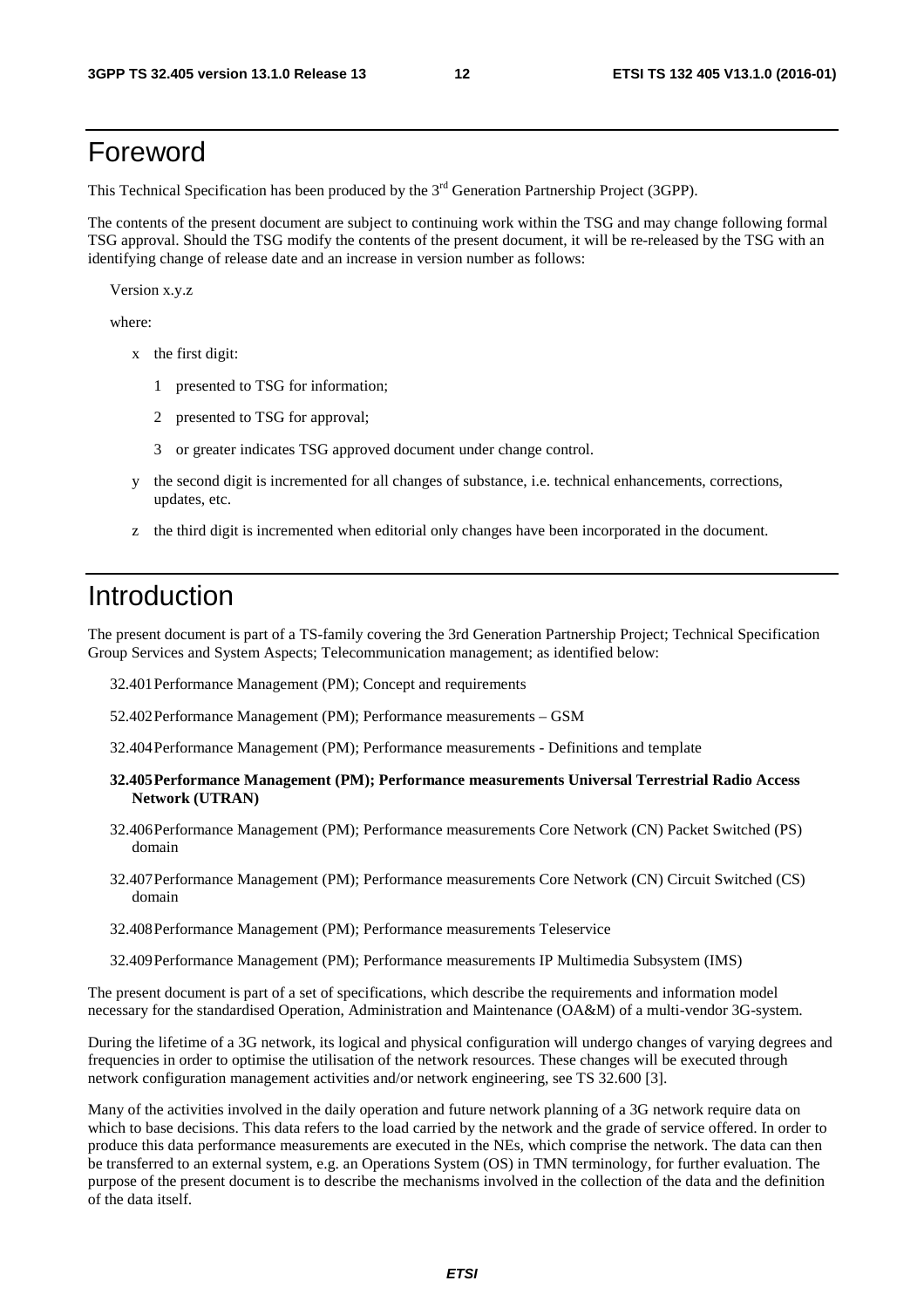Annex B of TS 32.404 helps in the definition of new performance measurements that can be submitted to 3GPP for potential adoption and inclusion in the present document. Annex B of TS 32.404 discusses a top-down performance measurement definition methodology that focuses on how the end-user of performance measurements can use the measurements.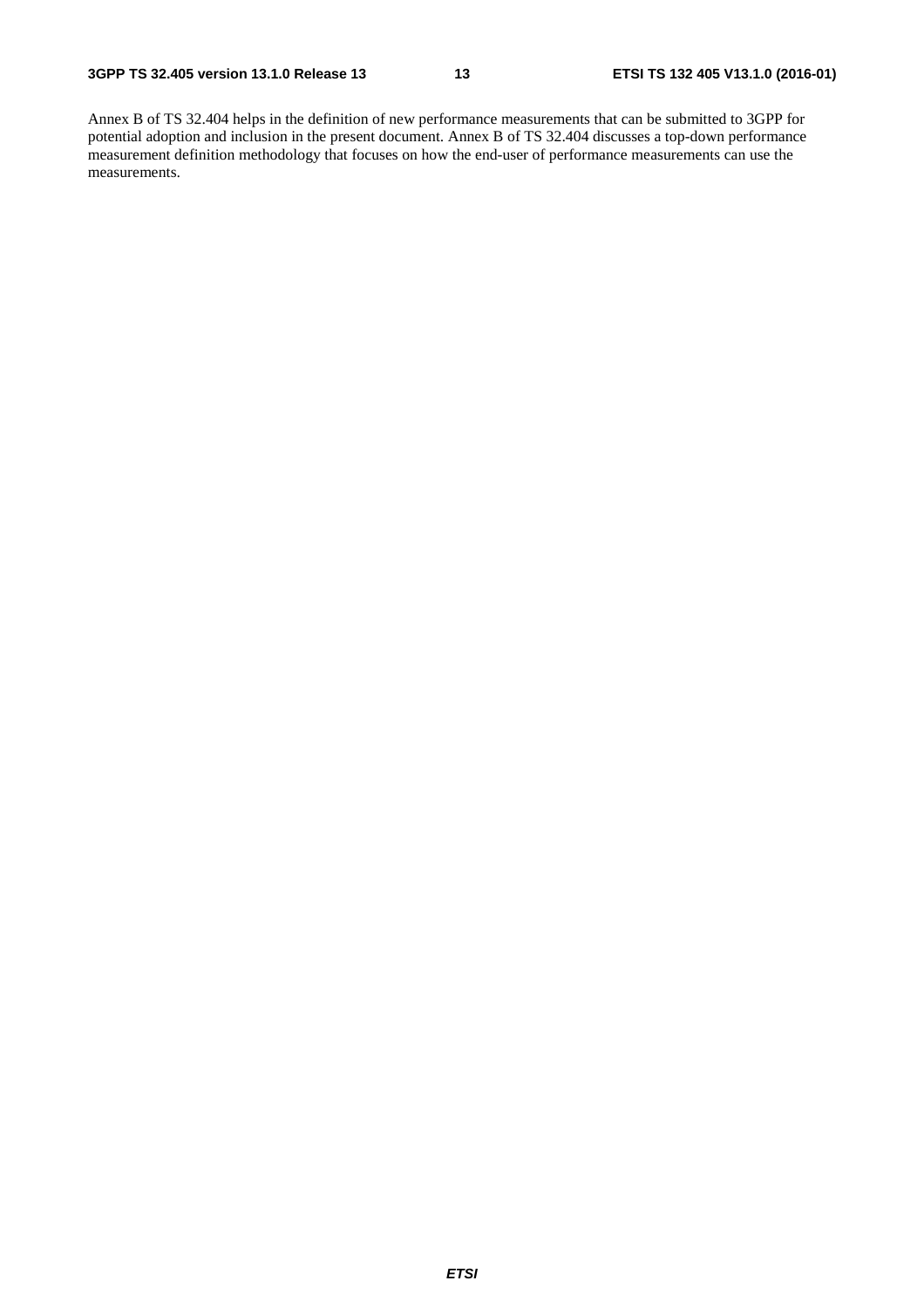# 1 Scope

The present document describes the measurements for Universal Terrestrial Radio Access Network (UTRAN). TS 32.401 [1] describes Performance Management concepts and requirements.

The present document is valid for all measurement types provided by an implementation of a UTRAN. Only measurement types that are specific to UTRAN are defined within the present documents.

Vendor specific measurement types used inUTRAN are not covered. Instead, these could be applied according to manufacturer's documentation.

Measurements related to "external" technologies (such as ATM or IP) as described by "external" standards bodies (e.g. ITU-T or IETF) shall only be referenced within this specification, wherever there is a need identified for the existence of such a reference.

The definition of the standard measurements is intended to result in comparability of measurement data produced in a multi-vendor network, for those measurement types that can be standardised across all vendors' implementations.

The structure of the present document is as follows:

- Header 1: Network Element (e.g. RNC related measurements);
- Header 2: Measurement function (e.g. soft handover measurements);
- Header 3: Measurements.

# 2 References

The following documents contain provisions which, through reference in this text, constitute provisions of the present document.

- References are either specific (identified by date of publication and/or edition number or version number) or non-specific.
- For a specific reference, subsequent revisions do not apply.
- For a non-specific reference, the latest version applies. In the case of a reference to a 3GPP document (including a GSM document), a non-specific reference implicitly refers to the latest version of that document *in the same Release as the present document*.
- [1] 3GPP TS 32.401: "Telecommunication management; Performance Management (PM); Concept and requirements".
- [2] 3GPP TS 23.107: "Quality of Service (QoS) concept and architecture".
- [3] 3GPP TS 32.600: "Telecommunication management; Configuration Management (CM); Concept and high-level requirements".
- [4] 3GPP TS 25.331: "Radio Resource Control (RRC) protocol specification".
- [5] 3GPP TS 25.413: "UTRAN Iu Interface RANAP signalling".
- [6] 3GPP TS 25.423: "UTRAN Iur Interface RNSAP signalling".
- [7] 3GPP TS 25.433: "UTRAN Iub Interface NBAP signalling".
- [8] 3GPP TS 25.133: "Requirements for support of radio resource management (FDD)".
- [9] 3GPP TS 25.123: "Requirements for support of radio resource management (TDD)".
- [10] 3GPP TS 25.322: "Radio Link Control (RLC) protocol specification".
- [11] af-nm-0185.000, "M4 Interface ATM Network View CORBA MIB".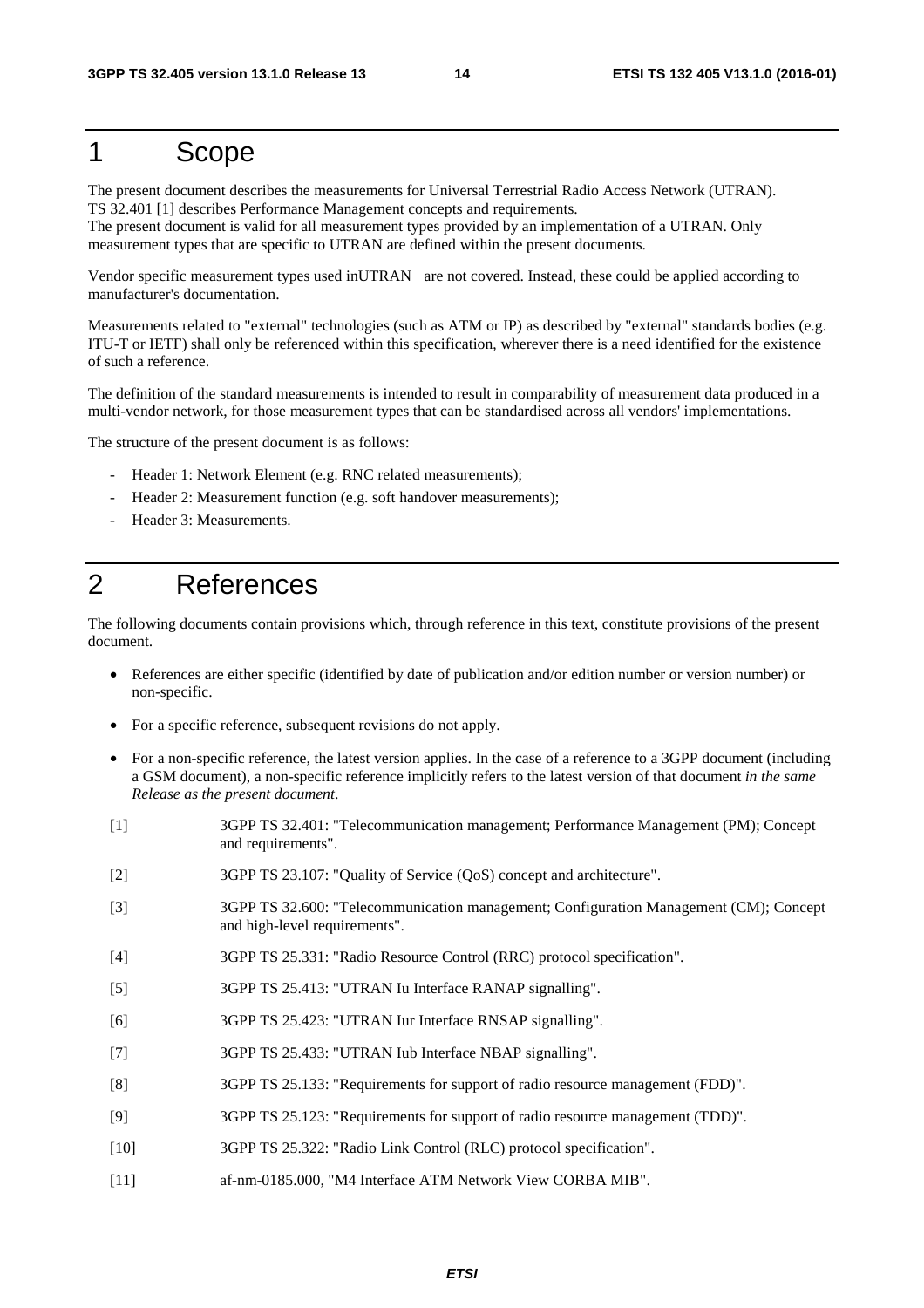- [12] 3GPP TS 32.432: "Telecommunication management; Performance measurement: File format definition".
- [13] 3GPP TS 25.993: "Typical examples of Radio Access Bearers (RABs) and Radio Bearers (RBs) supported by Universal Terrestrial Radio Access (UTRA)".
- [14] 3GPP TS 25.215: "Physical layer Measurements (FDD)".
- [15] 3GPP TS 32.432: "Telecommunication management; Performance measurement: File format definition".
- [16] 3GPP TS 25.225: "Physical layer Measurements (TDD)".
- [17] 3GPP TS 25.427: "UTRAN Iub/Iur interface user plane protocol for DCH data streams".
- [18] 3GPP TS 32.410: "Key Performance Indicators (KPI) for UMTS and GSM ".
- [19] 3GPP TS 25.308: "High Speed Downlink Packet Access (HSDPA): Overall Description; Stage 2".
- [20] 3GPP TS 43.130: "Technical Specification Group GSM/EDGE Radio Access Network; Iur-g interface; Stage 2".
- [21] ES 203 228 V1.0.0: "Environmental Engineering (EE); Assessment of mobile network energy efficiency".

# 3 Measurement family and abbreviations

# 3.1 Measurement family

The measurement names defined in the present document are all beginning with a prefix containing the measurement family name (e.g. RAB.AttEstabCS.Conv). This family name identifies all measurements which relate to a given functionality and it may be used for measurement administration (see TS 32.401 [1]).

The list of families currently used in the present document is as follows:

| ATML (measurements related to ATM Layer)                                |
|-------------------------------------------------------------------------|
| CARR (measurements related to UTRAN cell Radio Frequency carrier)       |
| CR (measurements related to Code Resources)                             |
| DCA (measurements related to Dynamic Channel Allocation)                |
| EQPT (measurements related to Equipment)                                |
| FP (measurements related to Frame Protocol)                             |
| HHO (measurements related to Hard Handover)                             |
| HSDPA (measurements related to High Speed Downlink Packet Access)       |
| HSUPA (measurements related to High Speed Uplink Packet Access)         |
| HSPAE (measurements related to High Speed Packet Access Evolution)      |
| IRATHO (measurements related to inter-Radio Access Technology Handover) |
| IU (measurements related to Iu connection)                              |
| MBMS (measurements related to Multimedia Broadcast Multicast Service)   |
| MR (measurements related to Measurement Report)                         |
| RAB (measurements related to Radio Access Bearer management)            |
| RELOC (measurements related to SRNS Relocation)                         |
| RLC (measurements related to Radio Link Control)                        |
| RLM (measurements related to Radio Link Management)                     |
| RRC (measurements related to Radio Resource Control)                    |
| RRU (measurements related to Radio Resource Usage)                      |
| SHO (measurements related to Soft Handover)                             |
| SIG (measurements related to Signalling)                                |
| TCR (measurements related to TDD Code Resources)                        |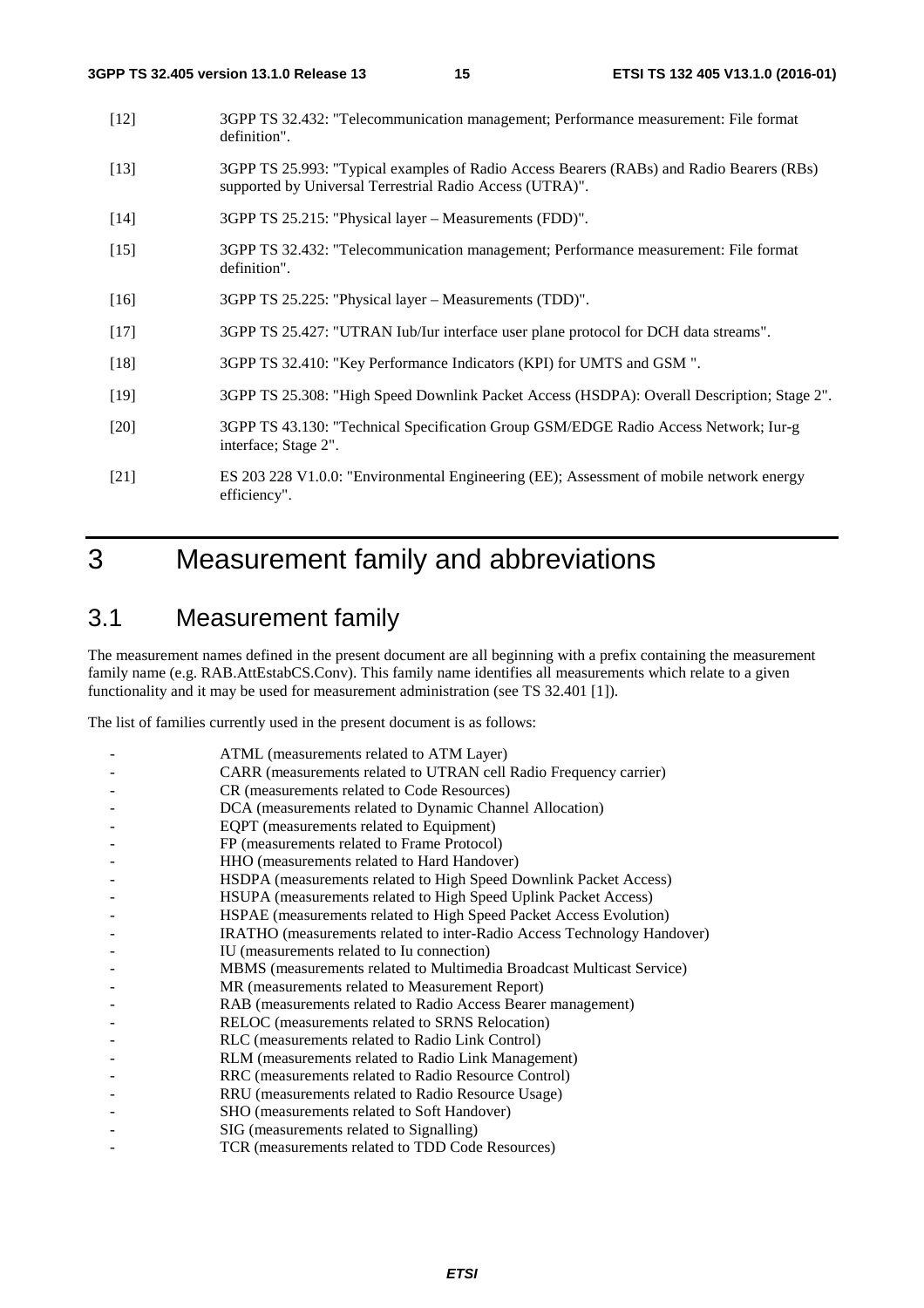# 3.2 Abbreviations

For the purposes of the present document, the following abbreviations apply:

| AOA          | Angle Of Arrival                           |
|--------------|--------------------------------------------|
| ASN.1        | <b>Abstract Syntax Notation 1</b>          |
| <b>BER</b>   | <b>Basic Encoding Rules</b>                |
| <b>BLER</b>  | <b>Block Error Rate</b>                    |
| <b>CN</b>    | Core Network                               |
| <b>DTD</b>   | Document Type Definition                   |
| EE           | <b>Energy Efficiency</b>                   |
| <b>EGQM</b>  | Enhanced Goal, Question, Metric            |
| EM           | (Network) Element Manager                  |
| GQM          | Goal, Question, Metric                     |
| <b>HSDPA</b> | High Speed Downlink Packet Access          |
| <b>HSUPA</b> | <b>High Speed Uplink Packet Access</b>     |
| Itf          | Interface                                  |
| <b>ISCP</b>  | Interference Signal Code Power             |
| <b>MSC</b>   | Mobile services Switching Centre           |
| NE.          | Network Element                            |
| NM           | Network Manager                            |
| OA&M         | Operation, Administration and Maintenance  |
| OS.          | Operations System (EM, NM)                 |
| OSI          | Open Systems Interconnection               |
| P-CCPCH      | Primary Common Control Physical Channel    |
| <b>PM</b>    | Performance Management                     |
| QoS          | Quality of Service                         |
| <b>RNC</b>   | Radio Network Controller                   |
| <b>RSCP</b>  | Received Signal Code Power                 |
| <b>SIR</b>   | Signal to Interference Ratio               |
| <b>UMTS</b>  | Universal Mobile Telecommunications System |
| <b>UTRAN</b> | Universal Terrestrial Radio Access Network |

You can find below a list of abbreviations used within the measurement types for field E of the measurement template.

| Ackd         | Acknowledged                     |
|--------------|----------------------------------|
| Assn         | Assign(ment,ed)                  |
| Att          | Attempt(s,ed)                    |
| <b>B</b> grd | Background                       |
| Call         | Call                             |
| Chg          | Change                           |
| Conn         | Connection                       |
| Combi        | Combined                         |
| CS           | Circuit switched                 |
| Ctrl         | Controlled                       |
| Conv         | Conversational                   |
| Del          | Deletion                         |
| Drop         | Drop(ped)                        |
| Estab        | Establish (ed, ment)             |
| Fail         | Fail(ed, ure)                    |
| <b>FDD</b>   | <b>Frequency Division Duplex</b> |
| FP           | Frame Protocol                   |
| <b>HHO</b>   | <b>Hard Handover</b>             |
| HO           | Handover                         |
| Inc.         | Incoming                         |
| Intact       | Interactive                      |
| Inter        | Inter                            |
| Intra        | Intra                            |
| Invol        | Involve(d)                       |
| <b>ISCP</b>  | Interference Signal Code Power   |
| Max          | Maximum                          |
| <b>Nat</b>   | National                         |
|              |                                  |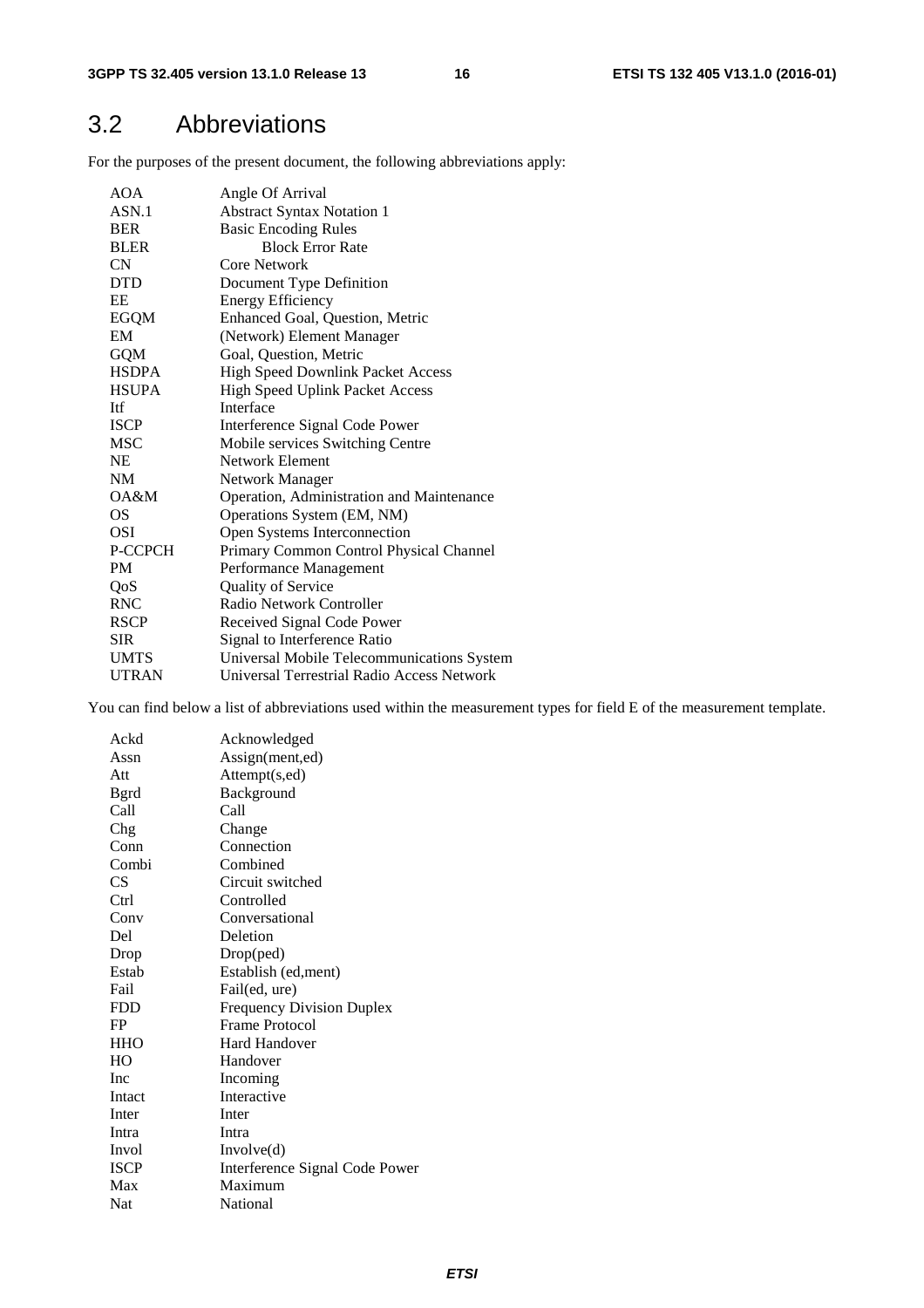#### **3GPP TS 32.405 version 13.1.0 Release 13 17 ETSI TS 132 405 V13.1.0 (2016-01)**

| Netw         | Network                          |
|--------------|----------------------------------|
| <b>NodeB</b> | <b>NodeB</b>                     |
| Oct          | Octet(s)                         |
| Oth          | Other                            |
| Out          | Outgoing                         |
| Pkt          | Packet(s)                        |
| Prep         | Preparation                      |
| Proc         | Procedure                        |
| <b>PS</b>    | Packet switched                  |
| <b>RAB</b>   | Radio Access Bearer              |
| <b>RAT</b>   | Radio Access Technology          |
| RB           | Radio Bearer                     |
| ReEstab      | Re-establish (ed, ment)          |
| Rel          | Released                         |
| Reloc        | Relocation                       |
| Req          | Request(s,ed)                    |
| Res          | Resource                         |
| RL           | Radio Link                       |
| <b>RNC</b>   | <b>RNC</b>                       |
| <b>RRC</b>   | Radio Resource Control           |
| <b>RTWP</b>  | Received Total Wideband Power    |
| Setup        | Setup                            |
| <b>SGSN</b>  | <b>SGSN</b>                      |
| <b>SHO</b>   | Soft Handover                    |
| Sig          | Signalling                       |
| Strm         | Streaming                        |
| Sub          | Subscriber                       |
| Succ         | Success(es, ful)                 |
| <b>TCP</b>   | <b>Transmitted Carrier Power</b> |
| UE           | User Equipment                   |
| <b>UTRAN</b> | <b>UTRAN</b>                     |
|              |                                  |

# 4 Measurements related to the RNC

# 4.1 RAB management

# 4.1.1 Overview

### 4.1.1.1 Measurements are based on the success and failure of procedures

The proposed measurements are not merely based on the counting of a given type of message since a same message may be repeated by an implementation dependent process. The aim here is to provide implementation independent specification.

Proposed measurements are based on the success/failure of procedures identified in the reference documents. The end of a procedure implies a stable state of the communication between the two involved parties. This stable state is normally the object of a common understanding from the two parties. As a consequence, proposed measurements are attached either to the successful or the unsuccessful issue of a procedure.

# 4.1.1.2 Combination of Traffic Class and Core Network domains

A Radio Access Bearer (RAB) is characterized by several QOS parameters among them is the Traffic Class. Currently there are not any 3GPP specifications including TS 23.107 [2] in which may be found restrictions related to the possible combinations between Traffic Class and Core Network domain.

Consequently, as a conservative position, this specification should leave open every possible combination between Traffic Class and Core Network domain as specification TS 23.107 [2] does.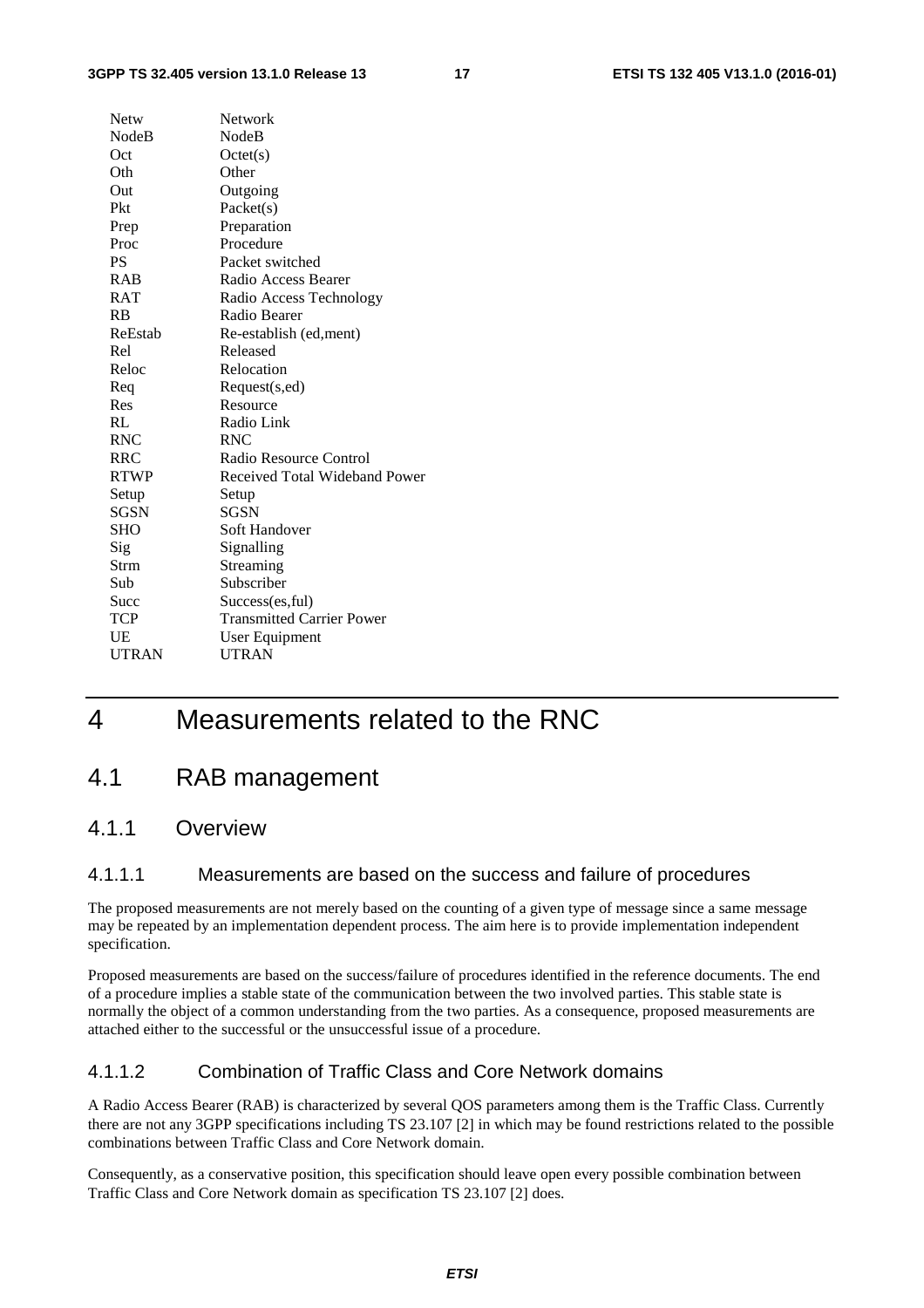# 4.1.1.3 Considered Radio Access Bearer management procedures

Performance Measurement definitions in this subclause are based on TS 25.413 [5].

The following paragraphs are of interest for this purpose:

- RAB Assignment;
- RAB Release Request;
- RAB ASSIGNMENT REQUEST:
- RAB ASSIGNMENT RESPONSE;
- RAB RELEASE REQUEST.

These paragraphs show in particular the following diagrams.



\* it can be several responses





**Figure: RAB Release Request procedure** 

#### 4.1.1.4 Measurements relate to RAB establishment, modification and release

RAB management procedure includes RAB Assignment procedure and RAB Release Request procedure. The purpose of RAB Assignment procedure is to establish new RABs and/or to enable modifications and/or releases of already established RABs for a given UE. If RABs are failed to be established or modified, the involved services may fail. RAB release request can be initiated by CN or RNC when the services terminate normally or abnormally.

During daily maintenance of network, measurements regarding RAB establishment, modification and release are useful for operators to evaluate RAB management procedures, to analyze failure reasons of RAB establishment and RAB modification, and to analyze the causes of RAB release, especially in case RAB release abnormally.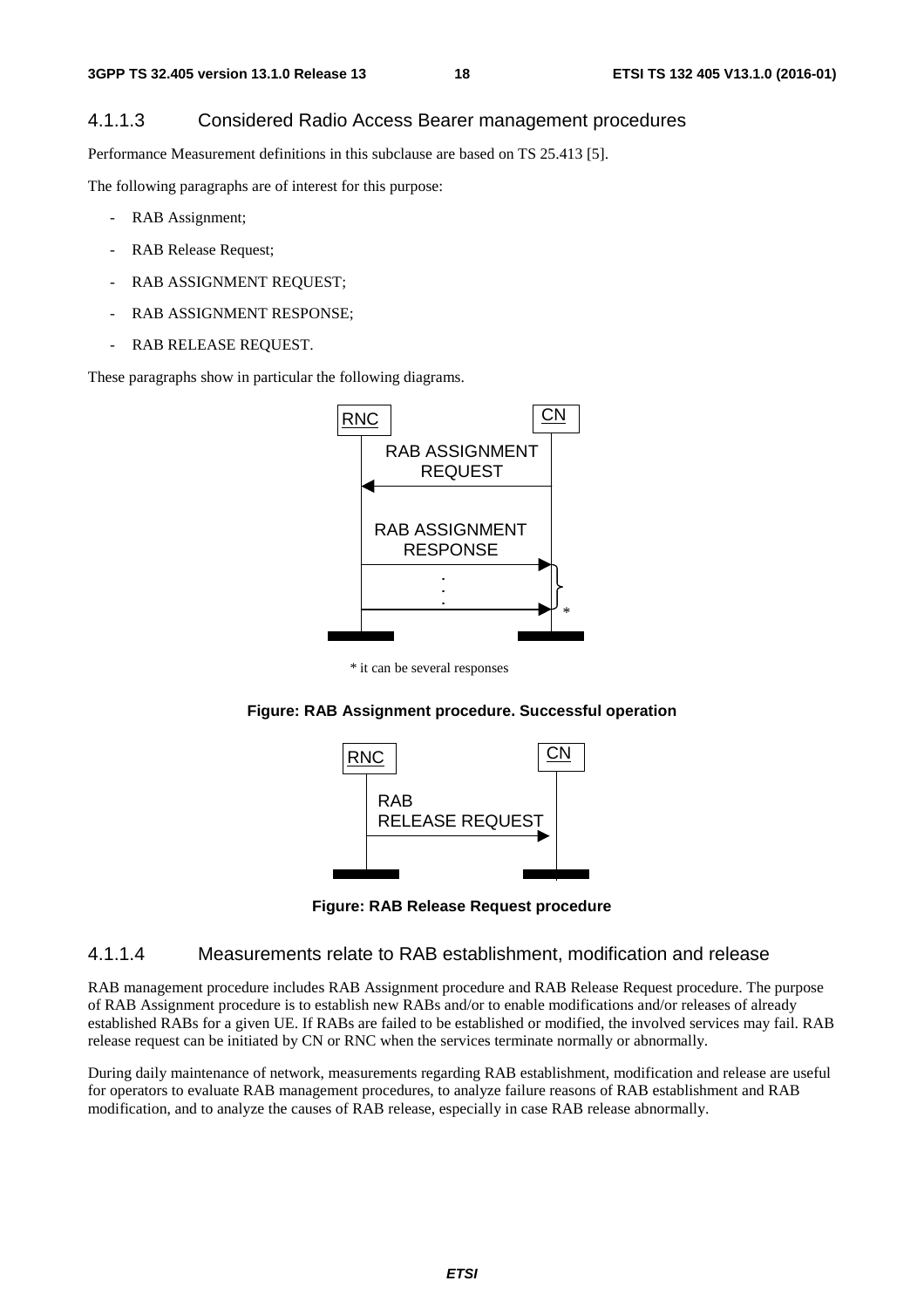# 4.1.2 RAB establishment for CS domain

### 4.1.2.0 Introduction

The five measurement types defined in the clause 4.1.2 for CS domain are subject to the "4 out of 5 approach".

# 4.1.2.1 Attempted RAB establishments for CS domain

- a) This measurement provides the number of requested RAB in establishment attempts for CS domain. The measurement is split into subcounters per traffic class.
- b) CC
- c) On receipt by the RNC of a RANAP RAB ASSIGNMENT REQUEST message for CS domain, each requested RAB in establishment attempts is added to the relevant measurement according to the traffic class requested. See TS 25.413 [5] and TS 23.107 [2]. For conversational service, the relevant measurement according to the data rates requested, see TS 25.993 [13] as follows:

uplink<U>:

1: AMR rate (12.2 10.2 7.95 7.4 6.7 5.9 5.15 4.75) kbps

- 2: 12.2 kbps
- 3: 28.8 kbps
- 4: 32 kbps
- 5: 64 kbps

6: AMR -WB-rate (12.65, 8.8, 6.65) kbps

downlink<D>:

1: AMR rate (12.2 10.2 7.95 7.4 6.7 5.9 5.15 4.75) kbps

- 2: 12.2 kbps
- 3: 28.8 kbps
- 4: 32 kbps
- 5: 64 kbps

```
 6: AMR -WB-rate (12.65, 8.8, 6.65) kbps
```
As indicated above, <U> and <D> are integer values that map to the conversational service specified uplink and downlink data rates respectively.

- NOTE : The addition is performed with the condition that the RAB has not been setup or modified successfully in a previous RANAP RAB ASSIGNMENT RESPONSE or RELOCATION REQUEST ACKNOWLEDGE.
- d) Each measurement is an integer value.
- e) RAB.AttEstabCS.Conv.<U><D> RAB.AttEstabCS.Strm RAB.AttEstabCS.Intact RAB.AttEstabCS.Bgrd
- f) RncFunction
- g) Valid for circuit switched traffic
- h) UMTS
- i) One usage of this measurement is to support the coverage ratio (CR) calculation for EE coverage area determination in [21].

### 4.1.2.2 Successful RAB establishments without queuing for CS domain

a) This measurement provides the number of successfully established RABs for CS domain in which a queuing process has not been involved. The measurement is split into subcounters per traffic class.

b) CC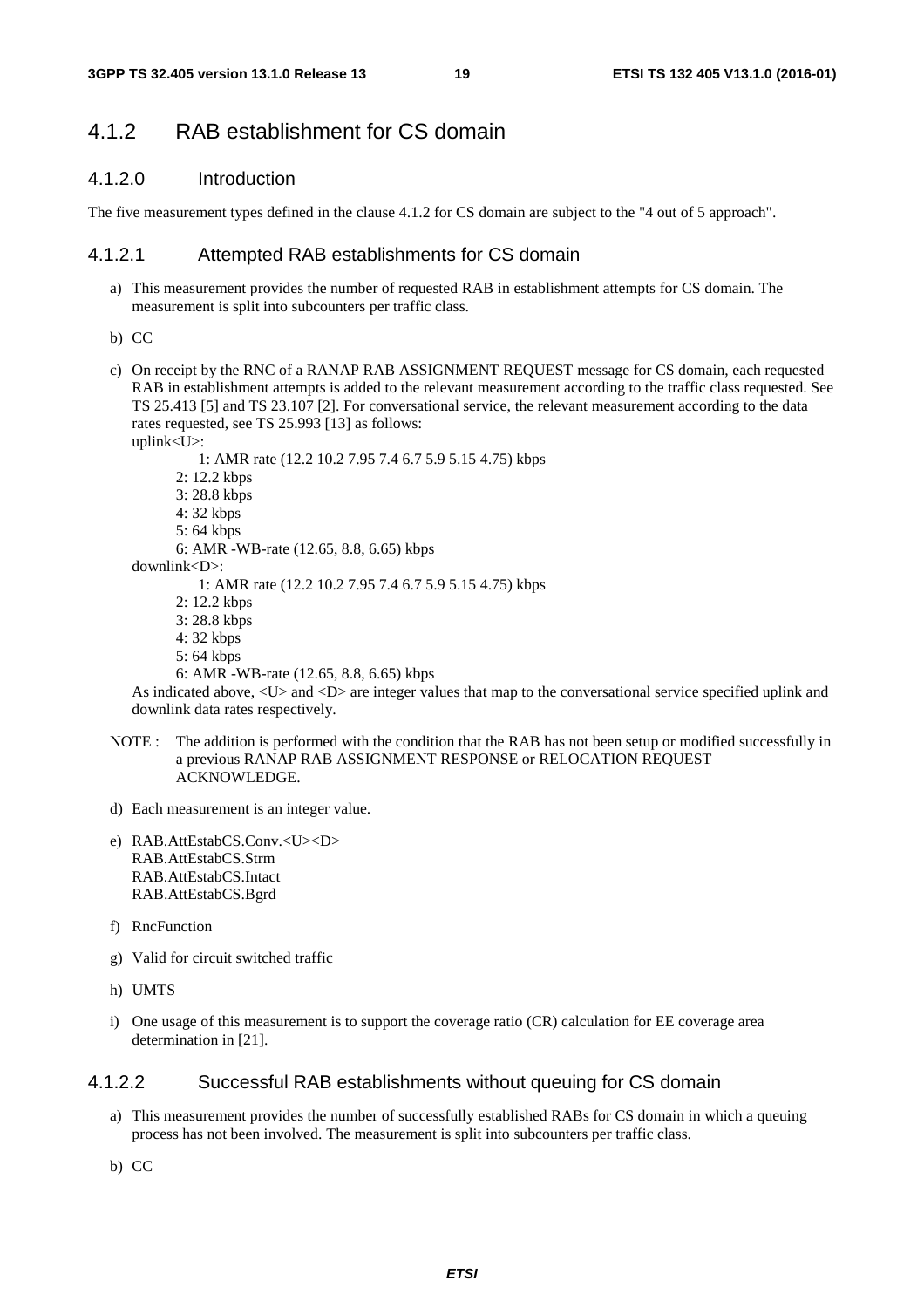c) On transmission by the RNC of a RANAP RAB ASSIGNMENT RESPONSE message for CS domain, each successfully established RAB is added to the relevant measurement according to the traffic class requested in the RAB ASSIGNMENT REQUEST message. See TS 25.413 [5] and TS 23.107 [2]. For conversational service, the relevant measurement according to the data rates requested, see TS 25.993 [13] as follows: uplink<U>:

1: AMR rate (12.2 10.2 7.95 7.4 6.7 5.9 5.15 4.75) kbps

- 2: 12.2 kbps
- 3: 28.8 kbps
- 4: 32 kbps
- 5: 64 kbps

```
 6: AMR -WB-rate (12.65, 8.8, 6.65) kbps
```
downlink<D>:

1: AMR rate (12.2 10.2 7.95 7.4 6.7 5.9 5.15 4.75) kbps

- 2: 12.2 kbps
- 3: 28.8 kbps
- 4: 32 kbps
- 5: 64 kbps
- 6: AMR -WB-rate (12.65, 8.8, 6.65) kbps

As indicated above, <U> and <D> are integer values that map to the conversational service specified uplink and downlink data rates respectively.

- NOTE: The addition is performed with the condition that the RAB has not been mentioned as queued in a previous RANAP RAB ASSIGNMENT RESPONSE and the RAB has not been setup or modified successfully in a previous RANAP RAB ASSIGNMENT RESPONSE or RELOCATION REQUEST ACKNOWLEDGE.
- d) Each measurement is an integer value.
- e) RAB.SuccEstabCSNoQueuing.Conv.<U><D> RAB.SuccEstabCSNoQueuing.Strm RAB.SuccEstabCSNoQueuing. Intact RAB.SuccEstabCSNoQueuing.Bgrd.
- f) RncFunction.
- g) Valid for circuit switched traffic.
- h) UMTS.
- i) One usage of this measurement is to support the coverage ratio (CR) calculation for EE coverage area determination in [21].

### 4.1.2.3 Failed RAB establishments without queuing for CS domain

a) This measurement provides the number of RABs failed to establish for CS domain in which a queuing process has not been involved. The measurement is split into subcounters per failure cause.

b) CC

- c) On transmission by the RNC of a RANAP RAB ASSIGNMENT RESPONSE message for CS domain, each RAB failed to establish is added to the relevant measurement according to the failure cause. Possible causes are included in TS 25.413 [5]. The sum of all supported per cause measurements shall equal the total number of RAB Establishment Failures. In case only a subset of per cause measurements is supported, a sum subcounter will be provided first.
- NOTE: The addition is performed with the condition that the RAB has not been mentioned as queued in a previous RANAP RAB ASSIGNMENT RESPONSE and the RAB has not been setup or modified successfully in a previous RANAP RAB ASSIGNMENT RESPONSE or RELOCATION REQUEST ACKNOWLEDGE.
- d) Each measurement is an integer value. The number of measurements is equal to the number of causes supported plus a possible sum value identified by the *.sum* suffix.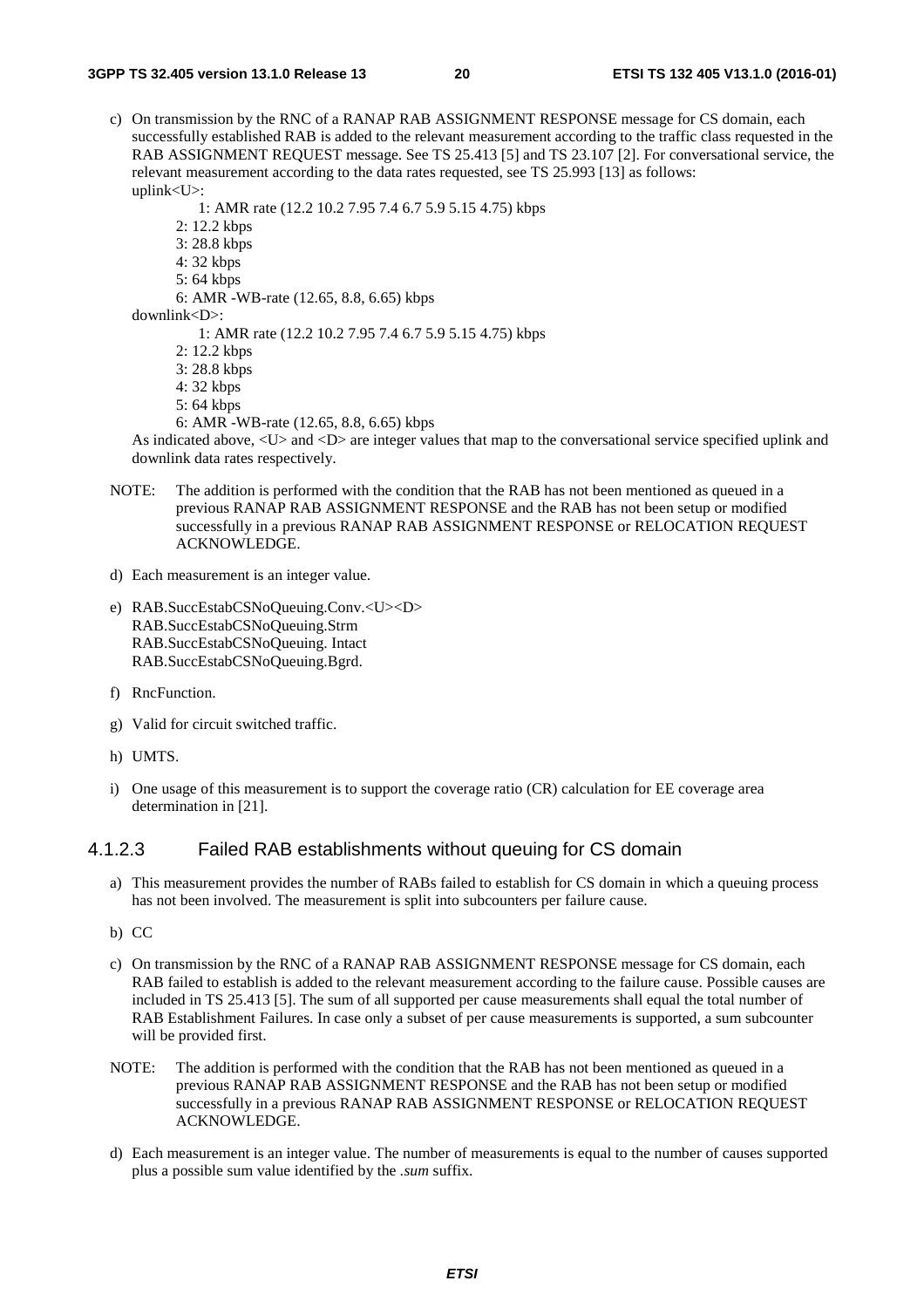- e) The measurement name has the form RAB.FailEstabCSNoQueuing.*Cause* where *Cause* identifies the failure cause.
- f) RncFunction.
- g) Valid for circuit switched traffic.
- h) UMTS.
- i) One usage of this measurement is to support the coverage ratio (CR) calculation for EE coverage area determination in [21].

### 4.1.2.4 Successful RAB establishments with queuing for CS domain

- a) This measurement provides the number of successfully established RABs for CS domain in which a queuing process has been involved. The measurement is split into subcounters per traffic class.
- b) CC
- c) On transmission by the RNC of a RANAP RAB ASSIGNMENT RESPONSE message for CS domain, each successfully established RAB is added to the relevant measurement according to the traffic class. See TS 25.413 [5] and TS 23.107 [2]. For conversational service, the relevant measurement according to the data rates requested, see TS 25.993 [13] as follows:

uplink<U>:

 1: AMR rate (12.2 10.2 7.95 7.4 6.7 5.9 5.15 4.75) kbps 2: 12.2 kbps 3: 28.8 kbps 4: 32 kbps 5: 64 kbps 6: AMR -WB-rate (12.65, 8.8, 6.65) kbps downlink<D>: 1: AMR rate (12.2 10.2 7.95 7.4 6.7 5.9 5.15 4.75) kbps 2: 12.2 kbps 3: 28.8 kbps 4: 32 kbps 5: 64 kbps 6: AMR -WB-rate (12.65, 8.8, 6.65) kbps

As indicated above, <U> and <D> are integer values that map to the conversational service specified uplink and downlink data rates respectively.

- NOTE: The addition is performed with the condition that the RAB has been mentioned as queued in a previous RANAP RAB ASSIGNMENT RESPONSE and the RAB has not been setup or modified successfully in a previous RANAP RAB ASSIGNMENT RESPONSE or RELOCATION REQUEST ACKNOWLEDGE.
- d) Each measurement is an integer value.
- e) RAB.SuccEstabCSQueuing.Conv.<U><D> RAB.SuccEstabCSQueuing.Strm RAB.SuccEstabCSQueuing.Intact RAB.SuccEstabCSQueuing.Bgrd
- f) RncFunction.
- g) Valid for circuit switched traffic.
- h) UMTS.
- i) One usage of this measurement is to support the coverage ratio (CR) calculation for EE coverage area determination in [21].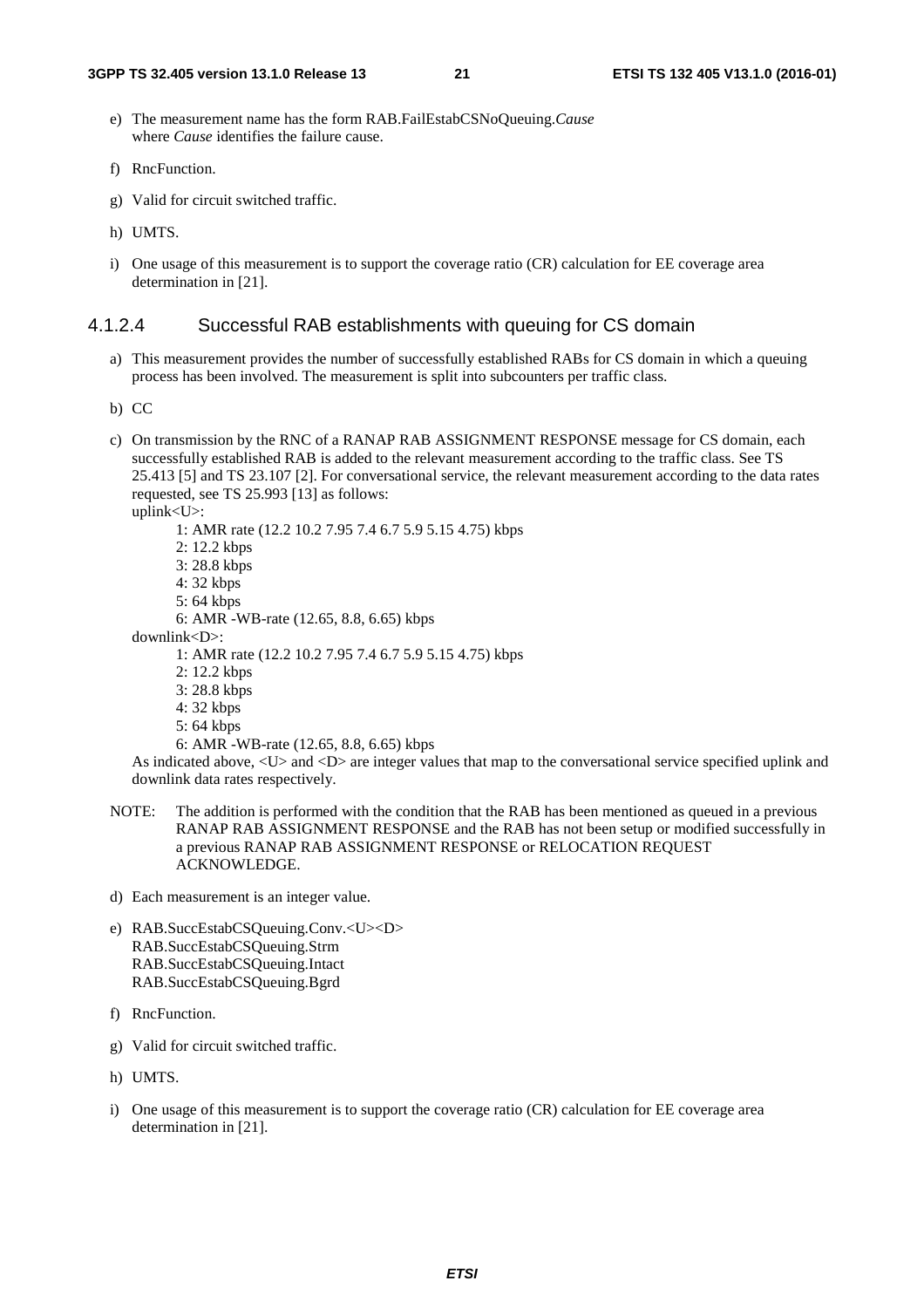# 4.1.2.5 Failed RAB establishments with queuing for CS domain

a) This measurement provides the number of RABs failed to establish for CS domain in which a queuing process has been involved. The measurement is split into subcounters per failure cause.

#### b) CC

- c) On transmission by the RNC of a RANAP RAB ASSIGNMENT RESPONSE message for CS domain, each RAB failed to establish is added to the relevant measurement according to the cause. Possible causes are included in TS 25.413 [5]. The sum of all supported per cause measurements shall equal the total number of RAB Establishment Failures. In case only a subset of per cause measurements is supported, a sum subcounter will be provided first.
- NOTE: The addition is performed with the condition that the RAB has been mentioned as queued in a previous RANAP RAB ASSIGNMENT RESPONSE and the RAB has not been setup or modified successfully in a previous RANAP RAB ASSIGNMENT RESPONSE or RELOCATION REQUEST ACKNOWLEDGE.
- d) Each measurement is an integer value. The number of measurements is equal to the number of causes plus a possible sum value identified by the *.sum* suffix.
- e) The measurement name has the form RAB.FailEstabCSQueuing.*Cause* where *Cause* identifies the failure cause.
- f) RncFunction.
- g) Valid for circuit switched traffic.
- h) UMTS.
- i) One usage of this measurement is to support the coverage ratio (CR) calculation for EE coverage area determination in [21].

# 4.1.3 RAB establishment for PS domain

#### 4.1.3.0 Introduction

The five measurement types defined in the clause 4.1.3 for PS domain are subject to the "4 out of 5 approach".

#### 4.1.3.1 Attempted RAB establishments for PS domain

- a) This measurement provides the number of requested RABs in establishment attempts for PS domain. The measurement is split into subcounters per traffic class.
- b) CC
- c) On receipt by the RNC of a RANAP RAB ASSIGNMENT REQUEST message for PS domain, each requested RAB in establishment attempts is added to the relevant measurement according to the traffic class requested. See TS 25.413 [5] and TS 23.107 [2]. For streaming service, the relevant measurement according to the data rates requested, see TS 25.993 [13] as follows: uplink<U>:

 1: 14.4 kbps 2: 28.8 kbps 3: 57.6 kbps 4: 64 kbps 5: 128 kbps 6: 384kbps downlink<D>: 1: 14.4 kbps 2: 28.8 kbps 3: 57.6 kbps 4: 64 kbps 5: 128 kbps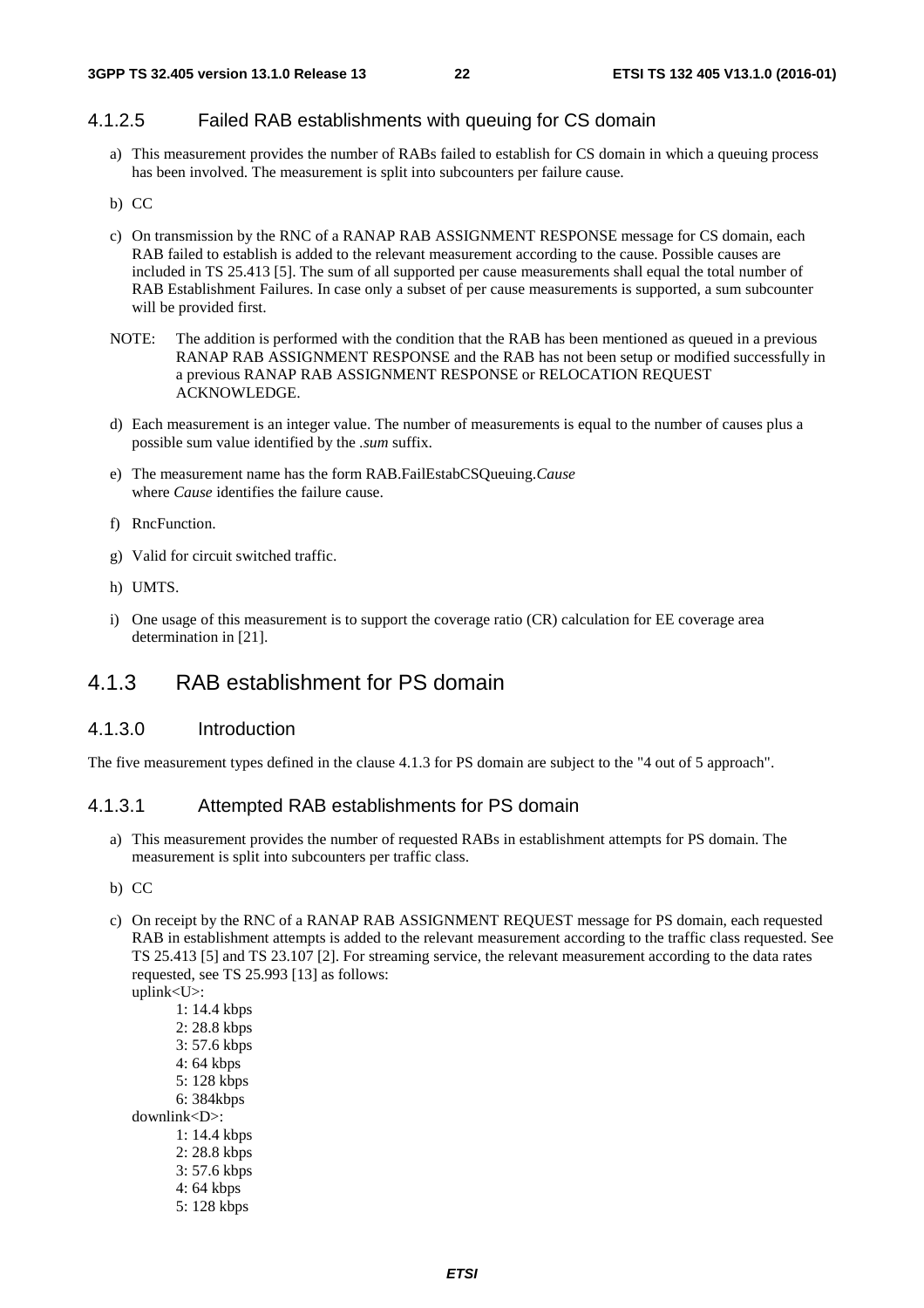6: 384 kbps

As indicated above, <U> and <D> are integer values that map to the streaming service specified uplink and downlink data rates respectively.

- NOTE: The addition is performed with the condition that the RAB has not been setup or modified successfully in a previous RANAP RAB ASSIGNMENT RESPONSE or RELOCATION REQUEST ACKNOWLEDGE.
- d) Four integer values.
- e) RAB.AttEstabPS.Conv RAB.AttEstabPS.Strm.<U><D> RAB.AttEstabPS.Intact RAB.AttEstabPS.Bgrd
- f) RncFunction.
- g) Valid for packet switched traffic.
- h) UMTS.
- i) One usage of this measurement is to support the coverage ratio (CR) calculation for EE coverage area determination in [21].

#### 4.1.3.2 Successful RAB establishments without queuing for PS domain

- a) This measurement provides the number of successfully established RABs for PS domain in which a queuing process has not been involved. The measurement is split into subcounters per traffic class.
- b) CC
- c) On transmission by the RNC of a RANAP RAB ASSIGNMENT RESPONSE message for PS domain, each successfully established RAB is added to the relevant measurement according to the traffic class. See TS 25.413 [5] and TS 23.107 [2]. For streaming service, the relevant measurement according to the data rates requested, see TS 25.993 [13] as follows:

uplink<U>:

- 1: 14.4 kbps 2: 28.8 kbps 3: 57.6 kbps 4: 64 kbps 5: 128 kbps 6: 384kbps downlink<D>: 1: 14.4 kbps 2: 28.8 kbps
	- 3: 57.6 kbps
	- 4: 64 kbps
	- 5: 128 kbps
	- 6: 384 kbps

As indicated above, <U> and <D> are integer values that map to the streaming service specified uplink and downlink data rates respectively.

NOTE: The addition is performed with the condition that the RAB has not been mentioned as queued in a previous RANAP RAB ASSIGNMENT RESPONSE and the RAB has not been setup or modified successfully in a previous RANAP RAB ASSIGNMENT RESPONSE or RELOCATION REQUEST ACKNOWLEDGE.

d) Four integer values.

e) RAB.SuccEstabPSNoQueuing.Conv RAB.SuccEstabPSNoQueuing.Strm.<U><D> RAB.SuccEstabPSNoQueuing.Intact RAB.SuccEstabPSNoQueuing.Bgrd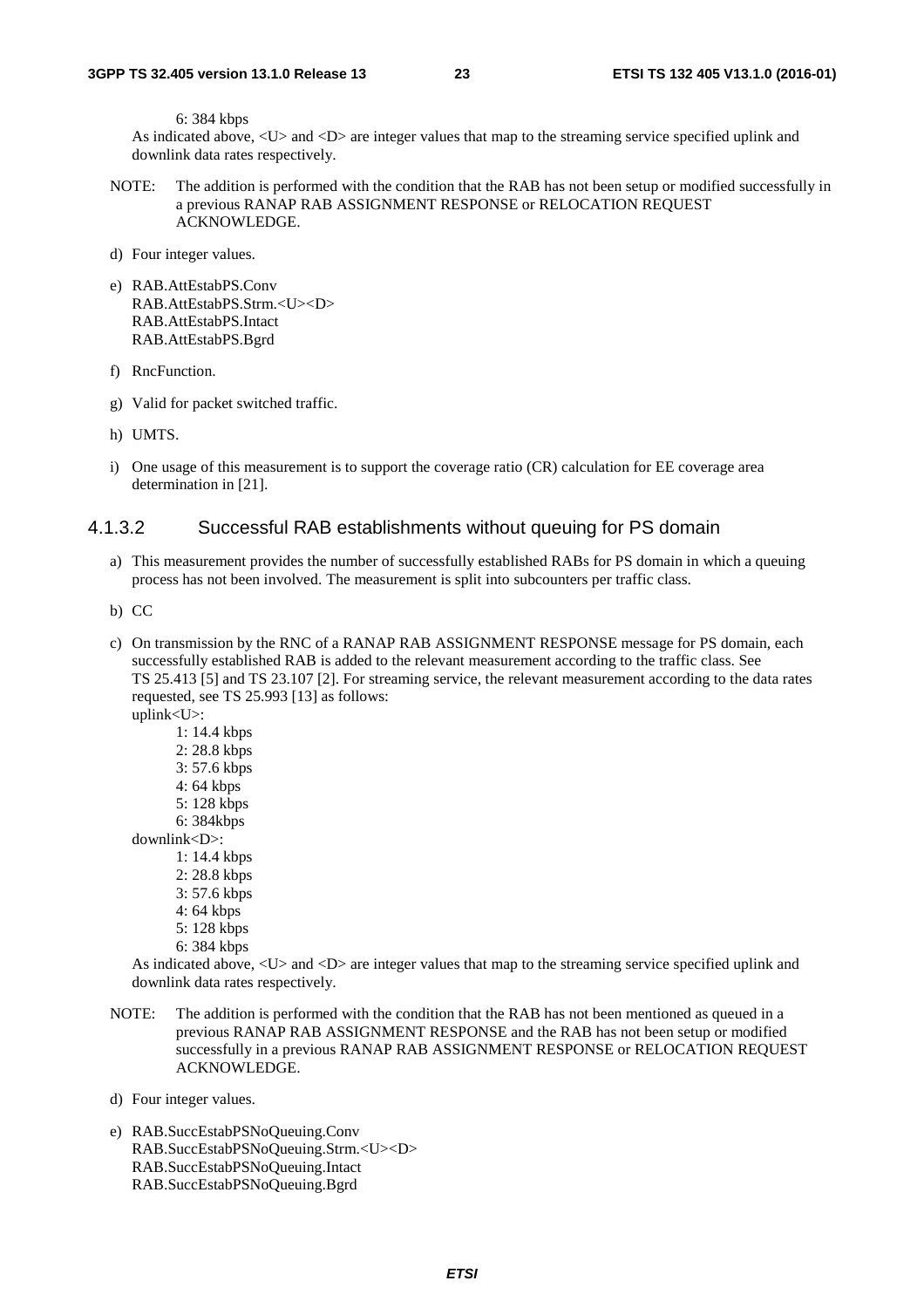- f) RncFunction.
- g) Valid for packet switched traffic.
- h) UMTS.
- i) One usage of this measurement is to support the coverage ratio (CR) calculation for EE coverage area determination in [21].

### 4.1.3.3 Failed RAB establishments without queuing for PS domain

- a) This measurement provides the number of RABs failed to establish for PS in which a queuing process has not been involved. The measurement is split into subcounters per failure cause.
- b) CC
- c) On transmission by the RNC of a RANAP RAB ASSIGNMENT RESPONSE message for PS domain, each RAB failed to establish is added to the relevant measurement according to the failure cause. Possible causes are included in TS 25.413 [5]. The sum of all supported per cause measurements shall equal the total number of RAB Establishment Failures. In case only a subset of per cause measurements is supported, a sum subcounter will be provided first.
- NOTE: The addition is performed with the condition that the RAB has not been mentioned as queued in a previous RANAP RAB ASSIGNMENT RESPONSE and the RAB has not been setup or modified successfully in a previous RANAP RAB ASSIGNMENT RESPONSE or RELOCATION REQUEST ACKNOWLEDGE.
- d) Each measurement is an integer value. The number of measurements is equal to the number of causes plus a possible sum value identified by the *.sum* suffix.
- e) The measurement name has the form RAB.FailEstabPSNoQueuing.*Cause* where *Cause* identifies the failure cause.
- f) RncFunction.
- g) Valid for packet switched traffic.
- h) UMTS.
- i) One usage of this measurement is to support the coverage ratio (CR) calculation for EE coverage area determination in [21].

### 4.1.3.4 Successful RAB establishments with queuing for PS domain

- a) This measurement provides the number of successfully established RABs for PS domain in which a queuing process has been involved. The measurement is split into subcounters per traffic class.
- b) CC
- c) On transmission by the RNC of a RANAP RAB ASSIGNMENT RESPONSE message for PS domain, each successfully established RAB is added to the relevant measurement according to the traffic class. See TS 25.413 [5] and TS 23.107 [2]. For streaming service, the relevant measurement according to the data rates requested, see TS 25.993 [13] as follows: uplink<U>:
	- 1: 14.4 kbps 2: 28.8 kbps 3: 57.6 kbps 4: 64 kbps 5: 128 kbps 6: 384kbps downlink<D>: 1: 14.4 kbps 2: 28.8 kbps 3: 57.6 kbps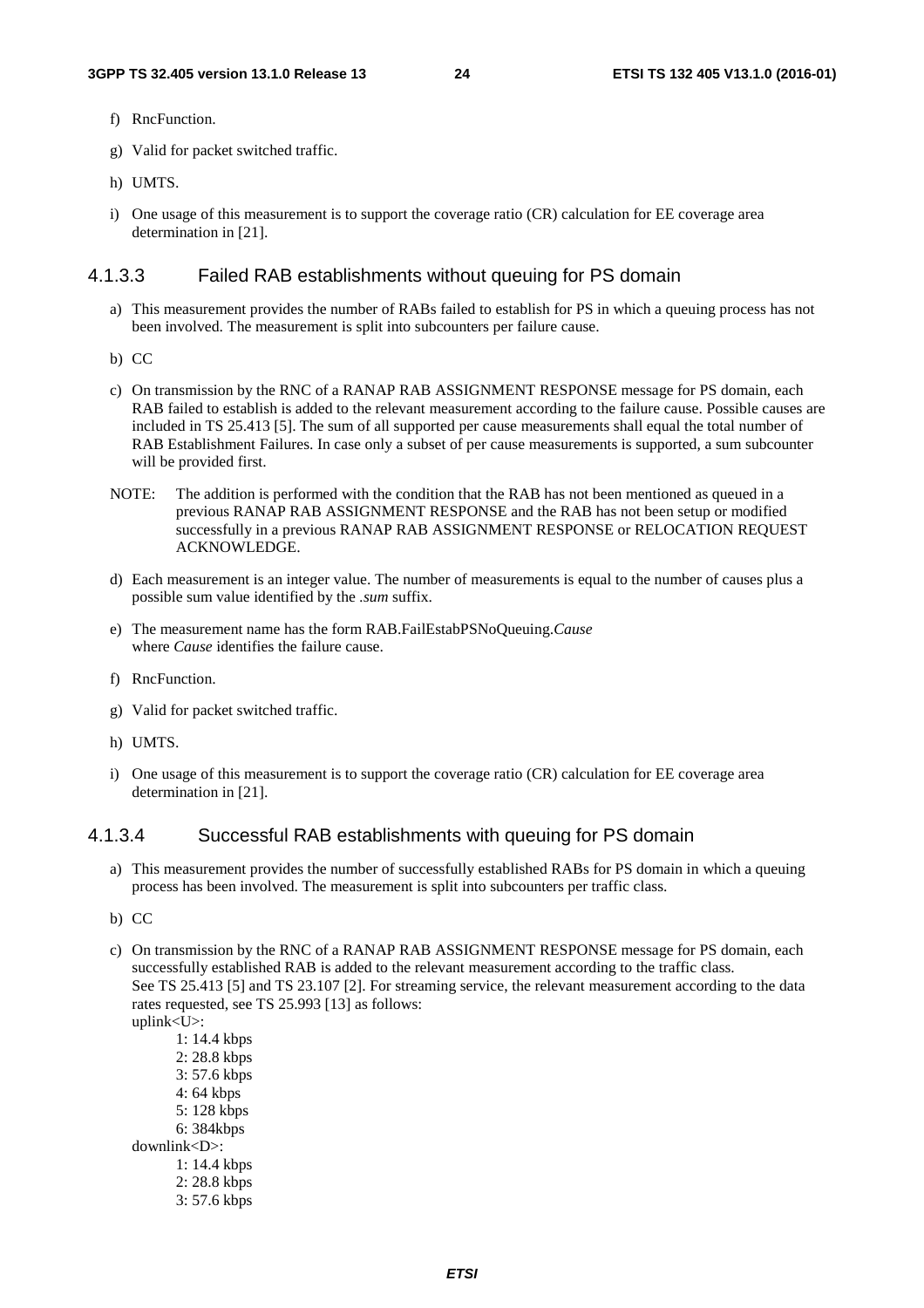- 4: 64 kbps
- 5: 128 kbps
- 6: 384 kbps

As indicated above, <U> and <D> are integer values that map to the streaming service specified uplink and downlink data rates respectively.

- NOTE: The addition is performed with the condition that the RAB has been mentioned as queued in a previous RANAP RAB ASSIGNMENT RESPONSE and the RAB has not been setup or modified successfully in a previous RANAP RAB ASSIGNMENT RESPONSE or RELOCATION REQUEST ACKNOWLEDGE.
- d) Four integer values.
- e) RAB.SuccEstabPSQueuing.Conv RAB.SuccEstabPSQueuing.Strm.<U><D> RAB.SuccEstabPSQueuing.Intact RAB.SuccEstabPSQueuing.Bgrd
- f) RncFunction.
- g) Valid for packet switched traffic.
- h) UMTS.
- i) One usage of this measurement is to support the coverage ratio (CR) calculation for EE coverage area determination in [21].

#### 4.1.3.5 Failed RAB establishments with queuing for PS domain

- a) This measurement provides the number of RABs failed to establish for PS domain in which a queuing process has been involved. The measurement is split into subcounters per failure cause.
- b) CC
- c) On transmission by the RNC of a RANAP RAB ASSIGNMENT RESPONSE message for PS domain, each RAB failed to establish is added to the relevant measurement according to the cause. Possible causes are included in TS 25.413 [5]. The sum of all supported per cause measurements shall equal the total number of RAB Establishment Failures. In case only a subset of per cause measurements is supported, a sum subcounter will be provided first.
- NOTE: The addition is performed with the condition that the RAB has been mentioned as queued in a previous RANAP RAB ASSIGNMENT RESPONSE and the RAB has not been setup or modified successfully in a previous RANAP RAB ASSIGNMENT RESPONSE or RELOCATION REQUEST ACKNOWLEDGE.
- d) Each measurement is an integer value. The number of measurements is equal to the number of causes plus a possible sum value identified by the *.sum* suffix.
- e) The measurement name has the form RAB.FailEstabPSQueuing.*Cause* where *Cause* identifies the failure cause.
- f) RncFunction.
- g) Valid for packet switched traffic.
- h) UMTS.
- i) One usage of this measurement is to support the coverage ratio (CR) calculation for EE coverage area determination in [21].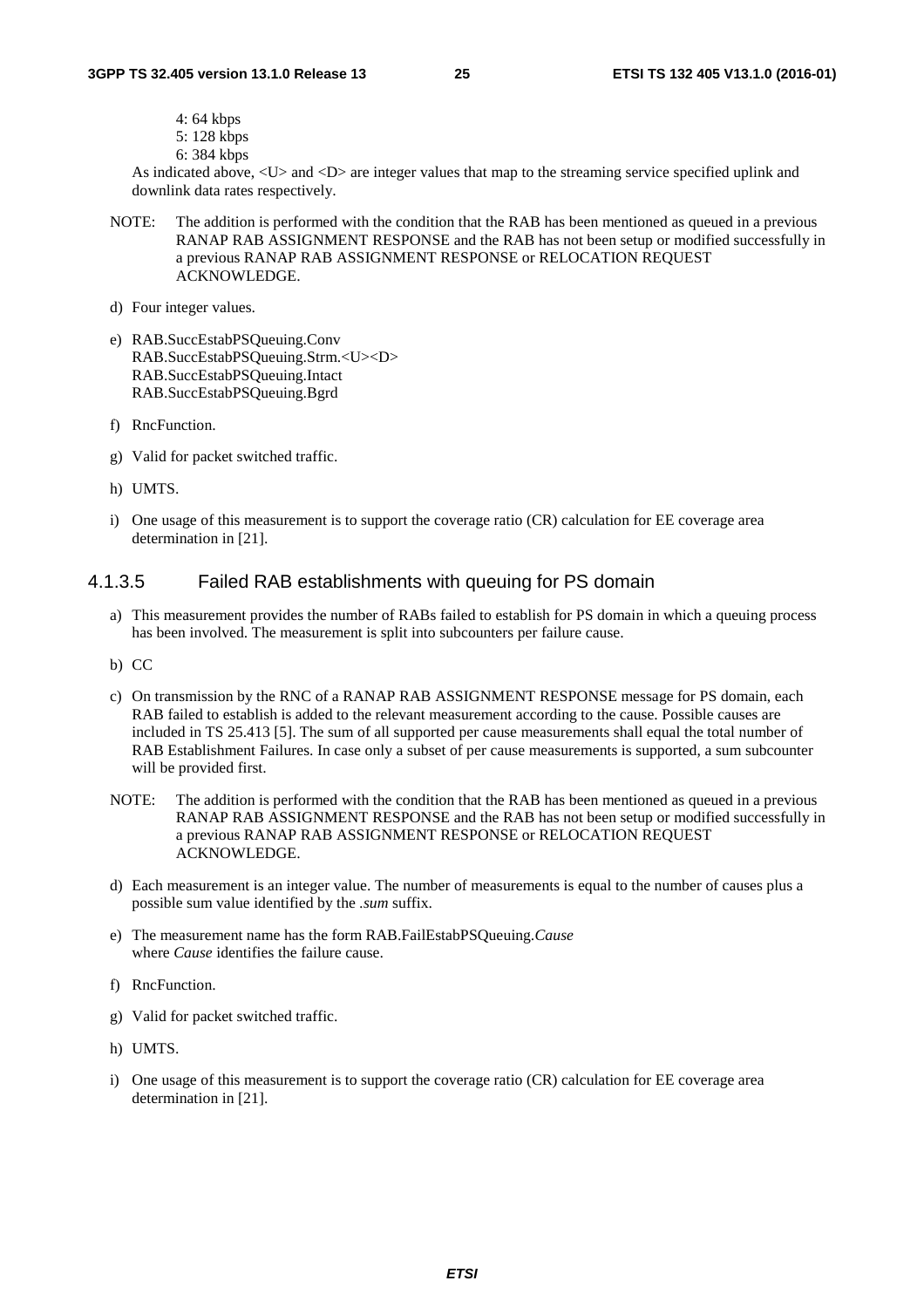# 4.1.4 RAB modification for CS domain

### 4.1.4.0 Introduction

The five measurement types defined in the clause 4.1.4 for CS domain are subject to the "4 out of 5 approach".

#### 4.1.4.1 Attempted RAB modifications for CS domain

- a) This measurement provides the number of requested RABs in modification attempts for CS domain. The measurement is split into subcounters per traffic class.
- b) CC
- c) On receipt by the RNC of a RANAP RAB ASSIGNMENT REQUEST message for CS domain, each requested RAB in modification attempts is added to the relevant measurement according to the traffic class requested. See TS 25.413 and TS 23.107.
- NOTE: The addition is performed with the condition that the RAB has been setup or modified successfully in a previous RANAP RAB ASSIGNMENT RESPONSE or RELOCATION REQUEST ACKNOWLEDGE.
- d) Four integer values.
- e) RAB.AttModCS.Conv RAB.AttModCS.Strm RAB.AttModCS.Intact RAB.AttModCS.Bgrd
- f) RncFunction
- g) Valid for circuit switched traffic
- h) UMTS

### 4.1.4.2 Successful RAB modifications without queuing for CS domain

- a) This measurement provides the number of successfully modified RABs for CS domain in which a queuing process has not been involved. The measurement is split into subcounters per traffic class.
- b) CC
- c) On transmission by the RNC of a RANAP RAB ASSIGNMENT RESPONSE message for CS domain, each successfully modified RAB is added to the relevant measurement according to the traffic class requested in the RAB ASSIGNMENT REQUEST message. See TS 25.413 [5] and TS 23.107 [2].
- NOTE: The addition is performed with the condition that the RAB has not been mentioned as queued in a previous RANAP RAB ASSIGNMENT RESPONSE and the RAB has been setup or modified successfully in a previous RANAP RAB ASSIGNMENT RESPONSE or RELOCATION REQUEST ACKNOWLEDGE.
- d) Four integer values.
- e) RAB.SuccModCSNoQueuing.Conv RAB.SuccModCSNoQueuing.Strm RAB.SuccModCSNoQueuing.Intact RAB.SuccModCSNoQueuing.Bgrd
- f) RncFunction
- g) Valid for circuit switched traffic
- h) UMTS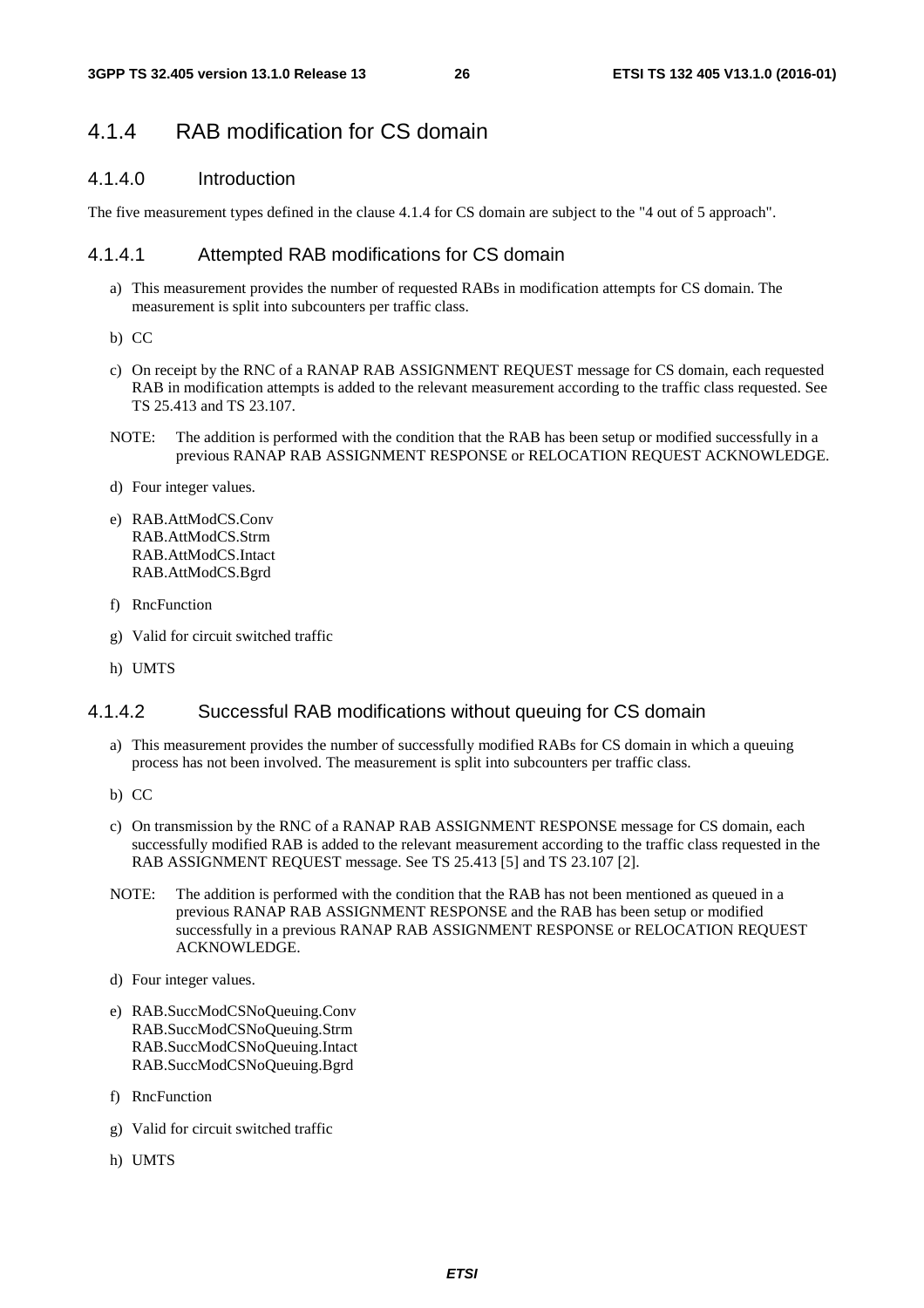# 4.1.4.3 Failed RAB modifications without queuing for CS domain

a) This measurement provides the number of RABs failed to modify for CS domain in which a queuing process has not been involved. The measurement is split into subcounters per failure cause.

#### b) CC

- c) On transmission by the RNC of a RANAP RAB ASSIGNMENT RESPONSE message for CS domain, each RAB failed to modify is added to the relevant measurement according to the failure cause. Possible causes are included in TS 25.413 [5]. The sum of all supported per cause measurements shall equal the total number of RAB Modification Failures. In case only a subset of per cause measurements is supported, a sum measurement subtype will be provided first.
- NOTE: The addition is performed with the condition that the RAB has not been mentioned as queued in a previous RANAP RAB ASSIGNMENT RESPONSE and the RAB has been setup or modified successfully in a previous RANAP RAB ASSIGNMENT RESPONSE or RELOCATION REQUEST ACKNOWLEDGE.
- d) Each measurement is an integer value. The number of measurements is equal to the number of causes supported plus a possible sum value identified by the *.sum* suffix.
- e) The measurement name has the form RAB.FailModCSNoQueuing.*Cause* where *Cause* identifies the failure cause.
- f) RncFunction
- g) Valid for circuit switched traffic
- h) UMTS

#### 4.1.4.4 Successful RAB modifications with queuing for CS domain

- a) This measurement provides the number of successfully modified RABs for CS domain in which a queuing process has been involved. The measurement is split into subcounters per traffic class.
- b) CC
- c) On transmission by the RNC of a RANAP RAB ASSIGNMENT RESPONSE message for CS domain, each successfully modified RAB is added to the relevant measurement according to the traffic class. See TS 25.413 [5] and TS 23.107 [2].
- NOTE: The addition is performed with the condition that the RAB has been mentioned as queued in a previous RANAP RAB ASSIGNMENT RESPONSE and the RAB has been setup or modified successfully in a previous RANAP RAB ASSIGNMENT RESPONSE or RELOCATION REQUEST ACKNOWLEDGE.
- d) Four integer values.
- e) RAB.SuccModCSQueuing.Conv RAB.SuccModCSQueuing.Strm RAB.SuccModCSQueuing.Intact RAB.SuccModCSQueuing.Bgrd
- f) RncFunction
- g) Valid for circuit switched traffic
- h) UMTS

### 4.1.4.5 Failed RAB modifications with queuing for CS domain

- a) This measurement provides the number of RABs failed to modify for CS domain in which a queuing process has been involved. The measurement is split into subcounters per failure cause.
- b) CC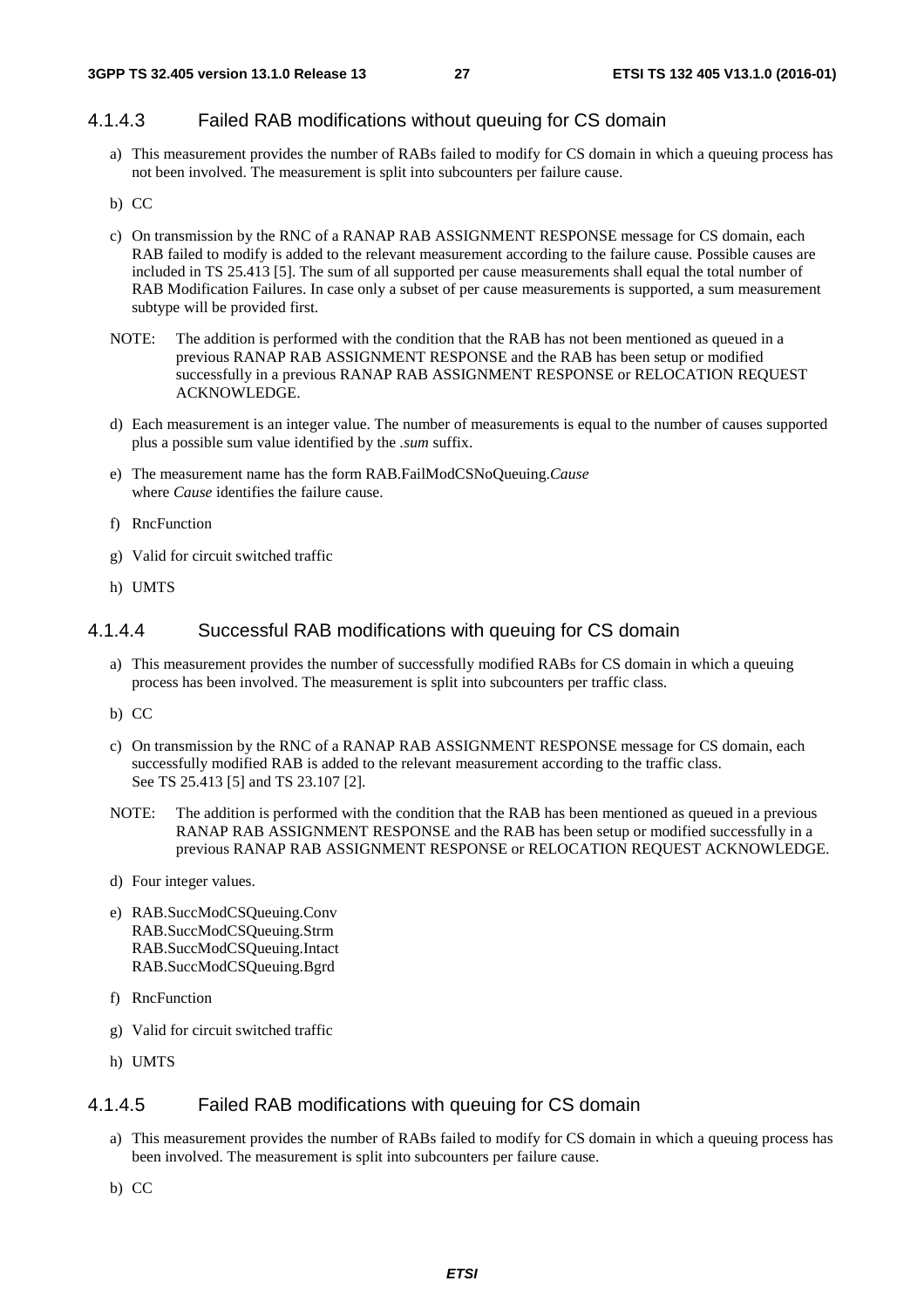- c) On transmission by the RNC of a RANAP RAB ASSIGNMENT RESPONSE message for CS domain, each RAB failed to modify is added to the relevant measurement according to the cause. Possible causes are included in TS 25.413 [5]. The sum of all supported per cause measurements shall equal the total number of RAB Modification Failures. In case only a subset of per cause measurements is supported, a sum measurement subtype will be provided first.
- NOTE: The addition is performed with the condition that the RAB has been mentioned as queued in a previous RANAP RAB ASSIGNMENT RESPONSE and the RAB has been setup or modified successfully in a previous RANAP RAB ASSIGNMENT RESPONSE or RELOCATION REQUEST ACKNOWLEDGE.
- d) Each measurement is an integer value. The number of measurements is equal to the number of causes plus a possible sum value identified by the *.sum* suffix.
- e) The measurement name has the form RAB.FailModCSQueuing.*Cause* where *Cause* identifies the failure cause.
- f) RncFunction
- g) Valid for circuit switched traffic
- h) UMTS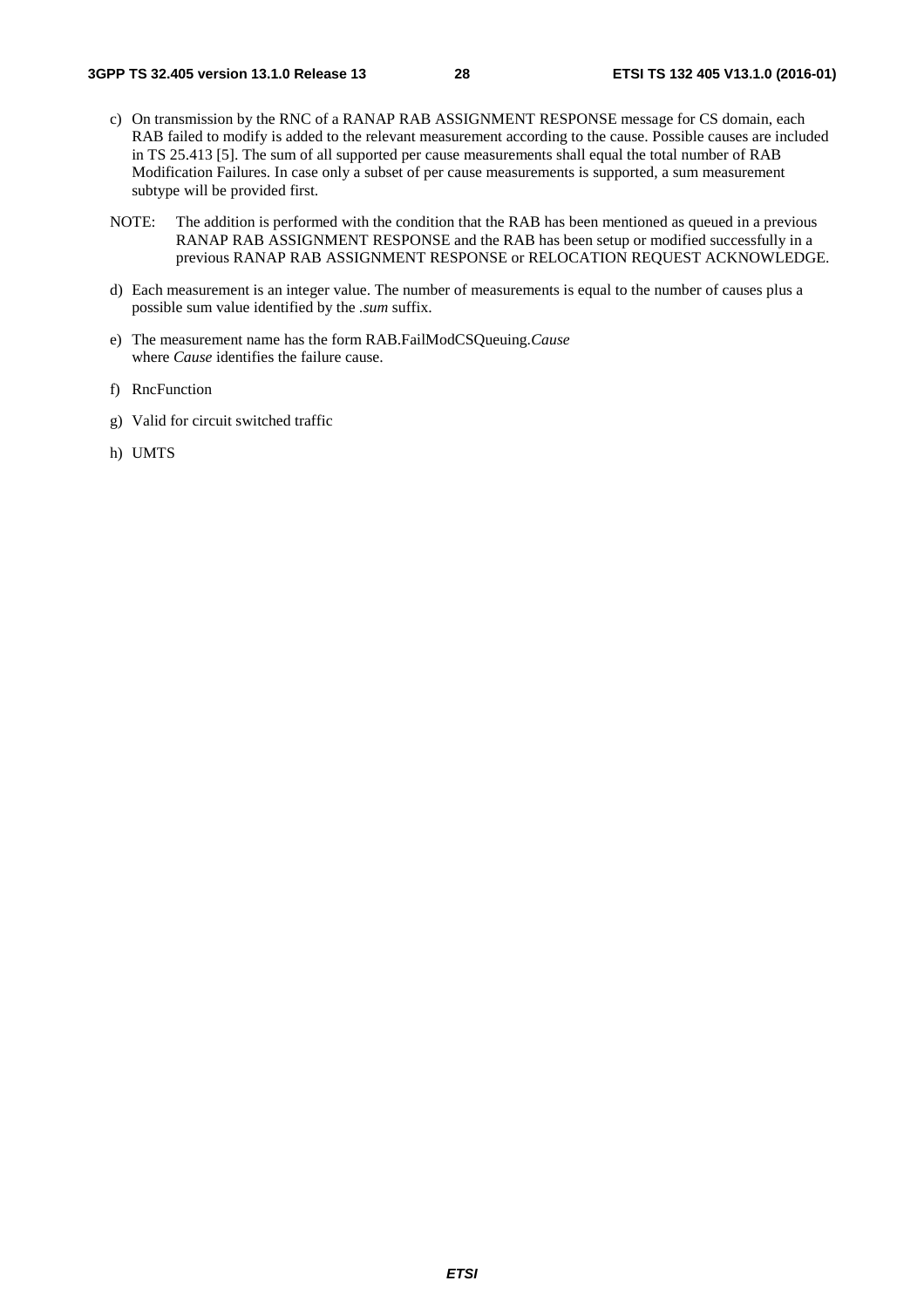# 4.1.5 RAB modification for PS domain

### 4.1.5.0 Introduction

The five measurement types defined in the clause 4.1.5 for PS domain are subject to the "4 out of 5 approach".

### 4.1.5.1 Attempted RAB modifications for PS domain

- a) This measurement provides the number of requested RABs in modification attempts for PS domain. The measurement is split into subcounters per traffic class.
- b) CC
- c) On receipt by the RNC of a RANAP RAB ASSIGNMENT REQUEST message for PS domain, each requested RAB in modification attempts is added to the relevant measurement according to the traffic class requested. See TS 25.413 [5] and TS 23.107 [2].
- NOTE: The addition is performed with the condition that the RAB has been setup or modified successfully in a previous RANAP RAB ASSIGNMENT RESPONSE or RELOCATION REQUEST ACKNOWLEDGE.
- d) Four integer values.
- e) RAB.AttModPS.Conv RAB.AttModPS.Strm RAB.AttModPS.Intact RAB.AttModPS.Bgrd.
- f) RncFunction
- g) Valid for packet switched traffic.
- h) UMTS

### 4.1.5.2 Successful RAB modifications without queuing for PS domain

- a) This measurement provides the number of successfully modified RABs for PS domain in which a queuing process has not been involved. The measurement is split into subcounters per traffic class.
- b) CC
- c) On transmission by the RNC of a RANAP RAB ASSIGNMENT RESPONSE message for PS domain, each successfully modified RAB is added to the relevant measurement according to the traffic class. See TS 25.413 [5] and TS 23.107 [2].
- NOTE: The addition is performed with the condition that the RAB has not been mentioned as queued in a previous RANAP RAB ASSIGNMENT RESPONSE and the RAB has been setup or modified successfully in a previous RANAP RAB ASSIGNMENT RESPONSE or RELOCATION REQUEST ACKNOWLEDGE.
- d) Four integer values.
- e) RAB.SuccModPSNoQueuing.Conv RAB.SuccModPSNoQueuing.Strm RAB.SuccModPSNoQueuing.Intact RAB.SuccModPSNoQueuing.Bgrd.
- f) RncFunction
- g) Valid for packet switched traffic.
- h) UMTS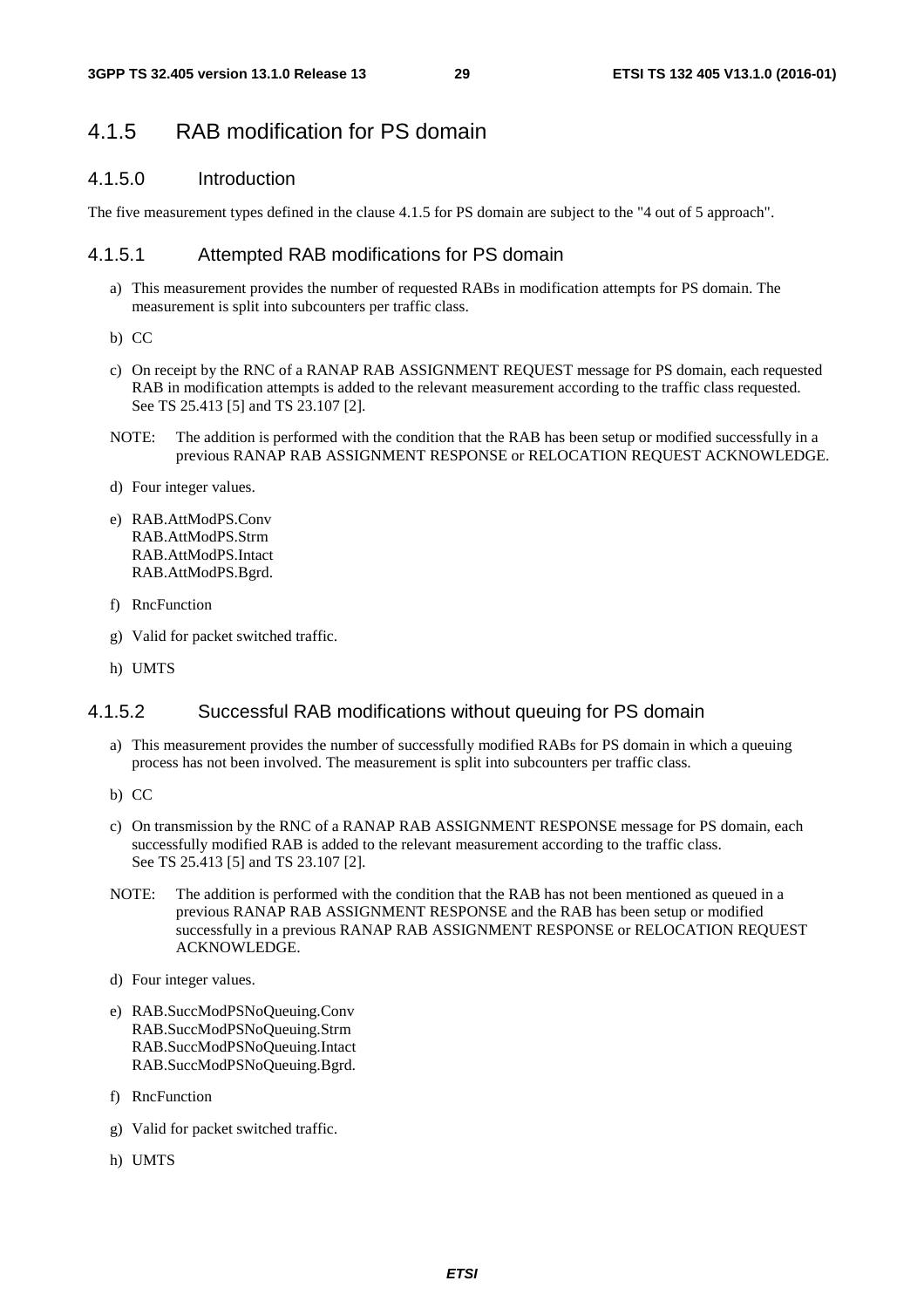# 4.1.5.3 Failed RAB modifications without queuing for PS domain

a) This measurement provides the number of RABs failed to modify for PS in which a queuing process has not been involved. The measurement is split into subcounters per failure cause.

#### b) CC

- c) On transmission by the RNC of a RANAP RAB ASSIGNMENT RESPONSE message for PS domain, each RAB failed to modify is added to the relevant measurement according to the failure cause. Possible causes are included in TS 25.413 [5]. The sum of all supported per cause measurements shall equal the total number of RAB Modification Failures. In case only a subset of per cause measurements is supported, a sum measurement subtype will be provided first.
- NOTE: The addition is performed with the condition that the RAB has not been mentioned as queued in a previous RANAP RAB ASSIGNMENT RESPONSE and the RAB has been setup or modified successfully in a previous RANAP RAB ASSIGNMENT RESPONSE or RELOCATION REQUEST ACKNOWLEDGE.
- d) Each measurement is an integer value. The number of measurements is equal to the number of causes plus a possible sum value identified by the *.sum* suffix.
- e) The measurement name has the form RAB.FailModPSNoQueuing.*Cause* where *Cause* identifies the failure cause.
- f) RncFunction
- g) Valid for packet switched traffic.
- h) UMTS

#### 4.1.5.4 Successful RAB modifications with queuing for PS domain

- a) This measurement provides the number of successfully modified RABs for PS domain in which a queuing process has been involved. The measurement is split into subcounters per traffic class.
- b) CC
- c) On transmission by the RNC of a RANAP RAB ASSIGNMENT RESPONSE message for PS domain, each successfully modified RAB is added to the relevant measurement according to the traffic class. See TS 25.413 [5] and TS 23.107 [2].
- NOTE: The addition is performed with the condition that the RAB has been mentioned as queued in a previous RANAP RAB ASSIGNMENT RESPONSE and the RAB has been setup or modified successfully in a previous RANAP RAB ASSIGNMENT RESPONSE or RELOCATION REQUEST ACKNOWLEDGE.
- d) Four integer values.
- e) RAB.SuccModPSQueuing.Conv RAB.SuccModPSQueuing.Strm RAB.SuccModPSQueuing.Intact RAB.SuccModPSQueuing.Bgrd.
- f) RncFunction
- g) Valid for packet switched traffic.
- h) UMTS

### 4.1.5.5 Failed RAB modifications with queuing for PS domain

- a) This measurement provides the number of RABs failed to modify for PS domain in which a queuing process has been involved. The measurement is split into subcounters per failure cause.
- b) CC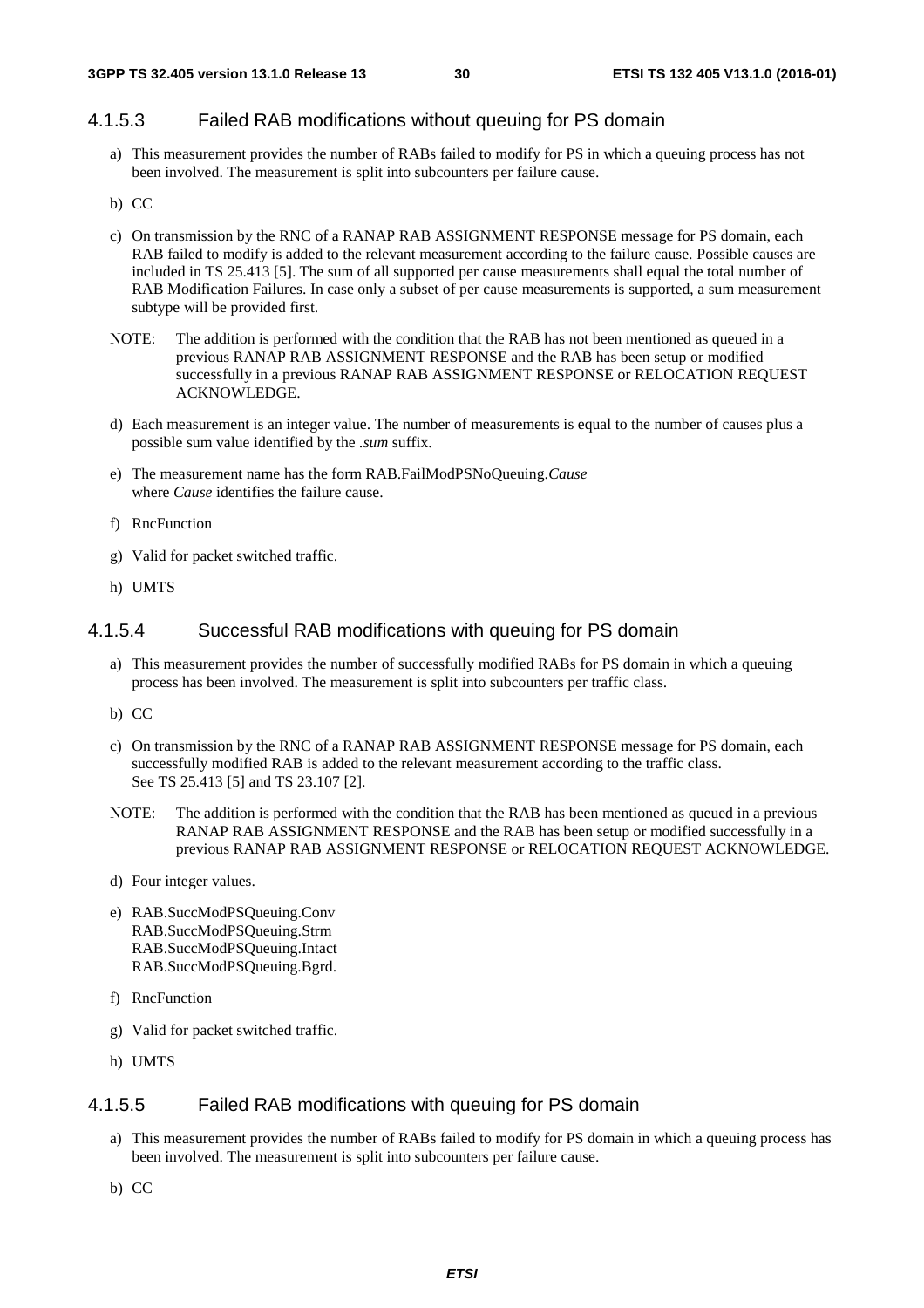- c) On transmission by the RNC of a RANAP RAB ASSIGNMENT RESPONSE message for PS domain, each RAB failed to modify is added to the relevant measurement according to the cause. Possible causes are included in TS 25.413 [5]. The sum of all supported per cause measurements shall equal the total number of RAB Modification Failures. In case only a subset of per cause measurements is supported, a sum measurement subtype will be provided first.
- NOTE: The addition is performed with the condition that the RAB has been mentioned as queued in a previous RANAP RAB ASSIGNMENT RESPONSE and the RAB has been setup or modified successfully in a previous RANAP RAB ASSIGNMENT RESPONSE or RELOCATION REQUEST ACKNOWLEDGE.
- d) Each measurement is an integer value. The number of measurements is equal to the number of causes plus a possible sum value identified by the *.sum* suffix.
- e) The measurement name has the form RAB.FailModPSQueuing.*Cause* where *Cause* identifies the failure cause.
- f) RncFunction
- g) Valid for packet switched traffic.
- h) UMTS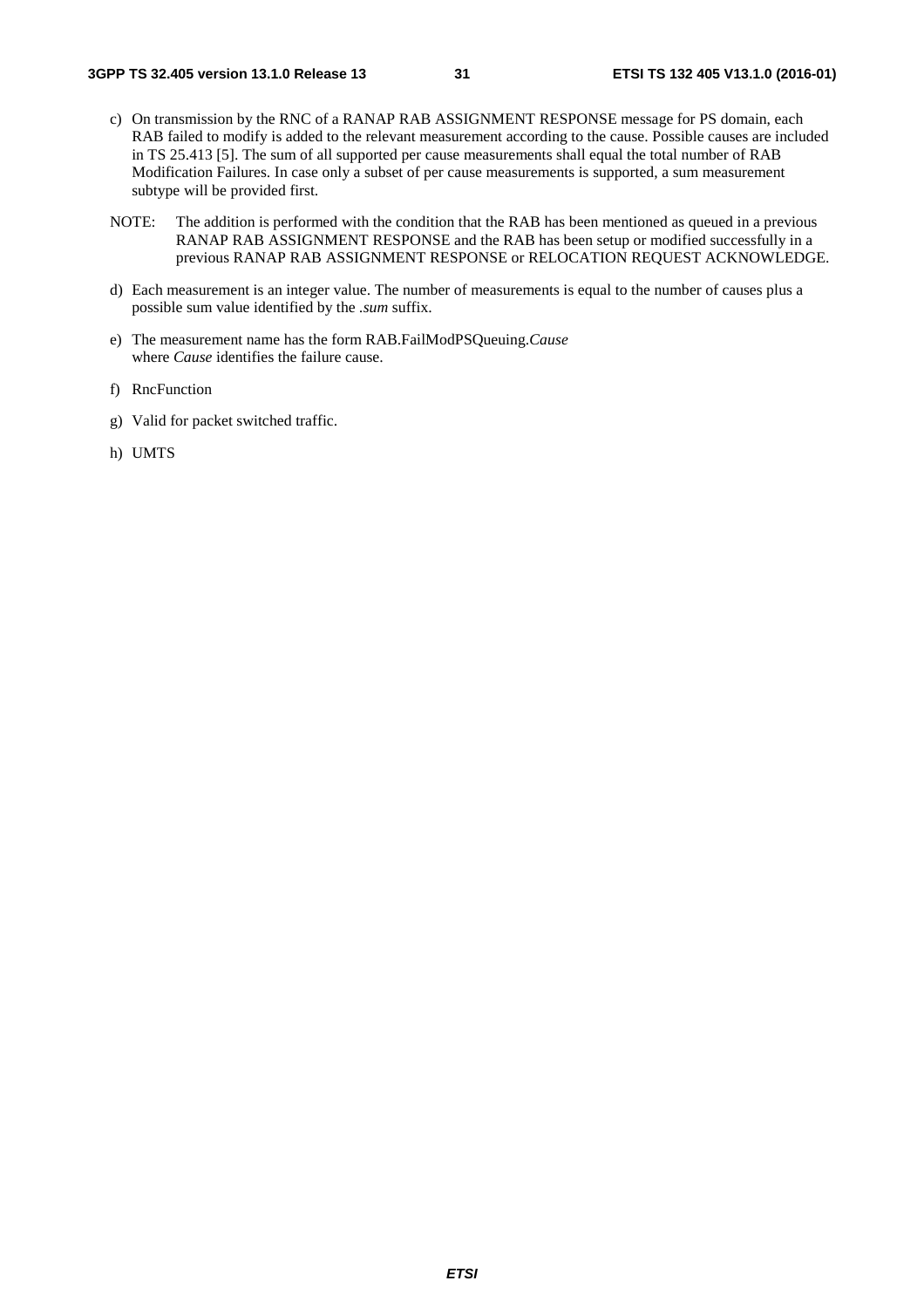# 4.1.6 RAB release request by CN for CS domain

#### 4.1.6.0 Introduction

The three measurement types defined in the clause 4.1.6 for CS domain are subject to the "2 out of 3 approach".

#### 4.1.6.1 Attempted RAB releases for CS domain

- a) This measurement provides the number of requested RABs in release attempts for CS domain. The measurement is split into subcounters per release cause.
- b) CC
- c) On receipt by the RNC of a RANAP RAB ASSIGNMENT REQUEST message for CS domain, each requested RAB in release attempts is added to the relevant measurement according to the release cause requested. Possible causes are included in TS 25.413 [5]. The sum of all supported per cause measurements shall equal the total number of RAB Release Attempts. In case only a subset of per cause measurements is supported, a sum measurement subtype will be provided first. See TS 25.413 [5] and TS 23.107 [2].
- d) Each measurement is an integer value. The number of measurements is equal to the number of causes plus a possible sum value identified by the *.sum* suffix.
- e) The measurement name has the form RAB.AttRelCS.*Cause* where *Cause* identifies the release cause.
- f) RncFunction.
- g) Valid for circuit switched traffic.
- h) UMTS.
- i) One usage of this measurement is to support the coverage ratio (CR) calculation for EE coverage area determination in [21].

# 4.1.6.2 Successful RAB releases for CS domain

- a) This measurement provides the number of successfully released RABs for CS domain. The measurement is split into subcounters per release cause.
- b) CC
- c) On transmission by the RNC of a RANAP RAB ASSIGNMENT RESPONSE message for CS domain, each successfully released RAB is added to the relevant measurement according to the release cause requested in the RAB ASSIGNMENT REQUEST message. Possible causes are included in TS 25.413 [5]. The sum of all supported per cause measurements shall equal the total number of RAB Release Successes. In case only a subset of per cause measurements is supported, a sum measurement subtype will be provided first. See TS 25.413 [5] and TS 23.107 [2].
- d) Each measurement is an integer value. The number of measurements is equal to the number of causes plus a possible sum value identified by the *.sum* suffix.
- e) The measurement name has the form RAB.SuccRelCS.*Cause* where *Cause* identifies the release cause.
- f) RncFunction.
- g) Valid for circuit switched traffic.
- h) UMTS.
- i) One usage of this measurement is to support the coverage ratio (CR) calculation for EE coverage area determination in [21].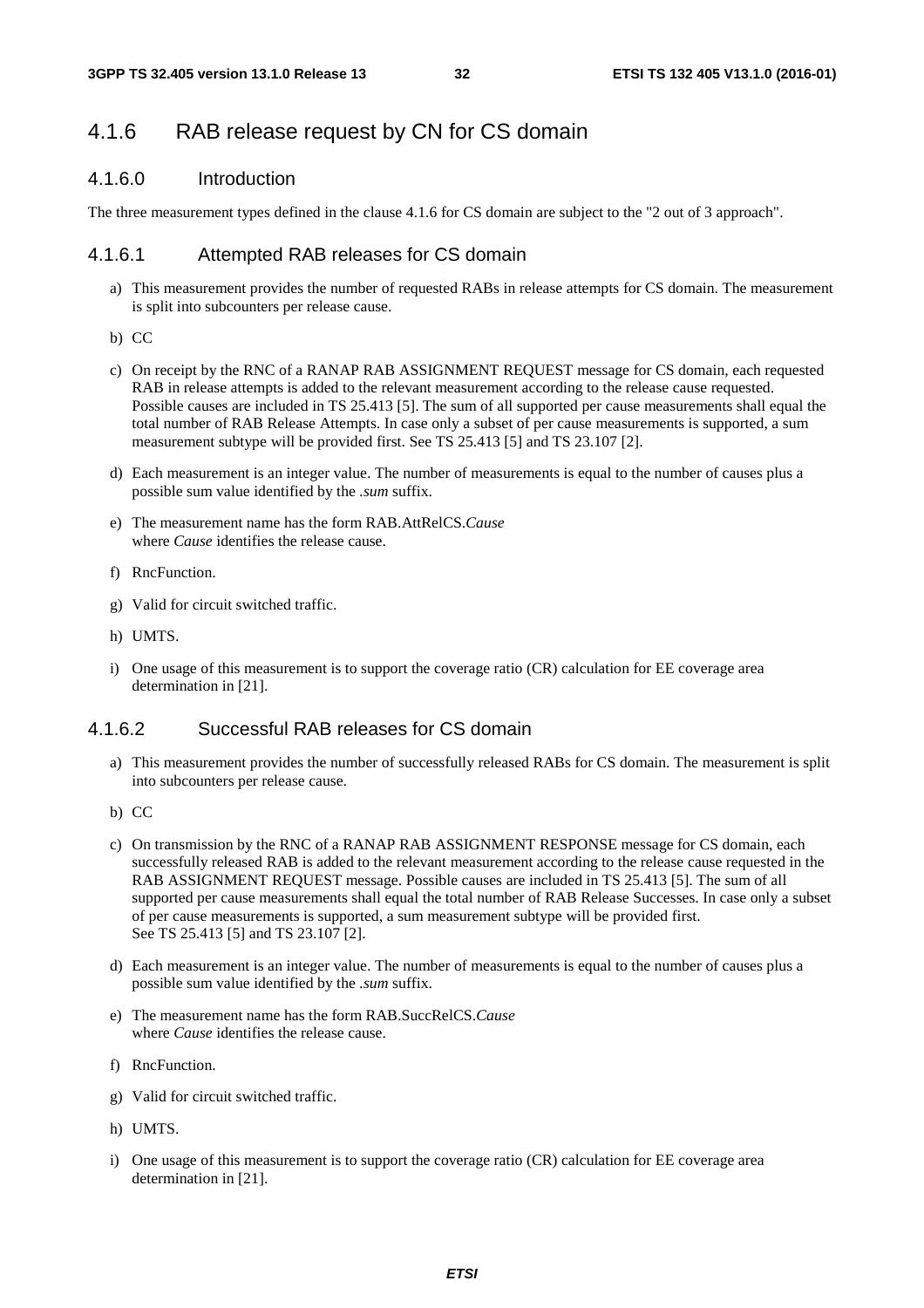# 4.1.6.3 Failed RAB releases for CS domain

a) This measurement provides the number of RABs failed to release for CS domain. The measurement is split into subcounters per failure cause.

b) CC

- c) On transmission by the RNC of a RANAP RAB ASSIGNMENT RESPONSE message for CS domain, each RAB failed to release is added to the relevant measurement according to the failure cause. Possible causes are included in TS 25.413 [5]. The sum of all supported per cause measurements shall equal the total number of RAB Release Failures. In case only a subset of per cause measurements is supported, a sum measurement subtype will be provided first.
- d) Each measurement is an integer value. The number of measurements is equal to the number of causes supported plus a possible sum value identified by the *.sum* suffix.
- e) The measurement name has the form RAB.FailRelCS.*Cause* where *Cause* identifies the failure cause.
- f) RncFunction.
- g) Valid for circuit switched traffic.
- h) UMTS.
- i) One usage of this measurement is to support the coverage ratio (CR) calculation for EE coverage area determination in [21].
- 4.1.6.4 Void
- 4.1.6.5 Void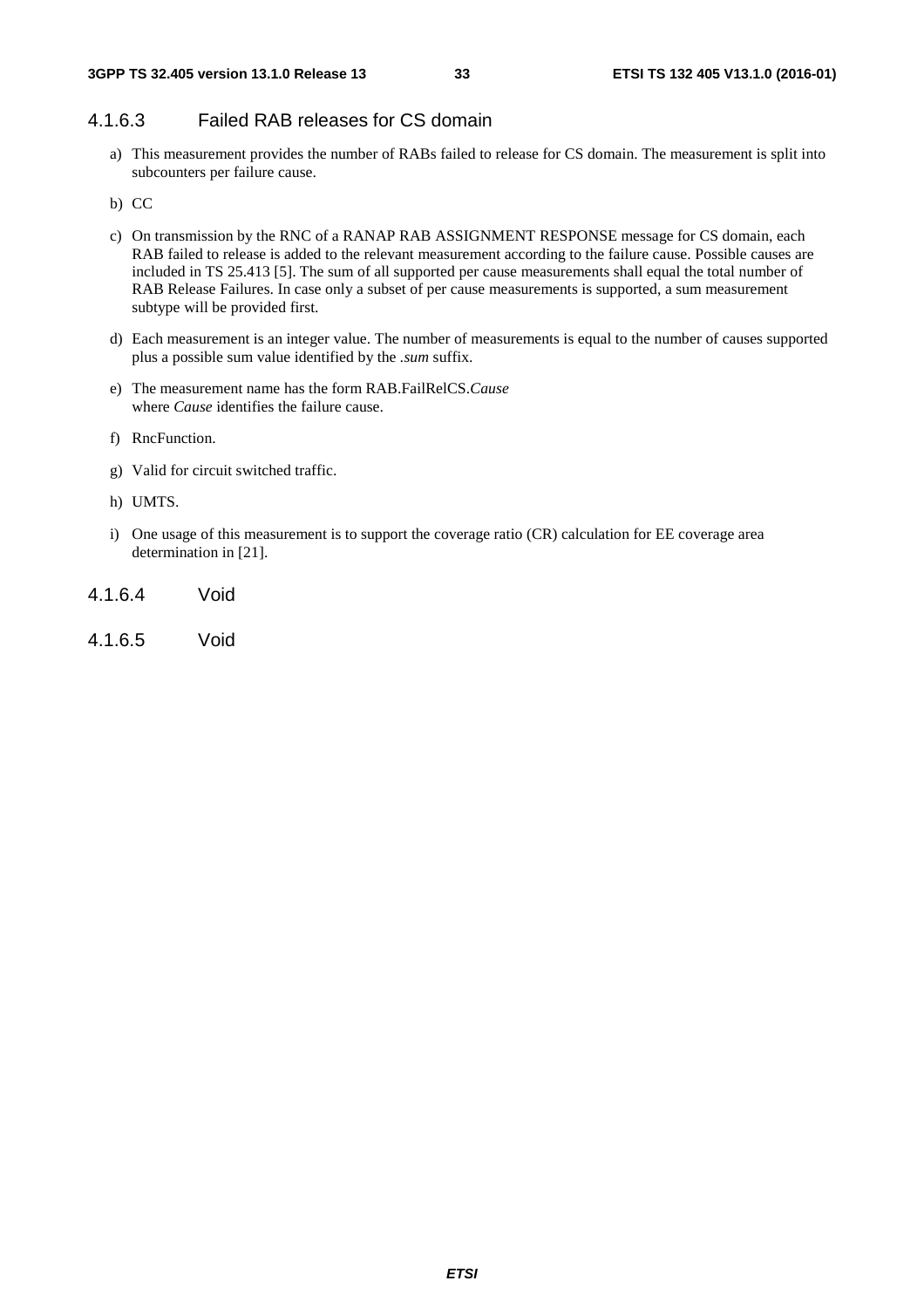# 4.1.7 RAB release request by CN for PS domain

# 4.1.7.0 Introduction

The three measurement types defined in the clause 4.1.7 for PS domain are subject to the "2 out of 3 approach".

# 4.1.7.1 Attempted RAB releases for PS domain

- a) This measurement provides the number of requested RABs in release attempts for PS domain. The measurement is split into subcounters per release cause.
- b) CC
- c) On receipt by the RNC of a RANAP RAB ASSIGNMENT REQUEST message for PS domain, each requested RAB in release attempts is added to the relevant measurement according to the release cause. Possible causes are included in TS 25.413 [5]. The sum of all supported per cause measurements shall equal the total number of RAB Release Attempts. In case only a subset of per cause measurements is supported, a sum measurement subtype will be provided first. See TS 25.413 [5] and TS 23.107 [2].
- d) Each measurement is an integer value. The number of measurements is equal to the number of causes plus a possible sum value identified by the *.sum* suffix.
- e) The measurement name has the form RAB.AttRelPS.*Cause* where *Cause* identifies the release cause.
- f) RncFunction.
- g) Valid for packet switched traffic.
- h) UMTS.
- i) One usage of this measurement is to support the coverage ratio (CR) calculation for EE coverage area determination in [21].

### 4.1.7.2 Successful RAB releases for PS domain

- a) This measurement provides the number of successfully released RABs for PS domain. The measurement is split into subcounters per release cause.
- b) CC
- c) On transmission by the RNC of a RANAP RAB ASSIGNMENT RESPONSE message for PS domain, each successfully released RAB is added to the relevant measurement according to the release cause. Possible causes are included in TS 25.413 [5]. The sum of all supported per cause measurements shall equal the total number of RAB Release Successes. In case only a subset of per cause measurements is supported, a sum measurement subtype will be provided first. See TS 25.413 [5] and TS 23.107 [2].
- d) Each measurement is an integer value. The number of measurements is equal to the number of causes plus a possible sum value identified by the *.sum* suffix.
- e) e) The measurement name has the form RAB.SuccRelPS.Cause where Cause identifies the release cause.
- f) RncFunction.
- g) Valid for packet switched traffic.
- h) UMTS.
- i) One usage of this measurement is to support the coverage ratio (CR) calculation for EE coverage area determination in [21].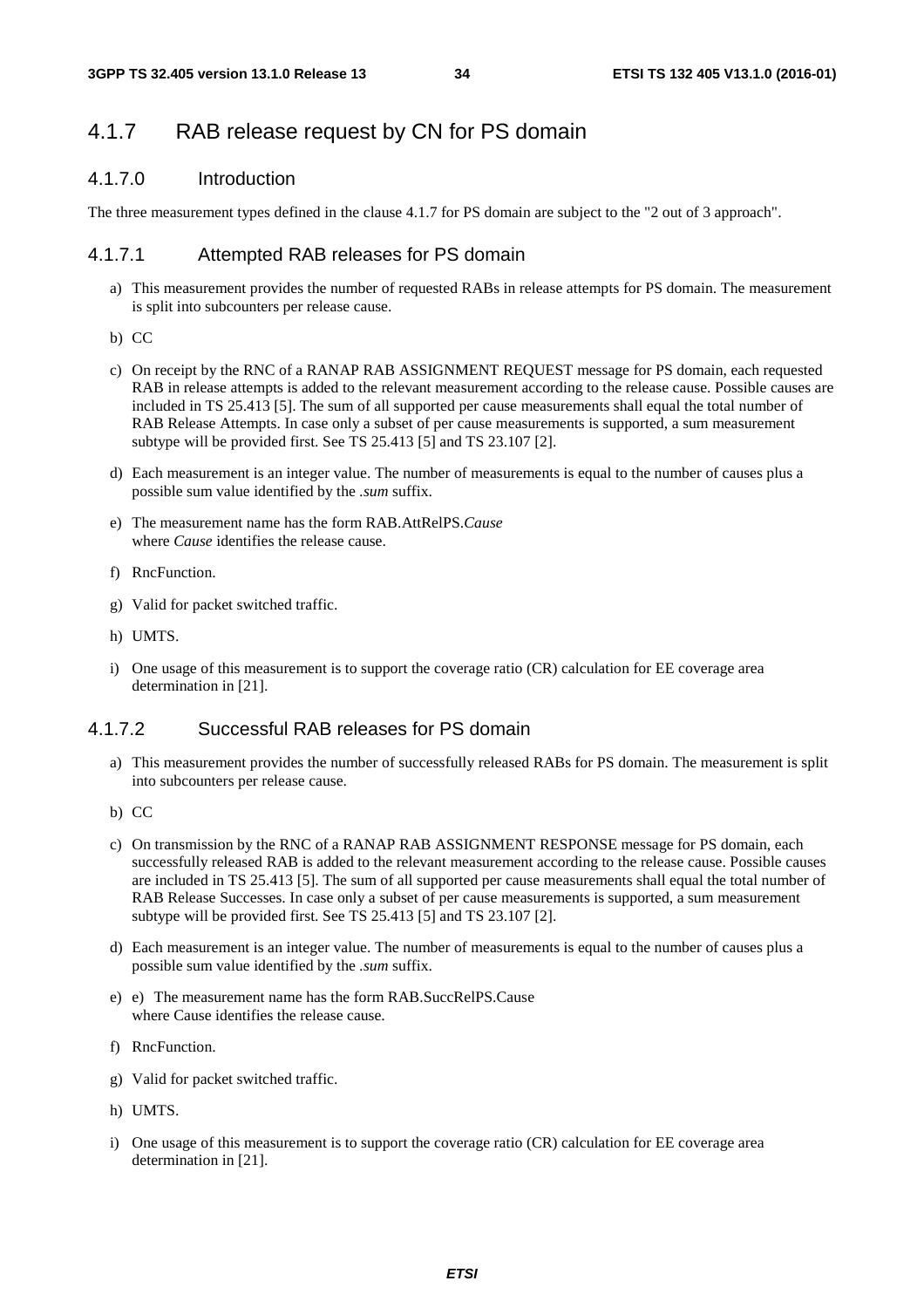# 4.1.7.3 Failed RAB releases for PS domain

a) This measurement provides the number of RABs failed to release for PS. The measurement is split into subcounters per failure cause.

b) CC

- c) On transmission by the RNC of a RANAP RAB ASSIGNMENT RESPONSE message for PS domain, each RAB failed to release is added to the relevant measurement according to the failure cause. Possible causes are included in TS 25.413 [5]. The sum of all supported per cause measurements shall equal the total number of RAB Release Failures. In case only a subset of per cause measurements is supported, a sum measurement subtype will be provided first.
- d) Each measurement is an integer value. The number of measurements is equal to the number of causes plus a possible sum value identified by the *.sum* suffix.
- e) The measurement name has the form RAB.FailRelPS.*Cause* where *Cause* identifies the failure cause.
- f) RncFunction.
- g) Valid for packet switched traffic.
- h) UMTS.
- i) One usage of this measurement is to support the coverage ratio (CR) calculation for EE coverage area determination in [21].
- 4.1.7.4 Void
- 4.1.7.5 Void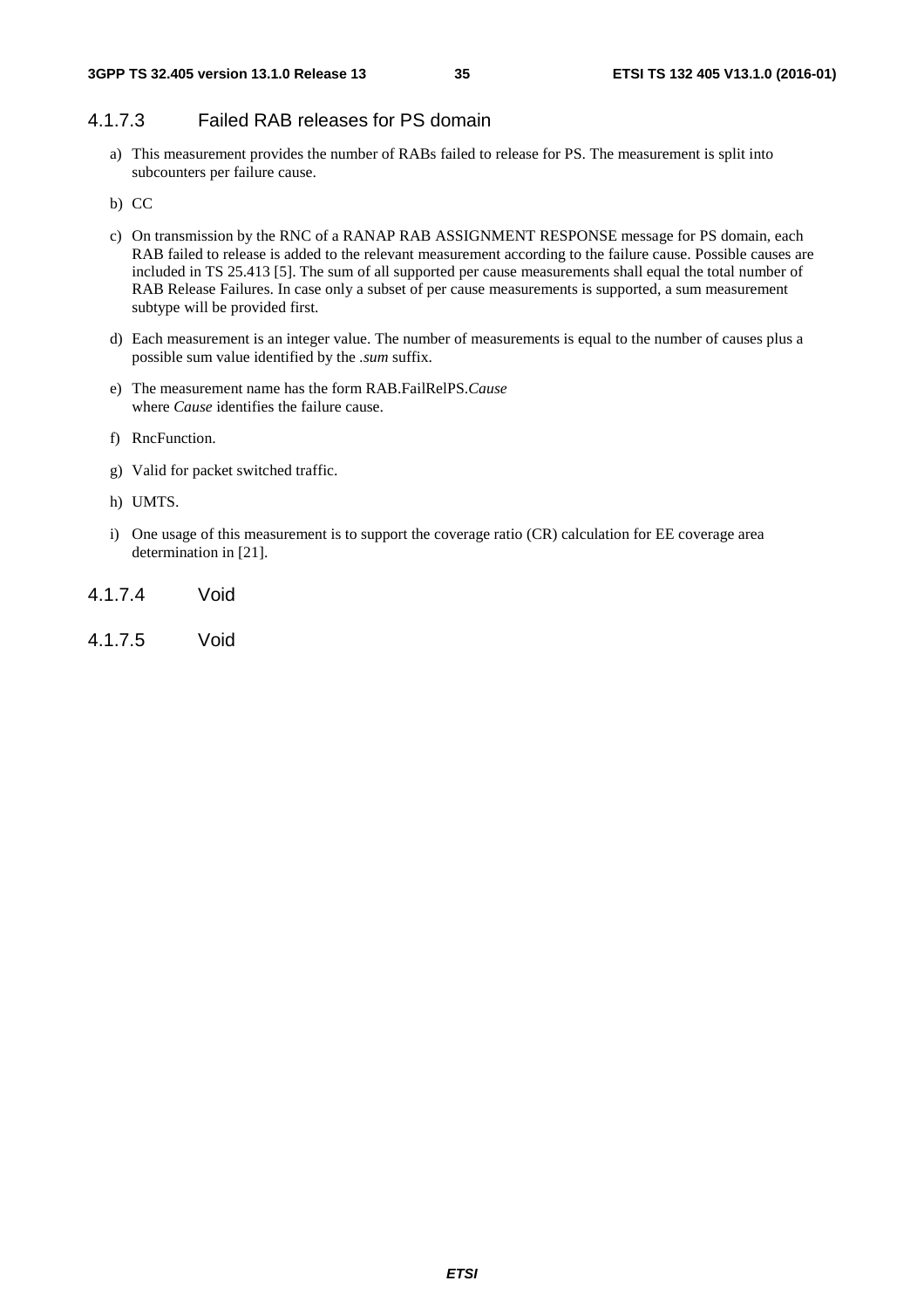### 4.1.8 RAB setup time

#### 4.1.8.1 RAB CS connection set-up time (Mean)

- a) This measurement provides the mean time during each granularity period for a RNC to establish a RAB CS connection.
- b) DER  $(n=1)$ .
- c) This measurement is obtained by accumulating the time intervals for each successful RAB establishment between the receipt by the RNC of a RANAP "RAB ASSIGNMENT REQUEST" message to establish a RAB for CS domain, and the first corresponding (based on RAB ID) transmission by the RNC of a RANAP "RAB ASSIGNMENT RESPONSE" message for successfully established RABs over a granularity period using DER, see TS 25.413 [5]. This end value of the time will then be divided by the number of successfully established RABs observed in the granularity period to give the arithmetic mean, the accumulator shall be reinitialised at the beginning of each granularity period.
- d) Each measurement is an integer value.(in milliseconds).
- e) RAB.SuccEstabCSSetupTimeMean
- f) RncFunction
- g) Valid for circuit switched traffic
- h) UMTS

#### 4.1.8.2 RAB CS connection set-up time (Maximum)

- a) This measurement provides the maximum time during each granularity period for a RNC to establish a RAB CS connection.
- b) GAUGE.
- c) This measurement is obtained by monitoring the time intervals for each successful RAB establishment between the receipt by the RNC of a RANAP "RAB ASSIGNMENT REQUEST" message to establish a RAB for CS domain, and the first corresponding (based on RAB ID) transmission by the RNC of a RANAP "RAB ASSIGNMENT RESPONSE" message for successfully established RABs see TS 25.413 [5]. The high tide mark of this time will be stored in a gauge, the gauge shall be reinitialised at the beginning of each granularity period.
- d) Each measurement is an integer value.(in milliseconds).
- e) RAB.SuccEstabCSSetupTimeMax
- f) RncFunction
- g) Valid for circuit switched traffic
- h) UMTS

#### 4.1.8.3 RAB PS connection set-up time (Mean)

- a) This measurement provides the mean time during each granularity period for a RNC to establish a RAB PS connection.
- b) DER  $(n=1)$ .
- c) This measurement is obtained by accumulating the time intervals for each successful RAB establishment between the receipt by the RNC of a RANAP "RAB ASSIGNMENT REQUEST" message to establish a RAB for PS domain, and the first corresponding (based on RAB ID) transmission by the RNC of a RANAP "RAB ASSIGNMENT RESPONSE" message for successfully established RABs over a granularity period using DER, see TS 25.413 [5]. This end value of the time will then be divided by the number of successfully established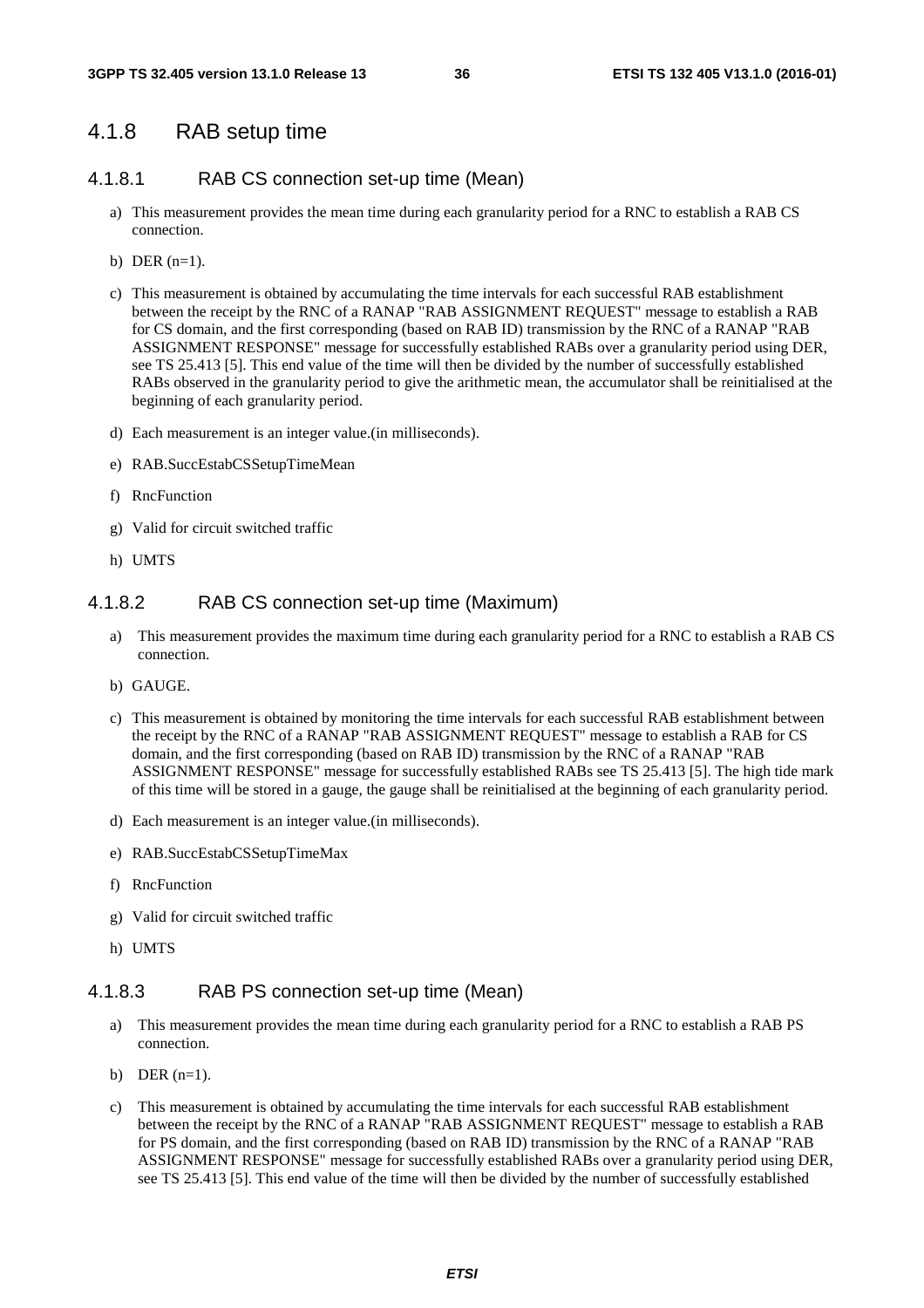RABs observed in the granularity period to give the arithmetic mean, the accumulator shall be reinitialised at the beginning of each granularity period.

- d) Each measurement is an integer value.(in milliseconds).
- e) RAB.SuccEstabPSSetupTimeMean
- f) RncFunction
- g) Valid for packet switched traffic.
- h) UMTS

#### 4.1.8.4 RAB PS connection set-up time (Maximum)

- a) This measurement provides the maximum time during each granularity period for a RNC to establish a RAB PS connection.
- b) GAUGE.
- c) This measurement is obtained by monitoring the time intervals for each successful RAB establishment between the receipt by the RNC of a RANAP "RAB ASSIGNMENT REQUEST" message to establish a RAB for PS domain, and the first corresponding (based on RAB ID) transmission by the RNC of a RANAP "RAB ASSIGNMENT RESPONSE" message for successfully established RABs see TS 25.413 [5]. The high tide mark of this time will be stored in a gauge, the gauge shall be reinitialised at the beginning of each granularity period.
- d) Each measurement is an integer value.(in milliseconds).
- e) RAB.SuccEstabPSSetupTimeMax
- f) RncFunction
- g) Valid for packet switched traffic.
- h) UMTS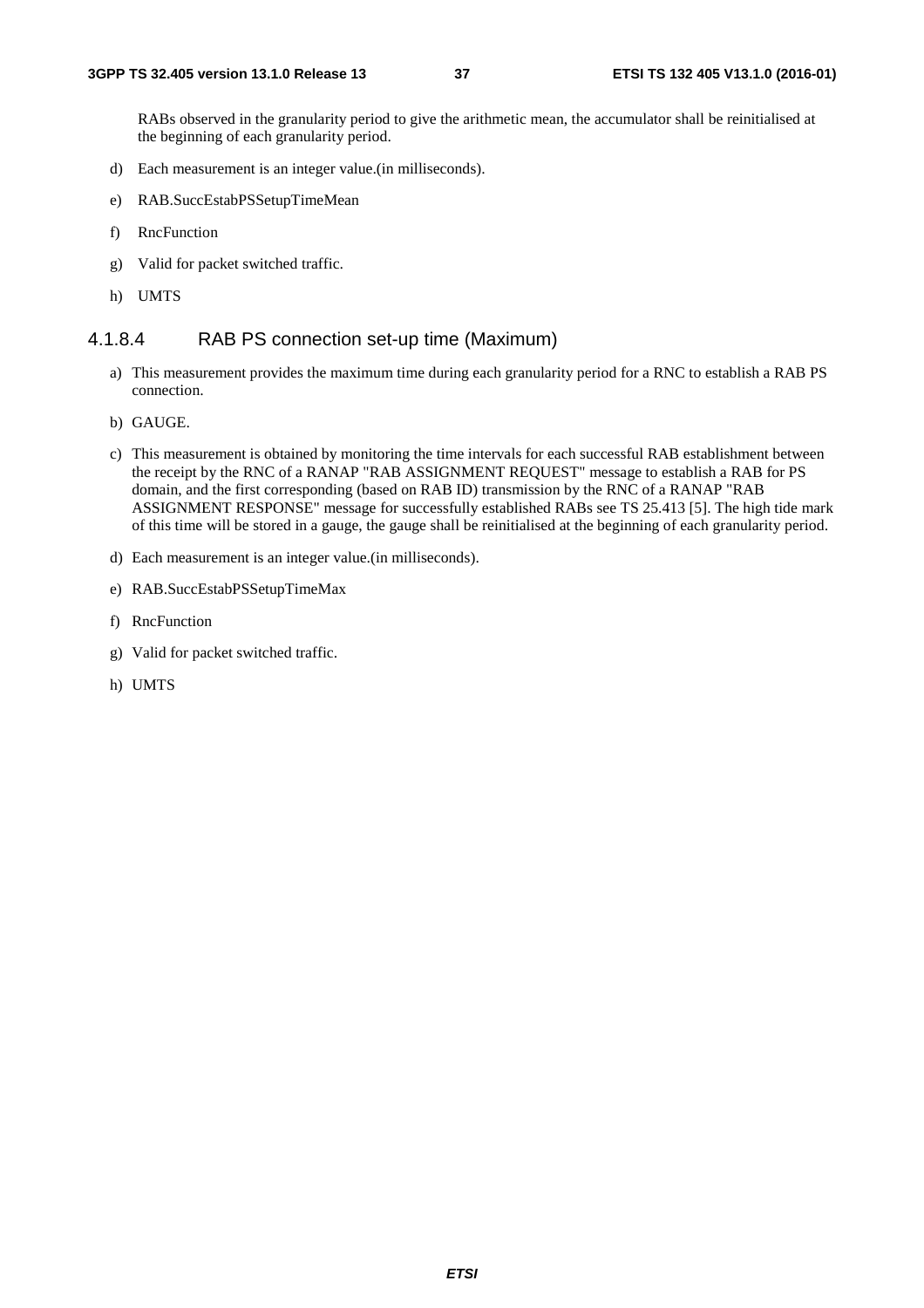## 4.1.9 RAB release request by UTRAN

## 4.1.9.1 RAB release requests for CS domain

- a) This measurement provides the number of RABs requested to release by UTRAN for CS domain split into subcounters per cause.
- b) CC
- c) On transmission by the RNC of a RANAP RAB RELEASE REQUEST message for CS domain, each RAB requested to be released is added to the relevant per cause measurement. Possible causes are included in TS 25.413 [5]. The sum of all supported per cause measurements shall equal the total number of RAB Release Requests for the CS domain. In case only a subset of per cause measurements is supported, a sum subcounter will be provided first.
- d) Each measurement is an integer value. The number of measurements is equal to the number of causes plus a possible sum value identified by the *.sum* suffix.
- e) The measurement name has the form RAB.RelReqCS.*Cause* where *Cause* identifies the release cause.
- f) RncFunction
- g) Valid for circuit switched traffic
- h) UMTS

#### 4.1.9.2 RAB release requests for PS domain

- a) This measurement provides the number of RABs requested to release by UTRAN for PS domain split into subcounters per cause.
- b) CC
- c) On transmission by the RNC of a RANAP RAB RELEASE REQUEST message for PS domain, each RAB requested to be released is added to the relevant per cause measurement. Possible causes are included in TS 25.413 [5]. The sum of all supported per cause measurements shall equal the total number of RAB Release Requests for the PS domain. In case only a subset of per cause measurements is supported, a sum subcounter will be provided first.
- d) Each measurement is an integer value. The number of measurements is equal to the number of causes plus a possible sum value identified by the *.sum* suffix.
- e) The measurement name has the form RAB.RelReqPS.*Cause* where *Cause* identifies the release cause.
- f) RncFunction
- g) Valid for packet switched traffic.
- h) UMTS

#### 4.1.9.3 The number of RAB related to the Iu release request for CS domain

- a) This measurement provides the number of RAB related to the Iu release request for CS domain. The measurement is split into subcounters per traffic class.
- b) CC
- c) On transmission by the RNC of a RANAP IU RELEASE REQUEST message for CS domain, each RAB related to the RANAP IU RELEASE REQUEST message is added to the relevant measurement according to the traffic class requested when the RANAP message IU RELEASE REQUEST is sent to the CS CN.
- d) Each measurement is an integer value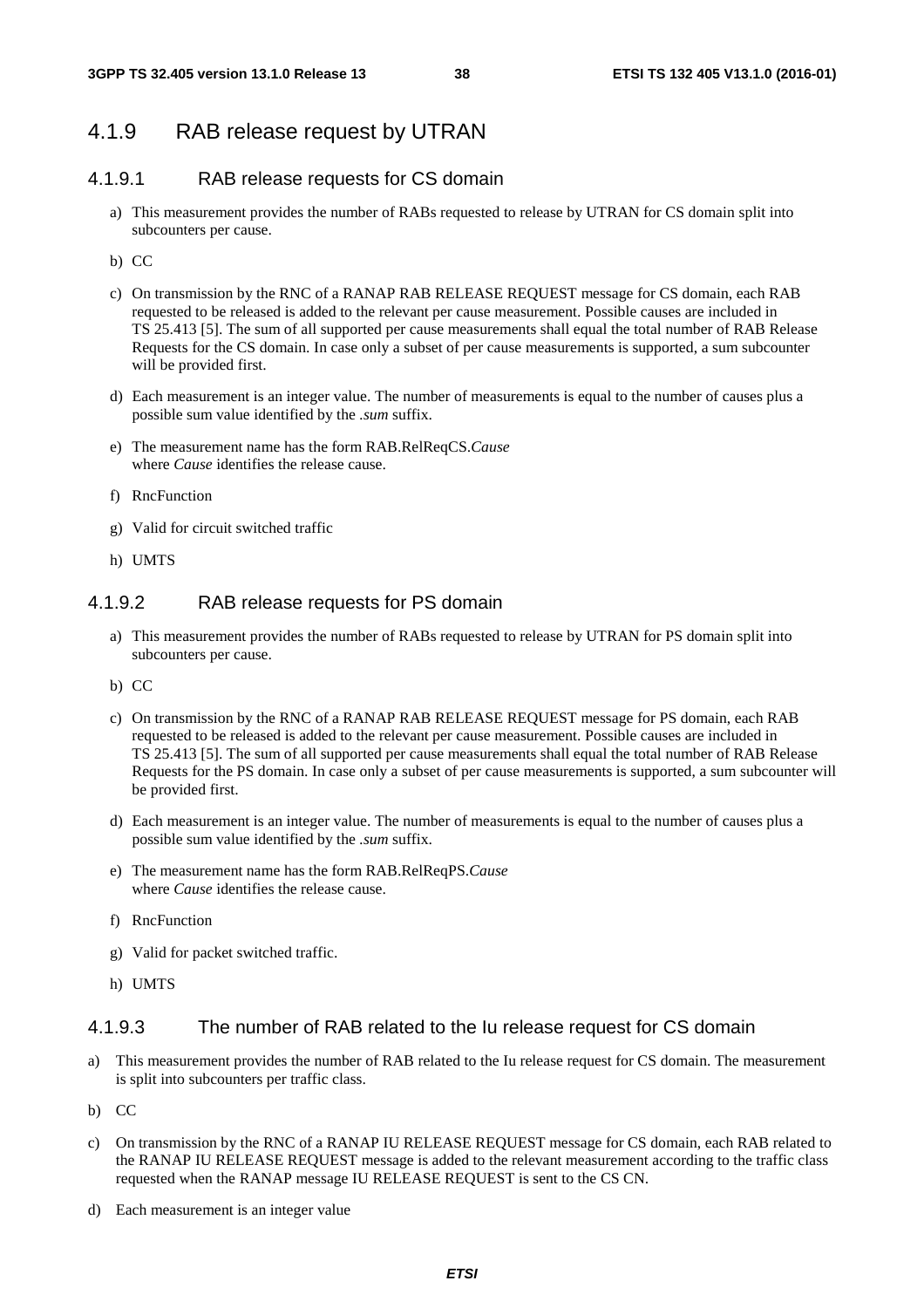- e) RAB.NbrIuRelReqCS.Conv RAB.NbrIuRelReqCS.Strm RAB.NbrIuRelReqCS.Intact RAB.NbrIuRelReqCS.Bgrd
- f) UtranCellFDD UtranCellTDDLcr UtranCellTDDHcr
- g) Valid for circuit switched traffic
- h) UMTS

#### 4.1.9.4 The number of RAB related to the Iu release request for PS domain

a) This measurement provides the number of RAB related to the Iu release request for PS domain. The measurement is split into subcounters per traffic class.

b) CC

- c) On transmission by the RNC of a RANAP IU RELEASE REQUEST message for PS domain, each RAB related to the RANAP IU RELEASE REQUEST message is added to the relevant measurement according to the traffic class requested when the RANAP message IU RELEASE REQUEST is sent to the PS CN.
- d) Each measurement is an integer value.
- e) RAB.NbrIuRelReqPS.Conv RAB.NbrIuRelReqPS.Strm RAB.NbrIuRelReqPS.Intact RAB.NbrIuRelReqPS.Bgrd
- f) UtranCellFDD UtranCellTDDLcr UtranCellTDDHcr
- g) Valid for packet switched traffic.
- h) UMTS
- 4.2 Void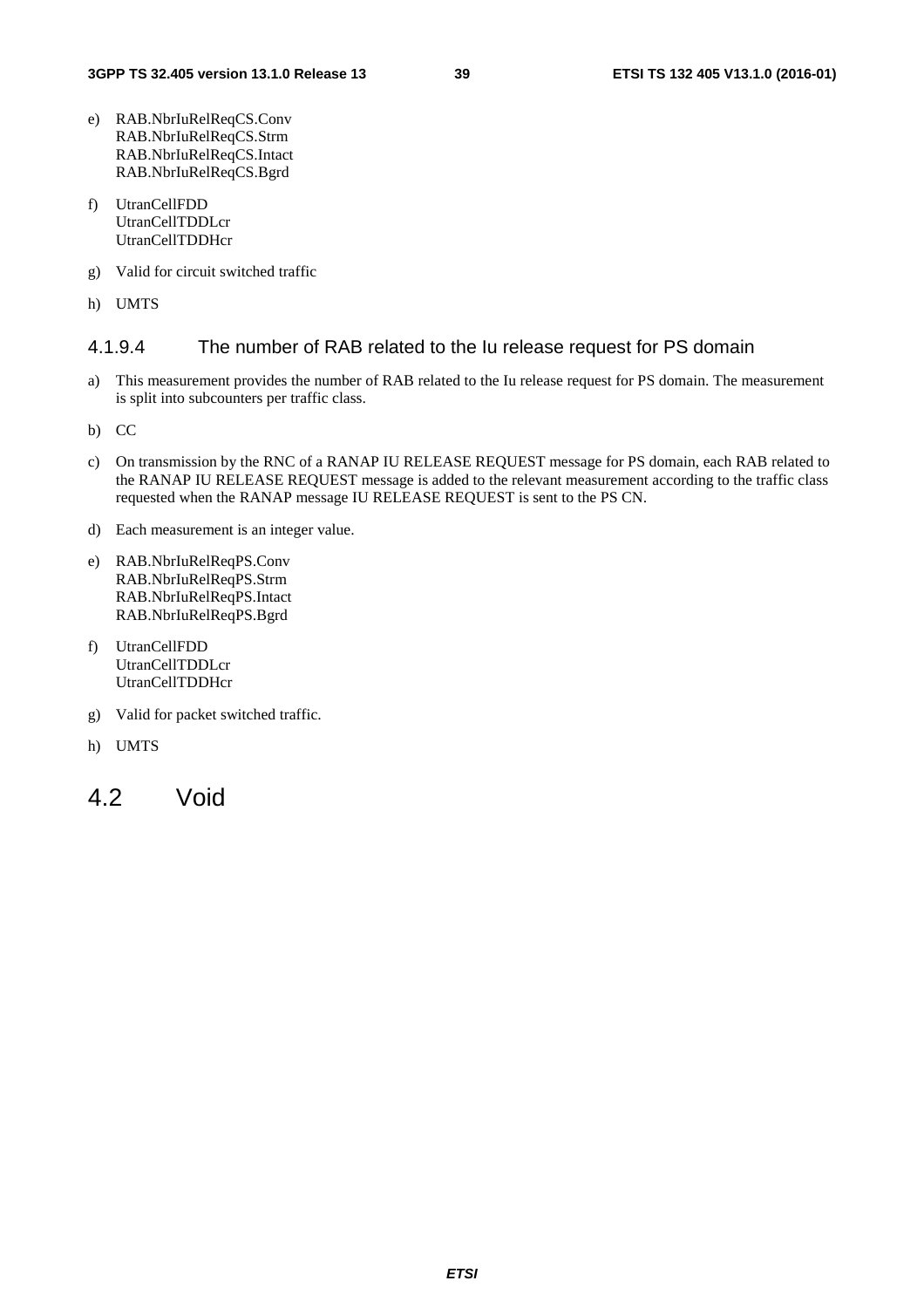## 4.3 Signalling connection establishment

### 4.3.1 Attempted signalling connection establishments for CS domain

- a) This measurement provides the number of attempts by RNC to establish an Iu control plane connection between the RNC and a CS CN.
- NOTE: There is no confirmation in response to this message to indicate that the CN-RNC connection was successfully setup.

b) CC

- c) Transmission of a RANAP Initial UE message by the RNC to the CN. This is sent by the RNC on receipt of an RRC Initial Direct Transfer message from the UE.
- d) A single integer value
- e) SIG.AttConnEstabCS.
- f) RncFunction
- g) Valid for circuit switching.
- h) UMTS

### 4.3.2 Attempted signalling connection establishments for PS domain

- a) This measurement provides the number of requests by RNC to establish an Iu control plane connection between the RNC and a PS CN.
- NOTE: There is no confirmation in response to this message to indicate that the CN-RNC connection was successfully setup.

b) CC

- c) Transmission of a RANAP Initial UE message by the RNC to the CN. This is sent by the RNC on receipt of an RRC Initial Direct Transfer message from the UE.
- d) A single integer value
- e) SIG.AttConnEstabPS.
- f) RncFunction
- g) Valid for packet switching.
- h) UMTS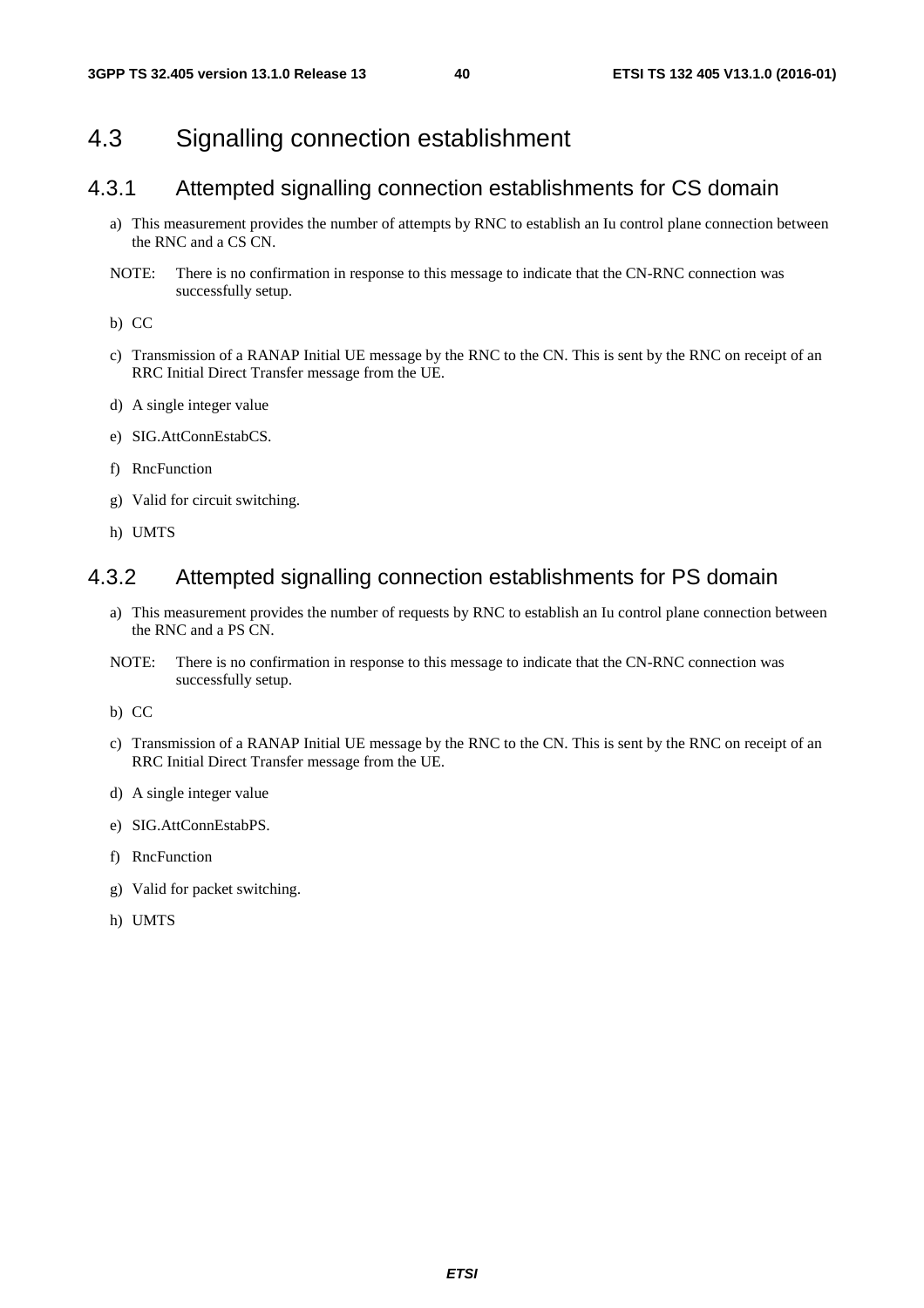## 4.4 RRC connection establishment

## 4.4.1 RRC connection establishments

#### 4.4.1.0 Introduction

The three measurement types defined in the clause 4.4.1.n are subject to the "2 out of 3 approach".

#### 4.4.1.1 Attempted RRC connection establishments

- a) This measurement provides the number of RRC connection establishment attempts for each establishment cause.
- b) CC
- c) Receipt of an RRC Connection Request message by the RNC from the UE. Each RRC Connection Request message received is added to the relevant per cause measurement. The possible causes are included in TS 25.331 [4]. The sum of all supported per cause measurements shall equal the total number of RRC Connection Establishment attempts. In case only a subset of per cause measurements is supported, a sum subcounter will be provided first.
- d) Each measurement is an integer value. The number of measurements is equal to the number of causes plus a possible sum value identified by the *.sum* suffix.
- e) The measurement name has the form RRC.AttConnEstab.*Cause* where *Cause* identifies the Establishment Cause.
- f) UtranCellFDD UtranCellTDDLcr UtranCellTDDHcr
- g) Valid for circuit switched and packet switched traffic
- h) UMTS

#### 4.4.1.2 Failed RRC connection establishments

- a) This measurement provides the number of RRC establishment failures for each rejection cause.
- b) CC
- c) Transmission of an RRC Connection Reject message by the RNC to the UE or an expected RRC CONNECTION SETUP COMPLETE message not received by the RNC. Each RRC Connection Reject message received is added to the relevant per cause measurement. The possible causes are included in TS 25.331 [4]. Each expected RRC CONNECTION SETUP COMPLETE not received by the RNC is added to the measurement cause 'No Reply' (not specified in TS 25.331 [4]). Each RRC connection which is not established because the cell is going to Energy Saving mode is added to the measurement cause "EnergySaving" (not specified in TS 25.331 [4])

The sum of all supported per cause measurements shall equal the total number of RRC Connection Establishment Failures. In case only a subset of per cause measurements is supported, a sum subcounter will be provided first.

- d) Each measurement is an integer value. The number of measurements is equal to the number of causes plus a possible sum value identified by the *.sum* suffix.
- e) The measurement name has the form RRC.FailConnEstab.*Cause* where *Cause* identifies the Rejection Cause. The cause 'No Reply' is identified by the *.NoReply* suffix. The cause 'Energy Saving' is identified by the *.EnergySaving* suffix.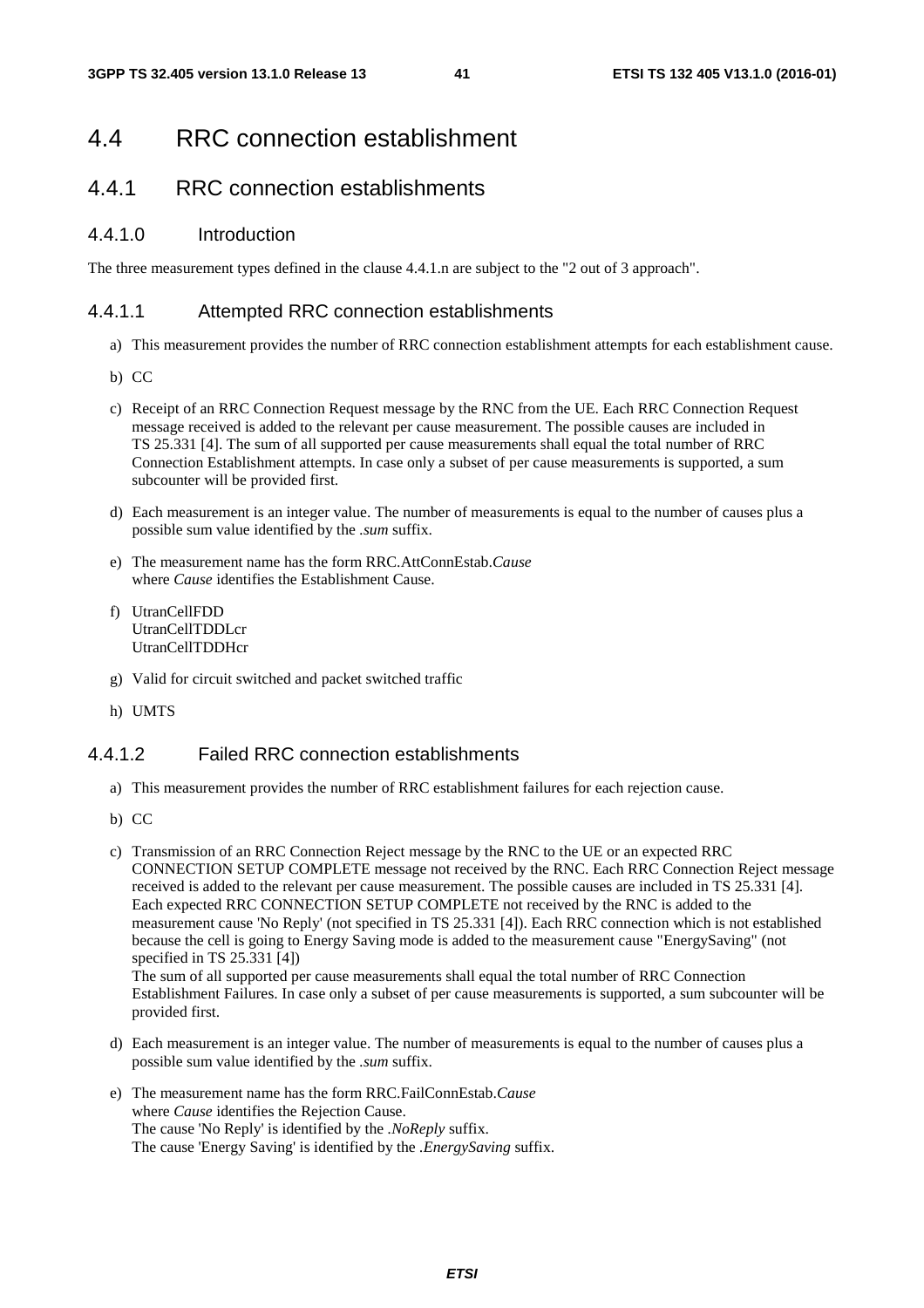- f) UtranCellFDD UtranCellTDDLcr UtranCellTDDHcr
- g) Valid for circuit switched and packet switched traffic.
- h) UMTS.
- i) One usage of this measurement is to support the coverage ratio (CR) calculation for EE coverage area determination in [21].

#### 4.4.1.3 Successful RRC connection establishments

- a) This measurement provides the number of successful RRC establishments for each establishment cause.
- b) CC
- c) Receipt by the RNC of a RRC CONNECTION SETUP COMPLETE message following a RRC establishment attempt. Each RRC Connection Setup Complete message received is added to the relevant per cause measurement. The possible causes are included in TS 25.331 [4]. The sum of all supported per cause measurements shall equal the total number of RRC Connection Establishments. In case only a subset of per cause measurements is supported, a sum subcounter will be provided first.
- d) Each measurement is an integer value. The number of measurements is equal to the number of causes plus a possible sum value identified by the *.sum* suffix.
- e) The measurement name has the form RRC.SuccConnEstab.*Cause* where *Cause* identifies the Establishment Cause.
- f) UtranCellFDD UtranCellTDDLcr UtranCellTDDHcr
- g) Valid for circuit switched and packet switched traffic.
- h) UMTS.
- i) One usage of this measurement is to support the coverage ratio (CR) calculation for EE coverage area determination in [21].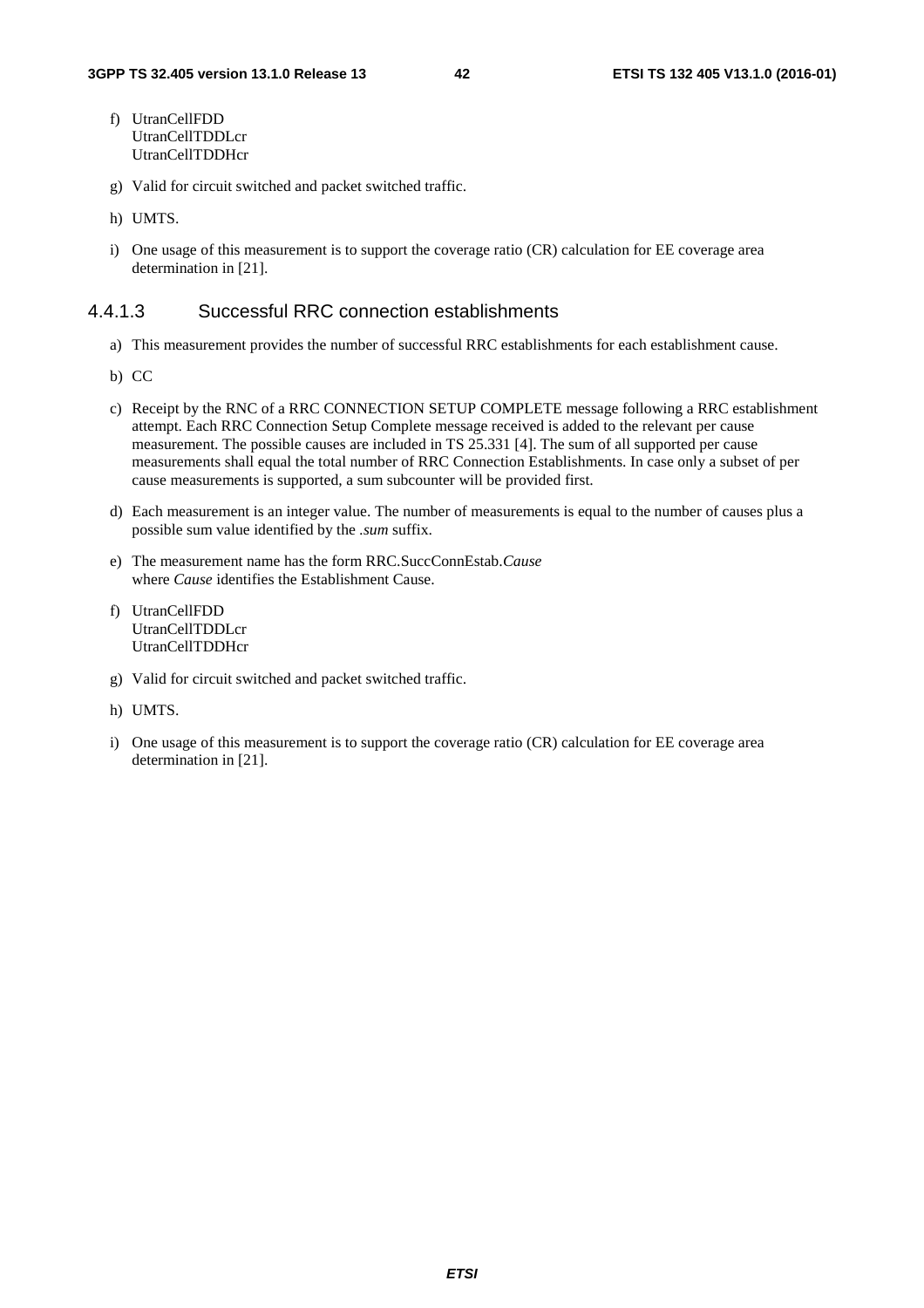### 4.4.2 RRC connection establishment setup time

#### 4.4.2.1 RRC connection set-up time (Mean)

- a) This measurement provides the mean time per establishment cause it takes for the RNC to establish a RRC connection during each granularity period. The measurement is split into subcounters per establishment cause.
- b) DER  $(n=1)$
- c) This measurement is obtained by accumulating the time intervals for every successful RRC connection establishment per establishment cause between the receipt by the RNC from the UE of a "RRC CONNECTION REQUEST" and the corresponding "RRC CONNECTION SETUP COMPLETE" message over a granularity period using DER. The end value of this time will then be divided by the number of successful RRC connections observed in the granularity period to give the arithmetic mean, the accumulator shall be reinitialised at the beginning of each granularity period. The measurement is split into subcounters per establishment cause, see TS 25.331 [4].



#### **Figure**

- d) Each measurement is an integer value.(in milliseconds)
- e) RRC.AttConnEstabTimeMean.*Cause* where *Cause* identifies the Establishment Cause.
- f) UtranCellFDD UtranCellTDDLcr UtranCellTDDHcr
- g) Valid for circuit switched and packet switched traffic
- h) UMTS

#### 4.4.2.2 RRC connection set-up time (Max)

- a) This measurement provides the maximum time per establishment cause it takes for the RNC in order to establish a RRC connection during each granularity period. The measurement is split into subcounters per establishment cause.
- b) GAUGE
- c) This measurement is obtained by monitoring the time intervals for each successful RRC connection establishment per establishment cause between the receipt by the RNC from the UE of a "RRC CONNECTION REQUEST" and the corresponding "RRC CONNECTION SETUP COMPLETE" message, see TS 25.331 [4]. The high tide mark of this time will be stored in a gauge, the gauge shall be reinitialised at the beginning of each granularity period. The measurement is split into subcounters per establishment cause.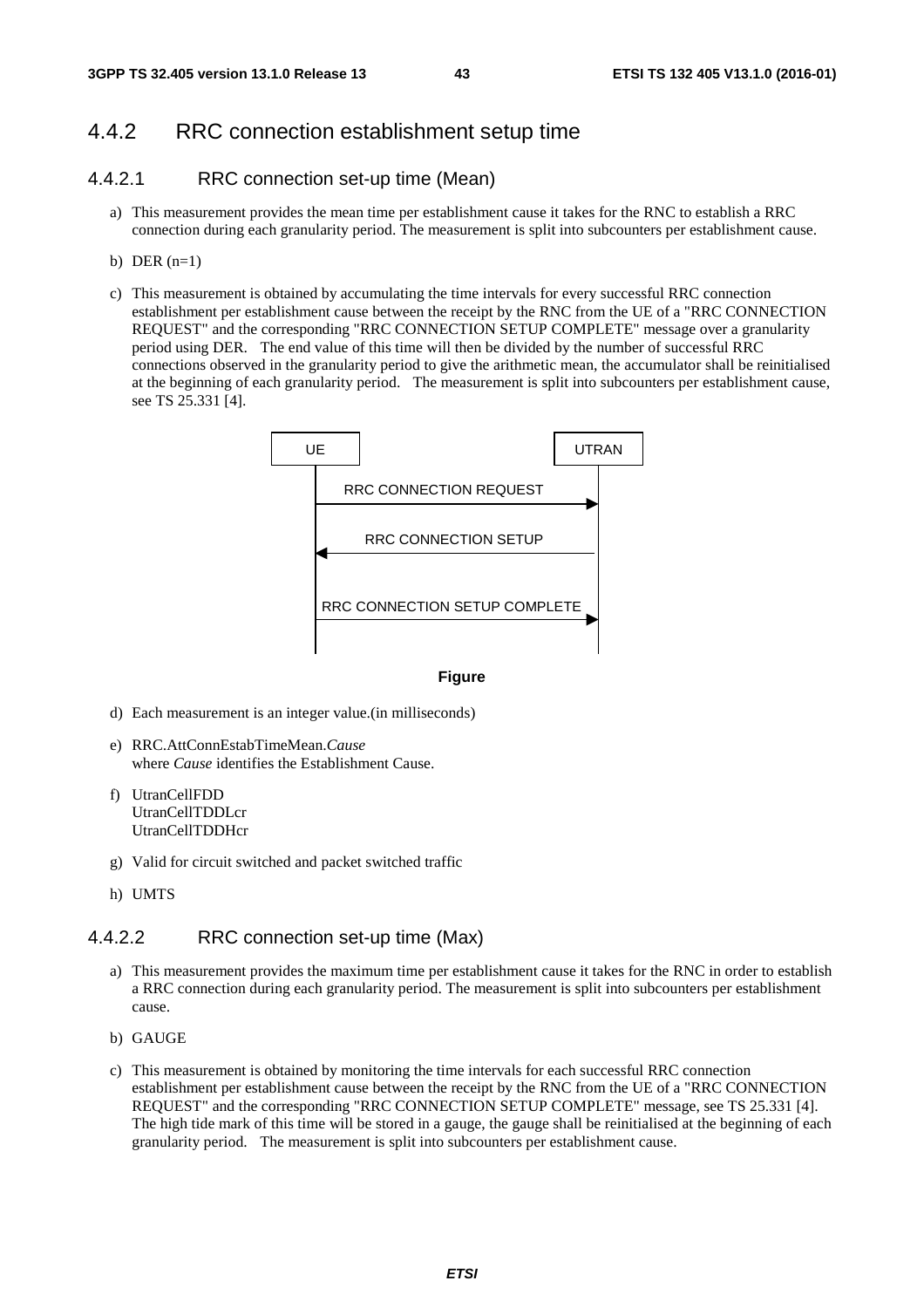



- d) Each measurement is an integer value.(in milliseconds)
- e) RRC.AttConnEstabTimeMax.*Cause* where *Cause* identifies the Establishment Cause.
- f) UtranCellFDD UtranCellTDDLcr UtranCellTDDHcr
- g) Valid for circuit switched and packet switched traffic
- h) UMTS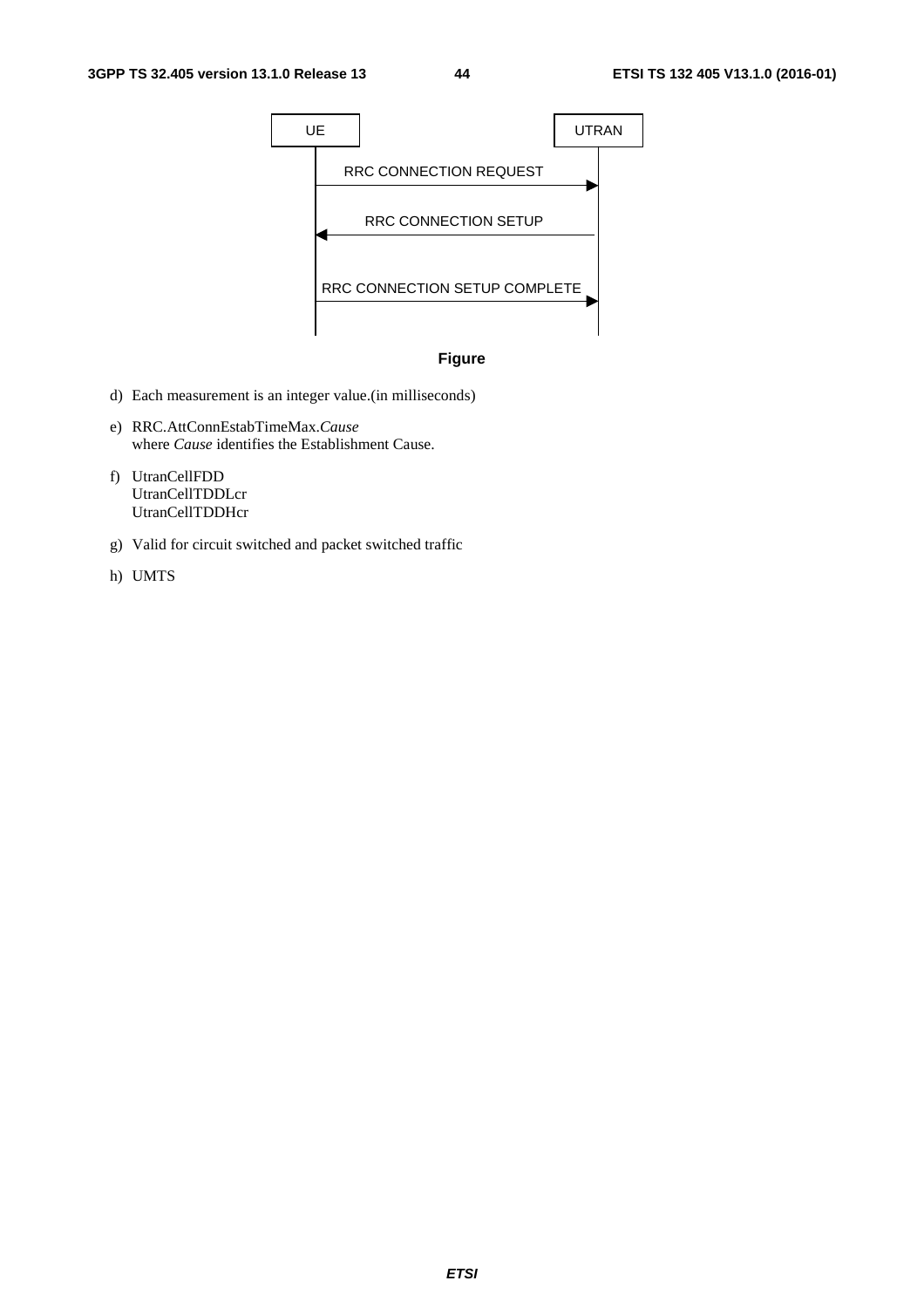### 4.4.3 RRC connection usage

#### 4.4.3.1 General

The amount of RRC connections can be used to indicate user loading levels.

#### 4.4.3.2 RRC connection usage (Mean)

- 1) This measurement provides the average number of simultaneous RRC connections.
- 2) SI
- 3) This measurement is obtained by sampling at a pre-defined interval, the amount of successful RRC connections for each UtranCell and then taking the arithmetic mean.
- 4) A single integer value
- 5) RRC.MeanConn
- 6) UtranCellFDD UtranCellTDDLcr UtranCellTDDHcr
- 7) Valid for circuit switched and packet switched traffic
- 8) UMTS

#### 4.4.3.3 RRC connection usage (Maximum)

- a) This measurement provides the maximum number of simultaneous RRC connections.
- b) SI
- c) This measurement is obtained by sampling at a pre-defined interval, the amount of successful RRC connections for each UtranCell and then taking the maximum.
- d) A single integer value
- e) RRC.MaxConn.
- f) UtranCellFDD UtranCellTDDLcr UtranCellTDDHcr
- g) Valid for circuit switched and packet switched traffic
- h) UMTS

## 4.4.3.4 RRC connection usage per UE multi-mode/multi-RAT capability

- a) This measurement provides RRC connection usage in utran cell per UE multi-mode/multi-RAT capability. The measurement is split into subcounters per UE multi-mode/multi-RAT capability. (See TS 25.331 [4] Clause 10.3.3.41).
- b) DER  $(n=1)$
- c) This measurement is obtained by accumulating the time intervals for every successful RRC connection between the receipt of a RRC CONNECTION SETUP COMPLETE and transmission of the corresponding RRC CONNECTION RELEASE message by the RNC. The possible UE multi-mode/multi-RAT capabilities are included in TS 25.331 [4] Clause 10.3.3.41. One or more subcounters are stepped based on received UE multimode/multi-RAT capabilities.
- d) Each measurement is an integer value. (in seconds)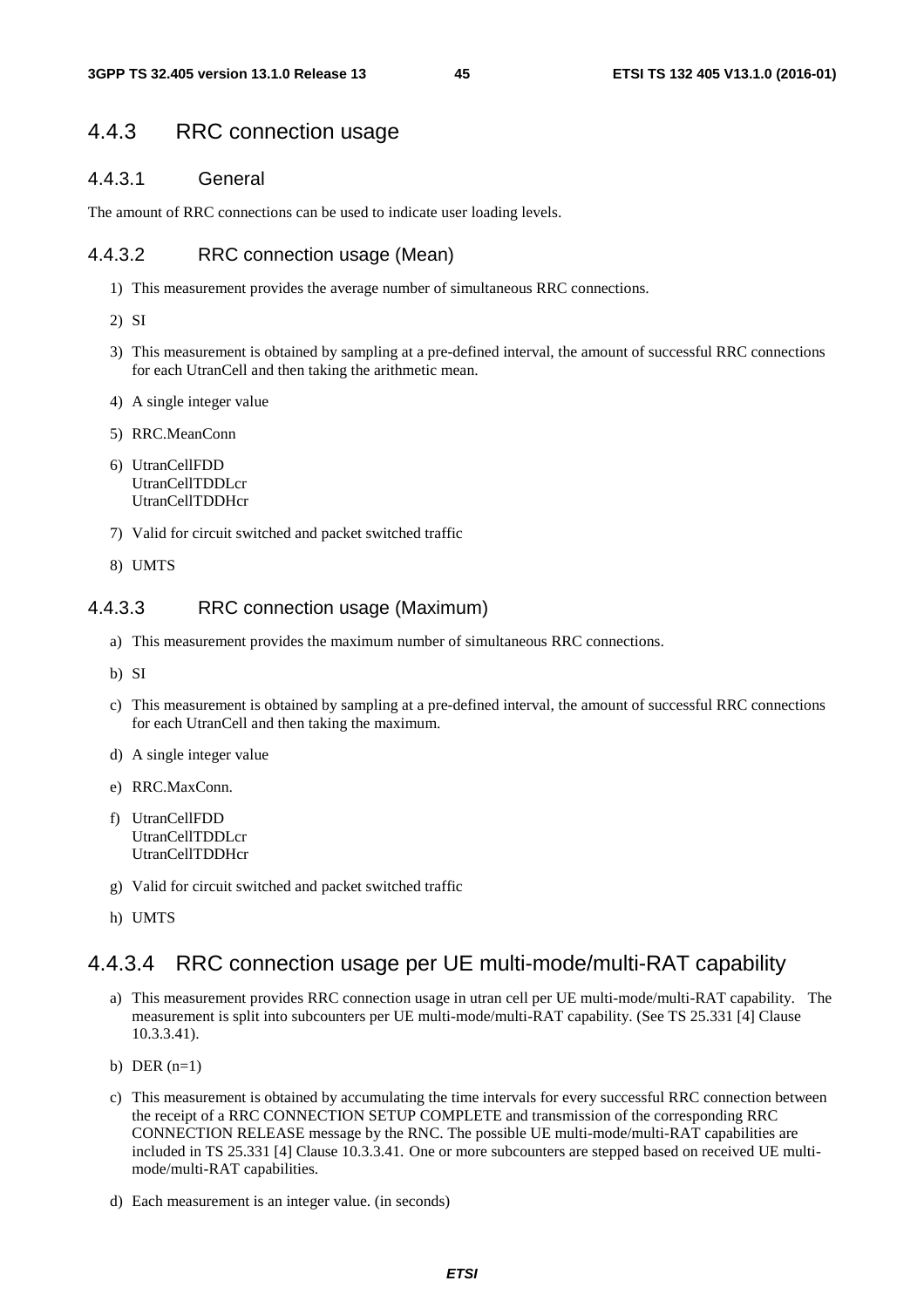#### e) RRC.ConnUsage.fdd

RRC.ConnUsage.tdd RRC.ConnUsage.fdd-tdd RRC.ConnUsage.supportOfGSM RRC.ConnUsage.supportOfMulticarrier RRC.ConnUsage.supportOfEUTRAFDD RRC.ConnUsage.supportOfEUTRATDD

- f) UtranCellFDD UtranCellTDDLcr UtranCellTDDHcr
- g) Valid for circuit switched and packet switched traffic
- h) UMTS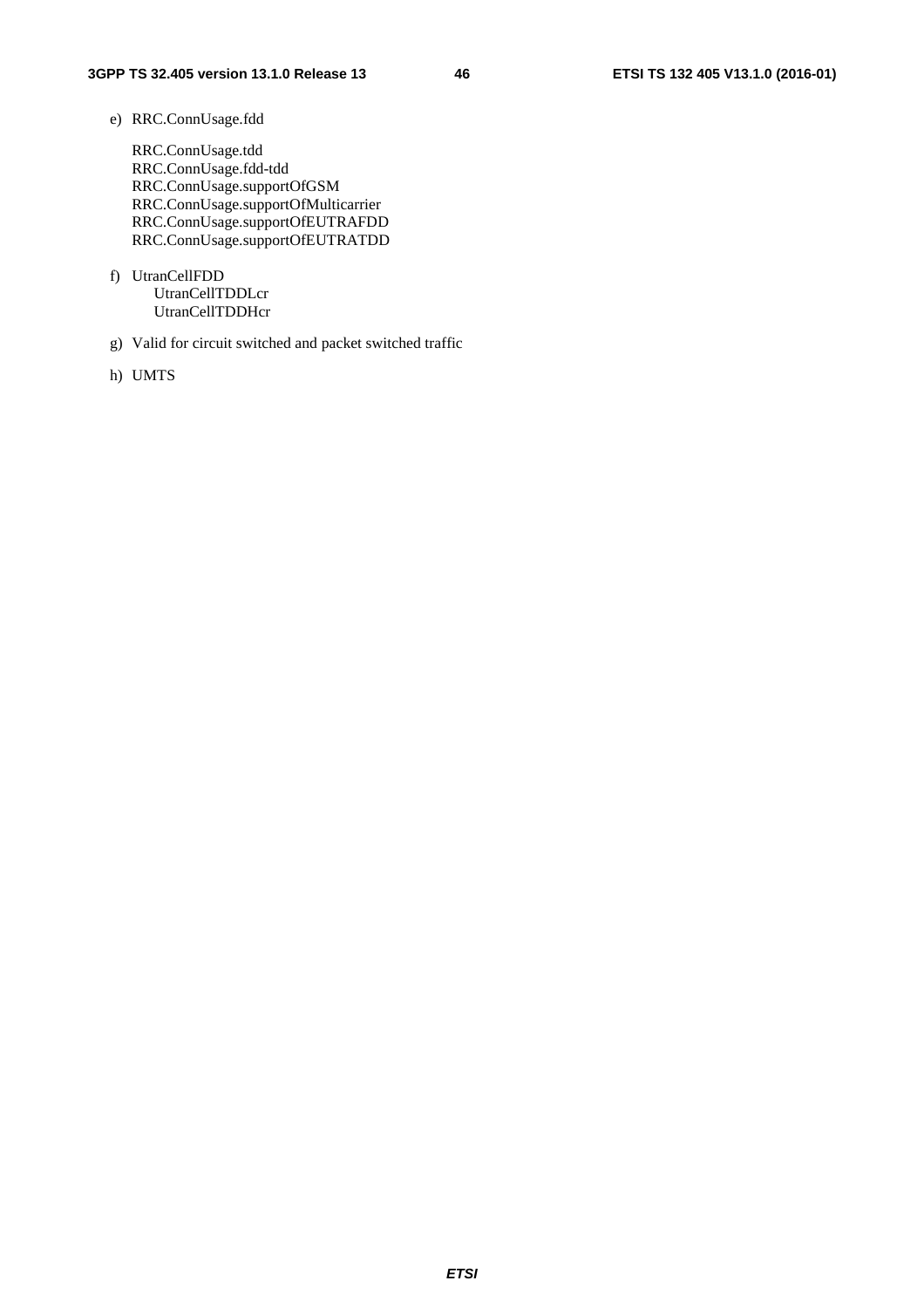# 4.5 RRC connection re-establishment

## 4.5.0 Introduction

The three measurement types defined in the subclause 4.5.n are subject to the "2 out of 3 approach".

## 4.5.1 Attempted RRC re-establishments

- a) This measurement provides the number of RRC re-establishments attempts.
- b) CC
- c) Receipt by the RNC of a CELL UPDATE message using the Cell Update cause "Radio link failure". See TS 25.331 [4].
- d) A single integer value
- e) RRC.AttConnReEstab.
- f) UtranCellFDD UtranCellTDDLcr UtranCellTDDHcr
- g) Valid for circuit switched and packet switched traffic
- h) UMTS

## 4.5.2 Failed RRC re-establishments

- a) This measurement provides the number of RRC re-establishment failures.
- b) CC

c) Transmission of an RRC Connection Release message by RNC to the UE or an expected UTRAN Mobility Information Confirm message not received by RNC from the UE. See TS 25.331 [4]. Each RRC Connection Release message received is added to the relevant per cause measurement. The possible causes are included in TS 25.331 [4]. Each expected UTRAN Mobility Information Confirm message not received by the RNC is added to the measurement cause 'No Reply' (not specified in TS 25.331 [4]). The sum of all supported per cause measurements shall equal the total number of RRC re-establishment failures. In case only a subset of per cause measurements is supported, a sum subcounter will be provided first.

- d) Each measurement is an integer value. The number of measurements is equal to the number of causes plus a possible sum value identified by the *.sum* suffix.
- e) The measurement name has the form RRC.FailConnReEstab.*Cause* where *Cause* identifies the Failure Cause. The cause 'No Reply' is identified by the *.NoReply* suffix.
- f) UtranCellFDD UtranCellTDDLcr UtranCellTDDHcr
- g) Valid for circuit switched and packet switched traffic
- h) UMTS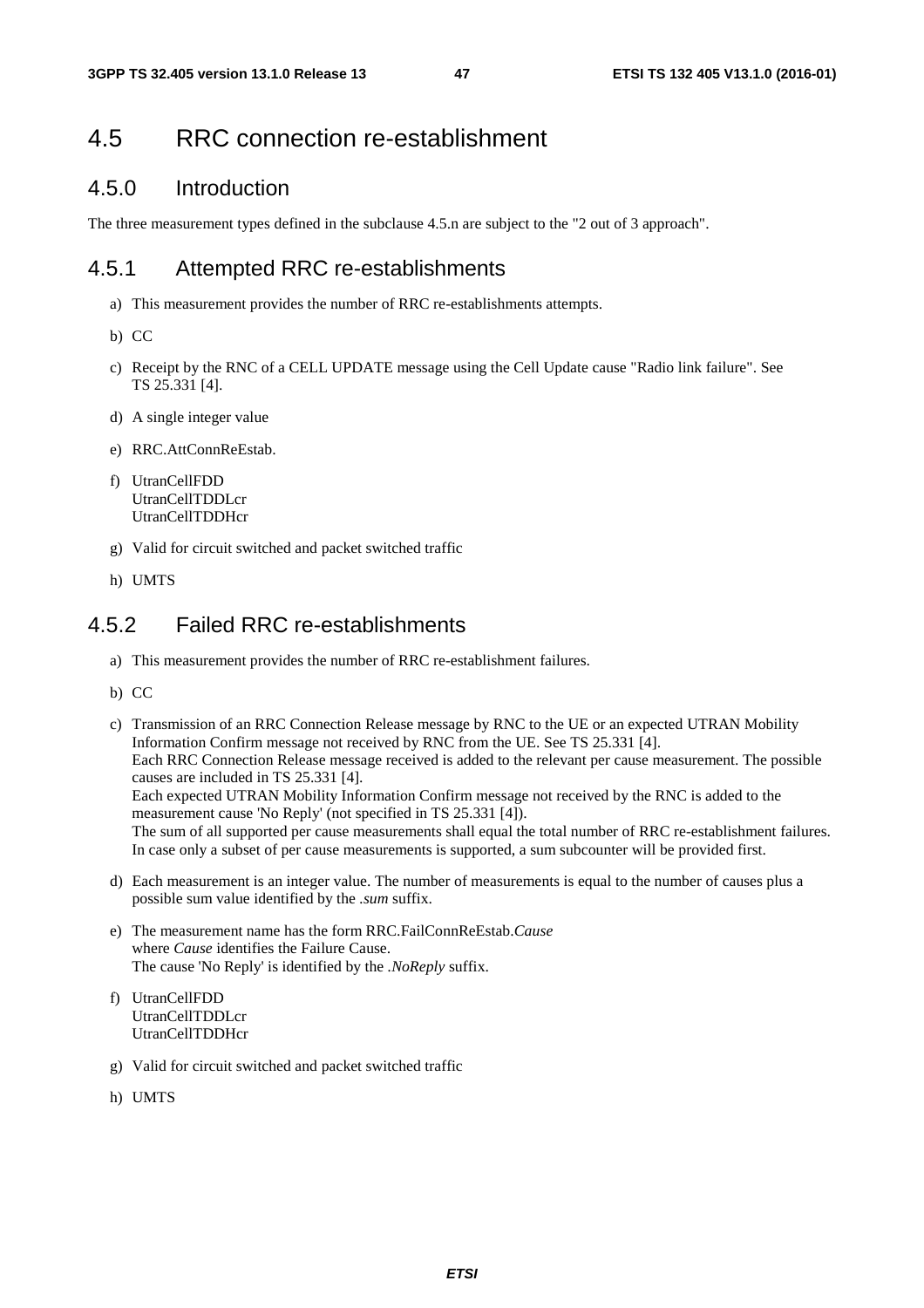# 4.5.3 Successful RRC re-establishments

- a) This measurement provides the number of successful RRC re-establishments.
- b) CC
- c) Receipt by the RNC of a UTRAN MOBILITY INFORMATION CONFIRM in a CELL UPDATE procedure using the value cause "Radio link failure". See TS 25.331 [4].
- d) A single integer value
- e) RRC.SuccConnReEstab.
- f) UtranCellFDD UtranCellTDDLcr UtranCellTDDHcr
- g) Valid for circuit switched and packet switched traffic
- h) UMTS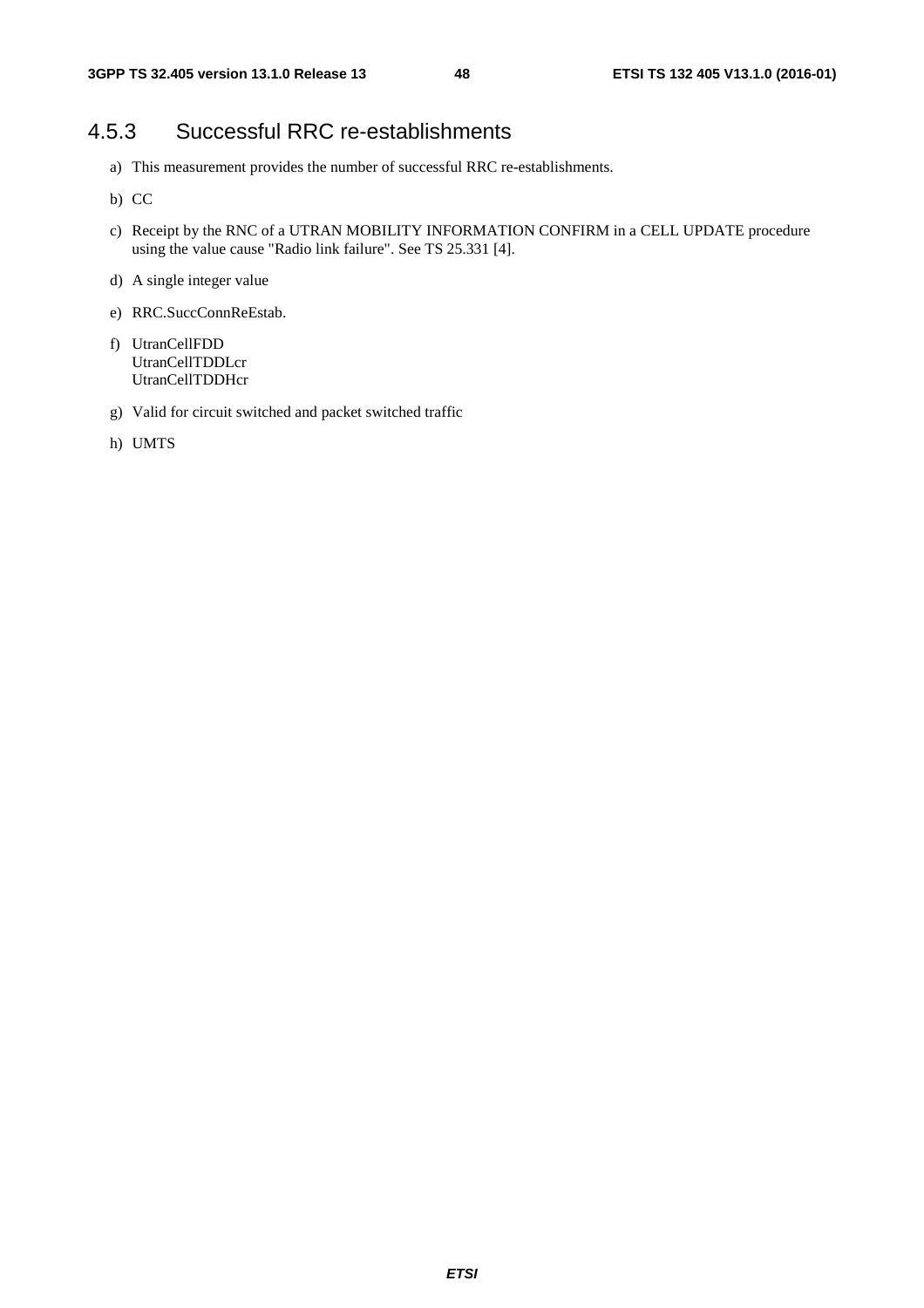## 4.6 RRC connection release

### 4.6.1 Attempted RRC connection releases on DCCH

- a) This measurement provides the number of RRC connection release attempts per release cause sent from UTRAN to the UE on the DCCH.
- b) CC
- c) Transmission of an RRC CONNECTION RELEASE message by the RNC to the UE on DCCH. Each RRC Connection Release message sent on DCCH is added to the relevant per cause measurement. The possible causes are included in TS 25.331 [4]. The sum of all supported per cause measurements shall equal the total number of RRC Connection Release attempts on DCCH. In case only a subset of per cause measurements is supported, a sum subcounter will be provided first.
- d) Each measurement is an integer value. The number of measurements is equal to the number of causes plus a possible sum value identified by the *.sum* suffix.
- e) The measurement name has the form RRC.AttConnRelDCCH.*Cause* where *Cause* identifies the Release Cause.
- f) UtranCellFDD UtranCellTDDLcr UtranCellTDDHcr
- g) Valid for circuit switched and packet switched traffic
- h) UMTS

## 4.6.2 Attempted RRC connection releases on CCCH

- a) This measurement provides the number of RRC connection release attempts per release cause sent from UTRAN to the UE on the CCCH.
- b) CC
- c) Transmission by the RNC of an RRC CONNECTION RELEASE message to the UE on CCCH. Each RRC Connection Release message sent on CCCH is added to the relevant per cause measurement. The possible causes are included in TS 25.331 [4]. The sum of all supported per cause measurements shall equal the total number of RRC Connection Release attempts on CCCH. In case only a subset of per cause measurements is supported, a sum subcounter will be provided first.
- d) Each measurement is an integer value. The number of measurements is equal to the number of causes plus a possible sum value identified by the *.sum* suffix.
- e) The measurement name has the form RRC.AttConnRelCCCH.*Cause* where *Cause* identifies the Release Cause.
- f) UtranCellFDD UtranCellTDDLcr UtranCellTDDHcr
- g) Valid for circuit switched and packet switched traffic
- h) UMTS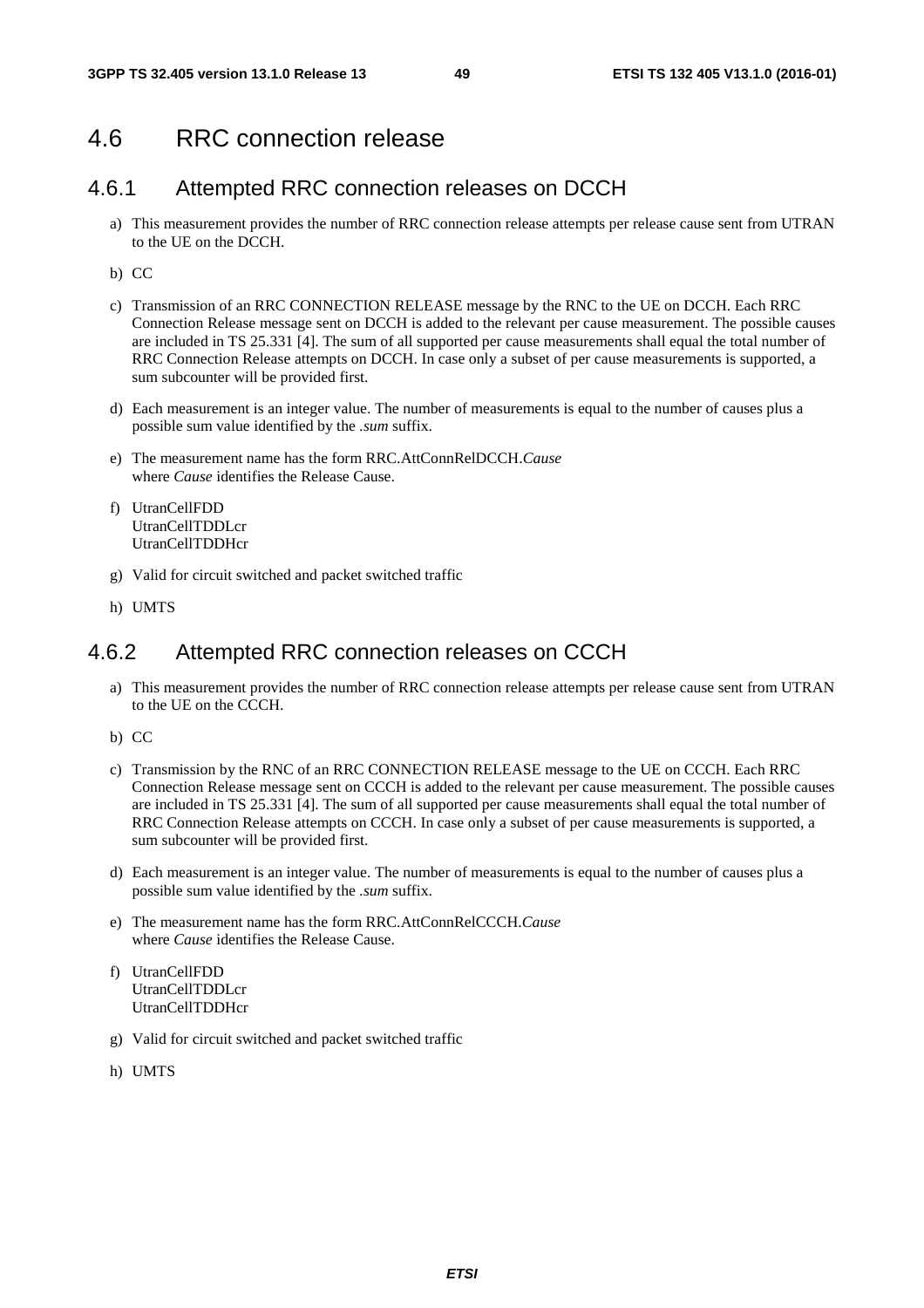## 4.7 RLC connection

## 4.7.1 Number of RLC blocks sent (per Mode)

- a) This measurement provides the number of RLC blocks sent by the RNC including retransmitted blocks.
- b) CC
- c) Transmission of RLC block, see TS 25.322 [10].
- d) RLC.NbrBlocksSent.TM RLC.NbrBlocksSent.UM RLC.NbrBlocksSent.AM
- e) A single integer value
- f) RncFunction, per Mode (Transparent, Unacknowledged and Acknowledged).
- g) Valid for packet switching and circuit switching.
- h) UMTS

### 4.7.2 Number of RLC blocks Received (per Mode)

- a) This measurement provides the number of received RLC blocks by the RNC.
- b) CC
- c) Receipt of a RLC blocks from a peer entity and before any error checking, see TS 25.322 [10].
- d) RLC.NbrBlocksReceived.TM RLC.NbrBlocksReceived.UM RLC.NbrBlocksReceived.AM
- e) A single integer value
- f) RncFunction per Mode (Transparent, Unacknowledged and Acknowledged).
- g) Valid for packet switching and circuit switching.
- h) UMTS

### 4.7.3 Discarded RLC blocks by RNC

- a) This measurement provides the number of discarded RLC blocks in case of error detection in the RNC (uplink transmission, RNC).
- b) CC
- c) Discard of a received block in the RNC, see TS 25.322 [10].
- d) RLC.DiscardedBlocksByRNC.
- e) A single integer value
- f) RncFunction
- g) Valid for packet switching.
- h) UMTS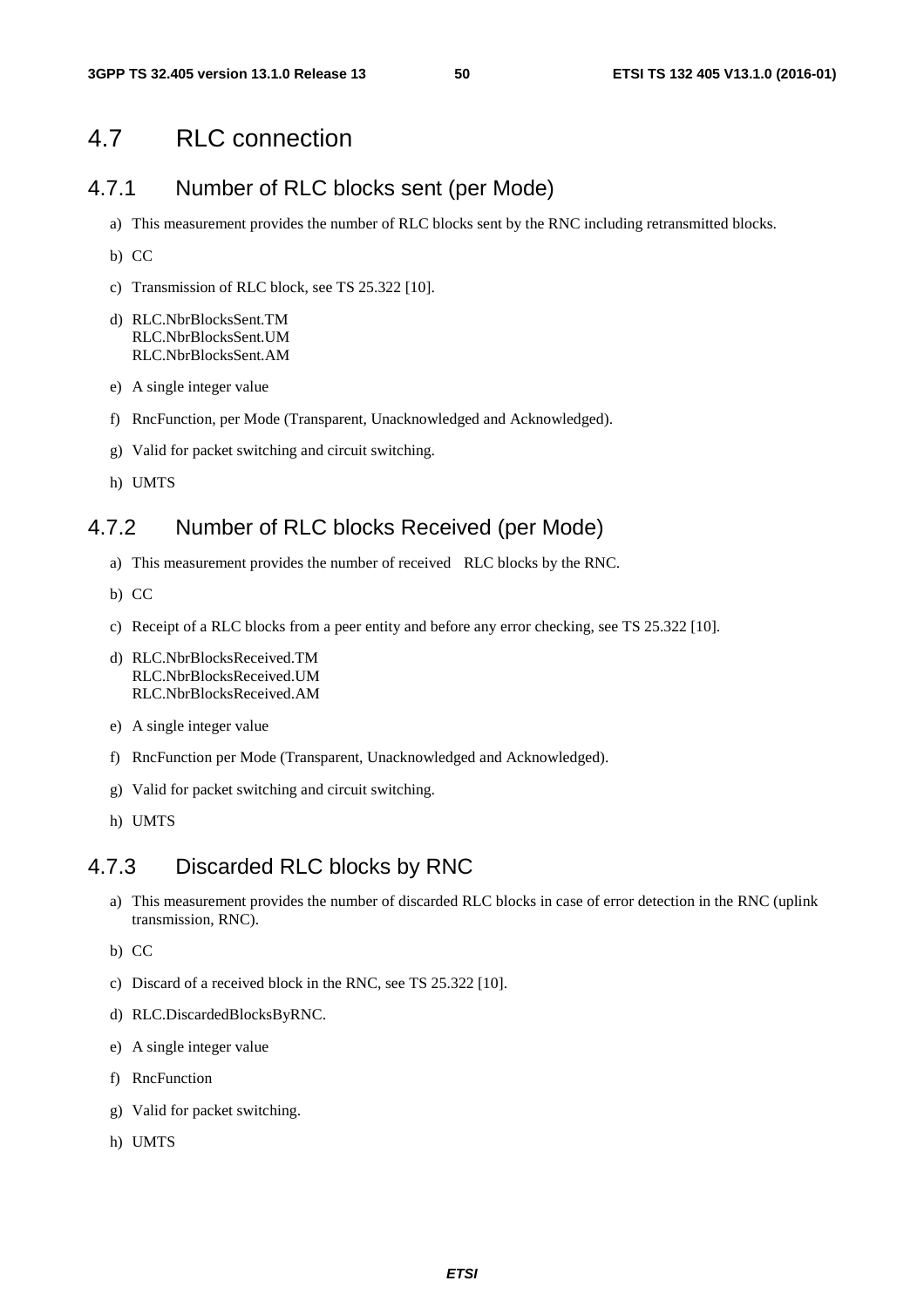# 4.7.4 Number of Retransmitted RLC blocks in Acknowledge Mode

- a) This measurement provides the number of retransmitted RLC blocks in RLC acknowledge mode, detected in the UE and signalled to the RNC (downlink transmission, UE).
- b) CC
- c) Receipt of a NACK or SACK block from the peer entity (UE) , see TS 25.322 [10].
- d) RLC.RetransmittedBlocksToUE.
- e) A single integer value
- f) RncFunction
- g) Valid for packet switching.
- h) UMTS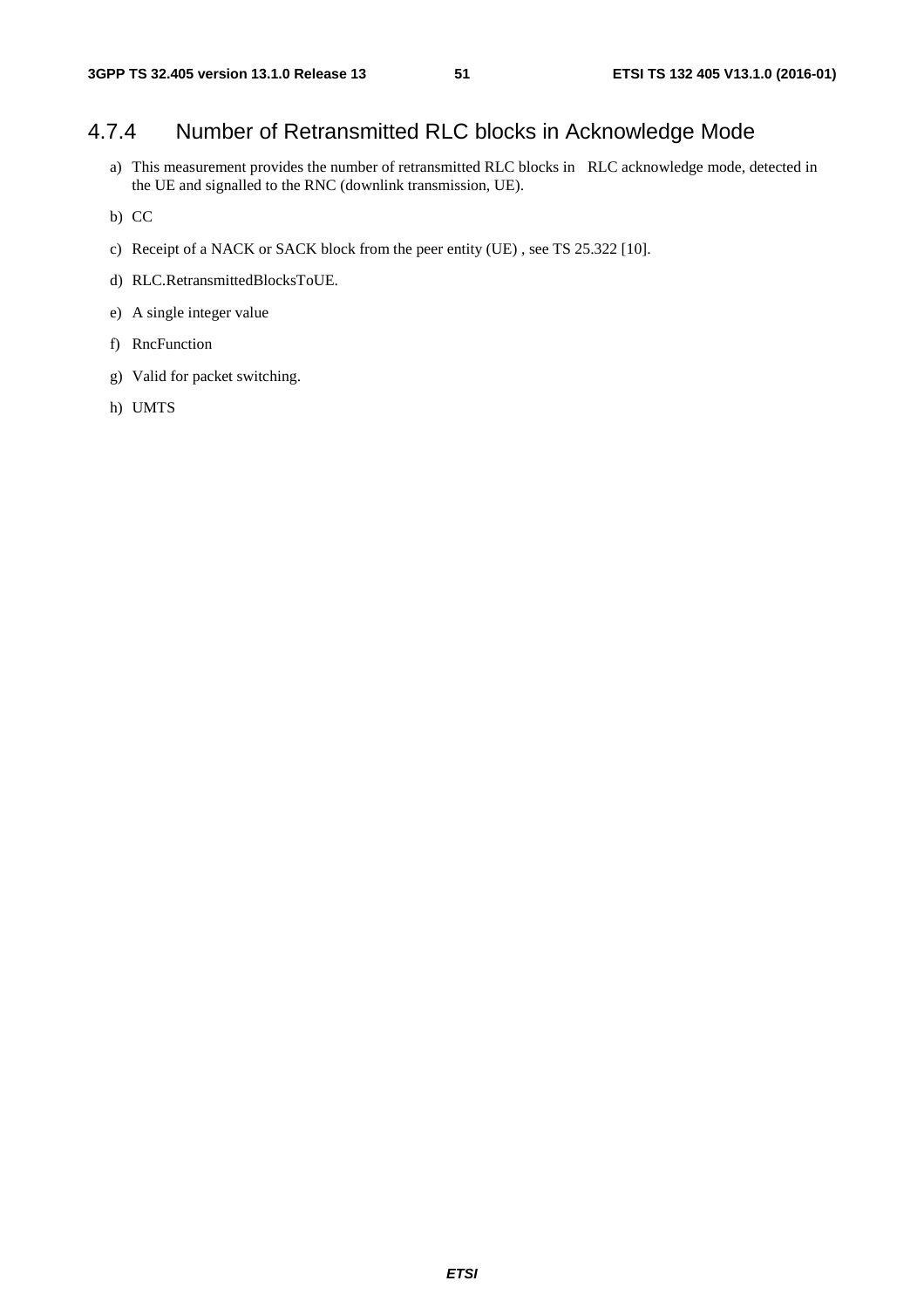## 4.8 Soft handover

## 4.8.1 Radio link additions to active link set (UE side)

#### 4.8.1.0 Introduction

The three measurement types defined in the subclause 4.8.1.n for the radio link additions to active link set (UE side) are subject to the "2 out of 3 approach".

#### 4.8.1.1 Attempted radio link additions to active link set (UE side)

- a) This measurement provides the number of attempted radio link additions during active link set update procedure (UE side) for each cell. This measurement shall be increased for each attempted radio link addition (UE side). This measurement is only valid for FDD mode.
- b) CC
- c) Transmission of an ACTIVE SET UPDATE message (RRC) by the serving RNC to the UE. Within an ACTIVE SET UPDATE message more than one radio link can be added. Each existing radio link addition information element shall be considered separately (see TS 25.331 [4]).
- d) A single integer value
- e) SHO.AttRLAddUESide.
- f) UtranCellFDD
- g) Valid for circuit switched and packet switched traffic
- h) UMTS

#### 4.8.1.2 Successful radio link additions to active link set (UE side)

- a) This measurement provides the number of successful radio link additions during active link set update procedure (UE side) for each cell. This measurement shall be increased for each successful radio link addition (UE side). This measurement is only valid for FDD mode.
- b) CC
- c) Receipt of an ACTIVE SET UPDATE COMPLETE message (RRC), sent by the UE to the SERVING RNC, in response to an ACTIVE SET UPDATE message with one or more existing radio link addition information element. One ACTIVE SET UPDATE COMPLETE message can be related to more than one added radio link. Each successful added radio link shall be considered separately (see TS 25.331 [4]).
- d) A single integer value
- e) SHO.SuccRLAddUESide.
- f) UtranCellFDD
- g) Valid for circuit switched and packet switched traffic
- h) UMTS

#### 4.8.1.3 Failed radio link additions to active link set (UE side)

- a) This measurement provides the number of failed radio link additions during active link set Update procedure (UE side) for each cell per cause. For each failure cause a separate subcounter is defined. Every failed radio link addition (UE side) shall be considered separately. This measurement is only valid for FDD mode.
- b) CC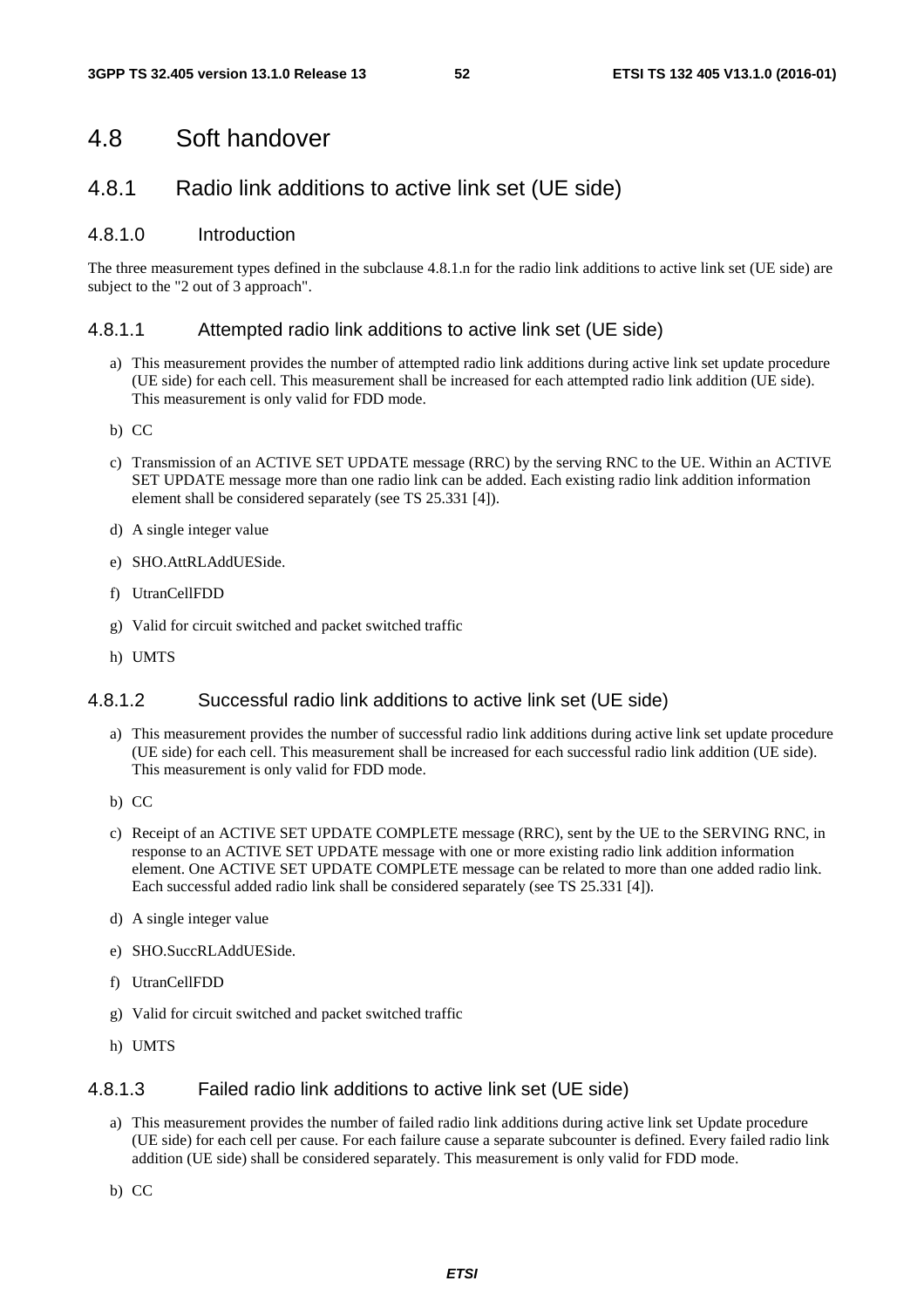- c) Receipt of an ACTIVE SET UPDATE FAILURE message (RRC) sent by UE to the UTRAN in response to an ACTIVE SET UPDATE message with non-empty radio link addition information element or an expected ACTIVE SET UPDATE COMPLETE message not received by the RNC. Each message can be related to more than one radio link.
	- Each failed attempt to add a radio link shall be considered separately and added to the relevant per cause measurement. Failure causes are defined within TS 25.331 [4].
	- Each expected ACTIVE SET UPDATE COMPLETE message not received by the RNC is added to the measurement cause 'No Reply' (not specified in TS 25.331 [4]).
	- The sum of all supported per cause measurements shall equal the total number of failures. In case only a subset of per cause measurements is supported, a sum subcounter will be provided first.
- d) Each measurement is an integer value. The number of measurements is equal to the number of causes supported plus a possible sum value identified by the *.sum* suffix.
- e) The measurement name has the form SHO.FailRLAddUESide.*Cause* where *Cause* identifies the failure cause. The cause 'No Reply' is identified by the *.NoReply* suffix.
- f) UtranCellFDD
- g) Valid for circuit switched and packet switched traffic
- h) UMTS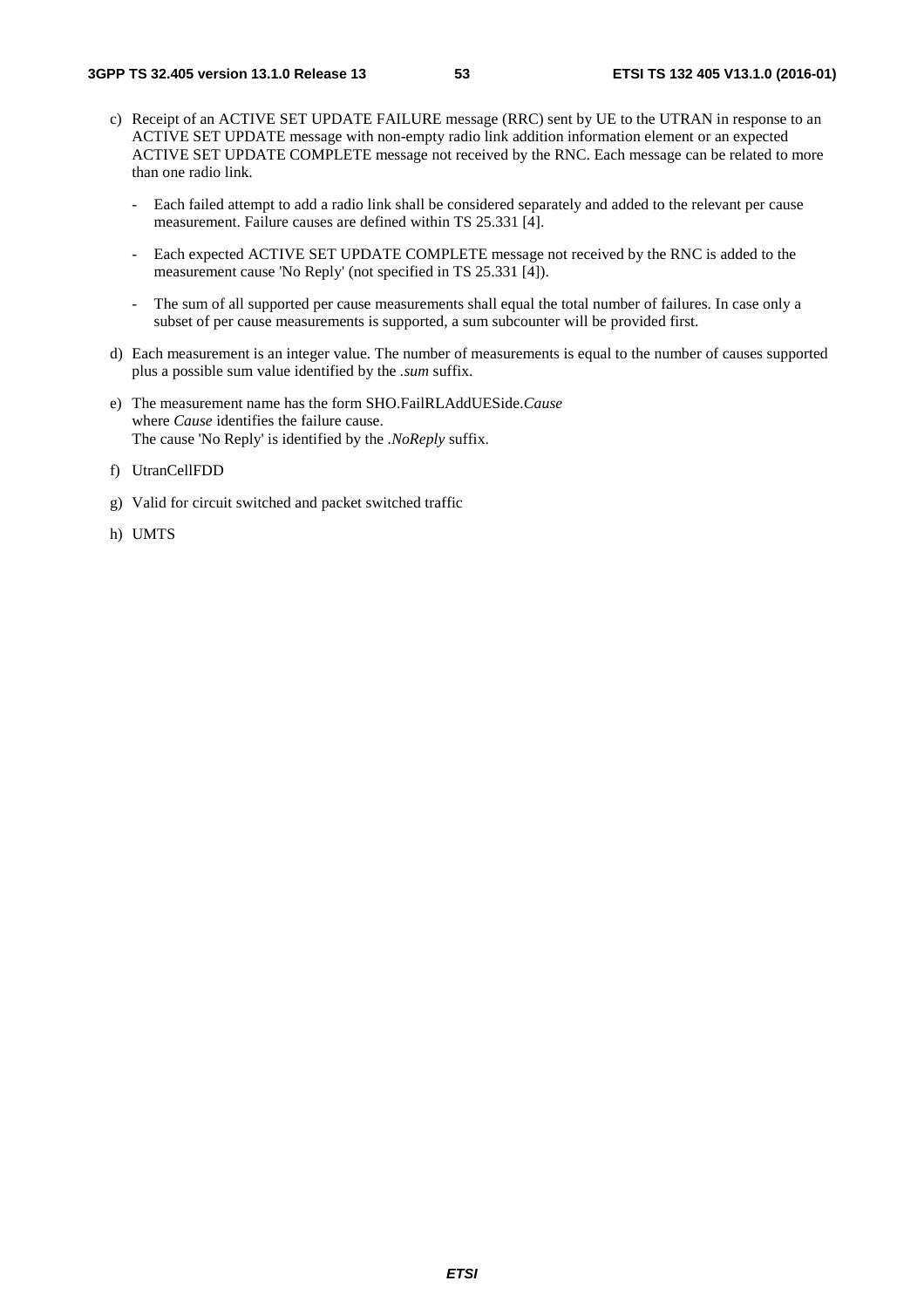## 4.8.2 Radio link deletions from active link set (UE side)

## 4.8.2.1 Attempted radio link deletions from active link set (UE side)

- a) This measurement provides the number of attempted radio link deletions during active link set update procedure (UE side) for each cell. This measurement shall be increased for each attempted radio link deletion (UE side). This measurement is only valid for FDD mode.
- b) CC
- c) Transmission of an ACTIVE SET UPDATE message (RRC) by the SERVING RNC to the UE. Within an ACTIVE SET UPDATE message more than one radio link can be removed. Each existing radio link removal information element shall be considered separately (see TS 25.331 [4]).
- d) A single integer value
- e) SHO.AttRLDelUESide.
- f) UtranCellFDD
- g) Valid for circuit switched and packet switched traffic
- h) UMTS

#### 4.8.2.2 Successful radio link deletions from active link set (UE side)

- a) This measurement provides the number of successful radio link deletions during active link set update procedure (UE side) for each cell. This measurement shall be increased for each successful radio link deletion (UE side). This measurement is only valid for FDD mode.
- b) CC
- c) Receipt of an ACTIVE SET UPDATE COMPLETE message (RRC) sent by UE to the Serving RNC in response to an ACTIVE SET UPDATE message with one or more existing radio link removal information element. One ACTIVE SET UPDATE COMPLETE message can be related to more than one deleted radio link. Each successful deleted radio link shall be considered separately (see TS 25.331 [4]).
- d) A single integer value
- e) SHO.SuccRLDelUESide.
- f) UtranCellFDD
- g) Valid for circuit switched and packet switched traffic
- h) UMTS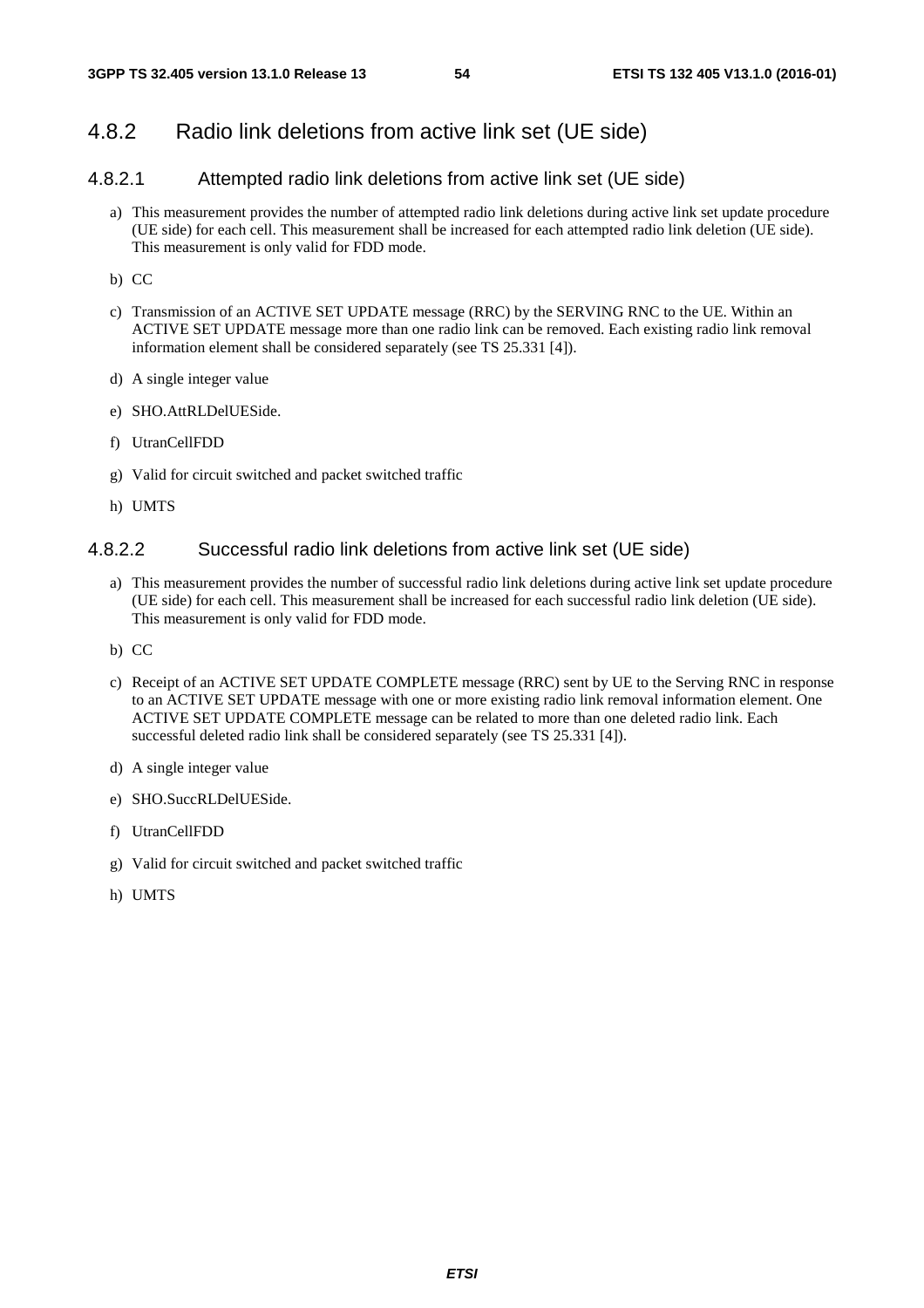## 4.8.3 Measurements related to the soft handover radio link

#### 4.8.3.0 Introduction

The following measurements are provided at the best UTRAN cell of the active set (UE side).

The "best" FDD cell has the largest value when the measurement quantity is "Ec/No" or "RSCP". On the other hand, the "best" cell has the smallest value when the measurement quantity is "Pathloss". See TS 25.331 [4].

The other UTRAN cell is other than the best UTRAN cell of active set (UE side).

#### 4.8.3.1 Mean number of the radio link established by the best UTRAN cell

- a) This measurement provides the mean number of the radio link established by the measured UTRAN cell that is the best UTRAN cell of active set (UE side).
- b) SI.
- c) This measurement is obtained by RNC sampling at a pre-defined interval the number of the radio link established by the best UTRAN cell of active set (UE side), and then taking the arithmetic mean.
- d) A single integer value
- e) SHO.MeanNbrRLEstab.
- f) UtranCellFDD
- g) Valid for circuit switched and packet switched traffic
- h) UMTS

#### 4.8.3.2 Mean number of the radio link established by other UTRAN cell

- a) This measurement provides the mean number of the radio link established by other UTRAN cell that is other than the best UTRAN cell of active set (UE side), also the best UTRAN cell of active set (UE side) is measured UTRAN cell.
- b) SI.
- c) This measurement is obtained by RNC sampling at a pre-defined interval the number of the radio link established by the other UTRAN cell that is other than the best UTRAN cell of active set (UE side), and then taking the arithmetic mean.
- d) A single integer value
- e) SHO.MeanNbrRLEstabByOthCell.
- f) UtranCellFDD
- g) Valid for circuit switched and packet switched traffic
- h) UMTS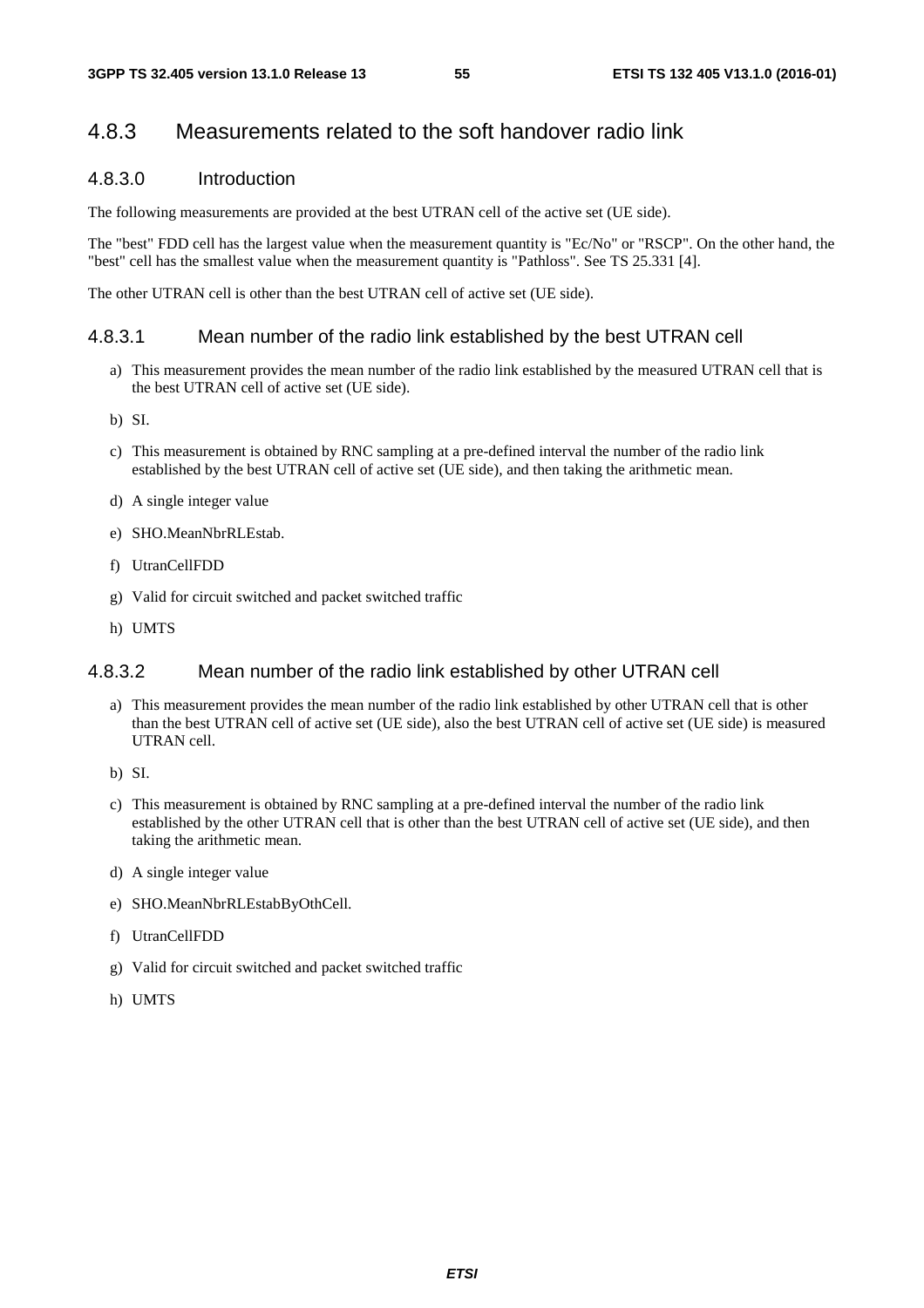# 4.9 Radio link management procedures

## 4.9.1 Overview

#### 4.9.1.1 Considered radio link management procedures

Performance Measurement definitions in subclause 4.9 are based on the TS 25.423 [6] and TS 25.433 [7].

The following paragraphs are of interest for this purpose:

- Radio Link Setup (NBAP);
- Radio Link Addition (NBAP);
- Radio Link Deletion (NBAP);
- Radio Link Setup (RNSAP);
- Radio Link Addition (RNSAP);
- Radio Link Deletion (RNSAP);
- RADIO LINK SETUP REQUEST (NBAP);
- RADIO LINK SETUP RESPONSE (NBAP);
- RADIO LINK SETUP FAILURE (NBAP);
- RADIO LINK ADDITION REQUEST (NBAP);
- RADIO LINK ADDITION RESPONSE (NBAP);
- RADIO LINK ADDITION FAILURE (NBAP);
- RADIO LINK DELETION REQUEST (NBAP);
- RADIO LINK DELETION RESPONSE (NBAP);
- RADIO LINK SETUP REQUEST (RNSAP);
- RADIO LINK SETUP RESPONSE (RNSAP);
- RADIO LINK SETUP FAILURE (RNSAP);
- RADIO LINK ADDITION REQUEST (RNSAP);
- RADIO LINK ADDITION RESPONSE (RNSAP);
- RADIO LINK ADDITION FAILURE (RNSAP);
- RADIO LINK DELETION REQUEST (RNSAP);
- RADIO LINK DELETION RESPONSE (RNSAP).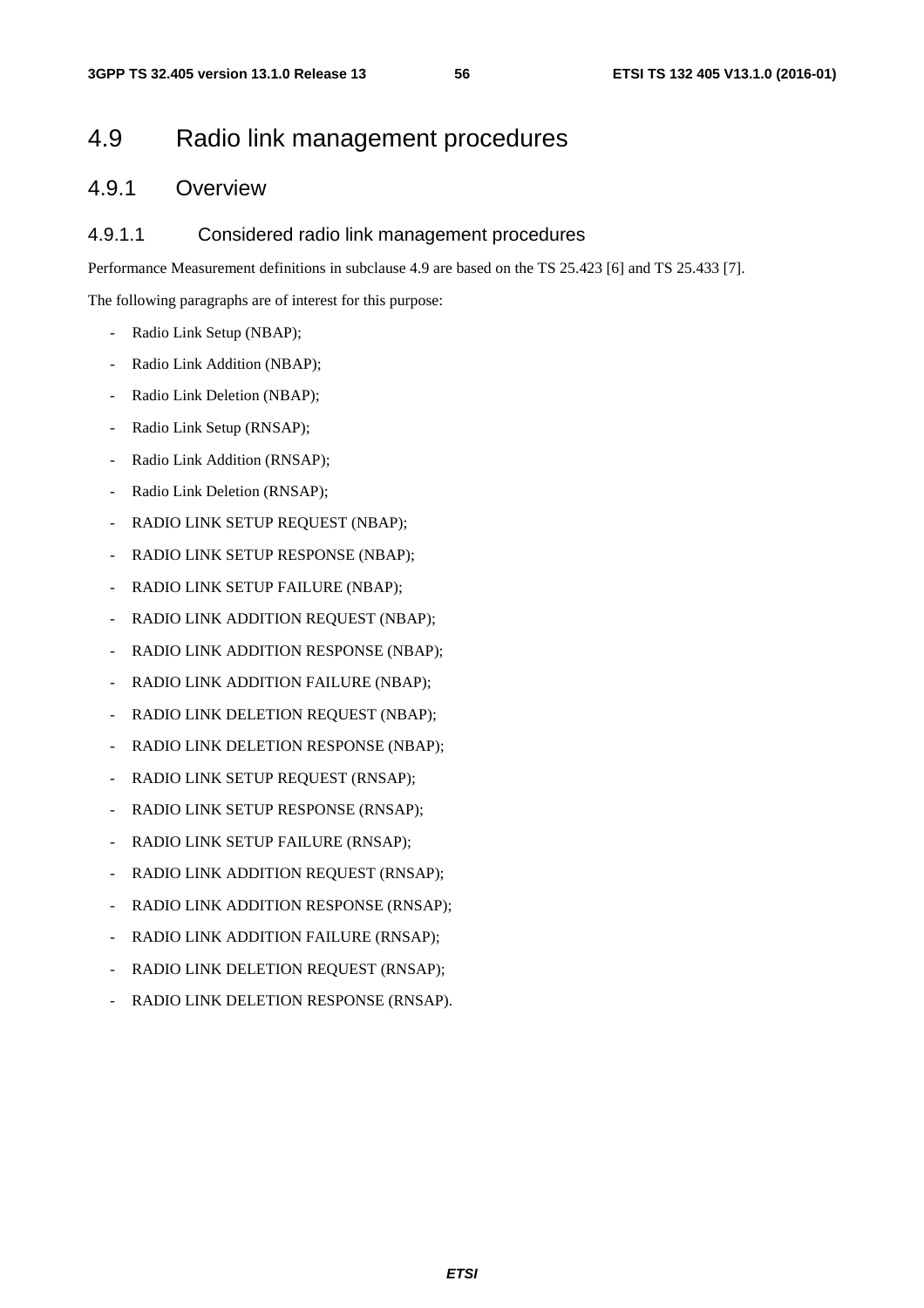These paragraphs show in particular the following diagrams:











**Figure: Radio Link Addition procedure on Iub, Successful Operation** 



**Figure: Radio Link Addition procedure on Iub, Unsuccessful Operation**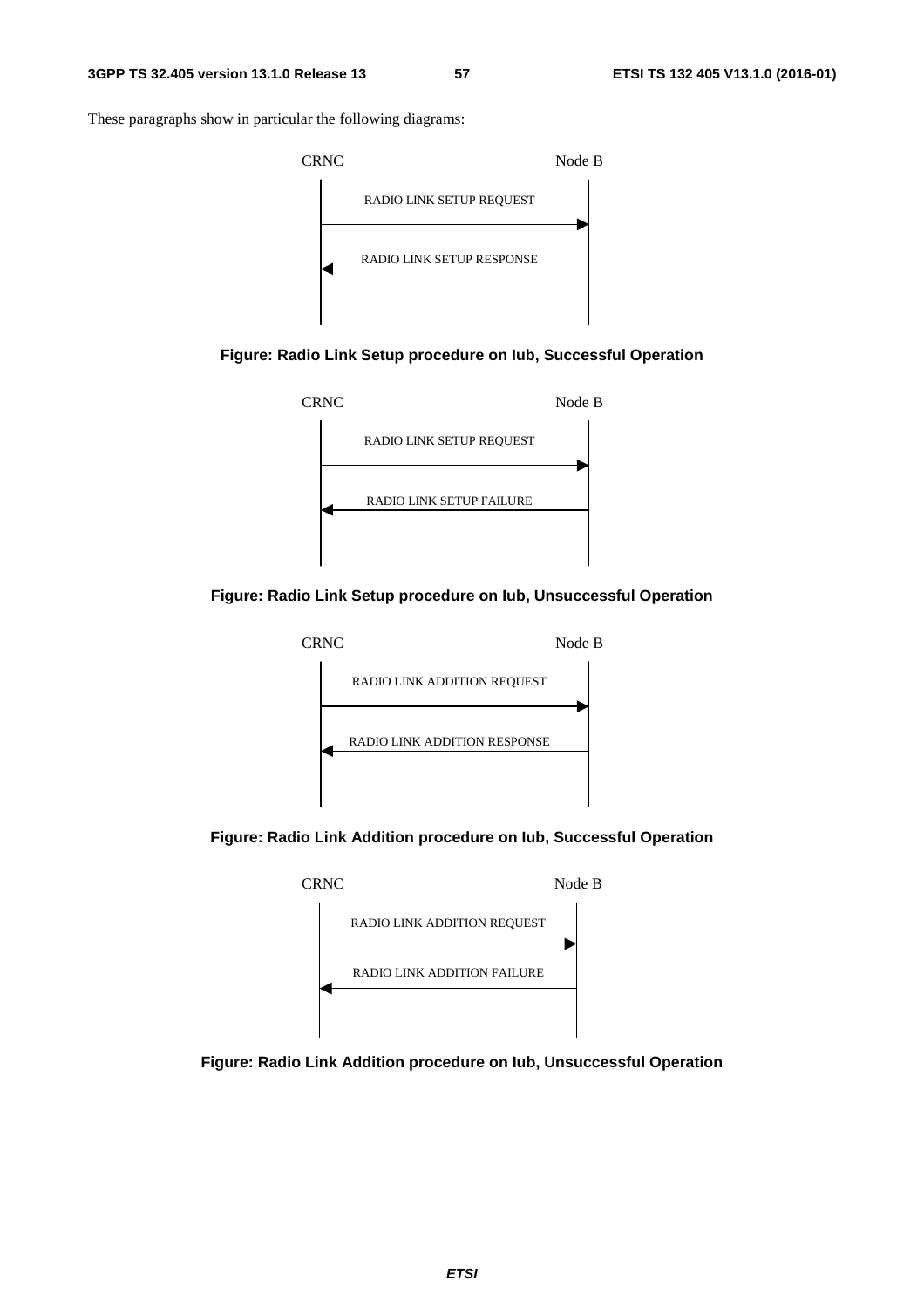

**Figure: Radio Link Deletion procedure on Iub, Successful Operation** 



**Figure: Radio Link Setup procedure on Iur, Successful Operation** 



**Figure: Radio Link Setup procedure on Iur, Unsuccessful Operation** 



**Figure: Radio Link Addition procedure on Iur, Successful Operation** 



**Figure: Radio Link Addition procedure on Iur, Unsuccessful Operation**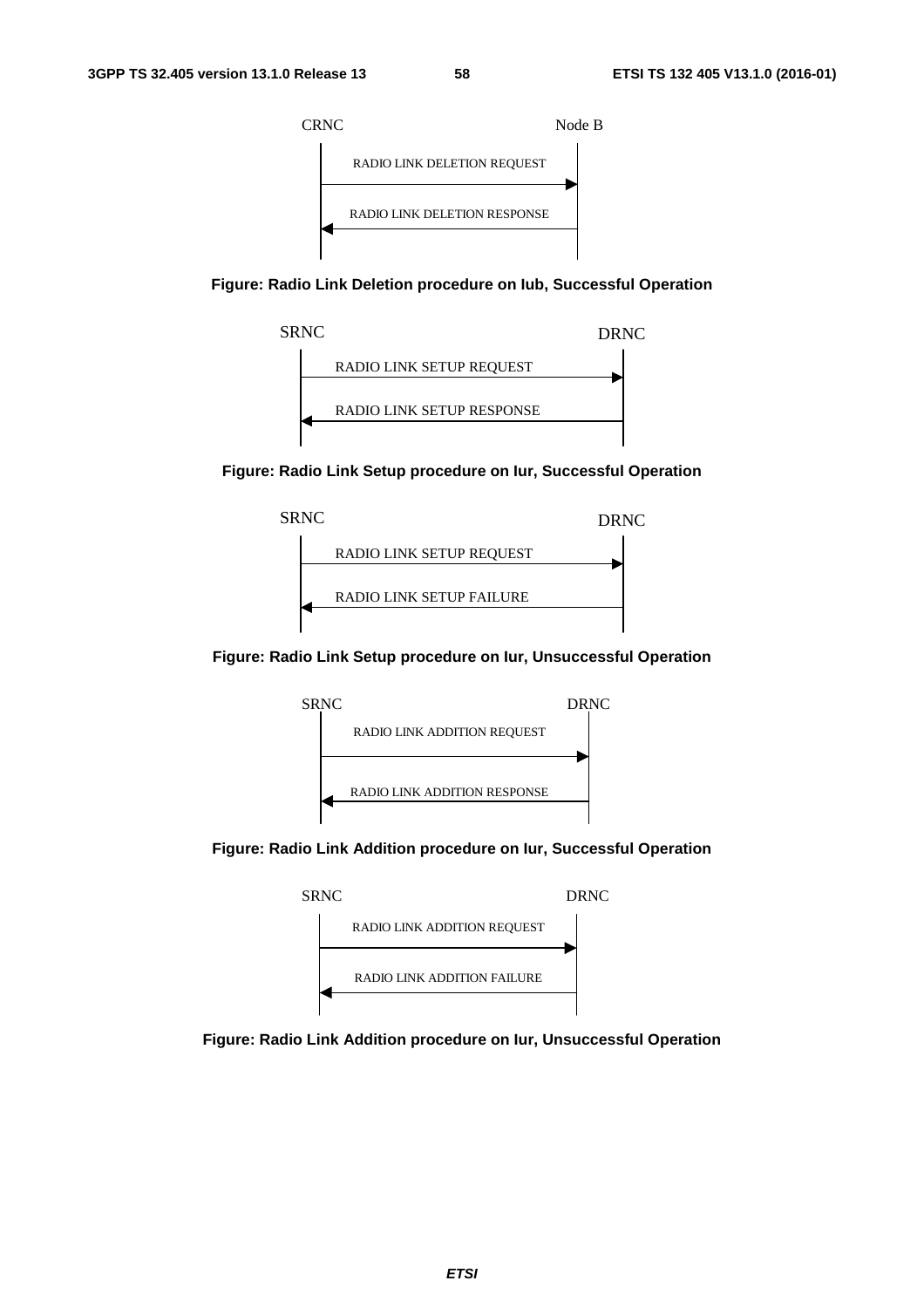

**Figure: Radio Link Deletion procedure on Iur, Successful Operation** 

#### 4.9.1.2 Relation between Iub measurements and Iur measurements

The following figure shows the relation between Iub interface and Iur interface. There are two cases for SRNC (CRNC1) to request radio link management activities in this figure.

In case (1), SRNC (CRNC1) sets up/adds/deletes radio links in NodeB1 and NodeB1 is directly controlled by SRNC (CRNC1).

In case (2/2bis), NodeB2 is directly controlled by DRNC (CRNC2). If SRNC (CRNC1) wants to set up/add/delete radio links in NodeB2, SRNC (CRNC1) will send request to DRNC (CRNC2), and DRNC (CRNC2) set up/add/delete radio links in NodeB2. In such case, if DRNC (CRNC2) fails to set up/add radio links in NodeB2 and receives failure message from NodeB2, DRNC (CRNC2) will send failure message back to SRNC (CRNC1). Furthermore if DRNC (CRNC2) has problem inside and fails to send request to NodeB2, it will send failure message back to the SRNC (CRNC1) directly.



#### **Figure: Relation between Iub interface and Iur interface**

Subclause 4.9 has separated measurements for both Iur interface and Iub interface. From the above figure and description, we can see that the Iub interface measurements and Iur interface measurements overlap in some degree. Based on maintenance requirements, these two kinds measurements are needed and they are useful for operators to evaluate both the Iub interface and Iur interface, and to analyze all the failure cases they concern.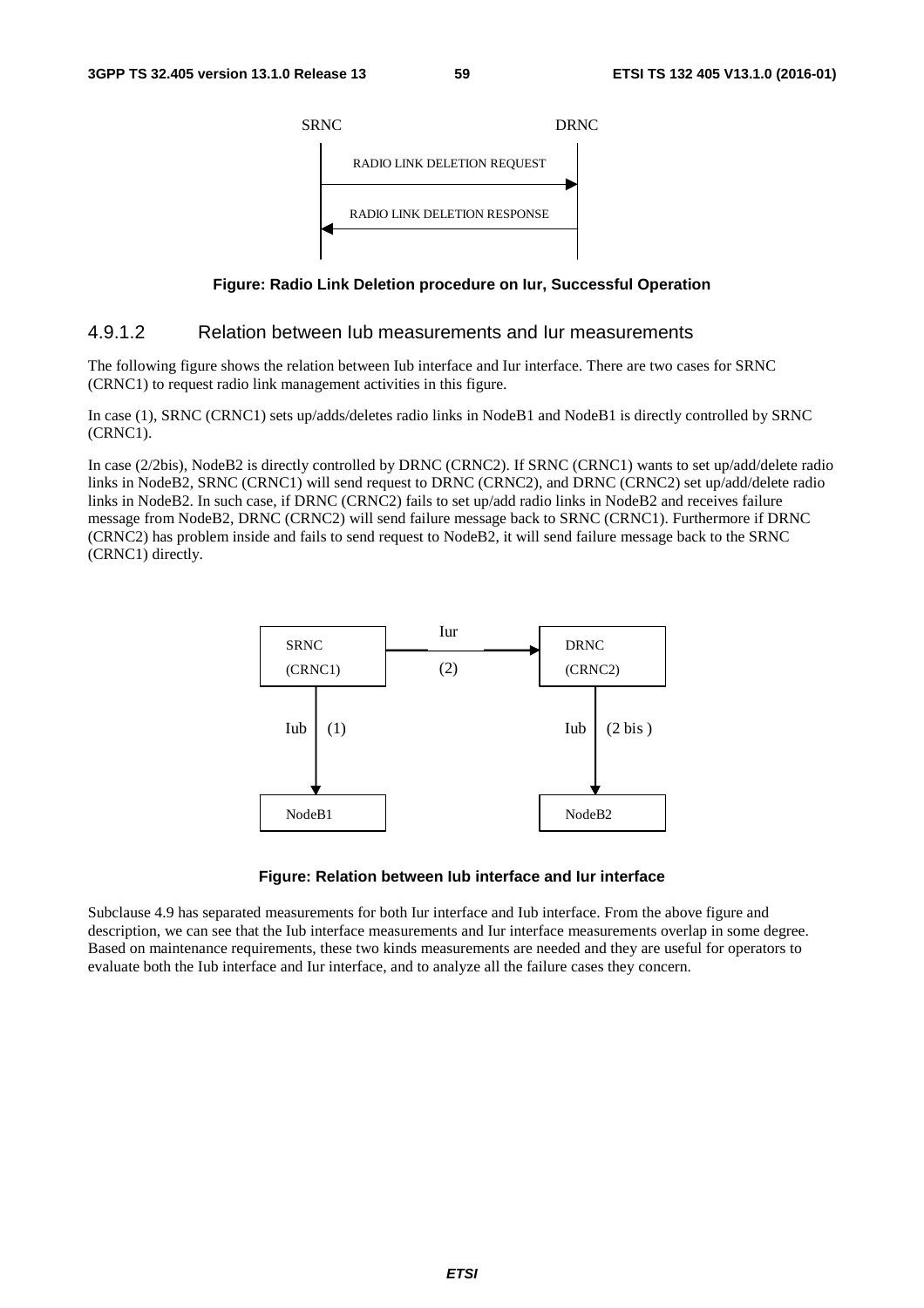## 4.9.2 Radio link setups on Iub

#### 4.9.2.0 Introduction

The three measurement types defined in the subclauses 4.9.2.n for radio link setups on Iub are subject to the "2 out of 3 approach".

#### 4.9.2.1 Attempted radio link setups on Iub

- a) This measurement provides the number of attempted radio link setups on Iub for each cell. This measurement shall be increased for each attempted radio link setup on Iub. This measurement is valid for FDD and TDD mode.
- b) CC
- c) Transmission of a RADIO LINK SETUP REQUEST message (NBAP) by the controlling RNC to the NodeB. Within a RADIO LINK SETUP REQUEST message more than one radio link can be set up. Each existing radio link information element shall be considered separately (see TS 25.433 [7]).
- d) A single integer value
- e) RLM.AttRLSetupIub.
- f) UtranCellFDD UtranCellTDDLcr UtranCellTDDHcr
- g) Valid for circuit switched and packet switched traffic
- h) UMTS

### 4.9.2.2 Successful radio link setups on Iub

- a) This measurement provides the number of successful radio link setups on Iub for each cell. This measurement shall be increased for each successful radio link setup on Iub. This measurement is valid for FDD and TDD mode.
- b) CC
- c) This measurement is based on two different events:
	- Receipt of a RADIO LINK SETUP RESPONSE message (NBAP) sent by NodeB to the controlling RNC in response to a RADIO LINK SETUP REQUEST message with one or more existing radio link information elements. One RADIO LINK SETUP RESPONSE message can be related to more than one radio link. Each radio link that is set up successfully shall be considered separately (see TS 25.433 [7]).
	- Receipt of a RADIO LINK SETUP FAILURE message (NBAP) sent by NodeB to the controlling RNC in response to a RADIO LINK SETUP REQUEST message with at least one Successful RL Information Response information element. One RADIO LINK SETUP FAILURE message can be related to more than one radio link. Each radio link that is set up successfully shall be considered separately (see TS 25.433 [7]).
- d) A single integer value
- e) RLM.SuccRLSetupIub.
- f) UtranCellFDD UtranCellTDDLcr UtranCellTDDHcr
- g) Valid for circuit switched and packet switched traffic
- h) UMTS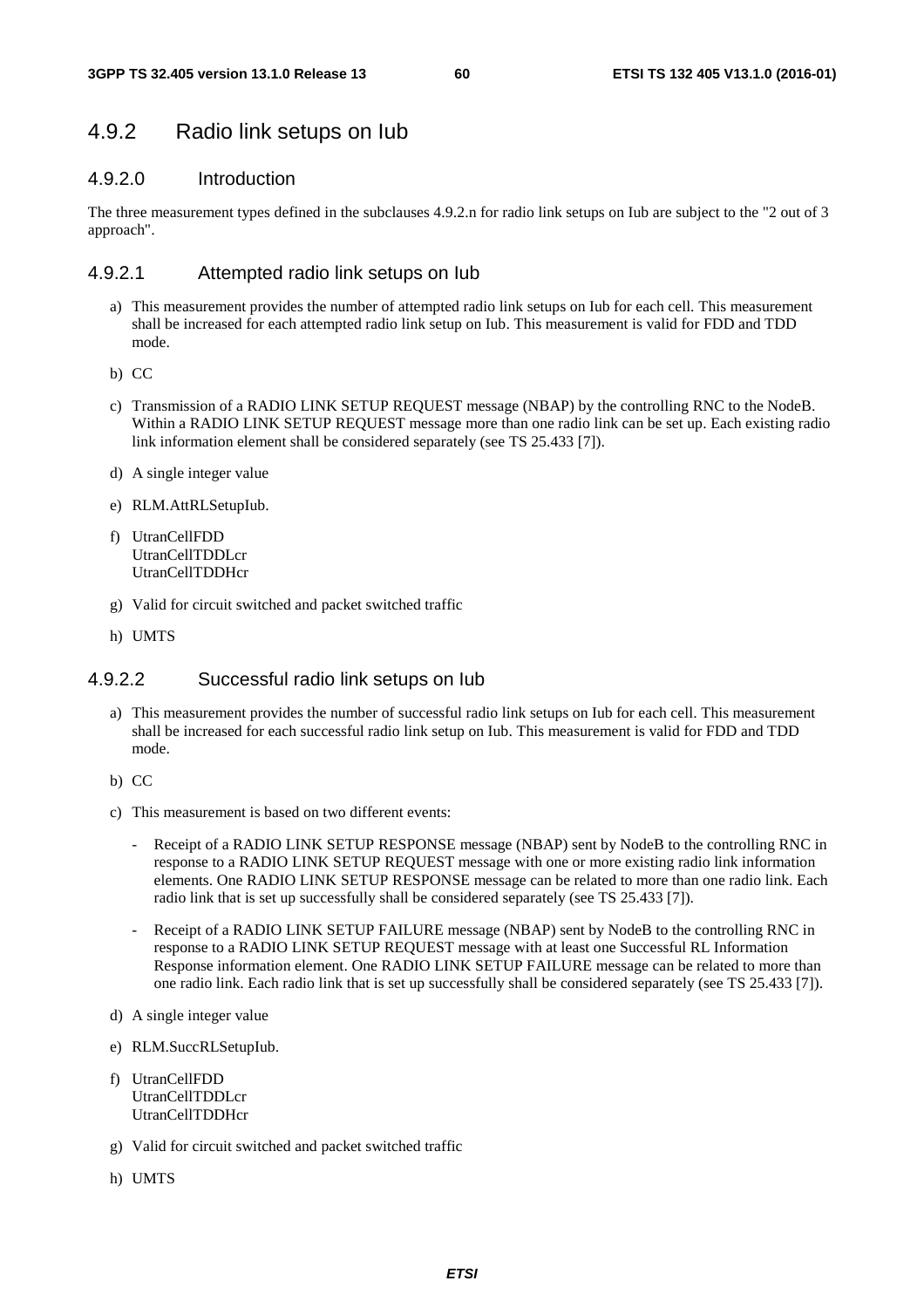#### 4.9.2.3 Failed radio link setups on Iub

- a) This measurement provides the number of failed radio link setups on Iub for each cell. This measurement shall be increased for each failed radio link setup on Iub. For each failure cause a separate measurement is defined. Every failed radio link setup on Iub shall be considered separately. This measurement is valid for FDD and TDD mode.
- b) CC
- c) Receipt of a RADIO LINK SETUP FAILURE message (NBAP) sent by NodeB to the controlling RNC in response to a RADIO LINK SETUP REQUEST message with one or more existing radio link information elements. One RADIO LINK SETUP FAILURE message can be related to more than one radio link. Each failed attempt to set up a radio link shall be considered separately. Failure causes are defined within TS 25.433 [7].

Each expected RADIO LINK SETUP RESPONSE or RADIO LINK SETUP FAILURE not received by the controlling RNC is added to the measurement cause 'No Reply' (not specified in TS 25.433 [7]).

The sum of all supported per cause measurements shall equal the total number of failures. In case only a subset of per cause measurements is supported, a sum measurement subtype will be provided first.

- d) Each measurement is an integer value. The number of measurements is equal to the number of causes supported plus a possible sum value identified by the *.sum* suffix.
- e) The measurement name has the form RLM.FailRLSetupIub.*Cause* where *Cause* identifies the failure cause.
- f) UtranCellFDD UtranCellTDDLcr UtranCellTDDHcr
- g) Valid for circuit switched and packet switched traffic
- h) UMTS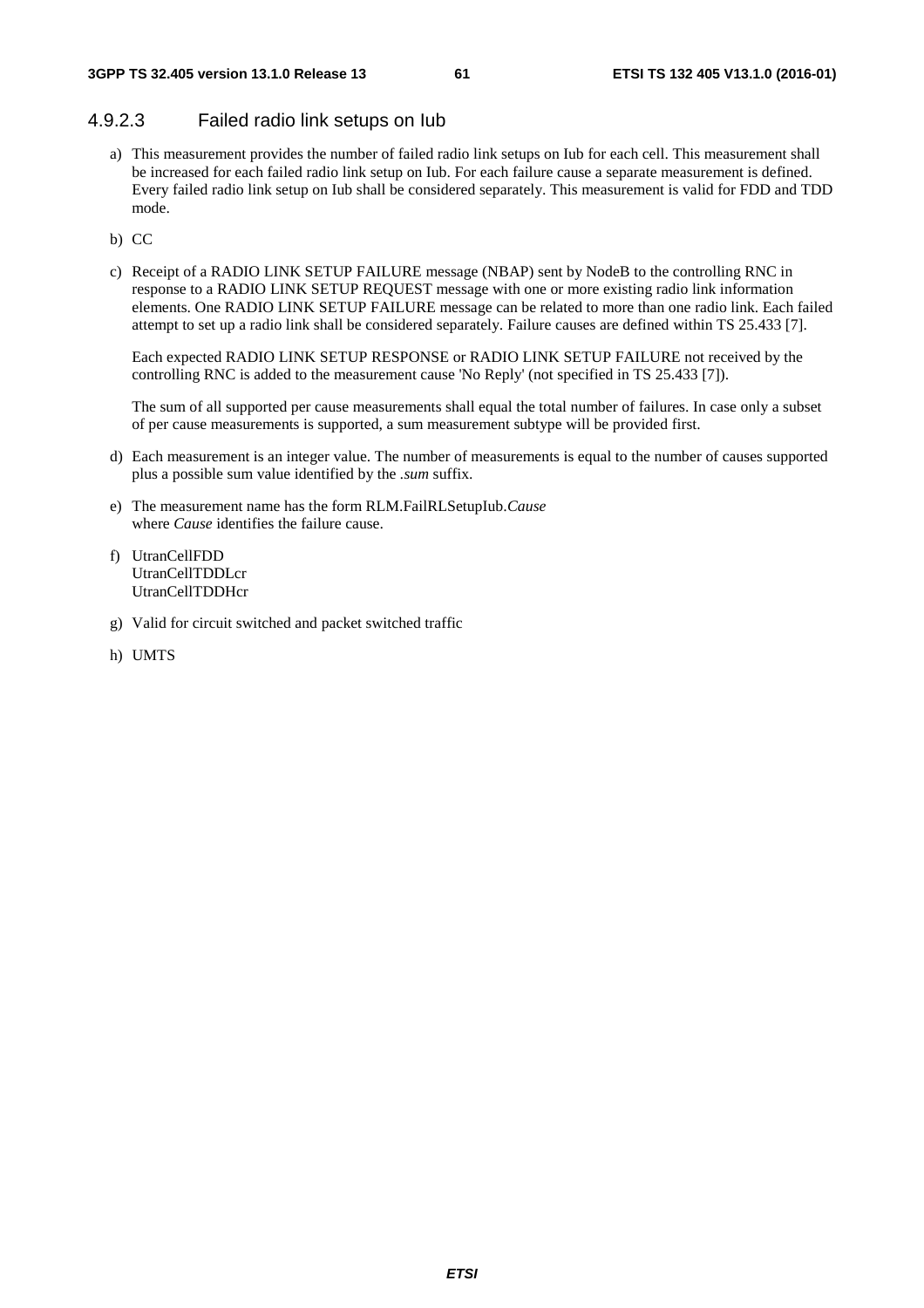### 4.9.3 Radio link setups on Iur

#### 4.9.3.0 Introduction

The three measurement types defined in the subclauses 4.9.3.n for radio link setups on Iur are subject to the "2 out of 3 approach".

#### 4.9.3.1 Attempted radio link setups on Iur

- a) This measurement provides the number of attempted radio link setups on Iur for each cell. This measurement shall be increased for each attempted radio link setup on Iur. This measurement is valid only for FDD mode.
- b) CC
- c) Receipt of a RADIO LINK SETUP REQUEST message (RNSAP) sent by the serving RNC to the drift RNC. Within a RADIO LINK SETUP REQUEST message more than one radio link can be set up. Each existing radio link information element shall be considered separately (see TS 25.423 [6]).
- d) A single integer value
- e) RLM.AttRLSetupIur.
- f) UtranCellFDD
- g) Valid for circuit switched and packet switched traffic
- h) UMTS

#### 4.9.3.2 Successful radio link setups on Iur

- a) This measurement provides the number of successful radio link setups on Iur for each cell. This measurement shall be increased for each successful radio link setup on Iur. This measurement is valid only for FDD mode.
- b) CC
- c) This measurement is based on two different events:
	- Transmission of a RADIO LINK SETUP RESPONSE message (RNSAP) by the drift RNC to the serving RNC in response to a RADIO LINK SETUP REQUEST message with one or more existing radio link information elements. One RADIO LINK SETUP RESPONSE message can be related to more than one radio link. Each radio link that is set up successfully shall be considered separately (see TS 25.423 [6]).
	- Transmission of a RADIO LINK SETUP FAILURE message (RNSAP) by the drift RNC to the serving RNC in response to a RADIO LINK SETUP REQUEST message with at least one Successful RL Information Response information element. One RADIO LINK SETUP FAILURE message can be related to more than one radio link. Each radio link that is set up successfully shall be considered separately (see TS 25.423 [6]).
- d) A single integer value
- e) RLM.SuccRLSetupIur.
- f) UtranCellFDD
- g) Valid for circuit switched and packet switched traffic
- h) UMTS

#### 4.9.3.3 Failed radio link setups on Iur

a) This measurement provides the number of failed radio link setups on Iur for each cell. This measurement shall be increased for each failed radio link setup on Iur. For each failure cause a separate measurement is defined. Every failed radio link setup on Iur shall be considered separately. This measurement is valid only for FDD mode.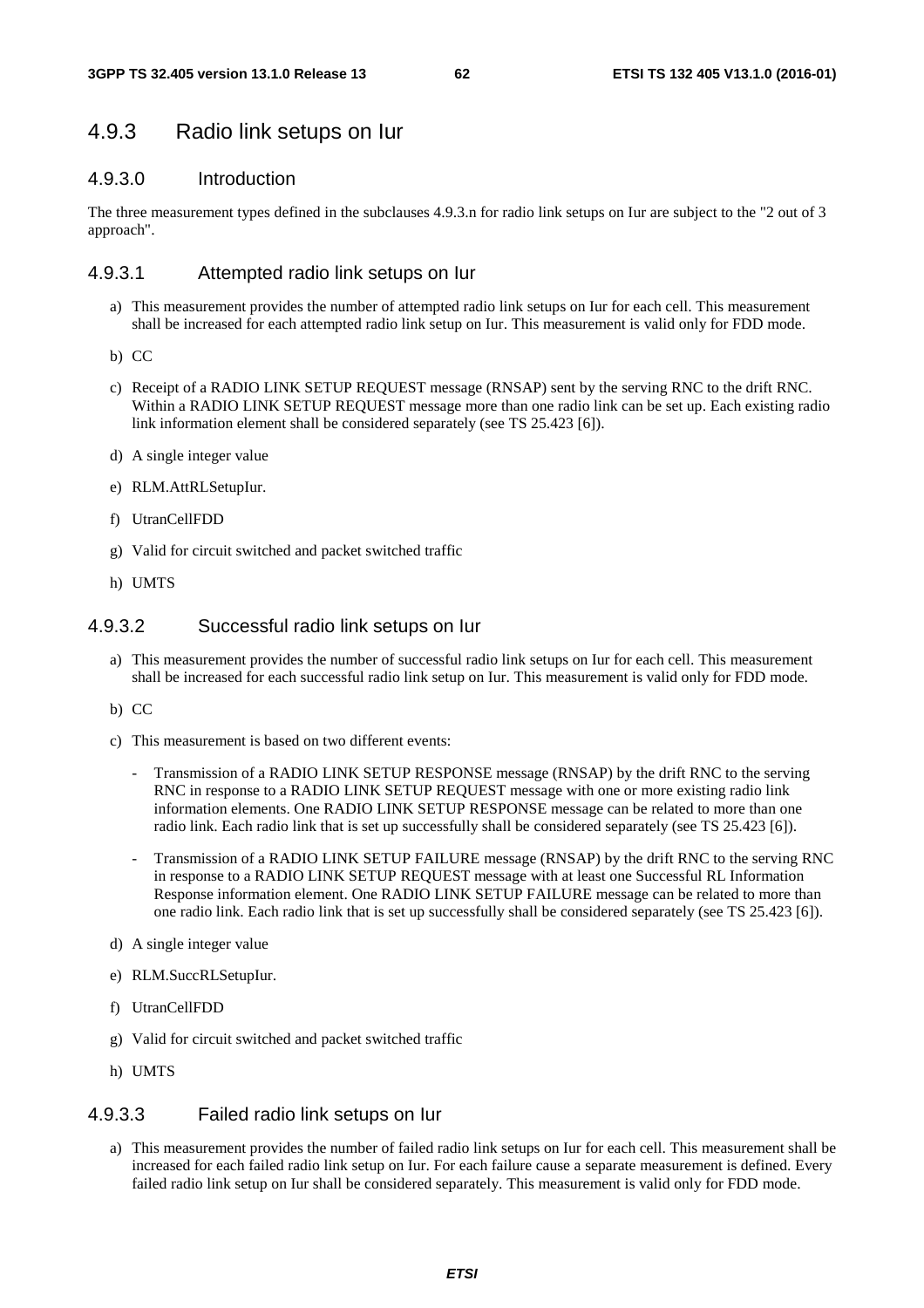- b) CC
- c) Transmission of a RADIO LINK SETUP FAILURE message (RNSAP) by the drift RNC to the serving RNC in response to a RADIO LINK SETUP REQUEST message with one or more existing radio link information elements. One RADIO LINK SETUP FAILURE message can be related to more than one radio link. Each failed attempt to set up a radio link shall be considered separately. Failure causes are defined within TS 25.423 [6].

The sum of all supported per cause measurements shall equal the total number of failures. In case only a subset of per cause measurements is supported, a sum measurement subtype will be provided first.

- d) Each measurement is an integer value. The number of measurements is equal to the number of causes supported plus a possible sum value identified by the *.sum* suffix.
- e) The measurement name has the form RLM.FailRLSetupIur.*Cause* where *Cause* identifies the failure cause.
- f) UtranCellFDD
- g) Valid for circuit switched and packet switched traffic
- h) UMTS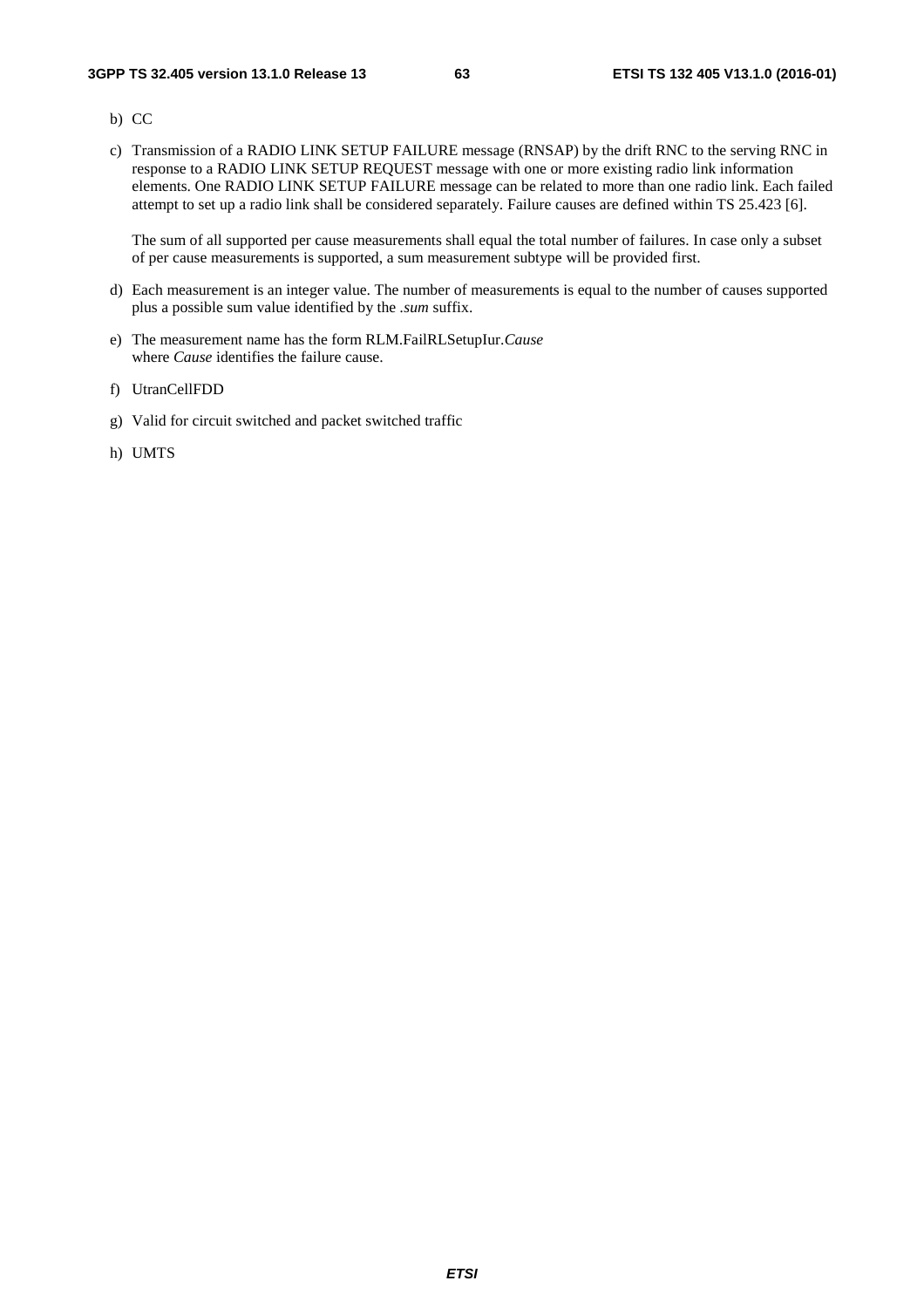## 4.9.4 Radio link additions on Iub

#### 4.9.4.0 Introduction

The three measurement types defined in the subclauses 4.9.4.n for radio link additions on Iub are subject to the "2 out of 3 approach".

#### 4.9.4.1 Attempted radio link additions on Iub

- a) This measurement provides the number of attempted radio link additions on Iub for each cell. This measurement shall be increased for each attempted radio link addition on Iub. This measurement is valid for FDD and TDD mode.
- b) CC
- c) Transmission of a RADIO LINK ADDITION REQUEST message (NBAP) by the controlling RNC to the NodeB. Within a RADIO LINK ADDITION REQUEST message more than one radio link can be added. Each existing radio link information element shall be considered separately (see TS 25.433 [7]).
- d) A single integer value
- e) RLM.AttRLAddIub.
- f) UtranCellFDD UtranCellTDDLcr UtranCellTDDHcr
- g) Valid for circuit switched and packet switched traffic
- h) UMTS

#### 4.9.4.2 Successful radio link additions on Iub

- a) This measurement provides the number of successful radio link additions on Iub for each cell. This measurement shall be increased for each successful radio link addition on Iub. This measurement is valid for FDD and TDD mode.
- b) CC
- c) This measurement is based on two different events:
	- Receipt of a RADIO LINK ADDITION RESPONSE message (NBAP) sent by NodeB to the controlling RNC in response to a RADIO LINK ADDITION REQUEST message with one or more existing radio link information elements. One RADIO LINK ADDITION RESPONSE message can be related to more than one added radio link. Each successful added radio link shall be considered separately (see TS 25.433 [7]).
	- Receipt of a RADIO LINK ADDITION FAILURE message (NBAP) sent by NodeB to the controlling RNC in response to a RADIO LINK ADDITION REQUEST message with at least one Successful RL Information Response information element. One RADIO LINK ADDITION FAILURE message can be related to more than one radio link. Each successful added radio link shall be considered separately (see TS 25.433 [7]).
- d) A single integer value
- e) RLM.SuccRLAddIub.
- f) UtranCellFDD UtranCellTDDLcr UtranCellTDDHcr
- g) Valid for circuit switched and packet switched traffic
- h) UMTS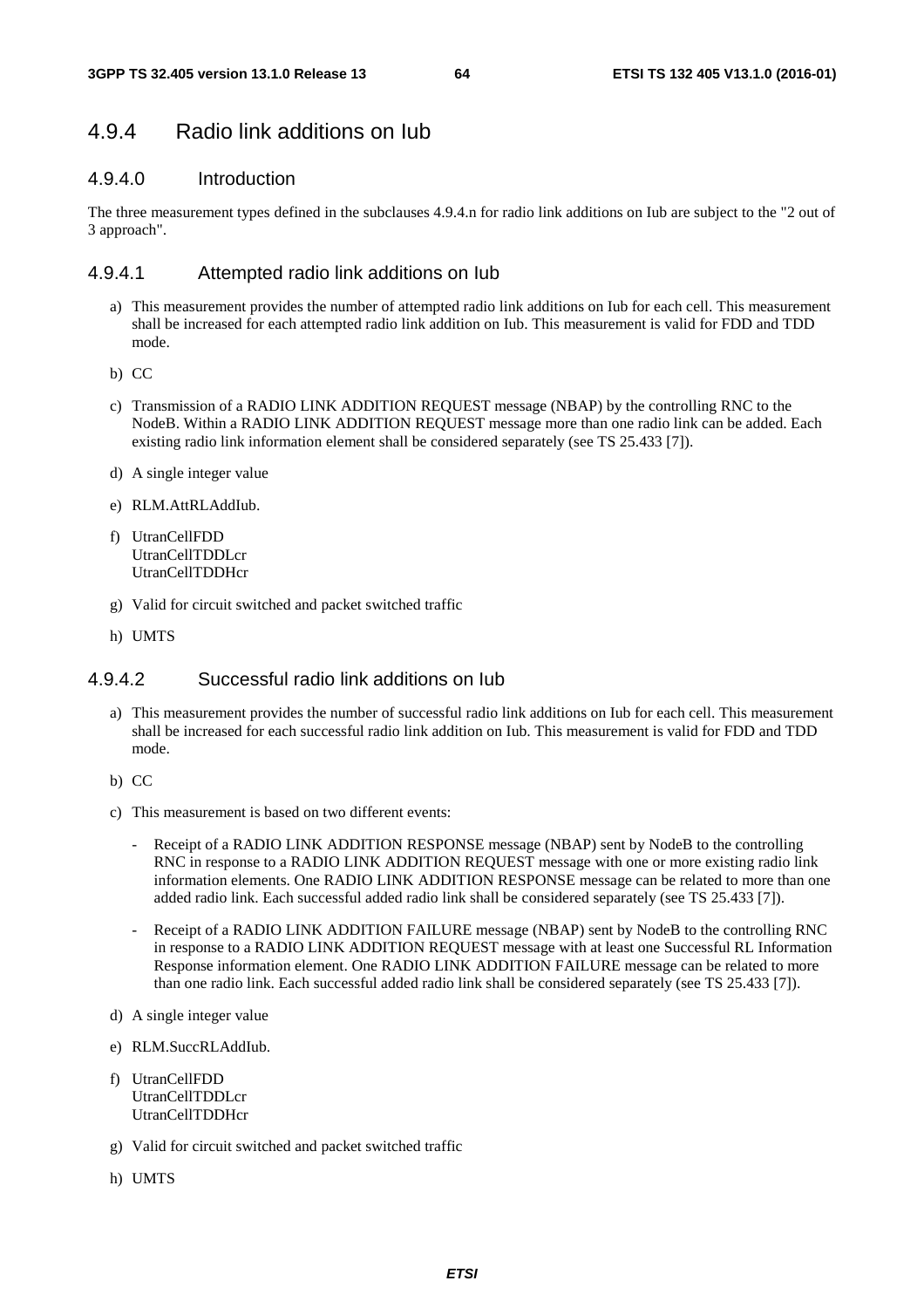#### 4.9.4.3 Failed radio link additions on Iub

- a) This measurement provides the number of failed radio link additions on Iub for each cell. This measurement shall be increased for each failed radio link addition on Iub. For each failure cause a separate measurement is defined. Every failed radio link addition on Iub shall be considered separately. This measurement is valid for FDD and TDD mode.
- b) CC
- c) Receipt of a RADIO LINK ADDITION FAILURE message (NBAP) sent by NodeB to the controlling RNC in response to a RADIO LINK ADDITION REQUEST message with one or more existing radio link information elements. One RADIO LINK ADDITION FAILURE message can be related to more than one radio link. Each failed attempt to add a radio link shall be considered separately. Failure causes are defined within TS 25.433 [7].

Each expected RADIO LINK ADDITION RESPONSE or RADIO LINK ADDITION FAILURE not received by the controlling RNC is added to the measurement cause 'No Reply' (not specified in TS 25.433 [7]).

The sum of all supported per cause measurements shall equal the total number of failures. In case only a subset of per cause measurements is supported, a sum measurement subtype will be provided first.

- d) Each measurement is an integer value. The number of measurements is equal to the number of causes supported plus a possible sum value identified by the *.sum* suffix.
- e) The measurement name has the form RLM.FailRLAddIub.*Cause* where *Cause* identifies the failure cause.
- f) UtranCellFDD UtranCellTDDLcr UtranCellTDDHcr
- g) Valid for circuit switched and packet switched traffic
- h) UMTS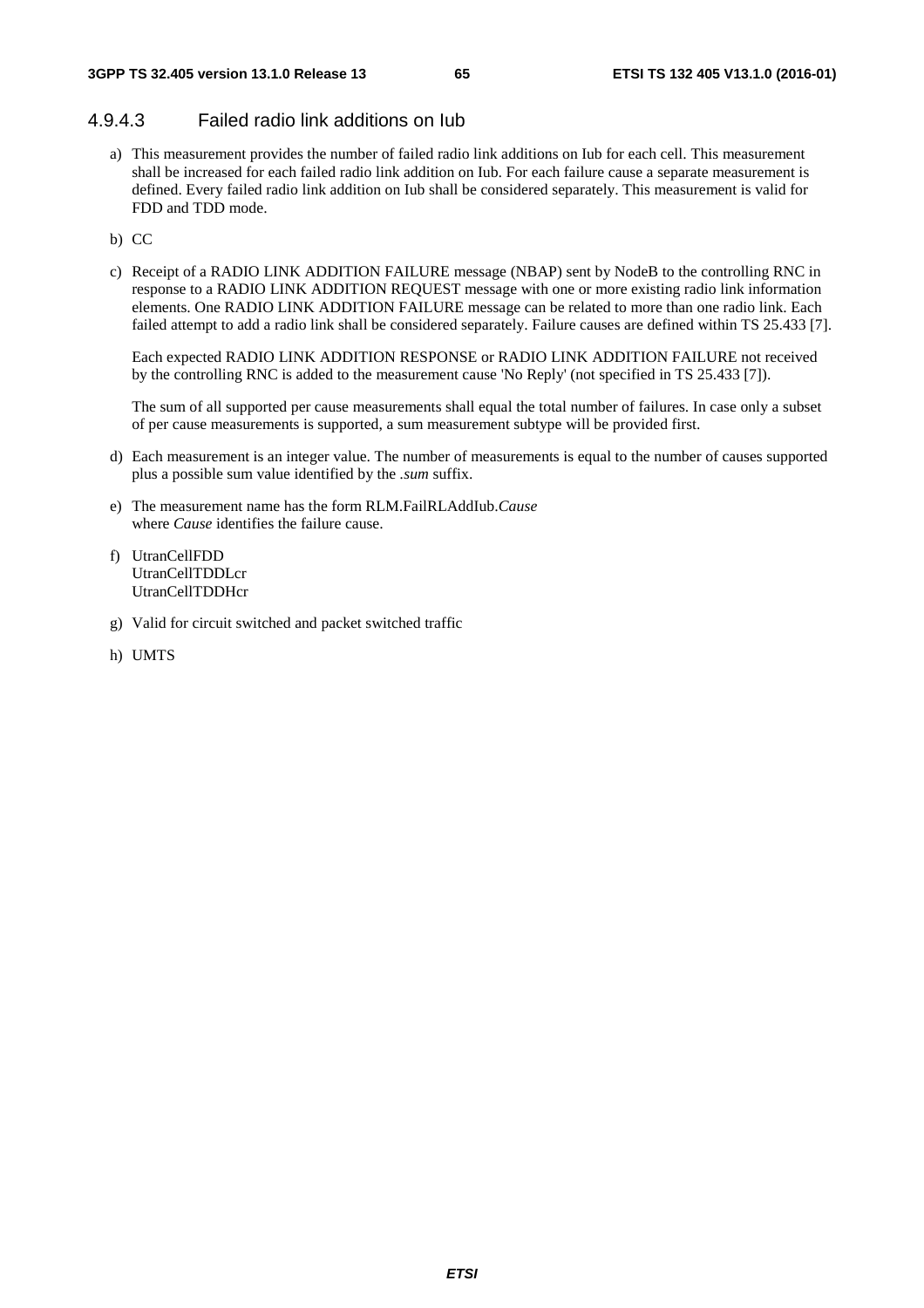## 4.9.5 Radio link additions on Iur

### 4.9.5.0 Introduction

The three measurement types defined in the subclauses 4.9.5.n for radio link additions on Iur are subject to the "2 out of 3 approach".

#### 4.9.5.1 Attempted radio link additions on Iur

- a) This measurement provides the number of attempted radio link additions on Iur for each cell. This measurement shall be increased for each attempted radio link addition on Iur. This measurement is valid only for FDD mode.
- b) CC
- c) Receipt of a RADIO LINK ADDITION REQUEST message (RNSAP) sent by the serving RNC to the drift RNC. Within a RADIO LINK ADDITION REQUEST message more than one radio link can be added. Each existing radio link information element shall be considered separately (see TS 25.423 [6]).
- d) A single integer value
- e) RLM.AttRLAddIur.
- f) UtranCellFDD
- g) Valid for circuit switched and packet switched traffic
- h) UMTS

#### 4.9.5.2 Successful radio link additions on Iur

- a) This measurement provides the number of successful radio link additions on Iur for each cell. This measurement shall be increased for each successful radio link addition on Iur. This measurement is valid only for FDD mode.
- b) CC
- c) This measurement is based on two different events:
	- Transmission of a RADIO LINK ADDITION RESPONSE message (RNSAP) by the drift RNC to the serving RNC in response to a RADIO LINK ADDITION REQUEST message with one or more existing radio link information elements. One RADIO LINK ADDITION RESPONSE message can be related to more than one added radio link. Each successful added radio link shall be considered separately (see TS 25.423 [6]).
	- Transmission of a RADIO LINK ADDITION FAILURE message (RNSAP) by the drift RNC to the serving RNC in response to a RADIO LINK ADDITION REQUEST message with at least one Successful RL Information Response information element. One RADIO LINK ADDITION FAILURE message can be related to more than one radio link. Each successful added radio link shall be considered separately (see TS 25.423 [6]).
- d) A single integer value
- e) RLM.SuccRLAddIur.
- f) UtranCellFDD
- g) Valid for circuit switched and packet switched traffic
- h) UMTS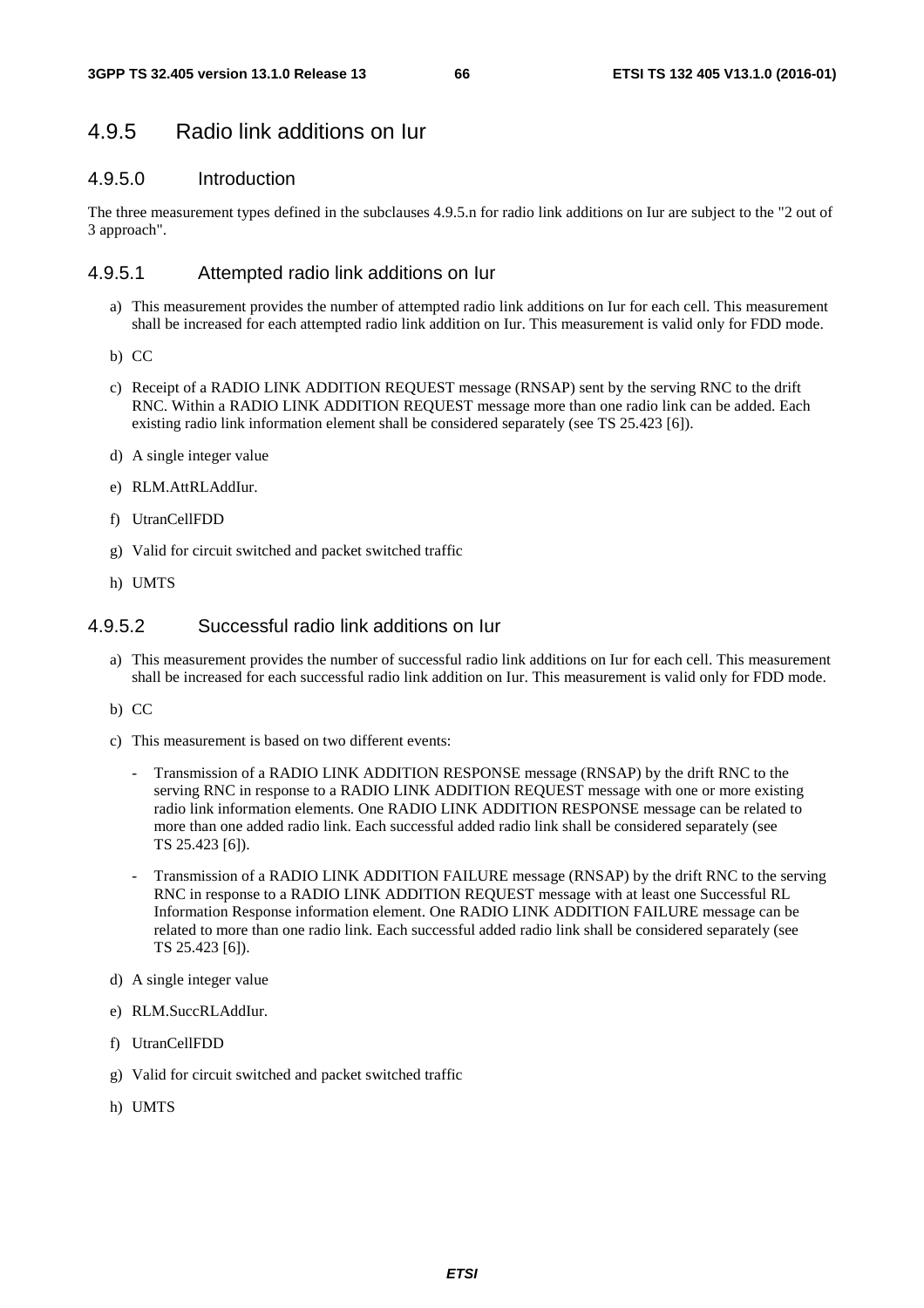#### 4.9.5.3 Failed radio link additions on Iur

- a) This measurement provides the number of failed radio link additions on Iur for each cell. This measurement shall be increased for each failed radio link addition on Iur. For each failure cause a separate measurement is defined. Every failed radio link addition shall be considered separately. This measurement is valid only for FDD mode.
- b) CC
- c) Transmission of a RADIO LINK ADDITION FAILURE message (RNSAP) by the drift RNC to the serving RNC in response to a RADIO LINK ADDITION REQUEST message with one or more existing radio link information elements. One RADIO LINK ADDITION FAILURE message can be related to more than one radio link. Each failed attempt to add a radio link shall be considered separately. Failure causes are defined within TS 25.423 [6].

The sum of all supported per cause measurements shall equal the total number of Failures. In case only a subset of per cause measurements is supported, a sum measurement subtype will be provided first.

- d) Each measurement is an integer value. The number of measurements is equal to the number of causes supported plus a possible sum value identified by the *.sum* suffix.
- e) The measurement name has the form RLM.FailRLAddIur.*Cause* where *Cause* identifies the failure cause.
- f) UtranCellFDD
- g) Valid for circuit switched and packet switched traffic
- h) UMTS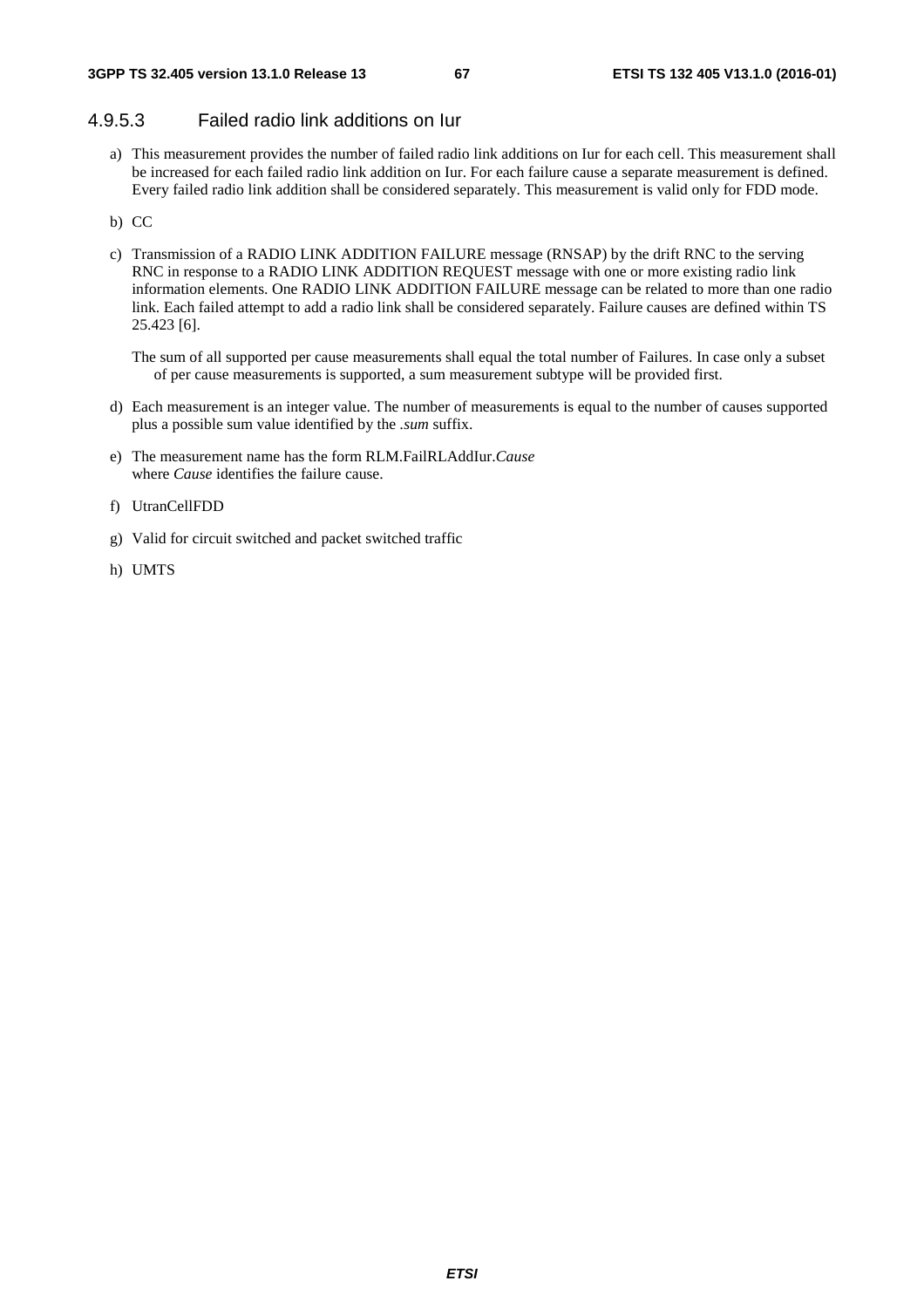## 4.9.6 Radio link deletions on Iub

#### 4.9.6.1 Attempted radio link deletions on Iub

- a) This measurement provides the number of attempted radio link deletions on Iub for each cell. This measurement shall be increased for each attempted radio link deletion on Iub. This measurement is valid for FDD and TDD mode.
- b) CC
- c) Transmission of a RADIO LINK DELETION REQUEST message (NBAP) by the controlling RNC to the NodeB. Within a RADIO LINK DELETION REQUEST message more than one radio link can be removed. Each existing radio link information element shall be considered separately (see TS 25.433 [7]).
- d) A single integer value
- e) RLM.AttRLDelIub.
- f) UtranCellFDD UtranCellTDDLcr UtranCellTDDHcr
- g) Valid for circuit switched and packet switched traffic
- h) UMTS

#### 4.9.6.2 Successful radio link deletions on Iub

- a) This measurement provides the number of successful radio link deletions on Iub for each cell. This measurement shall be increased for each successful radio link deletion on Iub. This measurement is valid for FDD and TDD mode.
- b) CC
- c) Receipt of a RADIO LINK DELETION RESPONSE message (NBAP) sent by NodeB to the controlling RNC in response to a RADIO LINK DELETION REQUEST message with one or more existing radio link removal information element. One RADIO LINK DELETION RESPONSE message can be related to more than one deleted radio link. Each successful deleted radio link shall be considered separately (see TS 25.433 [7]).
- d) A single integer value
- e) RLM.SuccRLDelIub.
- f) UtranCellFDD UtranCellTDDLcr **UtranCellTDDHcr**
- g) Valid for circuit switched and packet switched traffic
- h) UMTS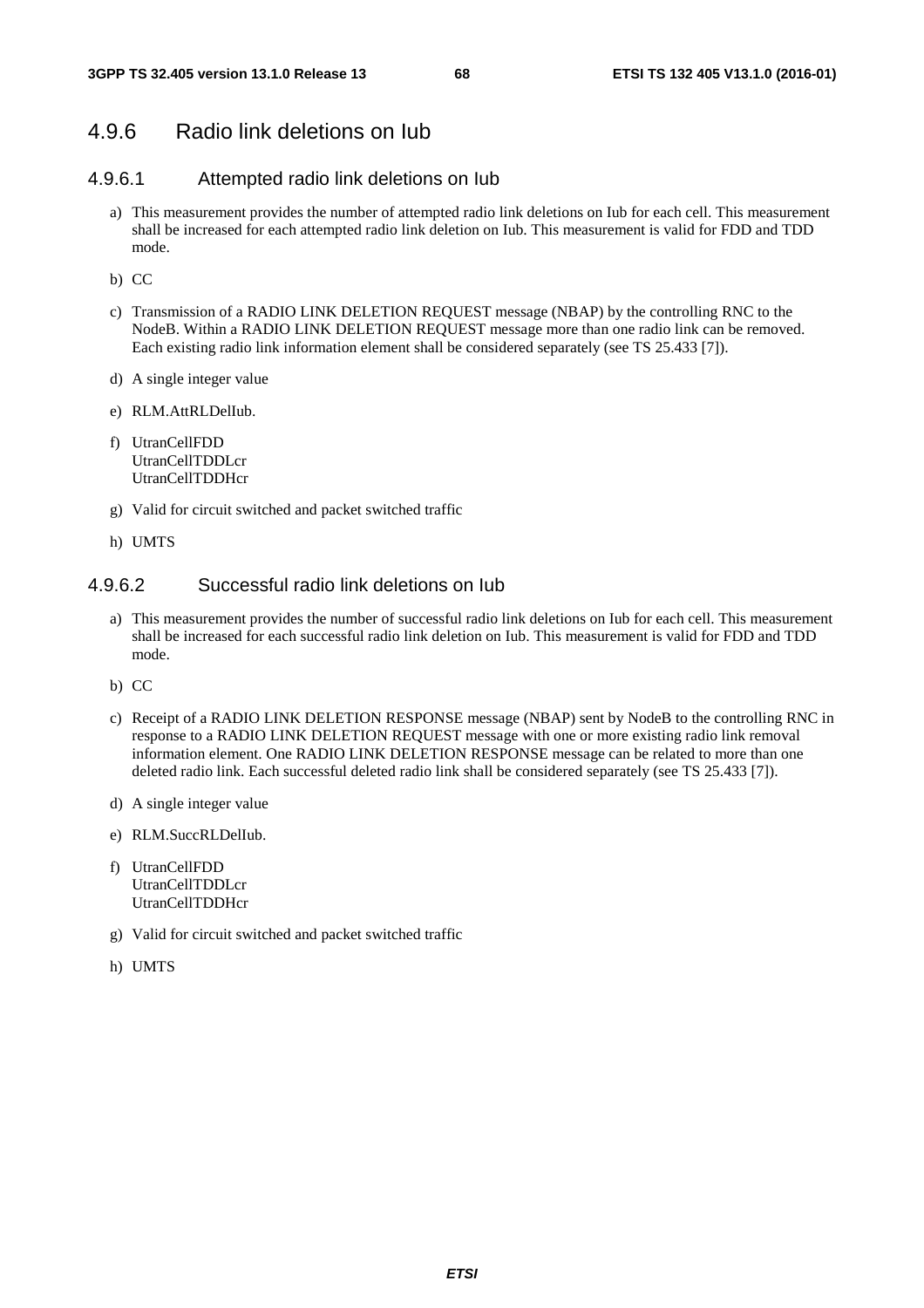## 4.9.7 Radio link deletions on Iur

#### 4.9.7.1 Attempted radio link deletions on Iur

- a) This measurement provides the number of attempted radio link deletions on Iur for each cell. This measurement shall be increased for each attempted radio link deletion on Iur. This measurement is valid only for FDD mode.
- b) CC
- c) Receipt of a RADIO LINK DELETION REQUEST message (RNSAP) sent by the serving RNC to the drift RNC. Within a RADIO LINK DELETION REQUEST message more than one radio link can be removed. Each existing radio link information element shall be considered separately (see TS 25.423 [6]).
- d) A single integer value
- e) RLM.AttRLDelIur.
- f) UtranCellFDD
- g) Valid for circuit switched and packet switched traffic
- h) UMTS

#### 4.9.7.2 Successful radio link deletions on Iur

- a) This measurement provides the number of successful radio link deletions on Iur for each cell. This measurement shall be increased for each successful radio link deletion on Iur. This measurement is valid only for FDD mode.
- b) CC
- c) Transmission of a RADIO LINK DELETION RESPONSE message (RNSAP) by the drift RNC to the serving RNC in response to a RADIO LINK DELETION REQUEST message with one or more existing radio link removal information element. One RADIO LINK DELETION RESPONSE message can be related to more than one deleted radio link. Each successful deleted radio link shall be considered separately (see TS 25.423 [6]).
- d) A single integer value
- e) RLM.SuccRLDelIur.
- f) UtranCellFDD
- g) Valid for circuit switched and packet switched traffic
- h) UMTS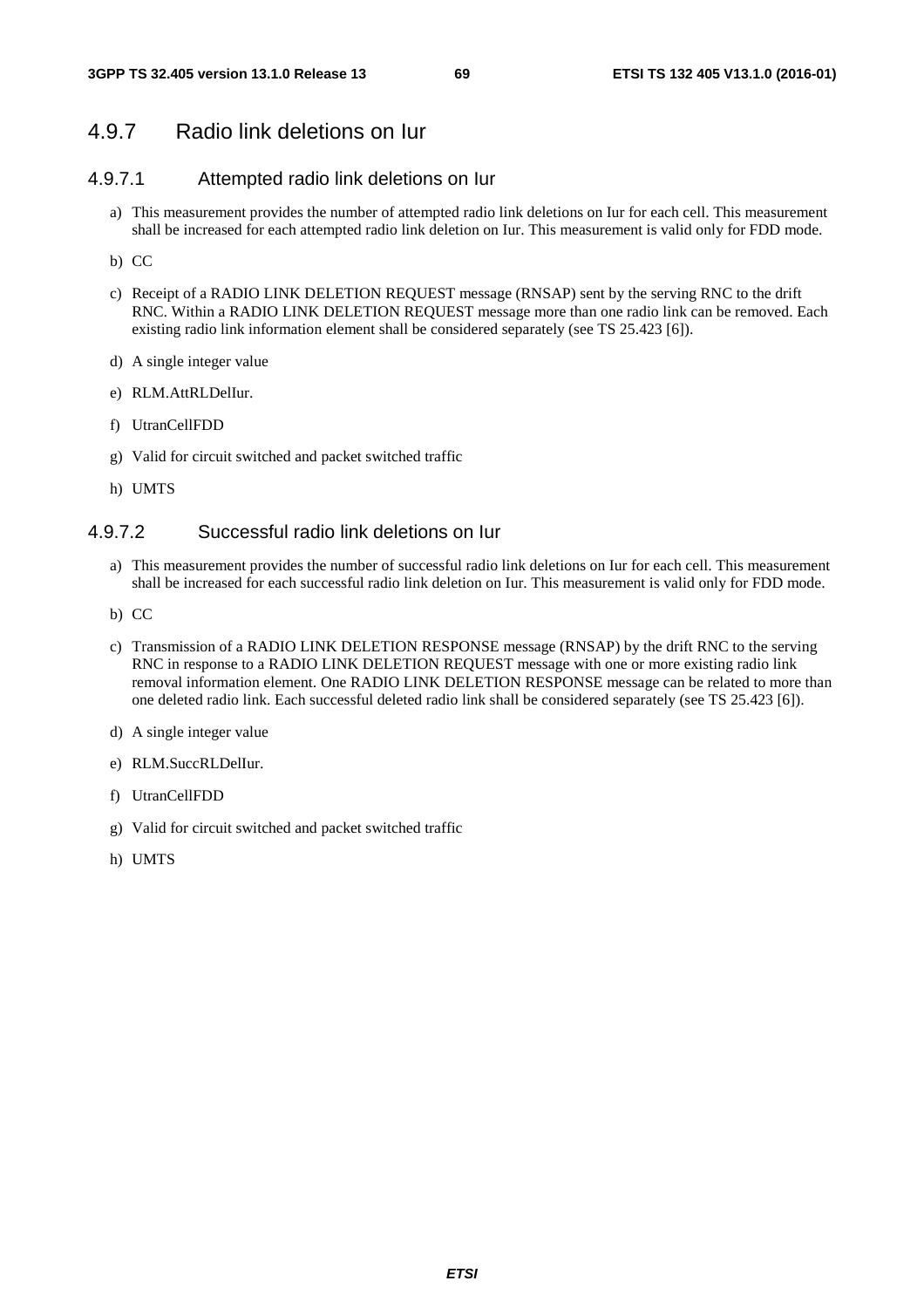## 4.10 Hard handover

4.10.1 Void

### 4.10.2 Outgoing intra-NodeB hard handovers

#### 4.10.2.0 Introduction

The three measurement types defined in the subclause 4.10.2 for outgoing intra-NodeB hard handovers are subject to the "2 out of 3 approach".

#### 4.10.2.1 Attempted outgoing intra-NodeB hard handovers

- a) This measurement provides the number of attempted outgoing intra-NodeB hard handovers.
- b) CC.
- c) Transmission of a RRC message PHYSICAL CHANNEL RECONFIGURATION, RADIO BEARER SETUP, RADIO BEARER RECONFIGURATION, RADIO BEARER RELEASE, or TRANSPORT CHANNEL RECONFIGURATION from the source RNC to the UE, indicating the attempt of an outgoing intra-NodeB hard handover (see TS 25.331 [4]).
- d) A single integer value.
- e) HHO.AttOutIntraNodeB.
- f) UtranCellFDD UtranCellTDDLcr UtranCellTDDHcr
- g) Valid for circuit switched and packet switched traffic.
- h) UMTS.

#### 4.10.2.2 Successful outgoing intra-NodeB hard handovers

- a) This measurement provides the number of successful outgoing intra-NodeB hard handovers.
- b) CC.
- c) Receipt of a RRC message PHYSICAL CHANNEL RECONFIGURATION COMPLETE, RADIO BEARER SETUP COMPLETE, RADIO BEARER RECONFIGURATION COMPLETE, RADIO BEARER RELEASE COMPLETE, or TRANSPORT CHANNEL RECONFIGURATION COMPLETE sent from the UE to the source RNC, indicating a successful outgoing intra-NodeB hard handover (see TS 25.331 [4]).
- d) A single integer value.
- e) HHO.SuccOutIntraNodeB.
- f) UtranCellFDD UtranCellTDDLcr UtranCellTDDHcr
- g) Valid for circuit switched and packet switched traffic.
- h) UMTS.

#### 4.10.2.3 Failed outgoing intra-NodeB hard handovers

a) This measurement provides the number of failed outgoing intra-NodeB hard handovers per cause.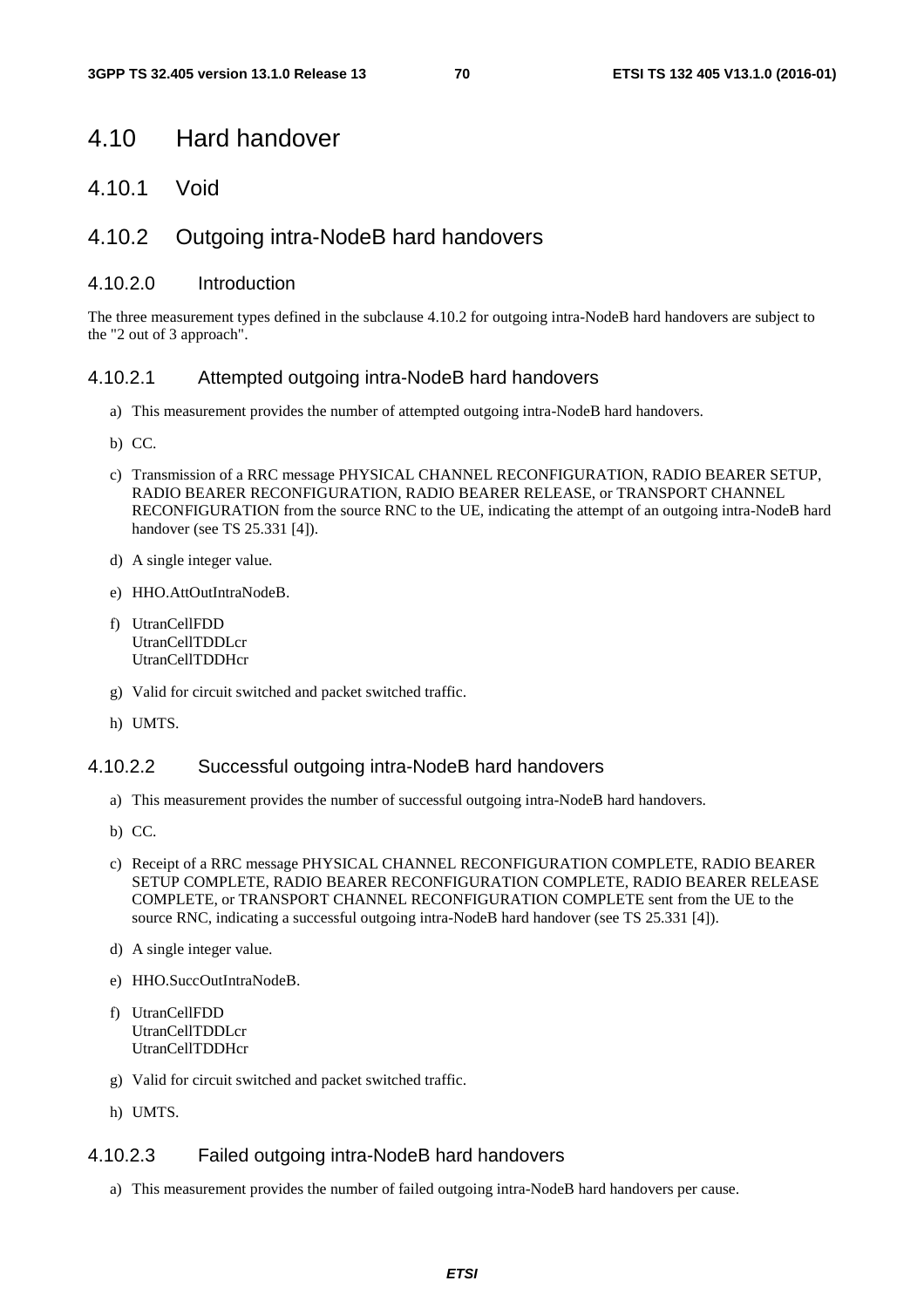- b) CC.
- c) Receipt of a RRC message PHYSICAL CHANNEL RECONFIGURATION FAILURE, RADIO BEARER SETUP FAILURE, RADIO BEARER RECONFIGURATION FAILURE, RADIO BEARER RELEASE FAILURE, or TRANSPORT CHANNEL RECONFIGURATION FAILURE sent from the UE to the source RNC, indicating a failed outgoing intra-NodeB hard handover. Failure causes are defined within TS 25.331 [4].

Each expected RRC message PHYSICAL CHANNEL RECONFIGURATION COMPLETE, RADIO BEARER SETUP COMPLETE, RADIO BEARER RECONFIGURATION COMPLETE, RADIO BEARER RELEASE COMPLETE, TRANSPORT CHANNEL RECONFIGURATION COMPLETE, PHYSICAL CHANNEL RECONFIGURATION FAILURE, RADIO BEARER SETUP FAILURE, RADIO BEARER RECONFIGURATION FAILURE, RADIO BEARER RELEASE FAILURE, or TRANSPORT CHANNEL RECONFIGURATION FAILURE not received by the source RNC is added to the measurement cause 'No Reply' (not specified in TS 25.331 [4]).

The sum of all supported per cause measurements shall equal the total number of failed events. In case only a subset of per cause measurements is supported, a sum subcounter will be provided first.

- d) Each measurement is an integer value. The number of measurements is equal to the number of causes supported plus a possible sum value identified by the *.sum* suffix.
- e) The measurement name has the form HHO.FailOutIntraNodeB.*Cause* where *Cause* identifies the failure cause. The cause 'No Reply' is identified by the .*NoReply* suffix.
- f) UtranCellFDD UtranCellTDDLcr UtranCellTDDHcr
- g) Valid for circuit switched and packet switched traffic.
- h) UMTS.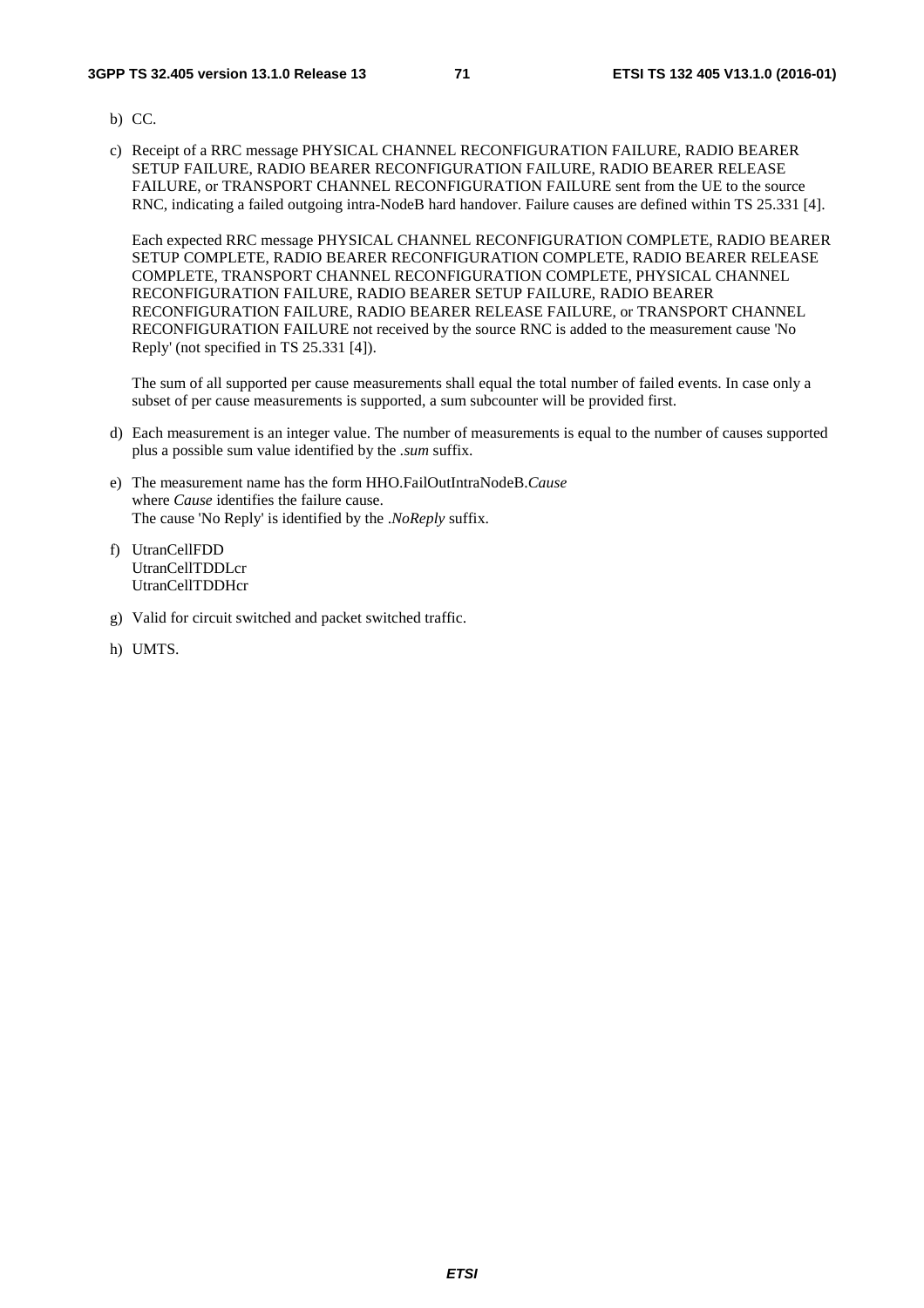# 4.10.3 Outgoing inter-NodeB, intra-RNC hard handovers

### 4.10.3.0 Introduction

The three measurement types defined in the subclause 4.10.3 for outgoing inter-NodeB, intra-RNC hard handovers are subject to the "2 out of 3 approach".

## 4.10.3.1 Attempted outgoing inter-NodeB, intra-RNC hard handovers

- a) This measurement provides the number of attempted outgoing inter-NodeB, intra-RNC hard handovers.
- b) CC.
- c) Transmission of a RRC message PHYSICAL CHANNEL RECONFIGURATION, RADIO BEARER SETUP, RADIO BEARER RECONFIGURATION, RADIO BEARER RELEASE, or TRANSPORT CHANNEL RECONFIGURATION from the source RNC to the UE, indicating the attempt of an outgoing inter-NodeB, intra-RNC hard handover (see TS 25.331 [4]).
- d) A single integer value.
- e) HHO.AttOutInterNodeBIntraRNC.
- f) UtranCellFDD UtranCellTDDLcr UtranCellTDDHcr
- g) Valid for circuit switched and packet switched traffic.
- h) UMTS.

## 4.10.3.2 Successful outgoing inter-NodeB, intra-RNC hard handovers

- a) This measurement provides the number of successful outgoing inter-NodeB, intra-RNC hard handovers.
- b) CC.
- c) Receipt of a RRC message PHYSICAL CHANNEL RECONFIGURATION COMPLETE, RADIO BEARER SETUP COMPLETE, RADIO BEARER RECONFIGURATION COMPLETE, RADIO BEARER RELEASE COMPLETE, or TRANSPORT CHANNEL RECONFIGURATION COMPLETE sent from the UE to the source RNC, indicating a successful outgoing inter-NodeB, intra-RNC hard handover (see TS 25.331 [4]).
- d) A single integer value.
- e) HHO.SuccOutInterNodeBIntraRNC.
- f) UtranCellFDD UtranCellTDDLcr UtranCellTDDHcr
- g) Valid for circuit switched and packet switched traffic.
- h) UMTS.

### 4.10.3.3 Failed outgoing inter-NodeB, intra-RNC hard handovers

- a) This measurement provides the number of failed outgoing inter-NodeB, intra-RNC hard handovers per cause.
- b) CC.
- c) Receipt of a RRC message PHYSICAL CHANNEL RECONFIGURATION FAILURE, RADIO BEARER SETUP FAILURE, RADIO BEARER RECONFIGURATION FAILURE, RADIO BEARER RELEASE FAILURE, or TRANSPORT CHANNEL RECONFIGURATION FAILURE sent from the UE to the source RNC, indicating a failed outgoing inter-NodeB, intra-RNC hard handover. Failure causes are defined within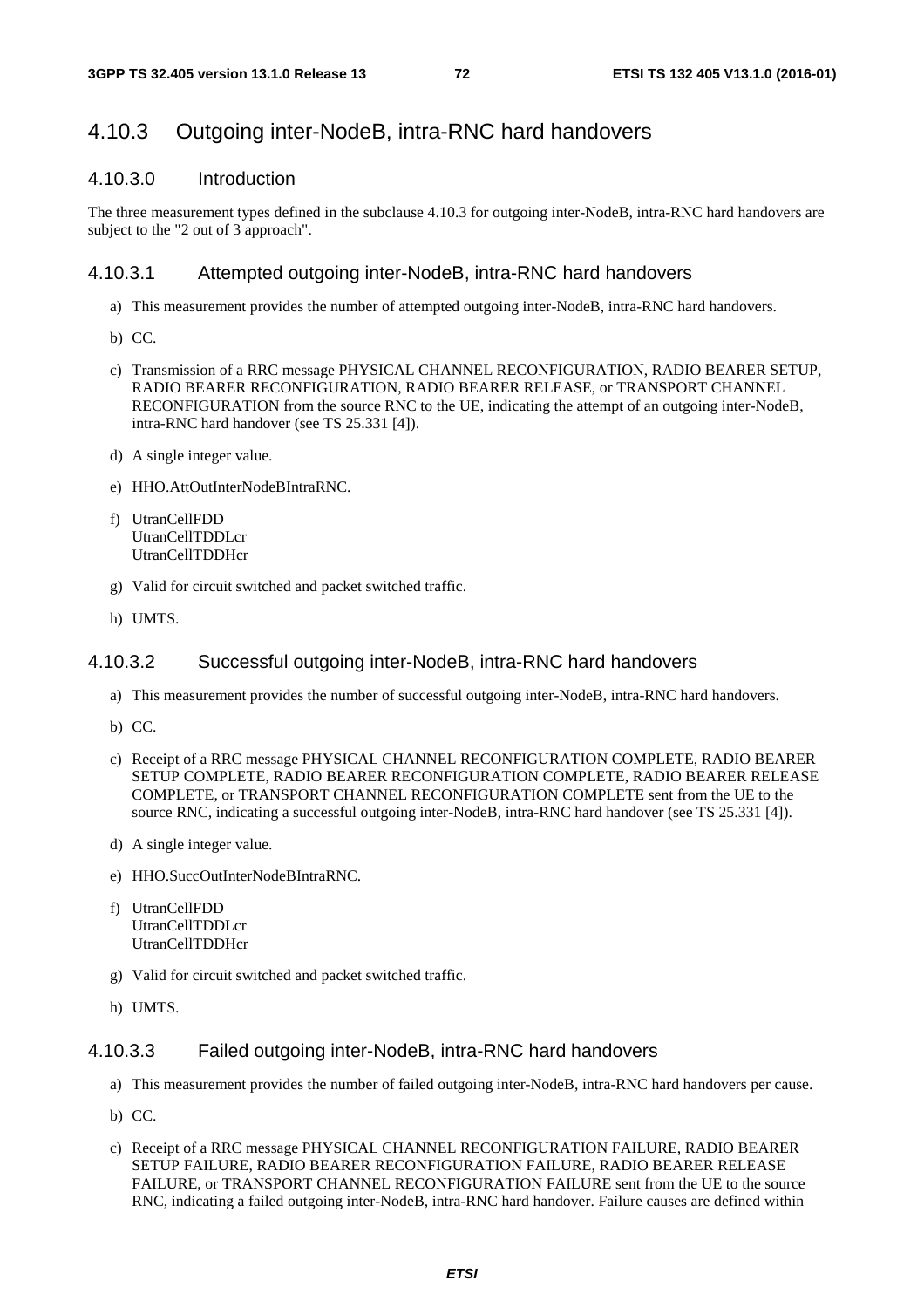TS 25.331 [4].

Each expected RRC message PHYSICAL CHANNEL RECONFIGURATION COMPLETE, RADIO BEARER SETUP COMPLETE, RADIO BEARER RECONFIGURATION COMPLETE, RADIO BEARER RELEASE COMPLETE, TRANSPORT CHANNEL RECONFIGURATION COMPLETE, PHYSICAL CHANNEL RECONFIGURATION FAILURE, RADIO BEARER SETUP FAILURE, RADIO BEARER RECONFIGURATION FAILURE, RADIO BEARER RELEASE FAILURE, or TRANSPORT CHANNEL RECONFIGURATION FAILURE not received by the source RNC is added to the measurement cause 'No Reply' (not specified in TS 25.331 [4]).

- d) Each measurement is an integer value. The number of measurements is equal to the number of causes supported plus a possible sum value identified by the *.sum* suffix.
- e) The measurement name has the form HHO.FailOutInterNodeBIntraRNC.*Cause* where *Cause* identifies the failure cause. The cause 'No Reply' is identified by the .*NoReply* suffix.
- f) UtranCellFDD UtranCellTDDLcr UtranCellTDDHcr
- g) Valid for circuit switched and packet switched traffic.
- h) UMTS.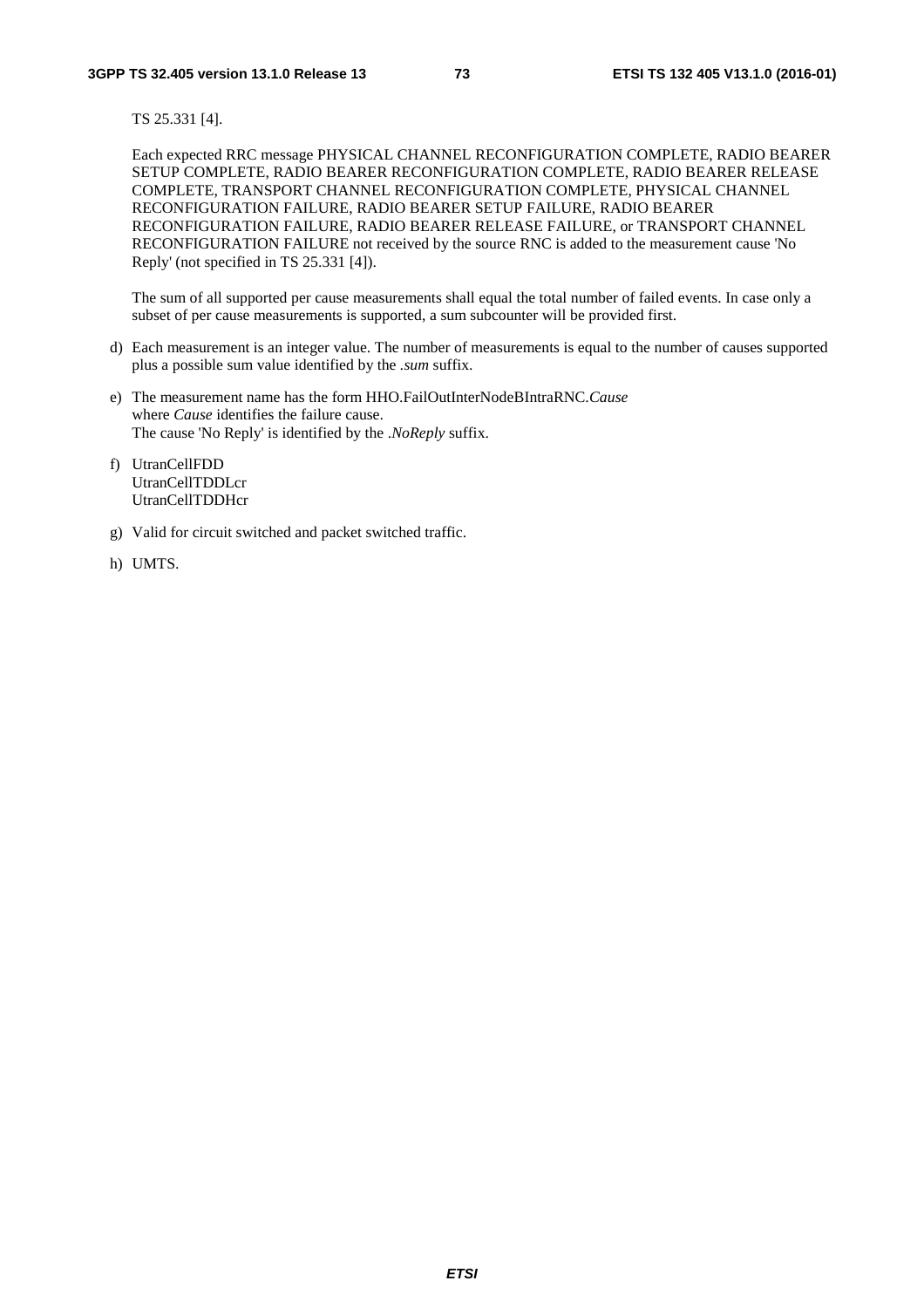## 4.10.4 Outgoing inter-RNC hard handovers via Iur

## 4.10.4.0 Introduction

The three measurement types defined in the subclause 4.10.4 for outgoing inter-RNC hard handovers are subject to the "2 out of 3 approach".

### 4.10.4.1 Attempted outgoing inter-RNC hard handovers via Iur

- a) This measurement provides the number of attempted outgoing inter-RNC hard handovers via Iur. This measurement is only valid for FDD mode.
- b) CC.
- c) Transmission of a RRC message PHYSICAL CHANNEL RECONFIGURATION, RADIO BEARER SETUP, RADIO BEARER RECONFIGURATION, RADIO BEARER RELEASE, or TRANSPORT CHANNEL RECONFIGURATION from the source RNC to the UE, indicating the attempt of an outgoing inter-RNC hard handover via Iur (see TS 25.331 [4]).
- d) A single integer value.
- e) HHO.AttOutInterRNCIur.
- f) UtranCellFDD
- g) Valid for circuit switched and packet switched traffic.
- h) UMTS.

### 4.10.4.2 Successful outgoing inter-RNC hard handovers via Iur

- a) This measurement provides the number of successful outgoing inter-RNC hard handovers via Iur. This measurement is only valid for FDD mode.
- b) CC.
- c) Receipt of a RRC message PHYSICAL CHANNEL RECONFIGURATION COMPLETE, RADIO BEARER SETUP COMPLETE, RADIO BEARER RECONFIGURATION COMPLETE, RADIO BEARER RELEASE COMPLETE, or TRANSPORT CHANNEL RECONFIGURATION COMPLETE sent from the UE to the source RNC, indicating a successful outgoing inter-RNC hard handover via Iur (see TS 25.331 [4]).
- d) A single integer value.
- e) HHO.SuccOutInterRNCIur.
- f) UtranCellFDD
- g) Valid for circuit switched and packet switched traffic.
- h) UMTS.

### 4.10.4.3 Failed outgoing inter-RNC hard handovers via Iur

a) This measurement provides the number of failed outgoing inter-RNC hard handovers via Iur per cause. This measurement is only valid for FDD mode.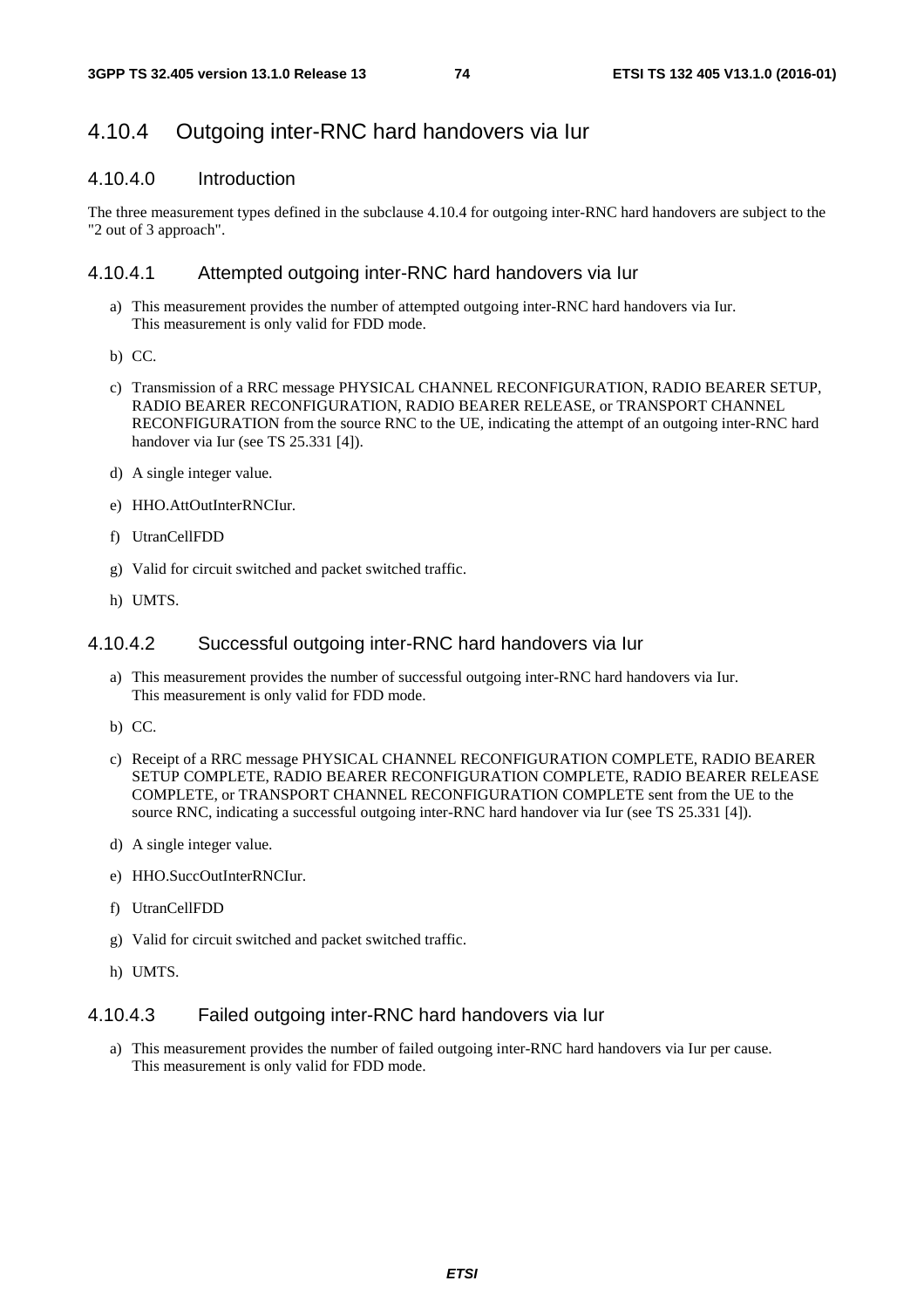- b) CC.
- c) Receipt of a RRC message PHYSICAL CHANNEL RECONFIGURATION FAILURE, RADIO BEARER SETUP FAILURE, RADIO BEARER RECONFIGURATION FAILURE, RADIO BEARER RELEASE FAILURE, or TRANSPORT CHANNEL RECONFIGURATION FAILURE sent from the UE to the source RNC, indicating a failed outgoing inter-RNC hard handover via Iur. Failure causes are defined within TS 25.331 [4].

Each expected RRC message PHYSICAL CHANNEL RECONFIGURATION COMPLETE, RADIO BEARER SETUP COMPLETE, RADIO BEARER RECONFIGURATION COMPLETE, RADIO BEARER RELEASE COMPLETE, TRANSPORT CHANNEL RECONFIGURATION COMPLETE, PHYSICAL CHANNEL RECONFIGURATION FAILURE, RADIO BEARER SETUP FAILURE, RADIO BEARER RECONFIGURATION FAILURE, RADIO BEARER RELEASE FAILURE, or TRANSPORT CHANNEL RECONFIGURATION FAILURE not received by the source RNC is added to the measurement cause 'No Reply' (not specified in TS 25.331 [4]).

- d) Each measurement is an integer value. The number of measurements is equal to the number of causes supported plus a possible sum value identified by the *.sum* suffix.
- e) The measurement name has the form HHO.FailOutInterRNCIur.*Cause* where *Cause* identifies the failure cause. The cause 'No Reply' is identified by the .*NoReply* suffix.
- f) UtranCellFDD
- g) Valid for circuit switched and packet switched traffic.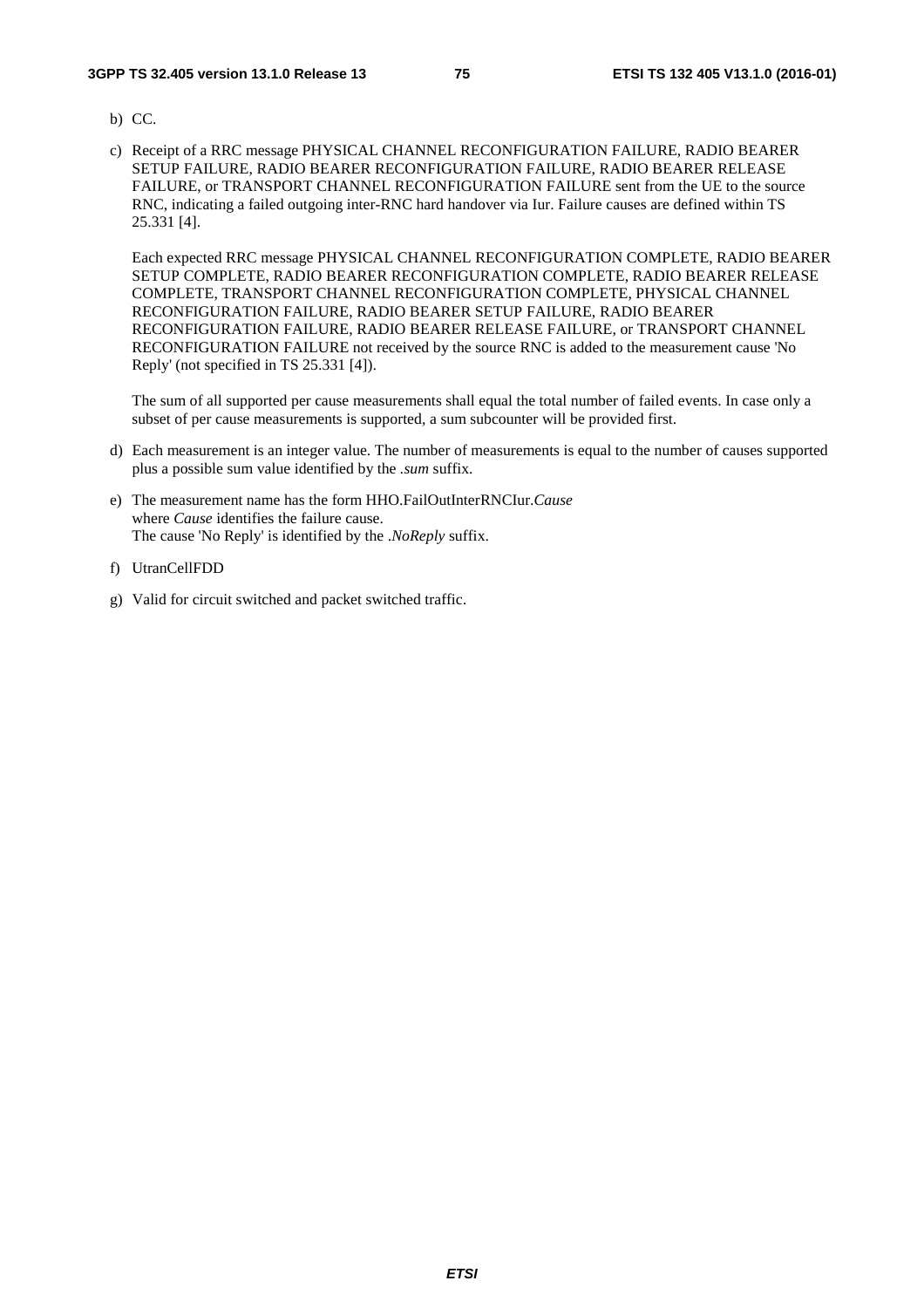## 4.10.5 Relocation preparation for outgoing inter-RNC hard handovers switching in the CN

### 4.10.5.0 Introduction

The three measurement types defined in the subclause 4.10.5 for relocation preparation for outgoing inter-RNC hard handovers switching in the CN are subject to the "2 out of 3 approach".

## 4.10.5.1 Attempted relocation preparation for outgoing inter-RNC hard handovers switching in the CN

a) This measurement provides the number of attempted relocation preparation for outgoing inter-RNC hard handovers switching in the CN.

b) CC.

- c) Transmission of a RANAP message RELOCATION REQUIRED from the source RNC to the CN (Source side), indicating an attempted relocation preparation of a outgoing inter-RNC hard handover switching in the CN (see TS 25.413 [5]).
- d) A single integer value.
- e) HHO.AttRelocPrepOutInterRNCCN.
- f) UtranCellFDD UtranCellTDDLcr UtranCellTDDHcr
- g) Valid for circuit switched and packet switched traffic.
- h) UMTS.

## 4.10.5.2 Successful relocation preparation for outgoing inter-RNC hard handovers switching in the CN

- a) This measurement provides the number of successful relocation for outgoing inter-RNC hard handovers switching in the CN.
- b) CC.
- c) Receipt of a RANAP message RELOCATION COMMAND sent from the CN (Source side) to the source RNC, indicating a successful relocation preparation of a outgoing inter-RNC hard handover switching in the CN (see TS 25.413 [5]).
- d) A single integer value.
- e) HHO.SuccAttRelocPrepOutInterRNCCN.
- f) UtranCellFDD UtranCellTDDLcr UtranCellTDDHcr
- g) Valid for circuit switched and packet switched traffic.
- h) UMTS.

## 4.10.5.3 Failed relocation preparation for outgoing inter-RNC hard handovers switching in the CN

a) This measurement provides number of failed relocation for outgoing inter-RNC hard handovers switching in the CN per cause.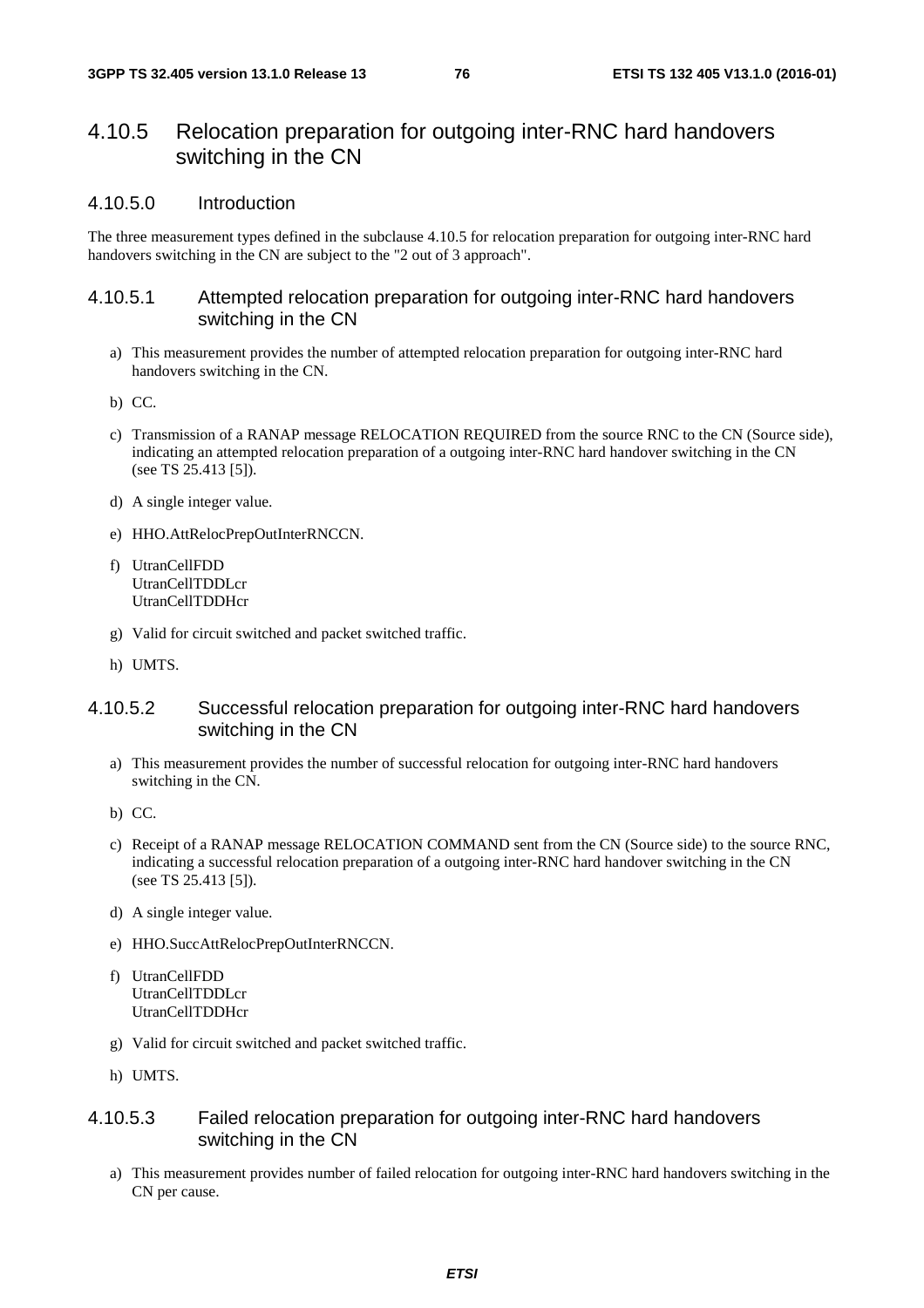- b) CC.
- c) Receipt of a RANAP message RELOCATION PREPARATION FAILURE sent from the CN (Source side) to the source RNC, indicating a failed relocation preparation for outgoing inter-RNC hard handover switching in the CN. Failure causes are defined within TS 25.413 [5]. The sum of all supported per cause measurements shall equal the total number of failed events. In case only a subset of per cause measurements is supported, a sum subcounter will be provided first.
- d) Each measurement is an integer value. The number of measurements is equal to the number of causes supported plus a possible sum value identified by the *.sum* suffix.
- e) The measurement name has the form HHO.FailRelocPrepOutInterRNCCN.*Cause* where *Cause* identifies the name of the failure cause.
- f) UtranCellFDD UtranCellTDDLcr UtranCellTDDHcr
- g) Valid for circuit switched and packet switched traffic.
- h) UMTS.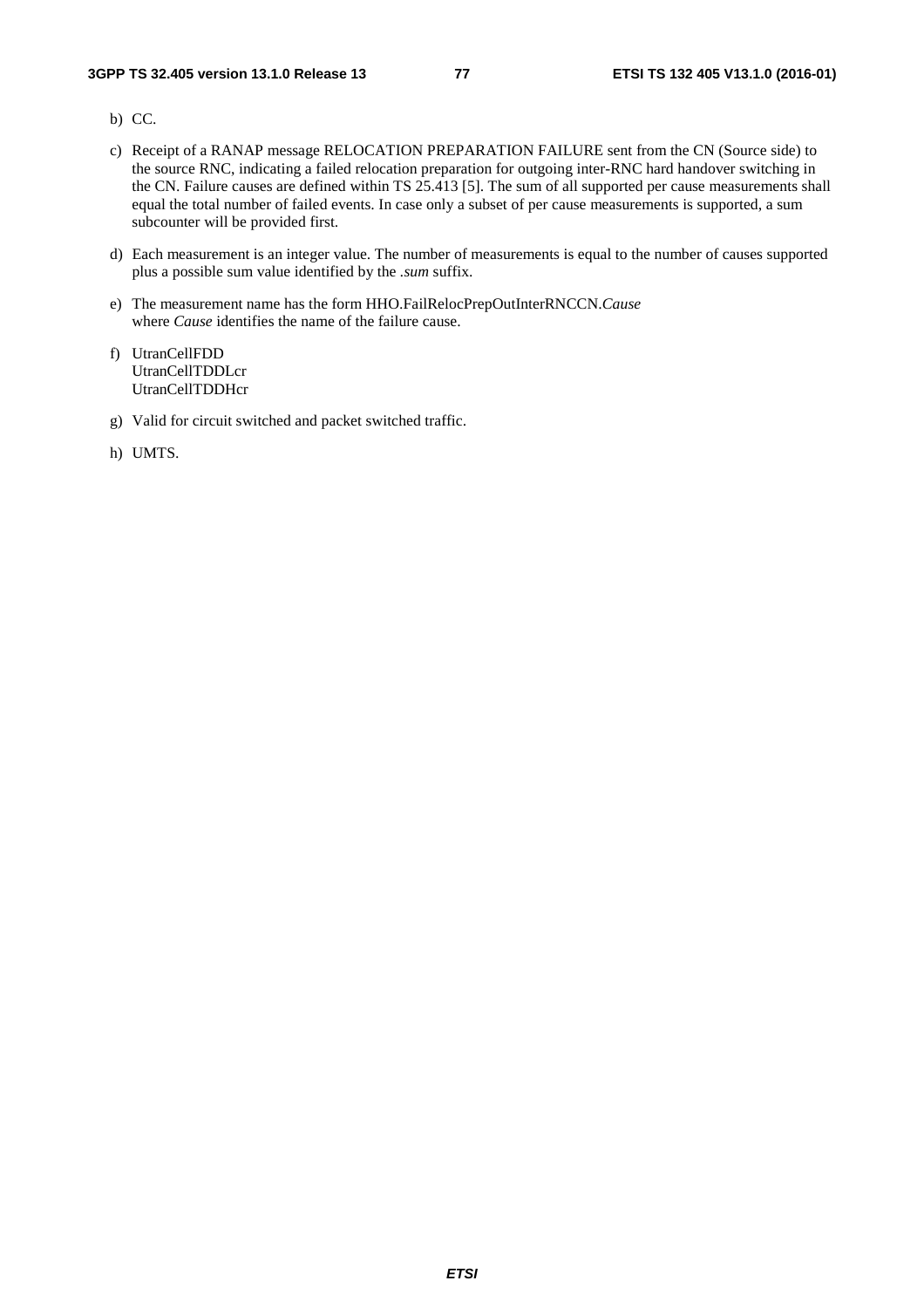# 4.10.6 Outgoing inter-RNC hard handovers switching in the CN

### 4.10.6.0 Introduction

The three measurement types defined in the subclause 4.10.6 for outgoing inter-RNC hard handovers switching in the CN are subject to the "2 out of 3 approach".

## 4.10.6.1 Attempted outgoing inter-RNC hard handovers switching in the CN

- a) This measurement provides the number of attempted outgoing inter-RNC hard handovers switching in the CN related to UEs.
- b) CC.
- c) Transmission of a RRC message PHYSICAL CHANNEL RECONFIGURATION, RADIO BEARER SETUP, RADIO BEARER RECONFIGURATION, RADIO BEARER RELEASE, or TRANSPORT CHANNEL RECONFIGURATION from the source RNC to the UE, indicating the attempt of an inter-RNC hard handover switching in the CN (see TS 25.331 [4]).
- d) A single integer value.
- e) HHO.AttOutInterRNCCN.
- f) UtranCellFDD UtranCellTDDLcr UtranCellTDDHcr
- g) Valid for circuit switched and packet switched traffic.
- h) UMTS.

## 4.10.6.2 Successful outgoing inter-RNC hard handovers switching in the CN

- a) This measurement provides the number of successful outgoing inter-RNC hard handovers switching in the CN related to UEs.
- b) CC.
- c) Receipt of a RANAP message Iu RELEASE COMMAND sent from the CN (Source side) to the source RNC, indicating a successful inter-RNC hard handover switching in the CN (see TS 25.413 [5]).
- d) A single integer value.
- e) HHO.SuccOutInterRNCCN.
- f) UtranCellFDD UtranCellTDDLcr UtranCellTDDHcr
- g) Valid for circuit switched and packet switched traffic.
- h) UMTS.

## 4.10.6.3 Failed outgoing inter-RNC hard handovers switching in the CN

- a) This measurement provides the number of failed outgoing inter-RNC hard handovers switching in the CN related to UEs.
- b) CC.
- c) Receipt of a RRC message PHYSICAL CHANNEL RECONFIGURATION FAILURE, RADIO BEARER SETUP FAILURE, RADIO BEARER RECONFIGURATION FAILURE, RADIO BEARER RELEASE FAILURE, or TRANSPORT CHANNEL RECONFIGURATION FAILURE sent from the UE to the source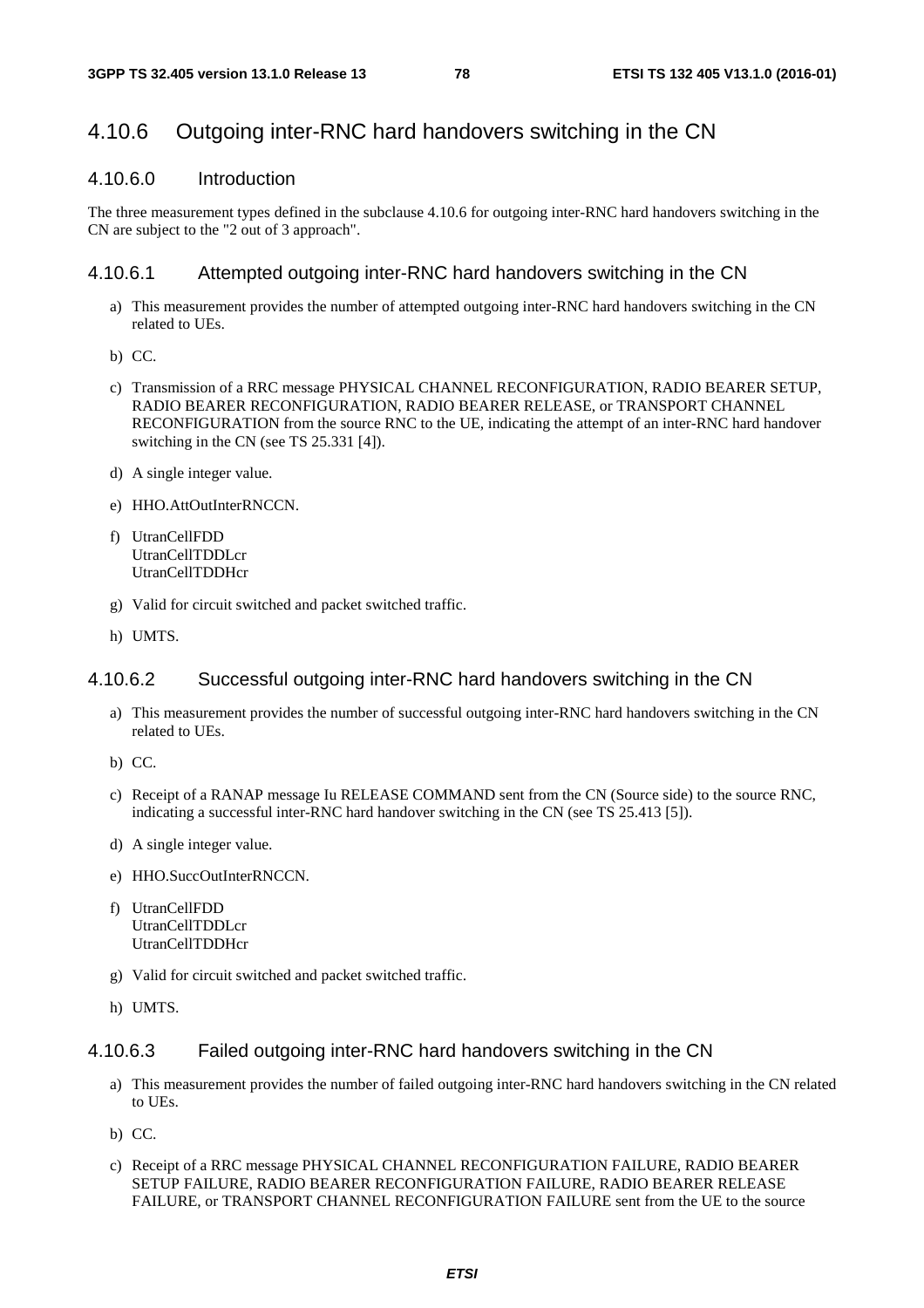RNC, indicating a failed inter-RNC hard handover switching in the CN. Failure causes are defined within TS 25.331 [4].

Each expected RRC message PHYSICAL CHANNEL RECONFIGURATION COMPLETE, RADIO BEARER SETUP COMPLETE, RADIO BEARER RECONFIGURATION COMPLETE, RADIO BEARER RELEASE COMPLETE, TRANSPORT CHANNEL RECONFIGURATION COMPLETE, PHYSICAL CHANNEL RECONFIGURATION FAILURE, RADIO BEARER SETUP FAILURE, RADIO BEARER RECONFIGURATION FAILURE, RADIO BEARER RELEASE FAILURE, or TRANSPORT CHANNEL RECONFIGURATION FAILURE not received by the source RNC is added to the measurement cause 'No Reply' (not specified in TS 25.331 [4]).

- d) Each measurement is an integer value. The number of measurements is equal to the number of causes supported plus a possible sum value identified by the *.sum* suffix.
- e) The measurement name has the form HHO.FailOutInterRNCCN.*Cause* where *Cause* identifies the failure cause. The cause 'No Reply' is identified by the .*NoReply* suffix.
- f) UtranCellFDD UtranCellTDDLcr UtranCellTDDHcr
- g) Valid for circuit switched and packet switched traffic.
- h) UMTS.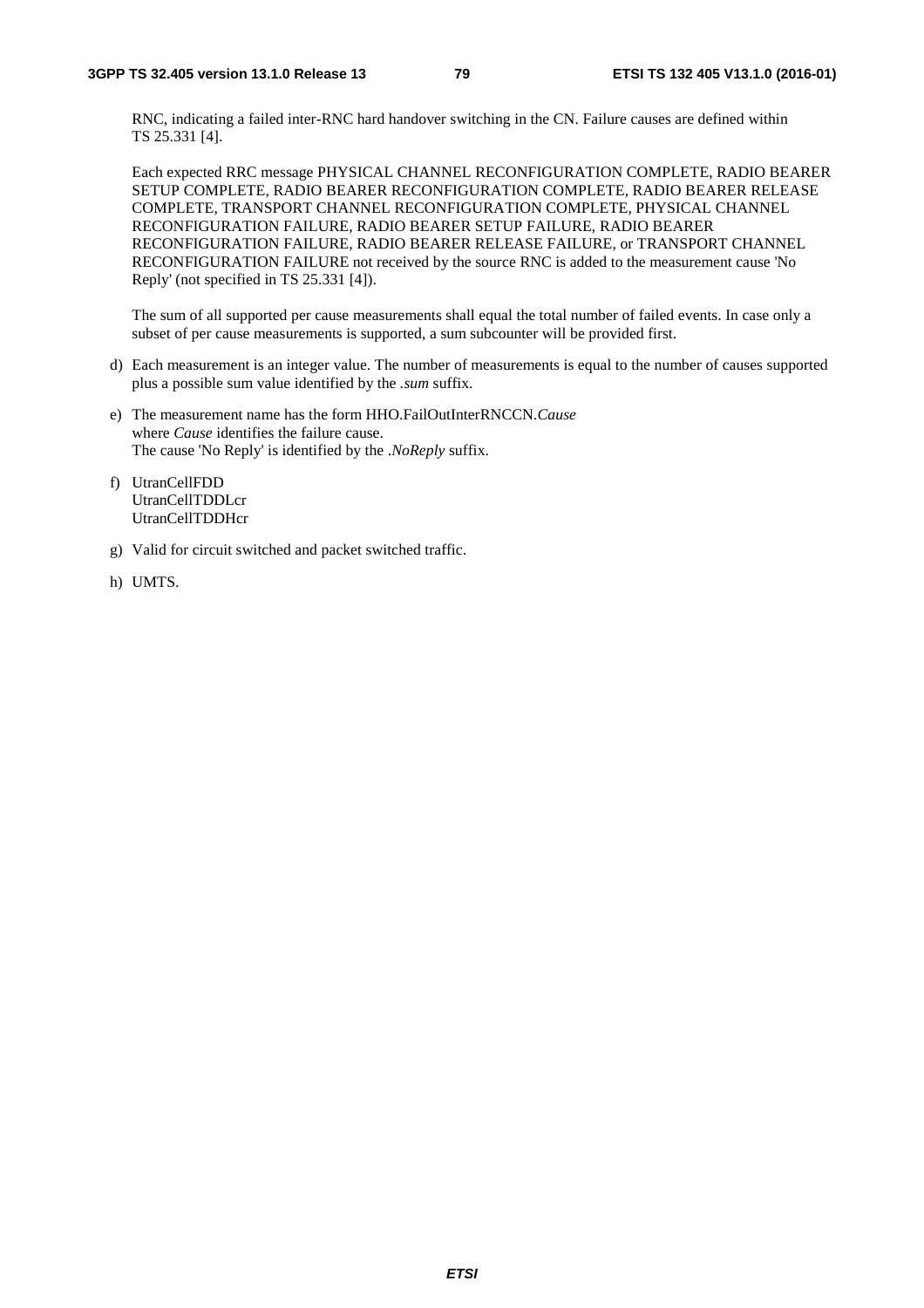## 4.10.7 Outgoing hard handovers per neighbour cell relation

## 4.10.7.0 Introduction

The three measurement types defined in the subclause 4.10.7 for outgoing hard handovers per neighbour cell relation are subject to the "2 out of 3 approach".

### 4.10.7.1 Attempted outgoing hard handovers per neighbour cell relation

- a) This measurement provides the number of attempted outgoing hard handovers per neighbour cell relation.
- b) CC.
- c) Transmission of a RRC message PHYSICAL CHANNEL RECONFIGURATION, RADIO BEARER SETUP, RADIO BEARER RECONFIGURATION, RADIO BEARER RELEASE, or TRANSPORT CHANNEL RECONFIGURATION from the source RNC to the UE, indicating the attempt of an outgoing hard handover (see TS 25.331 [4]).
- d) A single integer value.
- e) HHO.AttOut.
- f) UtranRelation.
- g) Valid for circuit switched and packet switched traffic.
- h) UMTS.
- i) This measurement is mainly dedicated to Network Operator Maintenance and Vendor Performance Modelling Communities.

## 4.10.7.2 Successful outgoing hard handovers per neighbour cell relation

- a) This measurement provides the number of successful outgoing hard handovers per neighbour cell relation.
- b) CC.
- c) Receipt of a RRC message PHYSICAL CHANNEL RECONFIGURATION COMPLETE, RADIO BEARER SETUP COMPLETE, RADIO BEARER RECONFIGURATION COMPLETE, RADIO BEARER RELEASE COMPLETE, or TRANSPORT CHANNEL RECONFIGURATION COMPLETE sent from the UE to the source RNC, indicating a successful outgoing hard handover (see TS 25.331 [4]).
- d) A single integer value.
- e) HHO.SuccOut.
- f) UtranRelation.
- g) Valid for circuit switched and packet switched traffic.
- h) UMTS.
- i) This measurement is mainly dedicated to Network Operator Maintenance and Vendor Performance Modelling **Communities**

## 4.10.7.3 Failed outgoing hard handovers per neighbour cell relation

- a) This measurement provides the number of failed outgoing hard handovers per neighbour cell relation per cause.
- b) CC.
- c) Receipt of a RRC message PHYSICAL CHANNEL RECONFIGURATION FAILURE, RADIO BEARER SETUP FAILURE, RADIO BEARER RECONFIGURATION FAILURE, RADIO BEARER RELEASE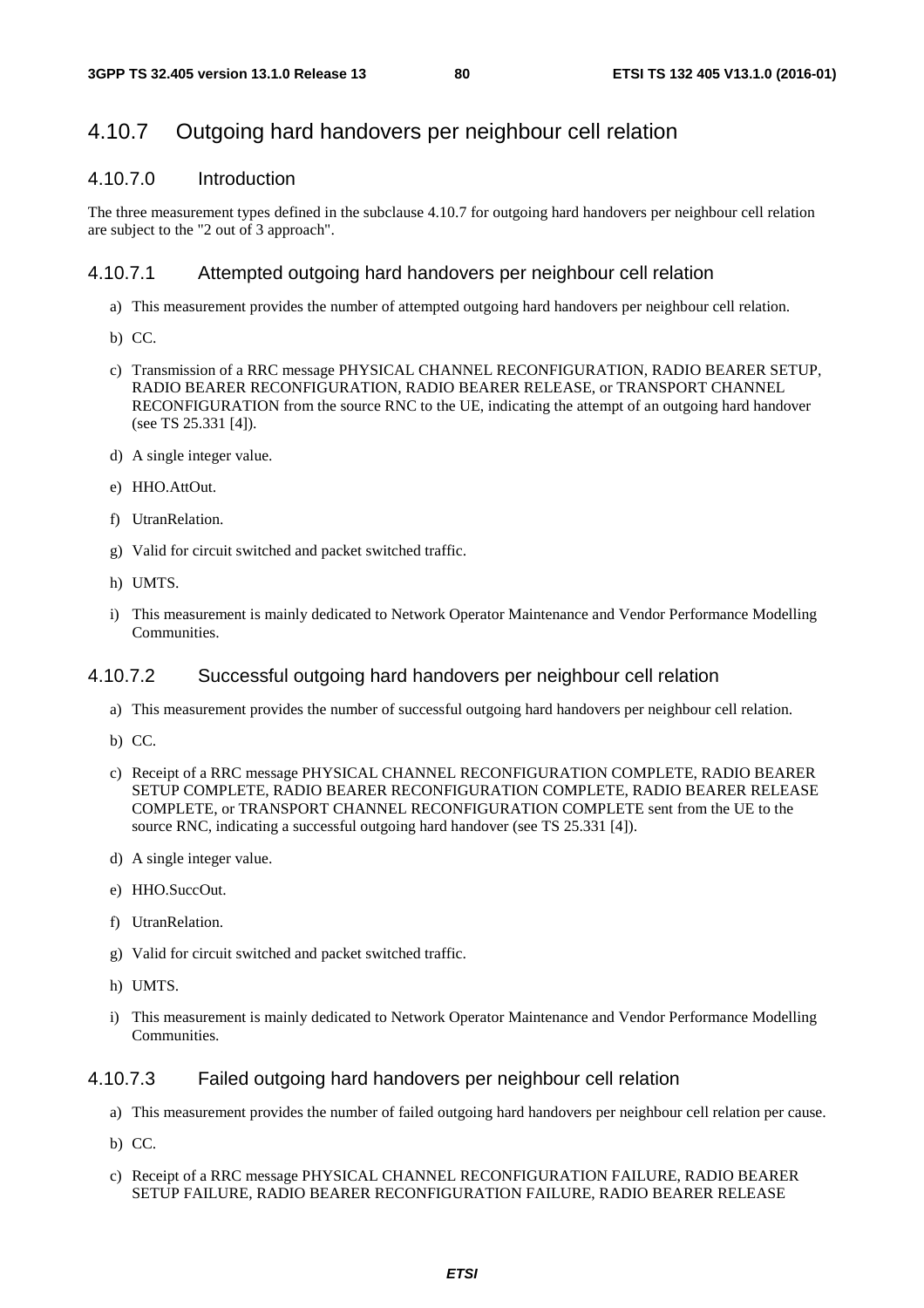FAILURE, or TRANSPORT CHANNEL RECONFIGURATION FAILURE sent from the UE to the source RNC, indicating a failed outgoing hard handover. Failure causes are defined within TS 25.331 [4].

Each expected RRC message PHYSICAL CHANNEL RECONFIGURATION COMPLETE, RADIO BEARER SETUP COMPLETE, RADIO BEARER RECONFIGURATION COMPLETE, RADIO BEARER RELEASE COMPLETE, TRANSPORT CHANNEL RECONFIGURATION COMPLETE, PHYSICAL CHANNEL RECONFIGURATION FAILURE, RADIO BEARER SETUP FAILURE, RADIO BEARER RECONFIGURATION FAILURE, RADIO BEARER RELEASE FAILURE, or TRANSPORT CHANNEL RECONFIGURATION FAILURE not received by the source RNC is added to the measurement cause 'No Reply' (not specified in TS 25.331 [4]).

- d) Each measurement is an integer value. The number of measurements is equal to the number of causes supported plus a possible sum value identified by the *.sum* suffix.
- e) The measurement name has the form HHO.FailOut.*Cause* where *Cause* identifies the failure cause. The cause 'No Reply' is identified by the .*NoReply* suffix.
- f) UtranRelation.
- g) Valid for circuit switched and packet switched traffic.
- h) UMTS.
- i) This measurement is mainly dedicated to Network Operator Maintenance and Vendor Performance Modelling Communities.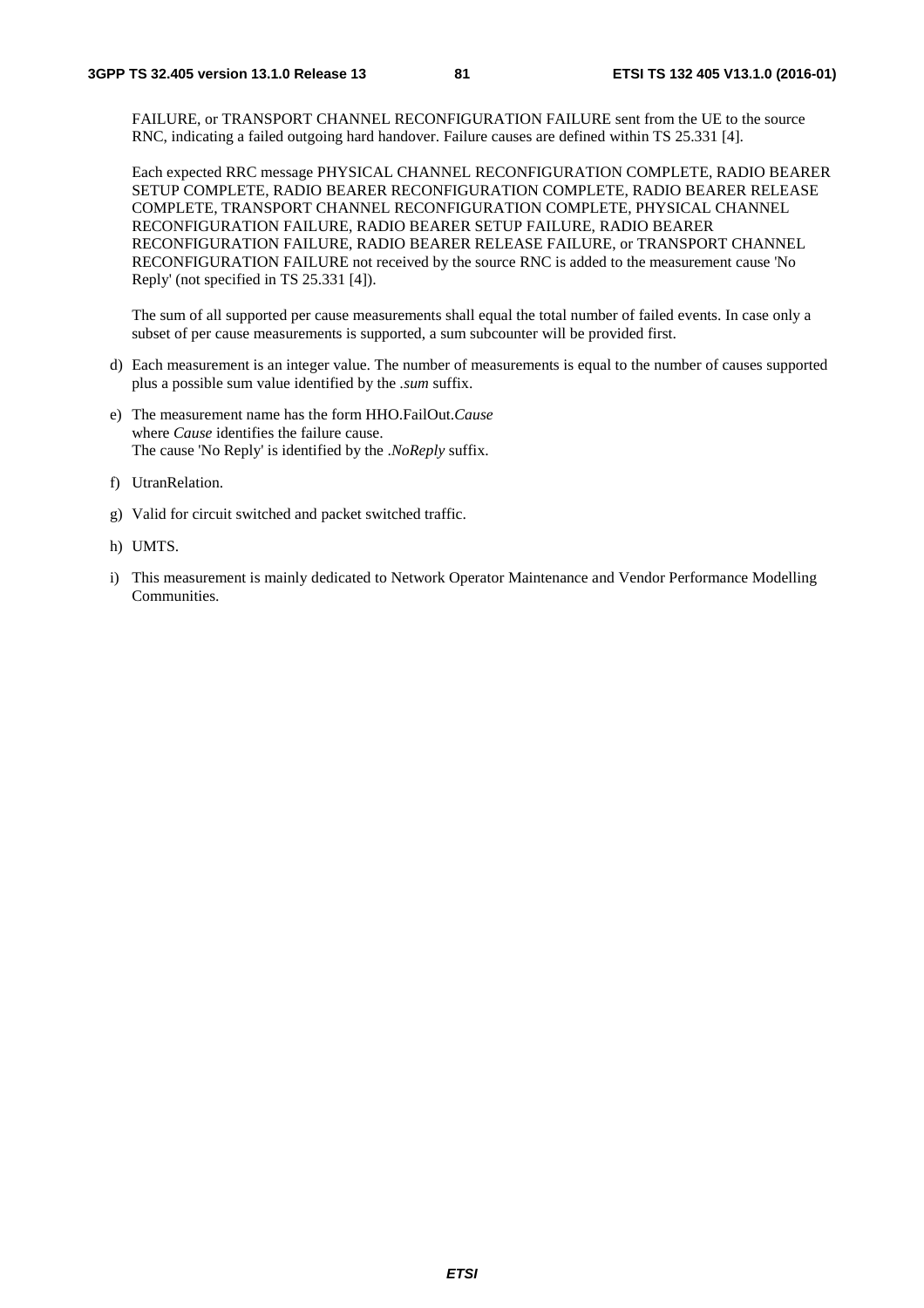# 4.11 Relocation

# 4.11.1 Relocations for CS domain

## 4.11.1.1 Relocation preparations with UE involved for CS domain

### 4.11.1.0 Introduction

The three measurement types defined in the subclause 4.11.1.1.n for relocation preparations with UE involved for CS domain are subject to the "2 out of 3 approach".

### 4.11.1.1.1 Attempted relocation preparations with UE involved for CS domain

- a) This measurement provides the number of attempted relocation preparations with UE involved for CS domain.
- b) CC
- c) Transmission of a RANAP message RELOCATION REQUIRED from the source RNC to the CS CN (Source side) with Relocation Type set to "UE involved in relocation of SRNS", indicating an attempted relocation preparation with UE involved for CS domain (see TS 25.413 [5]).
- d) A single integer value
- e) RELOC.AttPrepUEInvolCS.
- f) RncFunction
- g) Valid for circuit switched traffic
- h) UMTS

### 4.11.1.1.2 Successful relocation preparations with UE involved for CS domain

- a) This measurement provides the number of successful relocation preparations with UE involved for CS domain.
- b) CC
- c) Receipt of a RANAP message RELOCATION COMMAND sent from the CS CN (Source side) to the source RNC, in response to a RELOCATION REQUIRED message with Relocation Type set to "UE involved in relocation of SRNS", indicating a successful relocation preparation with UE involved for CS domain (see TS 25.413 [5]).
- d) A single integer value
- e) RELOC.SuccPrepUEInvolCS.
- f) RncFunction
- g) Valid for circuit switched traffic
- h) UMTS

### 4.11.1.1.3 Failed relocation preparations with UE involved for CS domain

- a) This measurement provides the number of failed relocation preparations with UE involved for CS domain per cause.
- b) CC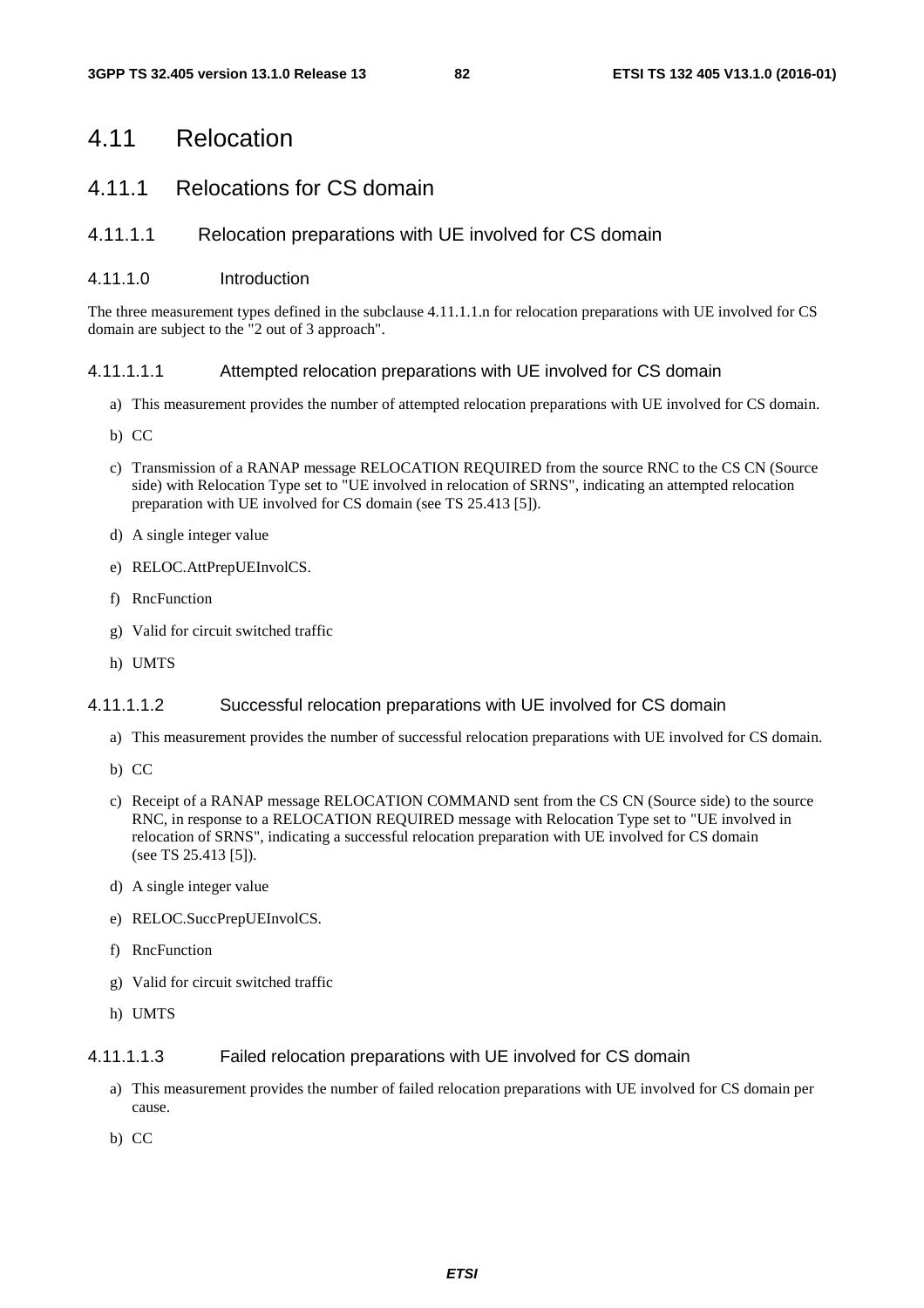c) Receipt of a RANAP message RELOCATION PREPARATION FAILURE sent from the CS CN (Source side) to the source RNC, in response to a RELOCATION REQUIRED message with Relocation Type set to "UE involved in relocation of SRNS", indicating a failed relocation preparation with UE involved for CS domain. Failure causes are defined within TS 25.413 [5].

Each expected RANAP message RELOCATION COMMAND or RELOCATION PREPARATION FAILURE not received by the source RNC is added to the measurement cause 'No Reply' (not specified in TS 25.413 [5]).

The sum of all supported per cause measurements shall equal the total number of failed events. In case only a subset of per cause measurements is supported, a sum subcounter will be provided first.

- d) Each measurement is an integer value. The number of measurements is equal to the number of causes supported plus a possible sum value identified by the *.sum* suffix.
- e) The measurement name has the form RELOC.FailPrepUEInvolCS.*Cause* where *Cause* identifies the failure cause.
- f) RncFunction
- g) Valid for circuit switched traffic
- h) UMTS

## 4.11.1.2 Relocation preparations with UE not involved for CS domain

#### 4.11.1.2.0 Introduction

The three measurement types defined in the subclause 4.11.1.2.n for relocation preparations with UE not involved for CS domain are subject to the "2 out of 3 approach".

### 4.11.1.2.1 Attempted relocation preparations with UE not involved for CS domain

- a) This measurement provides the number of attempted relocation preparations with UE not involved for CS domain.
- b) CC
- c) Transmission of a RANAP message RELOCATION REQUIRED from the source RNC to the CS CN (Source side) with Relocation Type set to "UE not involved in relocation of SRNS", indicating an attempted relocation preparation with UE not involved for CS domain (see TS 25.413 [5]).
- d) A single integer value
- e) RELOC.AttPrepUENotInvolCS.
- f) RncFunction
- g) Valid for circuit switched traffic
- h) UMTS

#### 4.11.1.2.2 Successful relocation preparations with UE not involved for CS domain

- a) This measurement provides the number of successful relocation preparations with UE not involved for CS domain.
- b) CC
- c) Receipt of a RANAP message RELOCATION COMMAND sent from the CS CN (Source side) to the source RNC, in response to a RELOCATION REQUIRED message with Relocation Type set to "UE not involved in relocation of SRNS", indicating a successful relocation preparation with UE not involved for CS domain (see TS 25.413 [5]).
- d) A single integer value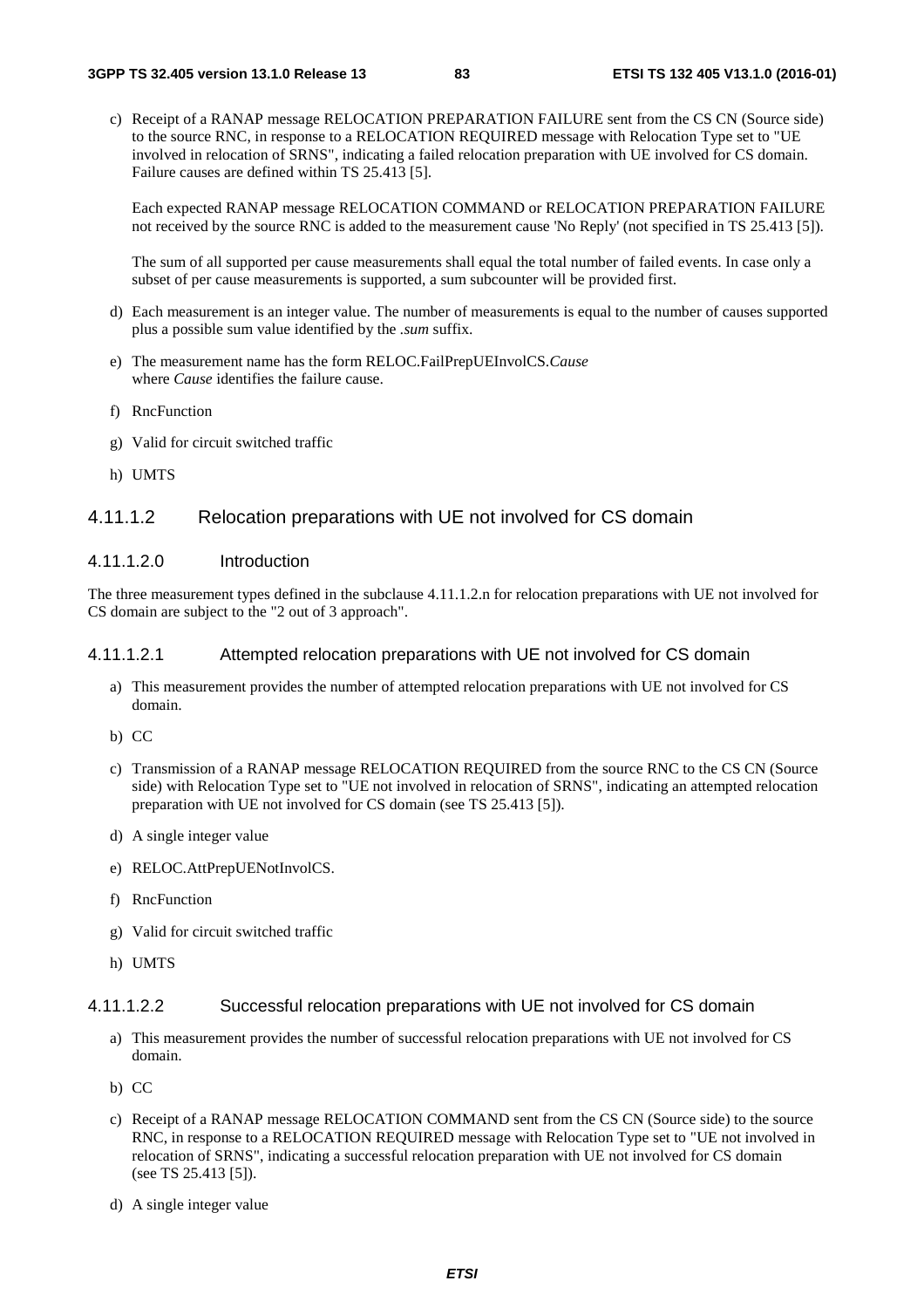- e) RELOC.SuccPrepUENotInvolCS.
- f) RncFunction
- g) Valid for circuit switched traffic
- h) UMTS

#### 4.11.1.2.3 Failed relocation preparations with UE not involved for CS domain

- a) This measurement provides the number of failed relocation preparations with UE not involved for CS domain per cause.
- b) CC
- c) Receipt of a RANAP message RELOCATION PREPARATION FAILURE sent from the CS CN (Source side) to the source RNC, in response to a RELOCATION REQUIRED message with Relocation Type set to "UE not involved in relocation of SRNS", indicating a failed relocation preparation with UE not involved for CS domain. Failure causes are defined within TS 25.413 [5].

Each expected RANAP message RELOCATION COMMAND or RELOCATION PREPARATION FAILURE not received by the source RNC is added to the measurement cause 'No Reply' (not specified in TS 25.413 [5]).

The sum of all supported per cause measurements shall equal the total number of failed events. In case only a subset of per cause measurements is supported, a sum subcounter will be provided first.

- d) Each measurement is an integer value. The number of measurements is equal to the number of causes supported plus a possible sum value identified by the *.sum* suffix.
- e) The measurement name has the form RELOC.FailPrepUENotInvolCS.*Cause* where *Cause* identifies the failure cause.
- f) RncFunction
- g) Valid for circuit switched traffic
- h) UMTS

## 4.11.1.3 Relocation resource allocations with UE involved for CS domain

### 4.11.1.3.0 Introduction

The three measurement types defined in the subclause 4.11.1.3.n for relocation resource allocations with UE involved for CS domain are subject to the "2 out of 3 approach".

#### 4.11.1.3.1 Attempted relocations resource allocations with UE involved for CS domain

- a) This measurement provides the number of attempted relocation resource allocations with UE involved for CS domain.
- b) CC
- c) Receipt of a RANAP message RELOCATION REQUEST sent from the CS CN (Target side) to the target RNC with Relocation Type set to "UE involved in relocation of SRNS", indicating an attempted relocation resource allocation with UE involved for CS domain (see TS 25.413 [5]).
- d) A single integer value
- e) RELOC.AttResAllocUEInvolCS.
- f) RncFunction
- g) Valid for circuit switched traffic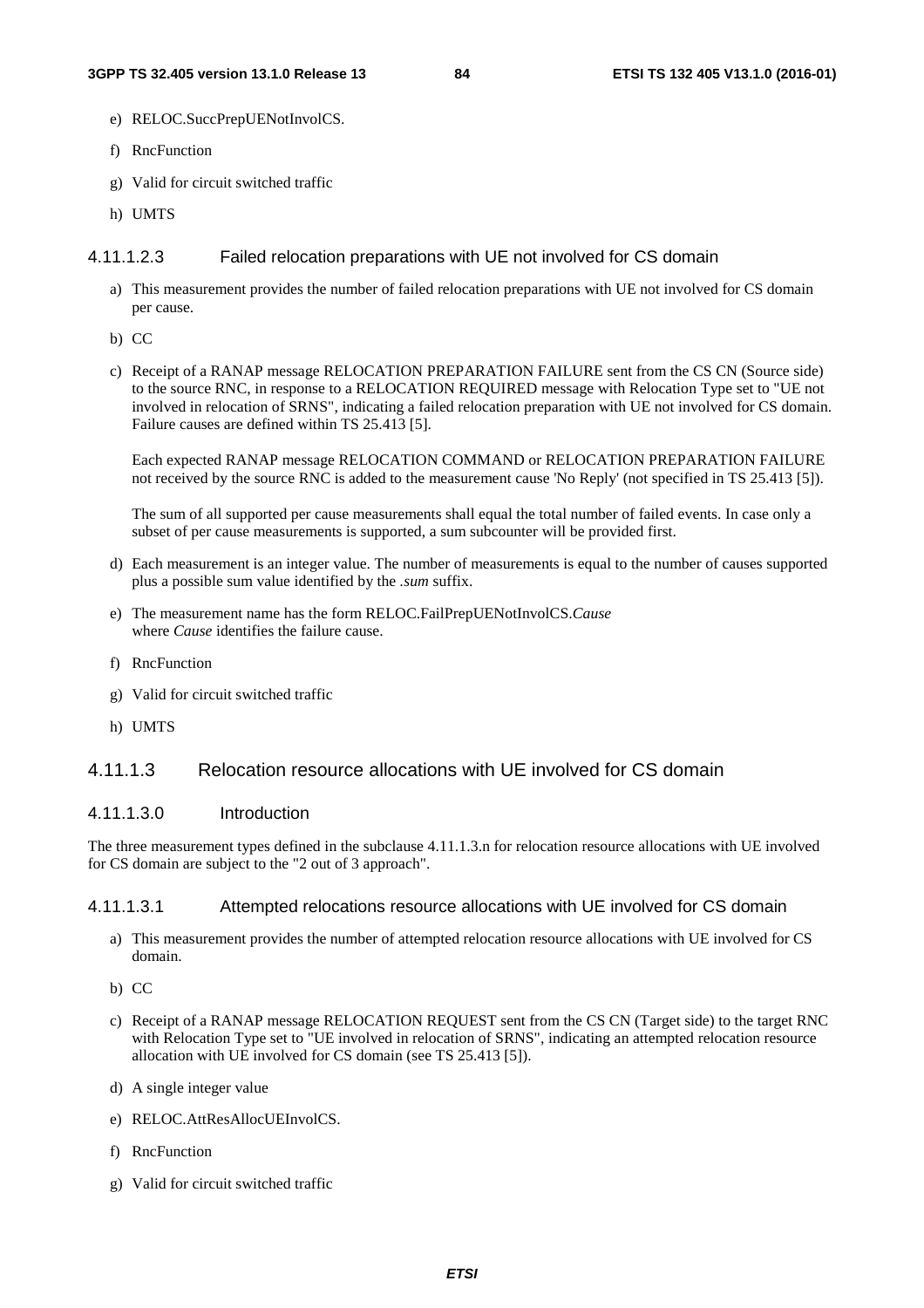h) UMTS

- 4.11.1.3.2 Successful relocation resource allocations with UE involved for CS domain
	- a) This measurement provides the number of successful relocation resource allocations with UE involved for CS domain.
	- b) CC
	- c) Transmission of a RANAP message RELOCATION REQUEST ACKNOWLEDGE from the target RNC to the CS CN (Target side), in response to a RELOCATION REQUEST message with Relocation Type set to "UE involved in relocation of SRNS", indicating a successful relocation resource allocation with UE involved for CS domain (see TS 25.413 [5]).
	- d) A single integer value
	- e) RELOC.SuccResAllocUEInvolCS.
	- f) RncFunction
	- g) Valid for circuit switched traffic
	- h) UMTS

#### 4.11.1.3.3 Failed relocation resource allocations with UE involved for CS domain

- a) This measurement provides the number of failed relocation resource allocations with UE involved for CS domain per cause.
- b) CC
- c) Transmission of a RANAP message RELOCATION FAILURE from the target RNC to the CS CN (Target side), in response to a RELOCATION REQUEST message with Relocation Type set to "UE involved in relocation of SRNS", indicating a failed relocation resource allocation with UE involved for CS domain. Failure causes are defined within TS 25.413 [5].

The sum of all supported per cause measurements shall equal the total number of failed events. In case only a subset of per cause measurements is supported, a sum subcounter will be provided first.

- d) Each measurement is an integer value. The number of measurements is equal to the number of causes supported plus a possible sum value identified by the *.sum* suffix.
- e) The measurement name has the form RELOC.FailResAllocUEInvolCS.*Cause* where *Cause* identifies the failure cause.
- f) RncFunction
- g) Valid for circuit switched traffic
- h) UMTS

### 4.11.1.4 Relocation resource allocations with UE not involved for CS domain

### 4.11.1.4.0 Introduction

The three measurement types defined in the subclause 4.11.1.4.n for relocation resource allocations with UE not involved for CS domain are subject to the "2 out of 3 approach".

#### 4.11.1.4.1 Attempted relocations resource allocations with UE not involved for CS domain

- a) This measurement provides the number of attempted relocation resource allocations with UE not involved for CS domain.
- b) CC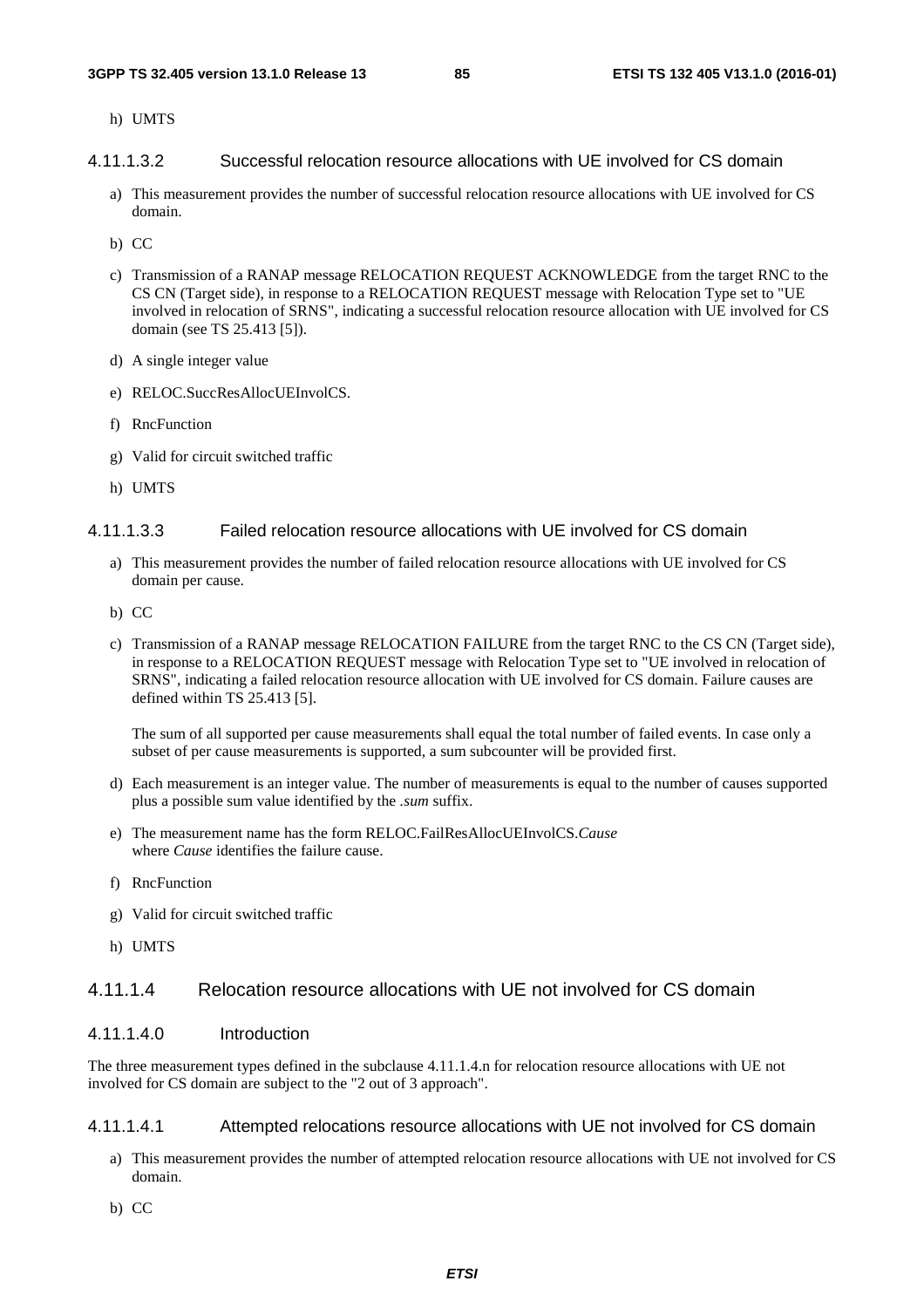- c) Receipt of a RANAP message RELOCATION REQUEST sent from the CS CN (Target side) to the target RNC with Relocation Type set to "UE not involved in relocation of SRNS", indicating an attempted relocation resource allocation with UE not involved for CS domain (see TS 25.413 [5]).
- d) A single integer value
- e) RELOC.AttResAllocUENotInvolCS
- f) RncFunction
- g) Valid for circuit switched traffic
- h) UMTS

### 4.11.1.4.2 Successful relocation resource allocations with UE not involved for CS domain

- a) This measurement provides the number of successful relocation resource allocations with UE not involved for CS domain.
- b) CC
- c) Transmission of a RANAP message RELOCATION REQUEST ACKNOWLEDGE from the target RNC to the CS CN (Target side), in response to a RELOCATION REQUEST message with Relocation Type set to "UE not involved in relocation of SRNS", indicating a successful relocation resource allocation with UE not involved for CS domain (see TS 25.413 [5]).
- d) A single integer value
- e) RELOC.SuccResAllocUENotInvolCS
- f) RncFunction
- g) Valid for circuit switched traffic
- h) UMTS

### 4.11.1.4.3 Failed relocation resource allocations with UE not involved for CS domain

- a) This measurement provides the number of failed relocation resource allocations with UE not involved for CS domain per cause.
- b) CC
- c) Transmission of a RANAP message RELOCATION FAILURE from the target RNC to the CS CN (Target side), in response to a RELOCATION REQUEST message with Relocation Type set to "UE not involved in relocation of SRNS", indicating a failed relocation resource allocation with UE not involved for CS domain. Failure causes are defined within TS 25.413 [5].

- d) Each measurement is an integer value. The number of measurements is equal to the number of causes supported plus a possible sum value identified by the *.sum* suffix.
- e) The measurement name has the form RELOC.FailResAllocUENotInvolCS.*Cause* where *Cause* identifies the failure cause.
- f) RncFunction
- g) Valid for circuit switched traffic
- h) UMTS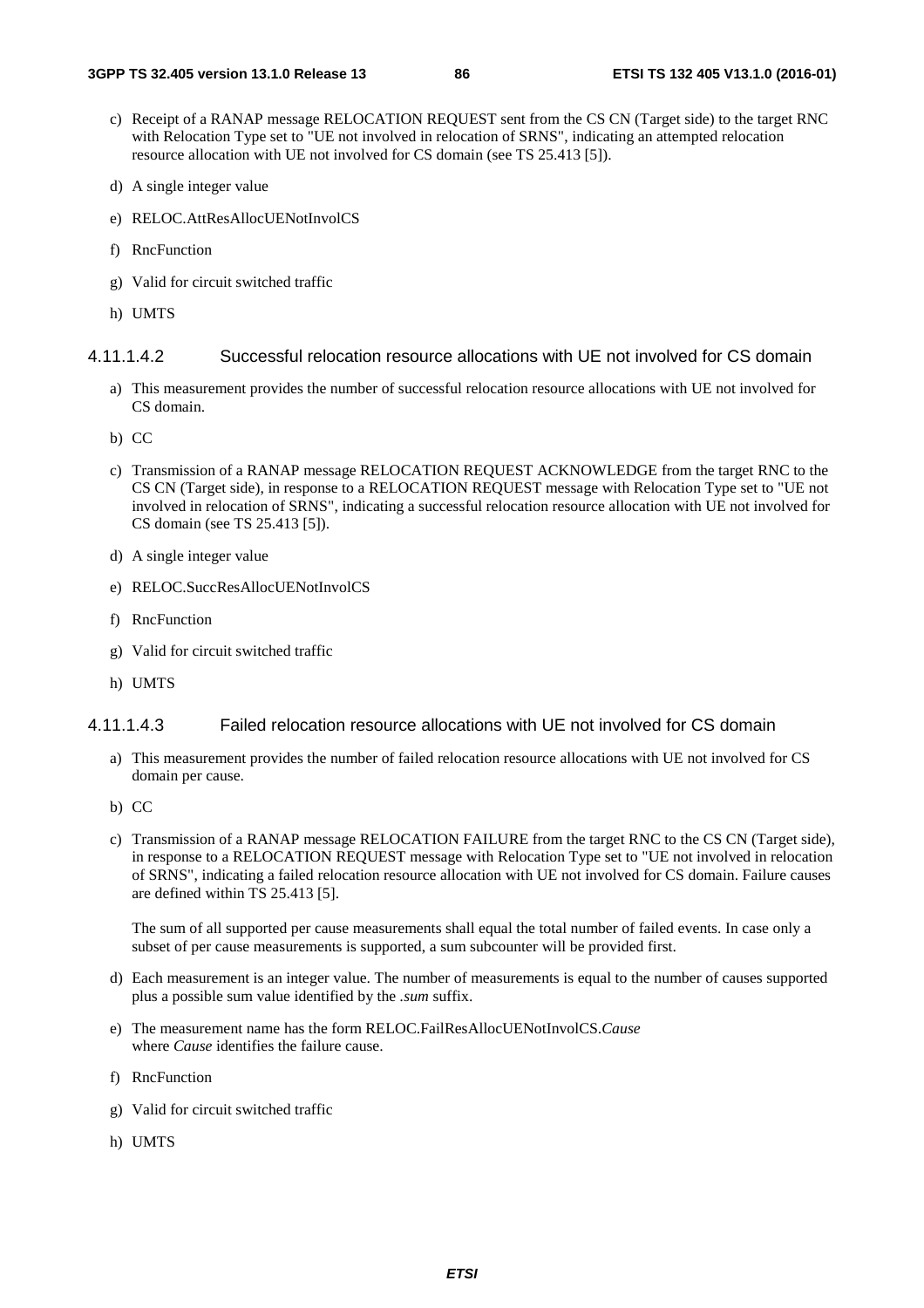## 4.11.1.5 Relocations for CS domain

## 4.11.1.5.1 Successful relocations for CS domain

- a) This measurement provides the number of successful relocations for CS domain ('UE involved' and 'UE not involved' Relocations).
- b) CC
- c) Receipt of a RANAP message Iu RELEASE COMMAND sent from the CS CN (Source side) to the source RNC in response to a RELOCATION REQUIRED message, indicating a successful relocation for CS domain (see TS 25.413 [5]).
- d) A single integer value
- e) RELOC.SuccCS.
- f) RncFunction
- g) Valid for circuit switched traffic
- h) UMTS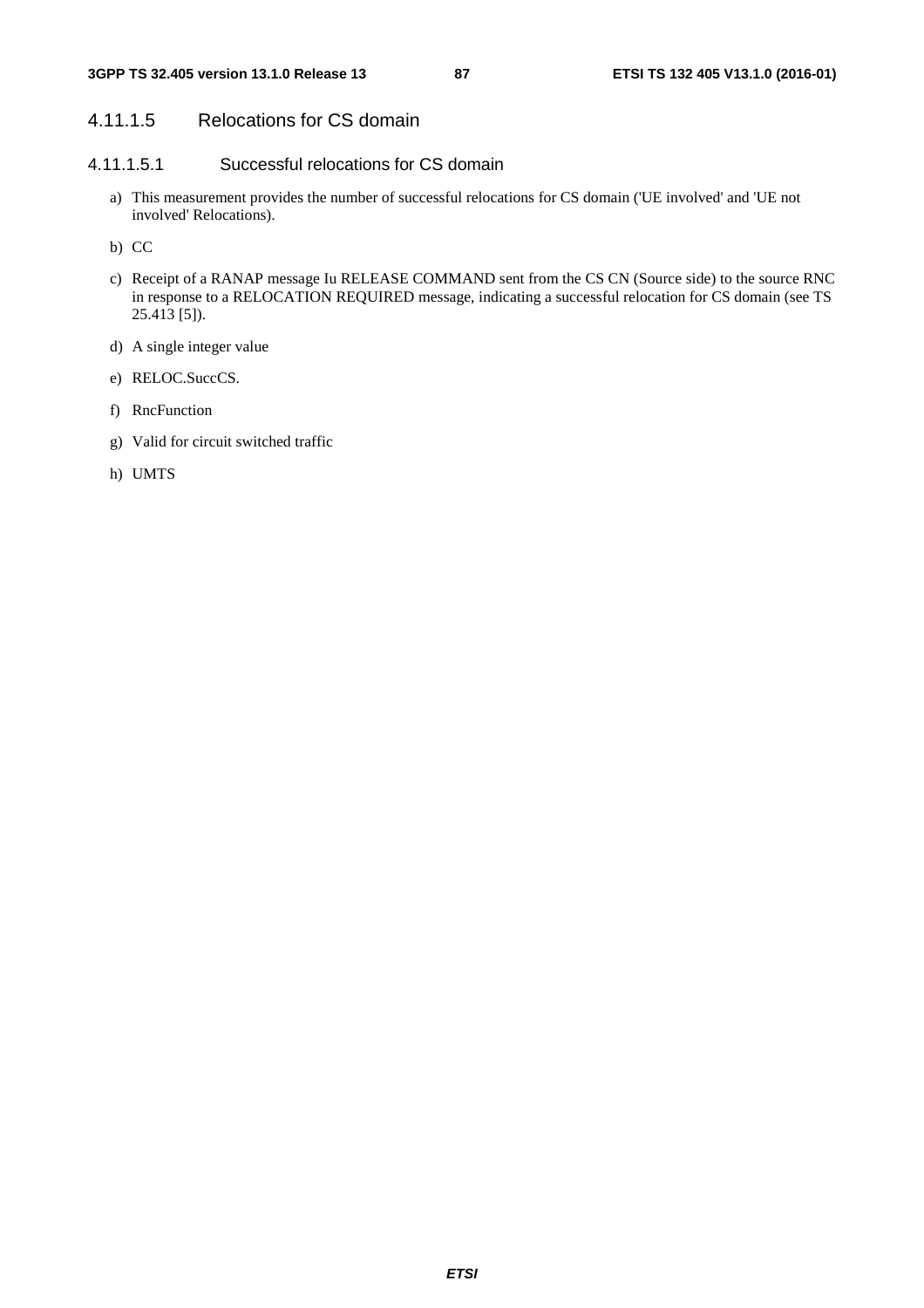# 4.11.2 Relocations for PS domain

## 4.11.2.1 Relocation preparations with UE involved for PS domain

### 4.11.2.1.0 Introduction

The three measurement types defined in the subclause 4.11.2.1.n for relocation preparations with UE involved for PS domain are subject to the "2 out of 3 approach".

### 4.11.2.1.1 Attempted relocation preparations with UE involved for PS domain

- a) This measurement provides the number of attempted relocation preparations with UE involved for PS domain.
- b) CC
- c) Transmission of a RANAP message RELOCATION REQUIRED from the source RNC to the PS CN (Source side) with Relocation Type set to "UE involved in relocation of SRNS", indicating an attempted relocation preparation with UE involved for PS domain (see TS 25.413 [5]).
- d) A single integer value
- e) RELOC.AttPrepUEInvolPS.
- f) RncFunction
- g) Valid for packet switched traffic.
- h) UMTS

### 4.11.2.1.2 Successful relocation preparations with UE involved for PS domain

- a) This measurement provides the number of successful relocation preparations with UE involved for PS domain.
- b) CC
- c) Receipt of a RANAP message RELOCATION COMMAND sent from the PS CN (Source side) to the source RNC, in response to a RELOCATION REQUIRED message with Relocation Type set to "UE involved in relocation of SRNS", indicating a successful relocation preparation with UE involved for PS domain (see TS 25.413 [5]).
- d) A single integer value
- e) RELOC.SuccPrepUEInvolPS.
- f) RncFunction
- g) Valid for packet switched traffic.
- h) UMTS

#### 4.11.2.1.3 Failed relocation preparations with UE involved for PS domain

- a) This measurement provides the number of failed relocation preparations with UE involved for PS domain per cause.
- b) CC
- c) Receipt of a RANAP message RELOCATION PREPARATION FAILURE sent from the PS CN (Source side) to the source RNC, in response to a RELOCATION REQUIRED message with Relocation Type set to "UE involved in relocation of SRNS", indicating a failed relocation preparation with UE involved for PS domain. Failure causes are defined within TS 25.413 [5].

Each expected RANAP message RELOCATION COMMAND or RELOCATION PREPARATION FAILURE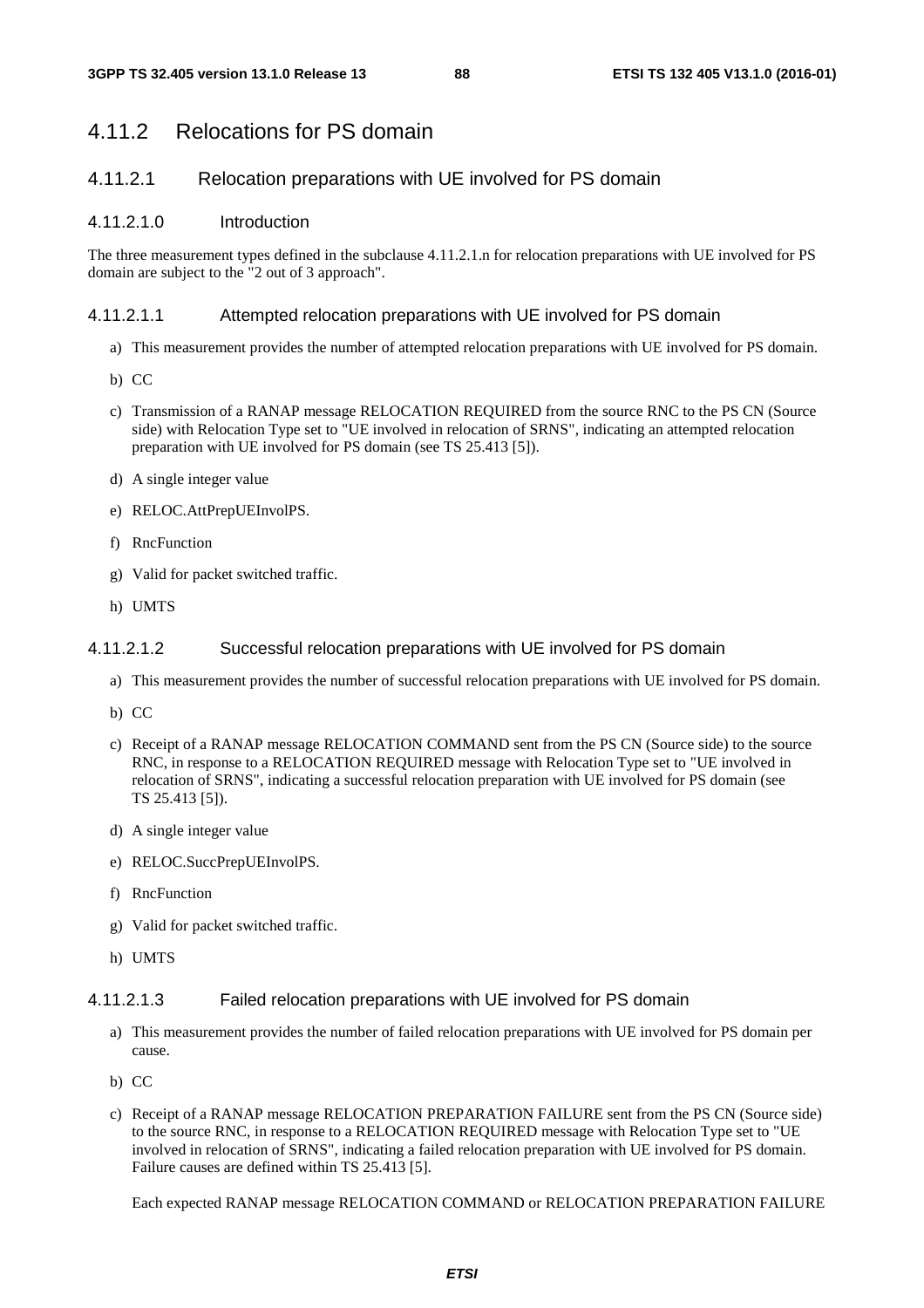not received by the source RNC is added to the measurement cause 'No Reply' (not specified in TS 25.413 [5]).

The sum of all supported per cause measurements shall equal the total number of failed events. In case only a subset of per cause measurements is supported, a sum subcounter will be provided first.

- d) Each measurement is an integer value. The number of measurements is equal to the number of causes supported plus a possible sum value identified by the *.sum* suffix.
- e) The measurement name has the form RELOC.FailPrepUEInvolPS.*Cause* where *Cause* identifies the failure cause.
- f) RncFunction
- g) Valid for packet switched traffic.
- h) UMTS

### 4.11.2.2 Relocation preparations with UE not involved for PS domain

#### 4.11.2.2.0 Introduction

The three measurement types defined in the subclause 4.11.2.2.n for relocation preparations with UE not involved for PS domain are subject to the "2 out of 3 approach".

#### 4.11.2.2.1 Attempted relocation preparations with UE not involved for PS domain

- a) This measurement provides the number of attempted relocation preparations with UE not involved for PS domain.
- b) CC
- c) Transmission of a RANAP message RELOCATION REQUIRED from the source RNC to the PS CN (Source side) with Relocation Type set to "UE not involved in relocation of SRNS", indicating an attempted relocation preparation with UE not involved for PS domain (see TS 25.413 [5]).
- d) A single integer value
- e) RELOC.AttPrepUENotInvolPS.
- f) RncFunction
- g) Valid for packet switched traffic.
- h) UMTS

#### 4.11.2.2.2 Successful relocation preparations with UE not involved for PS domain

- a) This measurement provides the number of successful relocation preparations with UE not involved for PS domain.
- b) CC
- c) Receipt of a RANAP message RELOCATION COMMAND sent from the PS CN (Source side) to the source RNC, in response to a RELOCATION REQUIRED message with Relocation Type set to "UE not involved in relocation of SRNS", indicating a successful relocation preparation with UE not involved for PS domain (see TS 25.413 [5]).
- d) A single integer value
- e) RELOC.SuccPrepUENotInvolPS.
- f) RncFunction
- g) Valid for packet switched traffic.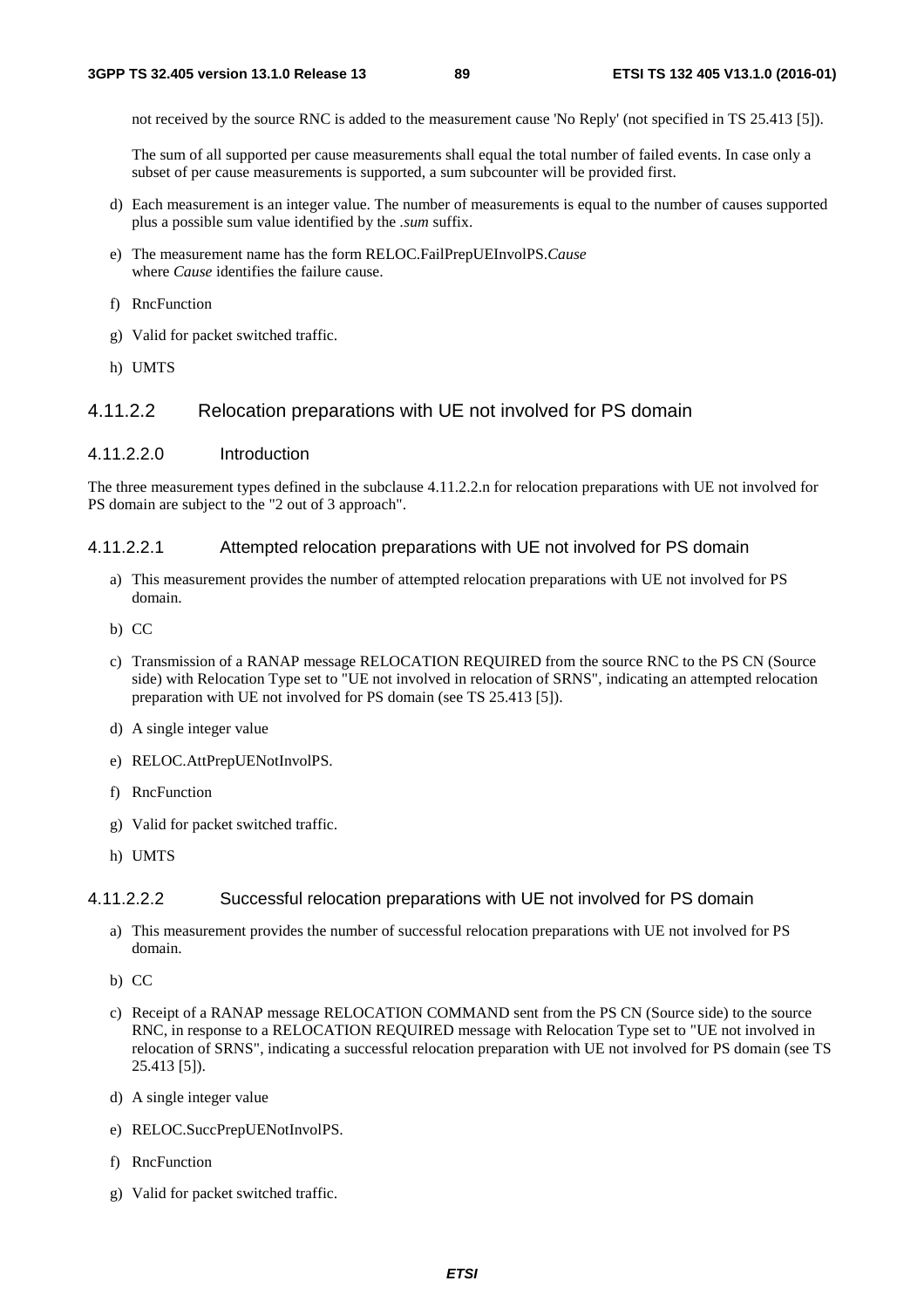h) UMTS

4.11.2.2.3 Failed relocation preparations with UE not involved for PS domain

- a) This measurement provides the number of failed relocation preparations with UE not involved for PS domain per cause.
- b) CC
- c) Receipt of a RANAP message RELOCATION PREPARATION FAILURE sent from the PS CN (Source side) to the source RNC, in response to a RELOCATION REQUIRED message with Relocation Type set to "UE not involved in relocation of SRNS", indicating a failed relocation preparation with UE not involved for PS domain. Failure causes are defined within TS 25.413 [5].

Each expected RANAP message RELOCATION COMMAND or RELOCATION PREPARATION FAILURE not received by the source RNC is added to the measurement cause 'No Reply' (not specified in TS 25.413 [5]).

The sum of all supported per cause measurements shall equal the total number of failed events. In case only a subset of per cause measurements is supported, a sum subcounter will be provided first.

- d) Each measurement is an integer value. The number of measurements is equal to the number of causes supported plus a possible sum value identified by the *.sum* suffix.
- e) The measurement name has the form RELOC.FailPrepUENotInvolPS.*Cause* where *Cause* identifies the failure cause.
- f) RncFunction
- g) Valid for packet switched traffic.
- h) UMTS

## 4.11.2.3 Relocation resource allocations with UE involved for PS domain

#### 4.11.2.3.0 Introduction

The three measurement types defined in the subclause 4.11.2.3.n for relocation resource allocations with UE involved for PS domain are subject to the "2 out of 3 approach".

### 4.11.2.3.1 Attempted relocations resource allocations with UE involved for PS domain

- a) This measurement provides the number of attempted relocation resource allocations with UE involved for PS domain.
- b) CC
- c) Receipt of a RANAP message RELOCATION REQUEST sent from the PS CN (Target side) to the target RNC with Relocation Type set to "UE involved in relocation of SRNS", indicating an attempted relocation resource allocation with UE involved for PS domain (see TS 25.413 [5]).
- d) A single integer value
- e) RELOC.AttResAllocUEInvolPS.
- f) RncFunction
- g) Valid for packet switched traffic.
- h) UMTS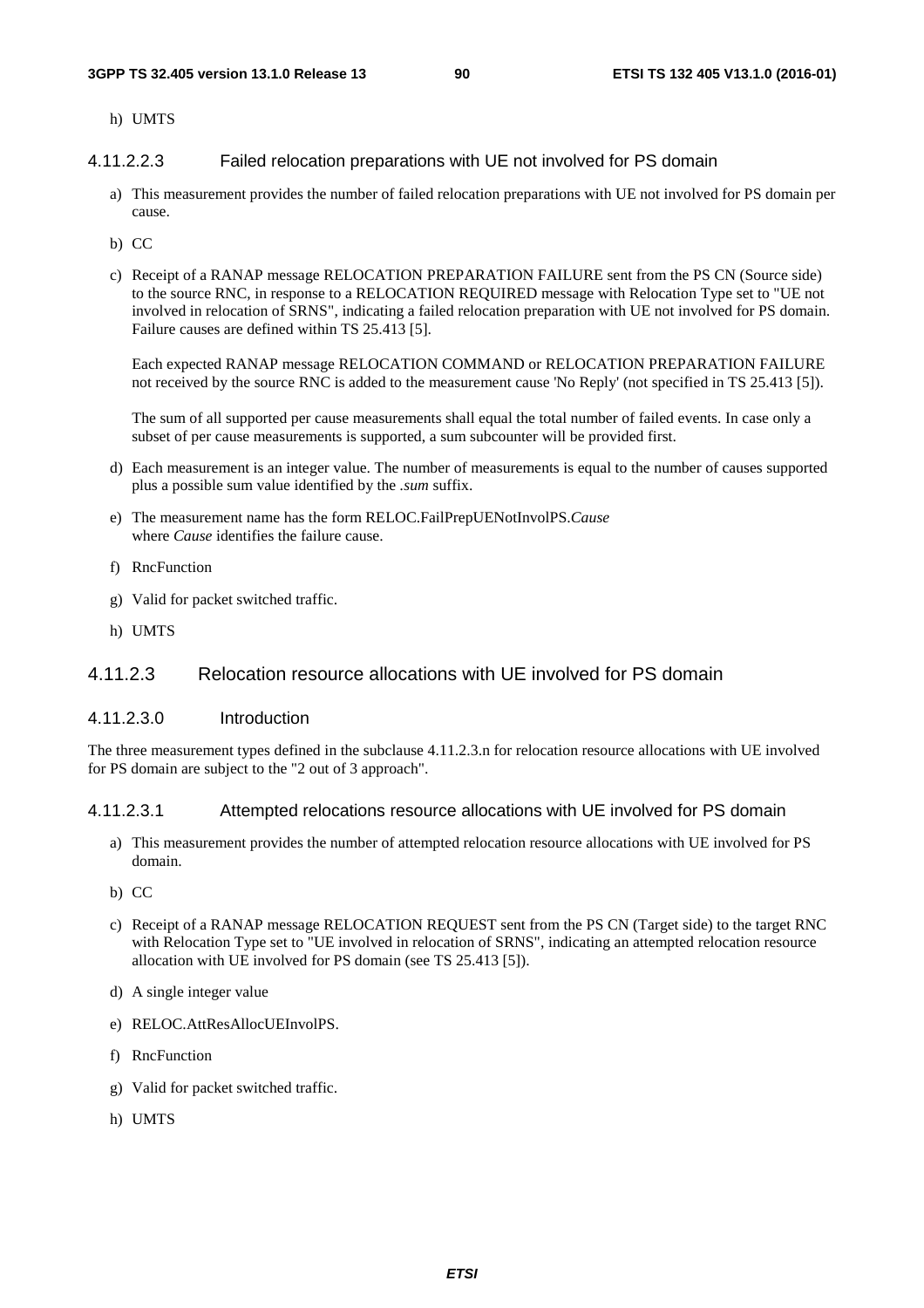### 4.11.2.3.2 Successful relocation resource allocations with UE involved for PS domain

- a) This measurement provides the number of successful relocation resource allocations with UE involved for PS domain.
- b) CC
- c) Transmission of a RANAP message RELOCATION REQUEST ACKNOWLEDGE from the target RNC to the PS CN (Target side), in response to a RELOCATION REQUEST message with Relocation Type set to "UE involved in relocation of SRNS", indicating a successful relocation resource allocation with UE involved for PS domain (see TS 25.413 [5]).
- d) A single integer value
- e) RELOC.SuccResAllocUEInvolPS.
- f) RncFunction
- g) Valid for packet switched traffic.
- h) UMTS

#### 4.11.2.3.3 Failed relocation resource allocations with UE involved for PS domain

- a) This measurement provides the number of failed relocation resource allocations with UE involved for PS domain per cause.
- b) CC
- c) Transmission of a RANAP message RELOCATION FAILURE from the target RNC to the PS CN (Target side), in response to a RELOCATION REQUEST message with Relocation Type set to "UE involved in relocation of SRNS", indicating a failed relocation resource allocation with UE involved for PS domain. Failure causes are defined within TS 25.413 [5].

The sum of all supported per cause measurements shall equal the total number of failed events. In case only a subset of per cause measurements is supported, a sum subcounter will be provided first.

- d) Each measurement is an integer value. The number of measurements is equal to the number of causes supported plus a possible sum value identified by the *.sum* suffix.
- e) The measurement name has the form RELOC.FailResAllocUEInvolPS.*Cause* where *Cause* identifies the failure cause.
- f) RncFunction
- g) Valid for packet switched traffic.
- h) UMTS

## 4.11.2.4 Relocation resource allocations with UE not involved for PS domain

### 4.11.2.4.0 Introduction

The three measurement types defined in the subclause 4.11.2.4.n for relocation resource allocations with UE not involved for PS domain are subject to the "2 out of 3 approach".

#### 4.11.2.4.1 Attempted relocations resource allocations with UE not involved for PS domain

- a) This measurement provides the number of attempted relocation resource allocations with UE not involved for PS domain.
- b) CC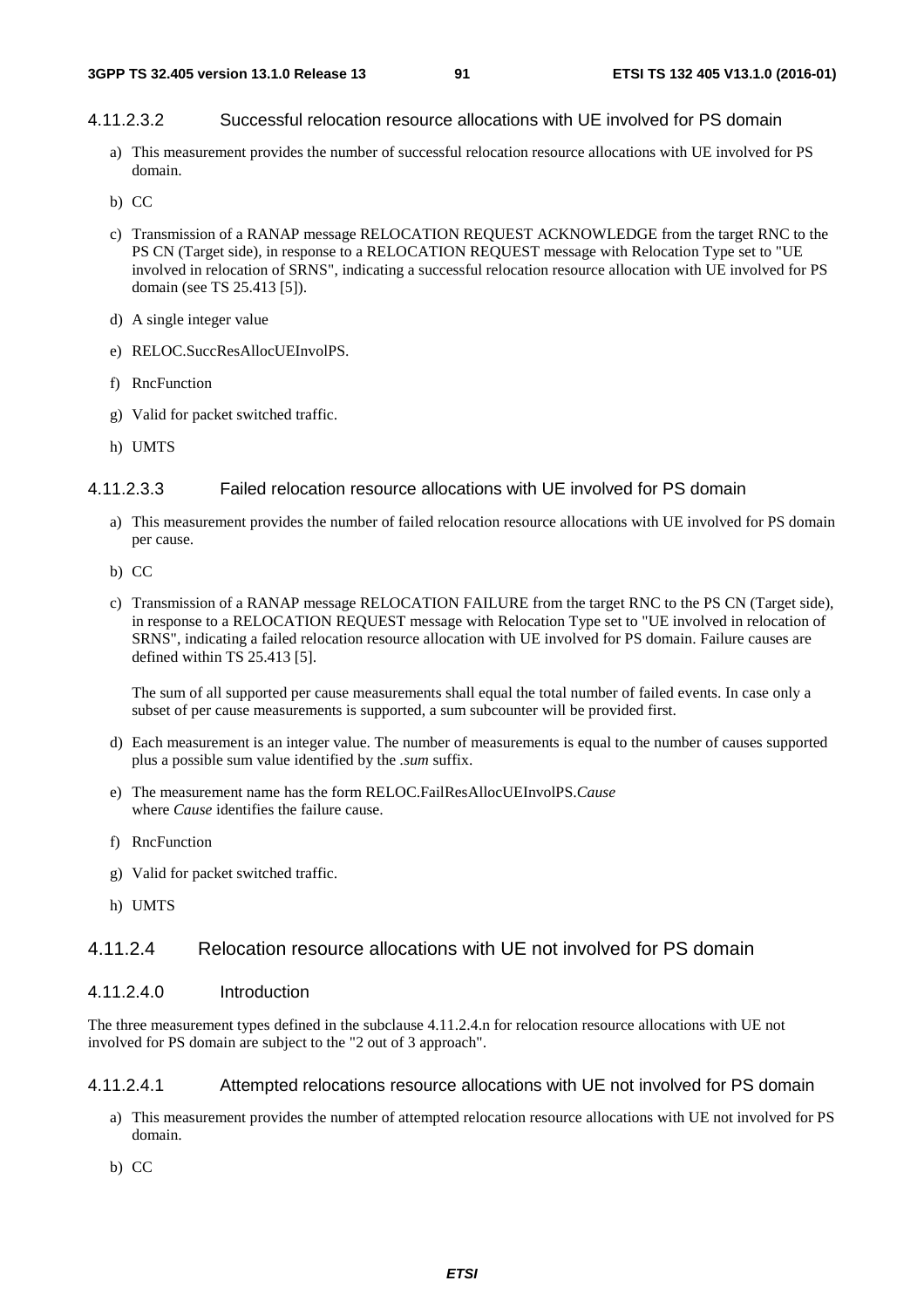- c) Receipt of a RANAP message RELOCATION REQUEST sent from the PS CN (Target side) to the target RNC with Relocation Type set to "UE not involved in relocation of SRNS", indicating an attempted relocation resource allocation with UE not involved for PS domain (see TS 25.413 [5]).
- d) A single integer value
- e) RELOC.AttResAllocUENotInvolPS.
- f) RncFunction
- g) Valid for packet switched traffic.
- h) UMTS

### 4.11.2.4.2 Successful relocation resource allocations with UE not involved for PS domain

- a) This measurement provides the number of successful relocation resource allocations with UE not involved for PS domain.
- b) CC
- c) Transmission of a RANAP message RELOCATION REQUEST ACKNOWLEDGE from the target RNC to the PS CN (Target side), in response to a RELOCATION REQUEST message with Relocation Type set to "UE not involved in relocation of SRNS", indicating a successful relocation resource allocation with UE not involved for PS domain (see TS 25.413 [5]).
- d) A single integer value
- e) RELOC.SuccResAllocUENotInvolPS.
- f) RncFunction
- g) Valid for packet switched traffic.
- h) UMTS

### 4.11.2.4.3 Failed relocation resource allocations with UE not involved for PS domain

- a) This measurement provides the number of failed relocation resource allocations with UE not involved for PS domain per cause.
- b) CC
- c) Transmission of a RANAP message RELOCATION FAILURE from the target RNC to the PS CN (Target side), in response to a RELOCATION REQUEST message with Relocation Type set to "UE not involved in relocation of SRNS", indicating a failed relocation resource allocation with UE not involved for PS domain. Failure causes are defined within TS 25.413 [5].

- d) Each measurement is an integer value. The number of measurements is equal to the number of causes supported plus a possible sum value identified by the *.sum* suffix.
- e) The measurement name has the form RELOC.FailResAllocUENotInvolPS.*Cause* where *Cause* identifies the failure cause.
- f) RncFunction
- g) Valid for packet switched traffic.
- h) UMTS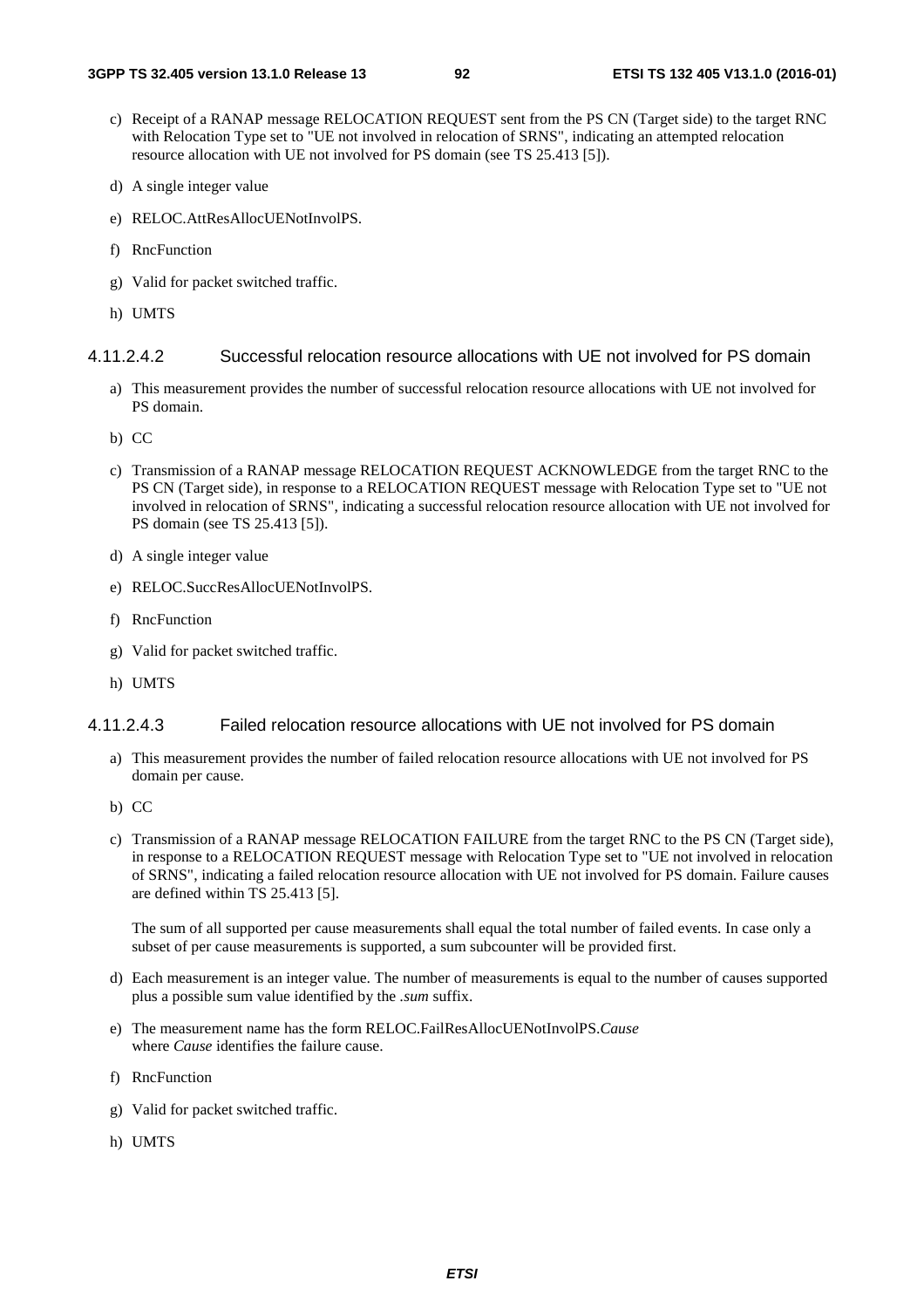## 4.11.2.5 Relocations for PS domain

### 4.11.2.5.1 Successful relocations for PS domain

- a) This measurement provides the number of successful relocations for PS domain ('UE involved' and 'UE not involved' Relocations).
- b) CC
- c) Receipt of a RANAP message Iu RELEASE COMMAND sent from the PS CN (Source side) to the source RNC in response to a RELOCATION REQUIRED message, indicating a successful relocation for PS domain (see TS 25.413 [5]).
- d) A single integer value
- e) RELOC.SuccPS.
- f) RncFunction
- g) Valid for packet switched traffic.
- h) UMTS

# 4.12 Circuit switched inter-RAT handover

## 4.12.1 Relocation preparation for outgoing circuit switched inter-RAT handovers

### 4.12.1.0 Introduction

The three measurement types defined in the subclause 4.12.1.n for relocation preparation for outgoing circuit switched inter-RAT handovers are subject to the "2 out of 3 approach".

## 4.12.1.1 Attempted relocation preparation for outgoing circuit switched inter-RAT handovers

- a) This measurement provides the number of attempted relocation preparations for outgoing circuit switched inter-RAT handovers per neighbour cell.
- b) CC
- c) Transmission of a RANAP message RELOCATION REQUIRED from the serving RNC to the CN, indicating an attempted relocation preparation of an outgoing inter-RAT handover (see TS 25.413 [5]).
- d) A single integer value
- e) IRATHO.AttRelocPrepOutCS.
- f) GsmRelation.
- g) Valid for circuit switched traffic
- h) UMTS

## 4.12.1.2 Successful relocation preparation for outgoing circuit switched inter-RAT handovers

- a) This measurement provides the number of successful relocation preparations for outgoing circuit switched inter-RAT handovers per neighbour cell.
- b) CC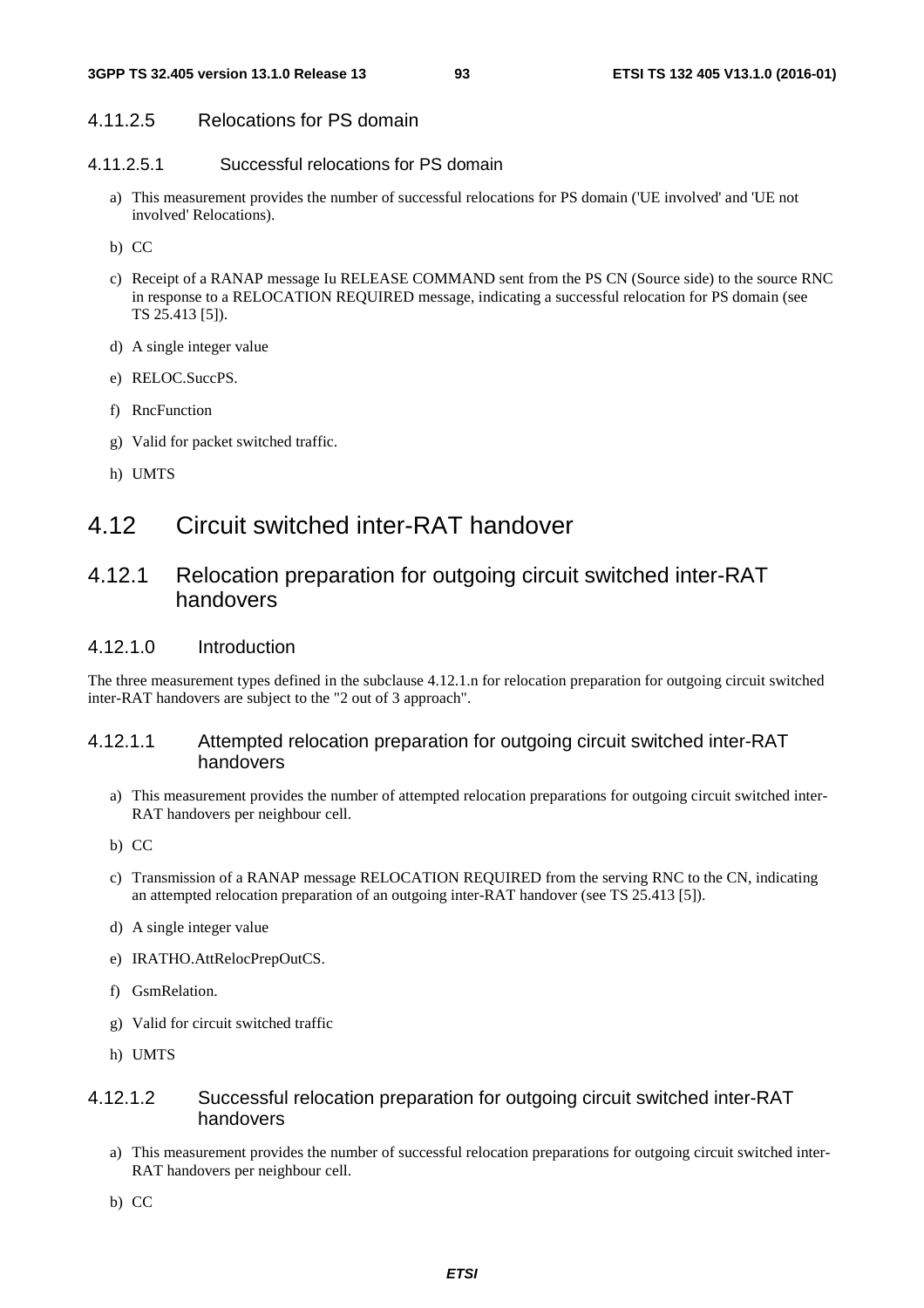- c) Receipt of a RANAP message RELOCATION COMMAND sent from the CN to the serving RNC, indicating a successful relocation preparation of an inter-RAT handover (see TS 25.413 [5]).
- d) A single integer value
- e) IRATHO.SuccRelocPrepOutCS.
- f) GsmRelation.
- g) Valid for circuit switched traffic
- h) UMTS

### 4.12.1.3 Failed relocation preparation for outgoing circuit switched inter-RAT handovers

- a) This measurement provides number of failed relocation preparations for outgoing circuit switched inter-RAT handovers per neighbour cell per cause.
- b) CC
- c) Receipt of a RANAP message RELOCATION PREPARATION FAILURE sent from the CN to the serving RNC, indicating a failed relocation preparation for outgoing inter-RAT handovers. Failure causes are defined within TS 25.413 [5]. The sum of all supported per cause measurements shall equal the total number of failed events. In case only a

subset of per cause measurements is supported, a sum subcounter will be provided first.

- d) Each measurement is an integer value. The number of measurements is equal to the number of causes supported plus a possible sum value identified by the *.sum* suffix.
- e) The measurement name has the form IRATHO.FailRelocPrepOutCS.*Cause* where *Cause* identifies the failure cause.
- f) GsmRelation.
- g) Valid for circuit switched traffic
- h) UMTS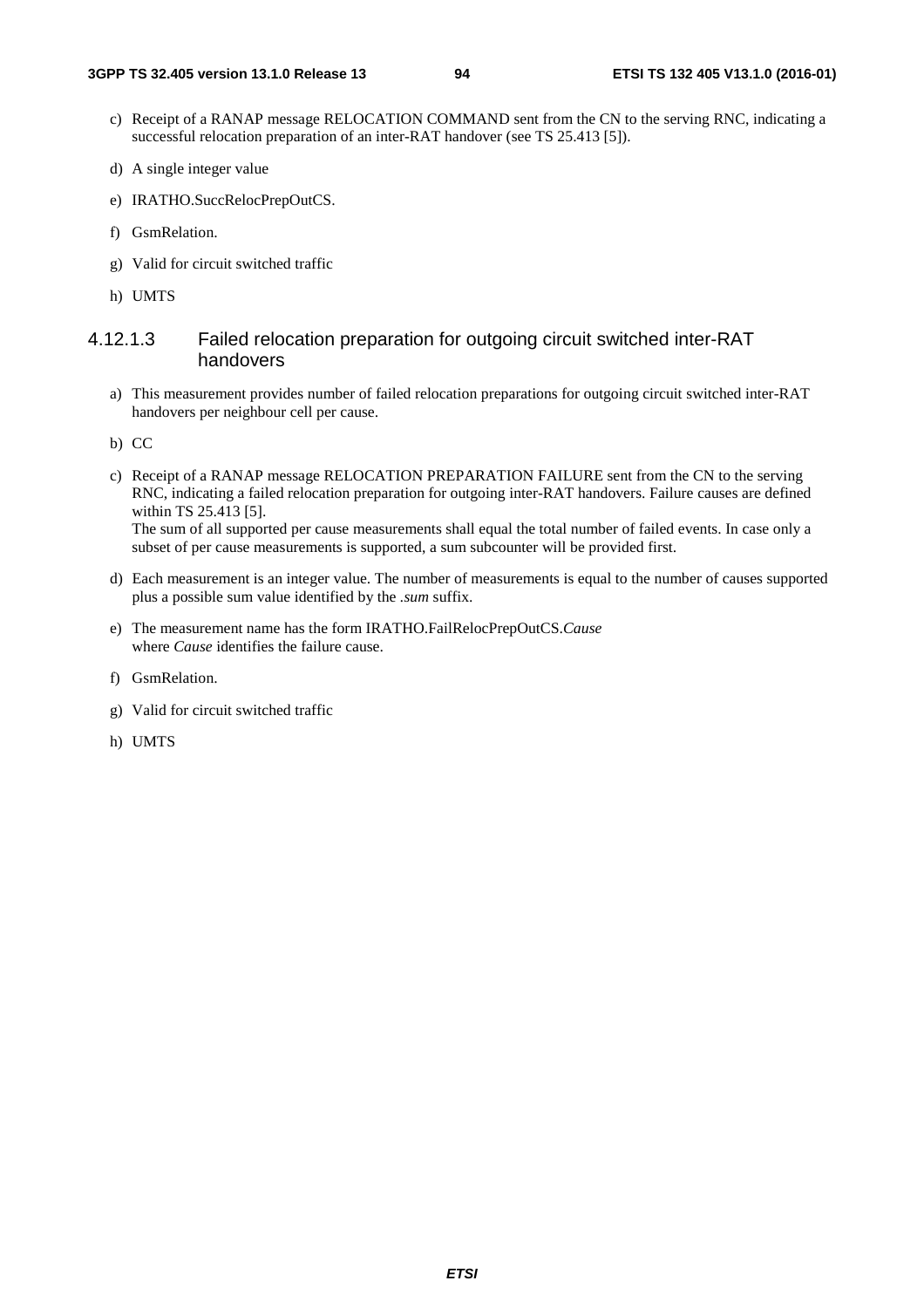## 4.12.2 Outgoing circuit switched inter-RAT handovers

## 4.12.2.0 Introduction

The three measurement types defined in the subclause 4.12.2.n for outgoing circuit switched inter-RAT handovers are subject to the "2 out of 3 approach".

## 4.12.2.1 Attempted outgoing circuit switched inter-RAT handovers

- a) This measurement provides the number of attempted outgoing circuit switched inter-RAT handovers per neighbour cell from UEs point of view.
- b) CC
- c) Transmission of a RRC-message HANDOVER FROM UTRAN COMMAND from serving RNC to the UE, indicating an attempted outgoing inter-RAT handover (see TS 25.331 [4]).
- d) A single integer value
- e) IRATHO.AttOutCS.
- f) GsmRelation.
- g) Valid for circuit switched traffic
- h) UMTS

## 4.12.2.2 Successful outgoing circuit switched inter-RAT handovers

- a) This measurement provides the number of successful outgoing circuit switched inter-RAT handovers per neighbour cell from UEs point of view.
- b) CC
- c) Receipt of a RANAP message IU RELEASE COMMAND sent from the CN to the serving RNC, indicating a successful inter-RAT handover (see TS 25.413 [5]).
- d) A single integer value
- e) IRATHO.SuccOutCS.
- f) GsmRelation.
- g) Valid for circuit switched traffic
- h) UMTS

### 4.12.2.3 Failed outgoing circuit switched inter-RAT handovers

- a) This measurement provides the number of failed outgoing circuit switched inter-RAT handovers per neighbour cell per cause from UEs point of view, where the UE returned to the original physical channel configuration.
- b) CC
- c) Receipt of a RRC message HANDOVER FROM UTRAN FAILURE sent from the UE to the serving RNC, indicating a failed inter-RAT handover. Failure causes are defined within TS 25.331 [4]. The sum of all supported per cause measurements shall equal the total number of failed events. In case only a subset of per cause measurements is supported, a sum subcounter will be provided first.
- d) Each measurement is an integer value. The number of measurements is equal to the number of causes supported plus a possible sum value identified by the *.sum* suffix.
- e) The measurement name has the form IRATHO.FailOutCS.*Cause* where *Cause* identifies the failure cause.
- f) GsmRelation.
- g) Valid for circuit switched traffic
- h) UMTS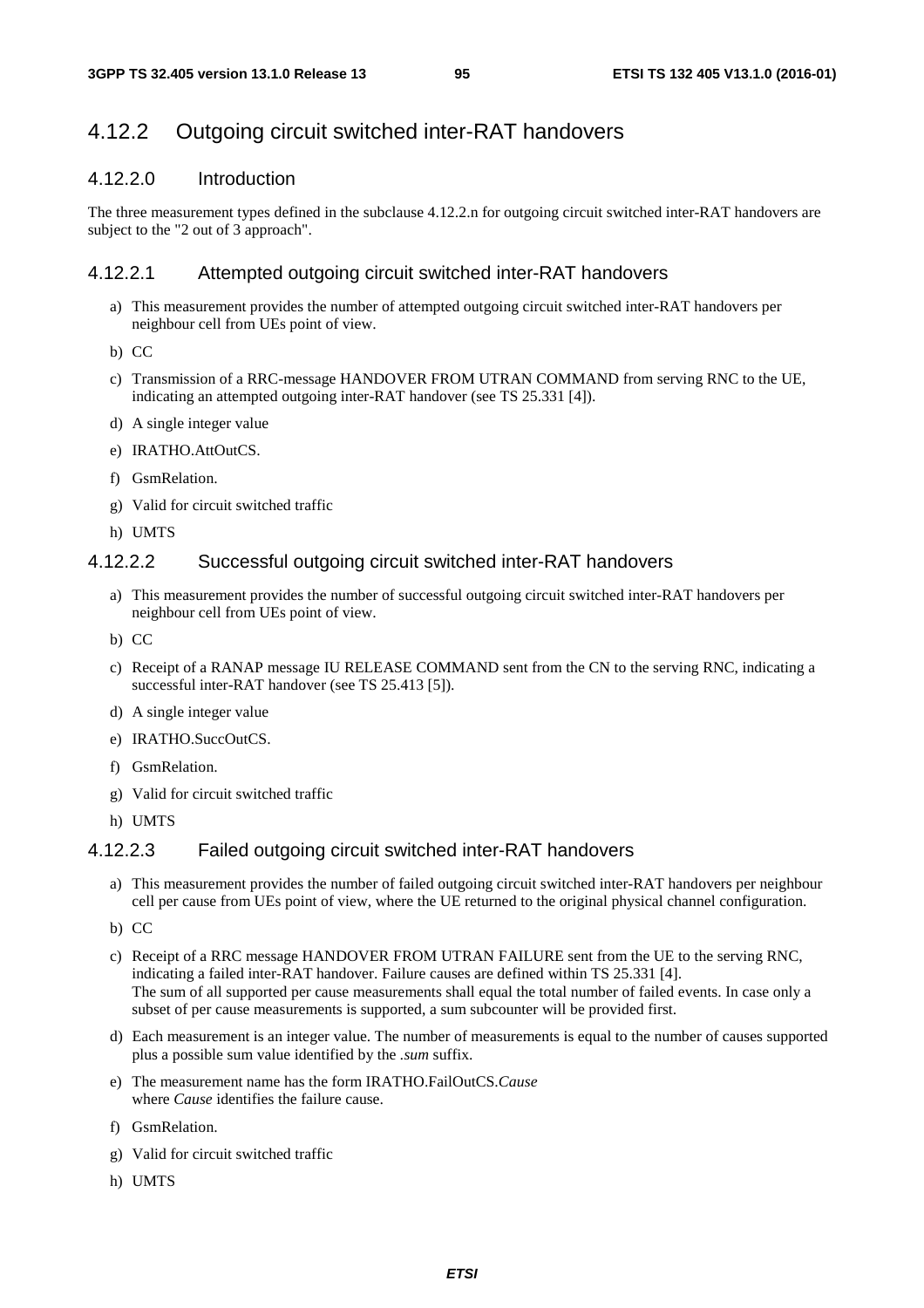## 4.12.3 Incoming circuit switched inter-RAT handovers

## 4.12.3.0 Introduction

The three measurement types defined in the subclause 4.12.3.n for incoming circuit switched inter-RAT handovers are subject to the "2 out of 3 approach".

### 4.12.3.1 Attempted incoming circuit switched inter-RAT handovers

- a) This measurement provides the number of attempted incoming circuit switched inter-RAT handovers for each cell.
- b) CC
- c) Receipt of a RANAP RELOCATION REQUEST message sent from the CN to the target RNC, indicating the attempt of an inter-RAT handover (see TS 25.413 [5]).
- d) A single integer value
- e) IRATHO.AttIncCS.
- f) UtranCellFDD UtranCellTDDLcr UtranCellTDDHcrValid for circuit switched traffic
- g) UMTS

### 4.12.3.2 Successful incoming circuit switched inter-RAT handovers

- a) This measurement provides the number of successful incoming circuit switched interRAT handovers for each cell.
- b) CC
- c) Receipt of a RRC HANDOVER TO UTRAN COMPLETE message sent from the UE to the target RNC, indicating a successful interRAT handover (see TS 25.331 [4]).
- d) A single integer value
- e) IRATHO.SuccIncCS.
- f) UtranCellFDD UtranCellTDDLcr UtranCellTDDHcrValid for circuit switched traffic
- g) UMTS

### 4.12.3.3 Failed incoming circuit switched inter-RAT handovers

- a) This measurement provides the number of failed incoming circuit switched interRAT handovers per cell per cause.
- b) CC
- c) Transmission of a RANAP message RELOCATION FAILURE from the target RNC to the CN, indicating a failed inter-RAT handovers. Failure causes are defined within TS 25.413 [5]. The sum of all supported per cause measurements shall equal the total number of failed events. In case only a subset of per cause measurements is supported, a sum subcounter will be provided first.
- d) Each measurement is an integer value. The number of measurements is equal to the number of causes supported plus a possible sum value identified by the *.sum* suffix.
- e) The measurement name has the form IRATHO.FailIncCS.*Cause* where *Cause* identifies the failure cause.
- f) UtranCellFDD UtranCellTDDLcr UtranCellTDDHcrValid for circuit switched traffic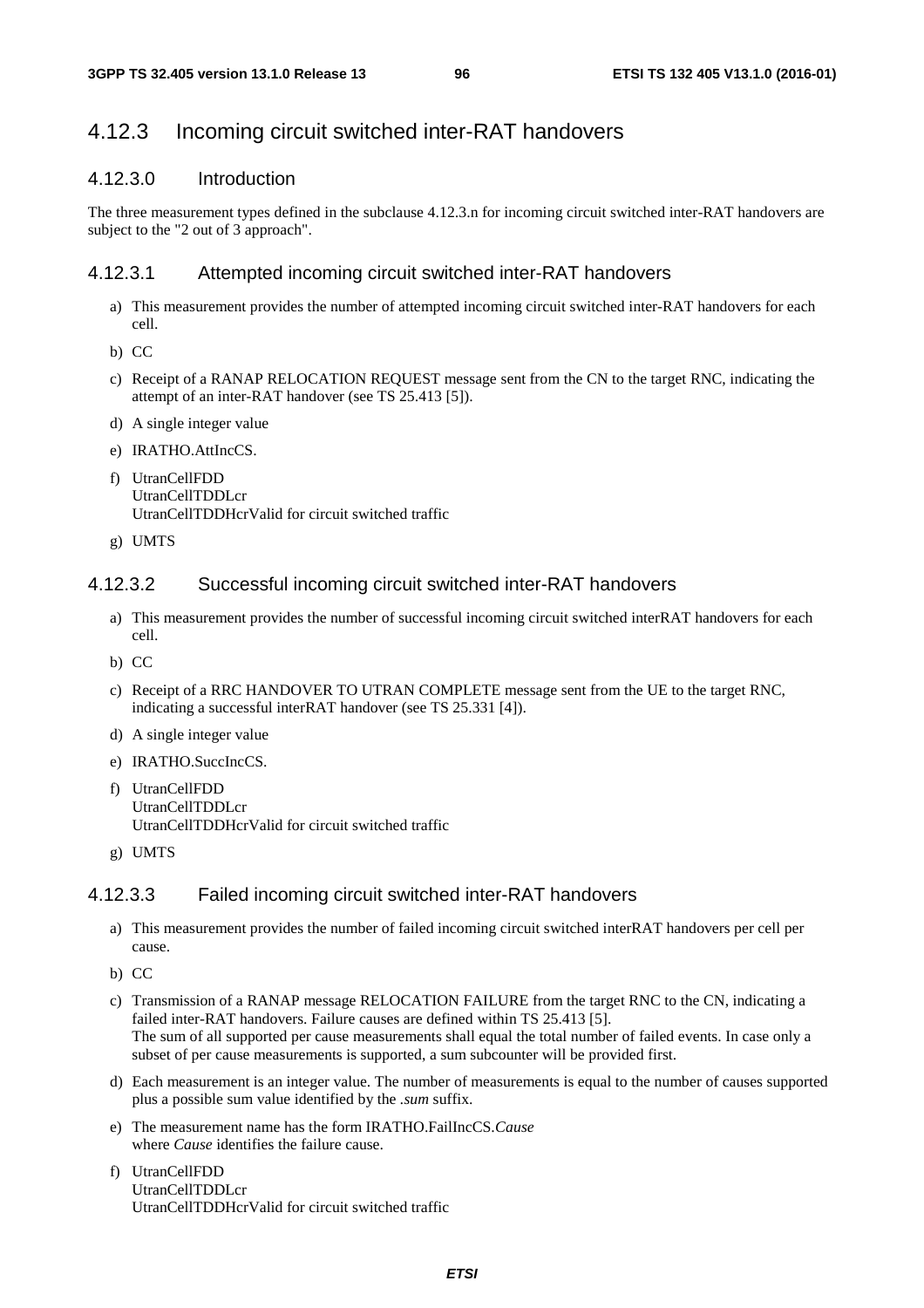g) UMTS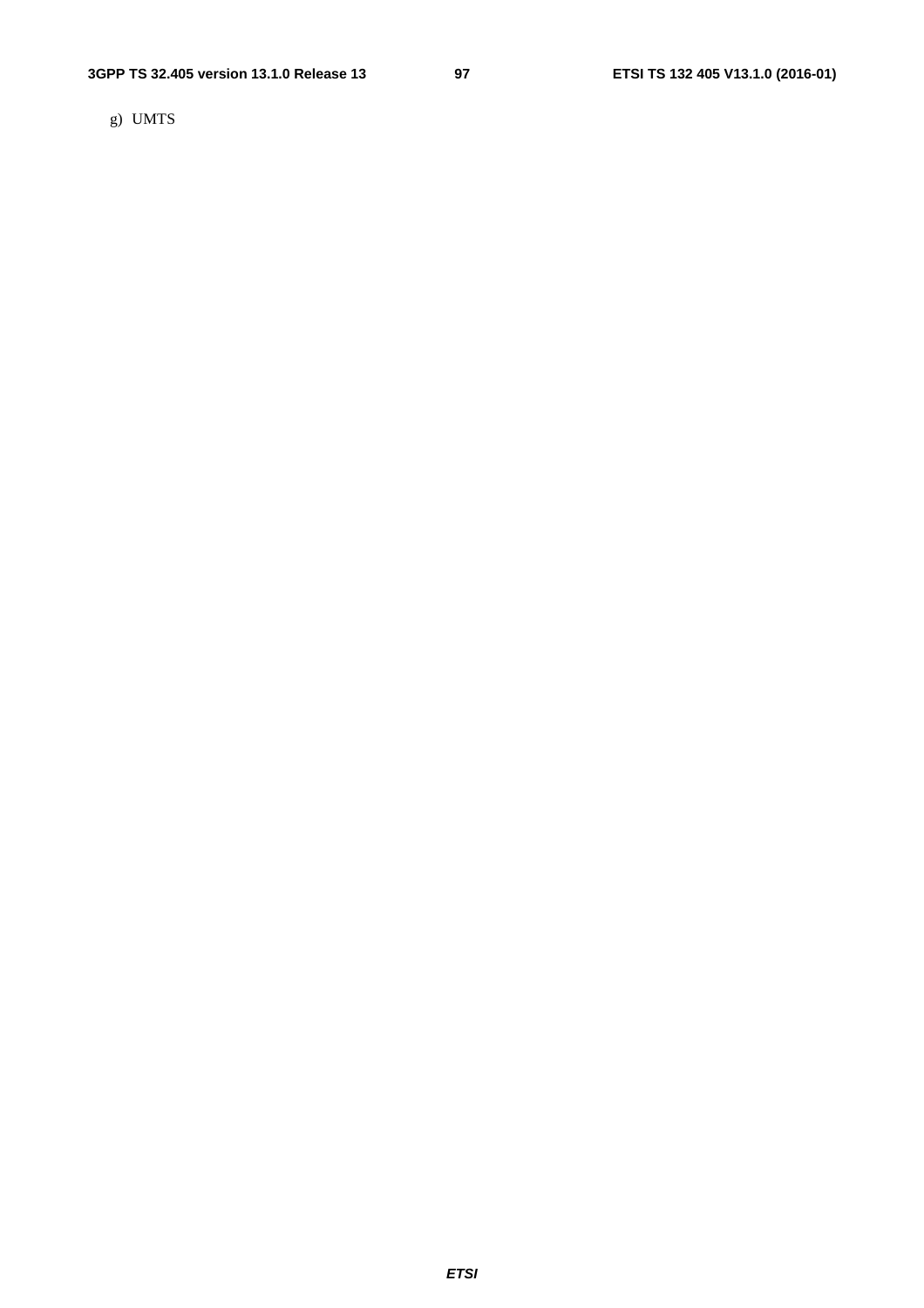## 4.13 Packet switched inter-RAT handover

# 4.13.1 Outgoing packet switched inter-RAT handovers, UTRAN controlled

### 4.13.1.0 Introduction

The three measurement types defined in the subclause 4.13.1.n for outgoing packet switched inter-RAT handovers, UTRAN controlled are subject to the "2 out of 3 approach".

#### 4.13.1.1 Attempted outgoing packet switched inter-RAT handovers, UTRAN controlled

- a) This measurement provides the number of attempted outgoing, UTRAN controlled, Packet Switched interRAT handovers per cell.
- b) CC
- c) Transmission of a RRC-message, CELL CHANGE ORDER FROM UTRAN, from source RNC to the UE, indicating an attempted outgoing Packet Switched inter-RAT handover (see TS 25.331 [4]).
- d) A single integer value
- e) IRATHO.AttOutPSUTRAN.
- f) UtranCellFDD UtranCellTDDLcr UtranCellTDDHcr
- g) Valid for packet switched traffic.
- h) UMTS

### 4.13.1.2 Successful outgoing packet switched inter-RAT handovers, UTRAN controlled

- a) This measurement provides the number of successful outgoing, UTRAN controlled, Packet Switched interRAT handovers per cell.
- b) CC
- c) Receipt of a RANAP message, IU RELEASE COMMAND, sent from the PS CN to the source RNC, indicating a successful outgoing Packet Switched inter-RAT handover (see TS 25.413 [5]).
- d) A single integer value
- e) IRATHO.SuccOutPSUTRAN.
- f) UtranCellFDD UtranCellTDDLcr UtranCellTDDHcr
- g) Valid for packet switched traffic.
- h) UMTS

#### 4.13.1.3 Failed outgoing packet switched inter-RAT handovers UTRAN controlled

- a) This measurement provides the number of failed outgoing, UTRAN controlled, Packet Switched interRAT handovers per cause, where the UE resumes the connection to UTRAN using the same resources used before receiving the cell change order. This is measured per cell.
- b) CC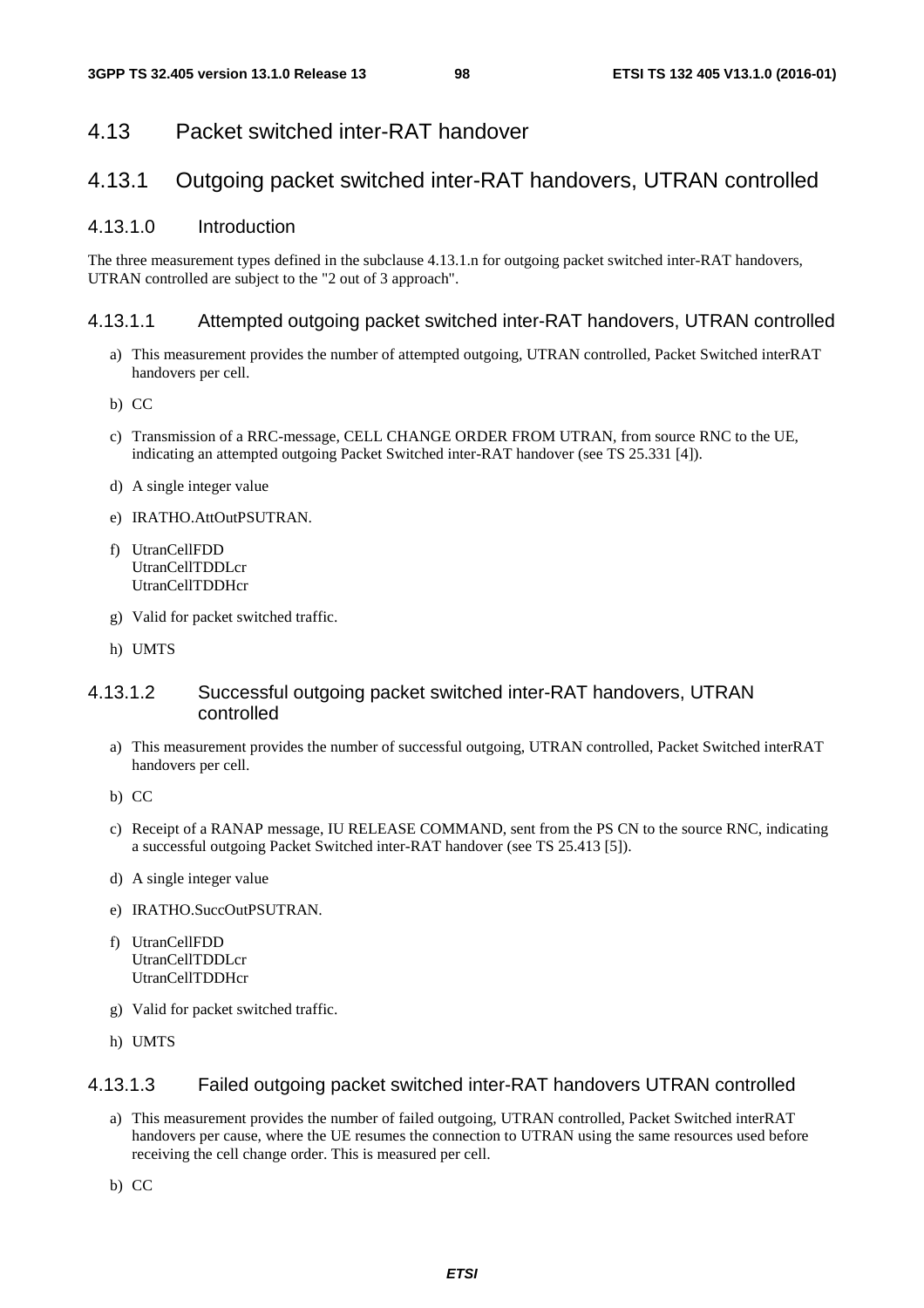- c) Receipt of an RRC message, CELL CHANGE ORDER FROM UTRAN FAILURE, sent from the UE to the source RNC, indicating a failed inter-RAT handover. Failure causes are defined within TS 25.331 [4]. The sum of all supported per cause measurements shall equal the total number of failed events. In case only a subset of per cause measurements is supported, a sum subcounter will be provided first.
- d) Each measurement is an integer value. The number of measurements is equal to the number of causes supported plus a possible sum value identified by the *.sum* suffix.
- e) The measurement name has the form IRATHO.FailOutPSUTRAN.*Cause* where *Cause* identifies the failure cause.
- f) UtranCellFDD UtranCellTDDLcr UtranCellTDDHcr
- g) Valid for packet switched traffic.
- h) UMTS

## 4.13.2 Outgoing packet switched inter-RAT handovers, UE controlled

### 4.13.2.1 Successful outgoing packet switched inter-RAT handovers, UE controlled

- a) This measurement provides the number of successful outgoing, UE controlled, Packet Switched inter-RAT handovers per cell.
- b) CC
- c) Receipt of an RANAP message, SRNS CONTEXT REQUEST, sent from the PS CN to the serving RNC, indicating a successful outgoing UE controlled Packet Switched inter-RAT handover (see TS 25.413 [5]).
- d) A single integer value
- e) IRATHO.SuccOutPSUE.
- f) UtranCellFDD UtranCellTDDLcr UtranCellTDDHcr
- g) Valid for packet switched traffic.
- h) UMTS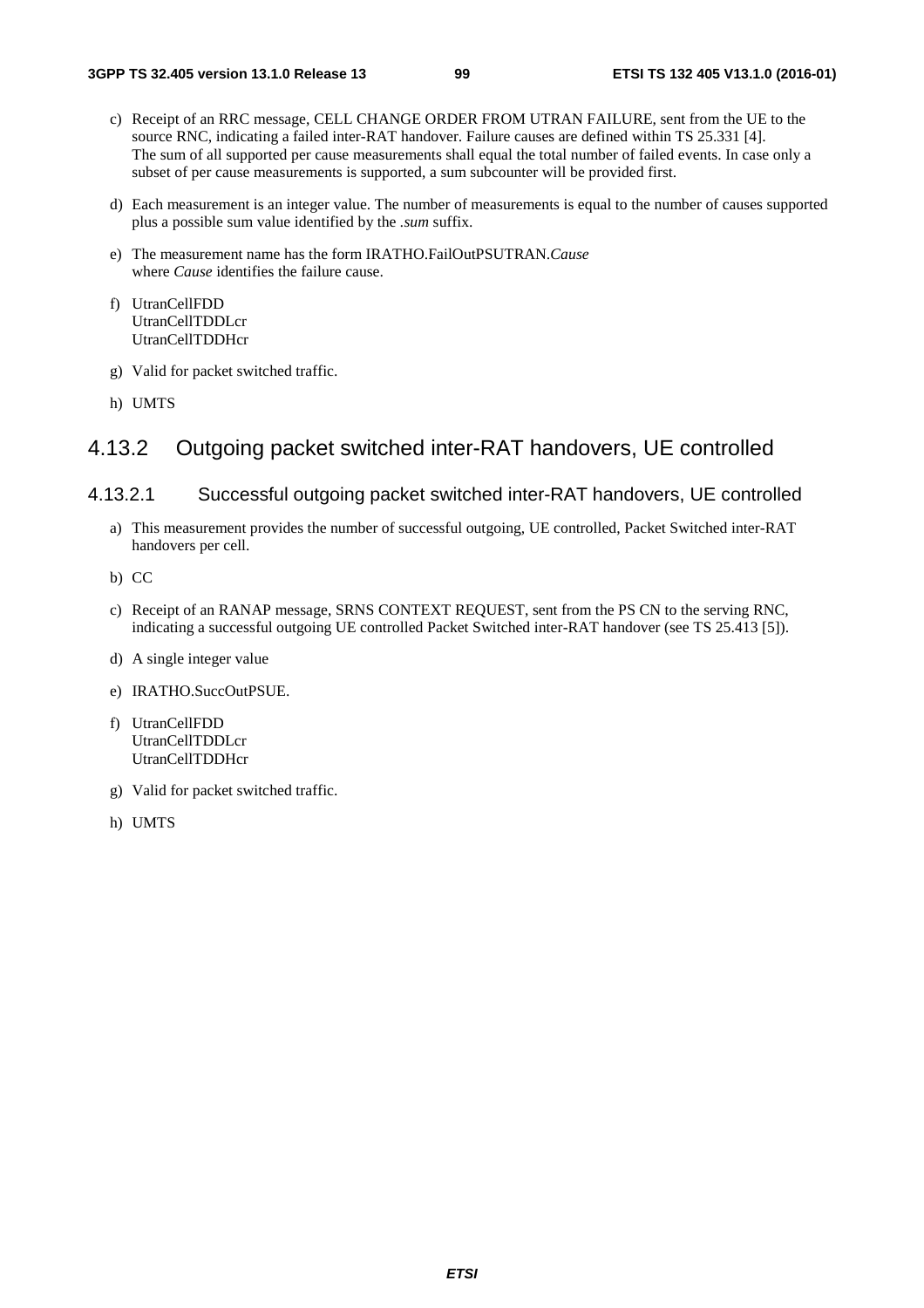# 4.14 Iu connection release

# 4.14.1 Overview

## 4.14.1.1 Considered Iu connection release procedures

Performance Measurement definitions in this subclause are based on TS 25.413 [5].

The following paragraphs are of interest for this purpose:

- Iu Release Request;
- Iu Release;
- IU RELEASE REQUEST;
- IU RELEASE COMMAND;
- IU RELEASE COMPLETE.

These paragraphs show in particular the following diagrams:



**Figure: Iu Release Request procedure. Successful operation** 



**Figure: Iu Release procedure. Successful operation**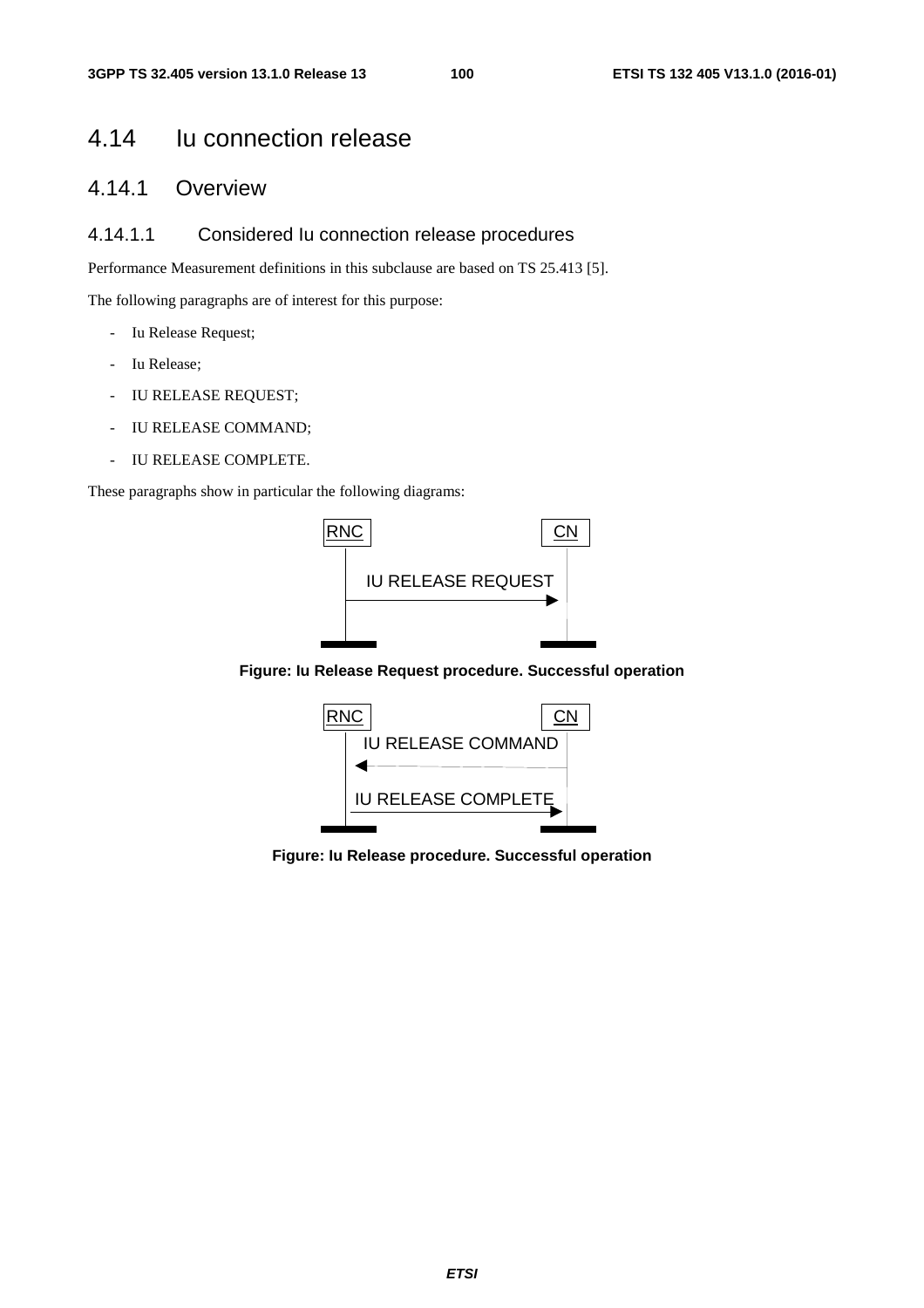## 4.14.2 Iu connection release request by UTRAN

## 4.14.2.1 Attempted Iu connection release request by UTRAN for CS domain

- a) This measurement provides the number of attempted requests by UTRAN to release an Iu connection between the RNC and a CS CN. The measurement is split into subcounters per release cause.
- b) CC
- c) Transmission of a RANAP message IU RELEASE REQUEST by the RNC to the CS CN. Each RANAP message IU RELEASE REQUEST sent to the CS CN is added to the relevant per cause measurement. The possible causes are included in TS 25.413 [5]. The sum of all supported per cause measurements shall equal the total number of IU RELEASE REQUEST attempts. In case only a subset of per cause measurements is supported, a sum measurement subtype will be provided first.
- d) Each measurement is an integer value. The number of measurements is equal to the number of causes plus a possible sum value identified by the *.sum* suffix.
- e) The measurement name has the form IU.AttConnRelReqUTRANCS.*Cause* where *Cause* identifies the release cause.
- f) RncFunction
- g) Valid for circuit switched traffic
- h) UMTS

### 4.14.2.2 Attempted Iu connection release request by UTRAN for PS domain

- a) This measurement provides the number of attempted requests by UTRAN to release an Iu connection between the RNC and a PS CN. The measurement is split into subcounters per release cause.
- b) CC
- c) Transmission of a RANAP message IU RELEASE REQUEST by the RNC to the PS CN. Each RANAP message IU RELEASE REQUEST sent to the PS CN is added to the relevant per cause measurement. The possible release causes are included in TS 25.413 [5]. The sum of all supported per cause measurements shall equal the total number of IU RELEASE REQUEST attempts. In case only a subset of per cause measurements is supported, a sum measurement subtype will be provided first.
- d) Each measurement is an integer value. The number of measurements is equal to the number of causes plus a possible sum value identified by the *.sum* suffix.
- e) The measurement name has the form IU.AttConnRelReqUTRANPS.*Cause* where *Cause* identifies the release cause.
- f) RncFunction
- g) Valid for packet switched traffic.
- h) UMTS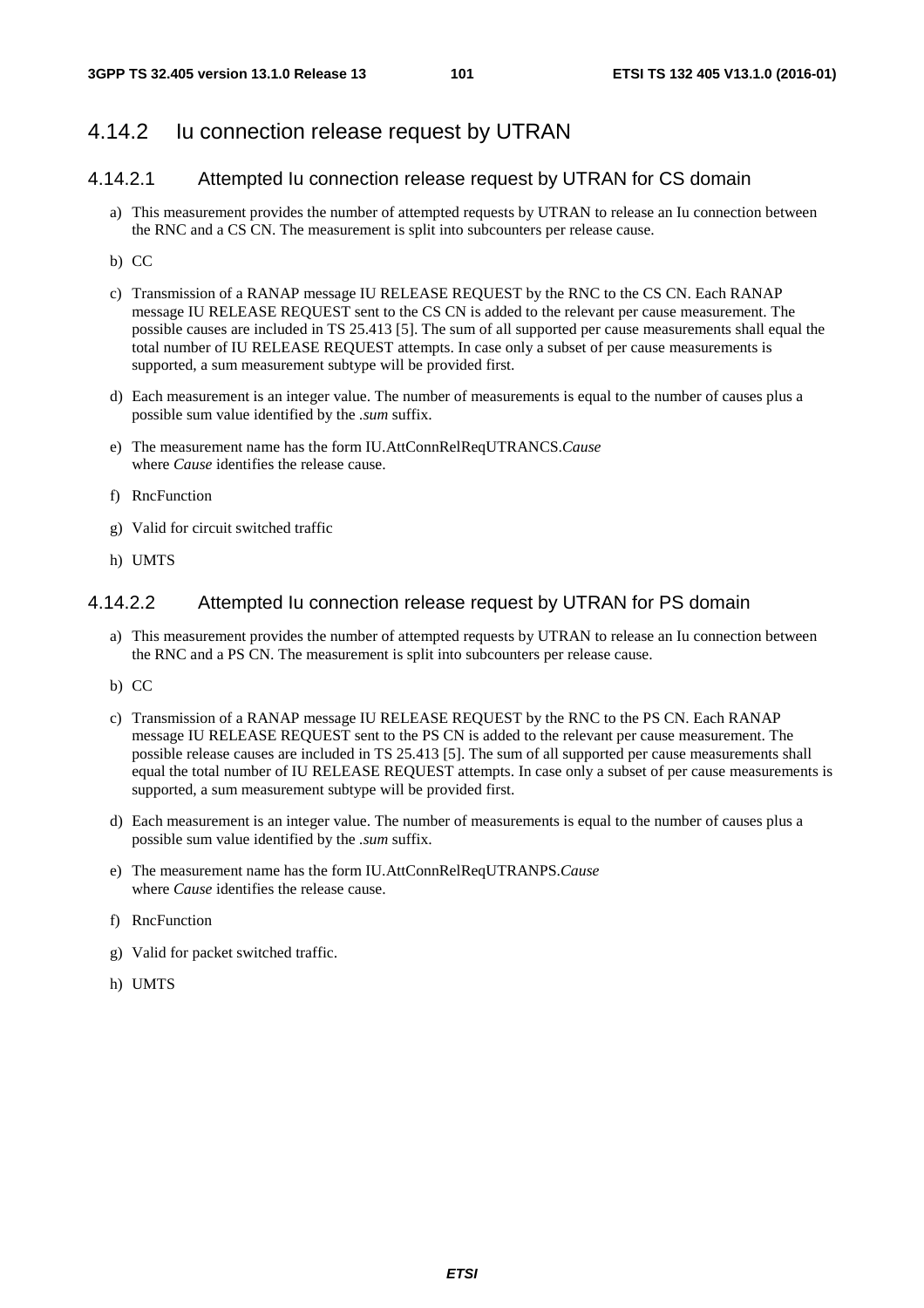## 4.14.3 Iu connection release by CN

## 4.14.3.1 Attempted Iu connection release by CN for CS domain

- a) This measurement provides the number of attempted release by a CS CN to an Iu connection between the RNC and a CS CN. The measurement is split into subcounters per release cause.
- b) CC
- c) Receipt of a RANAP message IU RELEASE COMMAND sent by the CS CN to the RNC. Each RANAP message IU RELEASE COMMAND received from the CS CN is added to the relevant per cause measurement. The possible causes are included in TS 25.413 [5]. The sum of all supported per cause measurements shall equal the total number of IU RELEASE COMMAND attempts. In case only a subset of per cause measurements is supported, a sum measurement subtype will be provided first.
- d) Each measurement is an integer value. The number of measurements is equal to the number of causes plus a possible sum value identified by the *.sum* suffix.
- e) The measurement name has the form IU.AttConnRelCNCS.*Cause* where *Cause* identifies the release cause.
- f) RncFunction
- g) Valid for circuit switching.
- h) UMTS

## 4.14.3.2 Attempted Iu connection release by CN for PS domain

- a) This measurement provides the number of attempted release by a PS CN to an Iu connection between the RNC and a PS CN. The measurement is split into subcounters per release cause.
- b) CC
- c) Receipt of a RANAP message IU RELEASE COMMAND sent by the PS CN to the RNC. Each RANAP message IU RELEASE COMMAND received from the PS CN is added to the relevant per cause measurement. The possible causes are included in TS 25.413 [5]. The sum of all supported per cause measurements shall equal the total number of IU RELEASE COMMAND attempts. In case only a subset of per cause measurements is supported, a sum measurement subtype will be provided first.
- d) Each measurement is an integer value. The number of measurements is equal to the number of causes plus a possible sum value identified by the *.sum* suffix.
- e) The measurement name has the form IU.AttConnRelCNPS.*Cause* where *Cause* identifies the release cause.
- f) RncFunction
- g) Valid for packet switching.
- h) UMTS

### 4.14.3.3 Successful Iu connection release by CN for CS domain

- a) This measurement provides the number of successful release by a CS CN to an Iu connection between the RNC and a CS CN. The measurement is split into subcounters per release cause.
- b) CC
- c) Transmission of a RANAP message IU RELEASE COMPLETE by the RNC to the CS CN. Each RANAP message IU RELEASE COMPLETE sent to the CS CN is added to the relevant per cause measurement. The possible causes are included in TS 25.413 [5]. The sum of all supported per cause measurements shall equal the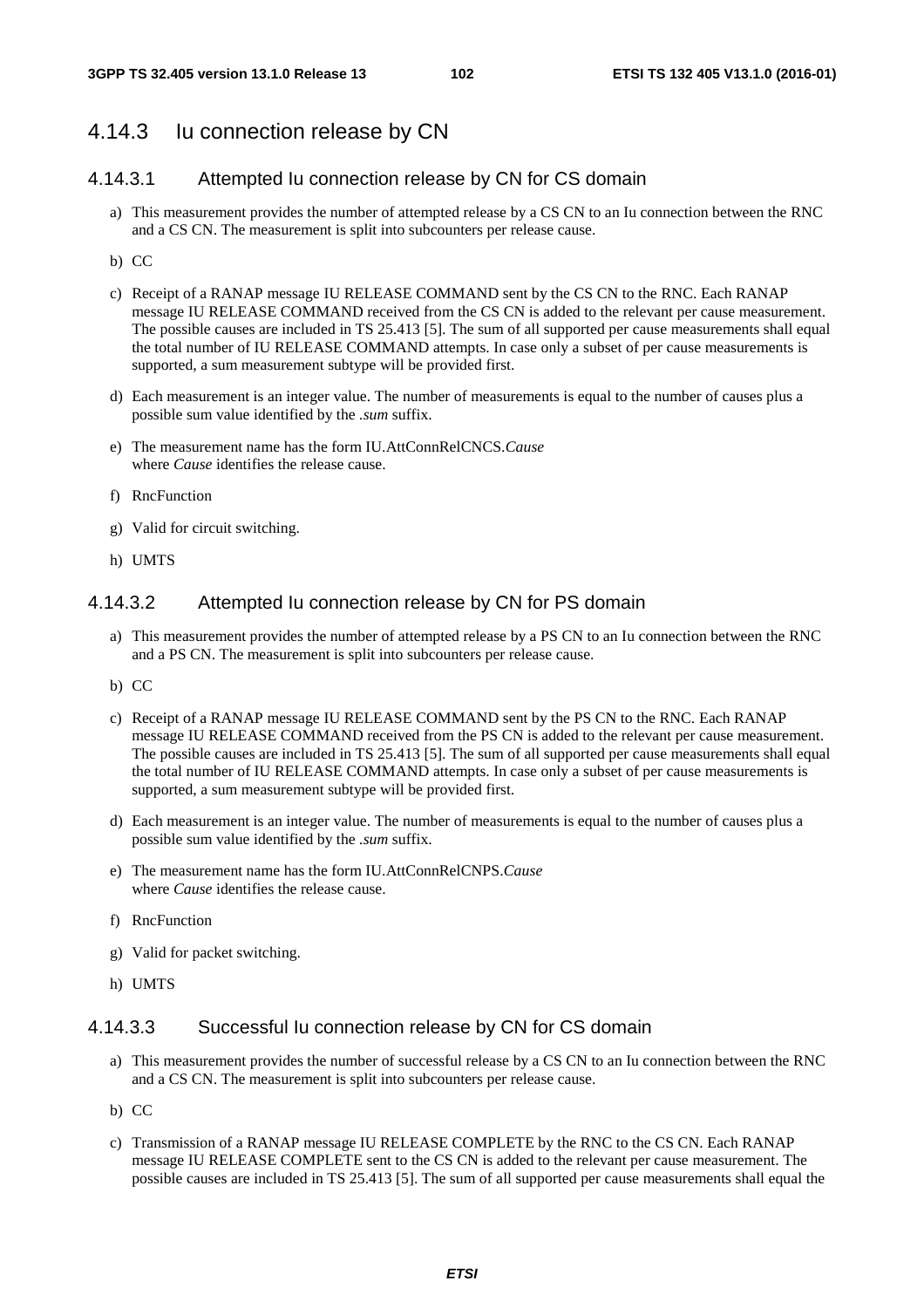total number of IU RELEASE COMPLETE. In case only a subset of per cause measurements is supported, a sum measurement subtype will be provided first.

- d) Each measurement is an integer value. The number of measurements is equal to the number of causes plus a possible sum value identified by the *.sum* suffix.
- e) The measurement name has the form IU.SuccConnRelCNCS.*Cause* where *Cause* identifies the release cause.
- f) RncFunction
- g) Valid for circuit switching.
- h) UMTS

### 4.14.3.4 Successful Iu connection release by CN for PS domain

- a) This measurement provides the number of successful release by a PS CN to an Iu connection between the RNC and a PS CN. The measurement is split into subcounters per release cause.
- b) CC
- c) Transmission of a RANAP message IU RELEASE COMPLETE by the RNC to the PS CN. Each RANAP message IU RELEASE COMPLETE sent to the PS CN is added to the relevant per cause measurement. The possible causes are included in TS 25.413 [5]. The sum of all supported per cause measurements shall equal the total number of IU RELEASE COMPLETE. In case only a subset of per cause measurements is supported, a sum measurement subtype will be provided first.
- d) Each measurement is an integer value. The number of measurements is equal to the number of causes plus a possible sum value identified by the *.sum* suffix.
- e) The measurement name has the form IU.SuccConnRelCNPS.*Cause* where *Cause* identifies the release cause.
- f) RncFunction
- g) Valid for packet switching.
- h) UMTS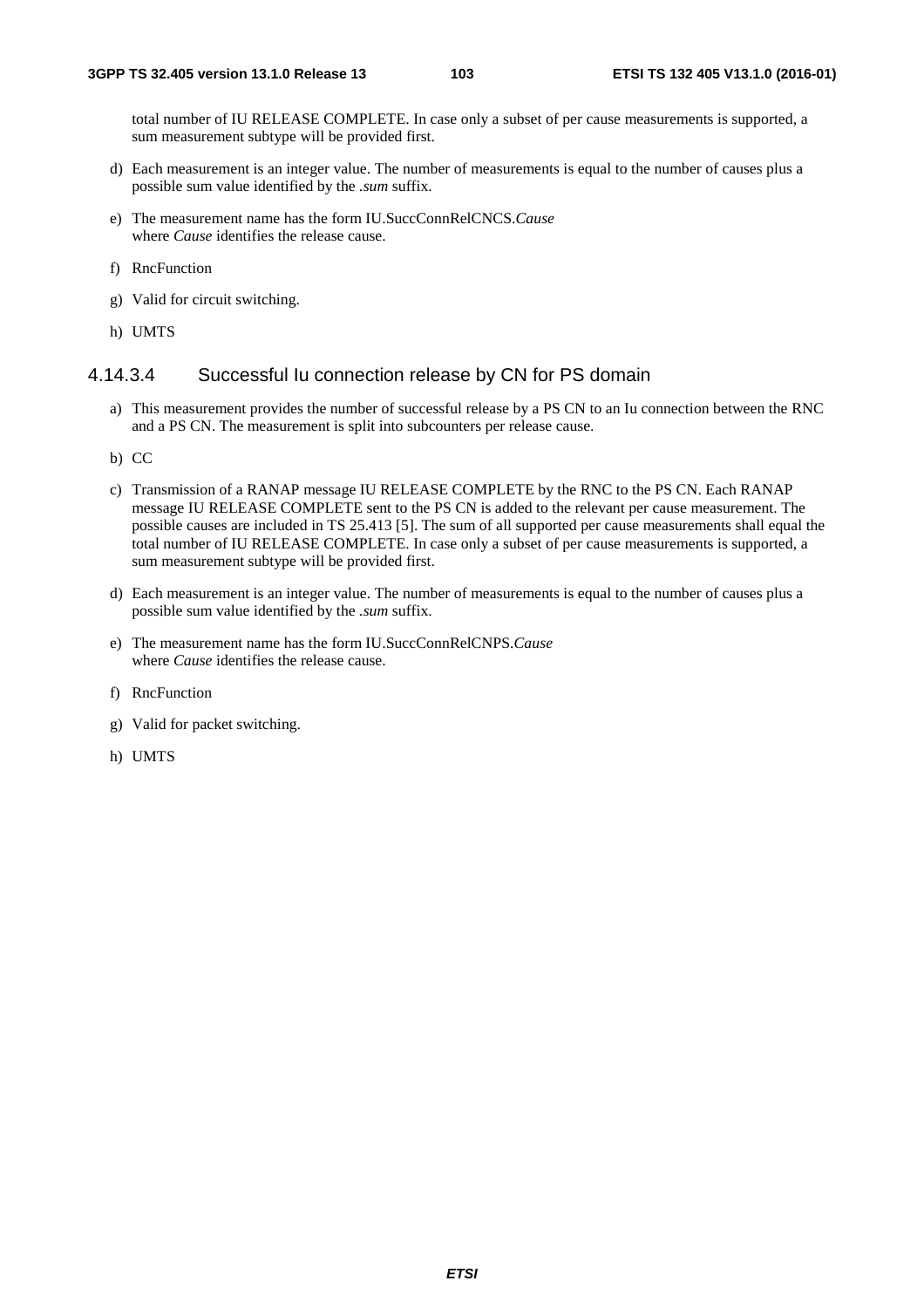# 4.15 Intra-cell DCA

## 4.15.0 Introduction

The three measurement types defined in subclause 4.15...n for Intra-cell DCA are subject to the "2 out of 3 approach".

## 4.15.1 Attempted intra-cell DCA

- a) This measurement provides the number of attempted intra-cell DCA per cell. This measurement is only valid for TDD mode.
- b) CC
- c) Transmission of a RRC message PHYSICAL CHANNEL RECONFIGURATION, RADIO BEARER SETUP, RADIO BEARER RECONFIGURATION, RADIO BEARER RELEASE, or TRANSPORT CHANNEL RECONFIGURATION from the source RNC to the UE, indicating the attempt of an intra-cell DCA (see TS 25.331 [4]).
- d) A single integer value
- e) DCA.AttIntraCell.
- f) UtranCellTDDLcr UtranCellTDDHcr
- g) Valid for circuit switched and packet switched traffic
- h) UMTS

# 4.15.2 Successful intra-cell DCA

- a) This measurement provides the number of successful intra-cell DCA per cell. This measurement is only valid for TDD mode.
- b) CC
- c) Receipt of a RRC message PHYSICAL CHANNEL RECONFIGURATION COMPLETE, RADIO BEARER SETUP COMPLETE, RADIO BEARER RECONFIGURATION COMPLETE, RADIO BEARER RELEASE COMPLETE, or TRANSPORT CHANNEL RECONFIGURATION COMPLETE sent from the UE to the source RNC, indicating a successful intra-cell DCA (see TS 25.331 [4]).
- d) A single integer value
- e) DCA.SuccIntraCell.
- f) UtranCellTDDLcr UtranCellTDDHcr
- g) Valid for circuit switched and packet switched traffic
- h) UMTS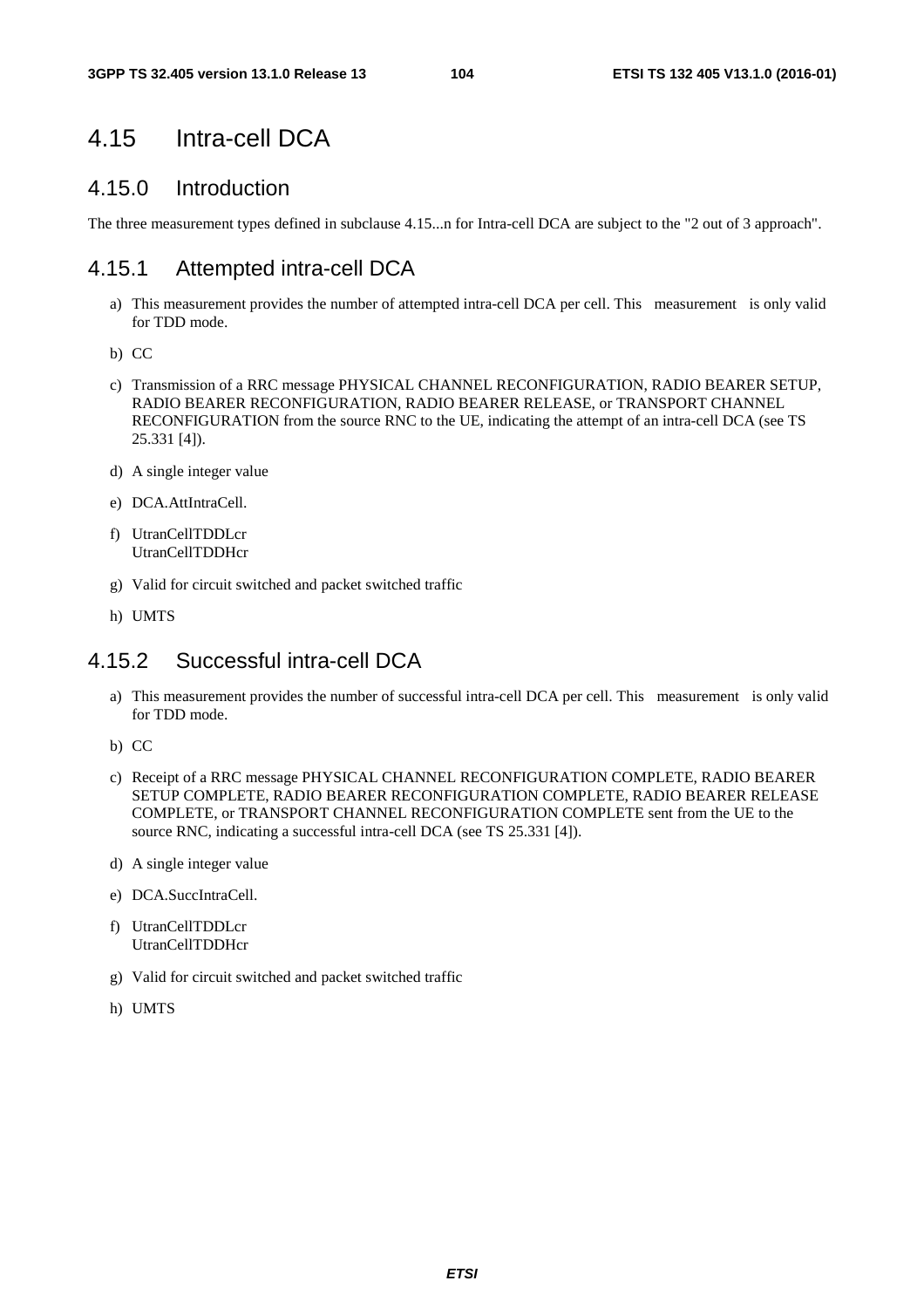# 4.15.3 Failed intra-cell DCA

- a) This measurement provides the number of failed intra-cell DCA per cell per cause. This measurement is only valid for TDD mode.
- b) CC
- c) Receipt of a RRC message PHYSICAL CHANNEL RECONFIGURATION FAILURE, RADIO BEARER SETUP FAILURE, RADIO BEARER RECONFIGURATION FAILURE, RADIO BEARER RELEASE FAILURE, or TRANSPORT CHANNEL RECONFIGURATION FAILURE sent from the UE to the source RNC, indicating a failed intra-cell DCA. Failure causes are defined within TS 25.331 [4].

Each expected RRC message PHYSICAL CHANNEL RECONFIGURATION COMPLETE, RADIO BEARER SETUP COMPLETE, RADIO BEARER RECONFIGURATION COMPLETE, RADIO BEARER RELEASE COMPLETE, TRANSPORT CHANNEL RECONFIGURATION COMPLETE, PHYSICAL CHANNEL RECONFIGURATION FAILURE, RADIO BEARER SETUP FAILURE, RADIO BEARER RECONFIGURATION FAILURE, RADIO BEARER RELEASE FAILURE, or TRANSPORT CHANNEL RECONFIGURATION FAILURE not received by the source RNC is added to the measurement cause 'No Reply' (not specified in TS 25.331 [4]).

- d) Each measurement is an integer value. The number of measurements is equal to the number of causes supported plus a possible sum value identified by the *.sum* suffix.
- e) The measurement name has the form DCA.FailIntraCell.*Cause* where *Cause* identifies the failure cause. The cause 'No Reply' is identified by the .*NoReply* suffix.
- f) UtranCellTDDLcr UtranCellTDDHcr
- g) Valid for circuit switched and packet switched traffic
- h) UMTS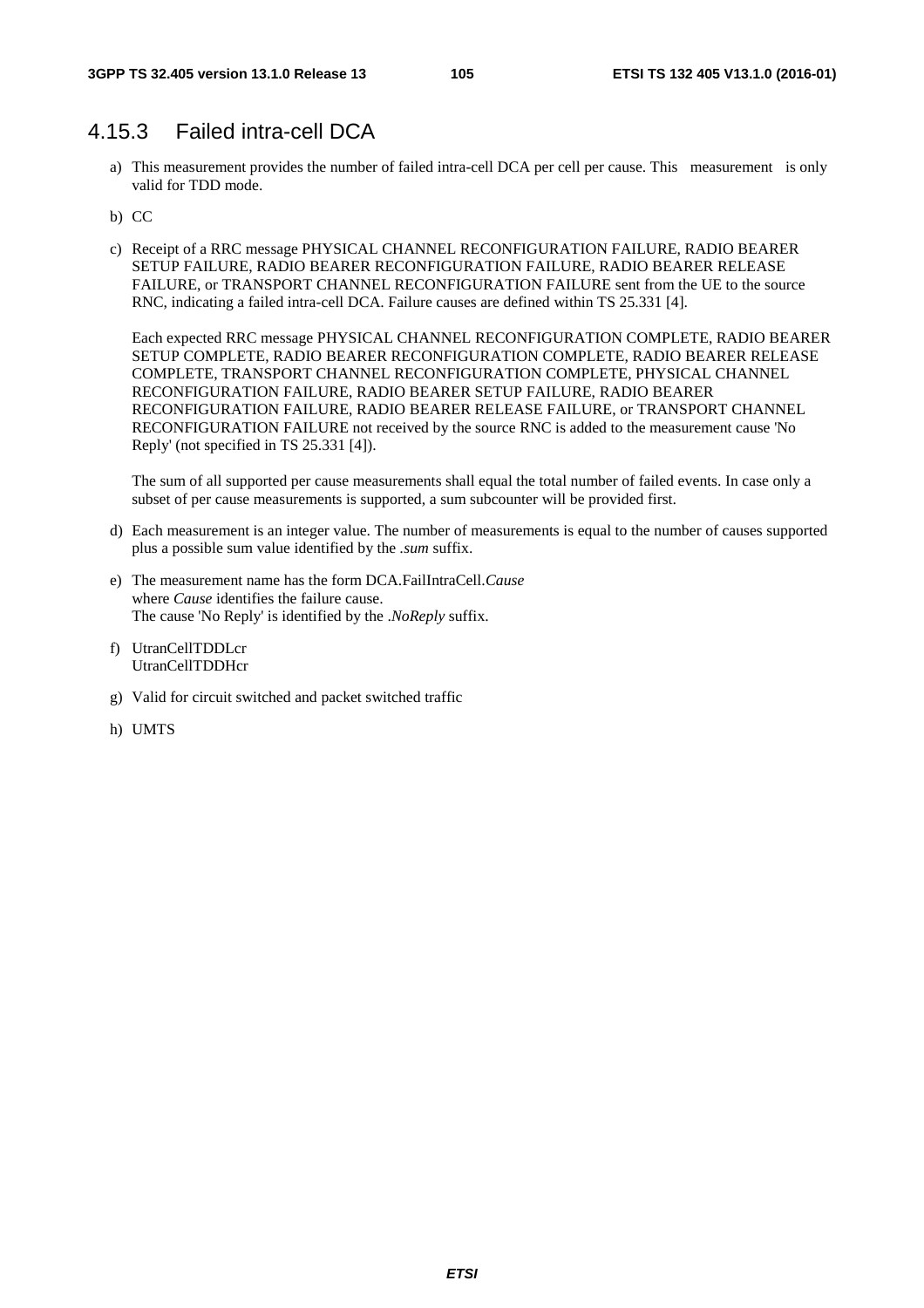# 4.16 TDD Code Resources

## 4.16.1 UTRAN Cell Max Downlink Code Resources Used

a) This measurement provides the number of OVSF codes used in the downlink of the UTRAN cell. This measurement is split into subcounters according to the Orthogonal Variable Spreading Factor (OVSF) length. This measurement is only valid for TDD mode.

b) SI.

- c) This measurement is obtained by sampling at a pre-defined interval, the number of OVSF codes used per Spread Factor (SF), and then taking the arithmetic maximum. The SFs used are:  $SF = 1$ ,  $SF = 16$ .
- d) Two integer values.
- e) TCR.DLCodeResUsed.SF1 TCR.DLCodeResUsed.SF16
- f) UtranCellTDDLcr UtranCellTDDHcr
- g) UtranCell
- h) Valid for circuit switched and packet switched traffic
- i) UMTS

## 4.16.2 UTRAN Cell Max Uplink Code Resources Used

- a) This measurement provides the number of OVSF codes used in the uplink of the UTRAN cell. This measurement is split into subcounters according to the Orthogonal Variable Spreading Factor (OVSF) length. This measurement is only valid for TDD mode.
- b) SI.
- c) This measurement is obtained by sampling at a pre-defined interval, the number of OVSF codes used per Spread Factor (SF), and then taking the arithmetic maximum. The SFs used are:  $SF = 1$ ,  $SF = 2$ ,  $SF = 4$ ,  $SF = 8$ ,  $SF = 16$ .
- d) Five integer values.
- e) TCR.ULCodeResUsed.SF1 TCR.ULCodeResUsed.SF2 TCR.ULCodeResUsed.SF4 TCR.ULCodeResUsed.SF8 TCR.ULCodeResUsed.SF16.
- f) UtranCellTDDLcr UtranCellTDDHcr
- g) Valid for circuit switched and packet switched traffic
- h) UMTS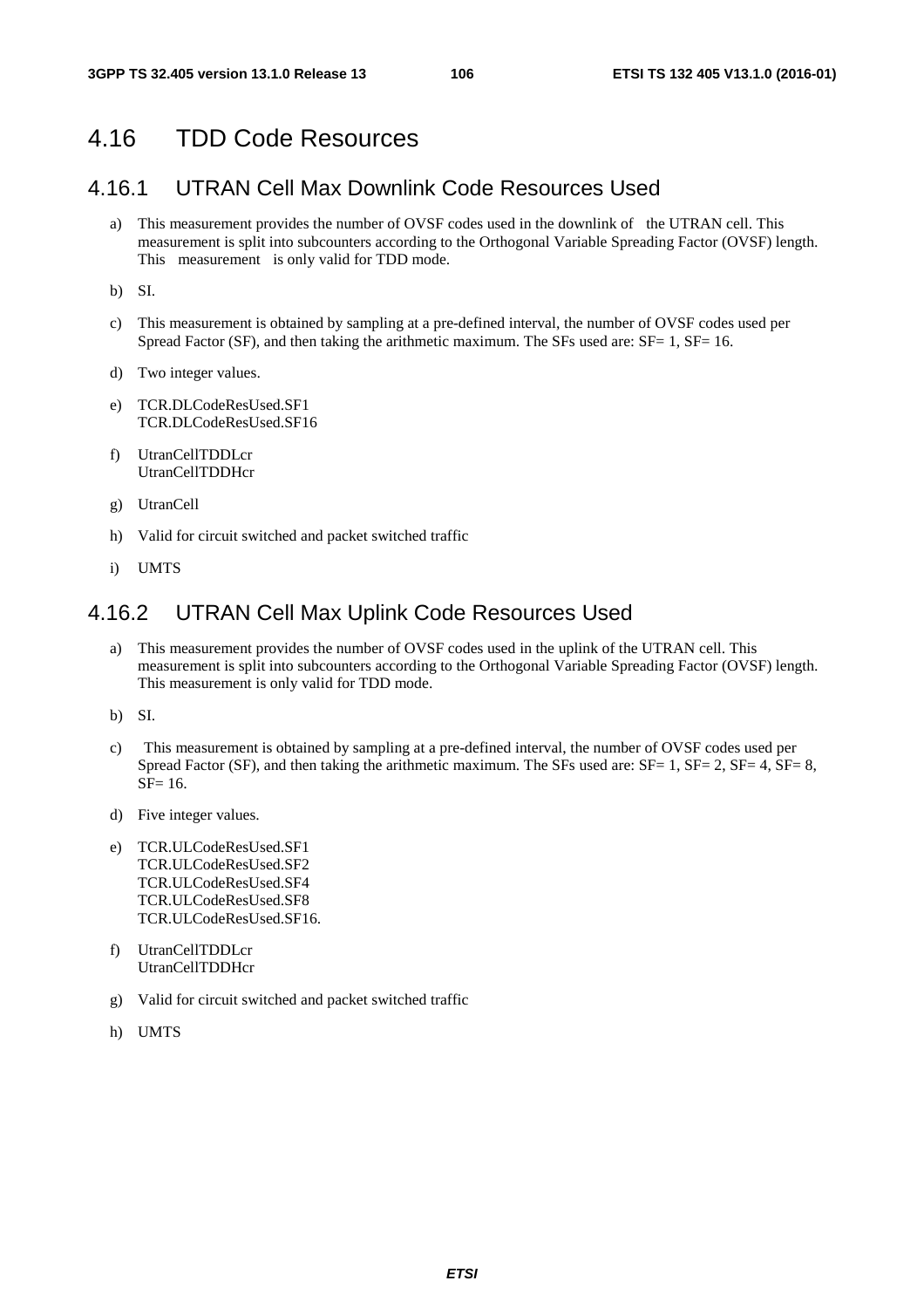# 4.16.3 Mean Downlink Code Resources Used of an UTRAN Cell

- a) This measurement provides the mean number of OVSF codes used in the downlink of the UTRAN cell. This measurement is split into subcounters according to the Orthogonal Variable Spreading Factor (OVSF) length. This measurement is only valid for TDD mode.
- b) SI.
- c) This measurement is obtained by sampling at a pre-defined interval, the number of OVSF codes used per spread factor (SF), and then taking the arithmetic mean. The SFs used are:  $SF = 1$ ,  $SF = 16$ .
- d) Two integer values.
- e) TCR.DLMeanCodeResUsed.SF1, TCR.DLMeanCodeResUsed.SF16.
- f) UtranCellTDDLcr UtranCellTDDHcr
- g) Valid for circuit switched and packet switched traffic
- h) UMTS

# 4.16.4 Mean Uplink Code Resources Used of an UTRAN Cell

- a) This measurement provides the mean number of OVSF codes used in the uplink of the UTRAN cell. This measurement is split into subcounters according to the Orthogonal Variable Spreading Factor (OVSF) length. This measurement is only valid for TDD mode.
- b) SI.
- c) This measurement is obtained by sampling at a pre-defined interval, the number of OVSF codes used per Spread Factor (SF), and then taking the arithmetic mean. The SFs used are: SF= 1, SF= 2, SF= 4, SF= 8, SF= 16.
- d) Five integer values.
- e) TCR.ULMeanCodeResUsed.SF1, TCR.ULMeanCodeResUsed.SF2, TCR.ULMeanCodeResUsed.SF4, TCR.ULMeanCodeResUsed.SF8, TCR.ULMeanCodeResUsed.SF16.
- f) UtranCellTDDLcr UtranCellTDDHcr
- g) Valid for circuit switched and packet switched traffic
- h) UMTS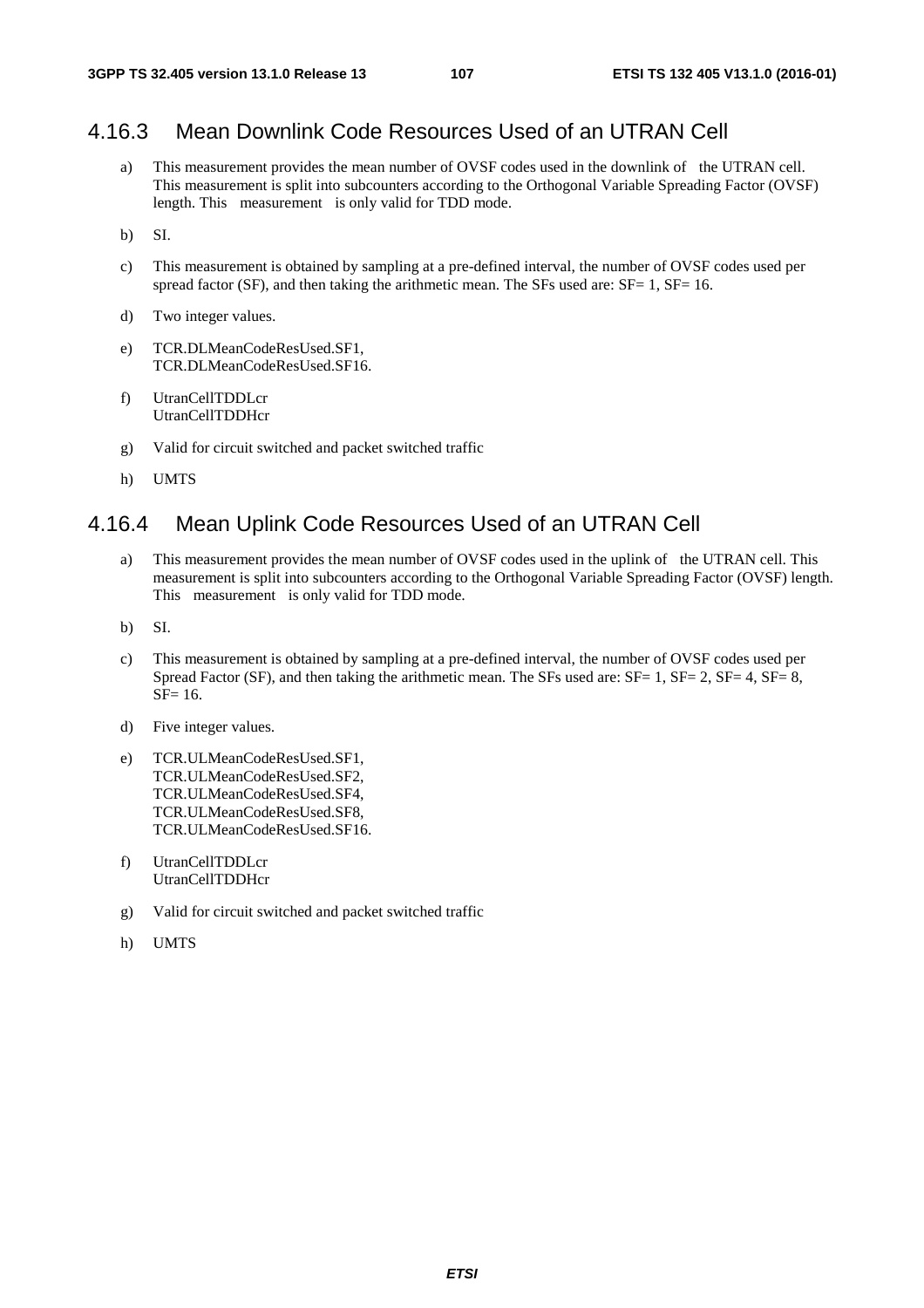# 4.17 Measurements related to TDD UTRAN cell Radio Frequency Carrier

## 4.17.1 Mean Transmitted Carrier Power of an UTRAN Cell

- a) This measurement provides the mean transmitted carrier power of an UTRAN cell. This measurement is only valid for TDD mode.
- b) SI.
- c) This measurement is obtained by sampling at a pre-defined interval, the transmitted carrier power of the same Node B reported, and then taking the arithmetic mean. For an Utran Cell in TDD mode, the minimum granularity for this measurement is a Time Slot (TS).
- d) In case a TS is configured to work for downlink, the measurement value for Transmitted Carrier Power on the basis of this TS is an integer, with a range from 0 to 100 that maps the value of the measured transmitted carrier power percentage as defined in table 9.46 of TS 25.123 [9]. When a TS is configured to work for uplink, the measurement for Transmitted Carrier Power on the basis of this TS is not valid and should have a NULL value specified in 3GPP TS 32.432 [12]. TS0 to TS6 are valid for both UtranCellTDDLcr and UtranCellTDDHcr, and TS7 to TS14 are valid only for UtranCellTDDHcr.
- e) CARR.MeanTSTCP.TSx, where x presents 0, 1, 2 … 14.
- f) UtranCellTDDLcr UtranCellTDDHcr
- Valid for circuit switched and packet switched traffic
- h) UMTS

## 4.17.2 Maximum Transmitted Carrier Power of an UTRAN Cell

- a) This measurement provides the maximum transmitted carrier power of an UTRAN cell. This measurement is only valid for TDD mode.
- b) SI.
- c) This measurement is obtained by sampling at a pre-defined interval, the transmitted carrier power of the same Node B reported, and then taking the maximum. For an Utran Cell in TDD mode, the minimum granularity for this measurement is a Time slot (TS).
- d) In case a TS is configured to work for downlink, the measurement value for Transmitted Carrier Power on the basis of this TS is an integer, with a range from 0 to 100, that maps the value of the measured transmitted carrier power percentage as defined in table 9.46 of TS 25.123 [9]. When a TS is configured to work for uplink, the measurement for Transmitted Carrier Power on the basis of this TS is not valid and should have a NULL value specified in 3GPP TS 32.432 [12]. TS0 to TS6 are valid for both UtranCellTDDLcr and UtranCellTDDHcr, and TS7 to TS14 are valid only for UtranCellTDDHcr.
- e) CARR.MaxTSTCP.TSx, where x presents 0, 1, 2 … 14.
- f) UtranCellTDDLcr UtranCellTDDHcr
- g) Valid for circuit switched and packet switched traffic
- h) UMTS

## 4.17.3 Mean Received Total Wideband Power of an UTRAN Cell

a) This measurement provides the mean received total wide band power of an UTRAN cell. This measurement is only valid for TDD mode.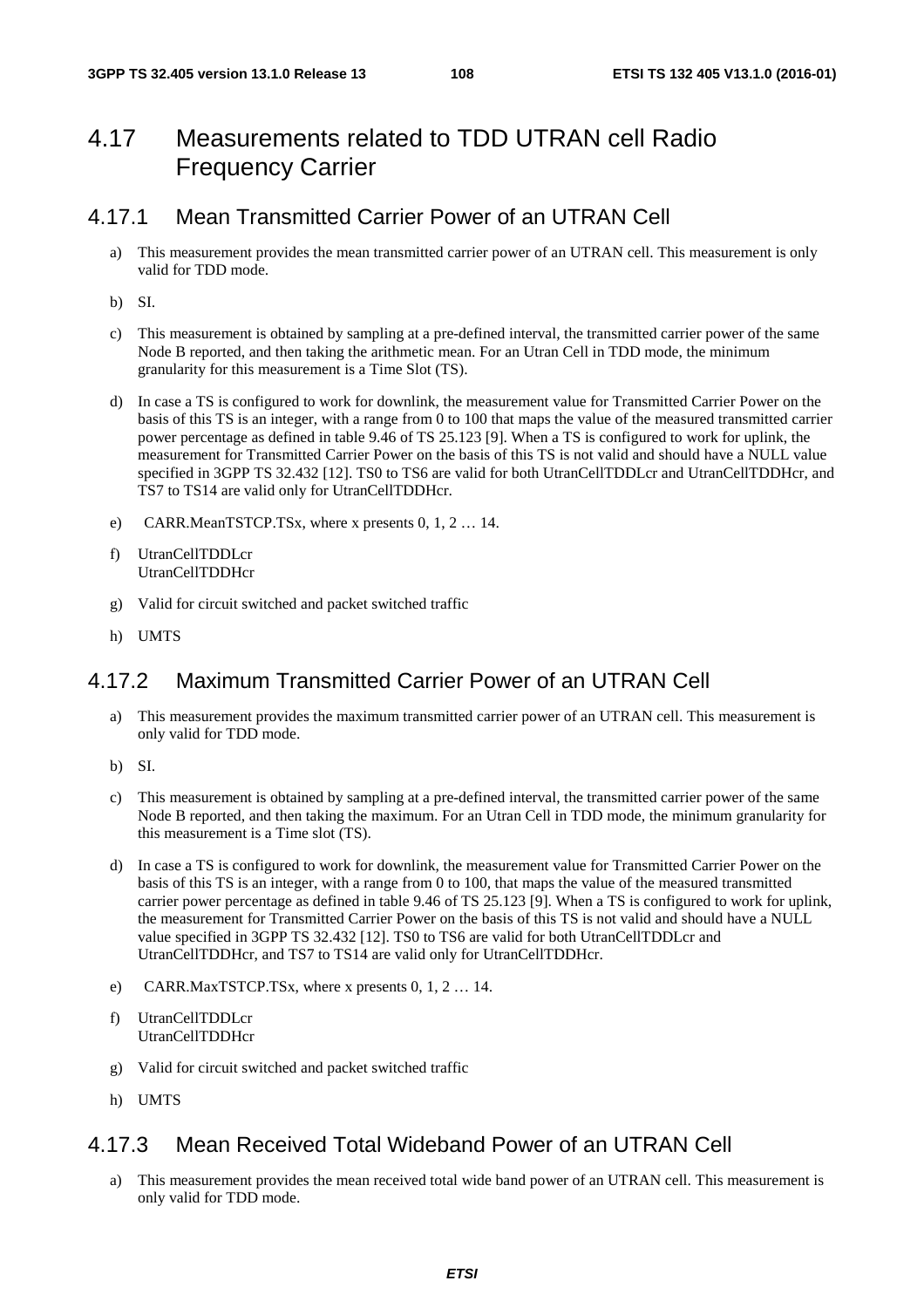- b) SI.
- c) This measurement is obtained by sampling at a pre-defined interval, the received total wide band power of the same Node B reported, and then taking the arithmetic mean. For an Utran Cell in TDD mode, the minimum granularity for this measurement is a Time slot (TS).
- d) In case a TS is configured to work for downlink, the measurement value for Transmitted Carrier Power on the basis of this TS is an integer, with a range from 0 to 621 that maps the value of the received total wide band power percentage as defined in table 9.36 of TS 25.123 [9]. When a TS is configured to work for uplink, the measurement for Transmitted Carrier Power on the basis of this TS is not valid and should have a NULL value specified in 3GPP TS 32.432 [12]. TS0 to TS6 are valid for both UtranCellTDDLcr and UtranCellTDDHcr, and TS7 to TS14 are valid only for UtranCellTDDHcr.
- e) CARR.MeanTSRTWP.TSx, where x presents 0, 1, 2 … 14.
- f) UtranCellTDDLcr UtranCellTDDHcr
- g) Valid for circuit switched and packet switched traffic
- h) UMTS

## 4.17.4 The Maximum Received Total Wideband Power of an UTRAN Cell

- a) This measurement provides the maximum received total wide band power of an UTRAN cell. This measurement is only valid for TDD mode.
- b) SI.
- c) This measurement is obtained by sampling at a pre-defined interval, the received total wide band power of the same Node B reported, and then taking the maximum. For an Utran Cell in TDD mode, the minimum granularity for this measurement is a Time Slot (TS).
- d) In case a TS is configured to work for downlink, the measurement value for Transmitted Carrier Power on the basis of this TS is an integer, with a range from 0 to 621, that maps the value of the received total wide band power percentage as defined in table 9.36 of TS 25.123 [9]. When a TS is configured to work for uplink, the measurement for Transmitted Carrier Power on the basis of this TS is not valid and should have a NULL value specified in 3GPP TS 32.432 [12]. TS0 to TS6 are valid for both UtranCellTDDLcr and UtranCellTDDHcr, and TS7 to TS14 are valid only for UtranCellTDDHcr.
- e) CARR.MaxTSRTWP.TSx, where x presents 0, 1, 2 … 14.
- f) UtranCellTDDLcr UtranCellTDDHcr
- g) Valid for circuit switched and packet switched traffic
- h) UMTS

## 4.17.5 Mean DPCH Transmitted Code Power of an UTRAN Cell

a) This measurement provides the mean of the DPCH Transmitted Code Power. This measurement is valid only for TDD mode.

b) SI

c) This measurement is obtained by sampling at a pre-defined interval, the DPCH Transmitted Code Power of a given UtranCell, and then taking the arithmetic mean.

d) A single integer value from 10 to 122, that maps the value of the measured Transmitted Code Power as defined in table 9.49 of TS 25.123 [9].

e) CARR. MeanDPCHTx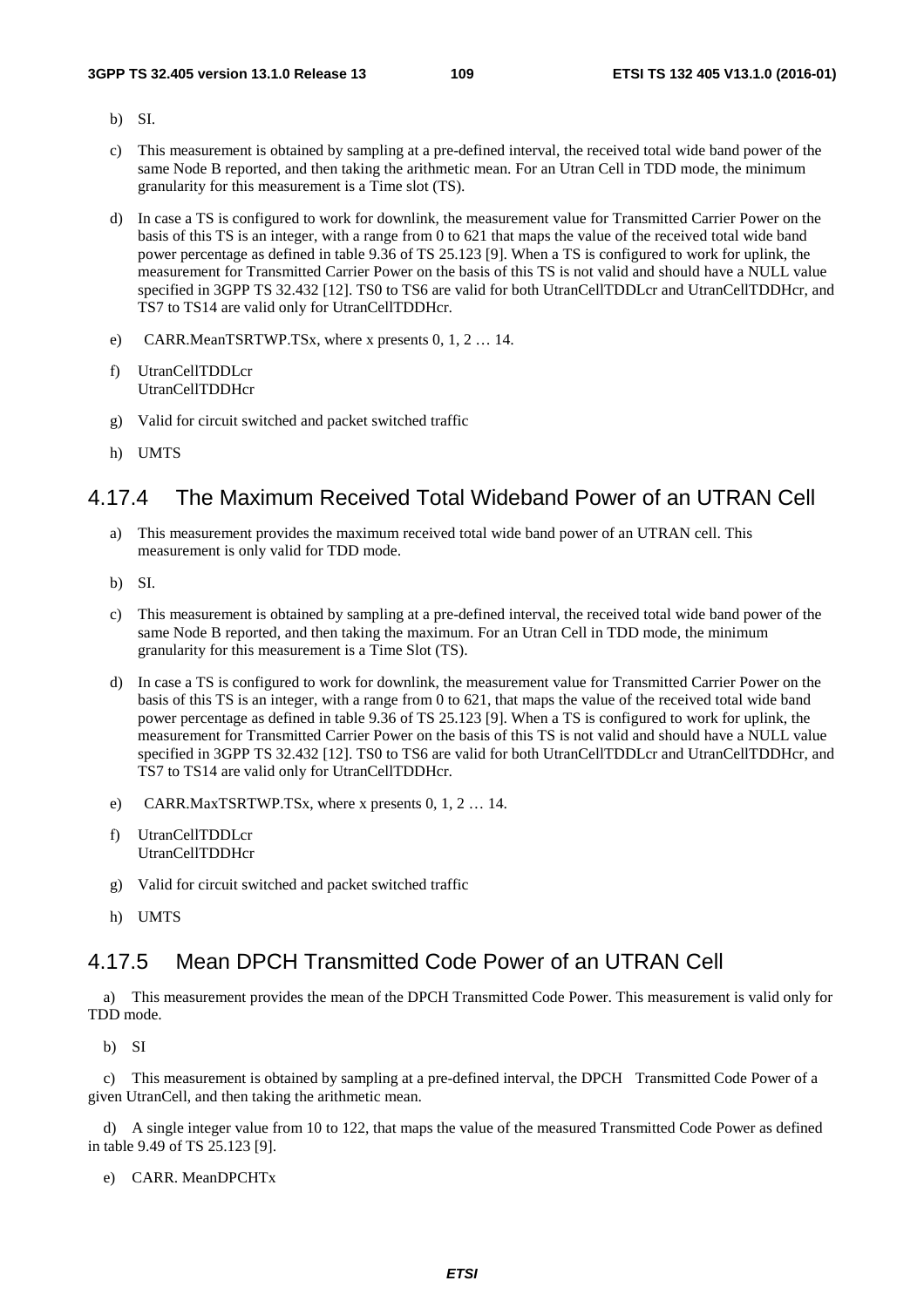- f) UtranCellTDDLcr UtranCellTDDHcr
- g) Valid for circuit switched and packet switched traffic
- h) UMTS

## 4.17.6 Maximum DPCH Transmitted Code Power of an UTRAN Cell

a) This measurement provides the maximum of the DPCH Transmitted Code Power. This measurement is valid only for TDD mode.

b) SI

c) This measurement is obtained by sampling at a pre-defined interval, the DPCH Transmitted Code Power of a given UtranCell, and then taking the arithmetic maximum value.

d) A single integer value from 10 to 122, that maps the value of the measured Transmitted Code Power as defined in table 9.49 of TS 25.123 [9].

- e) CARR. MaxDPCHTx
- f) UtranCellTDDLcr UtranCellTDDHcr
- g) Valid for circuit switched and packet switched traffic
- h) UMTS

## 4.17.7 Mean DPCH Received Signal Code Power of an UTRAN Cell

a) This measurement provides the mean of the DPCH Received Signal Code Power. This measurement is valid only for TDD mode.

b) SI

c) This measurement is obtained by sampling at a pre-defined interval, the DPCH Received Signal Code Power of a given UtranCell, and then taking the arithmetic mean.

d) A single integer value from 10 to 122, that maps the value of the measured Received Signal Code Power as defined in table 9.49 of TS 25.123 [9].

- e) CARR. MeanDPCHRx
- f) UtranCellTDDLcr UtranCellTDDHcr
- g) Valid for circuit switched and packet switched traffic
- h) UMTS

## 4.17.8 Maximum DPCH Received Signal Code Power of an UTRAN Cell

a) This measurement provides the maximum of the DPCH Received Signal Code Power. This measurement is valid only for TDD mode.

b) SI

c) This measurement is obtained by sampling at a pre-defined interval, the DPCH Received Signal Code Power of a given UtranCell, and then taking the arithmetic maximum value.

d) A single integer value from 10 to 122, that maps the value of the measured Received Signal Code Power as defined in table 9.49 of TS 25.123 [9].

e) CARR. MaxDPCHRx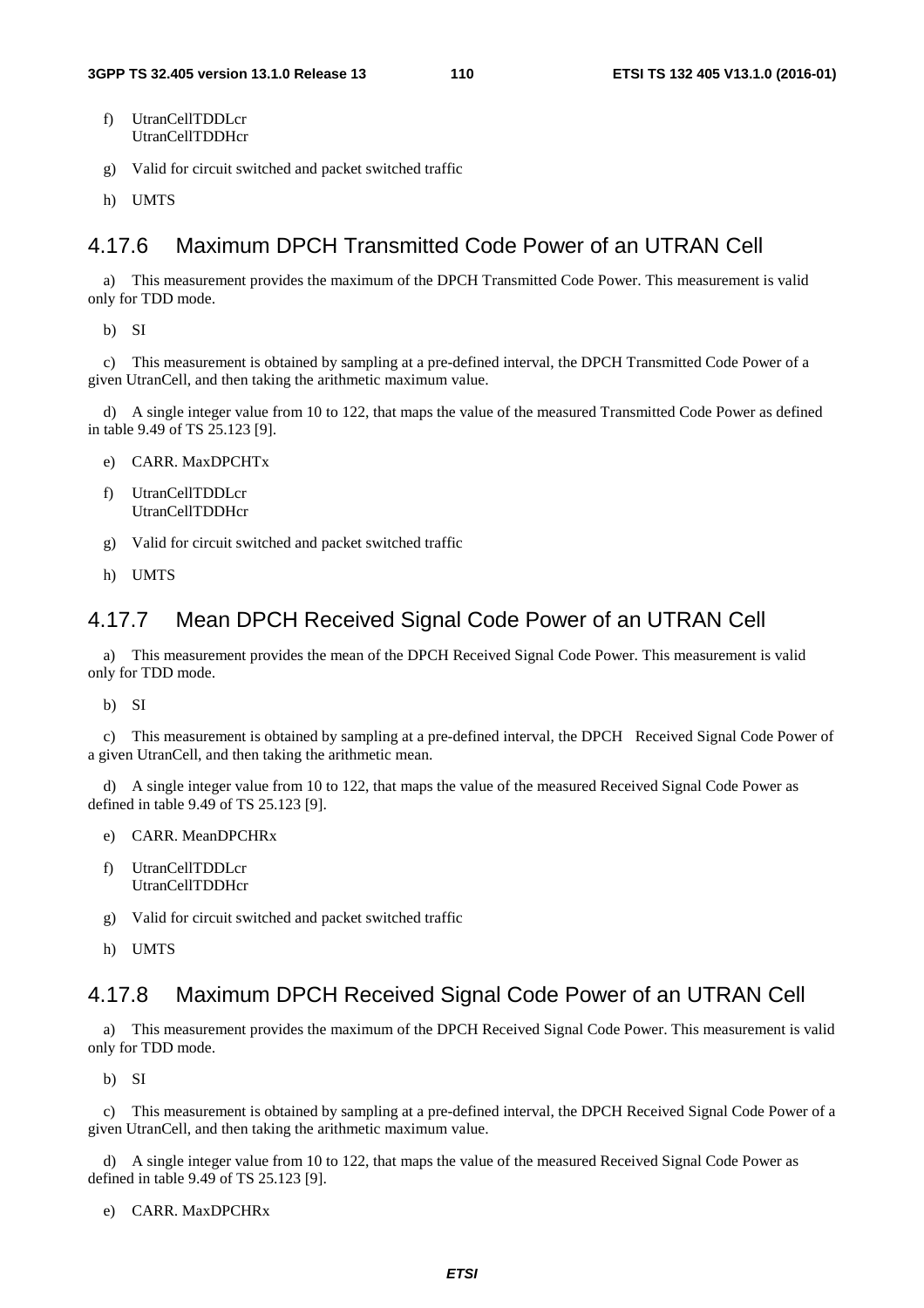- f) UtranCellTDDLcr UtranCellTDDHcr
- g) Valid for circuit switched and packet switched traffic
- h) UMTS

## 4.17.9 Mean Interference Signal Code Power of an UTRAN Cell

- a) This measurement provides the mean interference signal code power of an UTRAN cell in uplink. This measurement is only valid for TDD mode.
- b) SI
- c) This measurement is obtained by sampling at a pre-defined interval, the interference signal code power of the same Node B reported, and then taking the arithmetic mean. For an Utran Cell in TDD mode, the minimum granularity for this measurement is a Time Slot (TS).
- d) In case a TS is configured to work for uplink, the measurement value for interference signal code power on the basis of this TS is an integer value, with a range from 0 to 127 that maps the value of the interference signal code power as defined in table 9.34 of TS 25.123 [9]. When a TS is configured to work for downlink, the measurement for interference signal code power on the basis of this TS is not valid and should have a NULL value specified in 3GPP TS 32.432 [12]. TS0 to TS6 are valid for both UtranCellTDDLcr and UtranCellTDDHcr, and TS7 to TS14 are valid only for UtranCellTDDHcr.
- e) CARR.MeanTSISCP.TSx, where x presents 0, 1, 2 … 14.
- f) UtranCellTDDLcr UtranCellTDDHcr
- g) Valid for circuit switched and packet switched traffic
- h) UMTS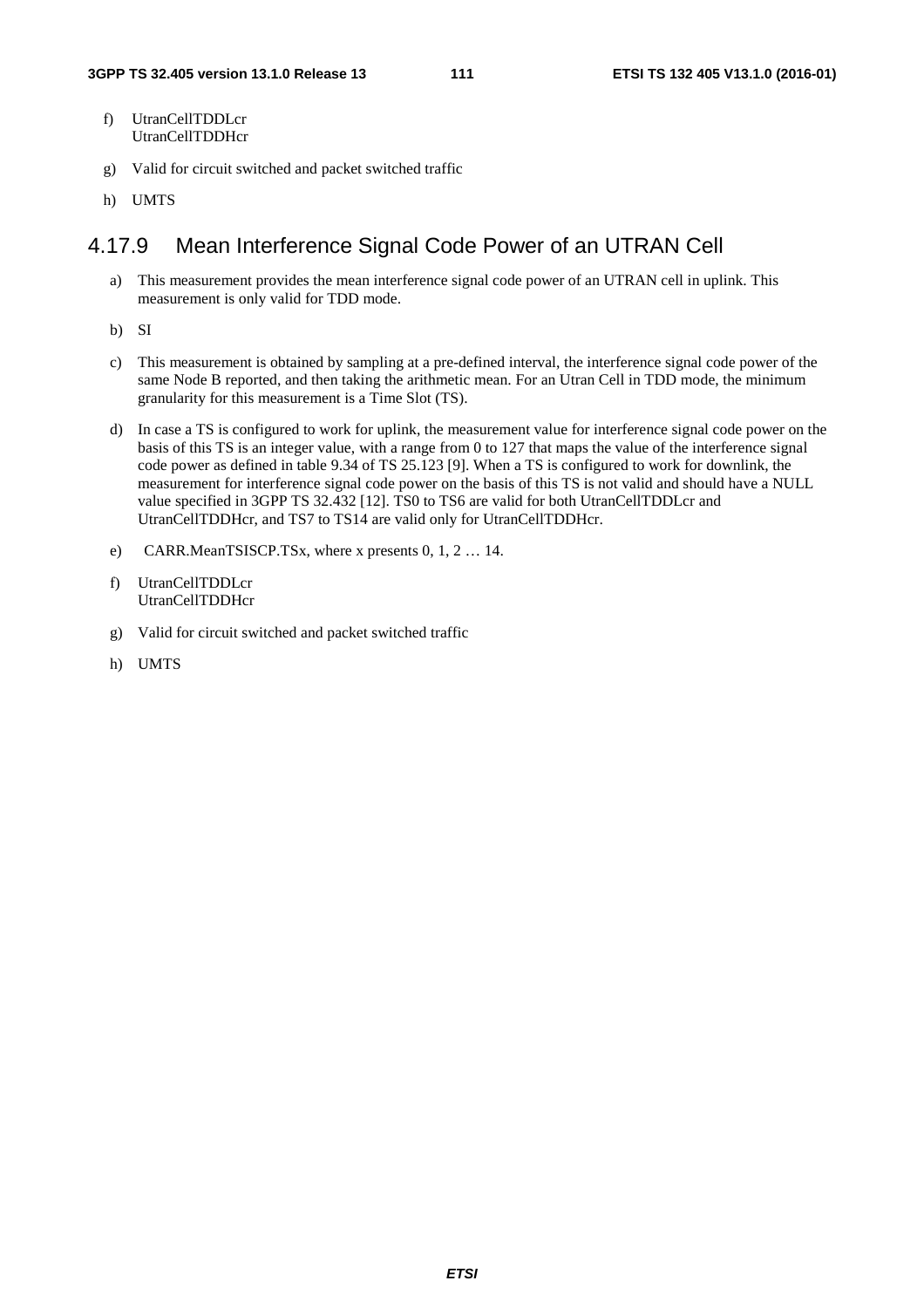## 4.17.10 Maximum Interference Signal Code Power of an UTRAN Cell

- a) This measurement provides the maximum interference signal code power of an UTRAN cell in uplink. This measurement is only valid for TDD mode.
- b) SI
- c) This measurement is obtained by sampling at a pre-defined interval, the interference signal code power of the same Node B reported, and then taking the maximum. For an Utran Cell in TDD mode, the minimum granularity for this measurement is a Time Slot (TS).
- d) In case a TS is configured to work for uplink, the measurement value for interference signal code power on the basis of this TS is an integer value, with a range from 0 to 127 that maps the value of the interference signal code power as defined in table 9.34 of TS 25.123 [9]. When a TS is configured to work for downlink, the measurement for interference signal code power on the basis of this TS is not valid and should have a NULL value specified in 3GPP TS 32.432 [12]. TS0 to TS6 are valid for both UtranCellTDDLcr and UtranCellTDDHcr, and TS7 to TS14 are valid only for UtranCellTDDHcr.
- e) CARR.MaxTSISCP.TSx, where x presents 0, 1, 2 … 14.
- f) UtranCellTDDLcr UtranCellTDDHcr
- g) Valid for circuit switched and packet switched traffic
- h) UMTS

## 4.17.11 Mean transmitted carrier power of all codes not used for HS-PDSCH , HS-SCCH, E-AGCH or E-HICH transmission

- a) This measurement provides the mean transmitted non-HS carrier power of an UTRAN cell. This measurement is valid only for TDD mode.
- b) SI
- c) This measurement is obtained by sampling at a pre-defined interval, the transmitted carrier power (extracted from NBAP common measurement report (see TS 25.225 [16], TS 25.433 [7])) of all codes not used for HS-PDSCH , HS-SCCH, E-AGCH or E-HICH transmission of a given UtranCell, and then taking the arithmetic mean of the measurement values obtained during the granularity period. For an UTRAN cell in TDD mode, the minimum granularity of this measurement is a Time Slot (TS).
- d) In case a TS is configured to work for downlink, the measurement value for transmitted carrier power on the basis of this TS is an integer value, with a range from 0 to 100 that maps the value of the transmitted carrier power as defined in table 9.51 of TS 25.123 [9]. When a TS is configured to work for uplink, the measurement for transmitted carrier power on the basis of this TS is not valid and should have a NULL value specified in 3GPP TS 32.432 [15]. TS0 to TS6 are valid for both UtranCellTDDLcr and UtranCellTDDHcr, and TS7 to TS14 are valid only for UtranCellTDDHcr.
- e) CARR.MeanTDDNonHSTCP.TSx, where x presents 0, 1, 2 … 14.
- f) UtranCellTDDLcr UtranCellTDDHcr
- g) Valid only for packet switched traffic
- h) UMTS

## 4.17.12 Maximum transmitted carrier power of all codes not used for HS-PDSCH , HS-SCCH, E-AGCH or E-HICH transmission

a) This measurement provides the maximum transmitted non-HS carrier power of an UTRAN cell. This measurement is valid only for TDD mode.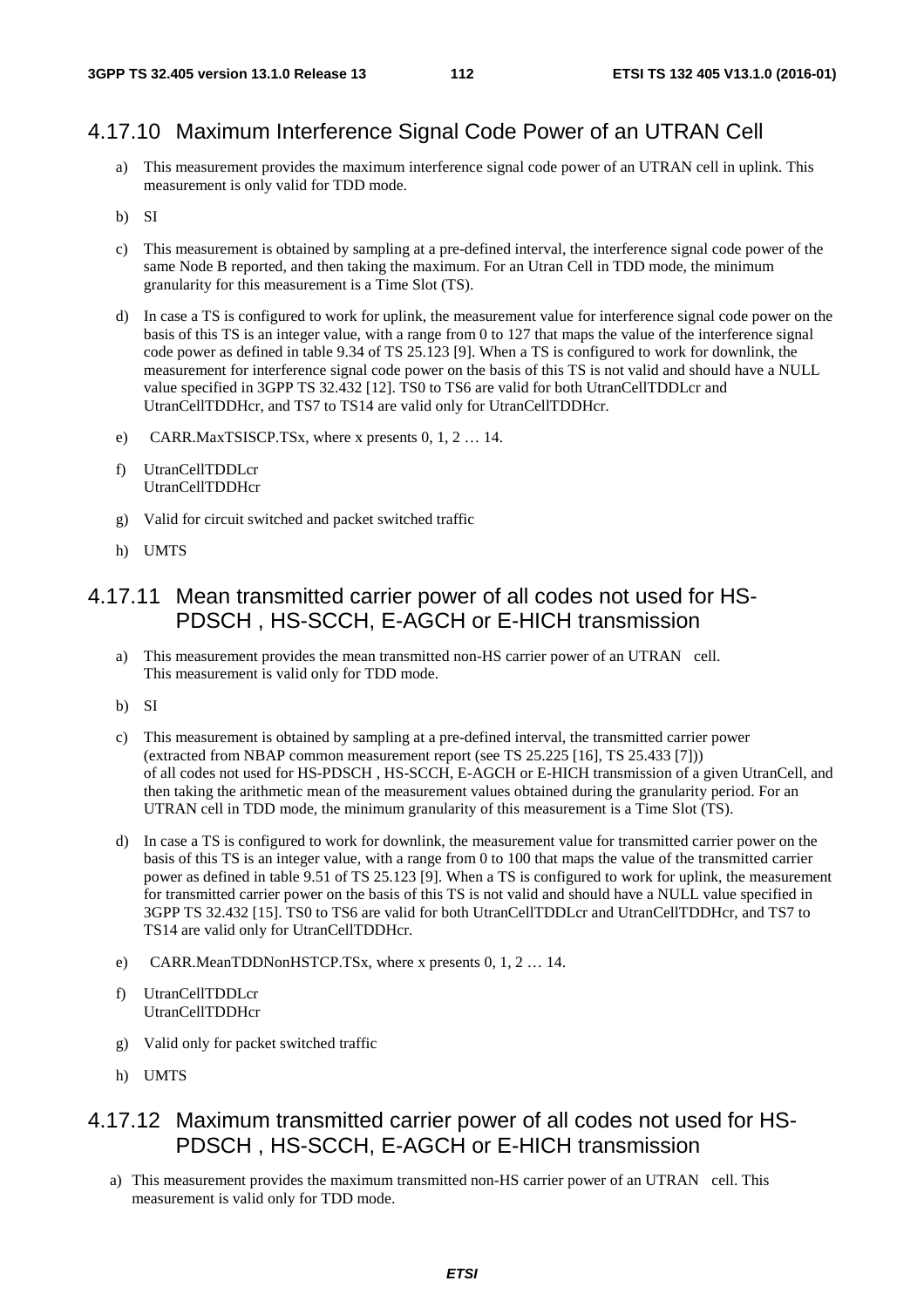- b) SI
- c) This measurement is obtained by sampling at a pre-defined interval, the transmitted carrier power (extracted from NBAP common measurement report (see TS 25.225 [16], TS 25.433 [7])) of all codes not used for HS-PDSCH , HS-SCCH, E-AGCH or E-HICH transmission of a given UtranCell, and then taking the arithmetic maximum of the measurement values obtained during the granularity period. For an UTRAN cell in TDD mode, the minimum granularity of this measurement is a Time Slot (TS).
- d) In case a TS is configured to work for downlink, the measurement value for transmitted carrier power on the basis of this TS is an integer value, with a range from 0 to 100 that maps the value of the transmitted carrier power as defined in table 9.51 of TS 25.123 [9]. When a TS is configured to work for uplink, the measurement for transmitted carrier power on the basis of this TS is not valid and should have a NULL value specified in 3GPP TS 32.432 [15]. TS0 to TS6 are valid for both UtranCellTDDLcr and UtranCellTDDHcr, and TS7 to TS14 are valid only for UtranCellTDDHcr.
- e) CARR.MaxTDDNonHSTCP.TSx, where x presents 0, 1, 2 … 14.
- f) UtranCellTDDLcr UtranCellTDDHcr
- g) Valid only for packet switched traffic
- h) UMTS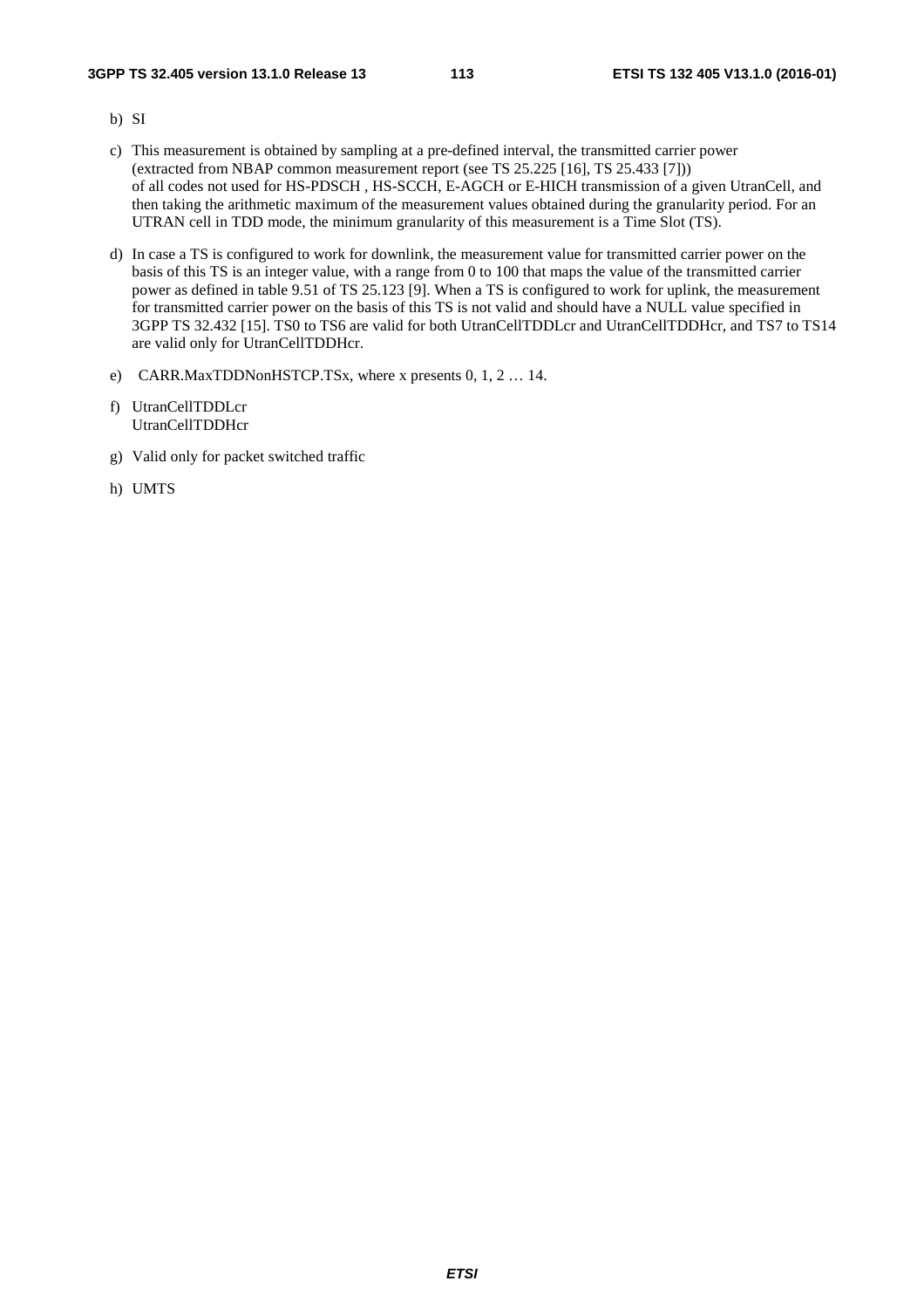# 4.18 Measurements related to the UTRAN cell FDD carrier (RF Performance metrics)

## 4.18.0 Introduction

RF metrics can be used to indicate loading levels and abnormal conditions.

## 4.18.1 Mean Transmitted Carrier Power of an UTRAN Cell

- a) This measurement provides the average of the transmitted carrier power. This measurement is valid only for FDD mode.
- b) SI.
- c) This measurement is obtained by sampling at a pre-defined interval, the transmitted carrier power (see TS 25.133 [8]) for the RF carrier of a given UtranCell, and then taking the arithmetic mean.
- d) A single integer value from 0 to 100, that maps the value of the measured transmitted carrier power percentage as defined in table 9.43 [8].
- e) CARR.FDDMeanTCP.
- f) UtranCellFDD
- g) Valid for circuit switched and packet switched traffic
- h) UMTS
- i) Network Operator's Traffic Engineering Community, Equipment Vendor's Performance Modelling Community.

## 4.18.2 Maximum Transmitted Carrier Power of an UTRAN Cell

- a) This measurement provides the maximum of the transmitted carrier power. This measurement is valid only for FDD mode.
- b) SI.
- c) This measurement is obtained by sampling at a pre-defined interval, the transmitted carrier power (see TS 25.133 [8]) for the RF carrier of a given UtranCell, and then taking the maximum value.
- d) A single integer value from 0 to 100, that maps the value of the measured transmitted carrier power percentage as defined in table 9.43 [8].
- e) CARR.FDDMaxTCP.
- f) UtranCellFDD
- g) Valid for circuit switched and packet switched traffic
- h) UMTS
- i) Network Operator's Traffic Engineering Community, Equipment Vendor's Performance Modelling Community.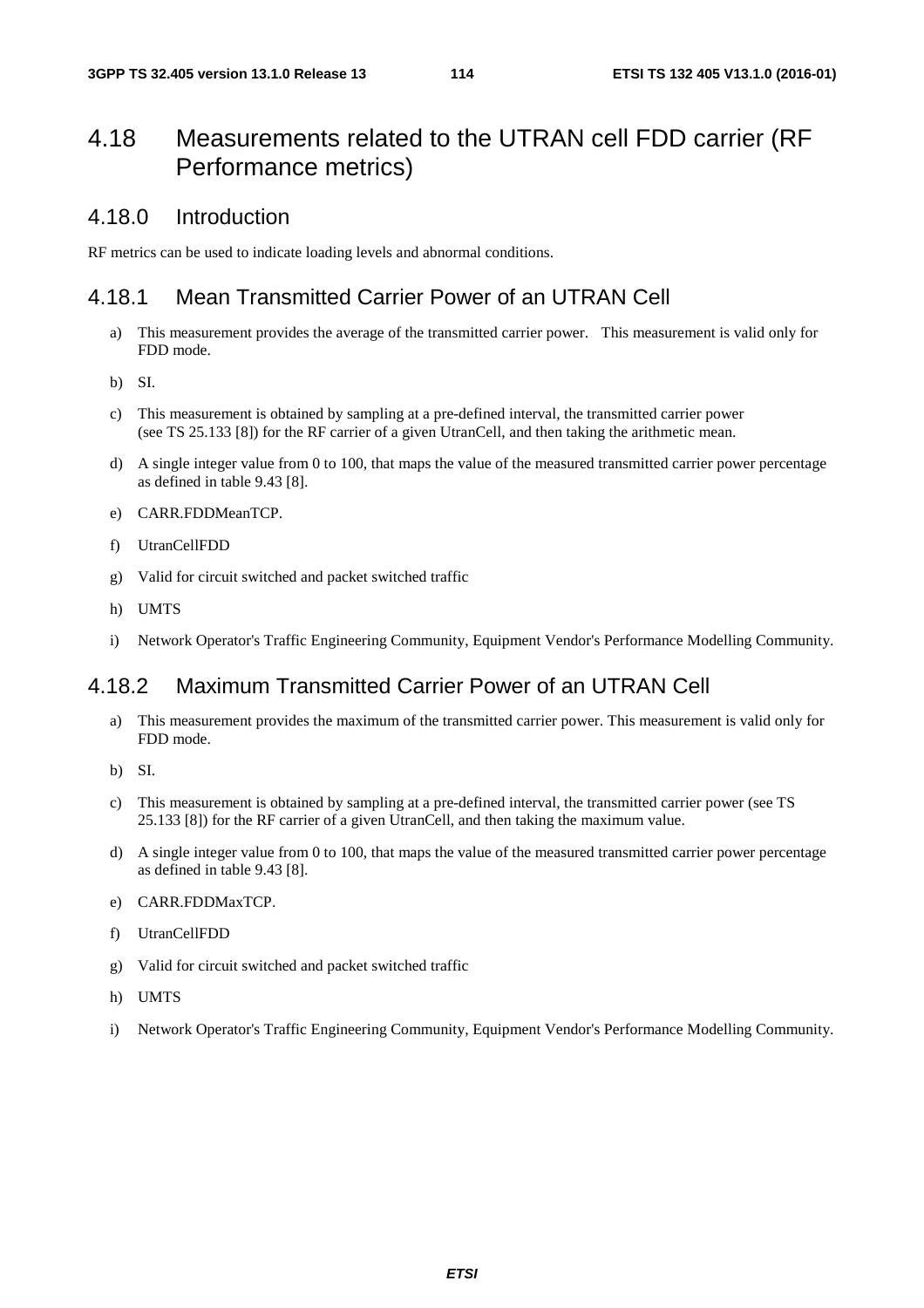## 4.18.3 Mean Received Total Wideband Power of an UTRAN Cell

- a) This measurement provides the average of the received total wideband power. This measurement is valid only for FDD mode.
- b) SI.
- c) This measurement is obtained by sampling at a pre-defined interval, the received total wideband power (see TS 25.133 [8]) for the RF carrier of a given UtranCell, and then taking the arithmetic mean.
- d) A single integer value from 0 to 621 that maps the value of the measured received total wideband power as defined In table 9.37[8].
- e) CARR.FDDMeanRTWP.
- f) UtranCellFDD
- g) Valid for circuit switched and packet switched traffic
- h) UMTS
- i) Network Operator's Traffic Engineering Community, Equipment Vendor's Performance Modelling Community.

## 4.18.4 Maximum Received Total Wideband Power of an UTRAN Cell

- a) This measurement provides the maximum of the received total wideband power. This measurement is valid only for FDD mode.
- b) SI.
- c) This measurement is obtained by sampling at a pre-defined interval, the received wideband power (see TS 25.133 [8]) for the RF carrier of a given UtranCell, and then taking the maximum value.
- d) A single integer value from 0 to 621 that maps the value of the measured received total wideband power as defined In table 9.37[8]
- e) CARR.FDDMaxRTWP.
- f) UtranCellFDD
- g) Valid for circuit switched and packet switched traffic
- h) UMTS
- i) Network Operator's Traffic Engineering Community, Equipment Vendor's Performance Modelling Community.

## 4.18.5 Mean Radio Link Transmitted Code Power of an UTRAN Cell

- a) This measurement provides the average of the Radio Link Transmitted Code Power. This measurement is valid for only FDD mode.
- b) SI
- c) This measurement is obtained by sampling at a pre-defined interval, the Radio Link Transmitted Code Power of a given UtranCell, and then taking the arithmetic mean.
- d) A single integer value from 10 to 122, that maps the value of the measured Transmitted Code Power as defined in table 9.46 of TS 25.133 [8].
- e) CARR. MeanRadioLink
- f) UtranCellFDD
- g) Valid for circuit switched and packet switched traffic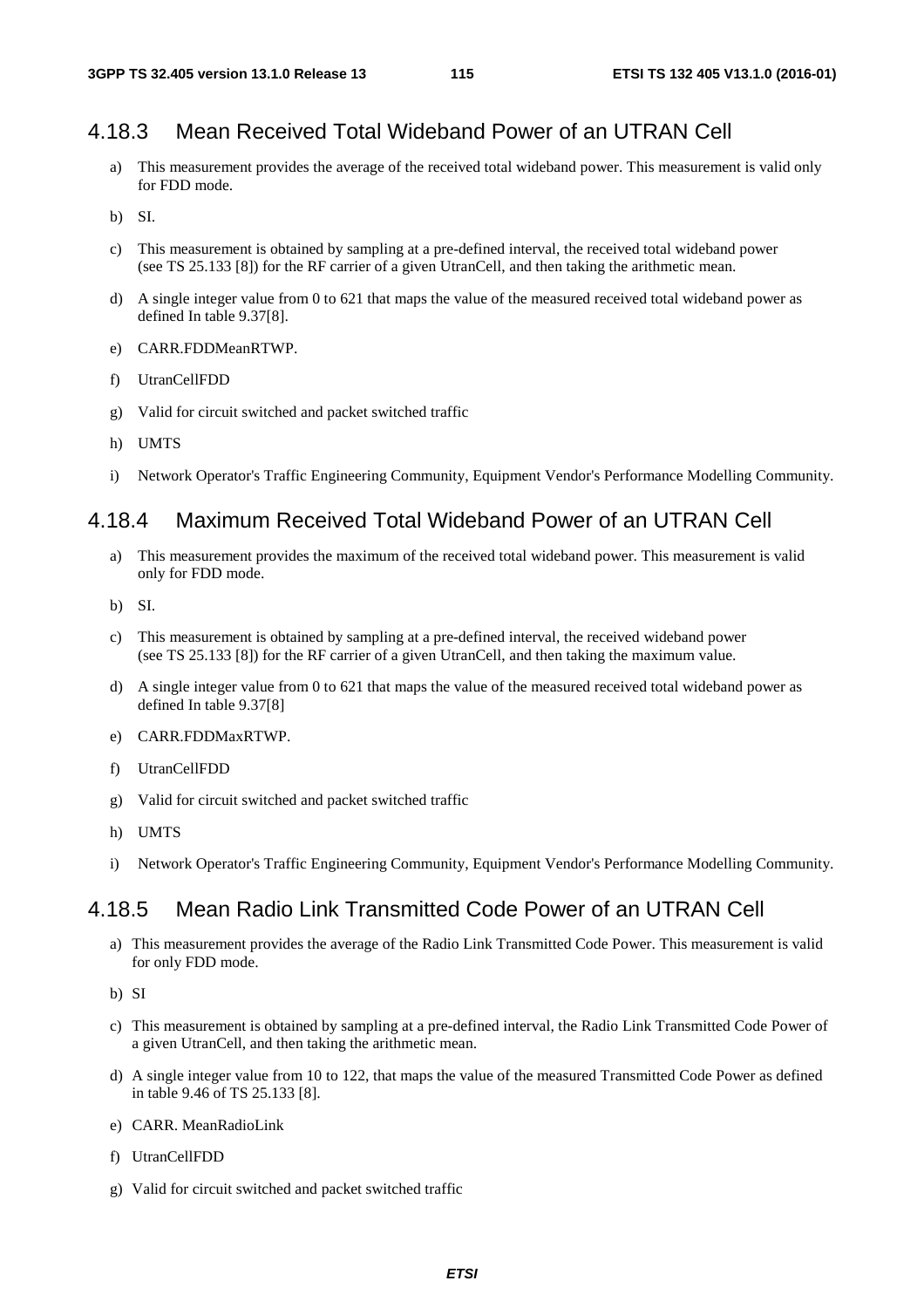h) UMTS

## 4.18.6 Maximum Radio Link Transmitted Code Power of an UTRAN Cell

a) This measurement provides the maximum of the Radio Link Transmitted Code Power. This measurement is valid only for FDD mode.

b) SI

c) This measurement is obtained by sampling at a pre-defined interval, the Radio Link Transmitted Code Power of a given UtranCell, and then taking the arithmetic maximum value.

d) A single integer value from 10 to 122, that maps the value of the measured Transmitted Code Power as defined in table 9.46 of TS 25.133 [8].

- e) CARR. MaxRadioLink
- f) UtranCellFDD
- g) Valid for circuit switched and packet switched traffic
- h) UMTS
- 4.18.7 Mean transmitted carrier power of all codes not used for HS-PDSCH, HS-SCCH, E-AGCH, E-RGCH or E-HICH transmission of an UTRAN Cell
	- a) This measurement provides the mean transmitted non-HS carrier power of a serving HS-DSCH cell. This measurement is valid only for FDD mode.
	- b) SI.
	- c) This measurement is obtained by sampling at a pre-defined interval, the transmitted carrier power (extracted from NBAP common measurement report (see TS 25.215 [14], TS 25.433 [7])) of all codes not used for HS-PDSCH, HS-SCCH, E-AGCH, E-RGCH or E-HICH transmission of a given UtranCell, and then taking the arithmetic mean of the measurement values obtained during the granularity period.
	- d) A single integer value from 0 to 100, that maps the value of the measured transmitted carrier power to a percentage as defined in table 9.64 (see TS 25.133 [8]).
	- e) CARR.MeanFDDNonHSTCP.
	- f) UtranCellFDD
	- g) Valid for circuit switched and packet switched traffic
	- h) UMTS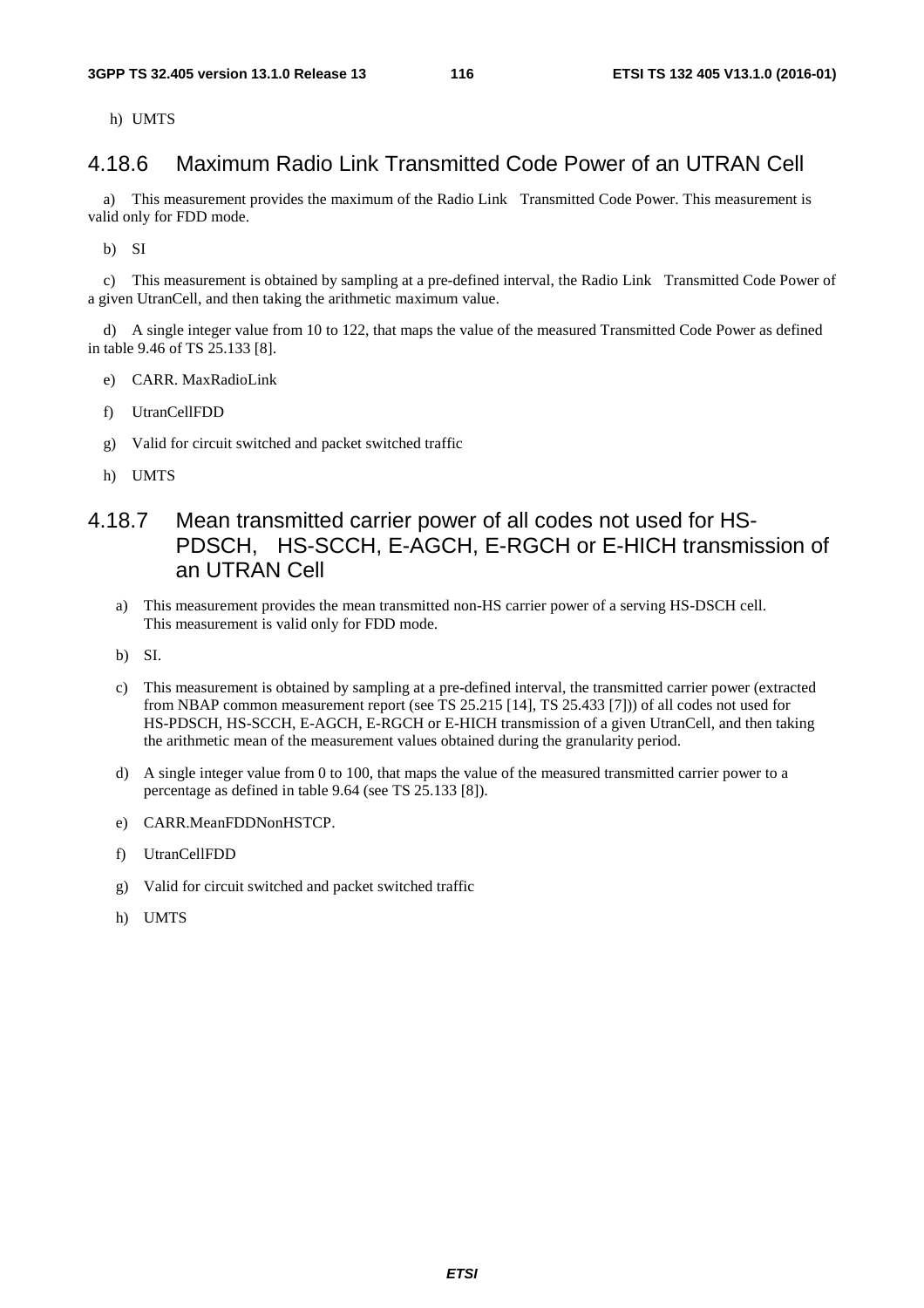## 4.18.8 Maximum transmitted carrier power of all codes not used for HS-PDSCH, HS-SCCH, E-AGCH, E-RGCH or E-HICH transmission of an UTRAN Cell

a) This measurement provides the maximum transmitted non-HS carrier power of a serving HS-DSCH cell. This measurement is valid only for FDD mode.

b) SI.

- c) This measurement is obtained by sampling at a pre-defined interval, the transmitted carrier power (extracted from NBAP common measurement report (see TS 25.215 [14], TS 25.433 [7])) of all codes not used for HS-PDSCH, HS-SCCH, E-AGCH, E-RGCH or E-HICH transmission of a given UtranCell, and then taking the maximum of the measurement values obtained during the granularity period.
- d) A single integer value from 0 to 100, that maps the value of the measured transmitted carrier power to a percentage as defined in table 9.64 (see TS 25.133 [8]).
- e) CARR.MaxFDDNonHSTCP.
- f) UtranCellFDD
- g) Valid for circuit switched and packet switched traffic
- h) UMTS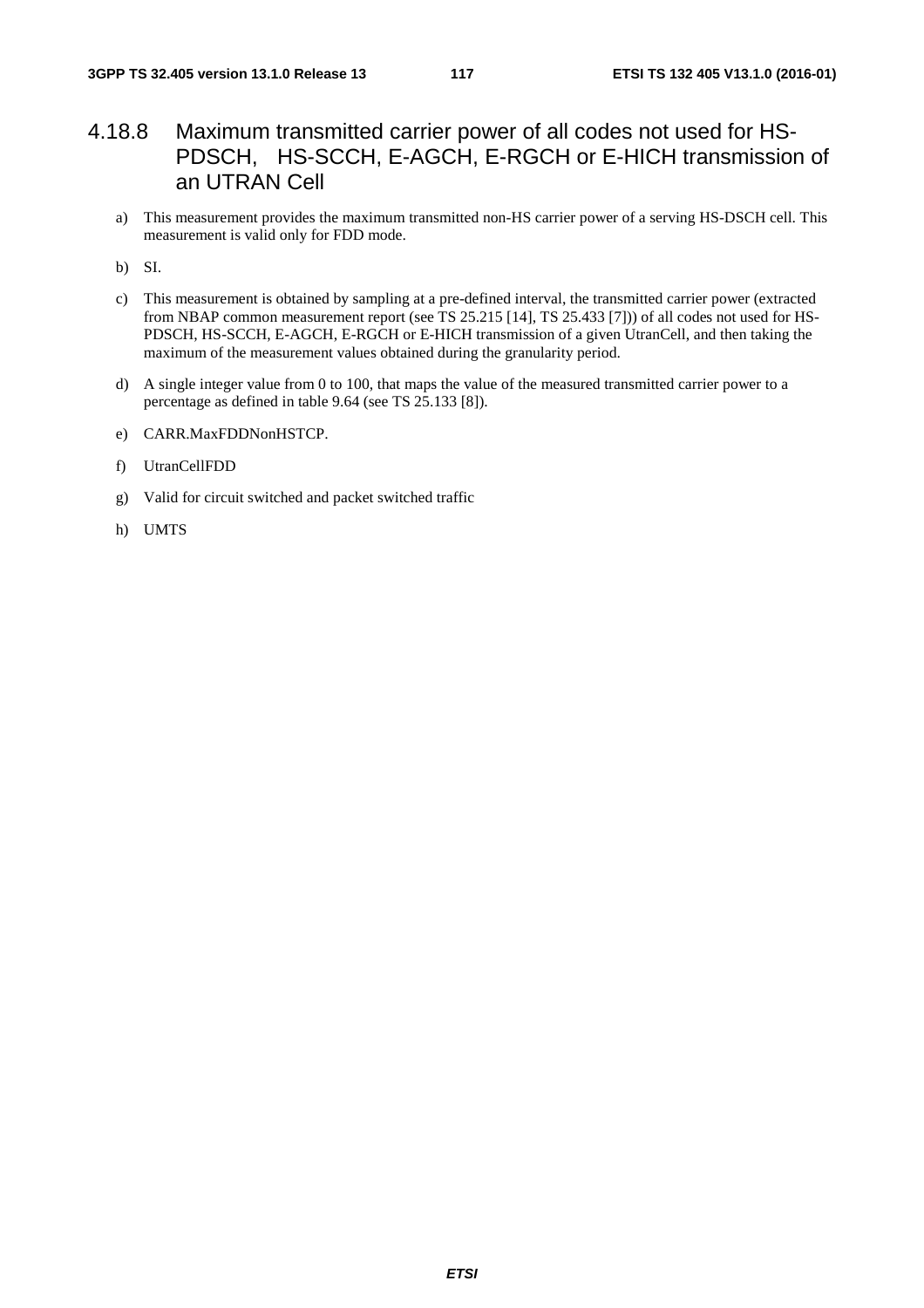## 4.19 FDD Code Resources

## 4.19.1 Code Resources Used of an FDD mode UTRAN Cell

a) This measurement provides the number of OVSF codes used of an UTRAN cell. This measurement is split into subcounters according to the Orthogonal Variable Spreading Factor (OVSF) length. This measurement is only valid for FDD mode.

b) SI.

- c) This measurement is obtained by sampling at a pre-defined interval, the number of OVSF codes used per spread factor (SF), and then taking the arithmetic mean. The SF used as following: SF=4, SF= 8, SF= 16, SF= 32, SF= 64, SF= 128, SF= 256, SF=512.
- d) Eight integer values.
- e) CR.CodesUsed.SF4 CR.CodesUsed.SF8 CR.CodesUsed.SF16 CR.CodesUsed.SF32 CR.CodesUsed.SF64 CR.CodesUsed.SF128 CR.CodesUsed.SF256 CR.CodesUsed.SF512
- f) UtranCellFDD
- g) Valid for circuit switched and packet switched traffic
- h) UMTS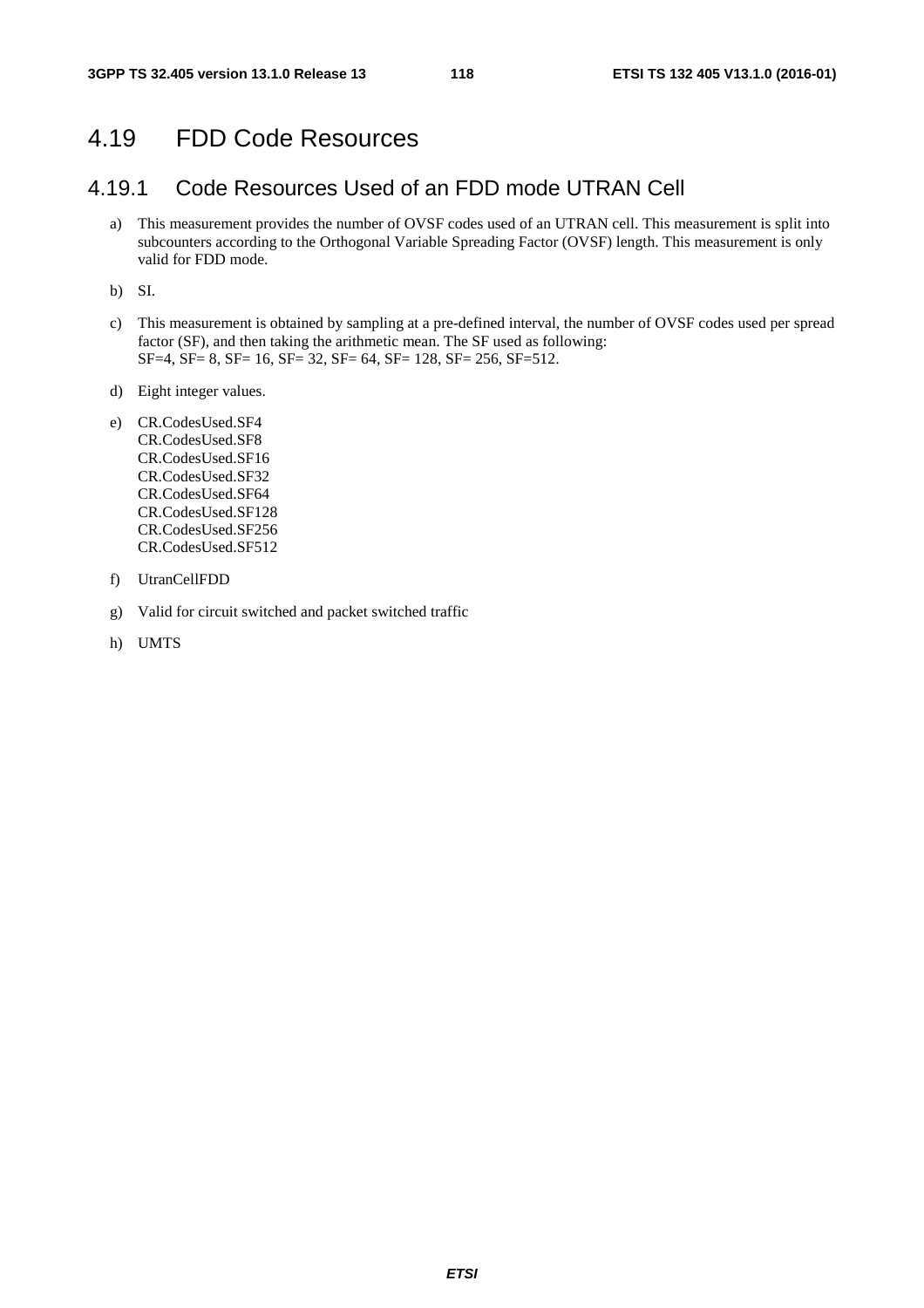# 4.20 Paging

## 4.20.1 Overview

### 4.20.1.0 Introduction

Paging procedures include RANAP Paging procedure, RRC Paging and RRC UE Dedicated Paging procedure.

#### 4.20.1.1 Considered Paging procedures

Performance Measurement definitions in this subclause are based on TS 25.331 [4] and TS 25.413 [5].

The following procedures are of interest for this purpose:

RRC: UE DEDICATED PAGING

RRC: PAGING

RANAP: PAGING



**Figure: RANAP Paging procedure (Successful operation)**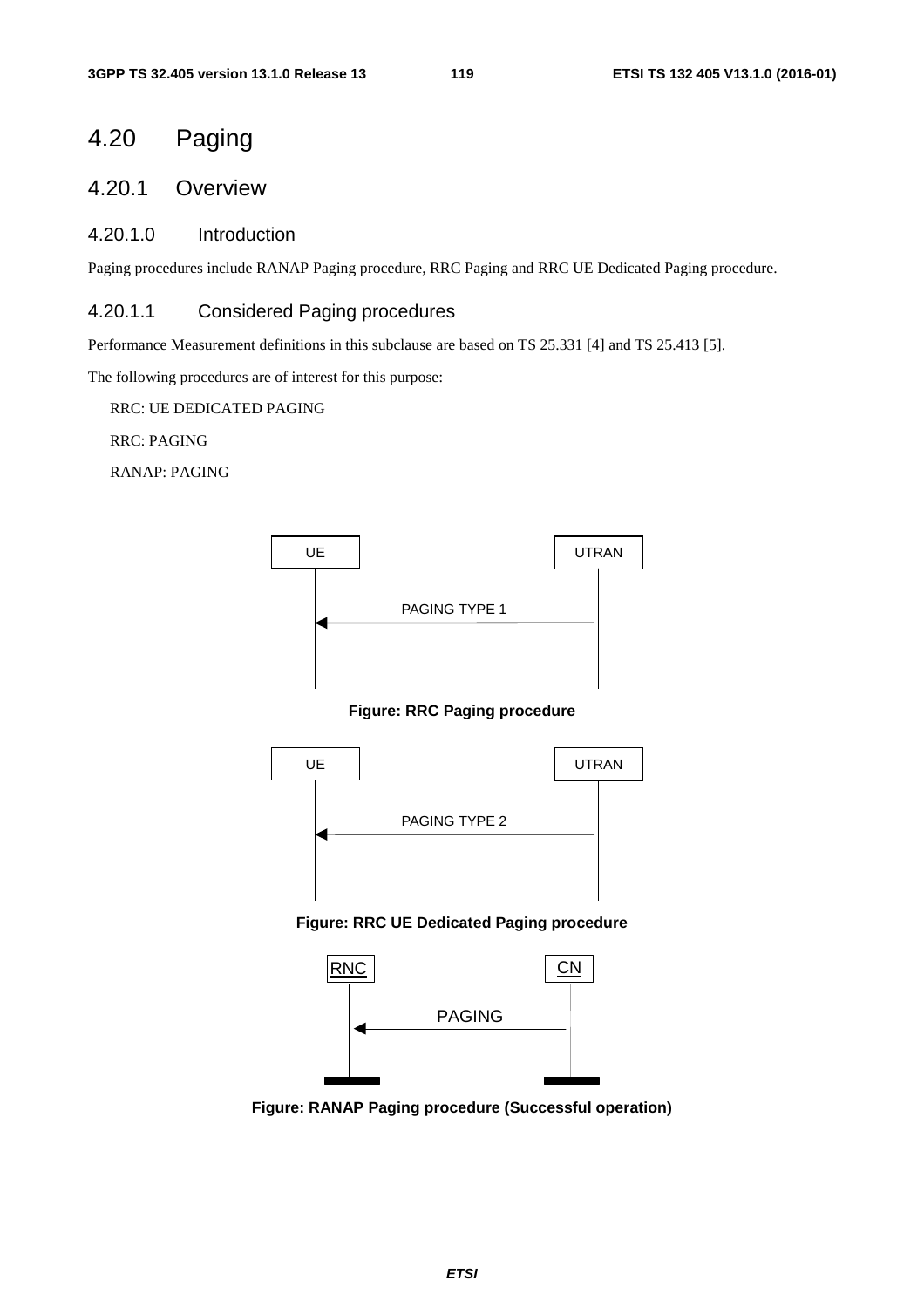## 4.20.2 Paging request from CN

- a) This measurement provides the number of paging requests received from CN. The measurement is split into subcounters per paging cause.
- b) CC
- c) On receipt by the RNC of a RANAP PAGING message from CN. Each RANAP message PAGING receipt by the RNC is added to the relevant per cause measurement. The possible causes are included in TS 25.413 [5]. The sum of all supported per cause measurements shall equal the total number of PAGING requests. In case only a subset of per cause measurements is supported, a sum measurement subtype will be provided first.
- d) Each measurement is an integer value.
- e) The measurement name has the form Pag.AttCn.*Cause* where *Cause* identifies the paging cause.
- f) RncFunction
- g) Valid for circuit switched and packet switched traffic
- h) UMTS

## 4.20.3 Paging Type 1

#### 4.20.3.1 Attempted Paging Type 1

- a) This measurement provides the number of attempted Paging Type 1 procedures. The measurement is split into subcounters per paging cause.
- b) CC
- c) On transmission by the RNC of a RRC PAGING TYPE 1 message to the UE. Each RRC PAGING TYPE 1 message sent by the RNC is added to the relevant per cause measurement. The possible causes are included in TS 25.331 [4]. The sum of all supported per cause measurements shall equal the total number of Paging Type 1 attempts. In case only a subset of per cause measurements is supported, a sum measurement subtype will be provided first.
- d) Each measurement is an integer value.
- e) The measurement name has the form Pag.AttPagType1.*Cause* where *Cause* identifies the paging cause.
- f) UtranCellFDD UtranCellTDDLcr UtranCellTDDHcr
- g) Valid for circuit switched and packet switched traffic
- h) UMTS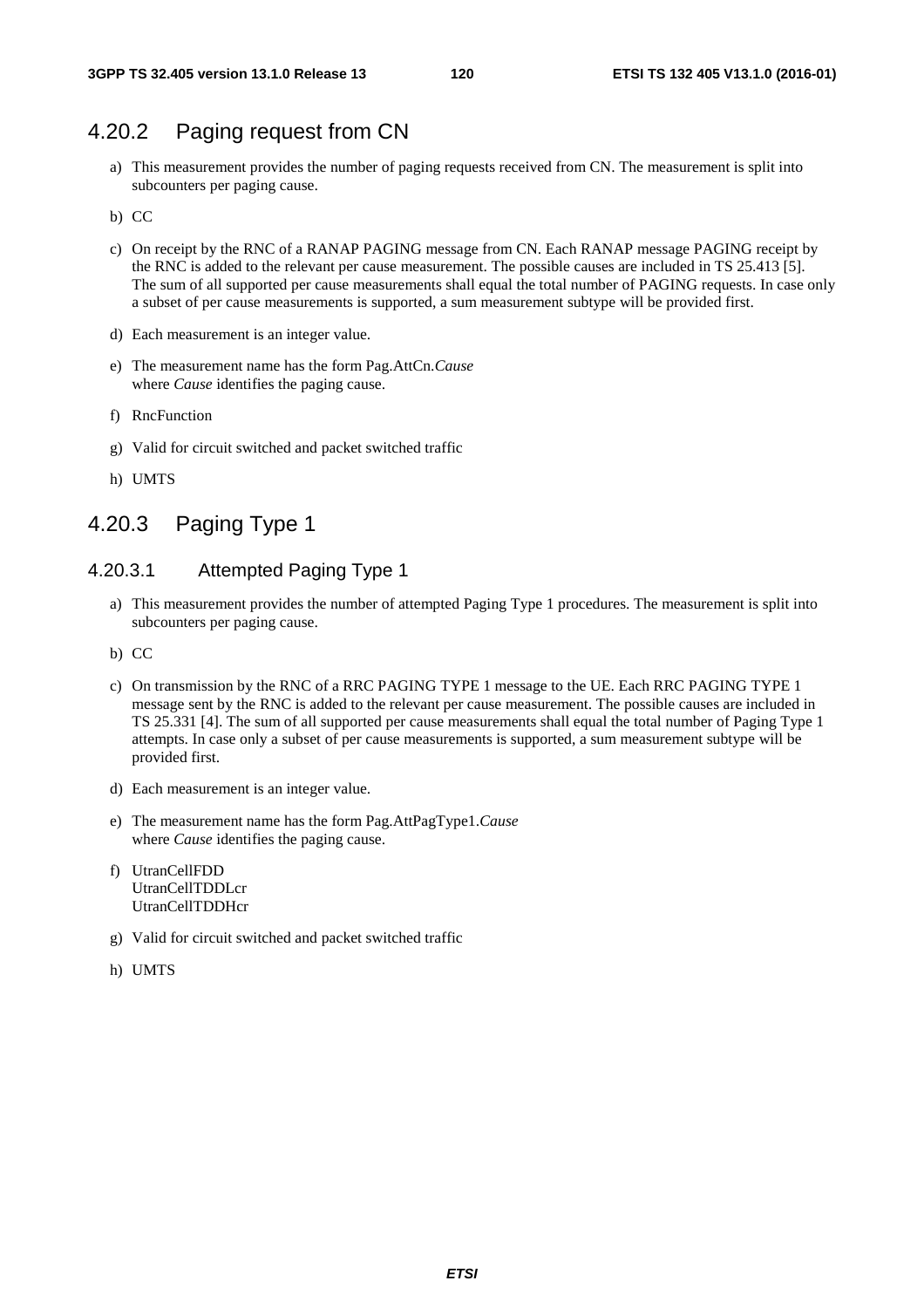## 4.20.4 Paging Type 2

#### 4.20.4.1 Attempted Paging Type 2

- a) This measurement provides the number of attempted Paging Type 2 procedures. The measurement is split into subcounters per paging cause.
- b) CC
- c) On transmission by the RNC of a RRC PAGING TYPE 2 message to the UE. Each RRC PAGING TYPE 2 message sent by the RNC is added to the relevant per cause measurement. The possible causes are included in TS 25.331 [4]. The sum of all supported per cause measurements shall equal the total number of Paging Type 2 attempts. In case only a subset of per cause measurements is supported, a sum measurement subtype will be provided first.
- d) Each measurement is an integer value.
- e) The measurement name has the form Pag.AttPagType2.*Cause* where *Cause* identifies the paging cause.
- f) UtranCellFDD UtranCellTDDLcr UtranCellTDDHcr
- g) Valid for circuit switched and packet switched traffic
- h) UMTS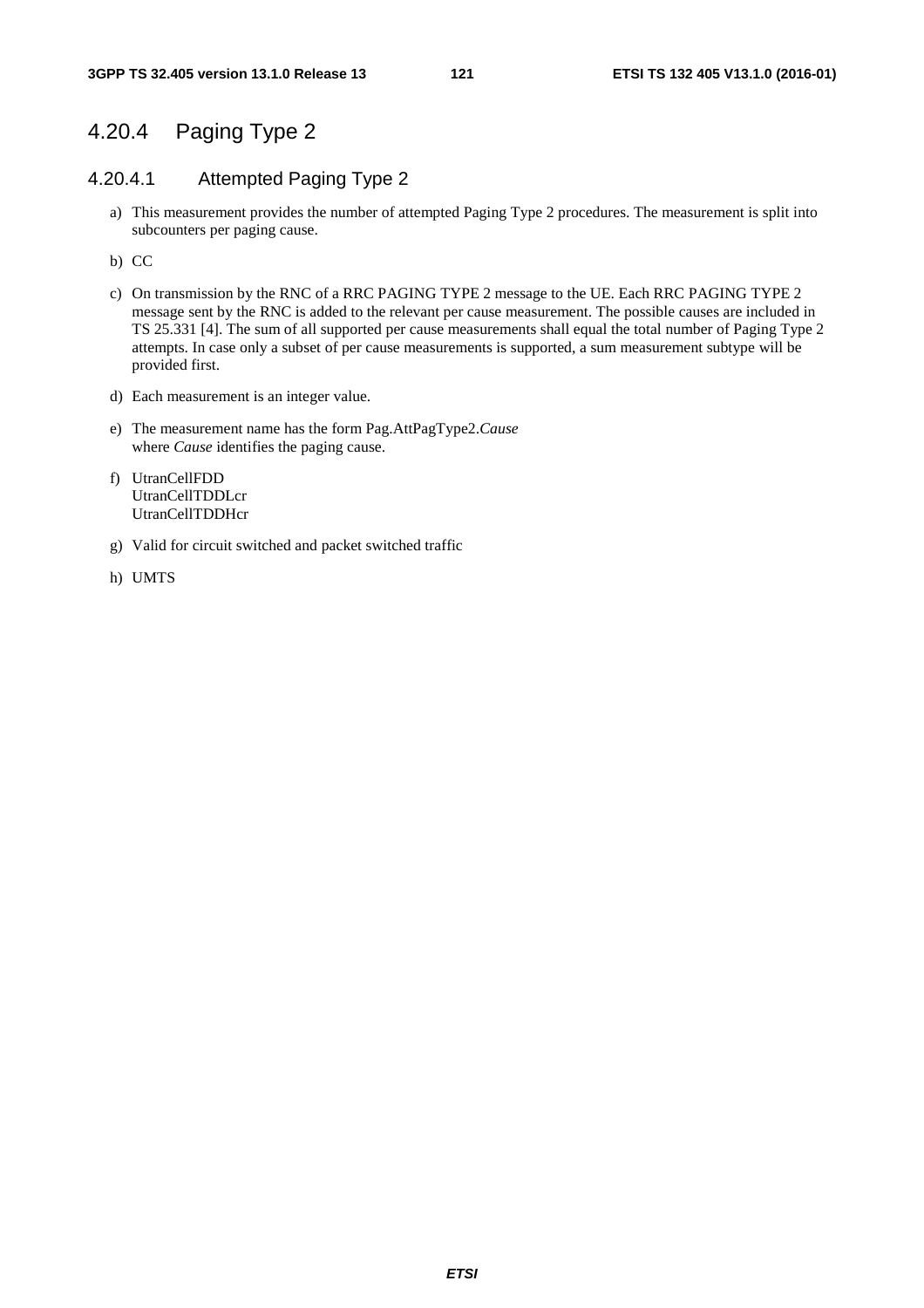# 4.21 ATM layer measurement

## 4.21.1 Cell collection

#### 4.21.1.1 Ingress cells (whole stream)

- a) This measurement provides the total number of ingress cells on ATM node.
- b) CC
- c) See clause 5.6.7 in [11].
- d) A single integer value, see [11].
- e) ATM.ATML.IngressCells.
- f) IubLink.
- g) Valid for circuit switched and packet switched traffic
- h) UMTS

#### 4.21.1.2 Egress cells (whole stream)

- a) This measurement provides the total number of egress cells on ATM node.
- b) CC
- c) See NumberCellsTrnsd in [11].
- d) A single integer value, see [11].
- e) ATM.ATML.EgressCells.
- f) IubLink.
- g) Valid for circuit switched and packet switched traffic
- h) UMTS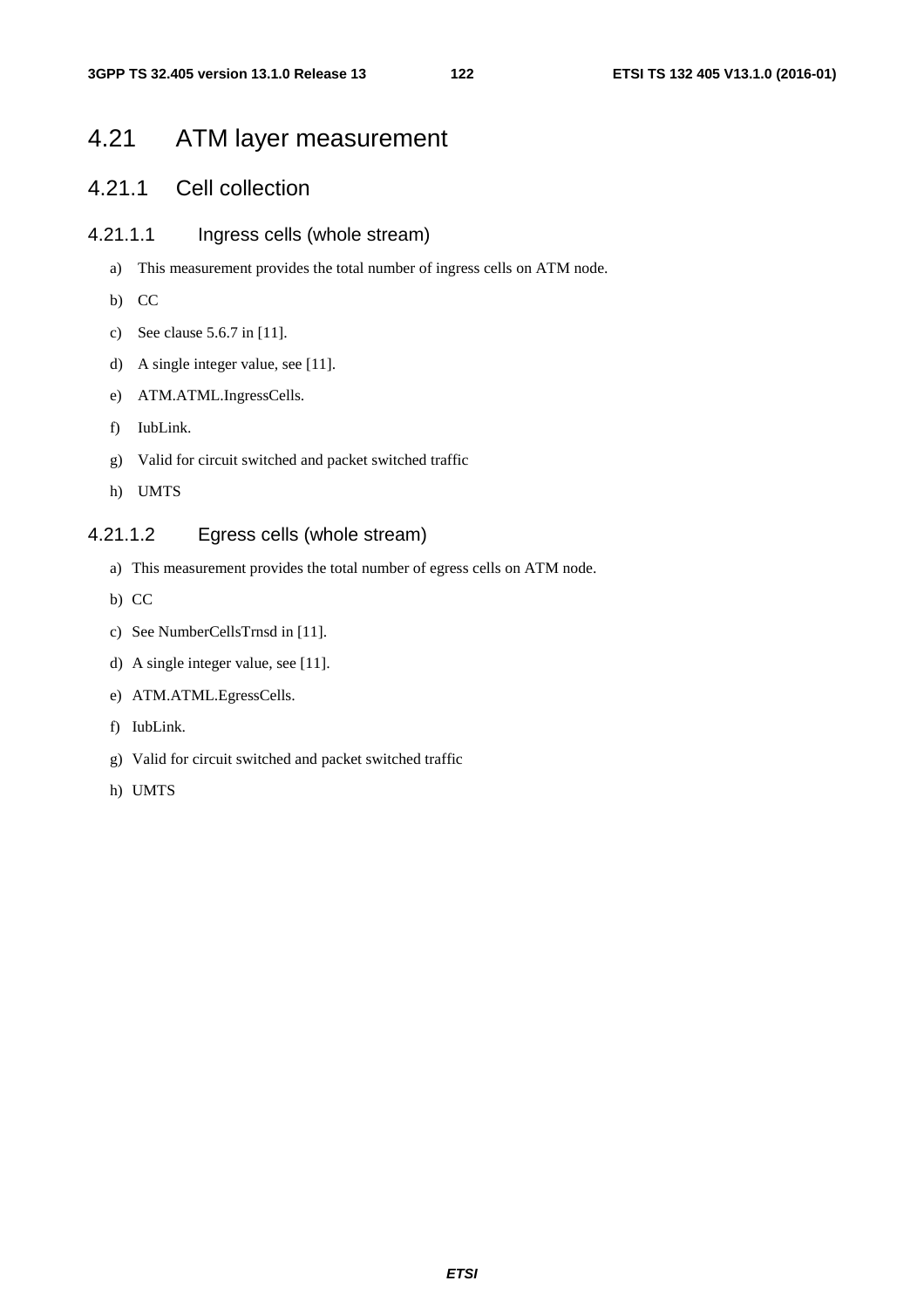## 4.22 HSDPA setup

## 4.22.1 Mac-d setup for HSDPA

#### 4.22.1.0 Introduction

The three measurement types defined in this subclause are subject to the "2 out of 3 approach".

#### 4.22.1.1 Attempted Mac-d setups for HSDPA

- a) This measurement provides the number of attempted Mac-d setups for HSDPA.
- b) CC
- c) On transmission by the RNC of a NBAP message RADIO LINK SETUP REQUEST with the 'HS-DSCH Information' IE; Or on transmission by the RNC of a NBAP message RADIO LINK RECONFIGURATION PREPARE with the 'HS-DSCH MAC-d Flows To Add' or 'HS-DSCH Information' IE; Or on transmission by the RNC of a NBAP message RADIO LINK RECONFIGURATION REQUEST with the 'HS-DSCH MAC-d Flows To Add' or 'HS-DSCH Information' IE. See TS 25.433 [7].
- d) A single integer value
- e) HSDPA.AttMacdSetup
- f) UtranCellFDD UtranCellTDDLcr UtranCellTDDHcr
- g) Valid for packet switched traffic
- h) UMTS

#### 4.22.1.2 Successful Mac-d setups for HSDPA

- a) This measurement provides the number of successful Mac-d setups for HSDPA.
- b) CC
- c) On receipt by the RNC of a NBAP message RADIO LINK SETUP RESPONSE, corresponding to transmission of the NBAP message RADIO LINK SETUP REQUEST with the 'HS-DSCH Information' IE; Or on receipt by the RNC of a NBAP message RADIO LINK RECONFIGURATION READY, corresponding to the transmission of the NBAP message RADIO LINK RECONFIGURATION PREPARE with the 'HS-DSCH MAC-d Flows To Add' or 'HS-DSCH Information' IE; Or on receipt by the RNC of NBAP message RADIO LINK RECONFIGURATION RESPONSE, corresponding to the transmission of the NBAP message RADIO LINK RECONFIGURATION REQUEST with the 'HS-DSCH MAC-d Flows To Add' or 'HS-DSCH Information' IE. See TS 25.433 [7].
- d) A single integer value
- e) HSDPA.SuccMacdSetup
- f) UtranCellFDD UtranCellTDDLcr UtranCellTDDHcr
- g) Valid for packet switched traffic
- h) UMTS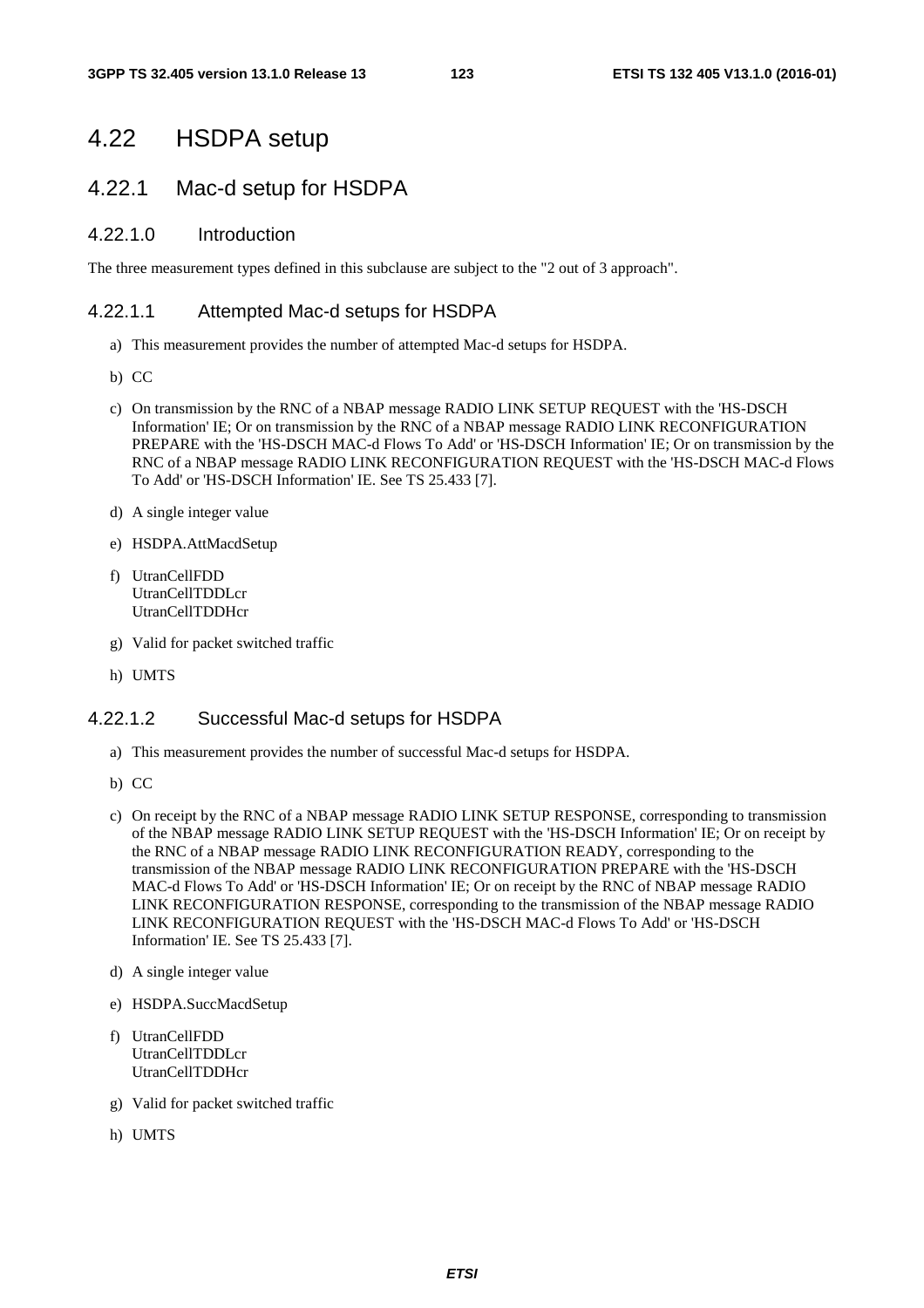#### 4.22.1.3 Failed Mac-d setups for HSDPA

- a) This measurement provides the number of failed Mac-d setups for HSDPA. The measurement is split into subcounters per cause.
- b) CC
- c) On receipt by the RNC of a NBAP message RADIO LINK SETUP FAILURE, corresponding to transmission of the NBAP message RADIO LINK SETUP REQUEST with the 'HS-DSCH Information' IE; Or on receipt by the RNC of a NBAP message RADIO LINK RECONFIGURATION FAILURE, corresponding to the transmission of the NBAP message RADIO LINK RECONFIGURATION PREPARE with the 'HS-DSCH MAC-d Flows To Add' or 'HS-DSCH Information' IE; Or on receipt by the RNC of NBAP message RADIO LINK RECONFIGURATION FAILURE, corresponding to the transmission of the NBAP message RADIO LINK RECONFIGURATION REQUEST with the 'HS-DSCH MAC-d Flows To Add' or 'HS-DSCH Information' IE. Each failed Mac-d setup for HSDPA is added to the relevant measurement according to the failure cause. Possible failure causes are included in TS 25.433 [7].

Each expected NBAP message RADIO LINK SETUP FAILURE, corresponding to transmission of the NBAP message RADIO LINK SETUP REQUEST with the 'HS-DSCH Information' IE; Or NBAP message RADIO LINK RECONFIGURATION FAILURE, corresponding to the transmission of the NBAP message RADIO LINK RECONFIGURATION PREPARE with the 'HS-DSCH MAC-d Flows To Add' or 'HS-DSCH Information' IE; Or NBAP message RADIO LINK RECONFIGURATION FAILURE, corresponding to the transmission of the NBAP message RADIO LINK RECONFIGURATION REQUEST with the 'HS-DSCH MAC-d Flows To Add' or 'HS-DSCH Information' IE not received by the RNC is added to the measurement cause 'No Reply' (not specified in TS 25.433 [7]).

The sum of all supported per cause measurements shall equal the total number of failed Mac-d setups for HSDPA. In case only a subset of per cause measurements is supported, a sum subcounter will be provided first.

- d) Each measurement is an integer value. The number of measurements is equal to the number of causes plus a possible sum value identified by the .*sum* suffix.
- e) The measurement name has the form HSDPA.FailMacdSetup.*Cause*  where *Cause* identifies the failure cause. The cause 'No Reply' is identified by the .*NoReply* suffix.
- f) UtranCellFDD UtranCellTDDLcr UtranCellTDDHcr
- g) Valid for packet switched traffic
- h) UMTS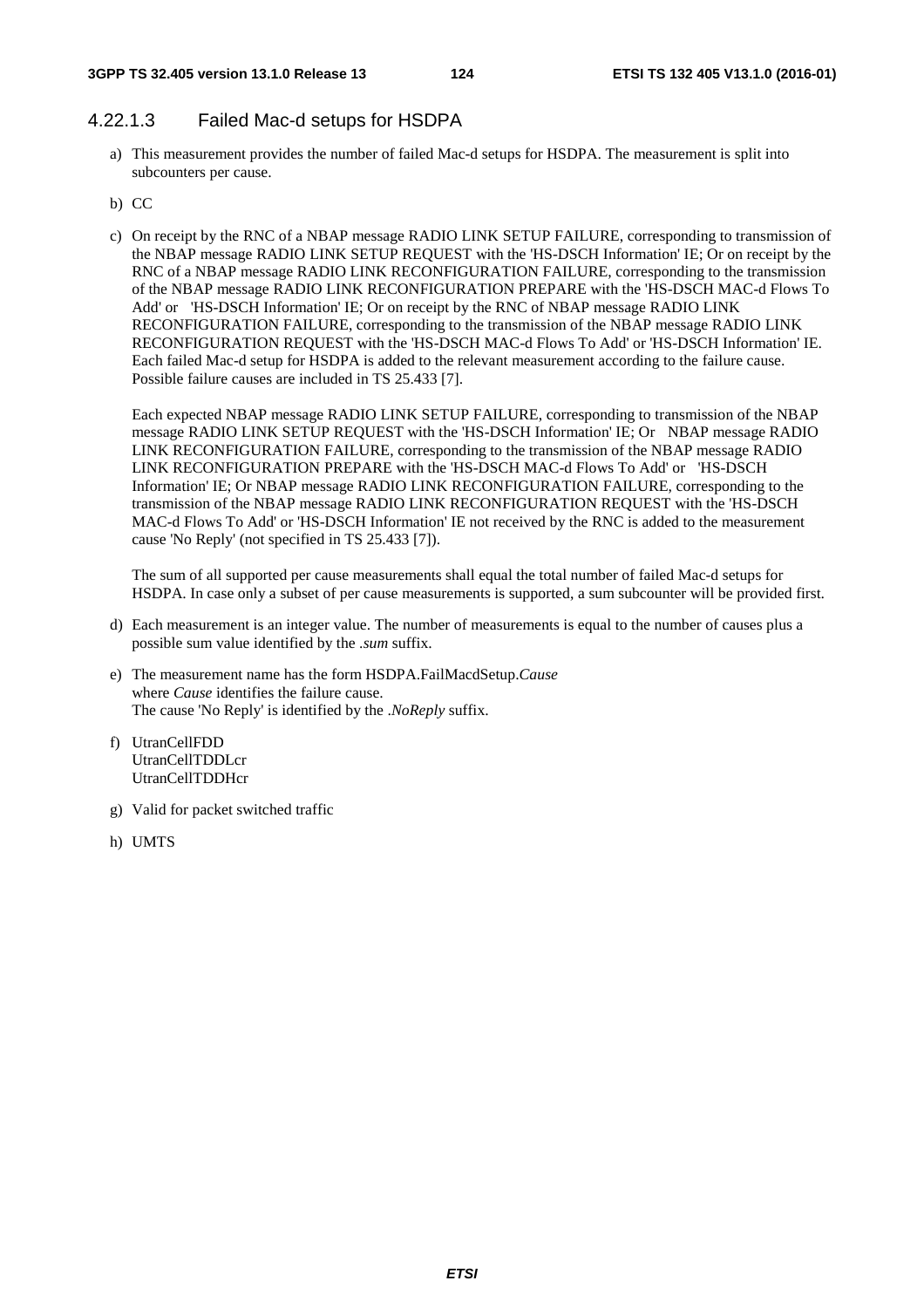## 4.22.2 RB setup for HSDPA

#### 4.22.2.0 Introduction

The three measurement types defined in this subclause are subject to the "2 out of 3 approach".

#### 4.22.2.1 Attempted RB setups for HSDPA

- a) This measurement provides the number of attempted radio bearer setups for HSDPA.
- b) CC
- c) On transmission by the RNC of a RRC message RADIO BEARER SETUP with the 'Downlink transport channel type' set to 'HS-DSCH' or 'DCH + HS-DSCH' in the 'RB mapping info' IE of the 'RB information to setup'; Or on transmission by the RNC of a RRC message RADIO BEARER RECONFIGURATION with 'Downlink transport channel type' set to 'HS-DSCH' or 'DCH + HS-DSCH' in the 'RB mapping info' IE of the 'RB information to reconfigure' if the previous 'Downlink transport channel type' of this RB is not the 'HS-DSCH' or 'DCH + HS-DSCH'. See TS 25.331 [4].
- d) A single integer value
- e) HSDPA.AttRBSetup
- f) UtranCellFDD UtranCellTDDLcr UtranCellTDDHcr
- g) Valid for packet switched traffic
- h) UMTS

#### 4.22.2.2 Successful RB setups for HSDPA

- a) This measurement provides the number of successful radio bearer setups for HSDPA.
- b) CC
- c) On receipt by the RNC of a RRC message RADIO BEARER SETUP COMPLETE, corresponding to the transmission of the RRC message RADIO BEARER SETUP with the 'Downlink transport channel type' set to 'HS-DSCH' or 'DCH + HS-DSCH' in the 'RB mapping info' IE of the 'RB information to setup'; Or on receipt by the RNC of a RRC message RADIO BEARER RECONFIGURATION COMPLETE, corresponding to the transmission of the RRC message RADIO BEARER RECONFIGURATION with 'Downlink transport channel type' set to 'HS-DSCH' or 'DCH + HS-DSCH' in the 'RB mapping info' IE of the 'RB information to reconfigure' if the previous 'Downlink transport channel type' of this RB is not the 'HS-DSCH' or 'DCH + HS-DSCH'. See TS 25.331 [4].
- d) A single integer value
- e) HSDPA.SuccRBSetup
- f) UtranCellFDD UtranCellTDDLcr UtranCellTDDHcr
- g) Valid for packet switched traffic
- h) UMTS

#### 4.22.2.3 Failed RB setups for HSDPA

a) This measurement provides the number of failed radio bearer setups for HSDPA. The measurement is split into subcounters per cause.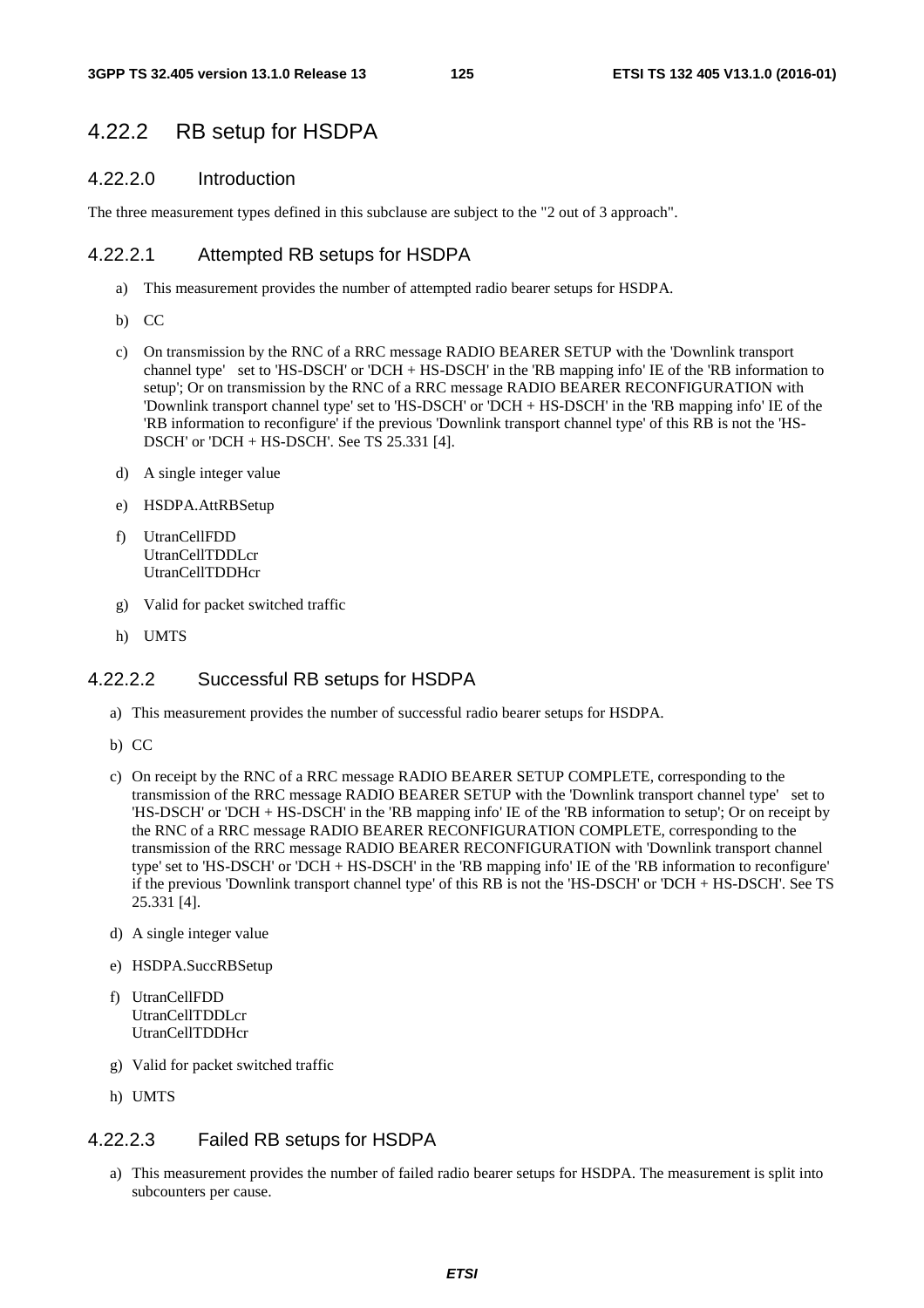#### **3GPP TS 32.405 version 13.1.0 Release 13 126 ETSI TS 132 405 V13.1.0 (2016-01)**

- b) CC
- c) On receipt by the RNC of a RRC message RADIO BEARER SETUP FAILURE, corresponding to the transmission of the RRC message RADIO BEARER SETUP with the 'Downlink transport channel type' set to 'HS-DSCH' or 'DCH + HS-DSCH' in the 'RB mapping info' IE of the 'RB information to setup'; Or on receipt by the RNC of a RRC message RADIO BEARER RECONFIGURATION FAILURE, corresponding to the transmission of the RRC message RADIO BEARER RECONFIGURATION with 'Downlink transport channel type' set to 'HS-DSCH' or 'DCH + HS-DSCH' in the 'RB mapping info' IE of the 'RB information to reconfigure' if the previous 'Downlink transport channel type' of this RB is not the 'HS-DSCH' or 'DCH + HS-DSCH'. Each failed RB setup for HSDPA is added to the relevant measurement according to the failure cause. Possible failure causes are included in TS 25.331 [4].

Each expected RRC message RADIO BEARER SETUP FAILURE, corresponding to the transmission of the RRC message RADIO BEARER SETUP with the 'Downlink transport channel type' set to 'HS-DSCH' or 'DCH + HS-DSCH' in the 'RB mapping info' IE of the 'RB information to setup'; Or RRC message RADIO BEARER RECONFIGURATION FAILURE, corresponding to the transmission of the RRC message RADIO BEARER RECONFIGURATION with 'Downlink transport channel type' set to 'HS-DSCH' or 'DCH + HS-DSCH' in the 'RB mapping info' IE of the 'RB information to reconfigure' if the previous 'Downlink transport channel type' of this RB is not the 'HS-DSCH' or 'DCH + HS-DSCH' not received by the RNC is added to the measurement cause 'No Reply' (not specified in TS 25.331 [4]).

The sum of all supported per cause measurements shall equal the total number of failed RB setups for HSDPA. In case only a subset of per cause measurements is supported, a sum subcounter will be provided first.

- d) Each measurement is an integer value. The number of measurements is equal to the number of causes plus a possible sum value identified by the .sum suffix.
- e) The measurement name has the form HSDPA.FailRBSetup.*Cause* where *Cause* identifies the failure cause. The cause 'No Reply' is identified by the .*NoReply* suffix.
- f) UtranCellFDD UtranCellTDDLcr UtranCellTDDHcr
- g) Valid for packet switched traffic
- h) UMTS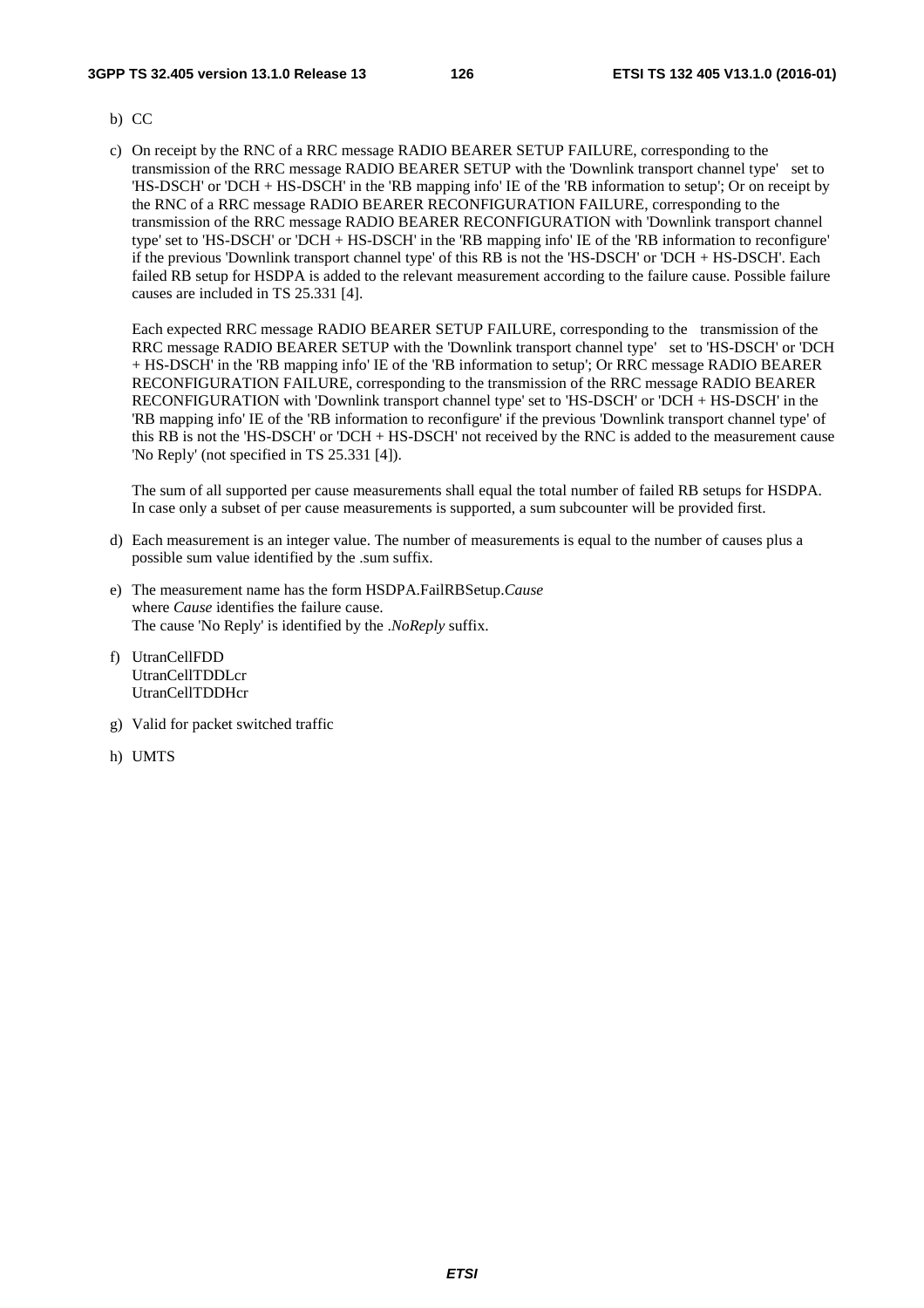# 4.23 Call duration in UTRAN cell

## 4.23.1 Call duration in UTRAN cell for CS domain

- a) This measurement provides the call duration in utran cell for CS domain. The measurement is split into subcounters per traffic class (See the 3GPP TS23.107 [2]).
- b) DER  $(n=1)$
- c) This measurement is obtained by accumulating the time intervals for each traffic class between the call start RRC RADIO BEARER SETUP COMPLETE and the call completed RRC RADIO BEARER RELEASE over a granularity period using DER, For conversational service, the relevant measurement for each specified data rate is required, the detailed data rates are listed below (see TS 25.993 [12]).The accumulator shall be reinitialised at the beginning of each granularity period. The call duration for each traffic class (for each specified data rate of conversational service) for CS domain is added to the relevant measurement. See TS 25.413 [5] and TS 23.107 [2].

uplink <U>:

- 1: AMR rate (12.2 10.2 7.95 7.4 6.7 5.9 5.15 4.75) kbps
- 2: 12.2 kbps
- 3: 28.8 kbps
- 4: 32 kbps
- 5: 64 kbps
- downlink <D>:
	- 1: AMR rate (12.2 10.2 7.95 7.4 6.7 5.9 5.15 4.75) kbps
	- 2: 12.2 kbps
	- 3: 28.8 kbps
	- 4: 32 kbps
	- 5: 64 kbps

As indicated above, <U> and <D> are integer values that map to the conversational service specified uplink and downlink data rates, respectively.

- d) Each measurement is an integer value. (in seconds)
- e) The measurement name has the form RRC.CallDurationCS.Conv.<U><D> RRC.CallDurationCS.Strm RRC.CallDurationCS.Intact RRC.CallDurationCS.Bgrd.
- f) UtranCellFDD UtranCellTDDLcr UtranCellTDDHcr
- g) Valid for circuit switched
- h) UMTS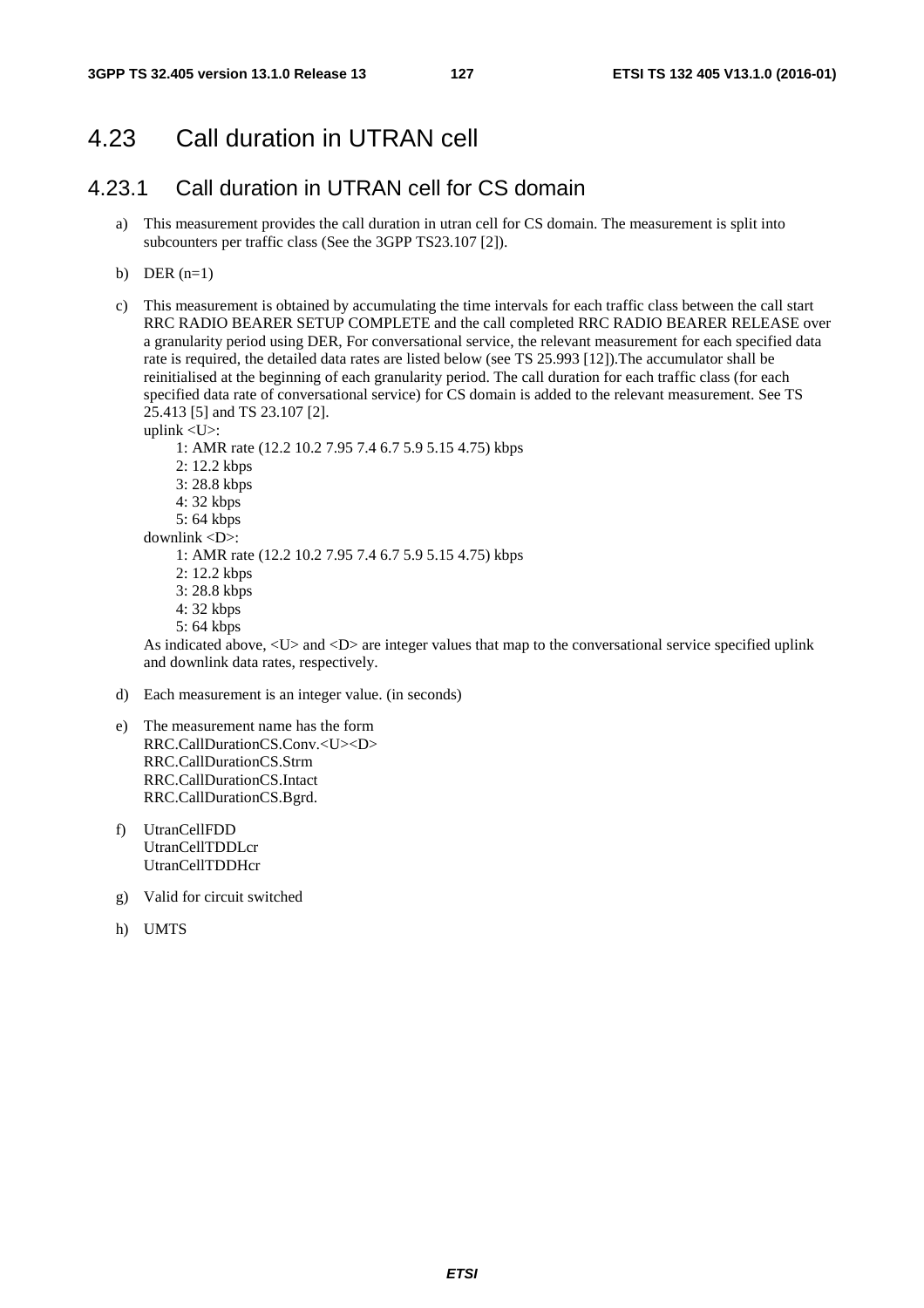# 4.24 Measurements related to channel switches between FACH/DCH and HS-DSCH

## 4.24.1 Measurements related to channel switches from FACH/DCH to HS-DSCH intra UTRAN cell

#### 4.24.1.1 Attempted channel switches from FACH to HS-DSCH

- a) This measurement provides the number of attempted channel switches from FACH to HS-DSCH in the serving HS-DSCH cell.
- b) CC
- c) On transmission by the RNC of a RRC message RADIO BEARER RECONFIGURATION to UE, with the condition that channel switches from FACH to HS-DSCH (see TS 25.331 [4]).

NOTE: This measurement is dedicated to channel switches from FACH to HS-DSCH.

- d) A single integer value
- e) HSDPA.AttFachToHs
- f) UtranCellFDD UtranCellTDDLcr UtranCellTDDHcr
- g) Valid for packet switched traffic
- h) UMTS

## 4.24.1.2 Successful channel switches from FACH to HS-DSCH

- a) This measurement provides the number of successful channel switches from FACH to HS-DSCH in the serving HS-DSCH cell.
- b) CC
- c) On receipt by the RNC of a RRC message RADIO BEARER RECONFIGURATION COMPLETE from UE, with the condition that channel switches from FACH to HS-DSCH (see TS 25.331 [4]).

NOTE: This measurement is dedicated to channel switches from FACH to HS-DSCH.

- d) A single integer value
- e) HSDPA.SuccFachToHs
- f) UtranCellFDD UtranCellTDDLcr UtranCellTDDHcr
- g) Valid for packet switched traffic
- h) UMTS

### 4.24.1.3 Attempted channel switches from DCH to HS-DSCH

- a) This measurement provides the number of attempted channel switches from DCH to HS-DSCH in the serving HS-DSCH cell.
- b) CC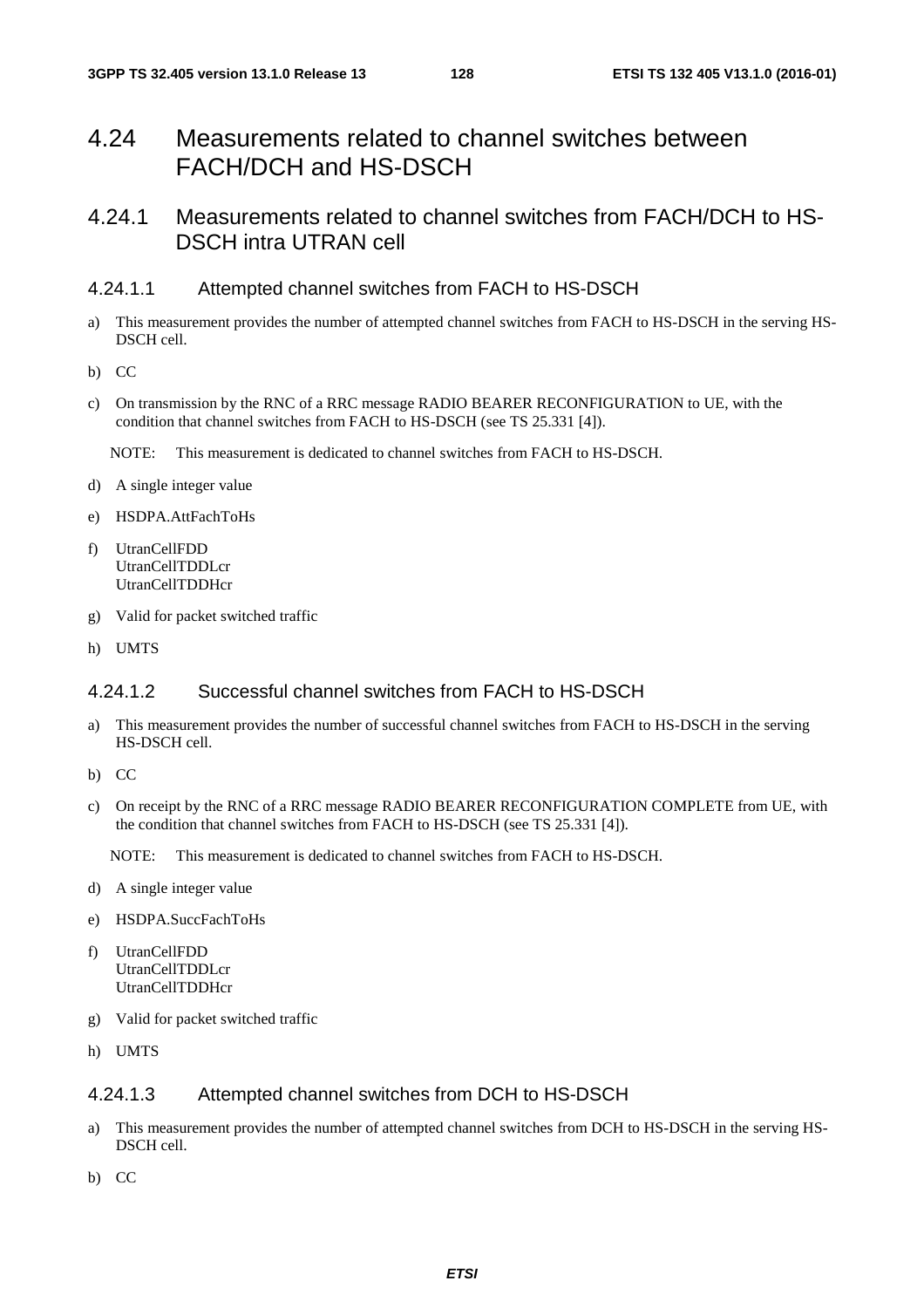- c) On transmission by the RNC of a RRC message RADIO BEARER RECONFIGURATION to UE, with the condition that channel switches from DCH to HS-DSCH (see TS 25.331 [4]).
- d) A single integer value
- e) HSDPA.AttDchToHs
- f) UtranCellFDD UtranCellTDDLcr UtranCellTDDHcr
- g) Valid for packet switched traffic
- h) UMTS

#### 4.24.1.4 Successful channel switches from DCH to HS-DSCH

- a) This measurement provides the number of successful channel switches from DCH to HS-DSCH in the serving HS-DSCH cell.
- b) CC
- c) On receipt by the RNC of a RRC message RADIO BEARER RECONFIGURATION COMPLETE from UE, with the condition that channel switches from DCH to HS-DSCH (see TS 25.331 [4]).
- d) A single integer value
- e) HSDPA.SuccDchToHs
- f) UtranCellFDD UtranCellTDDLcr UtranCellTDDHcr
- g) Valid for packet switched traffic
- h) UMTS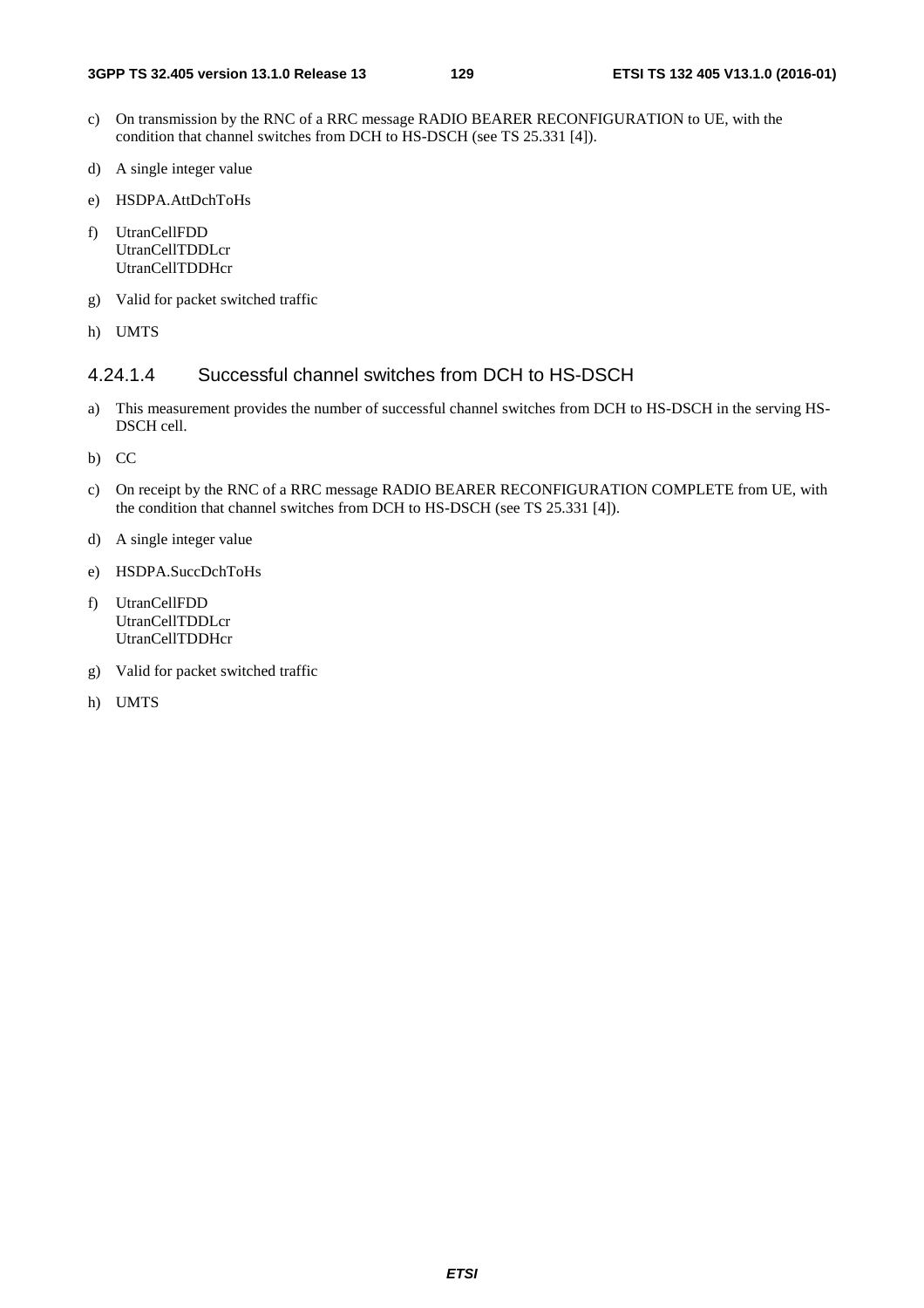## 4.24.2 Measurements related to channel switches from HS-DSCH to FACH/DCH intra UTRAN cell

#### 4.24.2.1 Attempted channel switches from HS-DSCH to FACH

- a) This measurement provides the number of attempted channel switches from HS-DSCH to FACH in the serving HS-DSCH cell.
- b) CC
- c) On transmission by the RNC of a RRC message RADIO BEARER RECONFIGURATION to UE, with the condition that channel switches from HS-DSCH to FACH (see TS 25.331 [4]).

Note: this measurement is dedicated to channel switches from HS-DSCH to FACH.

- d) A single integer value
- e) HSDPA.AttHsToFach
- f) UtranCellFDD UtranCellTDDLcr UtranCellTDDHcr
- g) Valid for packet switched traffic
- h) UMTS

### 4.24.2.2 Successful channel switches from HS-DSCH to FACH

- a) This measurement provides the number of successful channel switches from HS-DSCH to FACH in the serving HS-DSCH cell.
- b) CC
- c) On receipt by the RNC of a RRC message RADIO BEARER RECONFIGURATION COMPLETE from UE, with the condition that channel switches from HS-DSCH to FACH (see TS 25.331 [4]).

Note: this measurement is dedicated to channel switches from HS-DSCH to FACH.

- d) A single integer value
- e) HSDPA.SuccHsToFach
- f) UtranCellFDD UtranCellTDDLcr UtranCellTDDHcr
- g) Valid for packet switched traffic
- h) UMTS

#### 4.24.2.3 Attempted channel switches from HS-DSCH to DCH

- a) This measurement provides the number of attempted channel switches from HS-DSCH to DCH in the serving HS-DSCH cell.
- b) CC
- c) On transmission by the RNC of a RRC message RADIO BEARER RECONFIGURATION to UE, with the condition that channel switches from HS-DSCH to DCH (see TS 25.331 [4]).
- d) A single integer value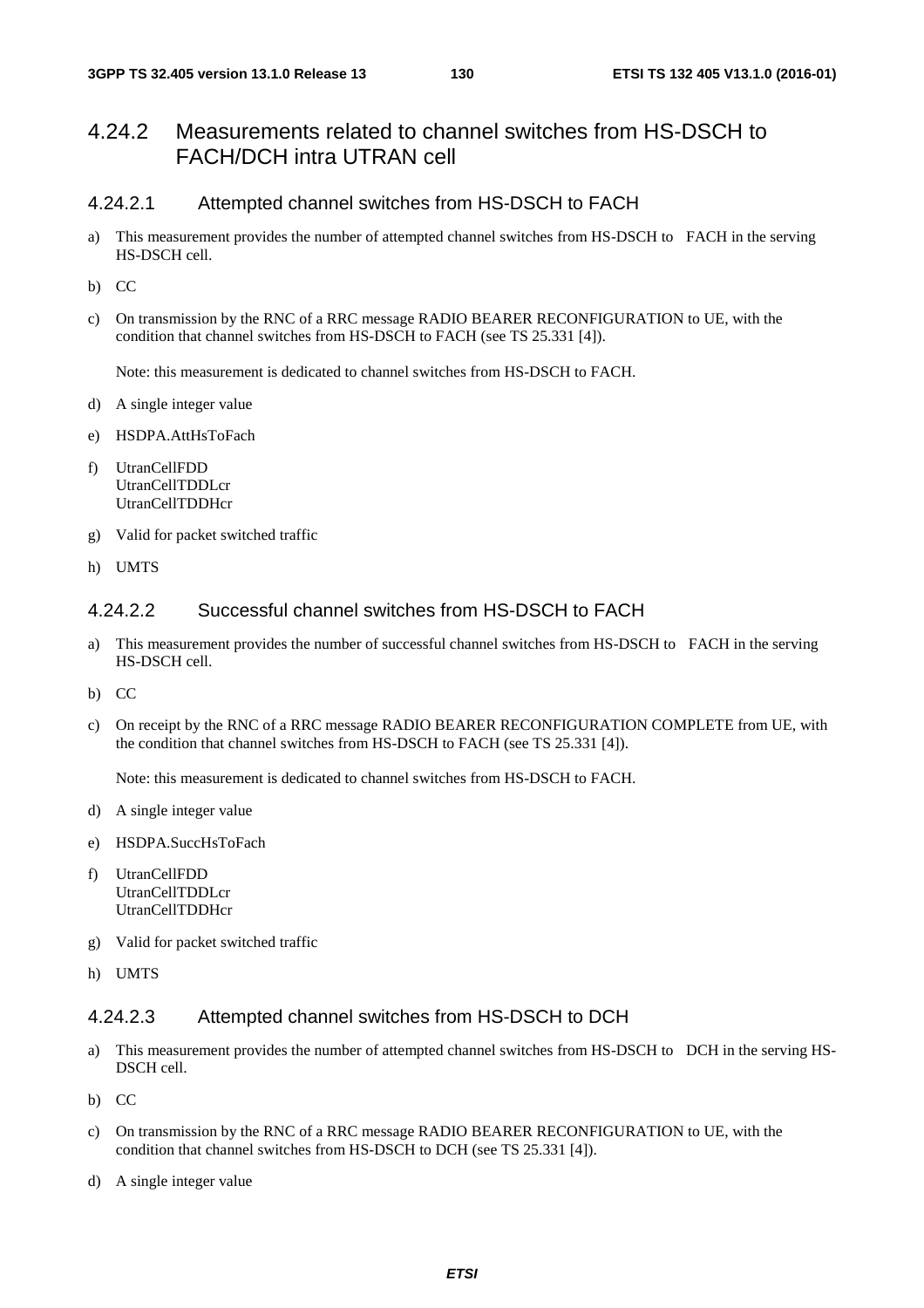- e) HSDPA.AttHsToDch
- f) UtranCellFDD UtranCellTDDLcr UtranCellTDDHcr
- g) Valid for packet switched traffic
- h) UMTS

### 4.24.2.4 Successful channel switches from HS-DSCH to DCH

- a) This measurement provides the number of successful channel switches from HS-DSCH to DCH in the serving HS-DSCH cell.
- b) CC
- c) On receipt by the RNC of a RRC message RADIO BEARER RECONFIGURATION COMPLETE from UE, with the condition that channel switches from HS-DSCH to DCH (see TS 25.331 [4]).
- d) A single integer value
- e) HSDPA.SuccHsToDch
- f) UtranCellFDD UtranCellTDDLcr UtranCellTDDHcr
- g) Valid for packet switched traffic
- h) UMTS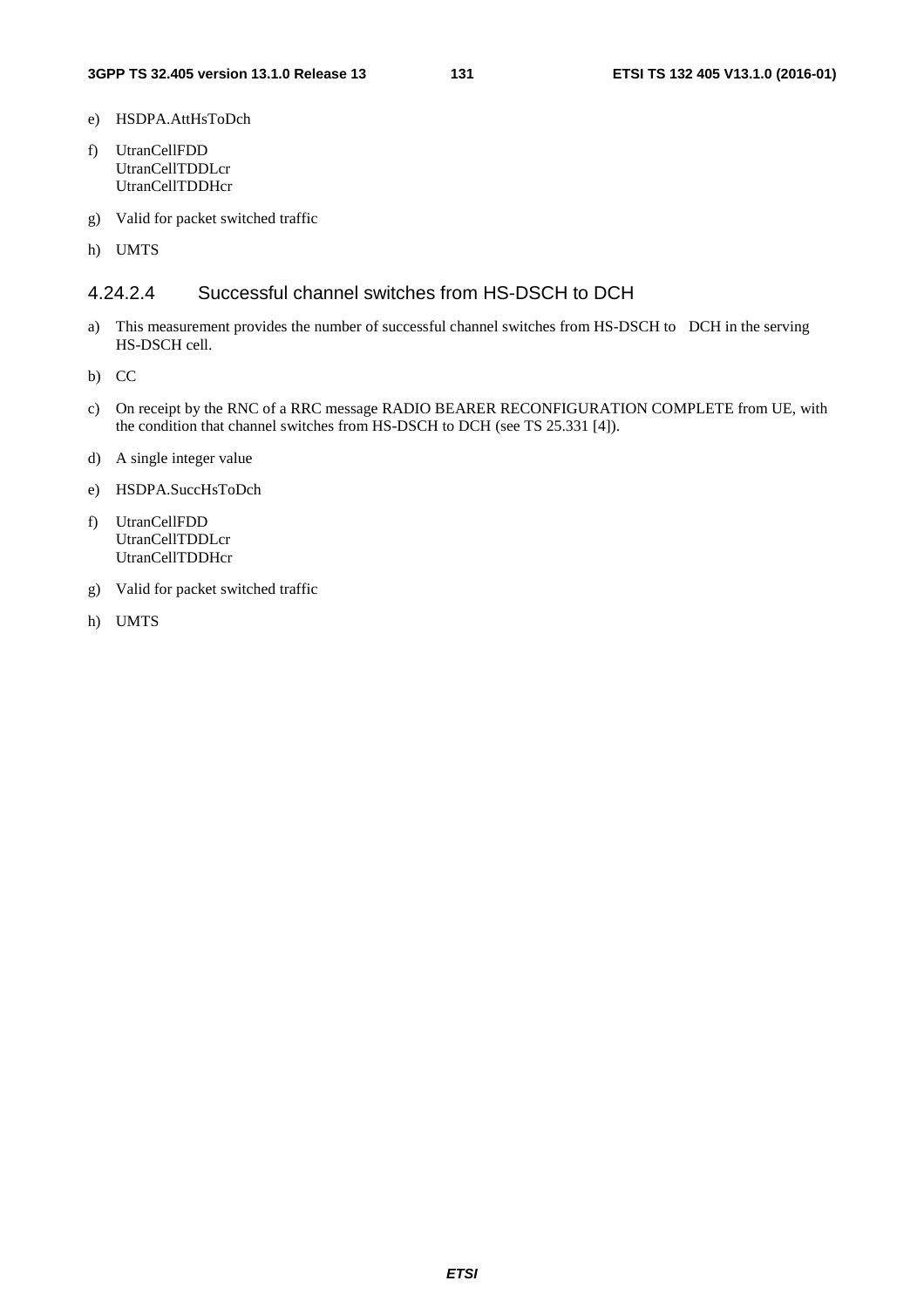## 4.25 HSDPA mobility related measurements

## 4.25.1 Serving HS-DSCH cell change

#### 4.25.1.1 Attempted serving HS-DSCH cell changes

- a) This measurement provides the number of attempted serving HS-DSCH cell changes.
- b) CC
- c) On transmission by the RNC of a RRC message PHYSICAL CHANNEL RECONFIGURATION, RADIO BEARER SETUP, RADIO BEARER RECONFIGURATION, RADIO BEARER RELEASE, or TRANSPORT CHANNEL RECONFIGURATION from the source RNC to the UE, also the target cell is different with source cell, indicating the attempt of serving HS-DSCH cell change (see TS 25.331 [4]).
- d) A single integer value
- e) HSDPA.AttCellChange
- f) UtranCellFDD UtranCellTDDLcr UtranCellTDDHcr
- g) Valid for packet switched traffic
- h) UMTS

#### 4.25.1.2 Successful serving HS-DSCH cell changes

- a) This measurement provides the number of successfully performed serving HS-DSCH cell changes.
- b) CC
- c) On receipt by the RNC of a RRC message PHYSICAL CHANNEL RECONFIGURATION COMPLETE, RADIO BEARER SETUP COMPLETE, RADIO BEARER RECONFIGURATION COMPLETE, RADIO BEARER RELEASE COMPLETE, or TRANSPORT CHANNEL RECONFIGURATION COMPLETE sent from the UE to the source RNC, also the target cell is different with source cell indicating a successful serving HS-DSCH cell change (see TS 25.331 [4]).
- d) A single integer value
- e) HSDPA.SuccCellChange
- f) UtranCellFDD UtranCellTDDLcr UtranCellTDDHcr
- g) Valid for packet switched traffic
- h) UMTS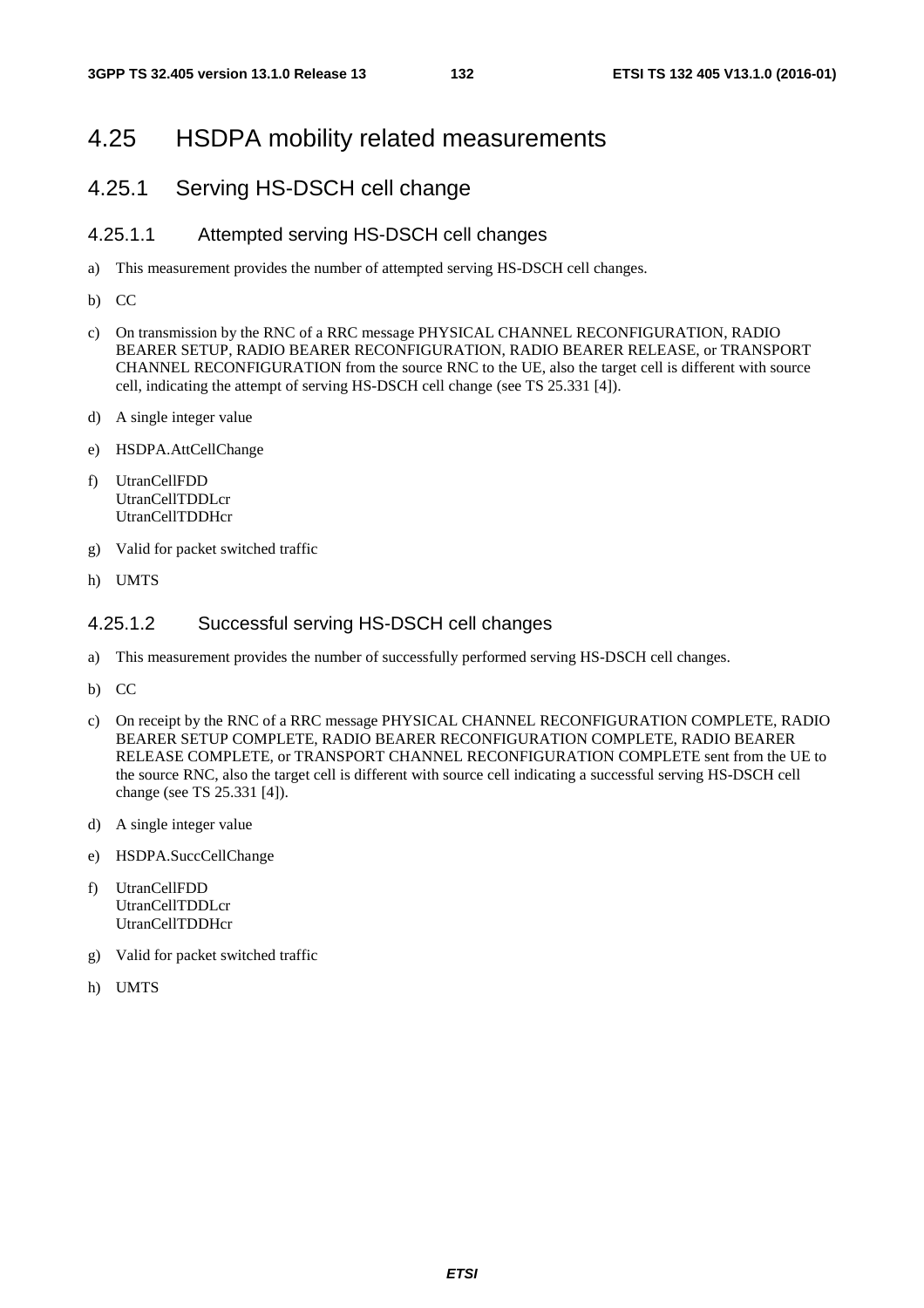# 4.26 Measurements related to MAC-hs

## 4.26.1 Measurements related to MAC-hs feedback decoding

### 4.26.1.1 Number of acknowleged transmitted MAC-hs PDUs

- a) This measurement provides the number of acknowleged transmitted MAC-hs PDUs during the period of measurement, detected in MAC-hs layer in the serving HS-DSCH cell.
- b) CC.
- c) On receipt by the NodeB of a PDU acknowledged by ACK message of MAC-hs from UE.
- d) A single integer value.
- e) HSDPA.NbrAckdMachsPdu
- f) UtranCellFDD UtranCellTDDLcr **UtranCellTDDHcr**
- g) Valid for packet switched traffic.
- h) UMTS.

## 4.26.1.2 Number of transmitted MAC-hs PDUs

- a) This measurement provides the number of transmitted MAC-hs PDUs including acknowledged and unacknowledged PDUs during the period of measurement, detected in MAC-hs layer in the serving HS-DSCH cell.
- b) CC.
- c) On transmission by the NodeB of a PDU of MAC-hs to UE.
- d) A single integer value.
- e) HSDPA.NbrMachsPdu
- f) UtranCellFDD UtranCellTDDLcr UtranCellTDDHcr
- g) Valid for packet switched traffic.
- h) UMTS.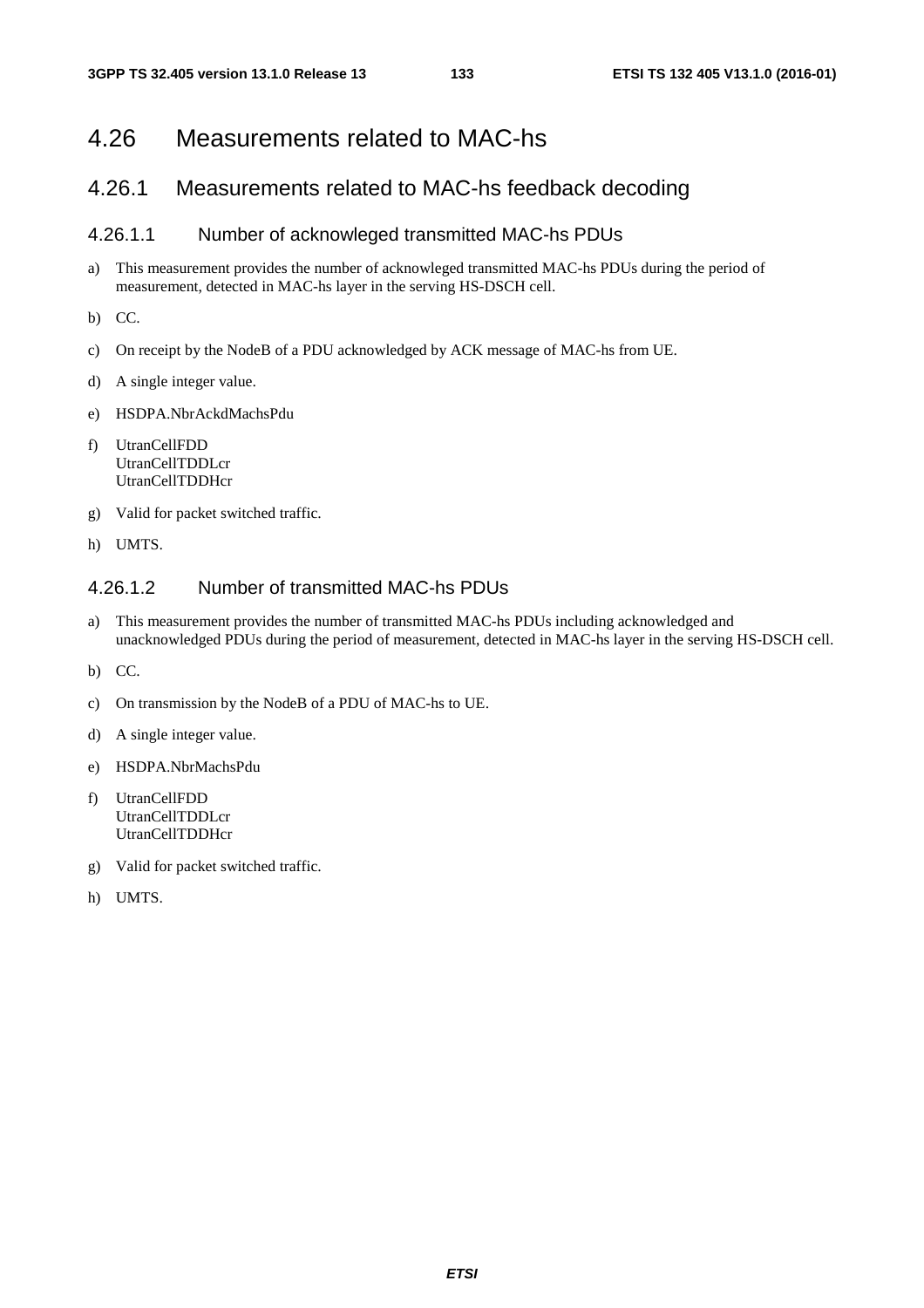# 4.27 Mean number of HSDPA users in a serving HS-DSCH cell

- a) This measurement provides the mean number of simultaneous HSDPA users in a serving HS-DSCH cell.
- b) SI.
- c) This measurement is obtained by sampling at a pre-defined interval the number of simultaneous users in a serving HS-DSCH cell and then taking the arithmetic mean.
- d) A single integer value.
- e) HSDPA.MeanNbrUser
- f) UtranCellFDD UtranCellTDDLcr UtranCellTDDHcr
- g) Valid for packet switched traffic.
- h) UMTS.

# 4.28 Number of octets of acknowledged MAC-hs PDUs

- a) This measurement provides the number of octets of downlink acknowledged MAC-hs PDUs in the serving HS-DSCH cell.
- b) CC.
- c) On transmission by the NodeB of an acknowledged PDU on the MAC-hs layer. The number of octets of MAC-hs layer in one serving HS-DSCH cell is calculated by sum of size of each MAC-hs PDU header including MAC-hs PDU header.
- d) A single integer value.
- e) HSDPA.NbrAckdMacHsOcts
- f) UtranCellFDD UtranCellTDDLcr UtranCellTDDHcr
- g) Valid for packet switched traffic.
- h) UMTS.

# 4.29 Number of TTIs with user data packets in buffer

- a) This measurement provides the number of TTIs with user data packets in MAC-hs buffer.
- b) CC.
- c) On receipt by the NodeB of a HSDPA frame with user data packets in MAC-hs buffer.
- d) A single integer value.
- e) HSDPA.NbrTTINonEmptyBuffer
- f) UtranCellFDD UtranCellTDDLcr UtranCellTDDHcr
- g) Valid for packet switched traffic.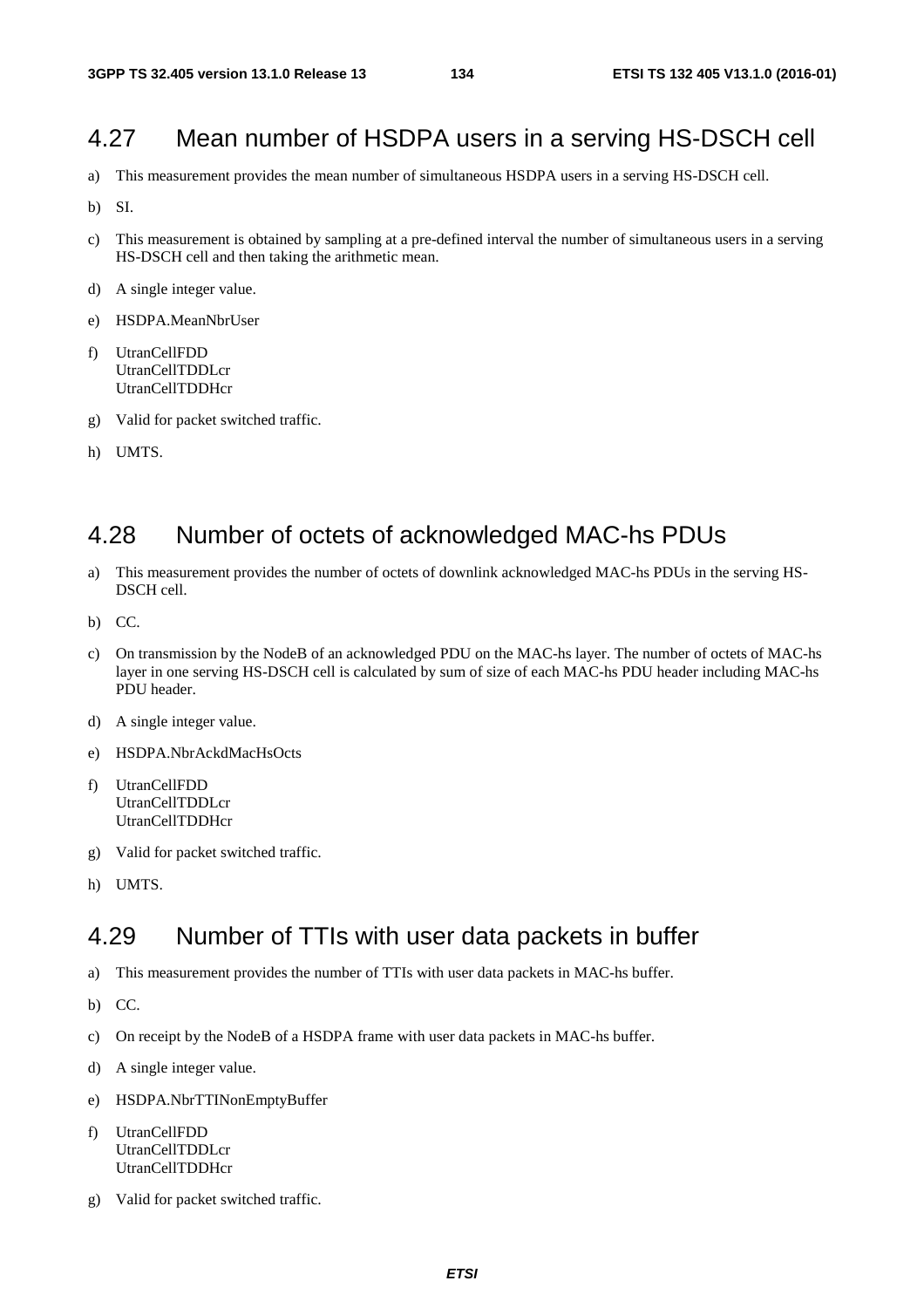h) UMTS.

# 4.30 HSDPA Release measurements

# 4.30.1 Overview of HSDPA Release

#### 4.30.1.1 General

The HSDPA release is executed via releasing the HS-DSCH. It can happen with RRC Connection Release procedure and various Radio Bearer Control procedures. The RANAP procedures RAB Assignment Request or Iu Release Command can also be involved.

There is always a RRC procedure used but not necessarily a RANAP procedure.

As there are HSDPA release cases that doesn"t involve CN (RANAP) the triggering of required measurements is always based primarily on RRC triggering.

In cases that the CN has initiated the release of a RAB and/or Iu connection that currently has a Radio Bearer including HS-DSCH the RANAP interface is included in the triggering part of the related requirement.

#### 4.30.1.2 Considered RRC procedures

#### **RRC Protocol procedures related HSDPA (HS-DSCH Release)**

RRC connection release (TS 25.331: RRC Connection Management procedures chapter 8.1.4):



**Figure: RRC Connection Release procedure on the DCCH** 

Radio Bearer control /Reconfiguration procedures (TS25.331 Radio Bearer Control Procedures)



**Figure: Radio Bearer Establishment, normal case**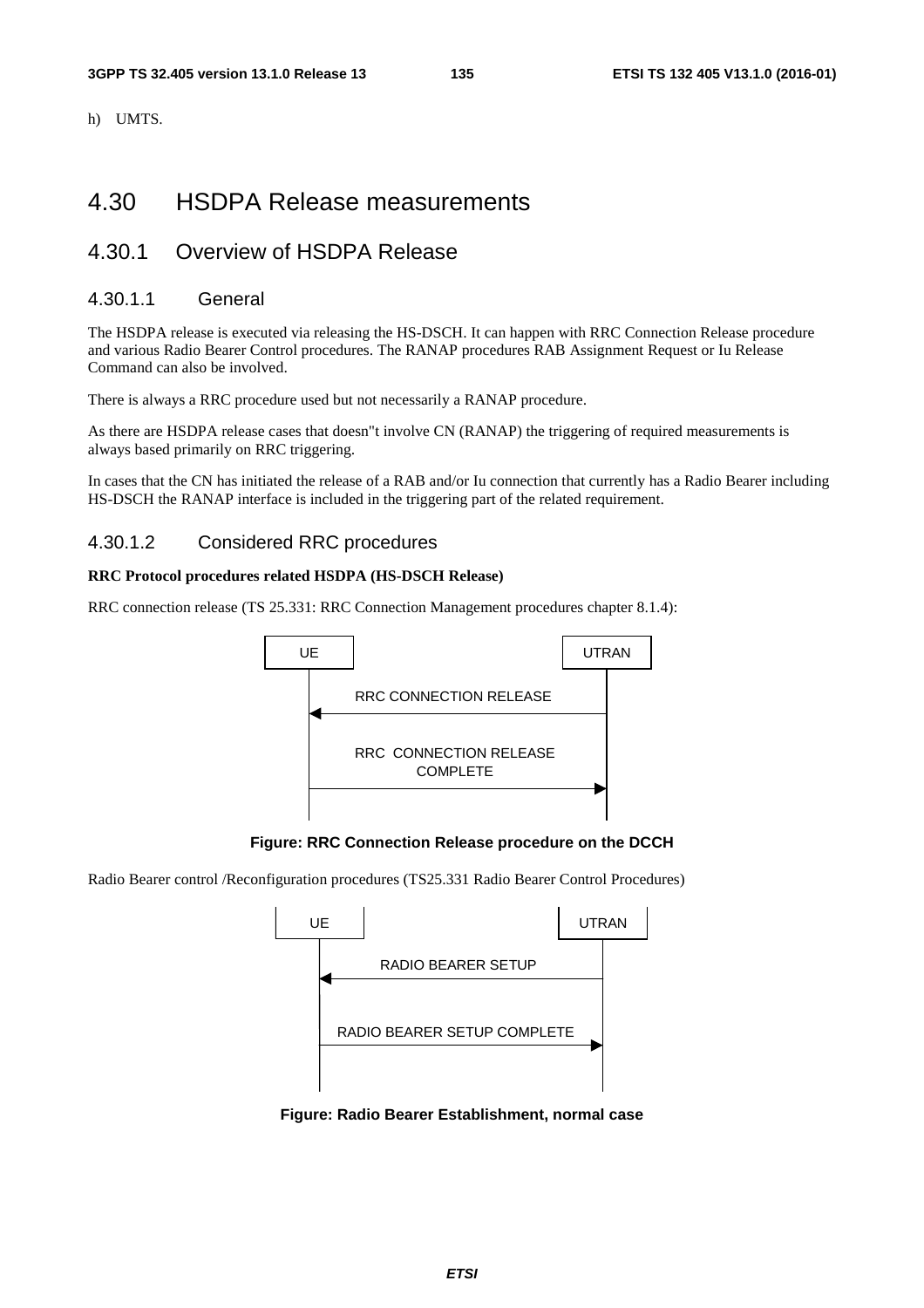

#### **Figure: Radio Bearer Establishment, failure case**



#### **Figure: Radio bearer reconfiguration, normal flow**



**Figure: Radio bearer reconfiguration, failure case** 



**Figure: Radio Bearer Release, normal case**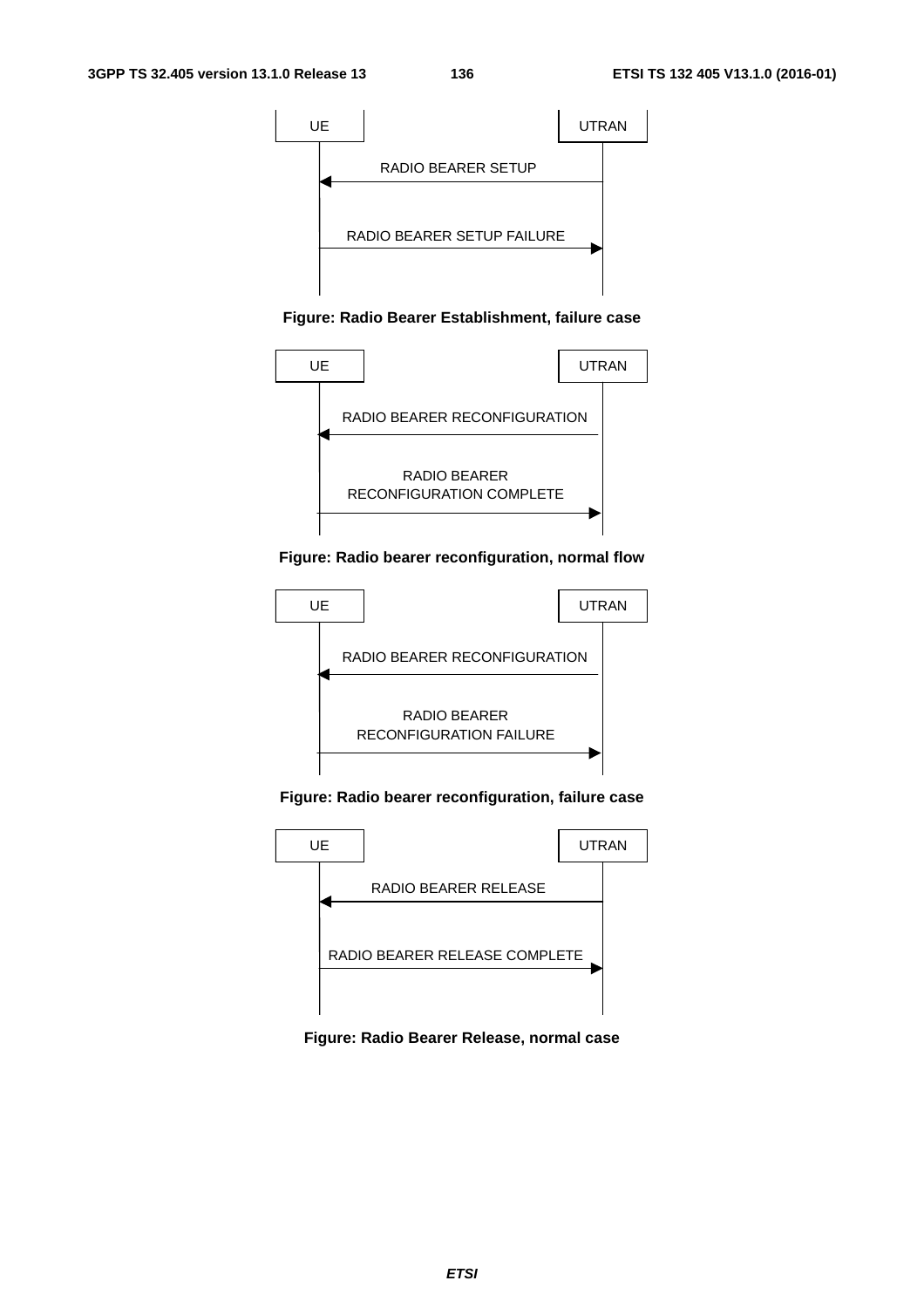

#### **Figure: Radio Bearer Release, failure case**



#### **Figure: Transport channel reconfiguration, normal flow**



**Figure: Transport channel reconfiguration, failure case** 



**Figure: Physical channel reconfiguration, normal flow**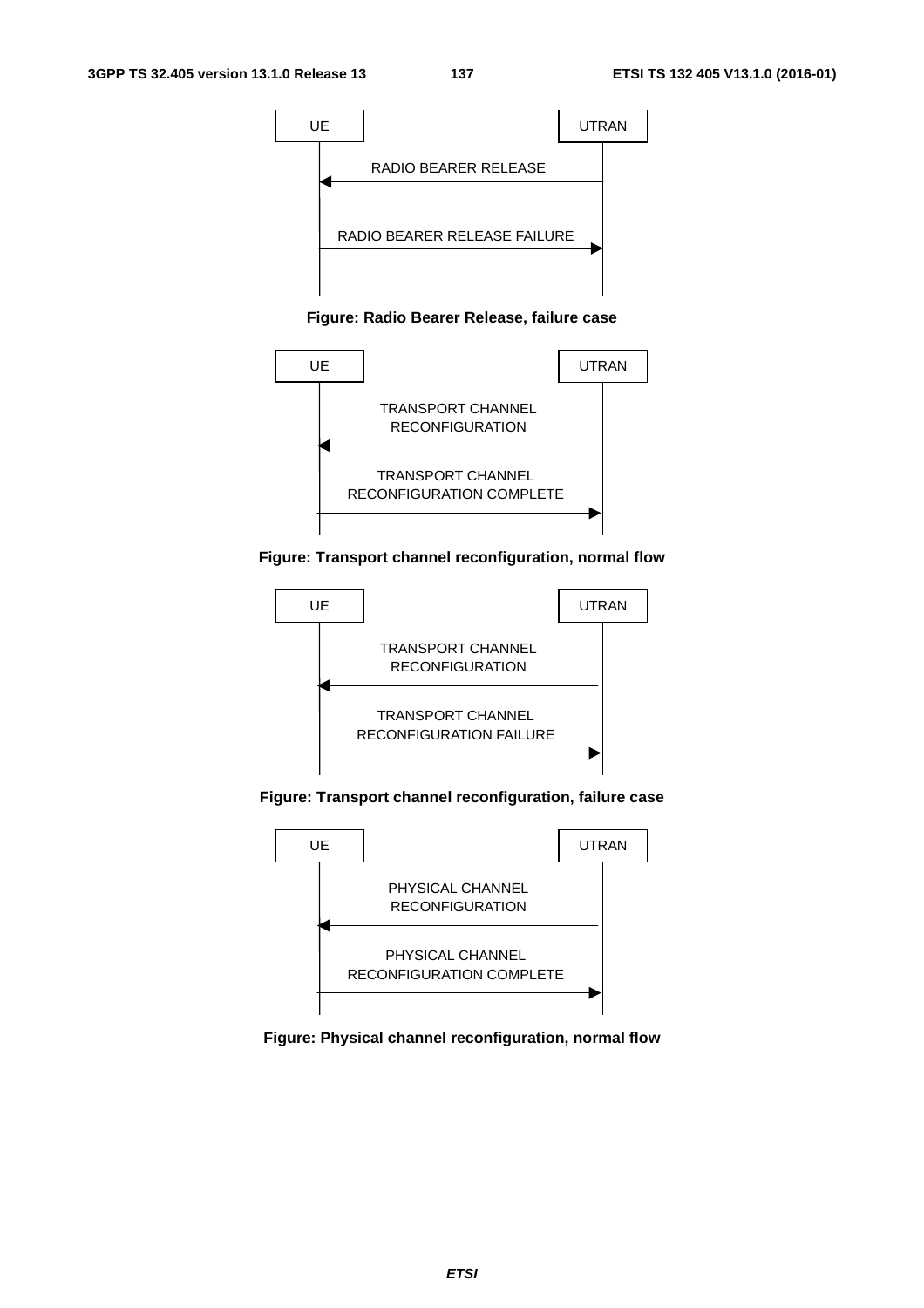

**Figure : Physical channel reconfiguration, failure case** 

#### 4.30.1.3 Considered RANAP protocol procedures

RAB Assignment (TS 25.413 Chapter 8.2)



\* it can be several responses

#### **Figure: RAB Assignment procedure. Successful operation.**

Iu Release (TS 25.413 Chapter 8.5)



**Figure: Iu Release procedure. Successful operation.**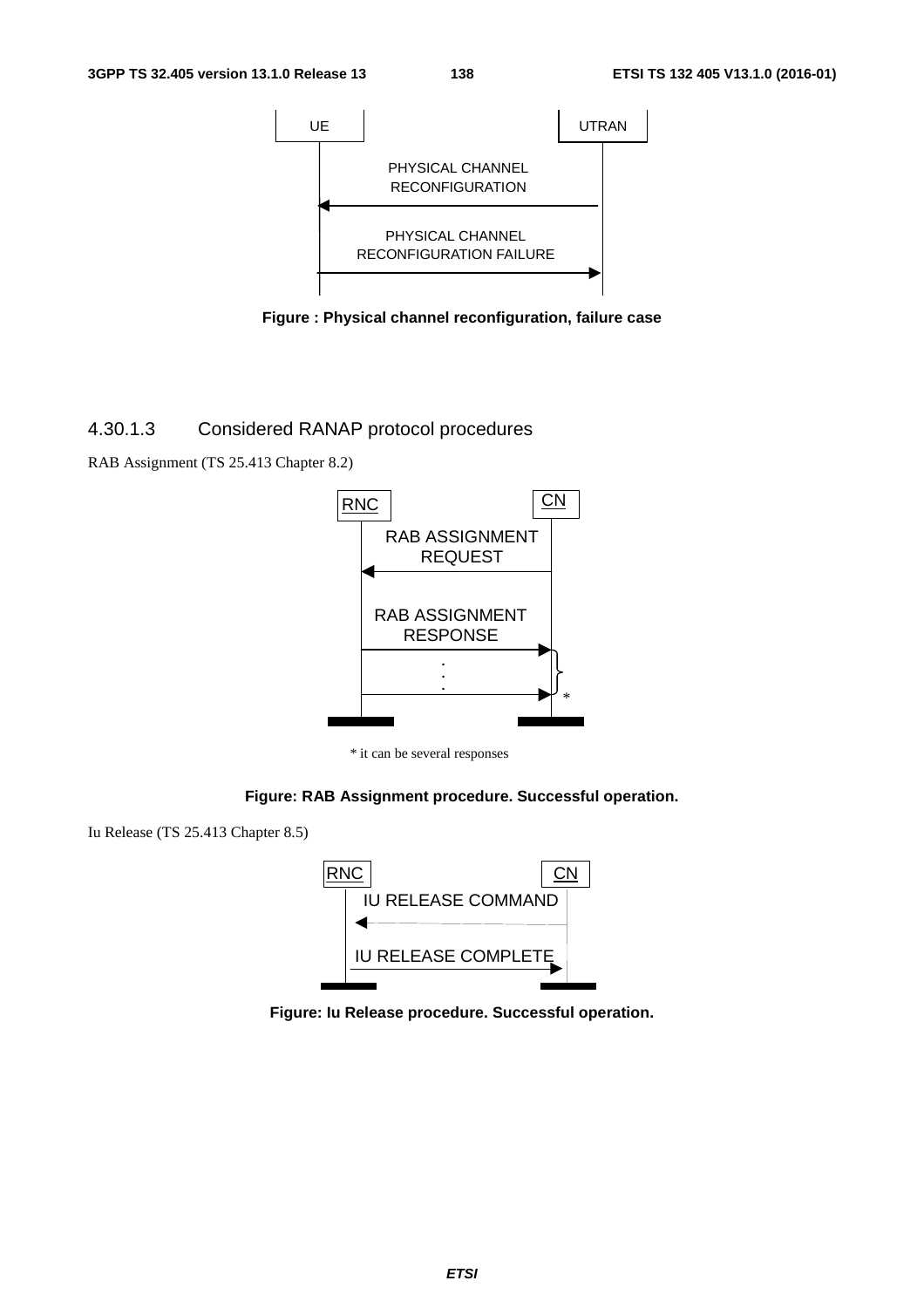## 4.30.2 Normal HSDPA Release

#### 4.30.2.1 RNC Initiated Release due to user inactivity

- a) This measurement provides the number of times when the UE is removed from HS-DSCH transport channel due to user inactivity
- b) CC.
- c) On transmission of the RRC: RADIO BEARER RECONFIGURATION or RRC: RADIO BEARER RELEASE or RRC CONNECTION RELEASE message by the RNC when there is no more data left in the buffer to send (equals to the RANAP cause 16 user inactivity).
- d) A single integer value.
- e) The measurement name has the form HSDPA.SuccHSDSCHreleaseUserInact
- f) UtranCellFDD UtranCellTDDLcr UtranCellTDDHcr.
- g) Valid for packet switched traffic.
- h) UMTS.

#### 4.30.2.2 Switch to DCH/FACH

The measurement definition is in section 4.24

#### 4.30.2.3 HS-DSCH serving cell change

The measurement definition is in section 4.25

#### 4.30.2.4 CN Initiated release

- a) This measurement provides the number of times when the UE is removed from HS-DSCH transport channel due to a release initiated by the Core Network.
- b) CC.
- c) On reception of RANAP RAB ASSIGNMENT REQUEST or RANAP IU RELEASE COMMAND that results an HS-DSCH release. The release of HS-DSCH is executed by the transmission of the RRC RADIO BEARER RECONFIGURATION or RRC RADIO BEARER RELEASE or RRC CONNECTION RELEASE message.
- d) A single integer value.
- e) The measurement name has the form HSDPA.SuccCnInitHSDSCHrelease
- f) UtranCellFDD UtranCellTDDLcr UtranCellTDDHcr.
- g) Valid for packet switched traffic.
- h) UMTS.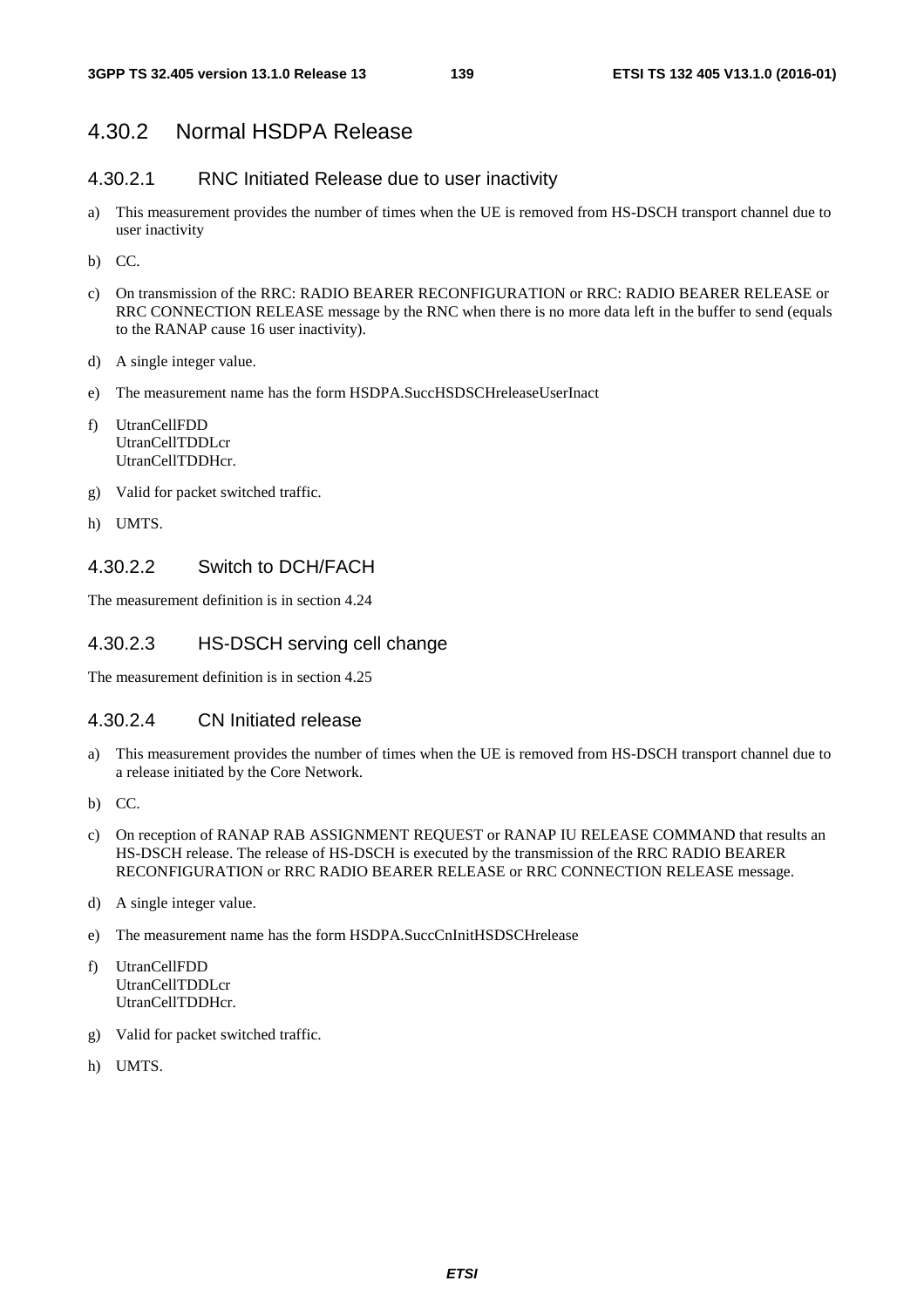## 4.30.3 Abnormal RB releases for HS-DSCH

- a) This measurement provides the number of times when the UE is removed from HS-DSCH transport channel, and trigger reason is a failure. The reason can be e.g. RL failure.
- b) CC.
- c) On receipt by the RRC: RADIO BEARER RECONFIGURATION COMPLETE, or RRC: RADIO BEARER RELEASE COMPLETE message sent by the UE. Or when the UE does not respond to RRC: RADIO BEARER RECONFIGURATION or RRC: RADIO BEARER RELEASE message. All other release scenarios are considered as abnormal releases, which are not counted in normal releases, i.e. the release is not because of user inactivity or switch to DCH or HS-DSCH serving cell changes or CN initiated release.
- d) A single integer value.
- e) The measurement name has the form HSDPA.failHSDSCHrelease
- f) UtranCellFDD UtranCellTDDLcr UtranCellTDDHcr.
- g) Valid for packet switched traffic.
- h) UMTS.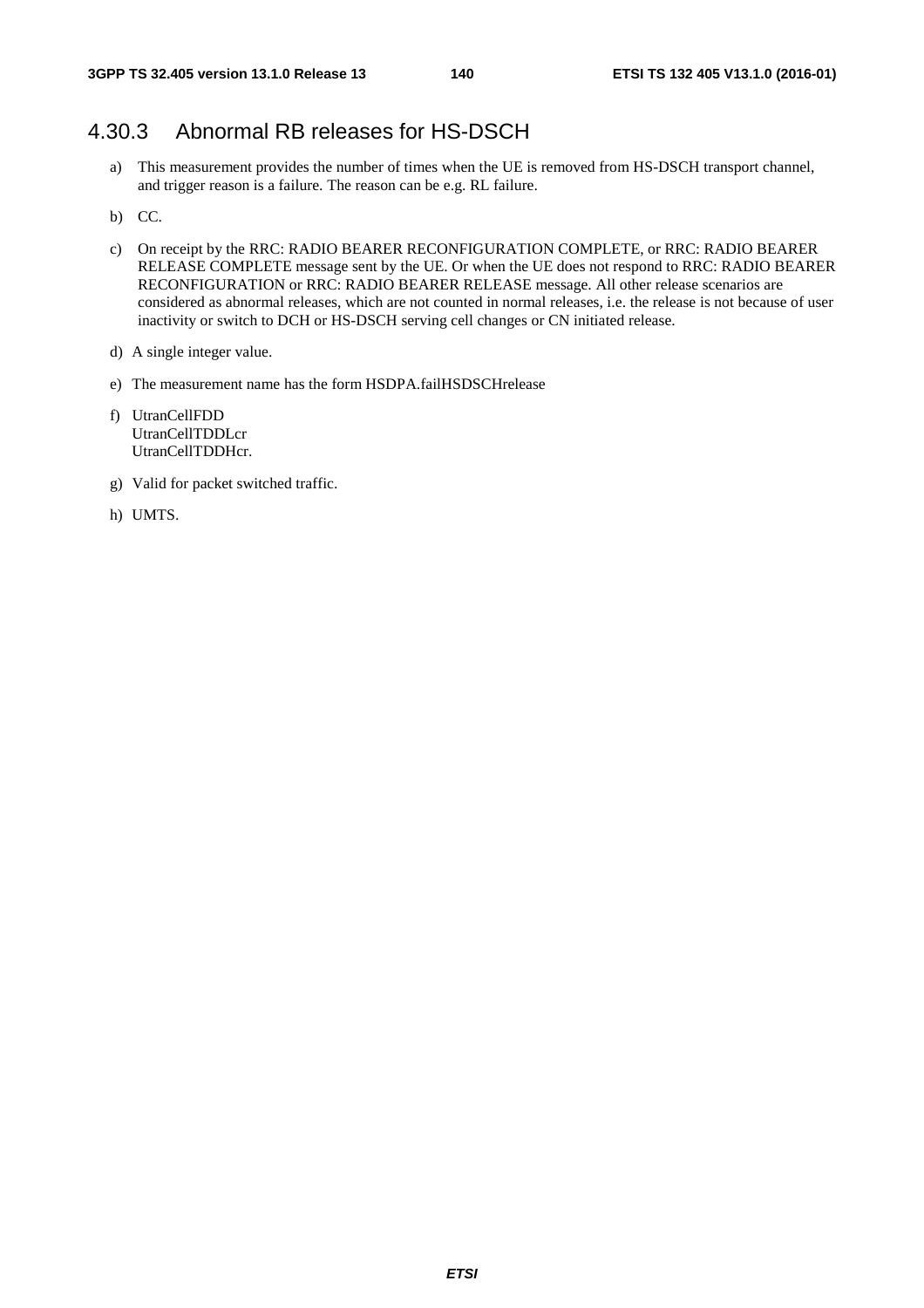# 4.31 RRC Connection mobility

## 4.31.1 Cell update

#### 4.31.1.1 Attempted cell update

- a) This measurement provides the number of cell update attempts per update cause sent from the UE to UTRAN.
- b) CC
- c) Receipt of a CELL UPDATE message sent from UE to the RNC. Each cell update message sent is added to the relevant per cause measurement. The possible causes are included in TS 25.331 [4]. The sum of all supported per cause measurements shall equal the total number of cell update attempts. In case only a subset of per cause measurements is supported, a sum subcounter will be provided first.
- d) Each measurement is an integer value. The number of measurements is equal to the number of causes plus a possible sum value identified by the *.sum* suffix.
- e) The measurement name has the form RRC.AttCellUpdate.*Cause* where *Cause* identifies the Cell Update Cause.
- f) UtranCellFDD UtranCellTDDLcr UtranCellTDDHcr
- g) Valid for circuit switched and packet switched traffic
- h) UMTS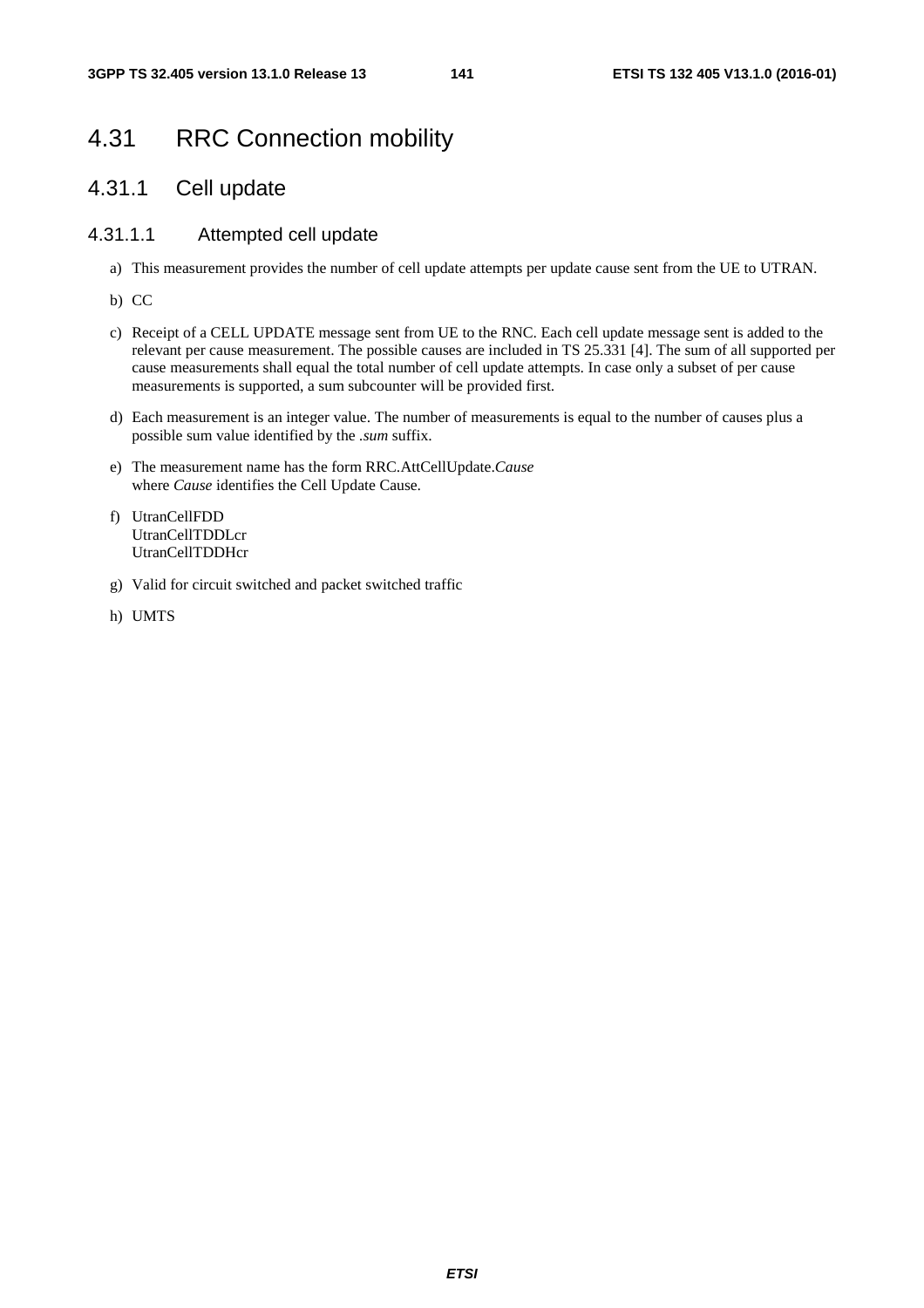## 4.32 Measurements related to received uplink transport block

## 4.32.1 Measurements related to received uplink transport block for CS domain

#### 4.32.1.1 Number of received uplink transport blocks of DCH for CS domain

- a) This measurement provides the number of received uplink transport blocks of DCH during the period of measurement for the CS domain. In case of soft handover, this measurement is valid after combination, based on best UTRAN cell for FDD mode only.
- b) CC.
- c) On receipt by the RNC of an uplink transport block of DCH from UE for CS domain. For conversational service, the relevant measurement for each specified data rate is required. The detailed data rates are listed below (see TS 25.993 [12]).

uplink <U>: 1: AMR rate (12.2 10.2 7.95 7.4 6.7 5.9 5.15 4.75) kbps 2: 12.2 kbps 3: 28.8 kbps 4: 32 kbps 5: 64 kbps

As indicated above  $\langle U \rangle$  maps to the conversational service specified uplink data rates.

- d) A single integer value.
- e) FP.NbrBlocksReceivedCS.Conv.<U> FP.NbrBlocksReceivedCS.Strm FP.NbrBlocksReceivedCS.Intact FP.NbrBlocksReceivedCS.Bgrd
- f) UtranCellFDD UtranCellTDDLcr UtranCellTDDHcr
- g) Valid for circuit switched traffic.
- h) UMTS.

#### 4.32.1.2 Number of received uplink faulty transport blocks of DCH for CS domain

- a) This measurement provides the number of received uplink faulty transport blocks of DCH during the period of measurement for CS domain. In case of soft handover, this measurement is valid after combination, based on best UTRAN cell for FDD mode only.
- b) CC.
- c) On receipt by the RNC of an uplink faulty transport block using CRC indicator (see TS 25.427[17]) of DCH from UE for CS domain. For conversational service, the relevant measurement for each specified data rate is required. The detailed data rates are listed below (see TS 25.993 [12]). uplink <U>:

 1: AMR rate (12.2 10.2 7.95 7.4 6.7 5.9 5.15 4.75) kbps 2: 12.2 kbps 3: 28.8 kbps 4: 32 kbps 5: 64 kbps As indicated above  $\langle U \rangle$  maps to the conversational service specified uplink data rates.

d) A single integer value.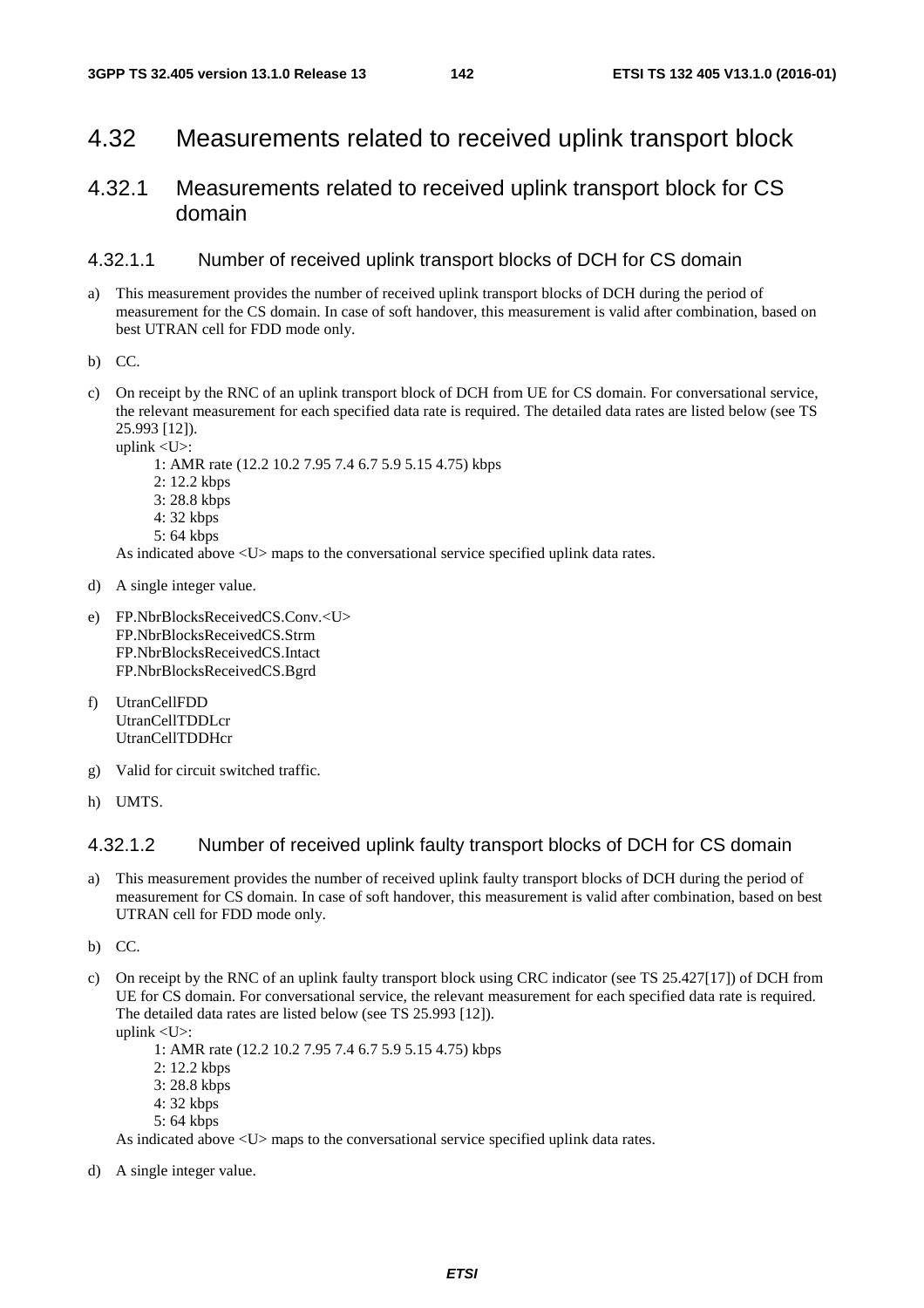- e) FP.NbrErrBlocksReceivedCS.Conv.<U> FP.NbrErrBlocksReceivedCS.Strm FP.NbrErrBlocksReceivedCS.Intact FP.NbrErrBlocksReceivedCS.Bgrd
- f) UtranCellFDD UtranCellTDDLcr UtranCellTDDHcr
- g) Valid for circuit switched traffic.
- h) UMTS.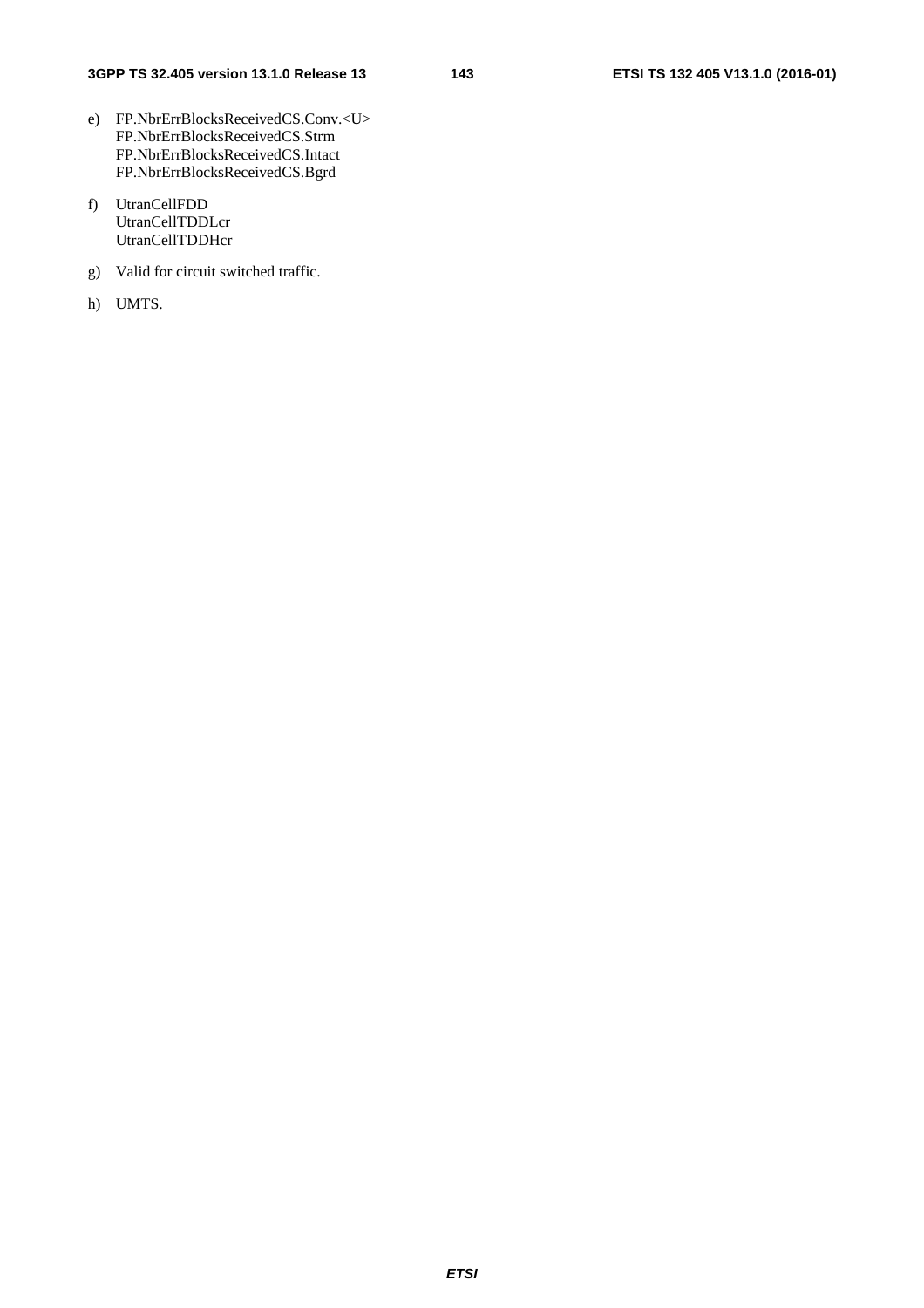## 4.32.2 Measurements related to received uplink transport block for PS domain

#### 4.32.2.1 Number of received uplink transport blocks of DCH for PS domain

a) This measurement provides the number of received uplink transport blocks of DCH during the period of measurement for PS domain. In case of soft handover, this measurement is valid after combination, based on best UTRAN cell for FDD mode only.

b) CC.

c) On receipt by the RNC of an uplink transport block of DCH from UE for PS domain. For conversational service, the relevant measurement for each specified data rate is required. The detailed data rates are listed below (see TS 25.993 [12]).

uplink <U>:

1: AMR rate (12.2 10.2 7.95 7.4 6.7 5.9 5.15 4.75) kbps

- 2: 12.2 kbps
- 3: 28.8 kbps
- 4: 32 kbps
- 5: 64 kbps

As indicated above <U> maps to the conversational service specified uplink data rates.

- d) A single integer value.
- e) FP.NbrBlocksReceivedPS.Conv.<U> FP.NbrBlocksReceivedPS.Strm FP.NbrBlocksReceivedPS.Intact FP.NbrBlocksReceivedPS.Bgrd
- f) UtranCellFDD UtranCellTDDLcr UtranCellTDDHcr
- g) Valid for packet switched traffic.
- h) UMTS.

#### 4.32.2.2 Number of received uplink faulty transport blocks of DCH for PS domain

- a) This measurement provides the number of received uplink faulty transport blocks of DCH during the period of measurement for PS domain. In case of soft handover, this measurement is valid after combination, based on best UTRAN cell for FDD mode only.
- b) CC.
- c) On receipt by the RNC of an uplink faulty transport block using CRC indicator (see TS 25.427[17]) of DCH from UE for PS domain. For conversational service, the relevant measurement for each specified data rate is required. The detailed data rates are listed below (see TS 25.993 [12]).
	- uplink <U>:

1: AMR rate (12.2 10.2 7.95 7.4 6.7 5.9 5.15 4.75) kbps

- 2: 12.2 kbps
- 3: 28.8 kbps
- 4: 32 kbps
- $5:64$  kbps

As indicated above <U> maps to the conversational service specified uplink data rates.

- d) A single integer value.
- e) FP.NbrErrBlocksReceivedPS.Conv.<U> FP.NbrErrBlocksReceivedPS.Strm FP.NbrErrBlocksReceivedPS.Intact FP.NbrErrBlocksReceivedPS.Bgrd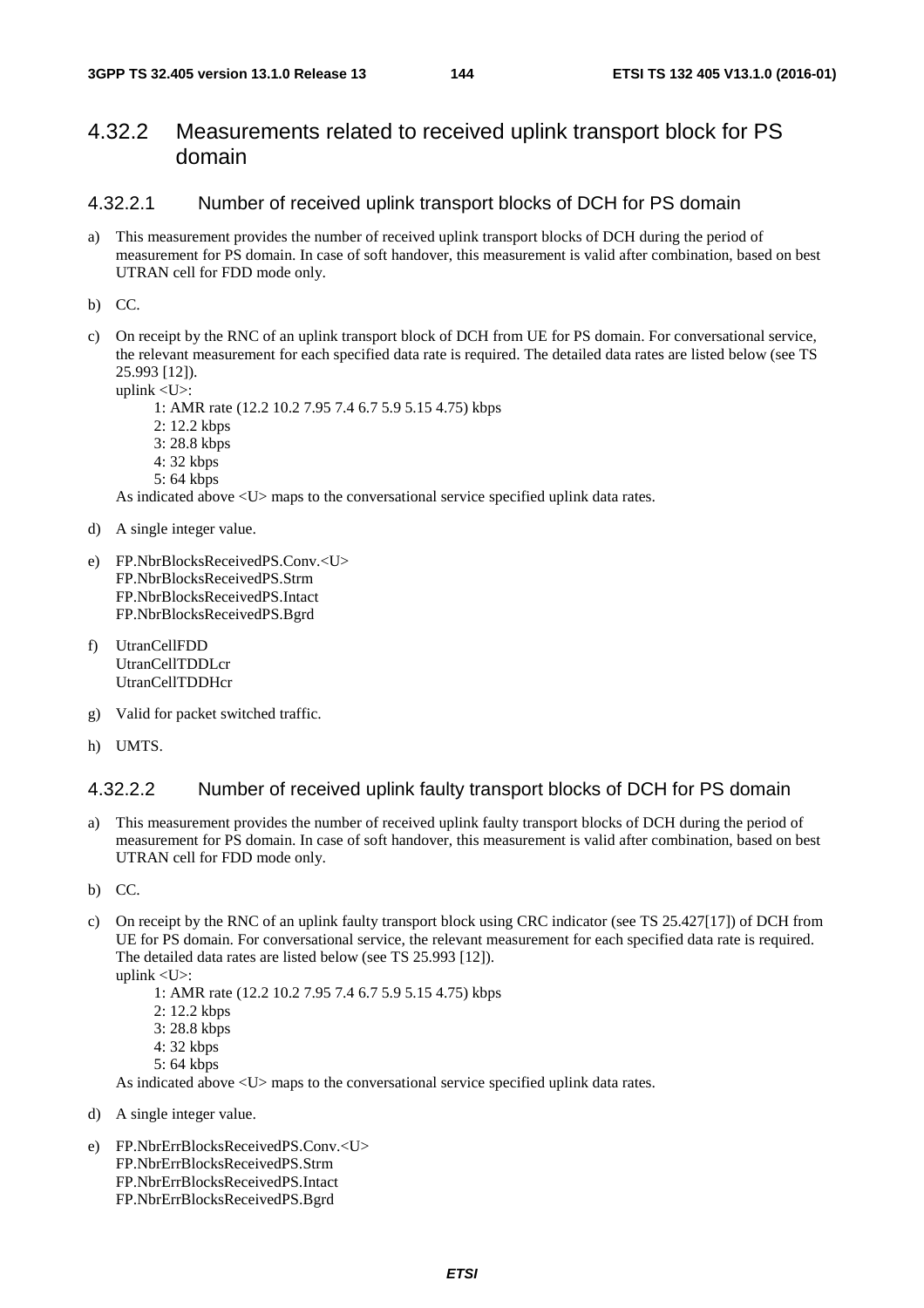- f) UtranCellFDD UtranCellTDDLcr UtranCellTDDHcr
- g) Valid for packet switched traffic.
- h) UMTS.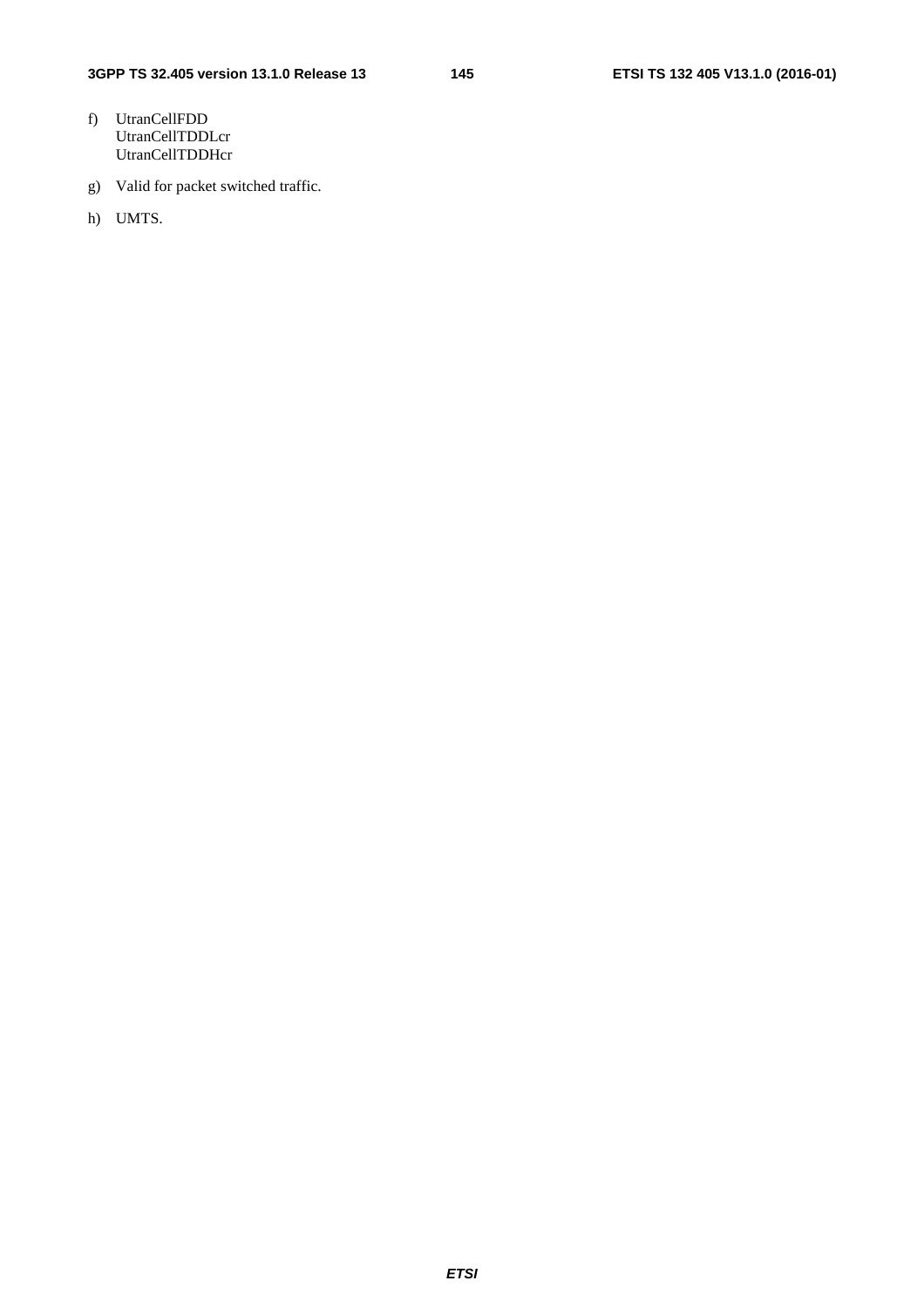# 4.33 Measurements related to equipment resources

# 4.33.1 RNC Processor usage

### 4.33.1.1 Mean processor usage

a) This measurement provides the mean usage of each key processor during the granularity period. Each equipment may have more than one key processors, the measurement is split into subcounters per key processor.

b) SI.

- c) This measurement is obtained by sampling at a pre-defined interval the usage of the processor and then taking the arithmetic mean for each key processor.
- d) Each measurement is an integer value (Unit: %).
- e) The measurement name has the form EQPT.MeanProcessorUsage.*ProcessorID*  where *ProcessorID* identifies the key processor of this equipment, the format of *ProcessorID* is vendor specific.
- f) ManagedElement.
- g) Valid for circuit switched and packet switched traffic.
- h) UMTS.

#### 4.33.1.2 Peak processor usage

- a) This measurement provides the peak usage of each key processor during the granularity period. Each equipment may have more than one key processors, the measurement is split into subcounters per key processor.
- b) SI.
- c) This measurement is obtained by sampling at a pre-defined interval the usage of the processor and then taking the maximum for each key processor.
- d) Each measurement is an integer value (Unit: %).
- e) The measurement name has the form EQPT.PeakProcessorUsage.*ProcessorID*  where *ProcessorID* identifies the key processor of this equipment, the format of *ProcessorID* is vendor specific.
- f) ManagedElement.
- g) Valid for circuit switched and packet switched traffic.
- h) UMTS.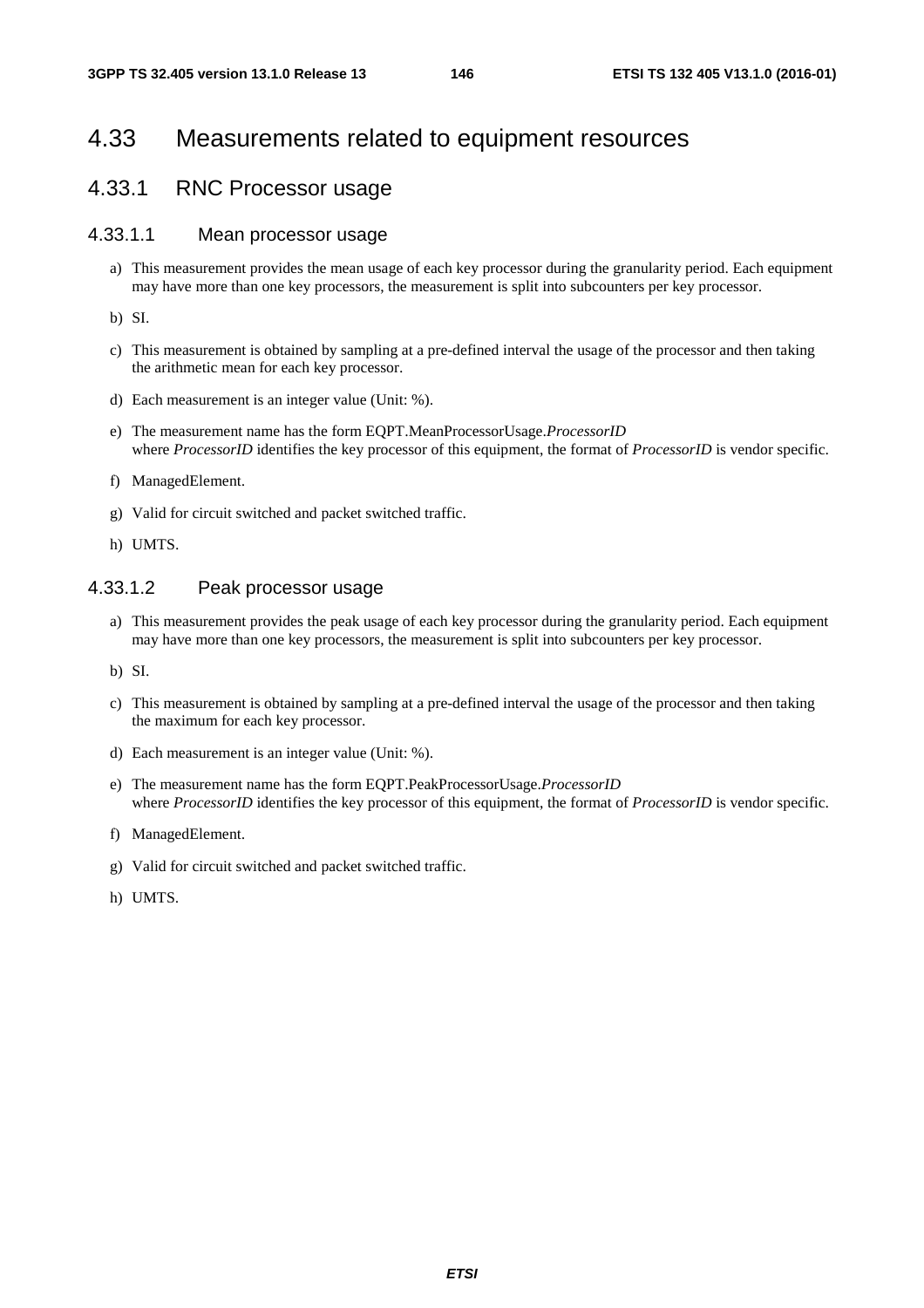# 4.34 HSUPA related measurements

Performance Measurement definitions in this subclause are based on TS 25.331 [4] and TS 25.433 [7].

The following procedures are of interest for this purpose:

- NBAP: RADIO LINK SETUP REQUEST
- NBAP: RADIO LINK RECONFIGURATION PREPARE
- NBAP: RADIO LINK RECONFIGURATION REQUEST
- NBAP: RADIO LINK ADDITION REQUEST
- NBAP: RADIO LINK SETUP RESPONSE
- NBAP: RADIO LINK RECONFIGURATION READY
- NBAP: RADIO LINK RECONFIGURATION RESPONSE
- NBAP: RADIO LINK ADDITION RESPONSE
- NBAP: RADIO LINK SETUP FAILURE
- NBAP: RADIO LINK RECONFIGURATION FAILURE
- NBAP: RADIO LINK RECONFIGURATION FAILURE
- NBAP: RADIO LINK ADDITION FAILURE
- RRC: RADIO BEARER SETUP
- RRC: RADIO BEARER RECONFIGURATION
- RRC: RADIO BEARER SETUP COMPLETE
- RRC: RADIO BEARER RECONFIGURATION COMPLETE
- RRC: RADIO BEARER SETUP FAILURE
- RRC: RADIO BEARER RECONFIGURATION FAILURE



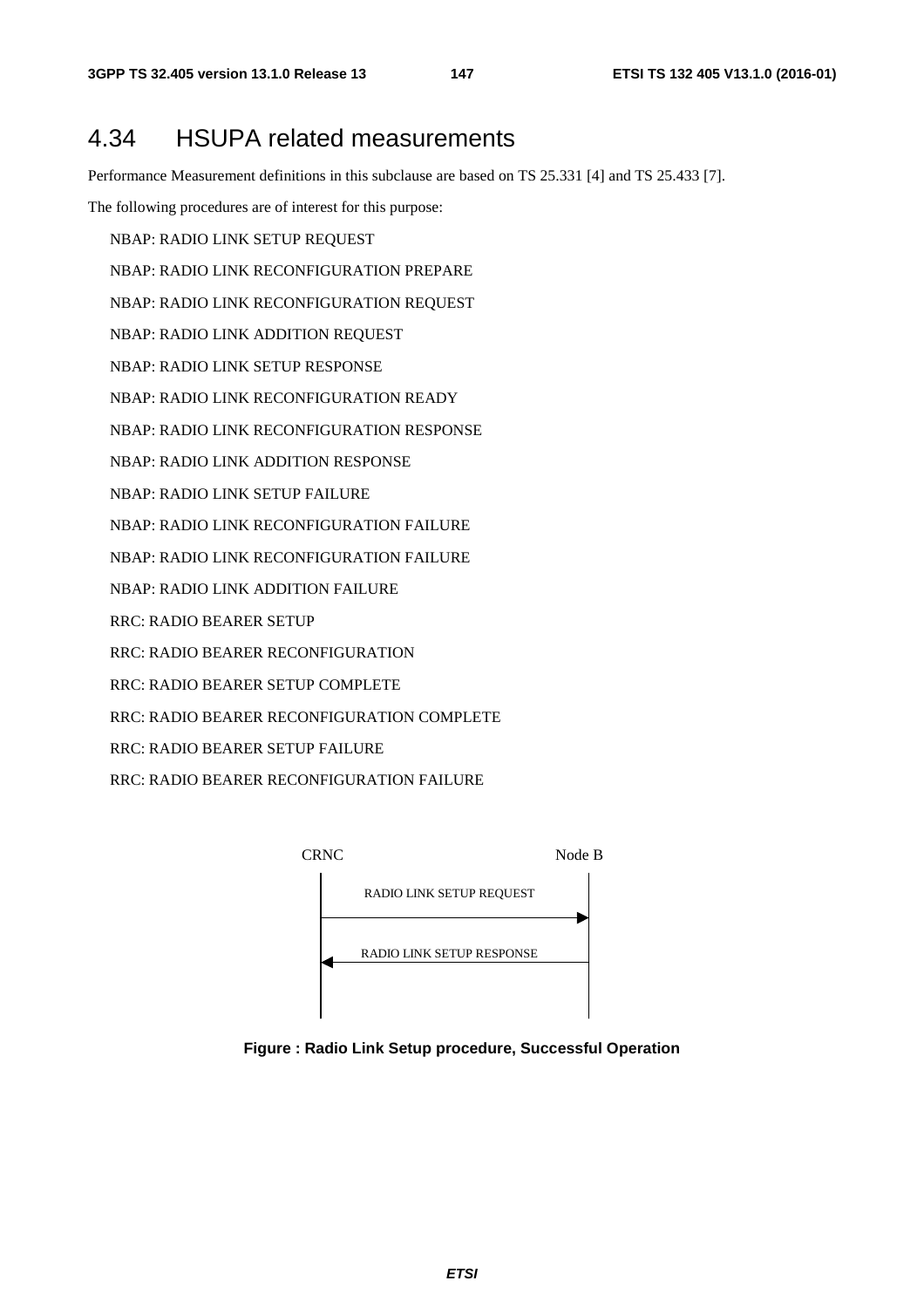

**Figure: Radio Link Setup procedure, Unsuccessful Operation** 



**Figure: Radio Link Reconfiguration Preparation procedure, Successful Operation** 



**Figure: Radio Link Reconfiguration Preparation procedure, Unsuccessful Operation** 



**Figure: Radio Link Addition procedure, Successful Operation** 



**Figure: Radio Link Addition procedure: Unsuccessful Operation**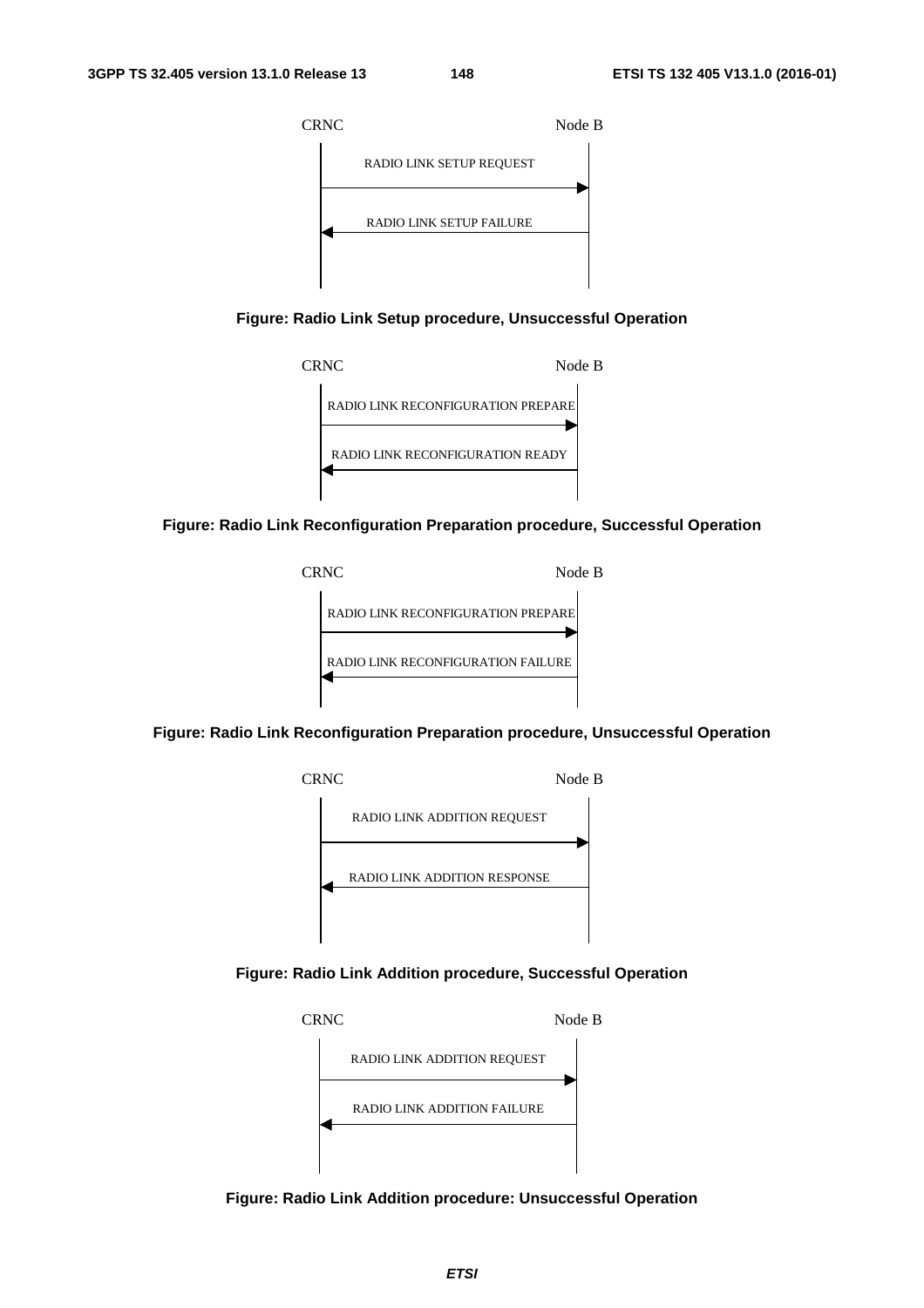

**Figure: Radio Bearer Establishment, normal case** 



#### **Figure: Radio Bearer Establishment, failure case**



**Figure: Radio bearer reconfiguration, normal flow** 



**Figure: Radio bearer reconfiguration, failure case**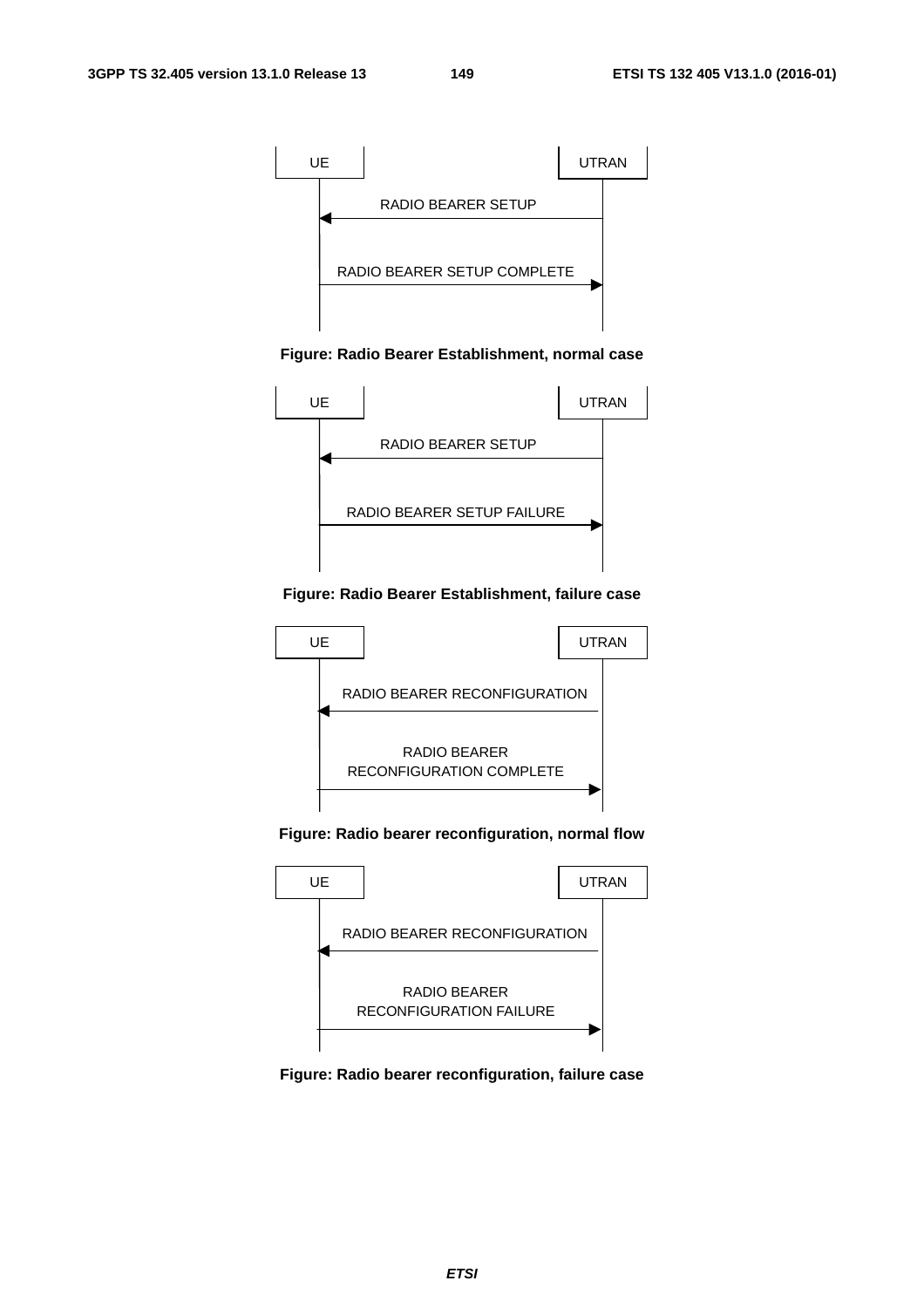## 4.34.1 HSUPA setup

### 4.34.1.1 Mac-d setup for HSUPA

#### 4.34.1.1.0 Introduction

The three measurement types defined in this subclause are subject to the "2 out of 3 approach".

### 4.34.1.1.1 Attempted Mac-d setups for HSUPA

- a) This measurement provides the number of attempted Mac-d setups for HSUPA.
- b) CC
- c)

For FDD:

On transmission by the RNC of a NBAP message RADIO LINK SETUP REQUEST with the 'E-DCH FDD Information' IE; Or on transmission by the RNC of a NBAP message RADIO LINK RECONFIGURATION PREPARE with the 'E-DCH MAC-d Flows To Add' or 'E-DCH FDD Information' IE; Or on transmission by the RNC of a NBAP message RADIO LINK RECONFIGURATION REQUEST with the 'E-DCH MAC-d Flows To Add' or 'E-DCH FDD Information' IE; Or on transmission by the RNC of a NBAP message RADIO LINK ADDITION REQUEST with the 'E-DCH FDD Information' IE. See TS 25.433 [7].

For TDD:

On transmission by the RNC of a NBAP message RADIO LINK SETUP REQUEST with the 'E-DCH MAC-d Flows Information TDD' IE; Or on transmission by the RNC of a NBAP message RADIO LINK RECONFIGURATION PREPARE with the 'E-DCH MAC-d Flows To Add' IE; Or on transmission by the RNC of a NBAP message RADIO LINK RECONFIGURATION REQUEST with the 'E-DCH MAC-d Flows To Add' IE; Or on transmission by the RNC of a NBAP message RADIO LINK ADDITION REQUEST with the 'E-DCH MAC-d Flows Information TDD' IE. See TS 25.433 [7].

- d) A single integer value
- e) HSUPA.AttMacdSetup
- f) UtranCellFDD UtranCellTDDLcr **UtranCellTDDHcr**
- g) Valid for packet switched traffic
- h) UMTS

#### 4.34.1.1.2 Successful Mac-d setups for HSUPA

- a) This measurement provides the number of successful Mac-d setups for HSUPA.
- b) CC
- c)

For FDD:

On receipt by the RNC of a NBAP message RADIO LINK SETUP RESPONSE, corresponding to transmission of the NBAP message RADIO LINK SETUP REQUEST with the 'E-DCH FDD Information' IE; Or on receipt by the RNC of a NBAP message RADIO LINK RECONFIGURATION READY, corresponding to the transmission of the NBAP message RADIO LINK RECONFIGURATION PREPARE with the 'E-DCH MAC-d Flows To Add' or 'E-DCH FDD Information' IE; Or on receipt by the RNC of NBAP message RADIO LINK RECONFIGURATION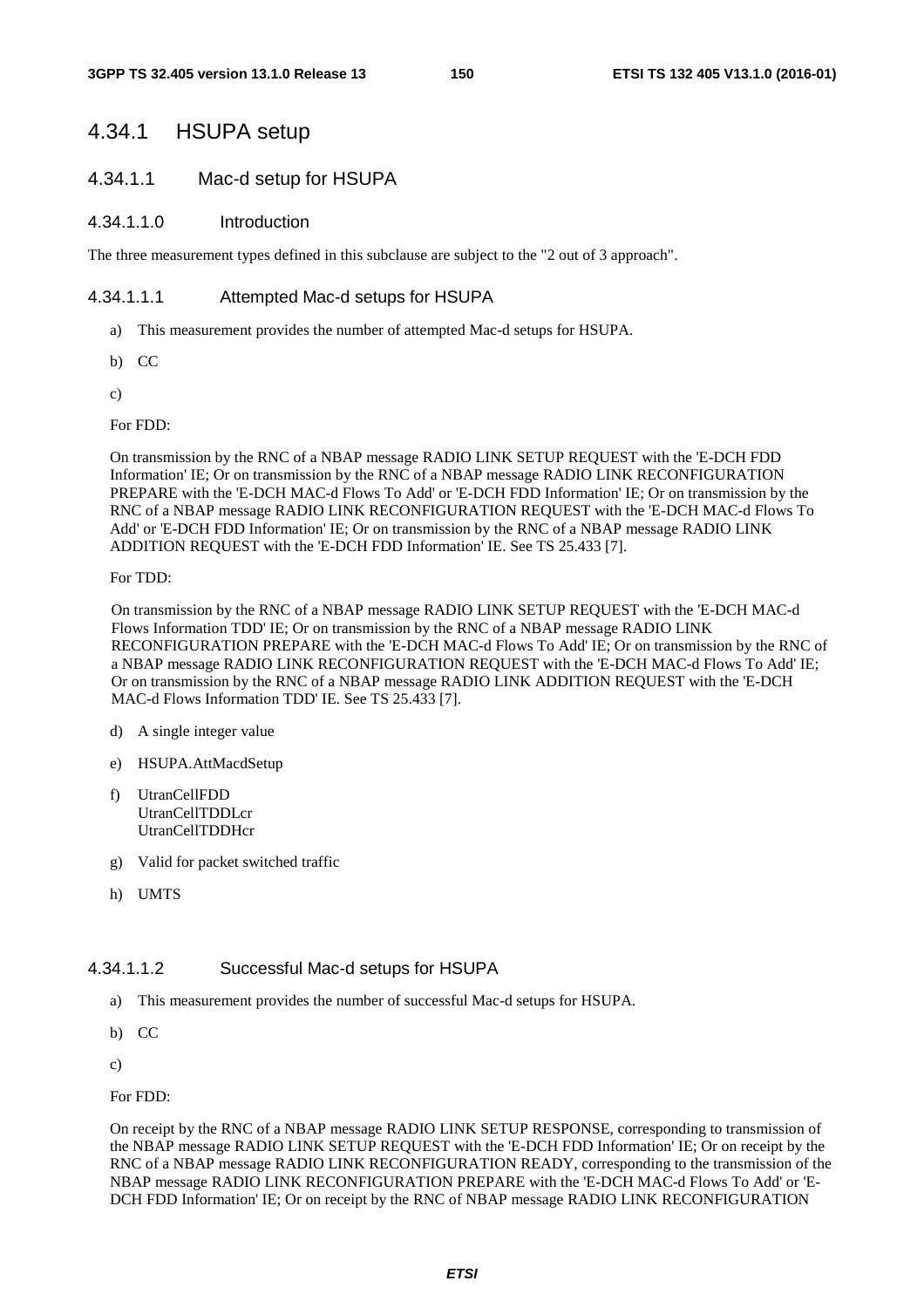RESPONSE, corresponding to the transmission of the NBAP message RADIO LINK RECONFIGURATION REQUEST with the 'E-DCH MAC-d Flows To Add' or 'E-DCH FDD Information' IE; Or on receipt by the RNC of NBAP message RADIO LINK ADDITION RESPONSE, corresponding to the transmission of the NBAP message RADIO LINK ADDITION REQUEST with the 'E-DCH FDD Information' IE. See TS 25.433 [7].

#### For TDD:

On receipt by the RNC of a NBAP message RADIO LINK SETUP RESPONSE, corresponding to transmission of the NBAP message RADIO LINK SETUP REQUEST with the 'E-DCH MAC-d Flows Information TDD' IE; Or on receipt by the RNC of a NBAP message RADIO LINK RECONFIGURATION READY, corresponding to the transmission of the NBAP message RADIO LINK RECONFIGURATION PREPARE with the 'E-DCH MAC-d Flows To Add' IE; Or on receipt by the RNC of NBAP message RADIO LINK RECONFIGURATION RESPONSE, corresponding to the transmission of the NBAP message RADIO LINK RECONFIGURATION REQUEST with the 'E-DCH MAC-d Flows To Add' IE; Or on receipt by the RNC of NBAP message RADIO LINK ADDITION RESPONSE, corresponding to the transmission of the NBAP message RADIO LINK ADDITION REQUEST with the 'E-DCH MAC-d Flows Information TDD' IE. See TS 25.433 [7].

- d) A single integer value
- e) HSUPA.SuccMacdSetup
- f) UtranCellFDD UtranCellTDDLcr UtranCellTDDHcr
- g) Valid for packet switched traffic
- h) UMTS

#### 4.34.1.1.3 Failed Mac-d setups for HSUPA

- a) This measurement provides the number of failed Mac-d setups for HSUPA. The measurement is split into subcounters per cause.
- b) CC
- c)

For FDD:

On receipt by the RNC of a NBAP message RADIO LINK SETUP FAILURE, corresponding to transmission of the NBAP message RADIO LINK SETUP REQUEST with the 'E-DCH FDD Information' IE; Or on receipt by the RNC of a NBAP message RADIO LINK RECONFIGURATION FAILURE, corresponding to the transmission of the NBAP message RADIO LINK RECONFIGURATION PREPARE with the 'E-DCH MAC-d Flows To Add' or 'E-DCH FDD Information' IE; Or on receipt by the RNC of NBAP message RADIO LINK RECONFIGURATION FAILURE, corresponding to the transmission of the NBAP message RADIO LINK RECONFIGURATION REQUEST with the 'E-DCH MAC-d Flows To Add' or 'E-DCH FDD Information' IE; Or on receipt by the RNC of NBAP message RADIO LINK ADDITION FAILURE, corresponding to the transmission of the NBAP message RADIO LINK ADDITION REQUEST with the 'E-DCH FDD Information' IE.

Each expected NBAP message RADIO LINK SETUP RESPONSE, corresponding to transmission of the NBAP message RADIO LINK SETUP REQUEST with the 'E-DCH FDD Information' IE; Or RADIO LINK RECONFIGURATION READY, corresponding to the transmission of the NBAP message RADIO LINK RECONFIGURATION PREPARE with the 'E-DCH MAC-d Flows To Add' or 'E-DCH FDD Information' IE; Or RADIO LINK RECONFIGURATION RESPONSE, corresponding to the transmission of the NBAP message RADIO LINK RECONFIGURATION REQUEST with the 'E-DCH MAC-d Flows To Add' or 'E-DCH FDD Information' IE; Or RADIO LINK ADDITION RESPONSE, corresponding to the transmission of the NBAP message RADIO LINK ADDITION REQUEST with the 'E-DCH FDD Information' IE not received by the RNC is added to the measurement cause 'No Reply' (not specified in TS 25.331 [4]).

#### For TDD:

On receipt by the RNC of a NBAP message RADIO LINK SETUP FAILURE, corresponding to transmission of the NBAP message RADIO LINK SETUP REQUEST with the 'E-DCH MAC-d Flows Information TDD' IE; Or on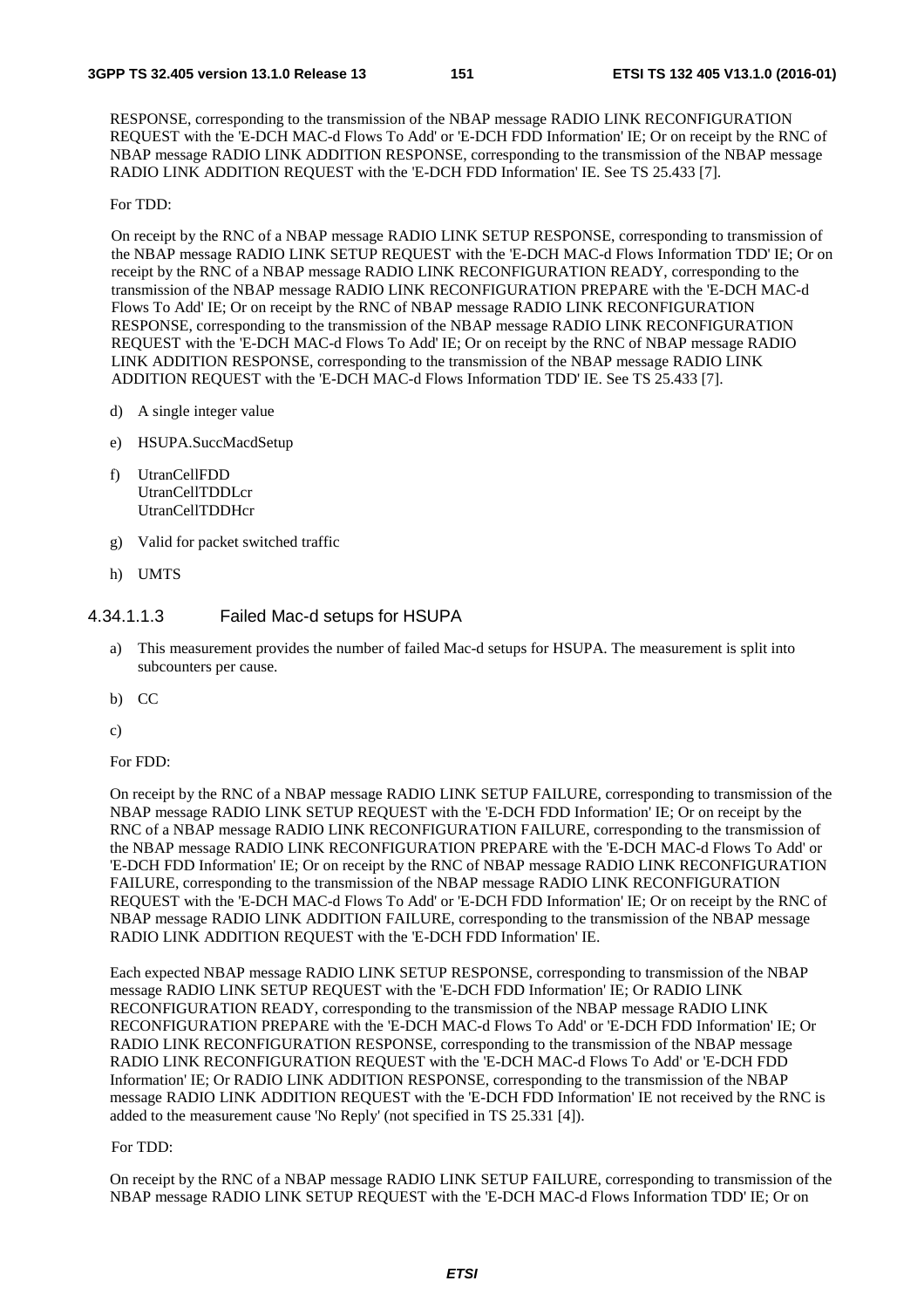receipt by the RNC of a NBAP message RADIO LINK RECONFIGURATION FAILURE, corresponding to the transmission of the NBAP message RADIO LINK RECONFIGURATION PREPARE with the 'E-DCH MAC-d Flows To Add' IE; Or on receipt by the RNC of NBAP message RADIO LINK RECONFIGURATION FAILURE, corresponding to the transmission of the NBAP message RADIO LINK RECONFIGURATION REQUEST with the 'E-DCH MAC-d Flows To Add' IE; Or on receipt by the RNC of NBAP message RADIO LINK ADDITION FAILURE, corresponding to the transmission of the NBAP message RADIO LINK ADDITION REQUEST with the 'E-DCH MAC-d Flows Information TDD' IE.

Each expected NBAP message RADIO LINK SETUP RESPONSE, corresponding to transmission of the NBAP message RADIO LINK SETUP REQUEST with the 'E-DCH MAC-d Flows Information TDD' IE; Or RADIO LINK RECONFIGURATION READY, corresponding to the transmission of the NBAP message RADIO LINK RECONFIGURATION PREPARE with the 'E-DCH MAC-d Flows To Add' IE; Or RADIO LINK RECONFIGURATION RESPONSE, corresponding to the transmission of the NBAP message RADIO LINK RECONFIGURATION REQUEST with the 'E-DCH MAC-d Flows To Add' IE; Or RADIO LINK ADDITION RESPONSE, corresponding to the transmission of the NBAP message RADIO LINK ADDITION REQUEST with the 'E-DCH MAC-d Flows Information TDD' IE not received by the RNC is added to the measurement cause 'No Reply' (not specified in TS 25.331 [4]).

Each failed Mac-d setup for HSUPA is added to the relevant measurement according to the failure cause. Possible failure causes are included in TS 25.433 [7]. The sum of all supported per cause measurements shall equal the total number of failed Mac-d setups for HSUPA. In case only a subset of per cause measurements is supported, a sum subcounter will be provided first.

- d) Each measurement is an integer value. The number of measurements is equal to the number of causes plus a possible sum value identified by the .*sum* suffix.
- e) HSUPA.FailMacdSetup.*Cause*  where *Cause* identifies the failure cause. The cause 'No Reply' is identified by the *.NoReply* suffix.
- f) UtranCellFDD UtranCellTDDLcr UtranCellTDDHcr
- g) Valid for packet switched traffic
- h) UMTS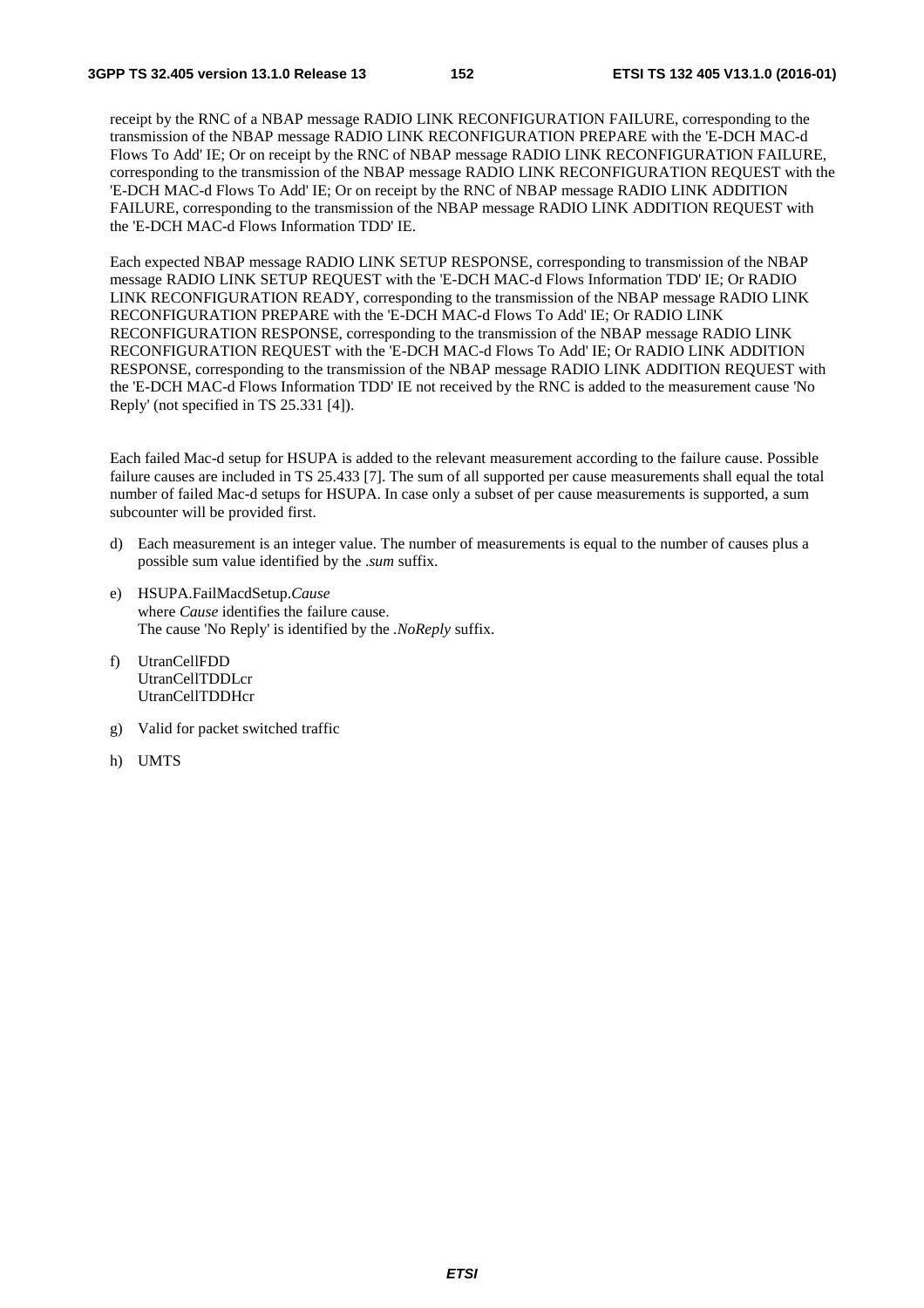#### 4.34.1.2 RB setup for HSUPA

#### 4.34.1.2.0 Introduction

The three measurement types defined in this subclause are subject to the "2 out of 3 approach".

#### 4.34.1.2.1 Attempted RB setups for HSUPA

- a) This measurement provides the number of attempted radio bearer setups for HSUPA.
- b) CC
- c) On transmission by the RNC of a RRC message RADIO BEARER SETUP with the 'Uplink transport channel type' set to 'E-DCH' in the 'RB mapping info' IE of the 'RB information to setup'; Or on transmission by the RNC of a RRC message RADIO BEARER RECONFIGURATION with 'Uplink transport channel type' set to 'E-DCH' in the 'RB mapping info' IE of the 'RB information to reconfigure' if the previous 'Uplink transport channel type' of this RB is not the 'E-DCH'. See TS 25.331 [4].
- d) A single integer value
- e) HSUPA.AttRBSetup
- f) UtranCellFDD UtranCellTDDLcr UtranCellTDDHcr
- g) Valid for packet switched traffic
- h) UMTS

#### 4.34.1.2.2 Successful RB setups for HSUPA

- a) This measurement provides the number of successful radio bearer setups for HSUPA.
- b) CC
- c) On receipt by the RNC of a RRC message RADIO BEARER SETUP COMPLETE, corresponding to the transmission of the RRC message RADIO BEARER SETUP with the 'Uplink transport channel type' set to 'E-DCH' in the 'RB mapping info' IE of the 'RB information to setup'; Or on receipt by the RNC of a RRC message RADIO BEARER RECONFIGURATION COMPLETE, corresponding to the transmission of the RRC message RADIO BEARER RECONFIGURATION with 'Uplink transport channel type' set to 'E-DCH' in the 'RB mapping info' IE of the 'RB information to reconfigure' if the previous 'Uplink transport channel type' of this RB is not the 'E-DCH'. See TS 25.331 [4].
- d) A single integer value
- e) HSUPA.SuccRBSetup
- f) UtranCellFDD UtranCellTDDLcr UtranCellTDDHcr
- g) Valid for packet switched traffic
- h) UMTS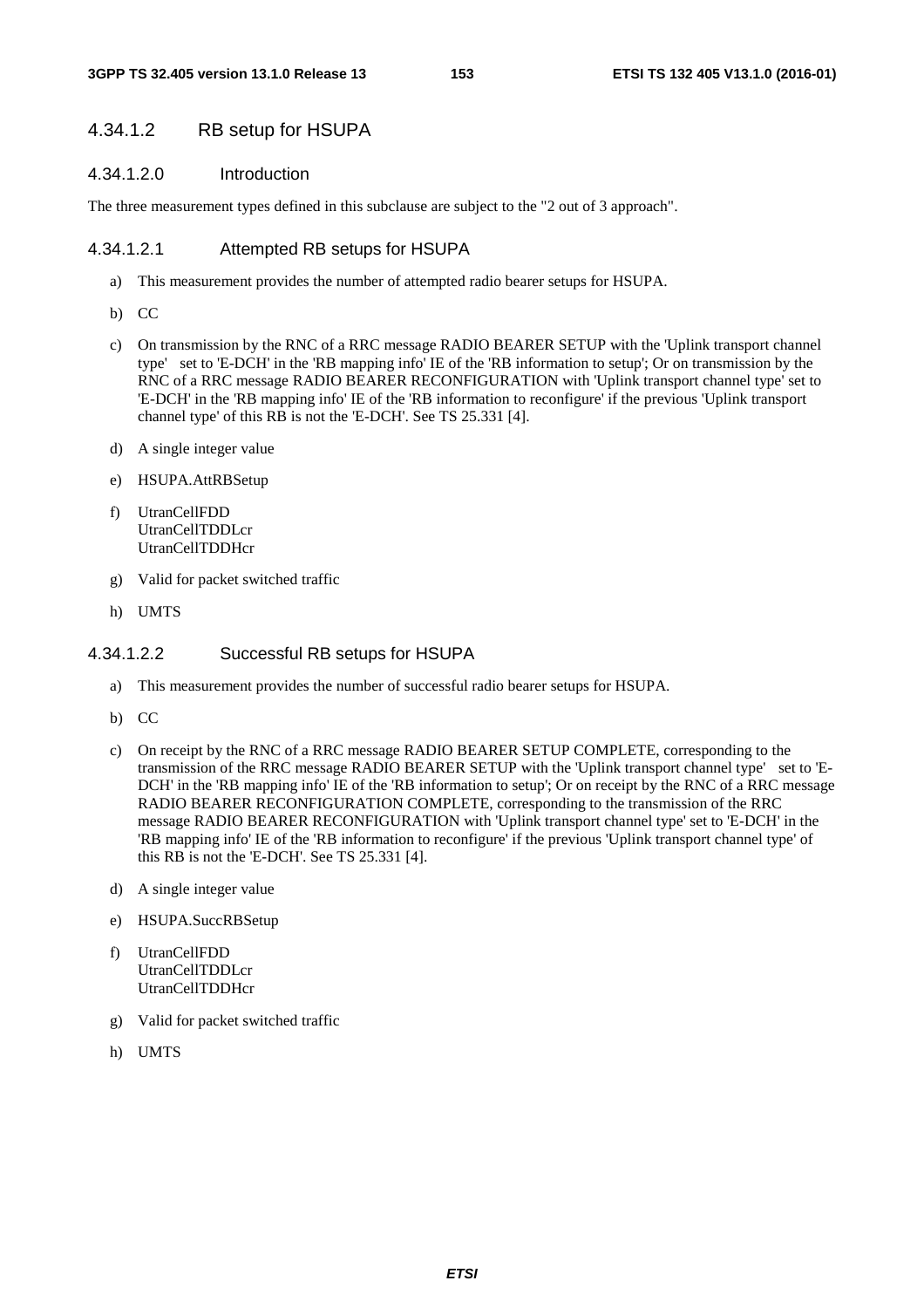#### 4.34.1.2.3 Failed RB setups for HSUPA

- a) This measurement provides the number of failed radio bearer setups for HSUPA. The measurement is split into subcounters per cause.
- b) CC
- c) On receipt by the RNC of a RRC message RADIO BEARER SETUP FAILURE, corresponding to the transmission of the RRC message RADIO BEARER SETUP with the 'Uplink transport channel type' set to 'E-DCH' in the 'RB mapping info' IE of the 'RB information to setup'; Or on receipt by the RNC of a RRC message RADIO BEARER RECONFIGURATION FAILURE, corresponding to the transmission of the RRC message RADIO BEARER RECONFIGURATION with 'Uplink transport channel type' set to 'E-DCH' or in the 'RB mapping info' IE of the 'RB information to reconfigure' if the previous 'Uplink transport channel type' of this RB is not the 'E-DCH'.

Each expected RRC message RADIO BEARER SETUP COMPLETE, corresponding to the transmission of the RRC message RADIO BEARER SETUP with the 'Uplink transport channel type' set to 'E-DCH' in the 'RB mapping info' IE of the 'RB information to setup'; Or RADIO BEARER RECONFIGURATION COMPLETE, corresponding to the transmission of the RRC message RADIO BEARER RECONFIGURATION with 'Uplink transport channel type' set to 'E-DCH' in the 'RB mapping info' IE of the 'RB information to reconfigure' if the previous 'Uplink transport channel type' of this RB is not the 'E-DCH' not received by the RNC is added to the measurement cause 'No Reply' (not specified in TS 25.331 [4]).

Each failed RB setup for HSUPA is added to the relevant measurement according to the failure cause. Possible failure causes are included in TS 25.331 [4]. The sum of all supported per cause measurements shall equal the total number of failed RB setups for HSUPA. In case only a subset of per cause measurements is supported, a sum subcounter will be provided first.

- d) Each measurement is an integer value. The number of measurements is equal to the number of causes plus a possible sum value identified by the .sum suffix.
- e) HSUPA.FailRBSetup.*Cause* where *Cause* identifies the failure cause. The cause 'No Reply' is identified by the *.NoReply* suffix.
- f) UtranCellFDD UtranCellTDDLcr UtranCellTDDHcr
- g) Valid for packet switched traffic
- h) UMTS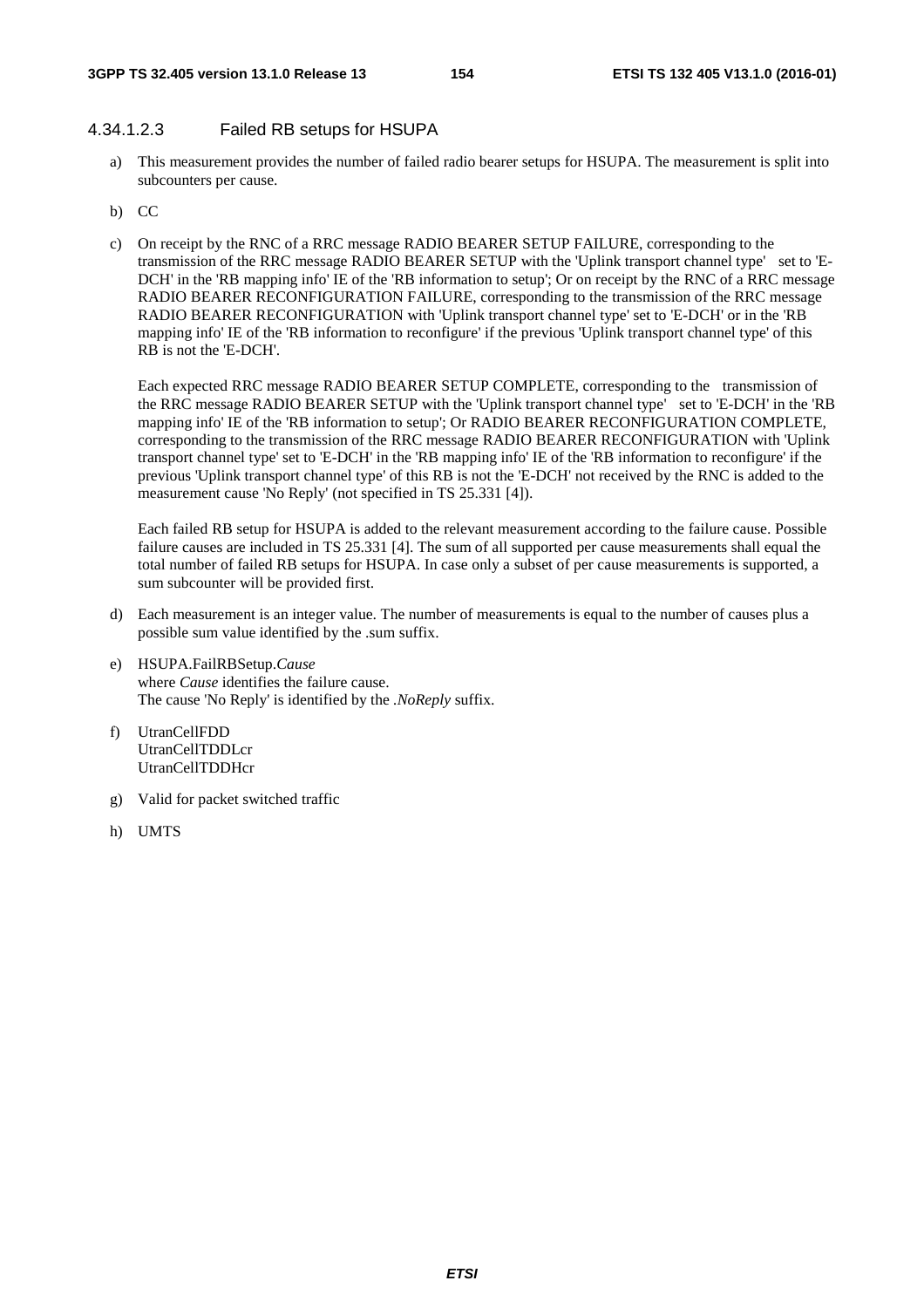# 4.34.2 Active set related to HSUPA

### 4.34.2.1 Radio link additions to the E-DCH active set (UE side)

#### 4.34.2.1.0 Introduction

The three measurement types defined for the radio link additions to the E-DCH active set (UE side) are subject to the "2 out of 3 approach".

#### 4.34.2.1.1 Attempted radio link additions to the E-DCH active set (UE side)

- a) This measurement provides the number of attempted radio link additions to the E-DCH active set (UE side). This measurement shall be increased for each attempted radio link addition (UE side). This measurement is only valid for FDD mode.
- b) CC
- c) On transmission by the serving RNC of a RRC message ACTIVE SET UPDATE from the RNC to the UE, IE "E-DCH reconfiguration information": IE "Primary CPICH info" used for the reference ID along with the IE "E-HICH information" to indicate which radio link to add to the E-DCH active set. Within an ACTIVE SET UPDATE message more than one radio link can be added. Each existing radio link addition information element shall be considered separately (see TS 25.331 [4]).
- d) A single integer value
- e) HSUPA.AttEdchAddUESide
- f) UtranCellFDD
- g) Valid for packet switched traffic
- h) UMTS

#### 4.34.2.1.2 Successful radio link additions to the E-DCH active set (UE side)

- a) This measurement provides the number of successful radio link additions to the E-DCH active set (UE side). This measurement shall be increased for each successful radio link addition (UE side). This measurement is only valid for FDD mode.
- b) CC
- c) On receipt by the serving RNC of a RRC message ACTIVE SET UPDATE COMPLETE from the UE to the RNC, in response to an ACTIVE SET UPDATE message with one or more existing IE "E-DCH reconfiguration information": IE "Primary CPICH info" used for the reference ID along with the IE "E-HICH information" to indicate which radio link to add to the E-DCH active set. One ACTIVE SET UPDATE COMPLETE message can be related to more than one added radio link. Each successful added radio link shall be considered separately (see TS 25.331 [4]).
- d) A single integer value
- e) HSUPA.SuccEdchAddUESide
- f) UtranCellFDD
- g) Valid for packet switched traffic
- h) UMTS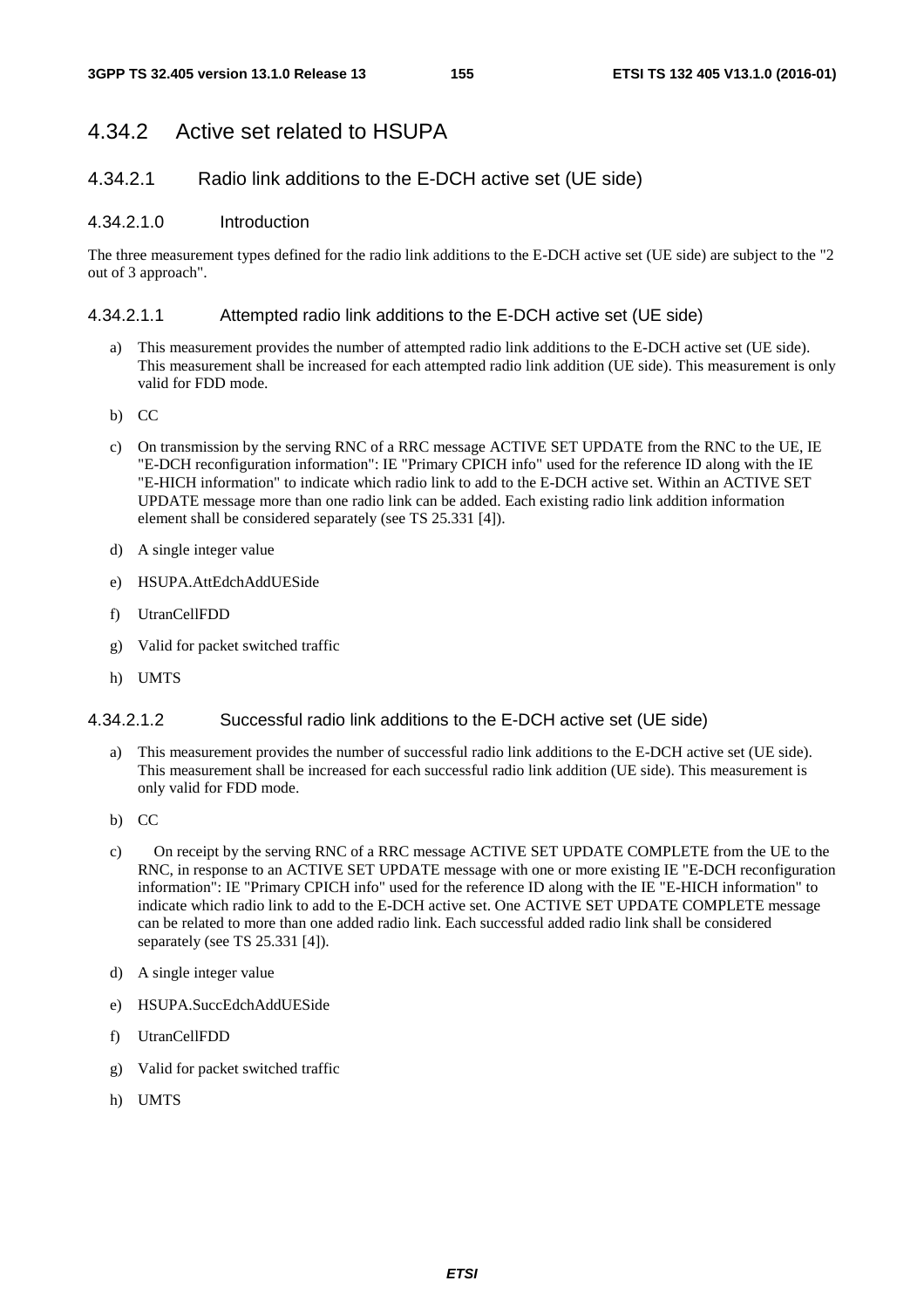#### 4.34.2.1.3 Failed radio link additions to the E-DCH active set (UE side)

a) This measurement provides the number of failed radio link additions to the E-DCH active set (UE side) during E-DCH active set update procedure (UE side) for each cell per cause. For each failure cause a separate subcounter is defined. Every failed radio link addition (UE side) shall be considered separately. This measurement is only valid for FDD mode.

#### b) CC

- c) Receipt of an ACTIVE SET UPDATE FAILURE message (RRC) sent by UE to the RNC in response to an ACTIVE SET UPDATE message with one or more existing IE "E-DCH reconfiguration information": IE "Primary CPICH info" used for the reference ID along with the IE "E-HICH information" to indicate which radio link to add to the E-DCH active set or an expected ACTIVE SET UPDATE COMPLETE message not received by the RNC. Each message can be related to more than one radio link.
	- Each failed attempt to add a radio link to the E-DCH active set shall be considered separately and added to the relevant per cause measurement. Failure causes are defined within TS 25.331 [4].
	- Each expected ACTIVE SET UPDATE COMPLETE message not received by the RNC is added to the measurement cause 'No Reply' (not specified in TS 25.331 [4]).
	- The sum of all supported per cause measurements shall equal the total number of failures. In case only a subset of per cause measurements is supported, a sum subcounter will be provided first.
- d) Each measurement is an integer value. The number of measurements is equal to the number of causes supported plus a possible sum value identified by the *.sum* suffix.
- e) HSUPA.FailEdchAddUESide.*Cause*
- f) UtranCellFDD
- g) Valid for packet switched traffic
- h) UMTS

#### 4.34.2.2 Radio link deletions to the E-DCH active set (UE side)

#### 4.34.2.2.1 Attempted radio link deletions to the E-DCH active set (UE side)

- a) This measurement provides the number of attempted radio link deletions to the E-DCH active set (UE side). This measurement shall be increased for each attempted radio link deletion (UE side). This measurement is only valid for FDD mode.
- b) CC
- c) On transmission by the serving RNC of a RRC message ACTIVE SET UPDATE from the RNC to the UE, IE "E-DCH reconfiguration information": IE "Primary CPICH info" used for the reference ID along with the IE "E-HICH release indicator" to indicate which radio link to remove from the E-DCH active set. Within an ACTIVE SET UPDATE message more than one radio link can be deleted. Each existing radio link deletion information element shall be considered separately (see TS 25.331 [4]).
- d) A single integer value
- e) HSUPA.AttEdchDelUESide
- f) UtranCellFDD
- g) Valid for packet switched traffic
- h) UMTS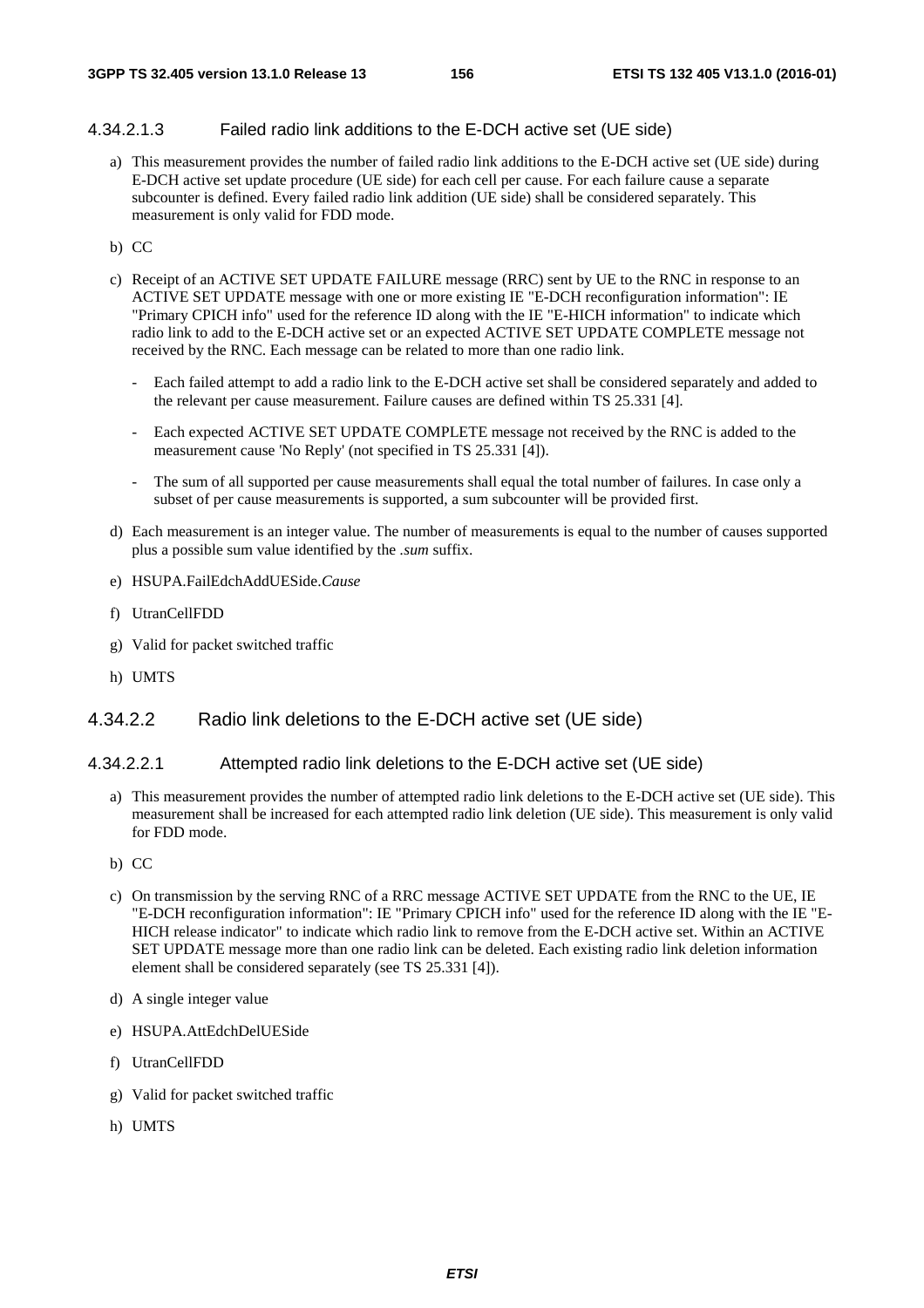#### 4.34.2.2.2 Successful radio link deletions to the E-DCH active set (UE side)

a) This measurement provides the number of successful radio link deletions to the E-DCH active set (UE side). This measurement shall be increased for each successful radio link deletion (UE side). This measurement is only valid for FDD mode.

b) CC

- c) On receipt by the serving RNC of a RRC message ACTIVE SET UPDATE COMPLETE from the UE to the RNC, in response to an ACTIVE SET UPDATE message with one or more existing IE "E-DCH reconfiguration information": IE "Primary CPICH info" used for the reference ID along with the IE "E-HICH release indicator" to indicate which radio link to remove from the E-DCH active set. One ACTIVE SET UPDATE COMPLETE message can be related to more than one deleted radio link. Each successful deleted radio link shall be considered separately (see TS 25.331 [4]).
- d) A single integer value
- e) HSUPA.SuccEdchDelUESide
- f) UtranCellFDD
- g) Valid for packet switched traffic
- h) UMTS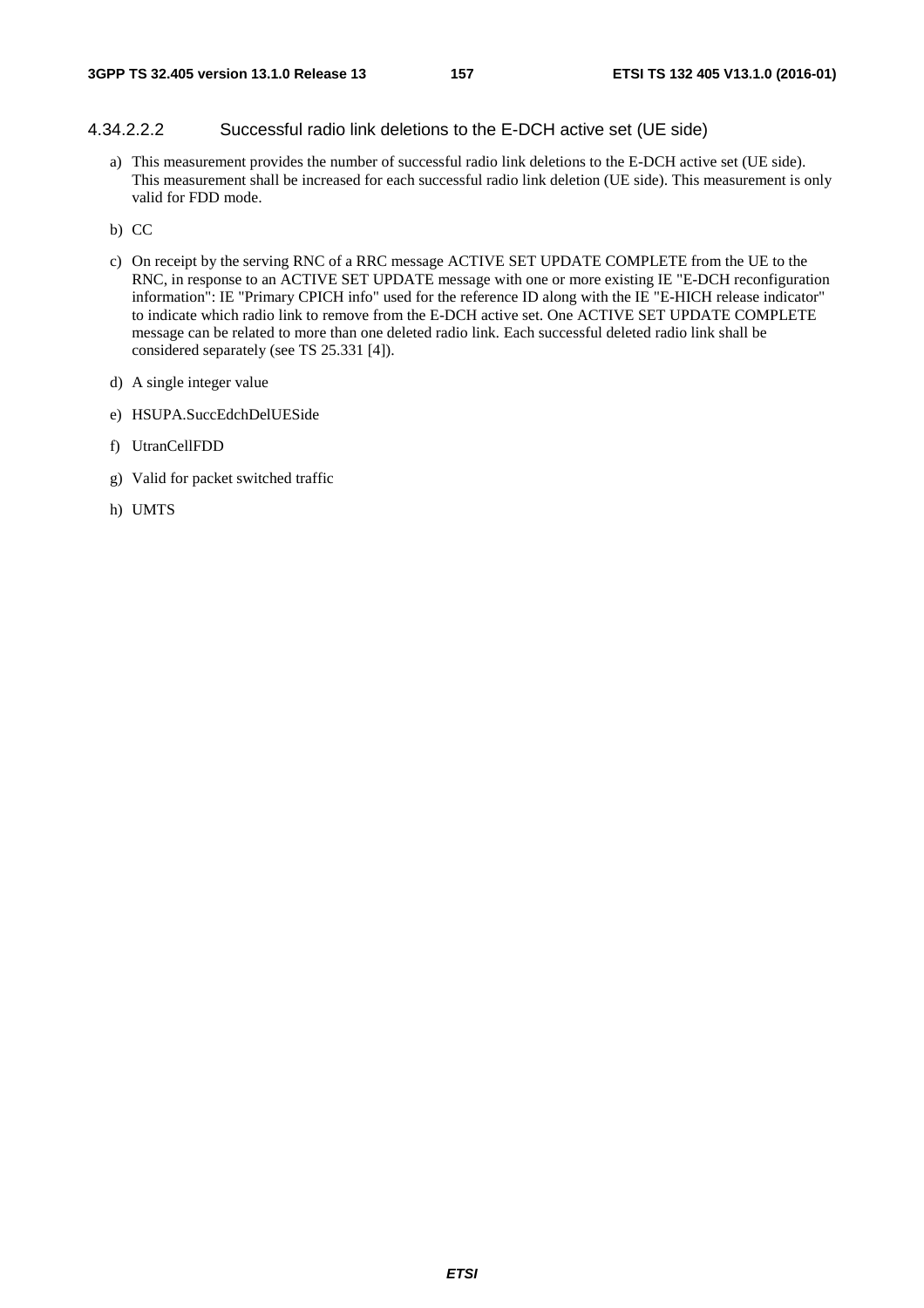# 4.34.3 Serving E-DCH cell change

### 4.34.3.1 Outgoing serving E-DCH cell change

#### 4.34.3.1.1 Attempted outgoing serving E-DCH cell change

- a) This measurement provides the number of attempted outgoing serving E-DCH cell change.
- b) CC
- c) On transmission by the RNC of a RRC message RADIO BEARER SETUP, RADIO BEARER RECONFIGURATION, RADIO BEARER RELEASE, TRANSPORT CHANNEL RECONFIGURATION, or PHYSICAL CHANNEL RECONFIGURATION from the source RNC to the UE, indicating the attempt of outgoing serving E-DCH cell change (see TS 25.331 [4]).
- d) A single integer value
- e) HSUPA.AttOutCellChange
- f) UtranCellFDD UtranCellTDDLcr UtranCellTDDHcr
- g) Valid for packet switched traffic
- h) UMTS

#### 4.34.3.1.2 Successful outgoing serving E-DCH cell change

- a) This measurement provides the number of successful outgoing serving E-DCH cell change.
- b) CC
- c) On receipt by the RNC of a RRC message RADIO BEARER SETUP COMPLETE, RADIO BEARER RECONFIGURATION COMPLETE, RADIO BEARER RELEASE COMPLETE, TRANSPORT CHANNEL RECONFIGURATION COMPLETE, or PHYSICAL CHANNEL RECONFIGURATION COMPLETE sent from the UE to the source RNC, indicating a successful outgoing serving E-DCH cell change (see TS 25.331  $[4]$ ).
- d) A single integer value
- e) HSUPA.SuccOutCellChange
- f) UtranCellFDD UtranCellTDDLcr UtranCellTDDHcr
- g) Valid for packet switched traffic
- h) UMTS

#### 4.34.3.2 Outgoing serving E-DCH cell change per neighbour cell relation

- 4.34.3.2.1 Attempted outgoing serving E-DCH cell change per neighbour cell relation
	- a) This measurement provides the number of attempted outgoing serving E-DCH cell change per neighbour cell relation.
	- b) CC
	- c) On transmission by the RNC of a RRC message RADIO BEARER SETUP, RADIO BEARER RECONFIGURATION, RADIO BEARER RELEASE, TRANSPORT CHANNEL RECONFIGURATION, or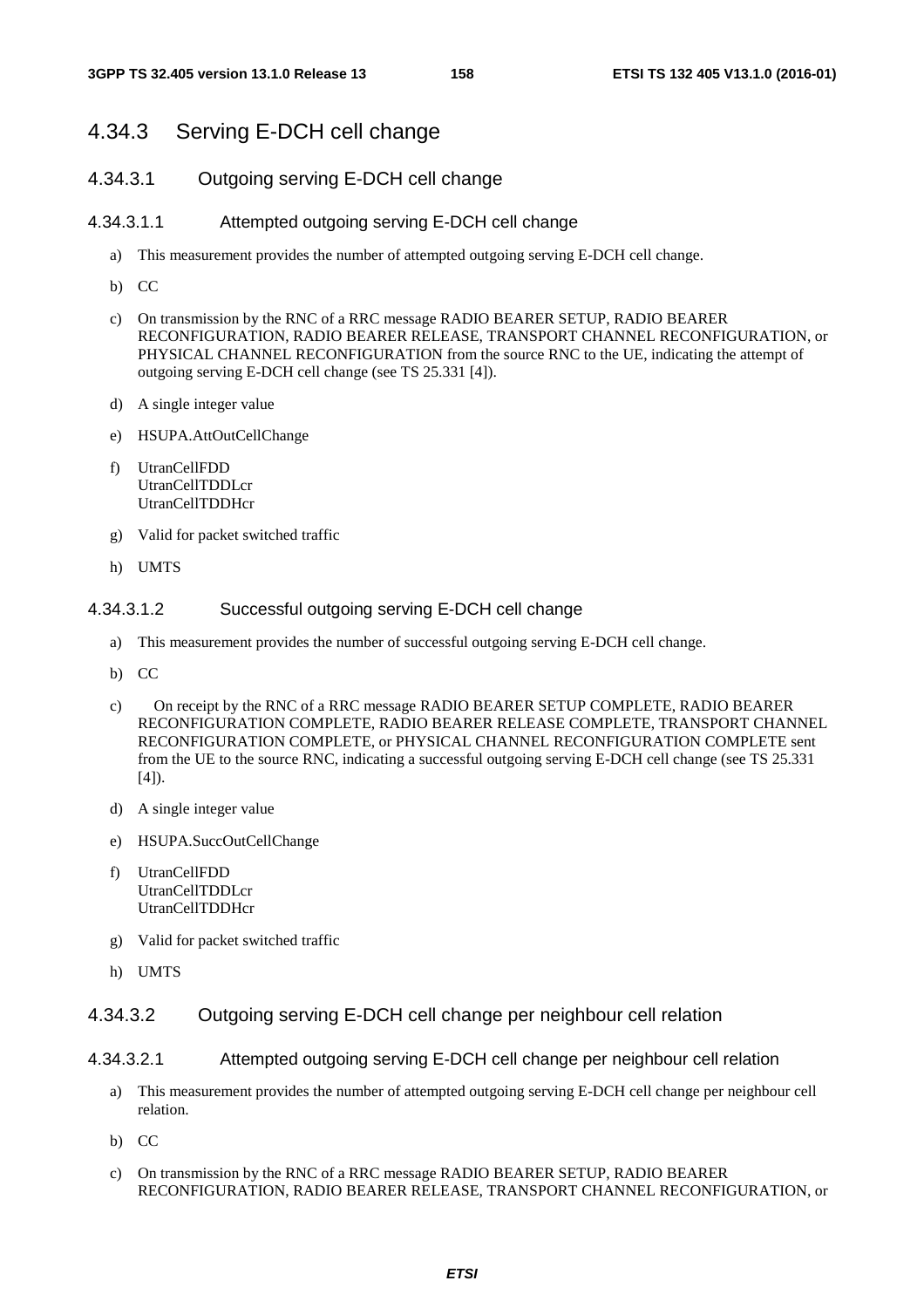PHYSICAL CHANNEL RECONFIGURATION from the source RNC to the UE, indicating the attempt of outgoing serving E-DCH cell change (see TS 25.331 [4]).

- d) A single integer value
- e) HSUPA.AttOut
- f) UtranRelation
- g) Valid for packet switched traffic
- h) UMTS

#### 4.34.3.2.2 Successful outgoing serving E-DCH cell change per neighbour cell relation

- a) This measurement provides the number of successful outgoing serving E-DCH cell change per neighbour cell relation.
- b) CC
- c) On receipt by the RNC of a RRC message RADIO BEARER SETUP COMPLETE, RADIO BEARER RECONFIGURATION COMPLETE, RADIO BEARER RELEASE COMPLETE, TRANSPORT CHANNEL RECONFIGURATION COMPLETE, or PHYSICAL CHANNEL RECONFIGURATION COMPLETE sent from the UE to the source RNC, indicating a successful outgoing serving E-DCH cell change (see TS 25.331 [4]).
- d) A single integer value
- e) HSUPA.SuccOut
- f) UtranRelation
- g) Valid for packet switched traffic
- h) UMTS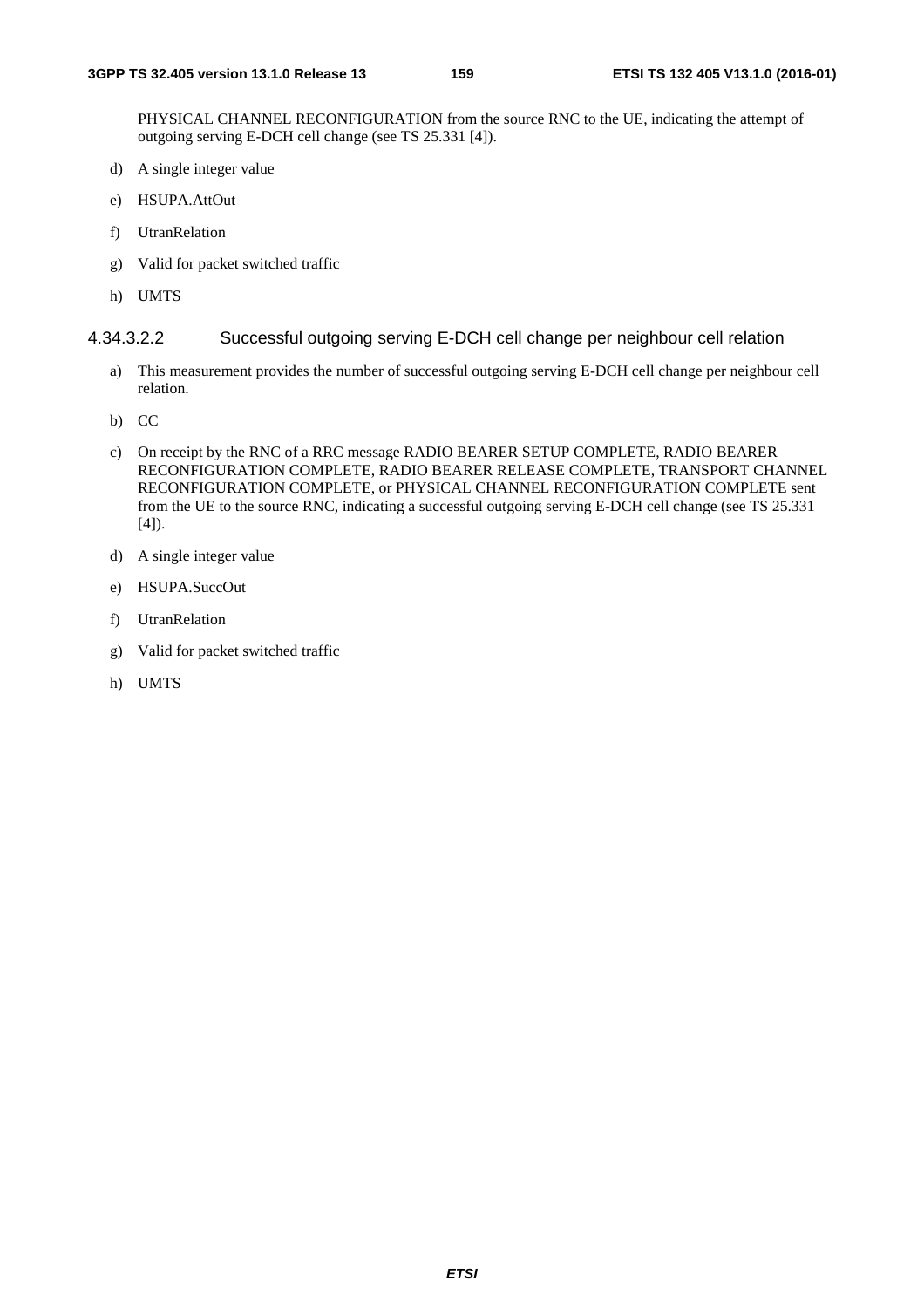# 4.34.4 Mean number of HSUPA users of a serving E-DCH cell

- a) This measurement provides the mean number of simultaneous HSUPA users in a serving E-DCH cell.
- b) SI.
- c) This measurement is obtained by sampling at a pre-defined interval the number of simultaneous users in a serving E-DCH cell and then taking the arithmetic mean.
- d) A single real value.
- e) HSUPA.MeanNbrUser
- f) UtranCellFDD UtranCellTDDLcr **UtranCellTDDHcr**
- g) Valid for packet switched traffic.
- h) UMTS.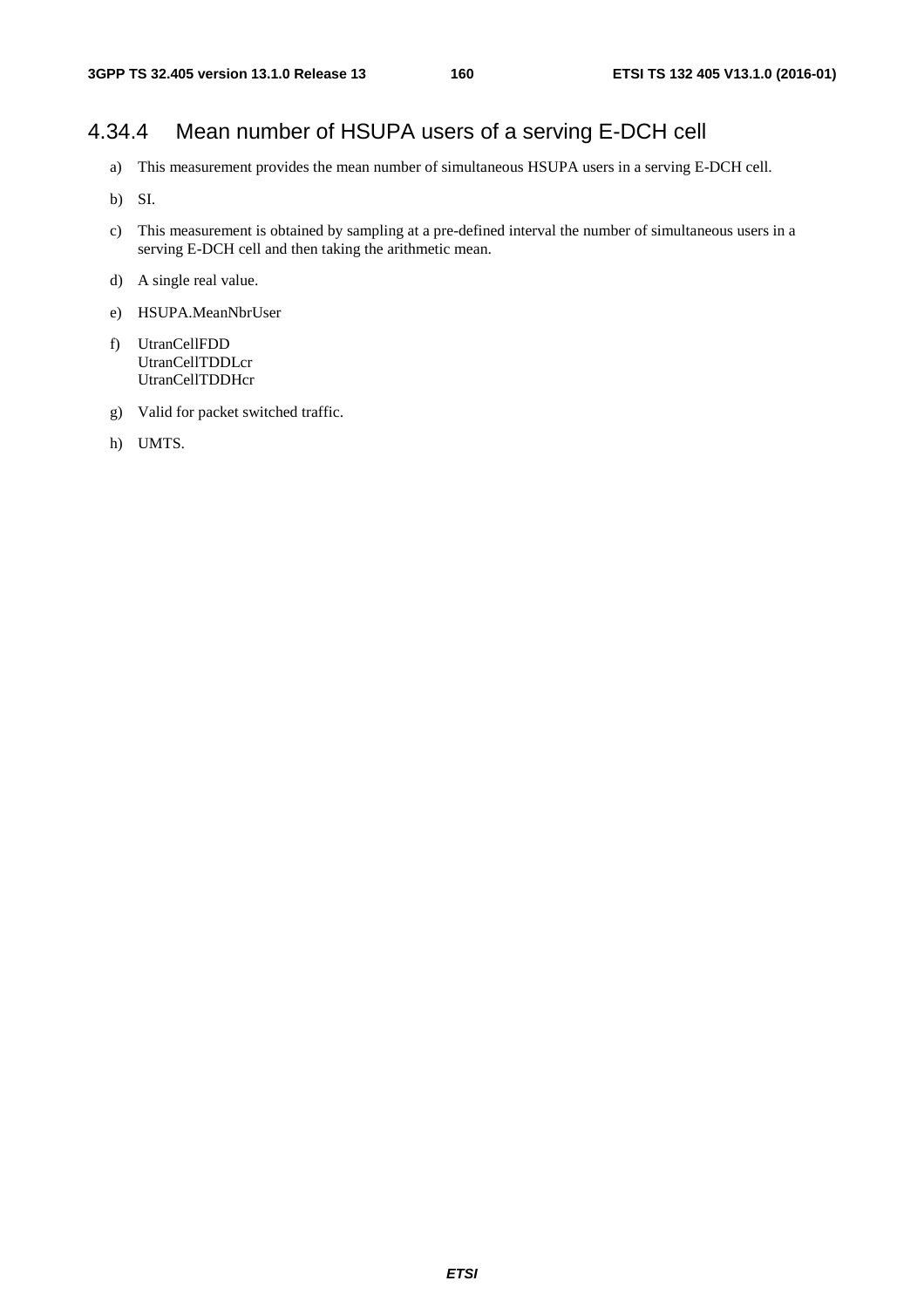## 4.34.5 Measurements related to channel switches between RACH/DCH and E-DCH

### 4.34.5.1 Measurements related to channel switches from RACH/DCH to E-DCH

#### 4.34.5.1.1 Attempted channel switches from RACH to E-DCH

- a) This measurement provides the number of attempted channel switches from RACH to E-DCH in the serving E-DCH cell.
- b) CC
- c) On transmission by the RNC of a RRC message RADIO BEARER RECONFIGURATION, RADIO BEARER SETUP, RADIO BEARER RELEASE, CELL UPDATE CONFIRM, or TRANSPORT CHANNEL RECONFIGURATION to UE, with the condition that channel switches only from RACH to E-DCH (see TS 25.331 [4]).
- d) A single integer value
- e) HSUPA.AttRachToEdch
- f) UtranCellFDD UtranCellTDDLcr UtranCellTDDHcr
- g) Valid for packet switched traffic
- h) UMTS

#### 4.34.5.1.2 Successful channel switches from RACH to E-DCH

- a) This measurement provides the number of successful channel switches from RACH to E-DCH in the serving E-DCH cell.
- b) CC
- c) On receipt by the RNC of a RRC message RADIO BEARER RECONFIGURATION COMPLETE, RADIO BEARER SETUP COMPLETEP, RADIO BEARER RELEASE COMPLETE, or TRANSPORT CHANNEL RECONFIGURATION COMPLETE from UE, with the condition that channel switches only from RACH to E-DCH (see TS 25.331 [4]).
- d) A single integer value
- e) HSUPA.SuccRachToEdch
- f) UtranCellFDD UtranCellTDDLcr UtranCellTDDHcr
- g) Valid for packet switched traffic
- h) UMTS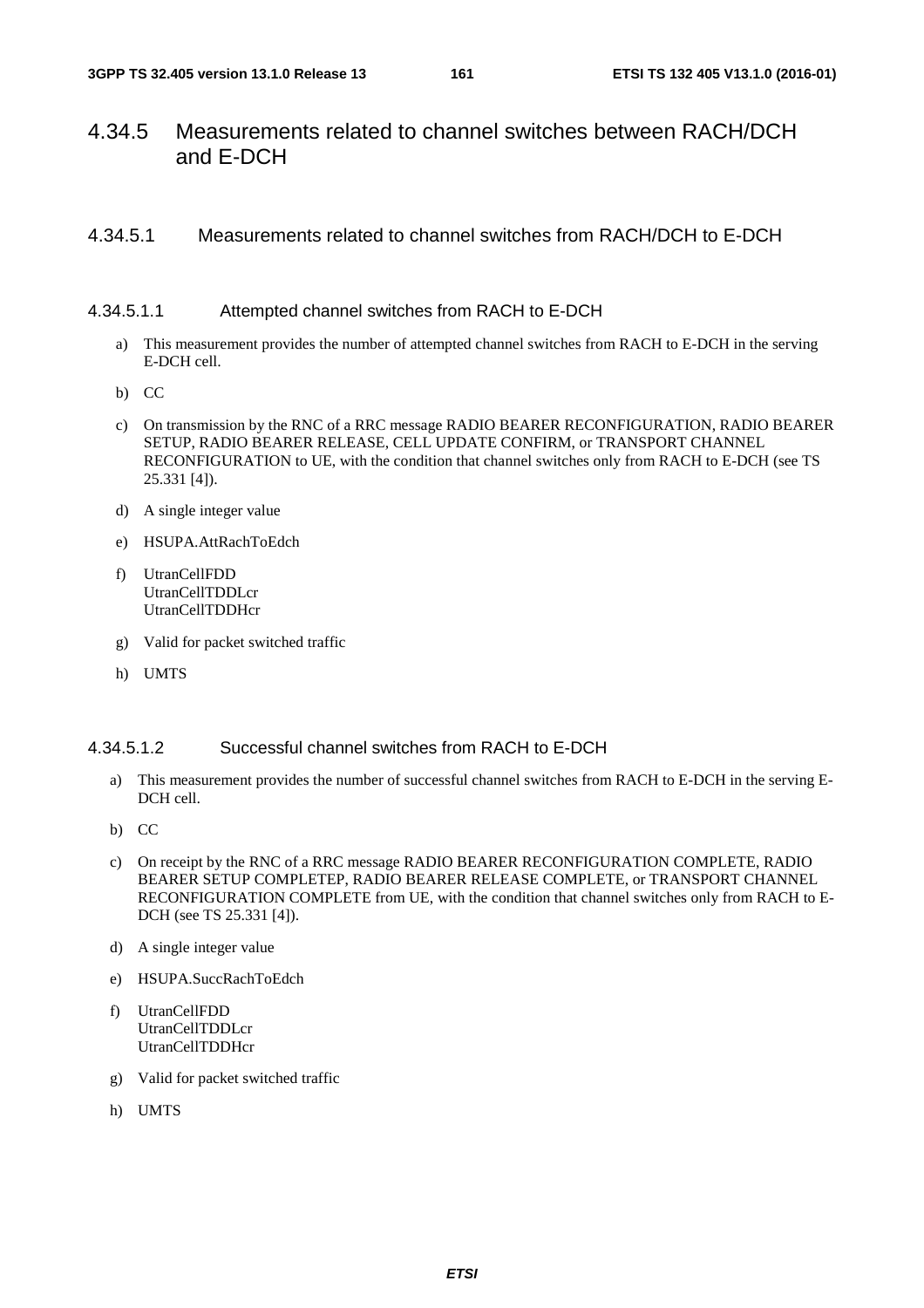#### 4.34.5.1.3 Attempted channel switches from DCH to E-DCH

- a) This measurement provides the number of attempted channel switches from DCH to E-DCH in the serving E-DCH cell.
- b) CC
- c) On transmission by the RNC of a RRC message RADIO BEARER RECONFIGURATION, RADIO BEARER SETUPP, RADIO BEARER RELEASE, CELL UPDATE CONFIRM, or TRANSPORT CHANNEL RECONFIGURATION to UE, with the condition that channel switches from DCH to E-DCH (see TS 25.331  $[4]$ ).
- d) A single integer value
- e) HSUPA.AttDchToEdch
- f) UtranCellFDD UtranCellTDDLcr UtranCellTDDHcr
- g) Valid for packet switched traffic
- h) UMTS

#### 4.34.5.1.4 Successful channel switches from DCH to E-DCH

- a) This measurement provides the number of successful channel switches from DCH to E-DCH in the serving E-DCH cell.
- b) CC
- c) On receipt by the RNC of a RRC message RADIO BEARER RECONFIGURATION COMPLETE, RADIO BEARER SETUP COMPLETE, RADIO BEARER RELEASE COMPLETE, or TRANSPORT CHANNEL RECONFIGURATION COMPLETE from UE, with the condition that channel switches from DCH to E-DCH (see TS 25.331 [4]).
- d) A single integer value
- e) HSUPA.SuccDchToEdch
- f) UtranCellFDD UtranCellTDDLcr UtranCellTDDHcr
- g) Valid for packet switched traffic
- h) UMTS

#### 4.34.5.2 Measurements related to channel switches from E-DCH to RACH/DCH

#### 4.34.5.2.1 Attempted channel switches from E-DCH to RACH

- a) This measurement provides the number of attempted channel switches from E-DCH to RACH in the serving E-DCH cell.
- b) CC
- c) On transmission by the RNC of a RRC message RADIO BEARER RECONFIGURATION, RADIO BEARER SETUP, RADIO BEARER RELEASE, CELL UPDATE CONFIRM, or TRANSPORT CHANNEL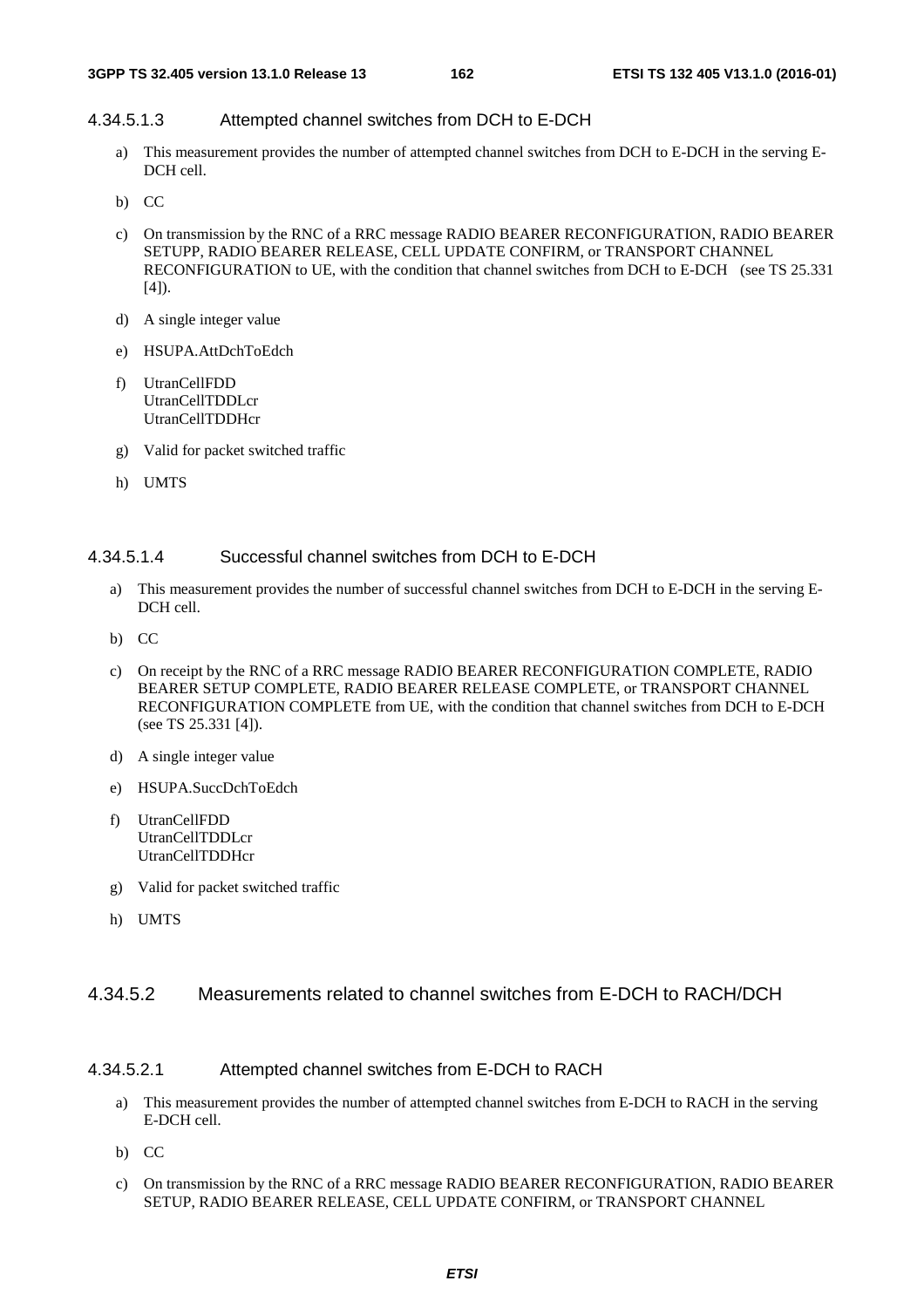RECONFIGURATION to UE, with the condition that channel switches only from E-DCH to RACH (see TS 25.331 [4]).

- d) A single integer value
- e) HSUPA.AttEdchToRach
- f) UtranCellFDD UtranCellTDDLcr UtranCellTDDHcr
- g) Valid for packet switched traffic
- h) UMTS

#### 4.34.5.2.2 Successful channel switches from E-DCH to RACH

- a) This measurement provides the number of successful channel switches from E-DCH to RACH in the serving E-DCH cell.
- b) CC
- c) On receipt by the RNC of a RRC message RADIO BEARER RECONFIGURATION COMPLETE, RADIO BEARER SETUP COMPLETE, RADIO BEARER RELEASE COMPLETE, or TRANSPORT CHANNEL RECONFIGURATION COMPLETE from UE, with the condition that channel switches only from E-DCH to RACH (see TS 25.331 [4]).
- d) A single integer value
- e) HSUPA.SuccEdchToRach
- f) UtranCellFDD UtranCellTDDLcr UtranCellTDDHcr
- g) Valid for packet switched traffic
- h) UMTS

#### 4.34.5.2.3 Attempted channel switches from E-DCH to DCH

- a) This measurement provides the number of attempted channel switches from E-DCH to DCH in the serving E-DCH cell.
- b) CC
- c) On transmission by the RNC of a RRC message RADIO BEARER RECONFIGURATION, RADIO BEARER SETUPP, RADIO BEARER RELEASE, CELL UPDATE CONFIRM, or TRANSPORT CHANNEL RECONFIGURATION to UE, with the condition that channel switches from E-DCH to DCH (see TS 25.331 [4]).
- d) A single integer value
- e) HSUPA.AttEdchToDch
- f) UtranCellFDD UtranCellTDDLcr **UtranCellTDDHcr**
- g) Valid for packet switched traffic
- h) UMTS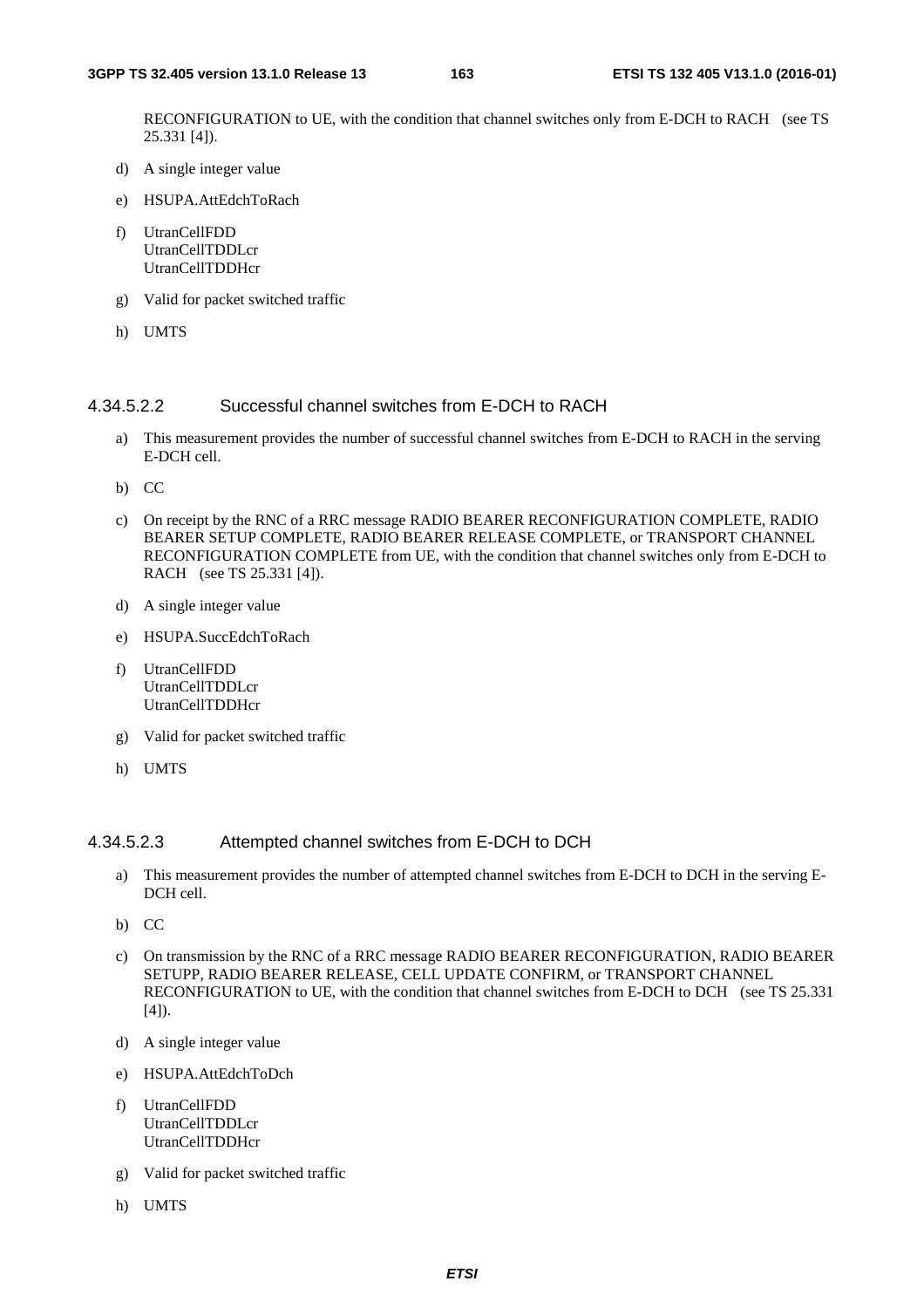#### 4.34.5.2.4 Successful channel switches from E-DCH to DCH

- a) This measurement provides the number of successful channel switches from E-DCH to DCH in the serving E-DCH cell.
- b) CC
- c) On receipt by the RNC of a RRC message RADIO BEARER RECONFIGURATION COMPLETE, RADIO BEARER SETUP COMPLETE, RADIO BEARER RELEASE COMPLETE, or TRANSPORT CHANNEL RECONFIGURATION COMPLETE from UE, with the condition that channel switches from E-DCH to DCH (see TS 25.331 [4]).
- d) A single integer value
- e) HSUPA.SuccEdchToDch
- f) UtranCellFDD UtranCellTDDLcr UtranCellTDDHcr
- g) Valid for packet switched traffic
- h) UMTS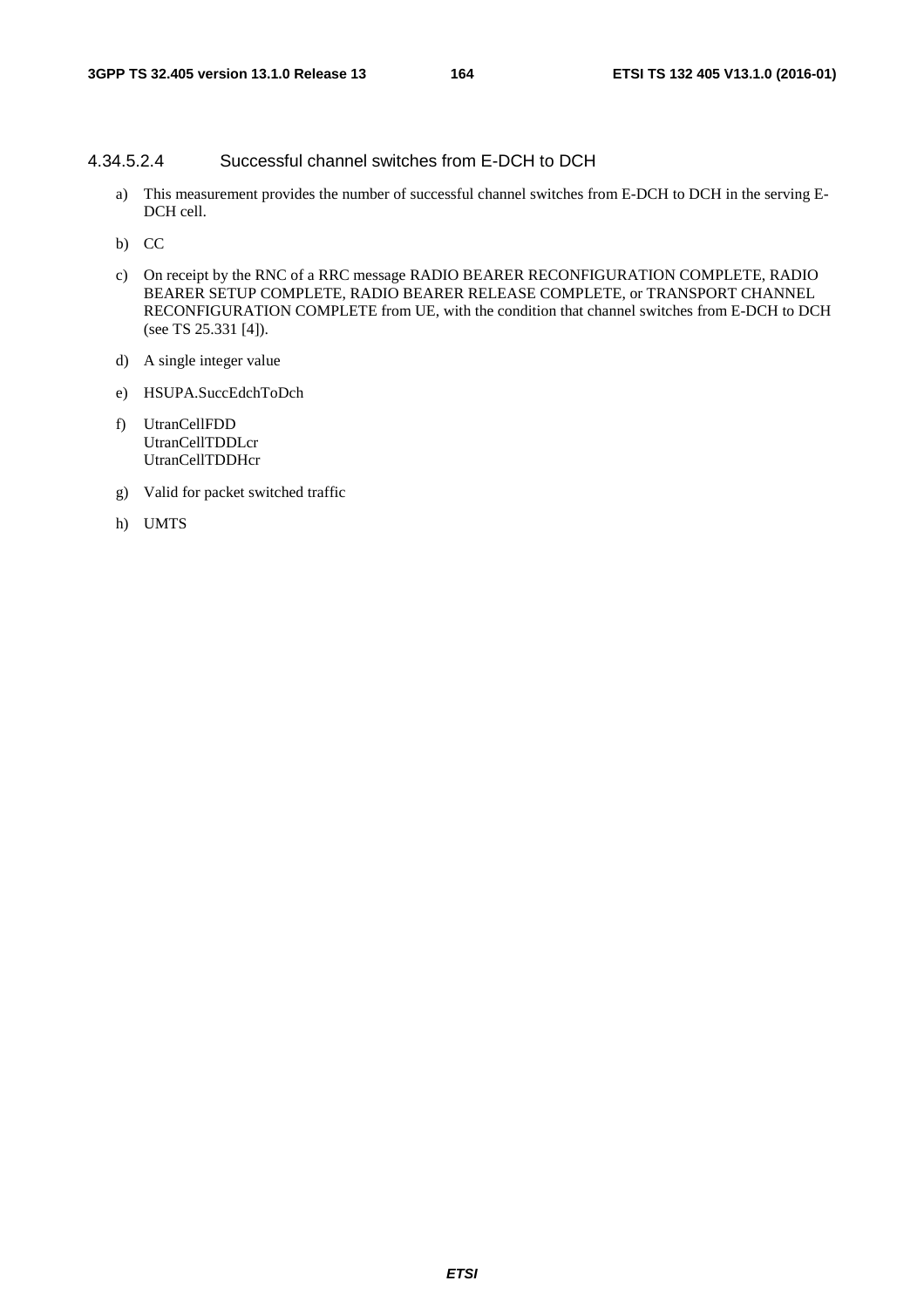# 4.34.6 Measurements related to MAC-e feedback decoding

#### 4.34.6.1 Number of received MAC-e PDUs

a) This measurement provides the number of received MAC-e PDUs including acknowledged and unacknowledged PDUs during the period of measurement, detected in MAC-e layer in the serving E-DCH cell.

b) CC.

- c) On receipt by the NodeB of a PDU of MAC-e from UE.
- d) A single integer value.
- e) HSUPA.NbrMacePdu
- f) UtranCellFDD UtranCellTDDLcr UtranCellTDDHcr
- g) Valid for packet switched traffic.
- h) UMTS.

#### 4.34.6.2 Number of received acknowledged MAC-e PDUs

a) This measurement provides the number of successfully received MAC-e PDUs that has been acknowledged to the UE during the period of measurement, detected in MAC-e layer in the serving E-DCH cell.

b) CC.

- c) On transmission by the NodeB of a ACK on E-HICH from NodeB to UE indicating a correct receiption a MAC-e PDU.
- d) A single integer value.
- e) HSUPA.NbrAckdMacePdu
- f) UtranCellFDD UtranCellTDDLcr UtranCellTDDHcr
- g) Valid for packet switched traffic.
- h) UMTS.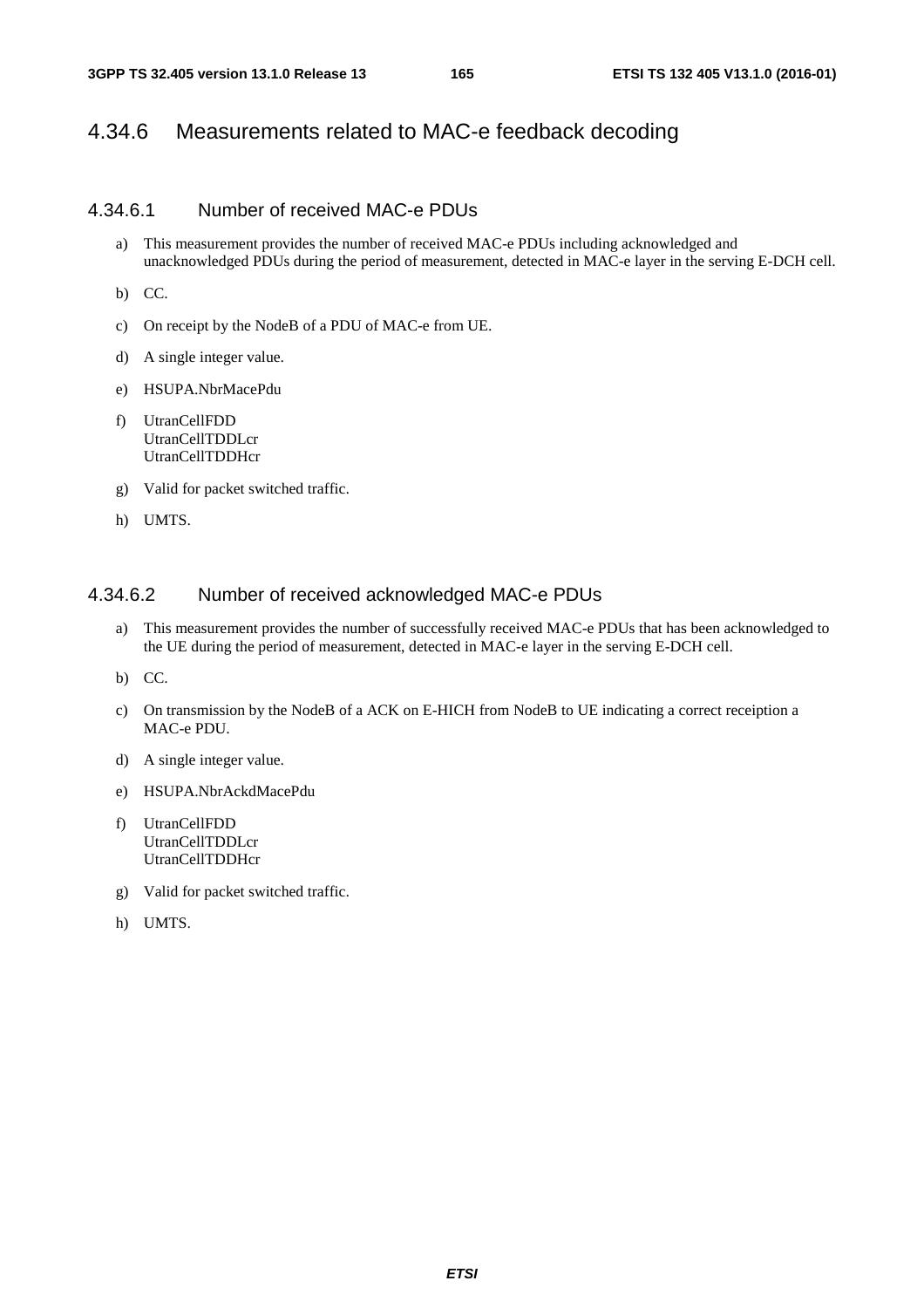# 4.34.7 Number of octets of acknowledged MAC-e PDUs

- a) This measurement provides the number of octets of uplink acknowledged MAC-e PDUs in the E-DCH cell.
- b) CC.
- c) On receipt by the NodeB of an acknowledged PDU on the MAC-e layer. The number of octets of MAC-e layer in one E-DCH cell is calculated by sum of size of each MAC-e PDU header including MAC-e PDU header.
- d) A single integer value.
- e) HSUPA.NbrAckdMaceOcts
- f) UtranCellFDD UtranCellTDDLcr UtranCellTDDHcr
- g) Valid for packet switched traffic.
- h) UMTS.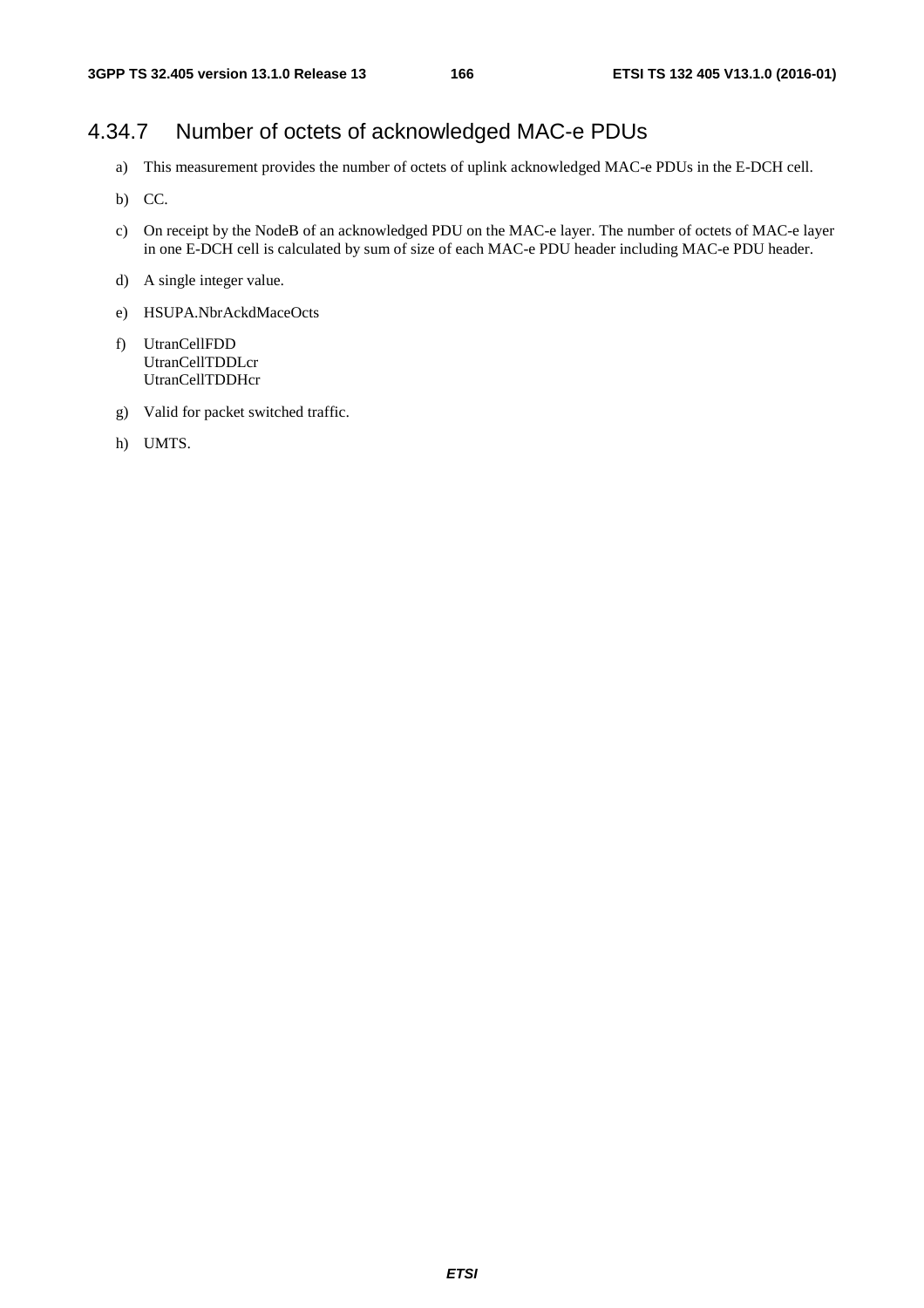### 4.34.8 HSUPA Release measurements

#### 4.34.8.1 Normal HSUPA Release

#### 4.34.8.1.1 RNC initiated release due to user inactivity

- a) This measurement provides the number of times when the UE is removed from E-DCH transport channel due to user inactivity in the serving E-DCH cell.
- b) CC.
- c) On transmission by the RNC of the RRC: RADIO BEARER RECONFIGURATION or RRC: RADIO BEARER RELEASE or RRC CONNECTION RELEASE message that indicates an E-DCH release when RNC detected UE has no data to send in a predefined interval (equals to the RANAP cause 16 user inactivity).
- d) A single integer value.
- e) HSUPA.SuccEdchReleaseUserInact
- f) UtranCellFDD UtranCellTDDLcr UtranCellTDDHcr
- g) Valid for packet switched traffic.
- h) UMTS.

### 4.34.8.1.2 RNC initiated release due to switch to DCH/RACH

The measurement definition is in section 4.34.5.2.

#### 4.34.8.1.3 RNC initiated release due to serving E-DCH cell change

The measurement definition is in section 4.34.3.

#### 4.34.8.1.4 CN initiated release

- a) This measurement provides the number of times when the UE is removed from E-DCH transport channel due to a release initiated by the Core Network in the serving E-DCH cell.
- b) CC.
- c) On reception by the RNC of RANAP RAB ASSIGNMENT REQUEST or RANAP IU RELEASE COMMAND that results an E-DCH release. The release of E-DCH is executed by the transmission of the RRC RADIO BEARER RECONFIGURATION or RRC RADIO BEARER RELEASE or RRC CONNECTION RELEASE message.
- d) A single integer value.
- e) HSUPA.SuccCnInitEdchRelease
- f) UtranCellFDD UtranCellTDDLcr UtranCellTDDHcr
- g) Valid for packet switched traffic.
- h) UMTS.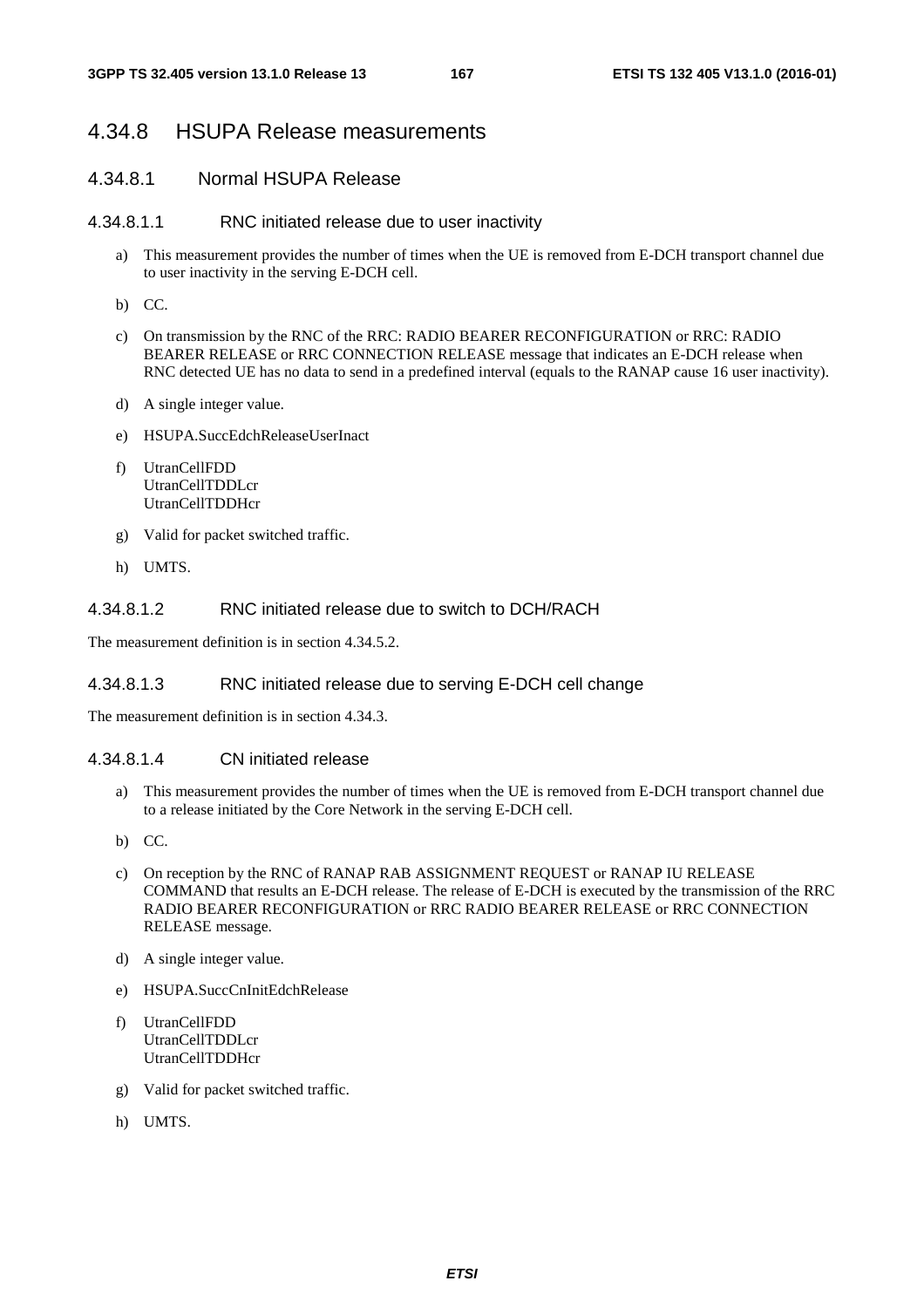## 4.34.8.2 Abnormal RB releases for E-DCH

- a) This measurement provides the number of times when the UE is removed from E-DCH transport channel, and trigger reason is not a normal release, e.g. user inactivity, switch to DCH/RACH, serving E-DCH cell changes or CN initiated release.
- b) CC.
- c) On receipt by the RNC of the RRC: RADIO BEARER RECONFIGURATION COMPLETE corresponding to the transmission of the RRC message RADIO BEARER RECONFIGURATION, or RRC: RADIO BEARER RELEASE COMPLETE corresponding to the transmission of the RRC message RADIO BEARER RELEASE. Or when the UE does not respond to RRC: RADIO BEARER RECONFIGURATION or RRC: RADIO BEARER RELEASE message, and the E-DCH release does not categorize as a normal release, e.g. user inactivity, switch to DCH/RACH, serving E-DCH cell changes or CN initiated release.
- d) A single integer value.
- e) HSUPA.AbnormalEdchRelease
- f) UtranCellFDD UtranCellTDDLcr UtranCellTDDHcr
- g) Valid for packet switched traffic.
- h) UMTS.

# 4.35 Radio resource utilization related measurements

# 4.35.1 UTRAN Cell Unavailable Time

- a) This measurement provides the length of time the cell has been unavailable for each cause.
- b) DER  $(n=1)$
- c) This measurement is obtained by accumulating the time periods when the cell is unavailable per cause. The possible cause could be 'manual intervention', 'fault' , 'transport problem' or 'energy saving'. The sum of all supported per cause measurements shall equal the total time periods of cell unavailability. In case only a subset of per cause measurements is supported, a sum subcounter will be provided first.
- d) Each measurement is an integer value (in seconds). The number of measurements is equal to the number of supported causes plus a possible sum value identified by the *.sum* suffix.
- e) RRU.UTRANCellUnavailableTime.ManualIntervention RRU.UTRANCellUnavailableTime.TransportProblem RRU.UTRANCellUnavailableTime.EnergySaving RRU.UTRANCellUnavailableTime.Fault
- f) UtranGenericCell
- g) Valid for packet switched traffic and circuit switched traffic
- h) UMTS
- i) This measurement is to support KPI 'UTRAN Cell Availability' defined in [18].

# 4.36 MBMS related measurements

# 4.36.1 Number of octets of MBMS data on MAC layer

a) This measurement provides the number of octets of MBMS data on MAC-m layer.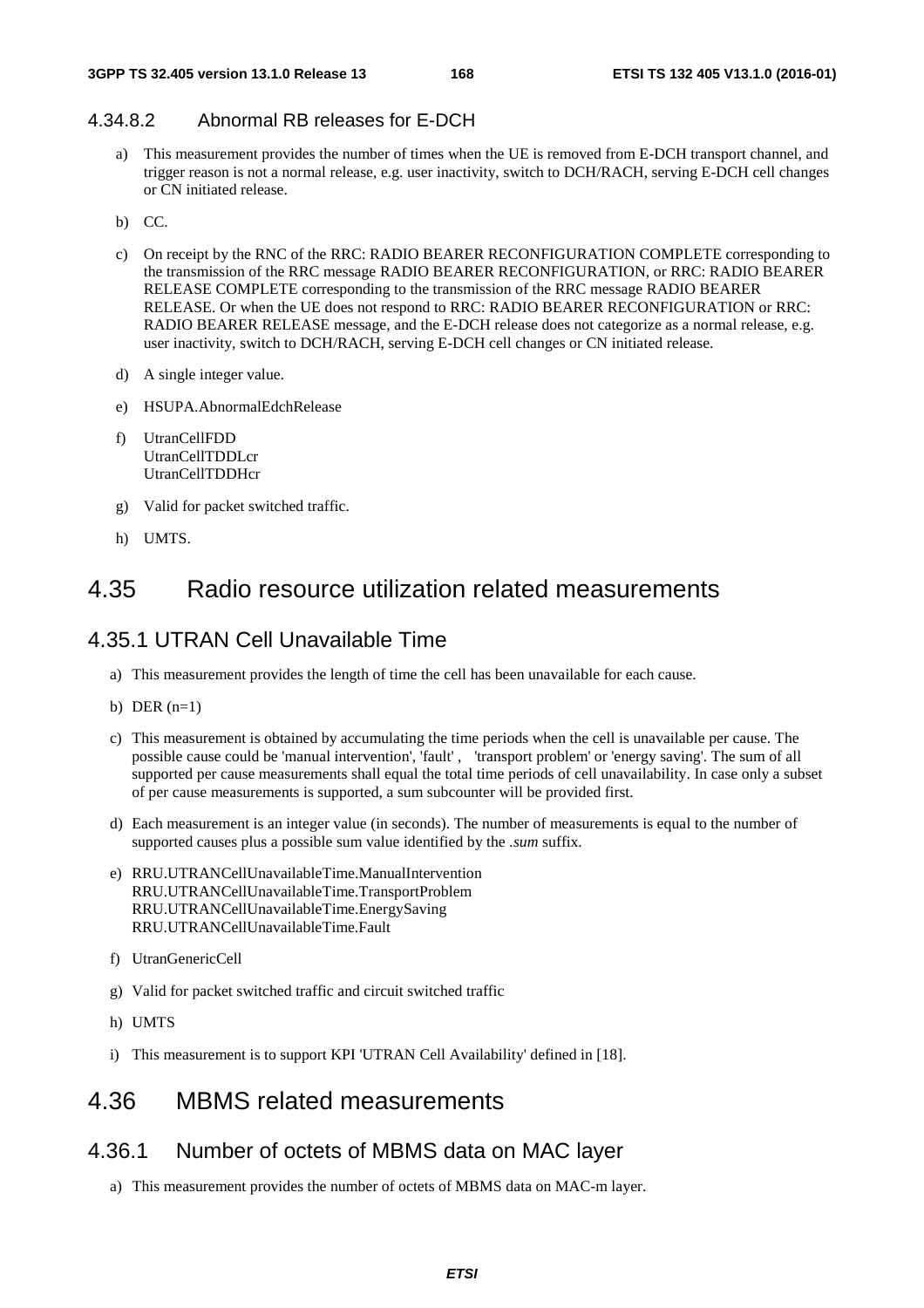- b) CC
- c) On transmission by the RNC of a PDU on the MAC layer for MBMS. The number of octets of MAC layer for MBMS is calculated by sum of PDU size including PDU header.
- d) A single integer value.
- e) MBMS.NbrOctMac
- f) UtranCellFDD UtranCellTDDLcr UtranCellTDDHcr
- g) Valid for packet switched traffic
- h) UMTS

### 4.36.2 Session related measurements

#### 4.36.2.1 Attempted MBMS session start

- a) This measurement provides the number of attempted MBMS session start.
- b) CC
- c) On receipt by the RNC of a MBMS SESSION START message from CN (see TS 25.413 [5]), each MBMS SESSION START message is added to the measurement when MBMS resources attempt to be established in relevant cell.
- d) A single integer value.
- e) MBMS.AttSessionStart
- f) UtranCellFDD UtranCellTDDLcr UtranCellTDDHcr
- g) Valid for packet switched traffic.
- h) UMTS

### 4.36.2.2 Successful MBMS session start

- a) This measurement provides the number of successful MBMS session start.
- b) CC
- c) Transmission by the RNC of a MBMS SESSION START RESPONSE message to CN (see TS 25.413 [5]), each MBMS SESSION START RESPONSE message is added to the measurement when MBMS resources have been established in relevant cell.
- d) A single integer value.
- e) MBMS.SuccSessionStart
- f) UtranCellFDD UtranCellTDDLcr UtranCellTDDHcr
- g) Valid for packet switched traffic.
- h) UMTS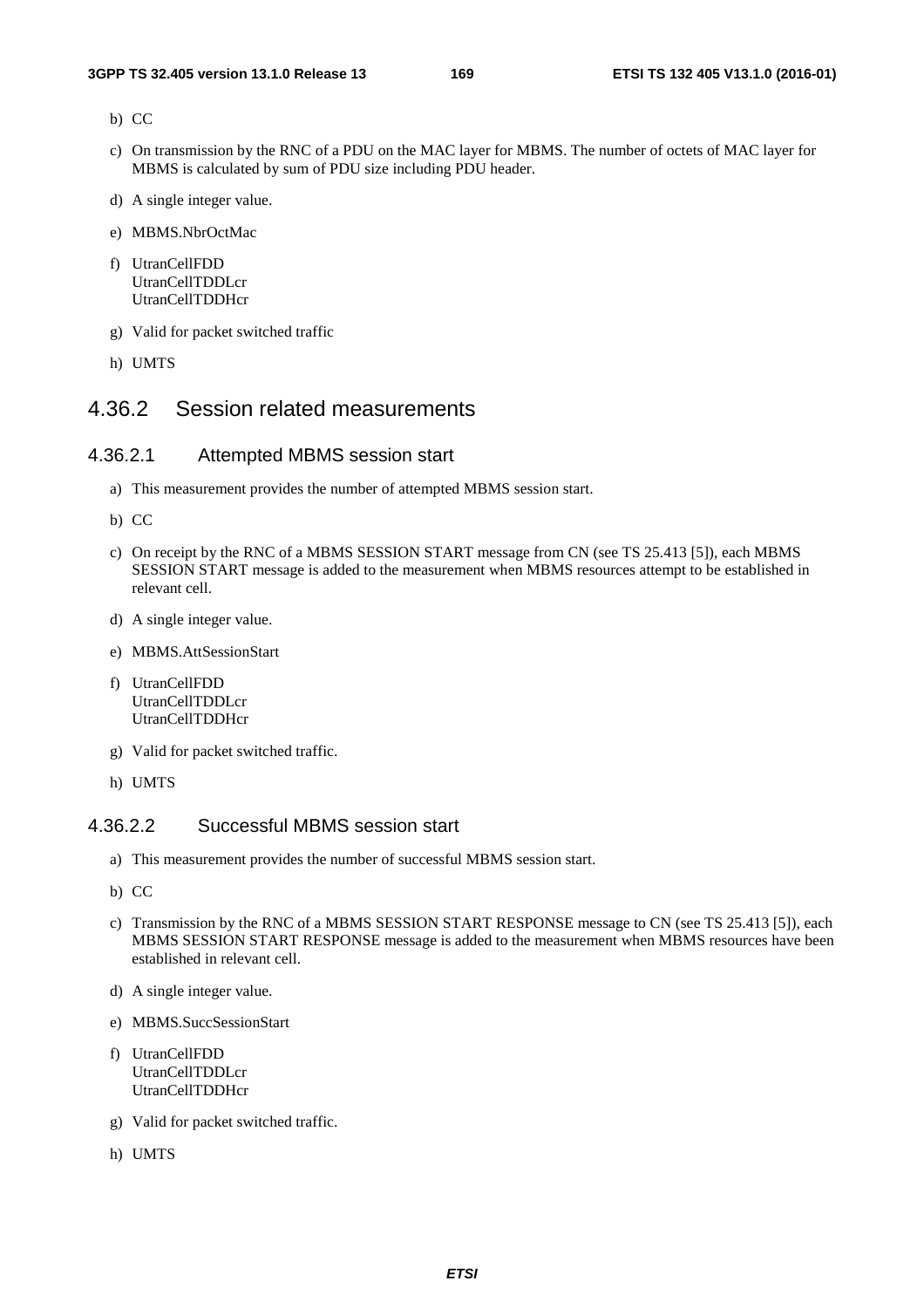#### 4.36.2.3 Attempted MBMS session stop

- a) This measurement provides the number of attempted MBMS session stop.
- b) CC
- c) On receipt by the RNC of a MBMS SESSION STOP message from CN (see TS 25.413 [5]), each MBMS SESSION STOP message is added to the measurement when MBMS resources attempt to be released in relevant cell.
- d) A single integer value.
- e) MBMS.AttSessionStop
- f) UtranCellFDD UtranCellTDDLcr UtranCellTDDHcr
- g) Valid for packet switched traffic.
- h) UMTS

#### 4.36.2.4 Successful MBMS session stop

- a) This measurement provides the number of successful MBMS session stop.
- b) CC
- c) Transmission by the RNC of a MBMS SESSION STOP RESPONSE message to CN (see TS 25.413 [5]) , each MBMS SESSION STOP RESPONSE message is added to the measurement when MBMS resources have been released in relevant cell,
- d) A single integer value.
- e) MBMS.SuccSessionStop
- f) UtranCellFDD UtranCellTDDLcr UtranCellTDDHcr
- g) Valid for packet switched traffic.
- h) UMTS

# 4.37 Dual-Cell HSDPA related measurements

### 4.37.1 Dual-Cell HSDPA Scheduling duration in UTRAN cell

- i) This measurement provides the Dual-Cell HSDPA Scheduling duration in UTRAN cell.
- $i)$  DER  $(n=1)$
- k) This measurement is obtained by accumulating the time intervals for each Mac-ehs Scheduling between the start of Dual-Cell Scheduling simultaneously and the end of Dual-Cell Scheduling simultaneously over a granularity period using DER, see TS 25.308 [19].The accumulator shall be reinitialised at the beginning of each granularity period. This measurement shall be accumulated only if the UTRAN cell is the primary cell of a Dual-Cell.
- l) A single integer value. (in milliseconds)
- m) HSDPA.DualCellSchedulingDuration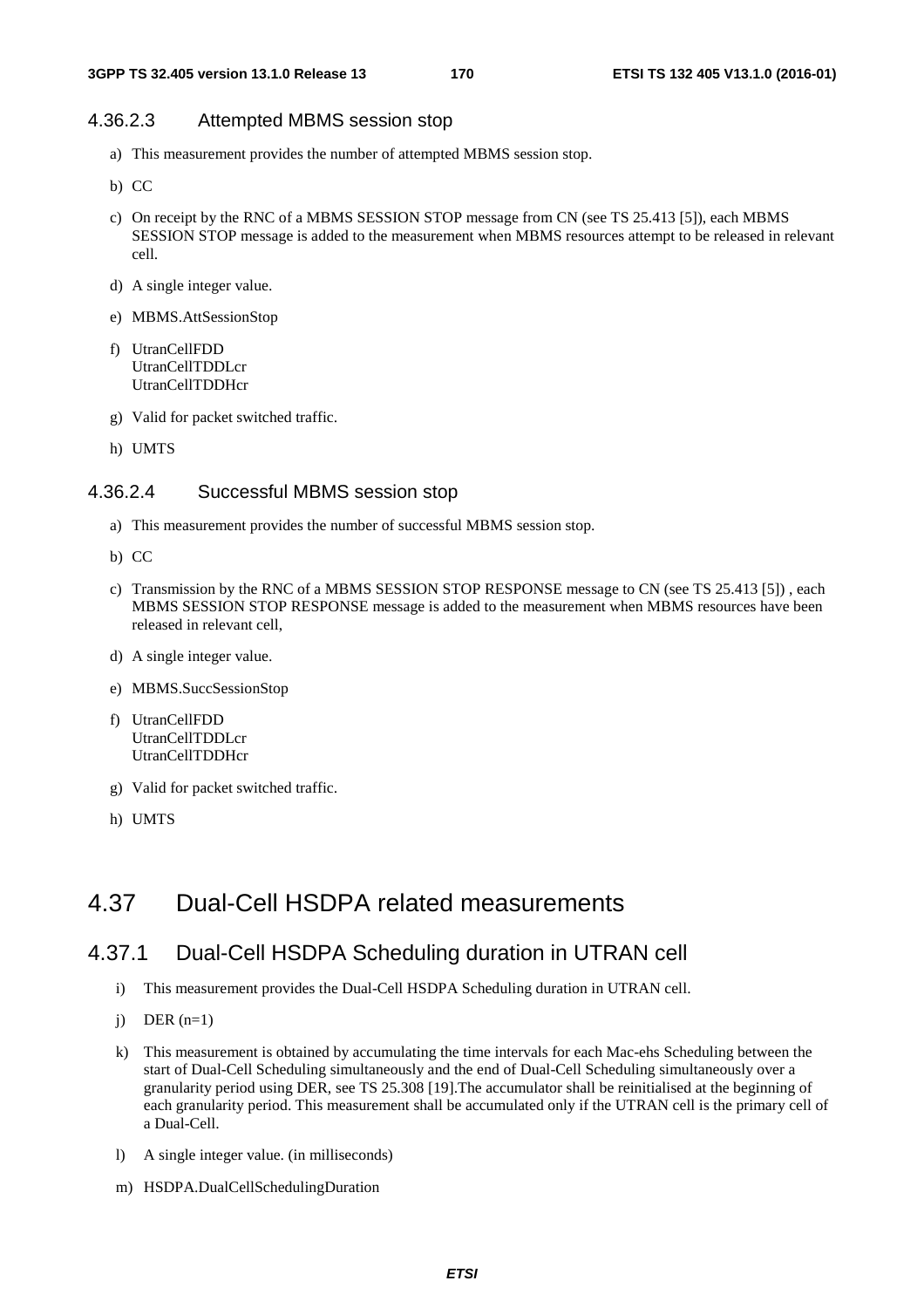- n) UtranCellFDD
- o) Valid for packet switched traffic
- p) UMTS

### 4.37.2 Individual cell HSDPA Scheduling duration in UTRAN cell

- a) This measurement provides the individual cell HSDPA Scheduling duration in UTRAN cell.
- b) DER  $(n=1)$
- c) This measurement is obtained by accumulating the time intervals for each Mac-ehs Scheduling between the start of individual cell Scheduling and the end of individual cell Scheduling over a granularity period using DER, see TS 25.308 [19].The accumulator shall be reinitialised at the beginning of each granularity period.
- d) A single integer value. (in milliseconds)
- e) HSDPA.IndividualCellSchedulingDuration
- f) UtranCellFDD
- g) Valid for packet switched traffic
- h) UMTS

# 4.37.3 Attempted Dual-Cell HSDPA establishments

- i) This measurement provides the number of Dual-Cell HSDPA establishment attempts.
- j) CC
- k) On transmission by the RNC of a NBAP message RADIO LINK SETUP REQUEST with the 'HS-DSCH Information' and 'Additional HS Cell Information RL Setup' IE; Or on transmission by the RNC of a NBAP message RADIO LINK RECONFIGURATION PREPARE with the 'HS-DSCH MAC-d Flows To Add' or 'HS-DSCH Information' and 'Additional HS Cell Information RL Reconf Prep' IE; Or on transmission by the RNC of a NBAP message RADIO LINK RECONFIGURATION REQUEST with the 'HS-DSCH MAC-d Flows To Add' or 'HS-DSCH Information' and 'Additional HS Cell Information RL Reconf Req' IE. See TS 25.433 [7]. This measurement shall be counted only if the UTRAN cell is the primary cell of a Dual-Cell.
- l) A single integer values.
- m) HSDPA.EstabAttDCHSDSCH
- n) UtranCellFDD
- o) Valid for packet switched traffic
- p) UMTS

# 4.37.4 Successful Dual-Cell HSDPA establishments

- a) This measurement provides the number of successfully established Dual-Cell HSDPA.
- b) CC
- c) Receipt of a RRC message PHYSICAL CHANNEL RECONFIGURATION COMPLETE corresponding to PHYSICAL CHANNEL RECONFIGURATION with 'Downlink HS-PDSCH Information' IE and 'Downlink secondary cell info FDD' IE, RADIO BEARER SETUP COMPLETE corresponding to RADIO BEARER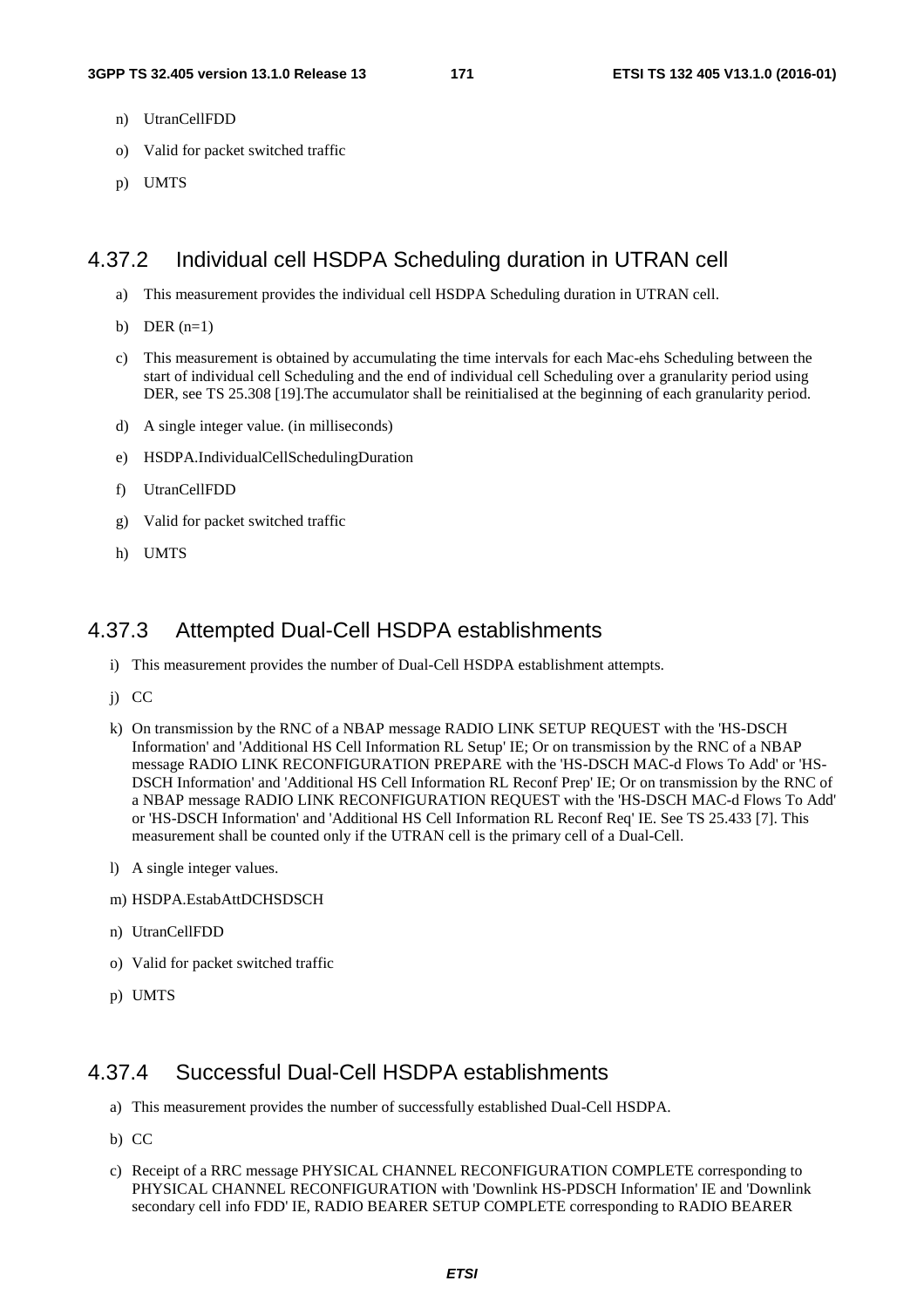SETUP with 'Downlink HS-PDSCH Information' IE and 'Downlink secondary cell info FDD' IE, RADIO BEARER RECONFIGURATION COMPLETE corresponding to RADIO BEARER RECONFIGURATION with 'Downlink HS-PDSCH Information' IE and 'Downlink secondary cell info FDD' IE, or TRANSPORT CHANNEL RECONFIGURATION COMPLETE corresponding to TRANSPORT CHANNEL RECONFIGURATION with 'Downlink HS-PDSCH Information' IE and 'Downlink secondary cell info FDD' IE,sent from the UE to the source RNC, indicating a successful handover/reconfiguration to Dual-cell HS-DSCH or new Dual-cell HS-DSCH setup. See TS 25.331 [4]. This measurement shall be counted only if the UTRAN cell is the primary cell of a Dual-Cell.

- d) A single integer values.
- e) HSDPA.EstabSuccDCHSDSCH
- f) UtranCellFDD
- g) Valid for packet switched traffic
- h) UMTS

# 4.37.5 Failed Dual-Cell HSDPA establishments

- a) This measurement provides the number of failed Dual-Cell HSDPA establishments. This measurement shall be increased for each failed Dual-Cell HSDPA establishments on Iub/Iur or Uu. For each failure cause a separate measurement is defined. Every failed Dual-Cell HSDPA establishments on Iub/Iur or Uu shall be considered separately. This measurement is valid for FDD mode.
- b) CC
- c) Receipt of a RADIO LINK SETUP FAILURE message (NBAP) sent by NodeB to the controlling RNC in response to a RADIO LINK SETUP REQUEST message with the 'HS-DSCH Information' and 'Additional HS Cell Information RL Setup' IE. One RADIO LINK SETUP FAILURE message can be related to more than one radio link. Each failed attempt to set up a Dual-Cell HSDPA radio link shall be considered separately. Failure causes are defined within TS 25.433 [7].

Each expected RADIO LINK SETUP RESPONSE or RADIO LINK SETUP FAILURE corresponding to RADIO LINK SETUP REQUEST with the 'HS-DSCH Information' and 'Additional HS Cell Information RL Setup' IE not received by the controlling RNC is added to the measurement cause 'No Reply' (not specified in TS 25.433 [7]).

Receipt of a RRC message PHYSICAL CHANNEL RECONFIGURATION FAILURE corresponding to PHYSICAL CHANNEL RECONFIGURATION with 'Downlink HS-PDSCH Information' IE and 'Downlink secondary cell info FDD' IE, RADIO BEARER SETUP FAILURE corresponding to RADIO BEARER SETUP with 'Downlink HS-PDSCH Information' IE and 'Downlink secondary cell info FDD' IE, RADIO BEARER RECONFIGURATION FAILURE corresponding to RADIO BEARER RECONFIGURATION with 'Downlink HS-PDSCH Information' IE and 'Downlink secondary cell info FDD' IE, or TRANSPORT CHANNEL RECONFIGURATION FAILURE corresponding to TRANSPORT CHANNEL RECONFIGURATION with 'Downlink HS-PDSCH Information' IE and 'Downlink secondary cell info FDD' IE,sent from the UE to the source RNC, indicating a failed handover/reconfiguration to Dual-cell HS-DSCH or failed new Dual-cell HS-DSCH setup. Each failed attempt to set up a Dual-Cell HS-DSCH shall be considered separately. Failure causes are defined within TS 25.331 [4].

Each expected PHYSICAL CHANNEL RECONFIGURATION COMPLETE or PHYSICAL CHANNEL RECONFIGURATION FAILURE corresponding to PHYSICAL CHANNEL RECONFIGURATION with 'Downlink HS-PDSCH Information' IE and 'Downlink secondary cell info FDD' IE, RADIO BEARER SETUP COMPLETE or RADIO BEARER SETUP FAILURE corresponding to RADIO BEARER SETUP with 'Downlink HS-PDSCH Information' IE and 'Downlink secondary cell info FDD' IE, RADIO BEARER RECONFIGURATION COMPLETE or RADIO BEARER RECONFIGURATION FAILURE corresponding to RADIO BEARER RECONFIGURATION with 'Downlink HS-PDSCH Information' IE and 'Downlink secondary cell info FDD' IE, TRANSPORT CHANNEL RECONFIGURATION COMPLETE or TRANSPORT CHANNEL RECONFIGURATION FAILURE corresponding to TRANSPORT CHANNEL RECONFIGURATION with 'Downlink HS-PDSCH Information' IE and 'Downlink secondary cell info FDD' IE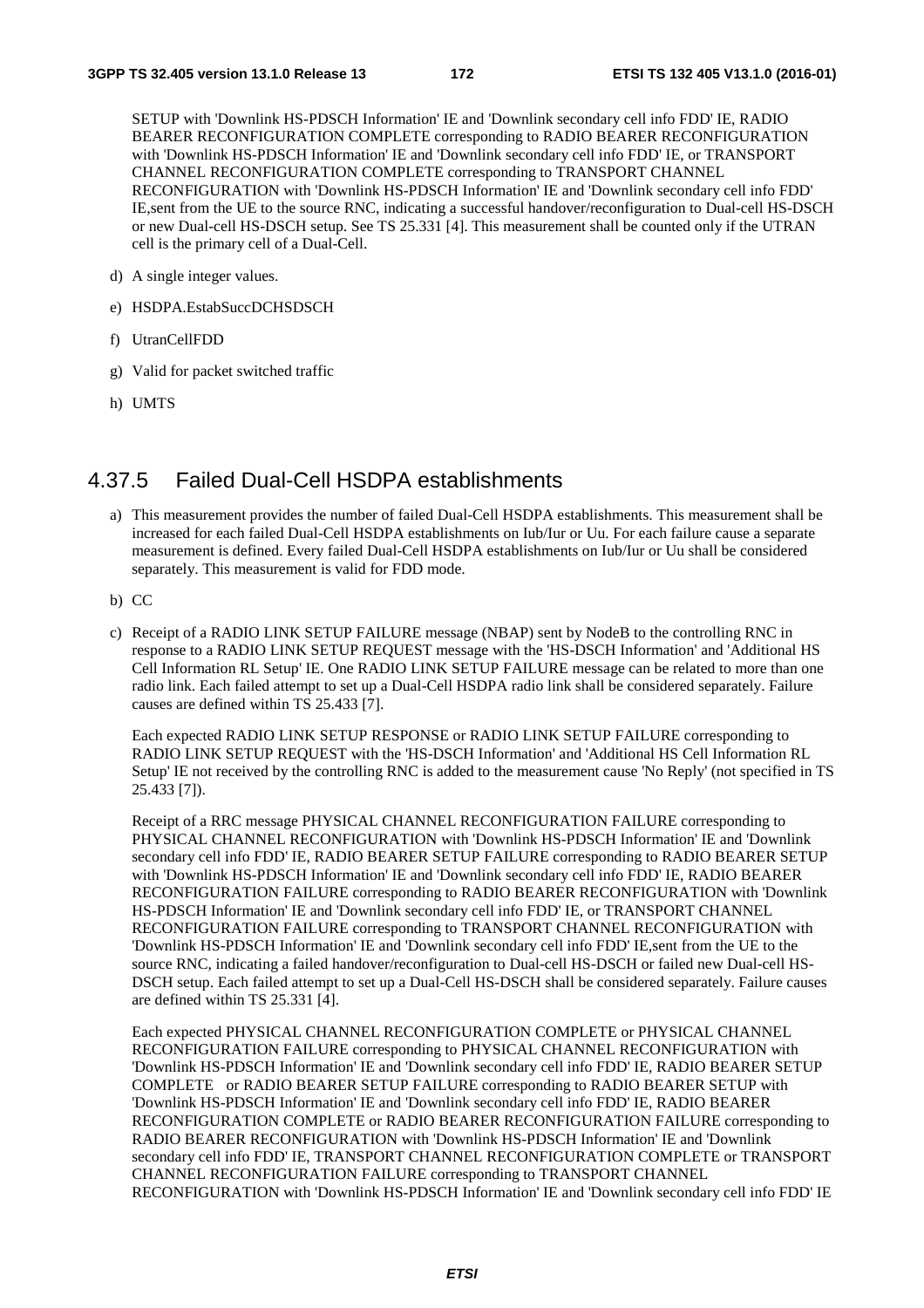not received by the controlling RNC is added to the measurement cause 'No Reply' (not specified in TS 25.331  $[4]$ ).

This measurement shall be counted only if the UTRAN cell is the primary cell of a Dual-Cell.

- d) Each measurement is an integer value. The number of measurements is equal to the number of causes supported plus a possible sum value identified by the *.sum* suffix.
- e) The measurement name has the form HSDPA.EstabFailDCHSDSCH.*Cause* where *Cause* identifies the failure cause.
- f) UtranCellFDD
- g) Valid for packet switched traffic
- h) UMTS

# 4.38 Measurement report related measurements

## 4.38.1 P-CCPCH RSCP

- a) This measurement provides Received Signal Code Power of serving cell P-CCPCH.
- b) CC
- c) Receipt by the RNC of MEASUREMENT REPORT message, IE Measured results includes Intra-frequency measured results list that includes Cell measured results that inlcudes Primary CCPCH RSCP info that includes Primary CCPCH RSCP. This measurement shall be increased for each reported value P-CCPCH RSCP\_LEV. (See in 3GPP TS 25.331 [4])
- d) Each measurement is an integer value.

e) MR.PccpchRscpLev.*y y* is an integer from 0 to 54.

Note: 0 of Lev indicates from P-CCPCH RSCP\_LEV\_00 to P-CCPCH RSCP\_LEV\_16, namely P-CCPCH RSCP < – 100dBm,

```
1 of y indicates P-CCPCH RSCP_LEV_16, namely -100dBm ≤ P-CCPCH RSCP < –99dBm,
```
… 53 of y indicates P-CCPCH RSCP\_LEV\_68, namely -48dBm ≤ P-CCPCH RSCP < -47dBm. 54 of y indicates from P-CCPCH RSCP\_LEV \_69 to P-CCPCH RSCP\_LEV \_91, namely -47dBm ≤ P-CCPCH RSCP. (See in 3GPP TS 25.123 [9])

- f) UtranCellTDDLcr UtranCellTDDHcr
- g) Valid for circuit and packet switched traffic
- h) UMTS

# 4.38.2 UTRAN RSCP

- a) This measurement provides UTRAN RSCP.
- b) CC
- c) Receipt by the RNC of DEDICATED MEASUREMENT INITIATION RESPONSE message, IE Dedicated Measurement Value Information that includes Dedicated Measurement Value that includes RSCP. This measurement shall be increased for each reported value RSCP\_LEV. For every one or two or six RSCP\_LEV(s) a separate measurement is defined. (See in 3GPP TS 25.433 [7])
- d) Each measurement is an integer value.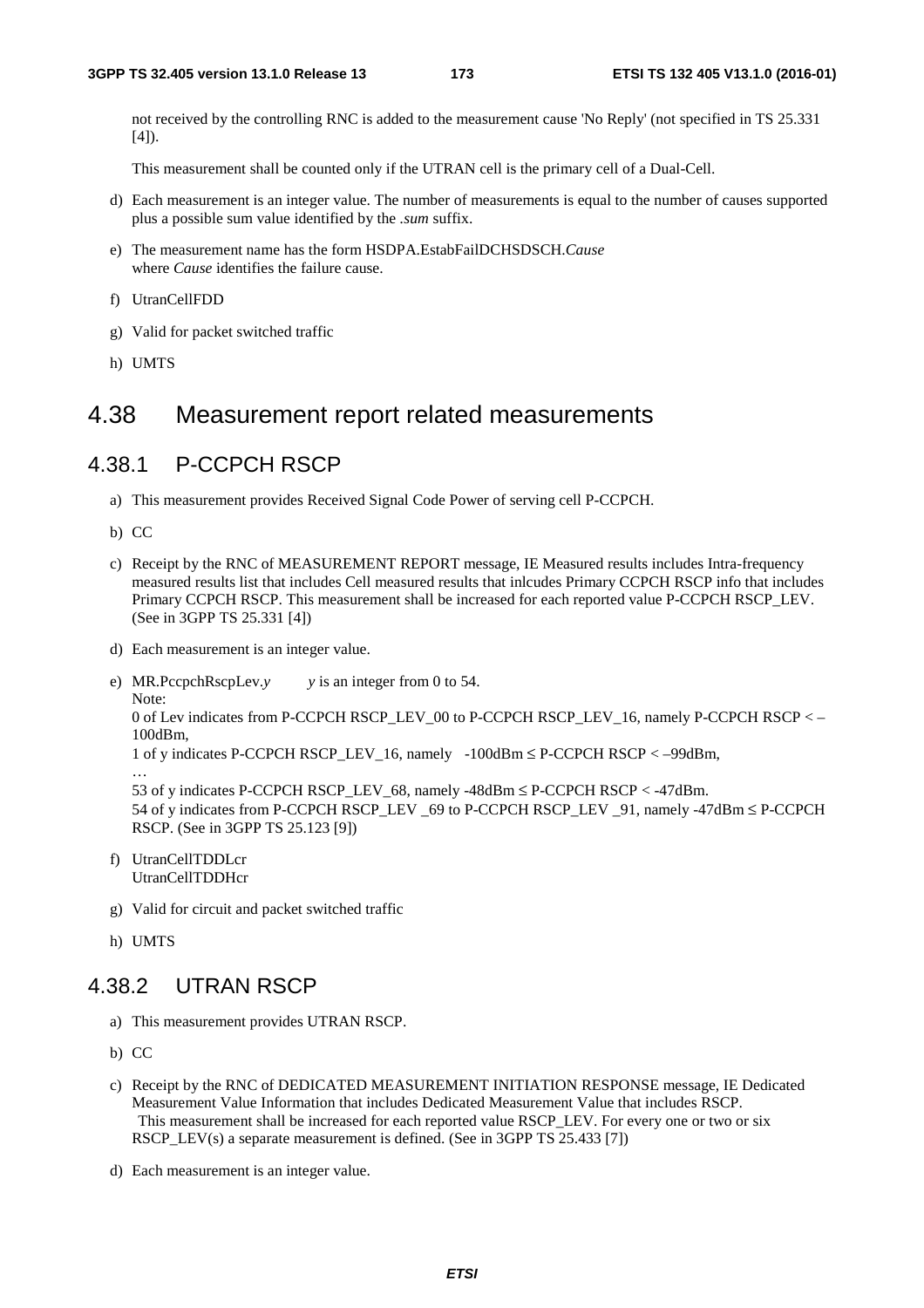e) MR.UtranRscpLev.Ts*x*.*y x* is an integer from 1 to 6 and only valid for uplink, *y* is an integer from 0 to 26. Note: 0 of y indicates from RSCP\_LEV \_00 to RSCP\_LEV \_20, namely RSCP < -110dBm,

1 of y indicates RSCP\_LEV \_21 and RSCP\_LEV \_22, namely -110 <sup>≤</sup> RSCP < -109dBm, 2 of y indicates RSCP\_LEV \_23 and RSCP\_LEV \_24, namely -109 <sup>≤</sup> RSCP < -108dBm,

10 of y indicates RSCP\_LEV  $39$ , RSCP\_LEV  $40$ , namely  $-101 \leq RSCP < -100dBm$ , 11 of y indicates RSCP\_LEV \_41, RSCP\_LEV \_42, namely  $-100 \leq RSCP < -99dBm$ , 12 of y indicates RSCP\_LEV  $43$ , RSCP\_LEV  $48$ , namely -99  $\leq$  RSCP  $<$  -96dBm, 13 of y indicates from RSCP\_LEV \_49 to RSCP\_LEV \_54, namely -96 ≤ RSCP < -93dBm, … 25 of y indicates from RSCP\_LEV \_121 to RSCP\_LEV \_126, namely -60  $\leq$  RSCP  $<$  -57dBm, 26 of y indicates RSCP\_LEV \_127, namely -57dBm ≤ RSCP. (See in 3GPP TS25.123 [9])

```
f) UtranCellTDDLcr
```
UtranCellTDDHcr

- g) Valid for circuit and packet switched traffic.
- h) UMTS

…

### 4.38.3 UE timing advance

- a) This measurement provides UE timing advance.
- b) CC
- c) Receipt by the RNC of MEASUREMENT REPORT message, IE Measured results includes UE internal measured results that inlcudes UE timing advance. This measurement shall be increased for each reported value TIMING\_ADVANCE. For every four or eight TIMING\_ADVANCEs a separate measurement is defined. (See in 3GPP TS 25.331 [4])
- d) Each measurement is an integer value.
- e) MR.UeTimingAdvance.*y y* is an integer from 0 to 36. Note:

0 of y indicates from TIMING\_ADVANCE\_0000 to TIMING\_ADVANCE\_0003, namely 0 chip ≤ Timing Advance  $< 0.5$  chip, …

7 of y indicates from TIMING\_ADVANCE\_0028 to TIMING\_ADVANCE\_0031, namely 3.5 chips ≤ Timing Advance  $<$  4 chips,

8 of y indicates from TIMING\_ADVANCE\_0032 to TIMING\_ADVANCE\_0039, namely 4 chips ≤ Timing Advance < 5 chips,

35 of y indicates from TIMING\_ADVANCE\_248 to TIMING\_ADVANCE\_0255, namely 31 chips ≤ Timing Advance <32 chip,

36 of y indicates from TIMING ADVANCE 256 to TIMING ADVANCE 2047, namely 32 chips  $\le$  Timing (See in 3GPP TS 25.123 [9])

- f) UtranCellTDDLcr UtranCellTDDHcr
- g) Valid for circuit and packet switched traffic.
- h) UMTS

…

# 4.38.4 UTRAN AOA value

- a) This measurement provides UTRAN AOA value.
- b) CC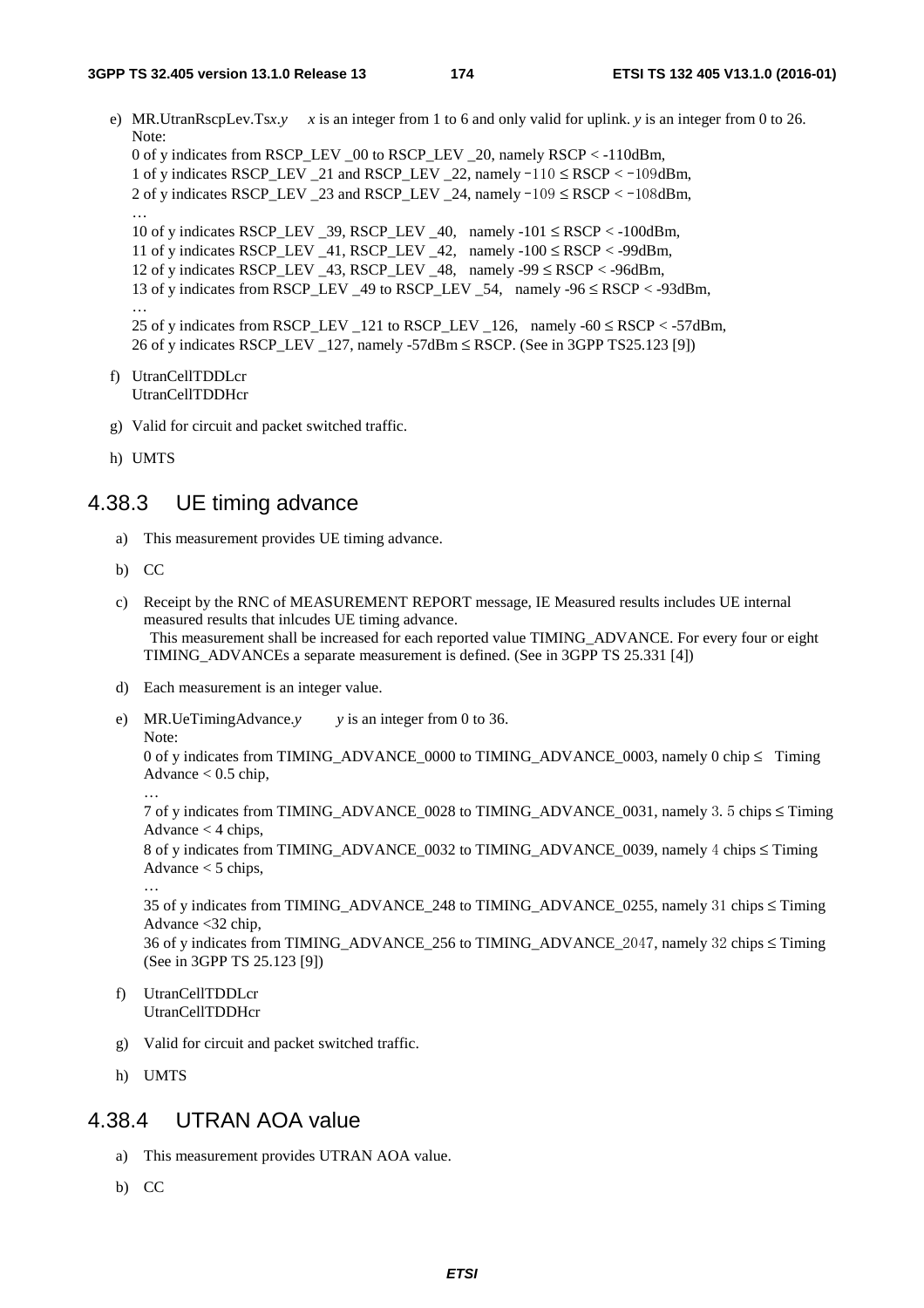- c) Receipt by the RNC of DEDICATED MEASUREMENT INITIATION RESPONSE message, IE Dedicated Measurement Value Information that includes Dedicated Measurement Value that includes AOA value LCR. This measurement shall be increased for each reported value AOA\_ANGLE. For every ten AOA\_ANGLE(s) a separate measurement is defined. (See in 3GPP TS25.433 [7])
- d) Each measurement is an integer value.
- e) MR.UtranAOA.Ts*x*.*y x* is an integer from 1 to 6 and only valid for uplink. *y* is an integer from 0 to 71. Note: 0 of y indicates from AOA\_ANGLE  $\overline{000}$  to AOA\_ANGLE  $\overline{009}$ , namely  $0 \leq$  AOA\_ANGLE < 5 degree,

71 of y indicates from AOA\_ANGLE \_710 to AOA\_ANGLE \_719, namely 355 ≤ AOA\_ANGLE < 360 degree. (See in 3GPP TS25.123 [9])

- f) UtranCellTDDLcr
- g) Valid for circuit and packet switched traffic.
- h) UMTS

…

## 4.38.5 UE timeslot ISCP

- a) This measurement provides UE timeslot ISCP.
- b) CC
- c) Receipt by the RNC of MEASUREMENT REPORT message, IE Measured results includes Intra-frequency measured results list that includes Cell measured results that inlcudes Timeslot ISCP. This measurement shall be increased for each reported value UE\_TS\_ISCP\_LEV. For every one UE TS ISCP LEV(s) that is less than 57 a separate measurement is defined. (See in 3GPP TS 25.331 [4])
- d) Each measurement is an integer value.
- e) MR.UeTimeslot IscpLev.TS*x*.*y*  $x$  is an integer from 1 to 6 and only valid for downlink. *y* is an integer from 0 to 46. Note: 0 of y indicates UE\_TS\_ISCP\_LEV\_00, namely Timeslot\_ISCP < –115dBm, 1 of y indicates UE\_TS\_ISCP\_LEV\_01, namely -115dBm  $\leq$  Timeslot\_ISCP  $\leq$  -114dBm … 56 of y indicates UE\_TS\_ISCP\_LEV\_56, namely -60dBm  $\leq$  Timeslot ISCP  $\leq$  –59dBm

57 of y indicates from UE\_TS\_ISCP\_LEV\_57 to UE\_TS\_ISCP\_LEV\_91, namely -59dBm ≤ Timeslot\_ISCP. (See in 3GPP TS 25.123 [9])

- f) UtranCellTDDLcr UtranCellTDDHcr
- g) Valid for circuit and packet switched traffic.
- h) UMTS

## 4.38.6 UTRAN timeslot ISCP

- a) This measurement provides UTRAN timeslot ISCP of NodeB in uplink.
- b) CC
- c) Receipt by the RNC of COMMON MEASUREMENT REPORT message, IE Common Measurement Value Information that includes Dedicated Measurement Value Information that includes Dedicated Measurement Value that includes UL Timeslot ISCP. This measurement shall be increased for each reported value UTRAN\_TS\_ISCP\_LEV. For every one or two UTRAN\_TS\_ISCP\_LEV(s) a separate measurement is defined. (See in 3GPP TS 25.433 [7])
- d) Each measurement is an integer value.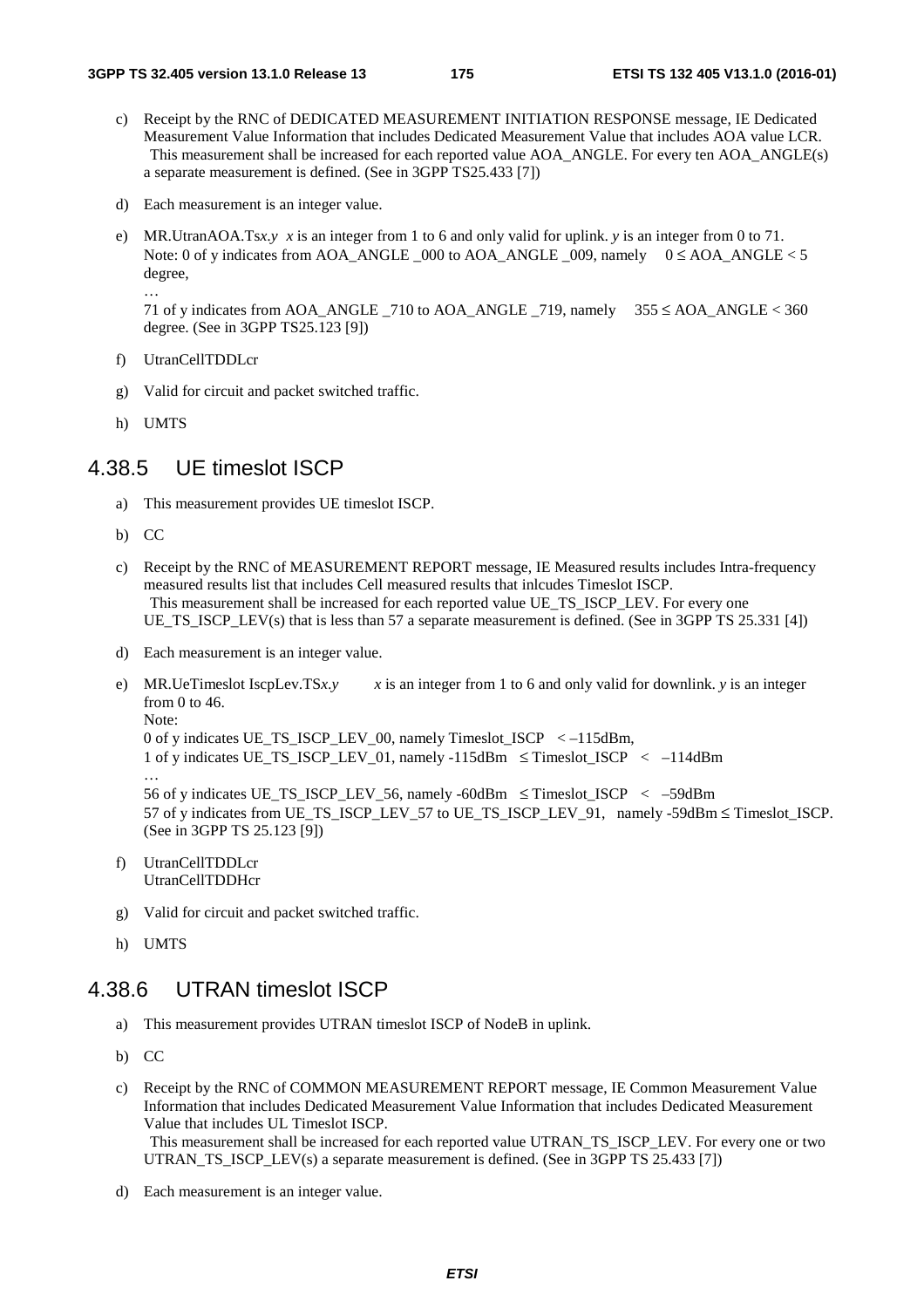- e) MR.UtranTimeslot Iscp.TS $x, y$  x is an integer from 1 to 6 and only valid for uplink. *y* is an integer from 0 to 64. Note: 0 of y indicates UTRAN\_TS\_ISCP\_LEV\_00, namely Timeslot\_ISCP < –120dBm, 1 of y indicates UTRAN\_TS\_ISCP\_LEV\_01 and UTRAN\_TS\_ISCP\_LEV\_02, namely -120dBm  $\leq$ Timeslot\_ISCP < –119dBm 2 of y indicates UTRAN\_TS\_ISCP\_LEV\_03 and UTRAN\_TS\_ISCP\_LEV\_04, namely -119dBm ≤ Timeslot\_ISCP < –118dBm … 63 of y indicates UTRAN\_TS\_ISCP\_LEV\_125 and UTRAN\_TS\_ISCP\_LEV\_126, namely -58dBm  $\leq$ Timeslot\_ISCP < –57dBm 64 of y indicates UTRAN\_TS\_ISCP\_LEV\_127, namely -57  $\leq$  Timeslot\_ISCP. (See in 3GPP TS 25.123 [9])
- f) UtranCellTDDLcr UtranCellTDDHcr
- g) Valid for circuit and packet switched traffic.
- h) UMTS

### 4.38.7 UE transmitted power

- a) This measurement provides UE transmitted power.
- b) CC
- c) Receipt by the RNC of MEASUREMENT REPORT message, IE Measured results includes UE internal measured results that inlcudes UE transmitted power. This measurement shall be increased for each reported value UE\_TX\_POWER. For every three UE\_TX\_POWERs a separate measurement is defined. (See in 3GPP TS 25.331 [4])
- d) Each measurement is an integer value.
- e) MR.UeTransmittedPower.TS*x*.*y*  $x$  is an integer from 1 to 6 and only valid for uplink. *y* is an integer from 0 to 27. Note:

0 of y indicates UE\_TX\_POWER \_021, UE\_TX\_POWER \_022 and UE\_TX\_POWER \_023, namely -50dBm  $\leq$  UE transmitted power  $<$  -47dBm,

27 of y indicates UE\_TX\_POWER \_102, UE\_TX\_POWER \_103 and UE\_TX\_POWER \_104, namely 31dBm <sup>≤</sup> UE transmitted power < 34dBm. (See in 3GPP TS 25.123 [9])

- f) UtranCellTDDLcr UtranCellTDDHcr
- g) Valid for circuit and packet switched traffic
- h) UMTS

…

# 4.38.8 UpPTS interference

- a) This measurement provides UpPTS interference of NodeB in downlink.
- b) CC
- c) Receipt by the RNC of COMMON MEASUREMENT REPORT message, IE Common Measurement Value Information includes Common Measurement Value that includes UpPCH interference. This measurement shall be increased for each reported value UTRAN\_UPPTS\_LEV. For every one or two UTRAN\_UPPTS\_LEV(s) a separate measurement is defined. (See in 3GPP TS 25.433 [7])
- d) Each measurement is an integer value.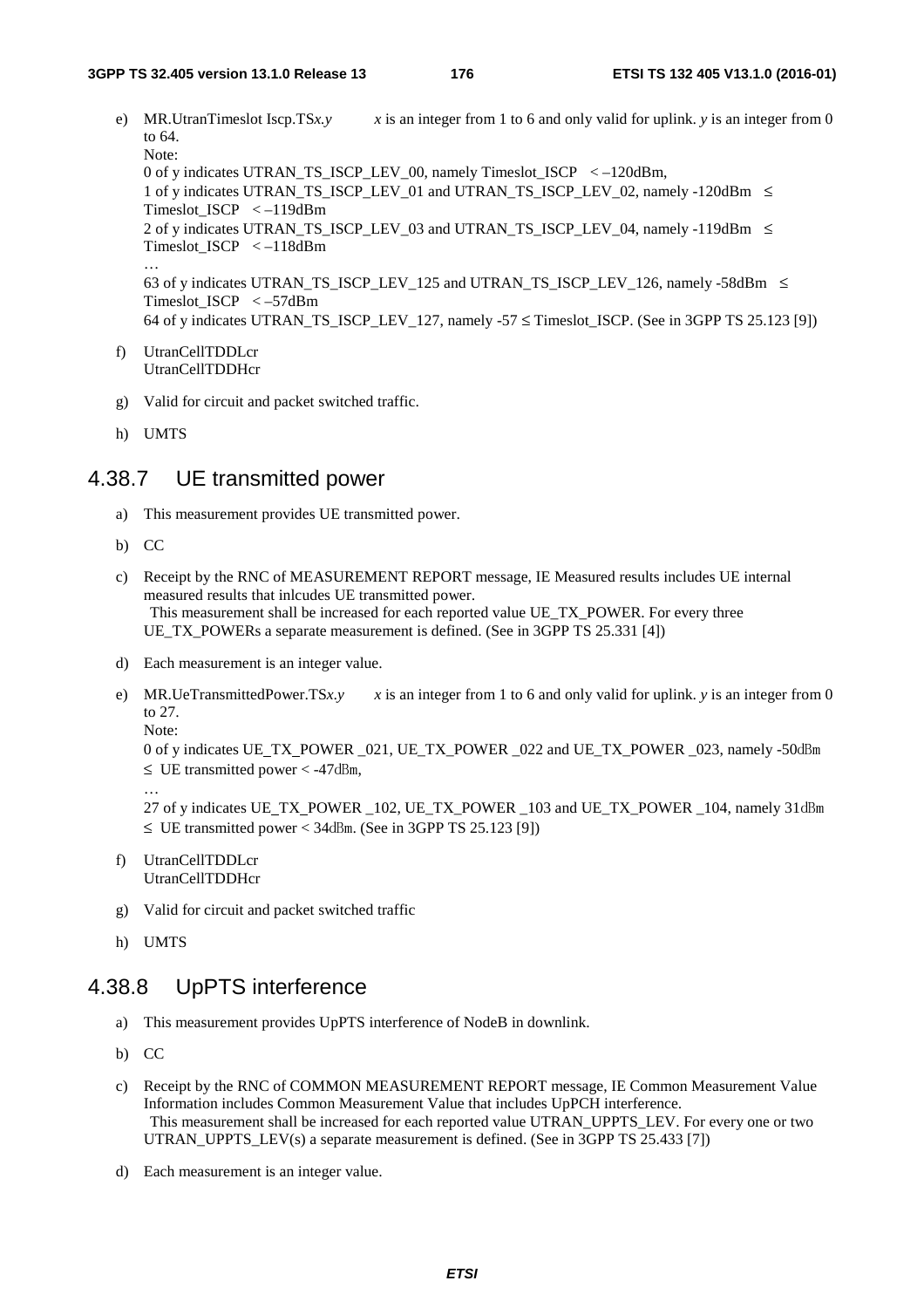e) MR.UpptsInterferenceLev.*y y* is an integer from 0 to 64. (See in 3GPP TS 25.123 [9]) Note: 0 of y indicates UTRAN\_UPPTS\_LEV\_00, namely UpPTS interference < -120dBm, 1 of y indicates UTRAN\_UPPTS\_LEV\_01 and UTRAN\_UPPTS\_LEV\_02, namely -120dBm ≤ UpPTS interference < -119dBm

63 of y indicates UTRAN\_UPPTS\_LEV \_125 and UTRAN\_UPPTS\_LEV \_126, namely -58dBm≤ UpPTS interference < -57dBm,

64 of y indicates UTRAN\_UPPTS\_LEV  $127$ , namely -57dBm  $\leq$  UpPTS interference. (See in 3GPP TS 25.123 [9]).

- f) UtranCellTDDLcr
- g) Valid for circuit and packet switched traffic.
- h) UMTS

...

# 4.38.9 UTRAN SIR

- a) This measurement provides UTRAN SIR of NodeB for uplink.
- b) CC
- c) Receipt by the RNC of DEDICATED MEASUREMENT REPORT message, IE Dedicated Measurement Value includes SIR Value. This measurement shall be increased for each reported value UTRAN\_SIR. For every one UTRAN\_SIR a separate measurement is defined. (See in 3GPP TS 25.433 [7] and TS 25.123 [9])
- d) Each measurement is an integer value.

```
e) MR.UtranSir. x \times x is an integer from 0 to 63.
    Note: 
    0 of x indicates UTRAN_SIR_00, namely SIR < -11.0dB,
    1 of x indicates UTRAN_SIR_01, namely -11.0dB \leq SIR < -10.5dB2 of x indicates UTRAN_SIR_02, namely -10.5dB \leq SIR < -10.0dB… 
    61 of x indicates UTRAN_SIR_61, namely 19dB≤ SIR <19.5dB 
    62 of x indicates UTRAN_SIR_62, namely 19.5dB \leq SIR < 20.0dB63 of x indicates UTRAN_SIR_63, namely 20.0dB \leq SIR
```
(See in 3GPP TS 25.123 [9])

- f) UtranCellTDD
- g) Valid for circuit and packet switched traffic.
- h) UMTS

### 4.38.10 UE SIR

- a) This measurement provides UE SIR for downlink.
- b) CC
- c) Receipt by the RNC of MEASUREMENT REPORT message, Measured results IE includes Quality measured results list IE that inlcudes SIR. This measurement shall be increased for each reported value UE\_SIR. For every one UE\_SIR a separate measurement is defined. (See in 3GPP TS 25.331 [4])
- d) Each measurement is an integer value.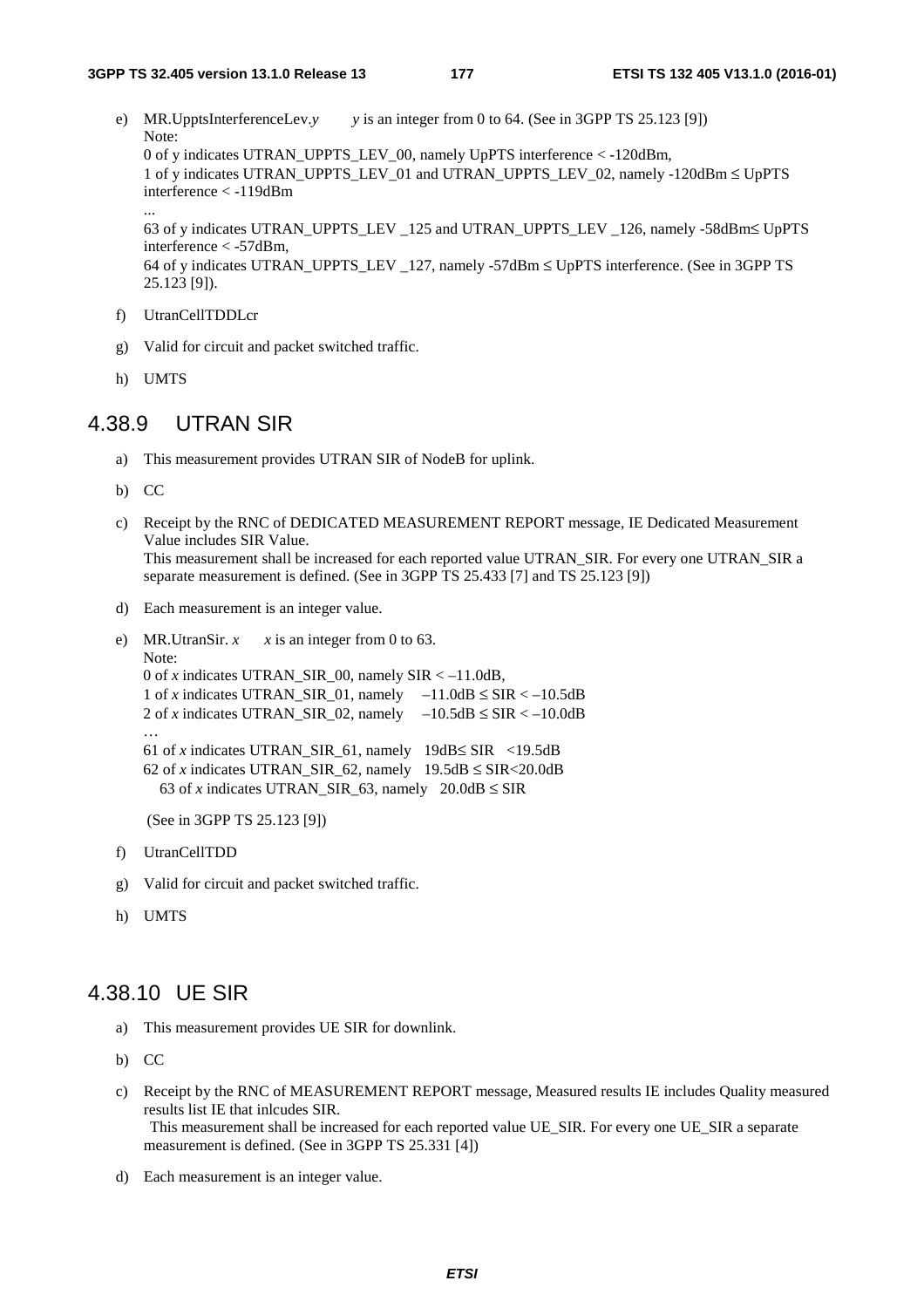- e) MR.UeSir.  $x \times x$  is an integer from 0 to 63. Note: 0 of *x* indicates UE\_SIR\_00, namely  $SIR < -11.0dB$ , 1 of *x* indicates UE\_SIR\_01, namely  $-11.0dB \leq SIR < -10.5dB$ 2 of *x* indicates UE\_SIR\_02, namely  $-10.5dB \leq SIR < -10.0dB$ … 61 of *x* indicates UE\_SIR\_61, namely  $19dB \leq SIR$  <19.5dB 62 of *x* indicates UE\_SIR\_62, namely  $19.5dB \leq SIR < 20.0dB$ 63 of *x* indicates UE\_SIR\_63, namely  $20.0dB \leq SIR$ (See in 3GPP TS 25.123 [9])
- f) UtranCellTDD
- g) Valid for circuit and packet switched traffic.
- h) UMTS

### 4.38.11 SIR Target

- a) This measurement provides target value of SIR.
- b) CC
- c) Receipt by the RNC of DEDICATED MEASUREMENT REPORT message, IE Dedicated Measurement Value includes SIR Value. This measurement shall be increased for each reported value 'UL SIR target'. For every three, four or five UL\_SIR\_TARGETs a separate measurement is defined. (See in 3GPP TS 25.433 [7])
- d) Each measurement is an integer value.

MR.UtranSirt.  $x \times x$  is an integer from 0 to 51.

```
Note:
```

```
0 of x indicates from UL_SIR_TARGET _00 to UL_SIR_Target_02, namely UTRAN_SIRT < –8.0dB, 
1 of x indicates from UL_SIR_TARGET_03 to UL_SIR_TARGET_07, namely -8.0dB \leq UTRAN SIRT < –
7.5dB
```
…

```
50 of x indicates from UL_SIR_TARGET_247 to UL_SIR_TARGET_251, namely 16.5dB ≤ UTRAN_SIRT 
<17.0dB
```
51 of *x* indicates from UL\_SIR\_TARGET\_252 to UL\_SIR\_TARGET\_255, namely 17.0dB ≤ UTRAN\_SIRT (See in 3GPP TS 25.433 [7])

- e) UtranCellTDD
- f) Valid for circuit and packet switched traffic.
- g) UMTS

### 4.38.12 Uplink Bit Error Rate for AMR 12.2K

- a) This measurement provides uplink BER (Bit Error Rate) for AMR 12.2K.
- b) CC
- c) Receipt by the RNC of DEDICATED MEASUREMENT REPORT message, IE Dedicated Measurement Type includes Transport channel BER IE. This measurement shall be increased for each reported value TrCh\_BER\_LOG. (See in 3GPP TS 25.433 [7] and TS 25.123 [9])
- d) Each measurement is an integer value.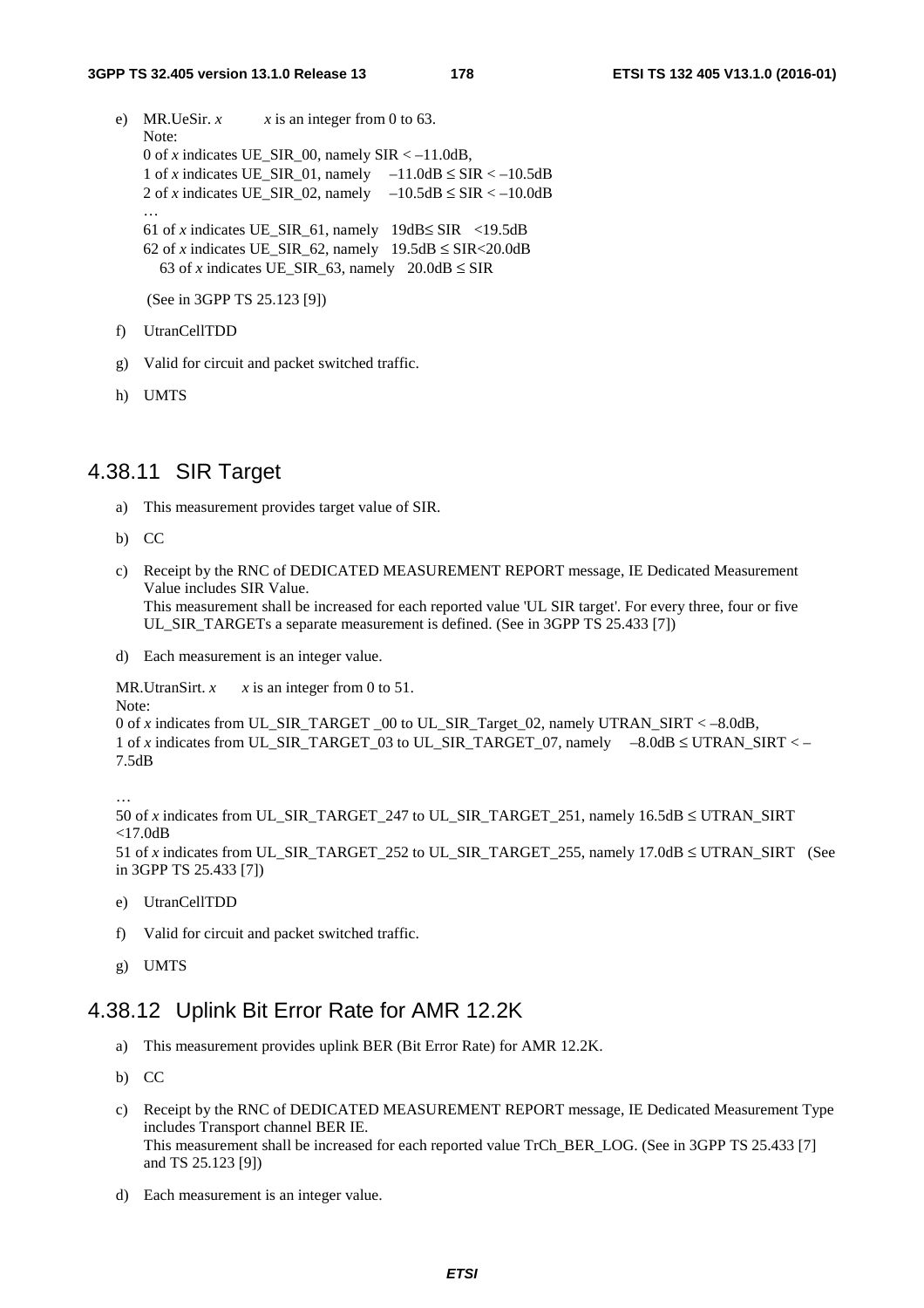- e) MR.CsVoiceUlBerLog.  $x = x$  is an integer from 0 to 10. Note: 0 of *x* indicates from TRCH\_BER\_LOG\_000 to TRCH\_BER\_LOG\_018, namely Log10(Transport channel  $BLER) < -1.9175$ , 1 of *x* indicates from TRCH\_BER\_LOG\_019 to TRCH\_BER\_LOG\_033, namely -1.925625  $\leq$ Log10(Transport channel BLER) <-1.80375, 2 of *x* indicates from TRCH\_BER\_LOG\_034 and TRCH\_BER\_LOG\_055, namely -1.80375  $\le$ Log10(Transport channel BLER)< -1.625, 3 of *x* indicates from TRCH\_BER\_LOG\_056 and TRCH\_BER\_LOG\_071, namely -1.625  $\leq$  Log10(Transport channel BLER)< -1.495, 4 of *x* indicates from TRCH\_BER\_LOG\_072 to TRCH\_BER\_LOG\_092, namely -1.495≤ Log10(Transport channel BLER)< -1.324375, 5 of *x* indicates from TRCH\_BER\_LOG\_093 and TRCH\_BER\_LOG\_108, namely -1.324375  $\leq$ Log10(Transport channel BLER)< -1.194375, 6 of *x* indicates from TRCH\_BER\_LOG\_109 to TRCH\_BER\_LOG\_129, namely -1.194375≤ Log10(Transport channel BLER)< -1.02375, 7 of *x* indicates from TRCH\_BER\_LOG\_130 and TRCH\_BER\_LOG\_145, namely -1.02375≤ Log10(Transport channel BLER)< -0.89375, 8 of *x* indicates from TRCH\_BER\_LOG\_146 and TRCH\_BER\_LOG\_182, namely -0.89375≤ Log10(Transport channel BLER)< -0.593125, 9 of *x* indicates from TRCH\_BER\_LOG\_183 and TRCH\_BER\_LOG\_219, namely -0.593125 $\leq$ Log10(Transport channel BLER)< -0.2925, 10 of *x* indicates from TRCH\_BER\_LOG\_220 to TRCH\_BER\_LOG\_225, namely -0.2925≤ Log10(Transport channel BLER) ≤0
- f) UtranCellTDD
- g) Valid for circuit and packet switched traffic.
- h) UMTS

# 4.38.13 Uplink Bit Error Rate for CS 64K

a) This measurement provides uplink BER (Bit Error Rate) for CS 64K.

b) CC

- c) Receipt by the RNC of DEDICATED MEASUREMENT REPORT message, IE Dedicated Measurement Type includes Transport channel BER IE. This measurement shall be increased for each reported value TrCh\_BER\_LOG. (See in 3GPP TS 25.433 [7] and TS 25.123 [9])
- d) Each measurement is an integer value.
- e) MR.Cs64UlBerLog.  $x \times x$  is an integer from 0 to 10. Note: 0 of *x* indicates from TRCH\_BER\_LOG\_000 to TRCH\_BER\_LOG\_018, namely Log10(Transport channel BLER)< -1.9175, 1 of *x* indicates from TRCH\_BER\_LOG\_019 to TRCH\_BER\_LOG\_033, namely  $-1.925625 \le$ Log10(Transport channel BLER) <-1.80375, 2 of *x* indicates from TRCH\_BER\_LOG\_034 and TRCH\_BER\_LOG\_055, namely -1.80375  $\le$ Log10(Transport channel BLER)< -1.625, 3 of *x* indicates from TRCH\_BER\_LOG\_056 and TRCH\_BER\_LOG\_071, namely -1.625  $\leq$  Log10(Transport channel BLER $\ge$  -1.495. 4 of *x* indicates from TRCH\_BER\_LOG\_072 to TRCH\_BER\_LOG\_092, namely -1.495≤ Log10(Transport channel BLER)< -1.324375, 5 of *x* indicates from TRCH\_BER\_LOG\_093 and TRCH\_BER\_LOG\_108, namely -1.324375  $\leq$ Log10(Transport channel BLER)< -1.194375, 6 of *x* indicates from TRCH\_BER\_LOG\_109 to TRCH\_BER\_LOG\_129, namely -1.194375≤ Log10(Transport channel BLER)< -1.02375, 7 of *x* indicates from TRCH\_BER\_LOG\_130 and TRCH\_BER\_LOG\_145, namely -1.02375≤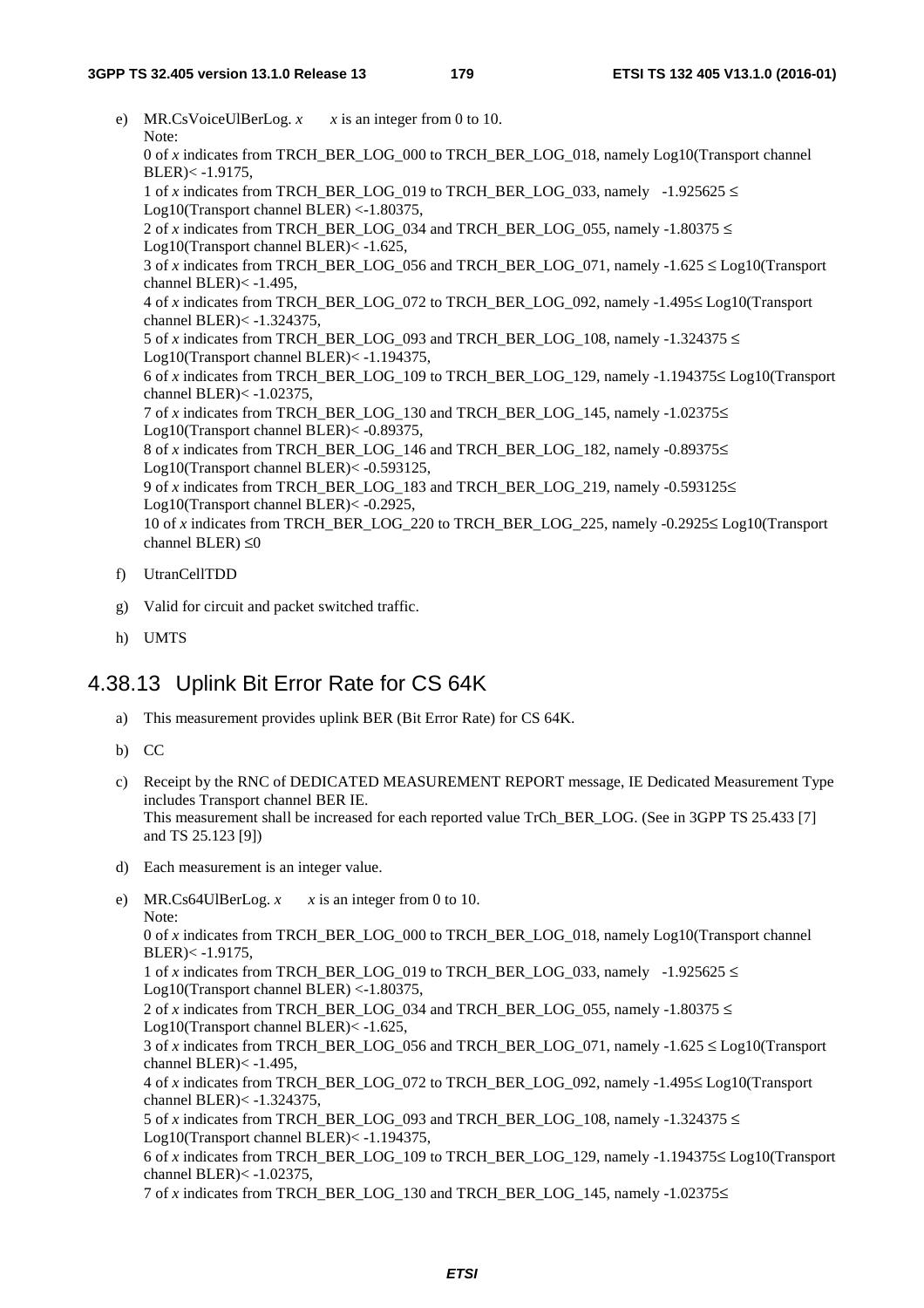Log10(Transport channel BLER)< -0.89375, 8 of *x* indicates from TRCH\_BER\_LOG\_146 and TRCH\_BER\_LOG\_182, namely -0.89375≤ Log10(Transport channel BLER)< -0.593125, 9 of *x* indicates from TRCH\_BER\_LOG\_183 and TRCH\_BER\_LOG\_219, namely -0.593125≤ Log10(Transport channel BLER)< -0.2925, 10 of *x* indicates from TRCH\_BER\_LOG\_220 to TRCH\_BER\_LOG\_225, namely -0.2925≤ Log10(Transport channel BLER)  $\leq 0$ 

- f) UtranCellTDD
- g) Valid for circuit and packet switched traffic.
- h) UMTS

#### 4.38.14 Uplink Bit Error Rate for PS

- a) This measurement provides uplink BER (Bit Error Rate) for PS.
- b) CC
- c) Receipt by the RNC of DEDICATED MEASUREMENT REPORT message, IE Dedicated Measurement Type includes Transport channel BER IE. This measurement shall be increased for each reported value TrCh\_BER\_LOG. (See in 3GPP TS 25.433 [7] and TS 25.123 [9])
- d) Each measurement is an integer value.
- e) MR.PsUlBerLog.  $x \times x$  is an integer from 0 to 10. Note: 0 of *x* indicates from TRCH\_BER\_LOG\_000 to TRCH\_BER\_LOG\_018, namely Log10(Transport channel BLER)< -1.9175, 1 of *x* indicates from TRCH\_BER\_LOG\_019 to TRCH\_BER\_LOG\_033, namely -1.925625  $\leq$ Log10(Transport channel BLER) <-1.80375, 2 of *x* indicates from TRCH\_BER\_LOG\_034 and TRCH\_BER\_LOG\_055, namely -1.80375  $\leq$ Log10(Transport channel BLER)< -1.625, 3 of *x* indicates from TRCH\_BER\_LOG\_056 and TRCH\_BER\_LOG\_071, namely -1.625 ≤ Log10(Transport channel BLER)< -1.495, 4 of *x* indicates from TRCH\_BER\_LOG\_072 to TRCH\_BER\_LOG\_092, namely -1.495≤ Log10(Transport channel BLER)< -1.324375, 5 of *x* indicates from TRCH\_BER\_LOG\_093 and TRCH\_BER\_LOG\_108, namely -1.324375  $\le$ Log10(Transport channel BLER)< -1.194375, 6 of *x* indicates from TRCH\_BER\_LOG\_109 to TRCH\_BER\_LOG\_129, namely -1.194375≤ Log10(Transport channel BLER)< -1.02375, 7 of *x* indicates from TRCH\_BER\_LOG\_130 and TRCH\_BER\_LOG\_145, namely -1.02375≤ Log10(Transport channel BLER)< -0.89375, 8 of *x* indicates from TRCH\_BER\_LOG\_146 and TRCH\_BER\_LOG\_182, namely -0.89375≤ Log10(Transport channel BLER)< -0.593125, 9 of *x* indicates from TRCH\_BER\_LOG\_183 and TRCH\_BER\_LOG\_219, namely -0.593125≤ Log10(Transport channel BLER)< -0.2925, 10 of *x* indicates from TRCH\_BER\_LOG\_220 to TRCH\_BER\_LOG\_225, namely -0.2925≤ Log10(Transport channel BLER)  $\leq 0$
- f) UtranCellTDD
- g) Valid for circuit and packet switched traffic.
- h) UMTS

### 4.38.15 Downlink BLER for AMR 12.2K

a) This measurement provides downlink BLER for AMR 12.2K.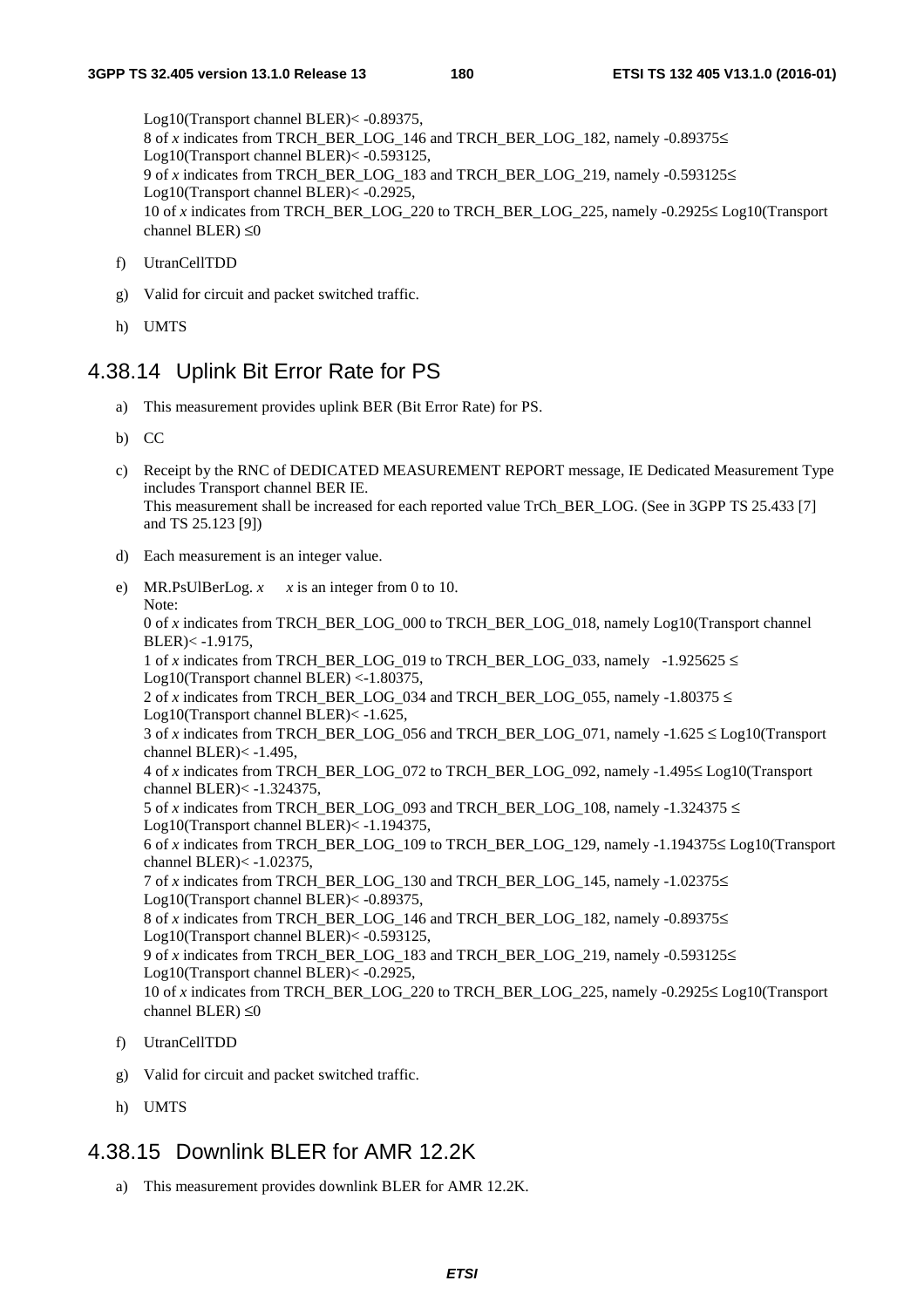b) CC

- c) Receipt by the RNC of MEASUREMENT REPORT message, Measured results IE includes Quality measured results list IE that inlcudes DL Transport Channel BLER. This measurement shall be increased for each reported value BLER\_LOG. For every two or three or eight BLER\_LOGs that is less than 63 a separate measurement is defined. (See in 3GPP TS 25.331 [4])
- d) Each measurement is an integer value.
- e) MR.CsVoiceDlBlerLog.  $x \times x$  is an integer from 0 to 19. Note: 0 of *x* indicates from BLER\_LOG\_00 to BLER\_LOG\_07, namely Log10(Transport channel BLER)<-3.64, 1 of *x* indicates from BLER\_LOG\_08 to BLER\_LOG\_12, namely -3.64≤ Log10(Transport channel BLER)<- 3.315, 2 of *x* indicates from BLER\_LOG\_13 and BLER\_LOG\_14, namely -3.315≤ Log10(Transport channel BLER)<-3.185, 3 of *x* indicates from BLER\_LOG\_15 and BLER\_LOG\_16, namely -3.185≤ Log10(Transport channel BLER)<-3.055, 4 of *x* indicates from BLER\_LOG\_17 to BLER\_LOG\_19, namely -3.055≤ Log10(Transport channel BLER)<- 2.86, 5 of *x* indicates from BLER\_LOG\_20 and BLER\_LOG\_21, namely -2.86≤ Log10(Transport channel BLER)<- 2.73, 6 of *x* indicates from BLER\_LOG\_22 to BLER\_LOG\_24, namely -2.73≤ Log10(Transport channel BLER)<- 2.535, 7 of *x* indicates from BLER\_LOG\_25 and BLER\_LOG\_26, namely -2.535≤ Log10(Transport channel BLER)<-2.405, 8 of *x* indicates from BLER\_LOG\_27 and BLER\_LOG\_28, namely -2.405≤ Log10(Transport channel BLER)<-2.275, 9 of *x* indicates from BLER\_LOG\_29 and BLER\_LOG\_30, namely -2.275≤ Log10(Transport channel BLER)<-2.145, 10 of *x* indicates from BLER\_LOG\_31 to BLER\_LOG\_33, namely -2.145≤ Log10(Transport channel BLER)<-1.95, 11 of *x* indicates from BLER\_LOG\_34 and BLER\_LOG\_35, namely-1.95≤ Log10(Transport channel BLER)< -1.82, 12 of *x* indicates from BLER\_LOG\_36 to BLER\_LOG\_38, namely -1.82≤ Log10(Transport channel BLER)< - 1.625, 13 of *x* indicates from BLER\_LOG\_39 and BLER\_LOG\_40, namely -1.625≤ Log10(Transport channel BLER)< -1.495, 14 of *x* indicates from BLER\_LOG\_41 and BLER\_LOG\_42, namely -1.495≤ Log10(Transport channel BLER)<-1.365, 15 of *x* indicates from BLER\_LOG\_43 and BLER\_LOG\_44, namely -1.365≤ Log10(Transport channel BLER)< -1.235, 16 of *x* indicates from BLER\_LOG\_45 to BLER\_LOG\_47, namely  $-1.235 \leq$  Log10(Transport channel  $BLER) < -1.04$ . 17 of *x* indicates from BLER\_LOG\_48 and BLER\_LOG\_49, namely -1.04≤ Log10(Transport channel  $BLER) < -0.91$ , 18 of *x* indicates from BLER\_LOG\_50 to BLER\_LOG\_53, namely -0.91≤ Log10(Transport channel BLER)< - 0.65, 19 of *x* indicates from BLER\_LOG\_54 to BLER\_LOG\_63, namely -0.65≤ Log10(Transport channel BLER) ≤0
- f) UtranCellTDD
- g) Valid for circuit and packet switched traffic.
- h) UMTS

## 4.38.16 Downlink BLER for CS 64K

a) This measurement provides downlink BLER for CS 64K.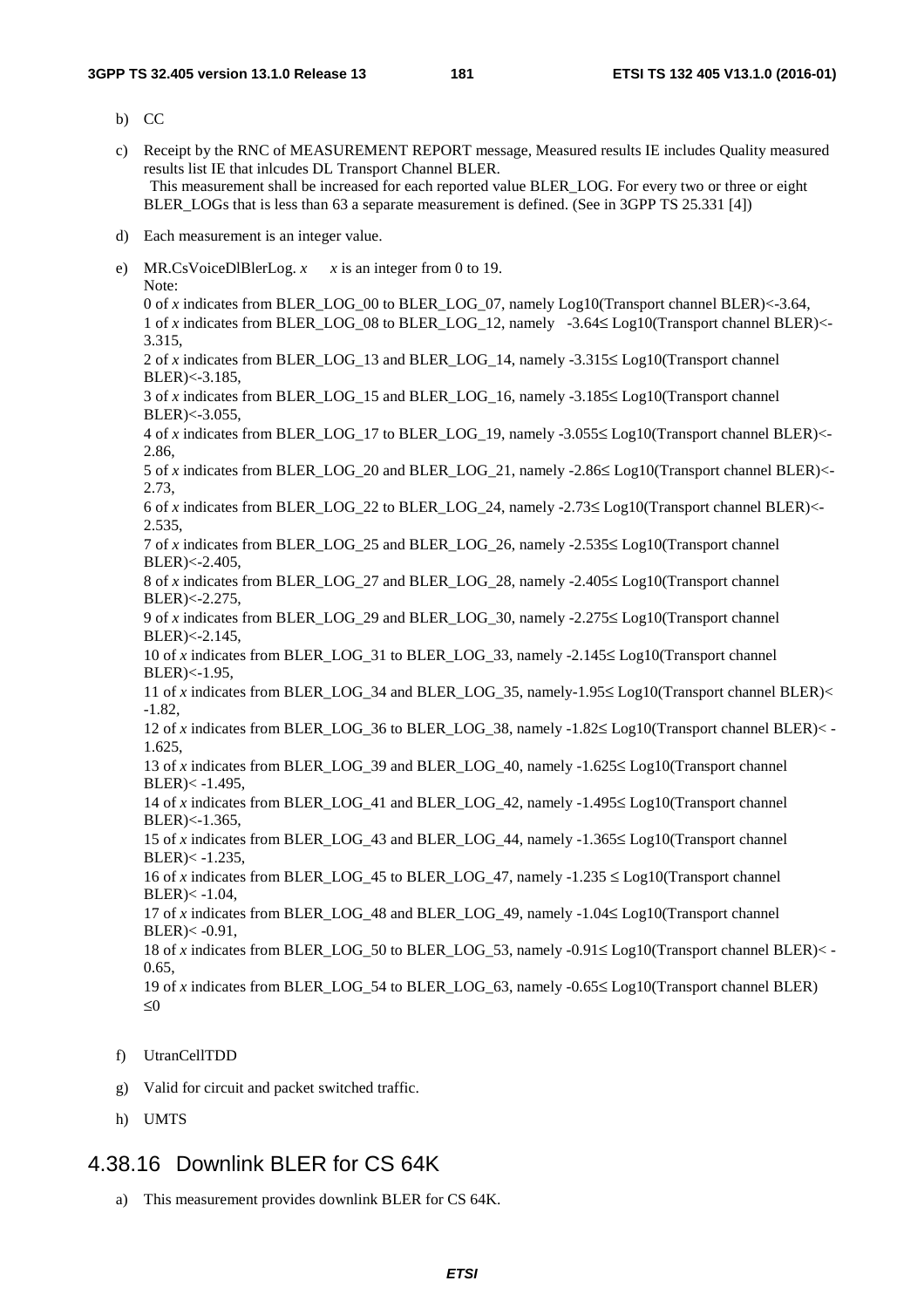- b) CC
- c) Receipt by the RNC of MEASUREMENT REPORT message, Measured results IE includes Quality measured results list IE that inlcudes DL Transport Channel BLER. This measurement shall be increased for each reported value BLER\_LOG. For every two or three or eight BLER\_LOGs that is less than 63 a separate measurement is defined. (See in 3GPP TS 25.331 [4])
- d) Each measurement is an integer value.
- e) MR.Cs64DlBlerLog.  $x \times x$  is an integer from 0 to 19. Note: 0 of *x* indicates from BLER\_LOG\_00 to BLER\_LOG\_07, namely Log10(Transport channel BLER)<-3.64, 1 of *x* indicates from BLER\_LOG\_08 to BLER\_LOG\_12, namely -3.64≤ Log10(Transport channel BLER)<- 3.315, 2 of *x* indicates from BLER\_LOG\_13 and BLER\_LOG\_14, namely -3.315≤ Log10(Transport channel BLER)<-3.185, 3 of *x* indicates from BLER\_LOG\_15 and BLER\_LOG\_16, namely -3.185≤ Log10(Transport channel BLER)<-3.055, 4 of *x* indicates from BLER\_LOG\_17 to BLER\_LOG\_19, namely -3.055≤ Log10(Transport channel BLER)<- 2.86, 5 of *x* indicates from BLER\_LOG\_20 and BLER\_LOG\_21, namely -2.86≤ Log10(Transport channel BLER)<- 2.73, 6 of *x* indicates from BLER\_LOG\_22 to BLER\_LOG\_24, namely -2.73≤ Log10(Transport channel BLER)<- 2.535, 7 of *x* indicates from BLER\_LOG\_25 and BLER\_LOG\_26, namely -2.535≤ Log10(Transport channel BLER)<-2.405, 8 of *x* indicates from BLER\_LOG\_27 and BLER\_LOG\_28, namely -2.405≤ Log10(Transport channel BLER)<-2.275, 9 of *x* indicates from BLER\_LOG\_29 and BLER\_LOG\_30, namely -2.275≤ Log10(Transport channel BLER)<-2.145, 10 of *x* indicates from BLER\_LOG\_31 to BLER\_LOG\_33, namely -2.145≤ Log10(Transport channel BLER)<-1.95, 11 of *x* indicates from BLER\_LOG\_34 and BLER\_LOG\_35, namely-1.95≤ Log10(Transport channel BLER)< -1.82, 12 of *x* indicates from BLER\_LOG\_36 to BLER\_LOG\_38, namely -1.82≤ Log10(Transport channel BLER)< - 1.625, 13 of *x* indicates from BLER\_LOG\_39 and BLER\_LOG\_40, namely -1.625≤ Log10(Transport channel BLER)< -1.495, 14 of *x* indicates from BLER\_LOG\_41 and BLER\_LOG\_42, namely -1.495≤ Log10(Transport channel BLER)<-1.365, 15 of *x* indicates from BLER\_LOG\_43 and BLER\_LOG\_44, namely -1.365≤ Log10(Transport channel BLER)< -1.235, 16 of *x* indicates from BLER\_LOG\_45 to BLER\_LOG\_47, namely  $-1.235 \leq$  Log10(Transport channel  $BLER) < -1.04$ . 17 of *x* indicates from BLER\_LOG\_48 and BLER\_LOG\_49, namely -1.04≤ Log10(Transport channel  $BLER) < -0.91$ , 18 of *x* indicates from BLER\_LOG\_50 to BLER\_LOG\_53, namely -0.91≤ Log10(Transport channel BLER)< - 0.65, 19 of *x* indicates from BLER\_LOG\_54 to BLER\_LOG\_63, namely -0.65≤ Log10(Transport channel BLER) ≤0 f) UtranCellTDD
- g) Valid for circuit and packet switched traffic.
- h) UMTS

#### 4.38.17 Downlink BLER for PS

a) This measurement provides downlink BLER for PS.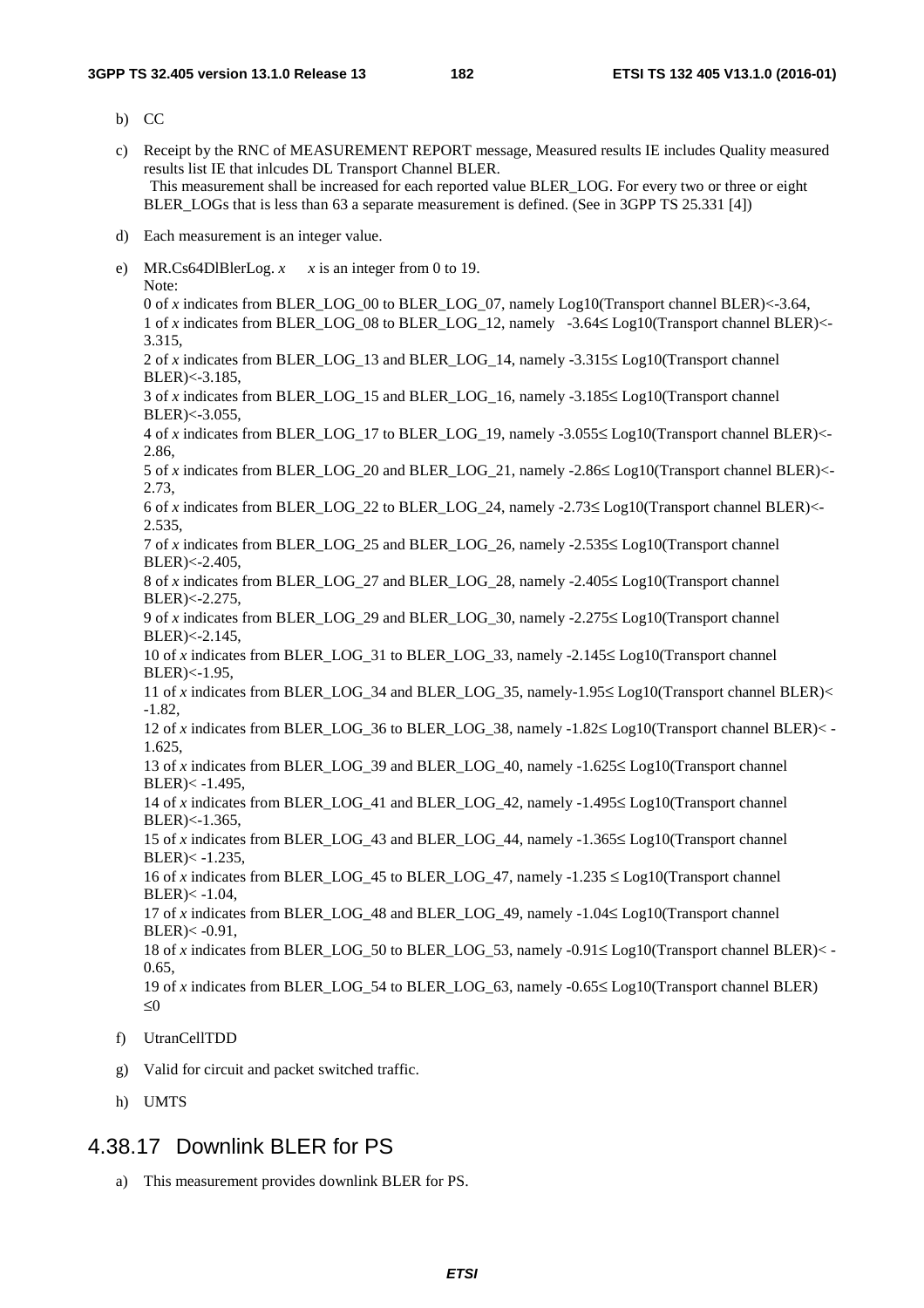b) CC

- c) Receipt by the RNC of MEASUREMENT REPORT message, Measured results IE includes Quality measured results list IE that inlcudes DL Transport Channel BLER. This measurement shall be increased for each reported value BLER\_LOG. For every two or three or eight BLER\_LOGs that is less than 63 a separate measurement is defined. (See in 3GPP TS 25.331 [4])
- d) Each measurement is an integer value.
- e) MR.PsDlBlerLog.  $x$   $x$  is an integer from 0 to 19. Note: 0 of *x* indicates from BLER\_LOG\_00 to BLER\_LOG\_07, namely Log10(Transport channel BLER)<-3.64, 1 of *x* indicates from BLER\_LOG\_08 to BLER\_LOG\_12, namely -3.64≤ Log10(Transport channel BLER)<- 3.315, 2 of *x* indicates from BLER\_LOG\_13 and BLER\_LOG\_14, namely -3.315≤ Log10(Transport channel BLER)<-3.185, 3 of *x* indicates from BLER\_LOG\_15 and BLER\_LOG\_16, namely -3.185≤ Log10(Transport channel BLER)<-3.055, 4 of *x* indicates from BLER\_LOG\_17 to BLER\_LOG\_19, namely -3.055≤ Log10(Transport channel BLER)<- 2.86, 5 of *x* indicates from BLER\_LOG\_20 and BLER\_LOG\_21, namely -2.86≤ Log10(Transport channel BLER)<- 2.73, 6 of *x* indicates from BLER\_LOG\_22 to BLER\_LOG\_24, namely -2.73≤ Log10(Transport channel BLER)<- 2.535, 7 of *x* indicates from BLER\_LOG\_25 and BLER\_LOG\_26, namely -2.535≤ Log10(Transport channel BLER)<-2.405, 8 of *x* indicates from BLER\_LOG\_27 and BLER\_LOG\_28, namely -2.405≤ Log10(Transport channel BLER)<-2.275, 9 of *x* indicates from BLER\_LOG\_29 and BLER\_LOG\_30, namely -2.275≤ Log10(Transport channel BLER)<-2.145, 10 of *x* indicates from BLER\_LOG\_31 to BLER\_LOG\_33, namely -2.145≤ Log10(Transport channel BLER)<-1.95, 11 of *x* indicates from BLER\_LOG\_34 and BLER\_LOG\_35, namely-1.95≤ Log10(Transport channel BLER)< -1.82, 12 of *x* indicates from BLER\_LOG\_36 to BLER\_LOG\_38, namely -1.82≤ Log10(Transport channel BLER)< - 1.625, 13 of *x* indicates from BLER\_LOG\_39 and BLER\_LOG\_40, namely -1.625≤ Log10(Transport channel BLER)< -1.495, 14 of *x* indicates from BLER\_LOG\_41 and BLER\_LOG\_42, namely -1.495≤ Log10(Transport channel BLER)<-1.365, 15 of *x* indicates from BLER\_LOG\_43 and BLER\_LOG\_44, namely -1.365≤ Log10(Transport channel BLER)< -1.235, 16 of *x* indicates from BLER\_LOG\_45 to BLER\_LOG\_47, namely  $-1.235 \leq$  Log10(Transport channel  $BLER) < -1.04$ . 17 of *x* indicates from BLER\_LOG\_48 and BLER\_LOG\_49, namely -1.04≤ Log10(Transport channel BLER)< -0.91, 18 of *x* indicates from BLER\_LOG\_50 to BLER\_LOG\_53, namely -0.91≤ Log10(Transport channel BLER)< - 0.65, 19 of *x* indicates from BLER\_LOG\_54 to BLER\_LOG\_63, namely -0.65≤ Log10(Transport channel BLER) ≤0
- f) UtranCellTDD
- g) Valid for circuit and packet switched traffic.
- h) UMTS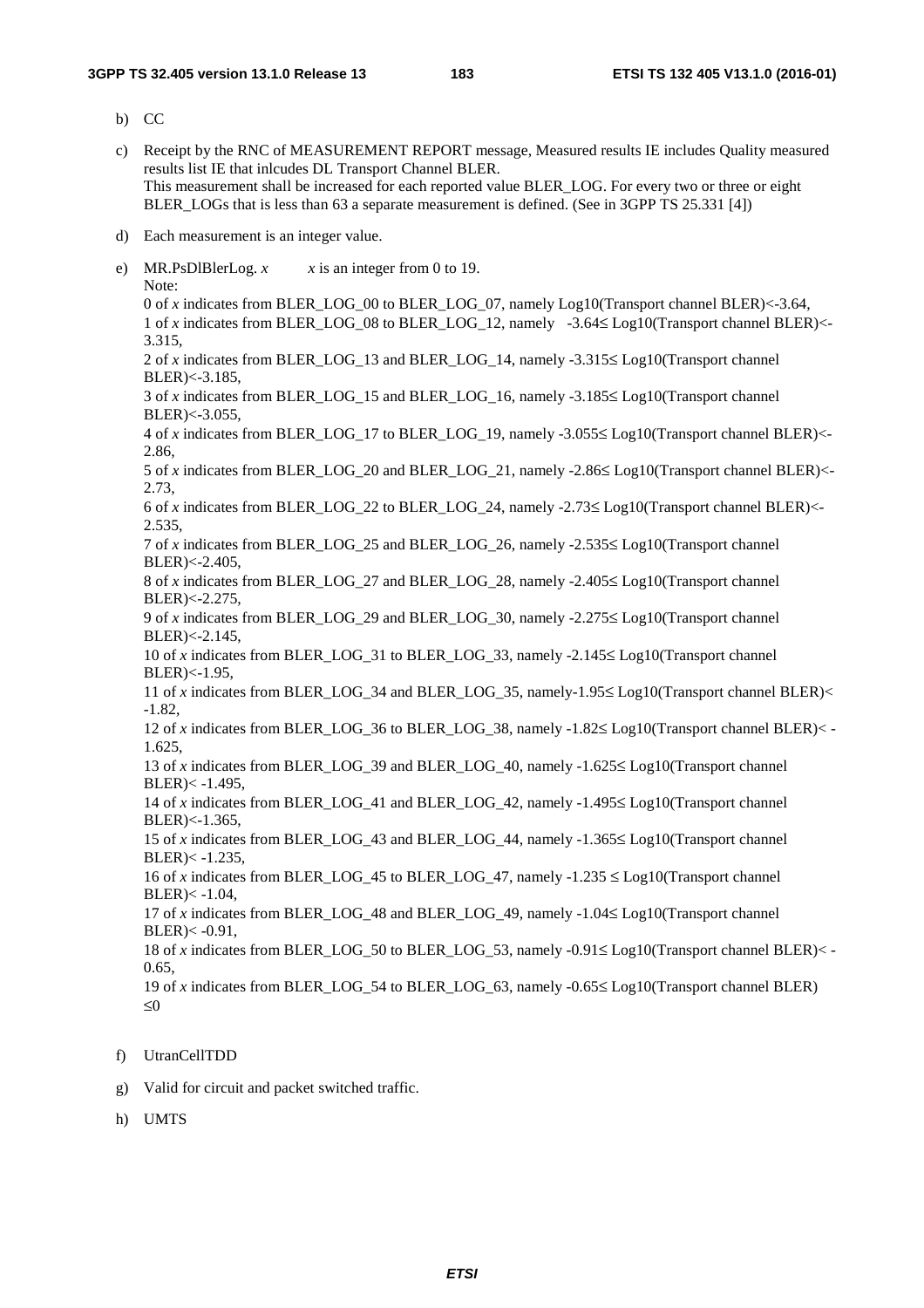## 4.39 HSPA evolution scheduling related measurements

## 4.39.1 Number of 64QAM scheduled TTIs in UTRAN cell

- a) This measurement provides the number of 64QAM scheduled TTIs in UTRAN cell.
- b) CC
- c) On transmission by the NodeB of a scheduled message send to UE through HS-SCCH, which can be calculated in NodeB scheduler, see 25.308[19]. Only 64QAM type modulation is calculated.
- d) A single integer value.
- e) HSPAE.64QAMScheduled
- f) UtranCellFDD
- g) Valid for packet switched traffic.
- h) UMTS

#### 4.39.2 Number of MIMO scheduled TTIs in UTRAN cell

- a) This measurement provides the number of MIMO scheduled TTIs in UTRAN cell.
- b) CC
- c) On transmission by the NodeB of a scheduled message send to UE through HS-SCCH, which can be calculated in NodeB scheduler, see TS 25.308. [19] Both single and dual stream mode are calculated.
- d) A single integer value.
- e) HSPAE.MIMOScheduled
- f) UtranCellFDD
- g) Valid for packet switched traffic.
- h) UMTS

#### 4.39.3 Number of total modulation mode scheduled TTIs in UTRAN cell

- a) This measurement provides the number of total modulation mode scheduled TTIs in UTRAN cell.
- b) CC
- c) On transmission by the NodeB of a scheduled message send to UE through HS-SCCH, which can be calculated in NodeB scheduler, see 25.308[19]. All TTI except the empty TTI should be counted.
- d) A single integer value.
- e) HSPAE.ModulScheduled
- f) UtranCellFDD
- g) Valid for packet switched traffic.
- h) UMTS

## 4.40 Iurg related measurements

Performance Measurement definitions in this subclause are based on TS 43.130 [20].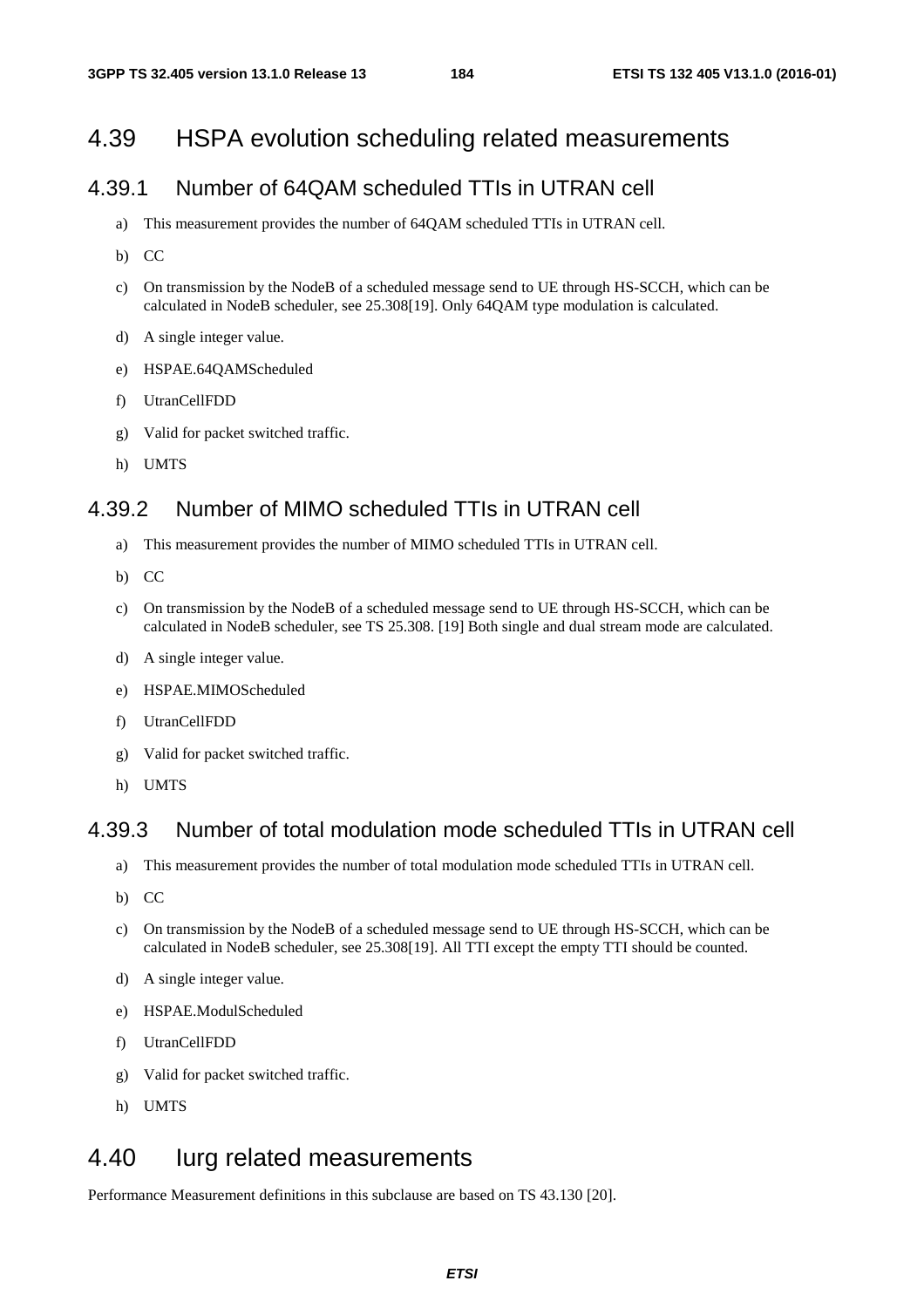The following procedures are of interest for this purpose:

RNSAP: ENHANCED RELOCATION RESOURCE REQUEST

#### RNSAP: ENHANCED RELOCATION RESOURCE RESPONSE

RNSAP: RELOCATION COMMIT



**Figure: BSS Radio Resource Reservation Success** 



**Figure: Relocation Commit** 

## 4.40.1 Attempted relocation resource reservation for inter-RAT handovers with Iur-g interface

- a) This measurement provides the number of attempted relocation resource reservation for inter-RAT handovers with Iur-g interface.
- b) CC
- c) Transmission of a message ENHANCED RELOCATION RESOURCE REQUEST from the source RNC to BSC, indicating an attempted relocation resource reservation for CS domain handover from UMTS to GSM (See 3GPP TS 43.130[20]).
- d) A single integer value.
- e) IRATHO.AttRelocResReservOutIurg
- f) GsmRelation
- g) Valid for circuit switched traffic.
- h) UMTS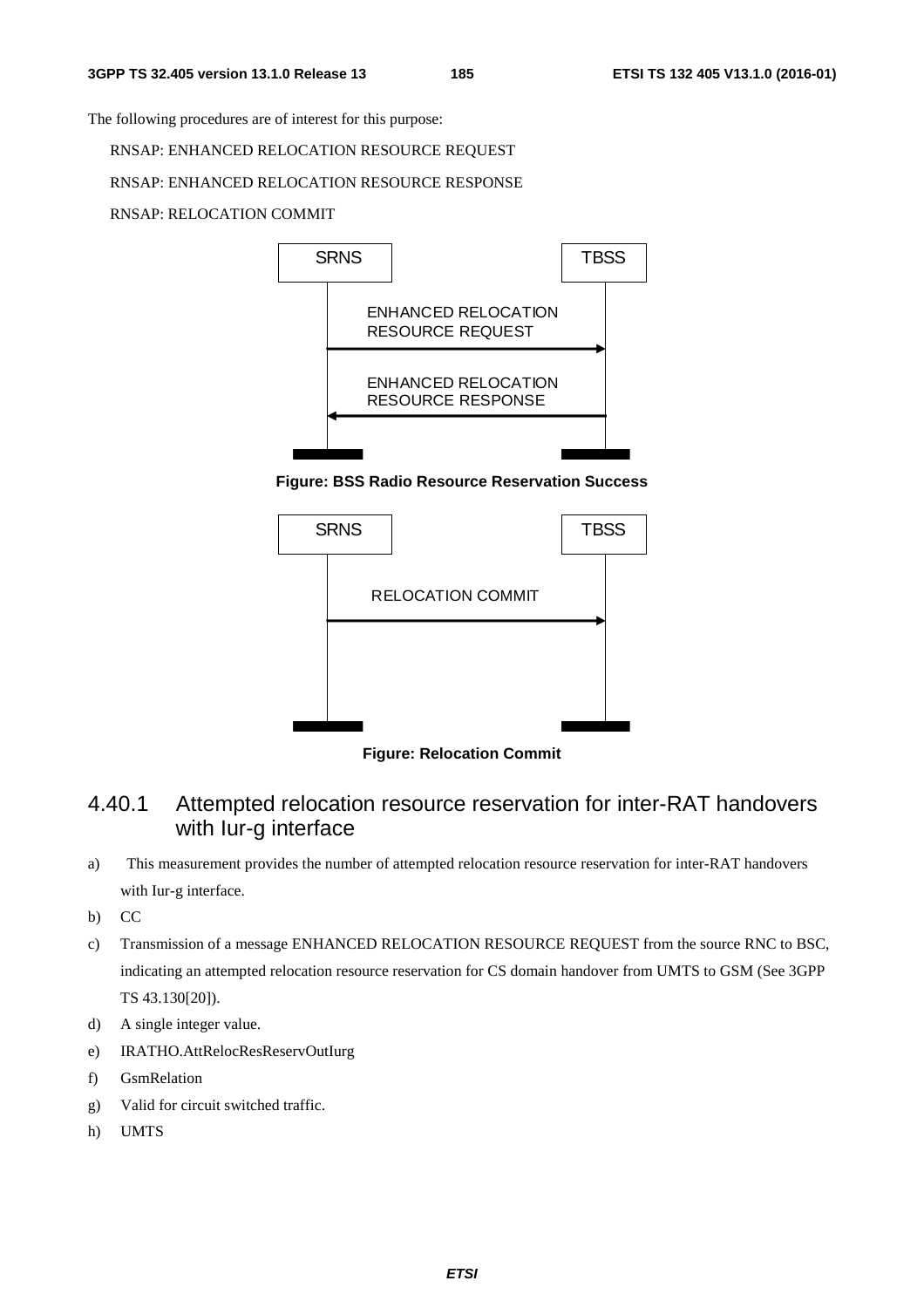#### 4.40.2 Successful relocation resource reservation for inter-RAT handovers with Iur-g interface

- a) This measurement provides the number of successful relocation resource reservation for inter-RAT handovers with Iur-g interface.
- b) CC
- c) Receipt of a message ENHANCED RELOCATION RESOURCE RESPONSE message sent from BSC to RNC, indicating a successful relocation resource reservation for CS domain handover from UMTS to GSM (See 3GPP TS 43.130[20]).
- d) A single integer value.
- e) IRATHO.SuccRelocResReservOutIurg
- f) GsmRelation
- g) Valid for circuit switched traffic.
- h) UMTS

#### 4.40.3 Attempted outgoing preparation inter-RAT handovers with Iur-g interface (UMTS->GSM)

- a) This measurement provides the number of attempted outgoing preparation inter-RAT handovers with Iur-g interface (UMTS->GSM).
- b) CC;
- c) Transmission of a message RELOCATION REQUIRED from RNC to CN, indicating an attempted outgoing preparation handovers with Iur-g interface for CS domain handover from UMTS to GSM (See 3GPP TS 25.413[5]).
- d) A single integer value.
- e) IRATHO.AttCNPrepOutCsIurg.*Cause*
- f) GsmRelation
- g) Valid for circuit switched traffic.
- h) UMTS

### 4.40.4 Successful outgoing preparation inter-RAT handovers with Iur-g interface (UMTS->GSM)

- a) This measurement provides the number of successful outgoing preparation inter-RAT handovers with Iur-g interface (UMTS->GSM)
- b) CC
- c) Receipt of a message RELOCATION COMMAND from CS CN to RNC, indicating a successful outgoing preparation handovers with Iur-g interface for CS domain handover from UMTS to GSM (See 3GPP TS 25.413[5]).
- d) A single integer value.
- e) IRATHO.SuccCNPrepOutCsIurg
- f) GsmRelation
- g) Valid for circuit switched traffic.
- h) UMTS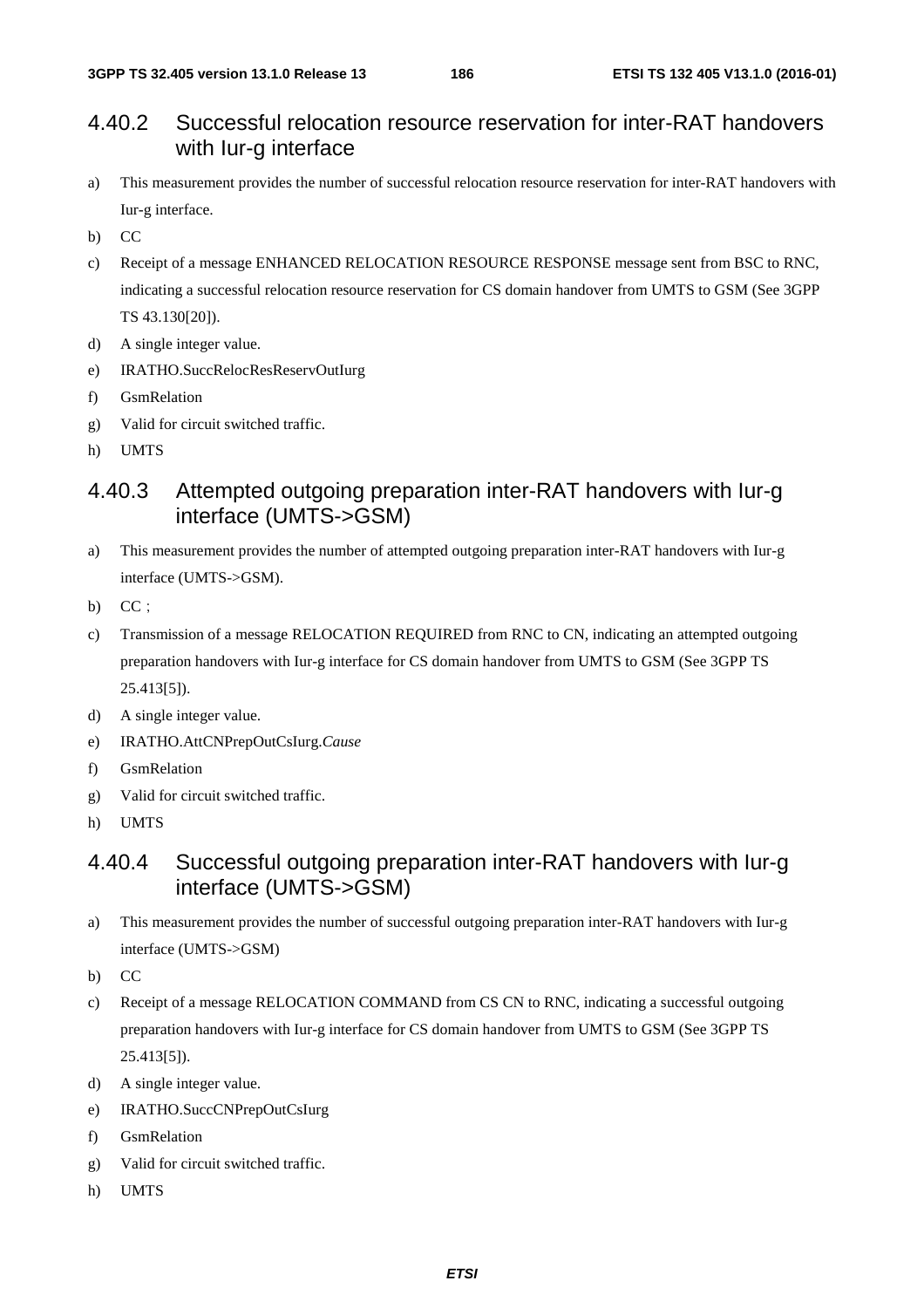### 4.40.5 Attempted outgoing inter-RAT handovers with Iur-g interface (UMTS->GSM)

- a) This measurement provides the number of attempted outgoing inter-RAT handovers with Iur-g interface (UMTS-  $>$ GSM $)$
- b)  $CC$ ;
- c) Transmission of a message HANDOVER FROM UTRAN COMMAND with RNC to UE, indicating an attempted outgoing handovers with Iur-g interface for CS domain handover from UMTS to GSM (3GPP TS 25.331[4]).
- d) A single integer value.
- e) IRATHO.AttEnhancedOutCsIurg
- f) GsmRelation
- g) Valid for circuit switched traffic.
- h) UMTS

## 4.40.6 Successful outgoing inter-RAT handovers with Iur-g interface (UMTS->GSM)

- a) This measurement provides the number of successful outgoing inter-RAT handovers with Iur-g interface (UMTS- >GSM)
- b)  $CC$ ;
- c) Receipt of a message IU RELEASE COMMAND from CS CN to RNC, the release reason is' Successful Relocation' or 'Normal Release' , indicating a successful outgoing handovers with Iur-g interface for CS domain handover from UMTS to GSM (See 3GPP TS 25.413[5]).
- d) A single integer value.
- e) IRATHO.SuccEnhancedOutCsIurg
- f) GsmRelation
- g) Valid for circuit switched traffic.
- h) UMTS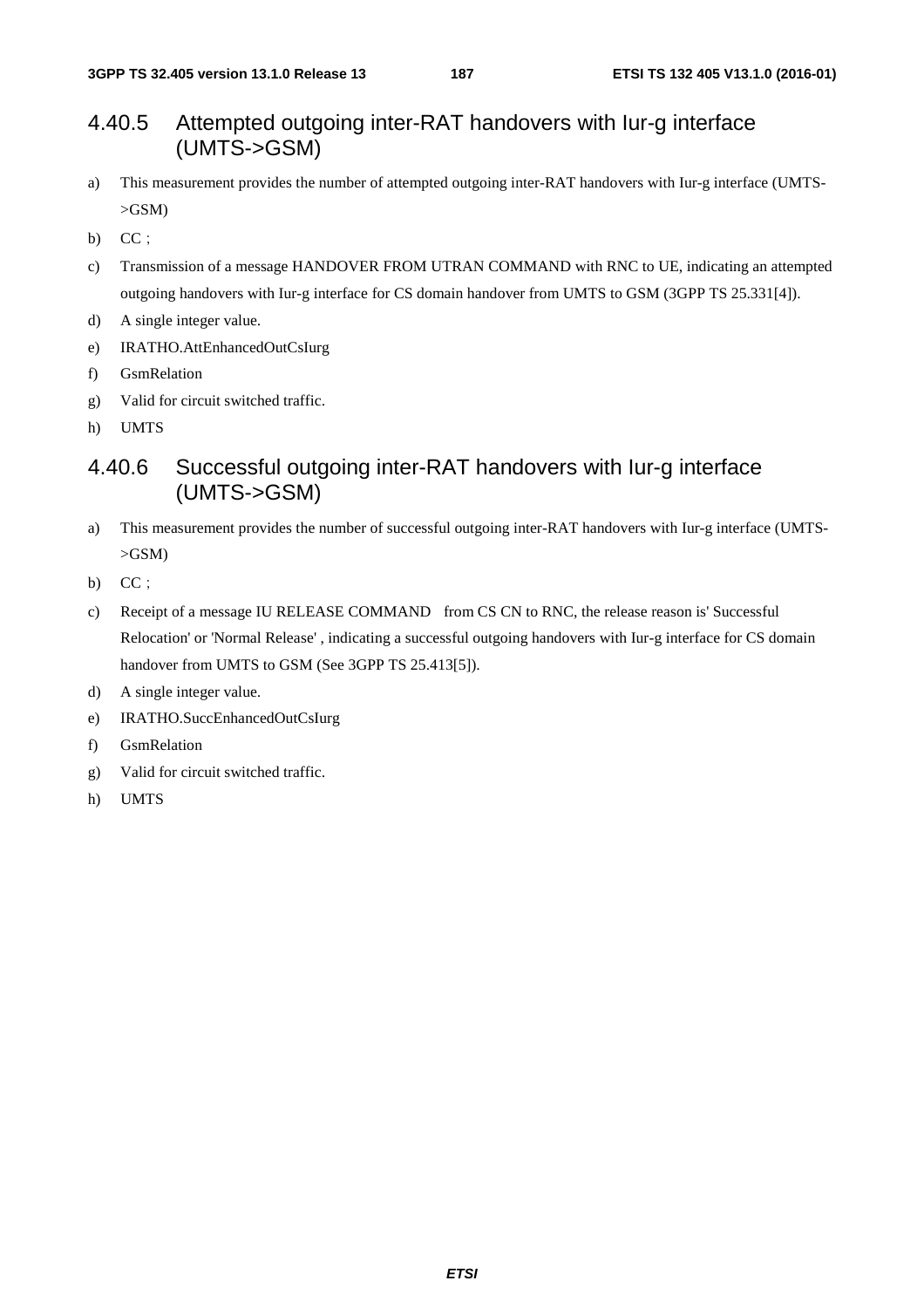## Annex A (informative): Use cases for measurement report related measurements

# A.1 Use case of P-CCPCH RSCP

P-CCPCH RSCP measurement reflects P-CCPCH of serving cell RSCP signal strength. From the distribution of this measurement during the period of measurement, the coverage quality of cell can be learned. Also it is helpful to do troubleshooting, such as locating coverage blind spot. Much more measurement values with small granularity are necessary to analyze coverage probability for specific area. Such as from ratio of the number of PCCPCH RSCP that is larger than or equal to threshold to the total number of it, coverage probability could be learned. Threshold value is configurable according to the cases to be analyzed, such as, -95dBm for macro cell cases, -80dBm for micro or indoor cell cases, also the threshold may be higher for some cases with specific requirement. So that the coverage probability results can not be given from average, minimum and maximum of measurement value. So it is necessary to define P-CCPCH RSCP measurement.

According to optimization experience, several granularity of this measurement is proposed. Since the receiver sensitivity is nearly -110dBm (TDD mode), so that it is no meaning to collect the measurement value lower than it. For -110 dBm ≤ RSCP < -100dBm, signal strength is week, it is useful to do trouble shooting, so the granularity is 1dB.

# A.2 Use case of UTRAN RSCP

UTRAN RSCP measurement together with UE P-CCPCH RSCP is helpful to analyze coverage probability and coverage balance of uplink and downlink. Much more measurement values with small granularity are need to analyze coverage probability for specific area, such as from ratio of the number of UTRAN RSCP that is larger than or equal to threshold to the total number of it, coverage probability could be learned. Threshold value is configurable according to the cases to be analyzed, such as, -95dBm for macro cell cases, -80dBm for micro or indoor cell cases, also threshold may be higher for some cases with specific requirement. Since the coverage probability results can not be given from average, minimum and maximum of measurement value, it is necessary to define UTRAN RSCP measurement.

According to optimization experience, several granularity of this measurement is proposed. Since the receiver sensitivity is nearly -110dBm (TDD mode), so that it is no meaning to collect the measurement value lower than it. For -110 dBm ≤ RSCP < -100dBm, signal strength is week, it is useful to do trouble shooting, so the granularity is 1dB. For RSCP is larger than -100dBm, signal strength can be used to analysis balance of uplink and downlink, it is no need too accurately, so the granularity is 3dB.

## A.3 Use case of UE timing advance

UE timing advance measurement is useful to analyze distance distribution between UE and serving Base Station and do trouble shooting of extending coverage and blind coverage spot together with other measurements, such as P-CCPCH RSCP, AOA etc measurements. The probability of extending coverage and blind coverage should be analyzed by the ratio of the number of TIMING\_ADVANCE that is larger than or equal to threshold to the total number of it. Threshold is configurable according to the cases to be analyzed, cases includes dense urban area macro cell suburban area macro cell and rural area cell.

For LCR TDD mode, propagation distance of 1 chip is nearly 234m. since urban cell radius nearly 500m, and suburban cell radius is nearly 1000m, and rural cell radius is nearly 2000m, according to optimization experience, minimize granularity of TIMING\_ADVANCE is 0.5chip is enough to analyze distance distribution for near base station, namely TIMING\_ADVANCE is less than 4 chips. For TIMING\_ADVANCE is large than 4 chips and less than 32 chips, the corresponding propagation distance is from 936m to 7488m, the granularity is 1 chip is enough to do trouble shooting of extending coverage. For TIMING\_ADVANCE is large than 32 chips, how far accurately can not be learned from it because of the complexity of wireless propagation, it is enough that extending coverage is learned from it in this case.

So it is necessary to define UE timing advance measurement with small granularity.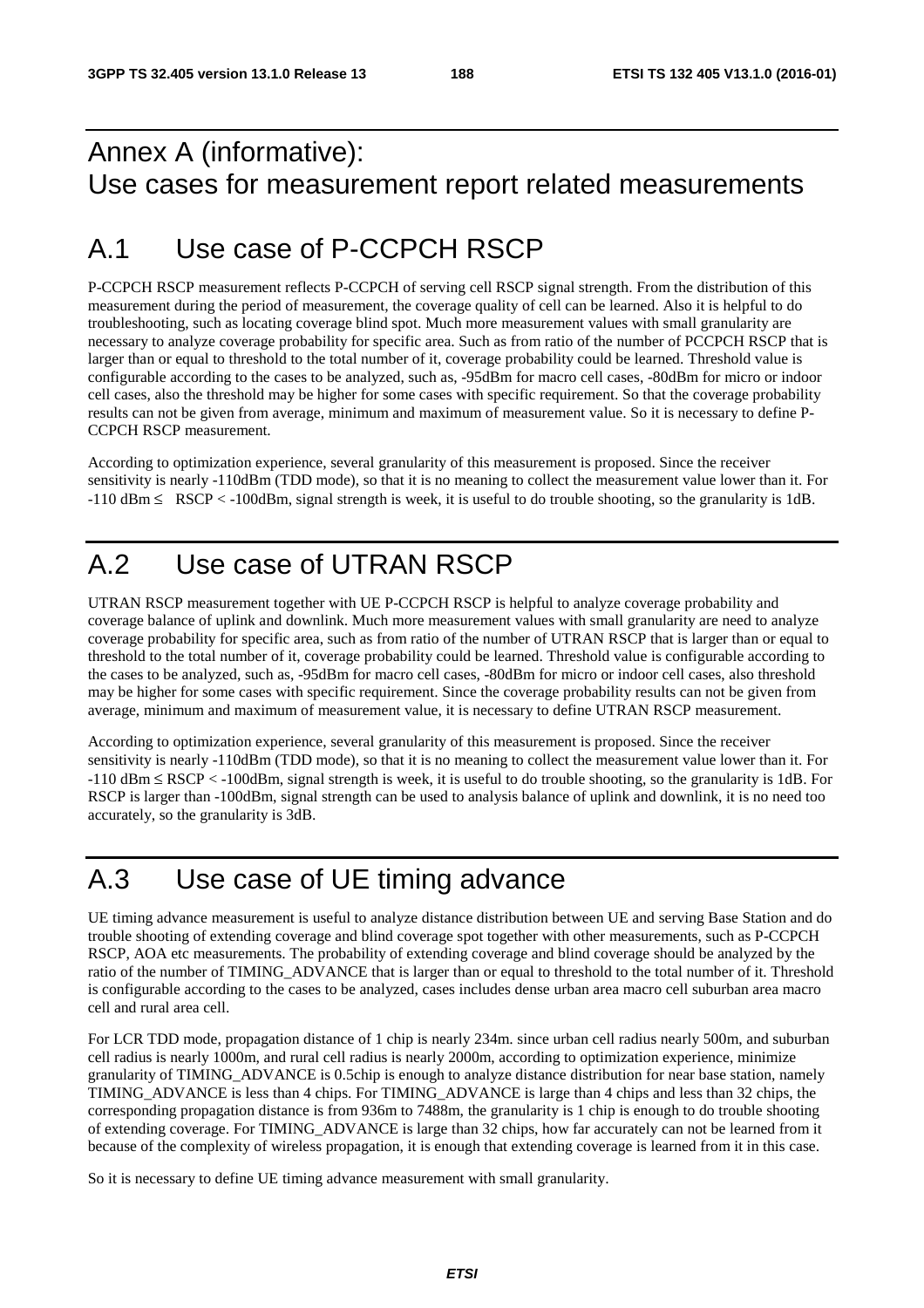# A.4 Use case of UTRAN AOA value

UTRAN AOA value measurement is helpful to analyze UE"s direction distribution of coverage to optimize network together with other measurements. So it is necessary to define UTRAN AOA value measurement.

Granularity of measurement is 5 degree, for cell radius is 500m, corresponding length in edge of cell coverage is nearly 44m. For cell radius is 1000m, corresponding length in edge of cell coverage is nearly 88m. According to network optimization experience, a block whose side length is 44m or 88m for urban cell or suburban cell respectively is enough as an area unit to be analyzed.

# A.5 Use case of UE timeslot ISCP

UE timeslot ISCP measurement is useful to analyze coverage quality of each cell and do troubleshooting of blind spot together with other measurements, such as P-CCPCH RSCP measurement. So it is necessary to define UE timeslot ISCP measurement.

According to network optimization experience, the granularity of measurement is 1dB when UE\_TS\_ISCP\_LEV is less than 57, and there are very few UE\_TS\_ISCP\_LEV results that is larger than and equal to 57, so one measurement is defined for it. From these measurements, it is easy to get the ratio of the number of UE\_TS\_ISCP\_LEV that is larger than threshold to the total number of it, and the threshold is configurable according to use cases, such as cell coverage analysis, channel estimation analysis etc.

# A.6 Use case of UTRAN timeslot ISCP

UTRAN timeslot ISCP measurement is useful to analyze coverage quality of each cell and performance of the DCA (Dynamic Channel Allocation), such as the UTRAN timeslot ISCP is always high then DCA does not work well. So it is necessary to define UTRAN timeslot ISCP measurement.

1dB of UTRAN ISCP measurement granularity is used to compare with UE ISCP, the ISCP distribution can be given with same granularity. In addition, from the ratio of the number of UTRAN\_TS\_ISCP\_LEV that is larger than or less than threshold to the total number of it, inference source or RF equipment question could be located. The threshold is configurable.

# A.7 Use case of UE transmitted power

UE transmitted power measurement is useful to analyze coverage quality of each cell and do troubleshooting of blind spot by the distribution of this measurement together with other measurements, such as P-CCPCH RSCP measurement. It is also used to evaluate power control performance and decrease UE transmitted power as possible with QoS is guaranteed for the purpose of energy saving. These questions are determined by the ratio of the number of larger or less than threshold to the total number of it and the threshold is configurable. So it is necessary to define UE transmitted power measurement.

According to network optimization experience, the granularity of measurement 3dB is enough to do trouble shooting of blind spot and evaluation of power control.

# A.8 Use case of UpPTS interference

When many NodeBs cover a large area, one NodeBs UpPTS may receive interference from another far nodeB transmission signal for the transmission delay. If the UpPTS interference is too strong, UE can not access network. The solution of interference coordination is determined by the ratio of the number of UpPTS interference that is larger than threshold to the total number of it. So it is necessary to define UpPTS interference measurement.

According to network optimization experience, measurement granularity is 1dB, it is enough to do probability distribution to determine extending coverage or GPS synchronization problem.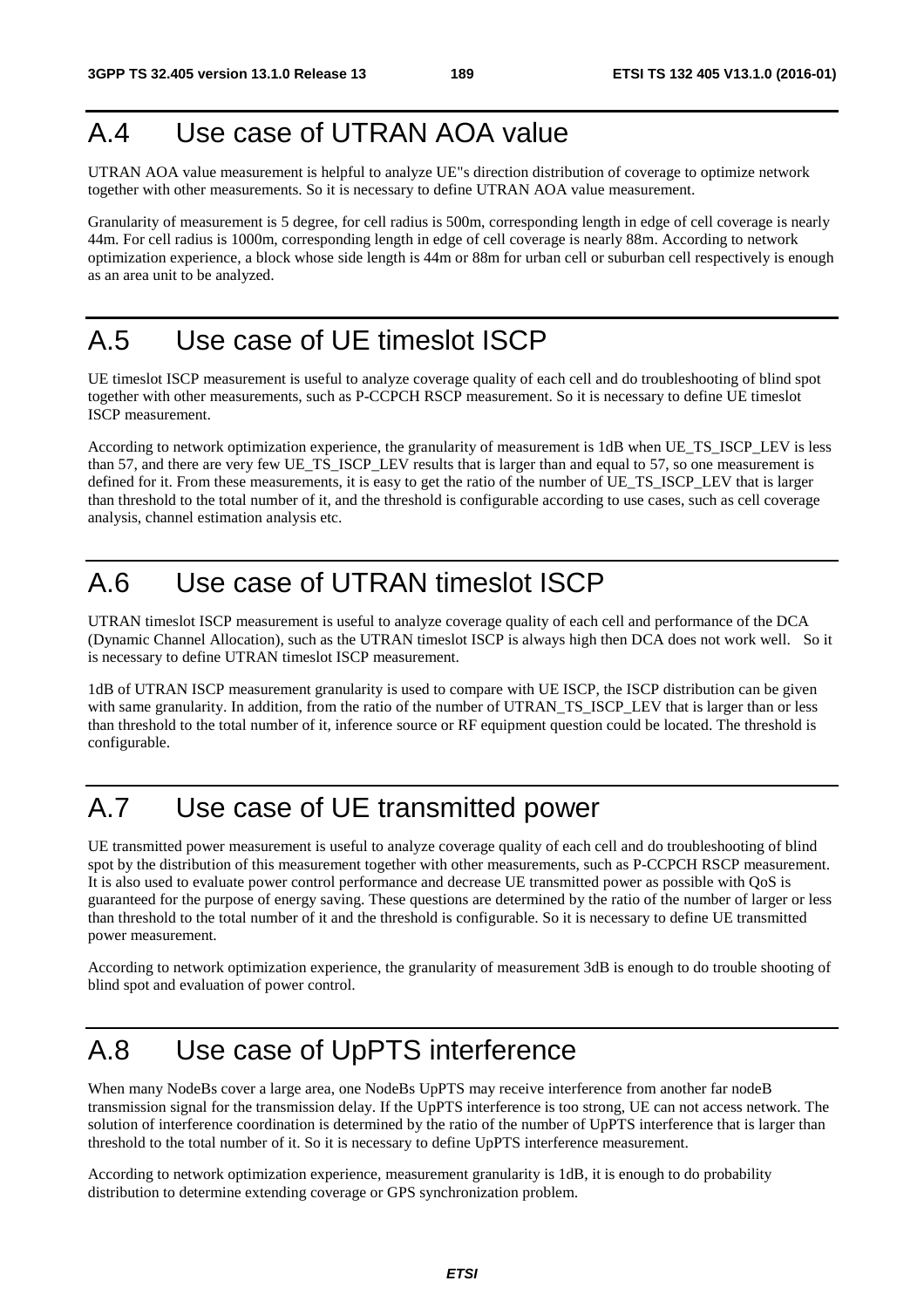## A.9 Use case of SIR

SIR measurement is important to evaluate quality of the received signal and range of cell coverage.With the measured SIR compared to the SIR target of each traffic class, it can be determined whether the signal is decoded correctly or not. SIR target is used for out loop power control, and it is useful to learn the effect of power control, such as SIR is converged to SIR target quickly or not.

In order to reduce the number of SIR related measurement, according to network optimization experience, 0.5dB granularity of measurement is enough.

## A.10 Use case of Bit Error Rate and BLER

Bit Error Rate and BLER is very useful to evaluate service quality per traffic class, if Bit Error Rate and BLER is higher than threshold, it possibly leads to call drop. It is also useful to evaluate the effect of power control, such as for open loop power control, if initial SIR target is not set properly, Bit Error Rate or BLER will be very high and reduced slowly. So it is necessary to define BLER related measurements.

From above, use case of Bit Error Rate and BLER related measurement is not like radio resource management in RNC equipment, only some performance is learned from Bit Error Rate or BLER distribution. So according to network optimization experience, 10 subcounters for Bit Error Rate or 20 subcounters for BLER are proposed and the granularity is larger than definition of measurement report.

# A.11 Monitoring of Energy Saving

Besides monitoring of the energy consumption it is also important to differentiate if the cell unavailability or the failure of the RRC connection establishment happens because of Energy Saving as Energy Saving Management feature is applied by the network operator on purpose. Therefore such failures should be distinguishable from other network failures, i.e. they should be counted separately. With the separate cell unavailability counter due to Energy Saving it is possible to deduct the cell downtime due to Energy Savings from the total cell downtime.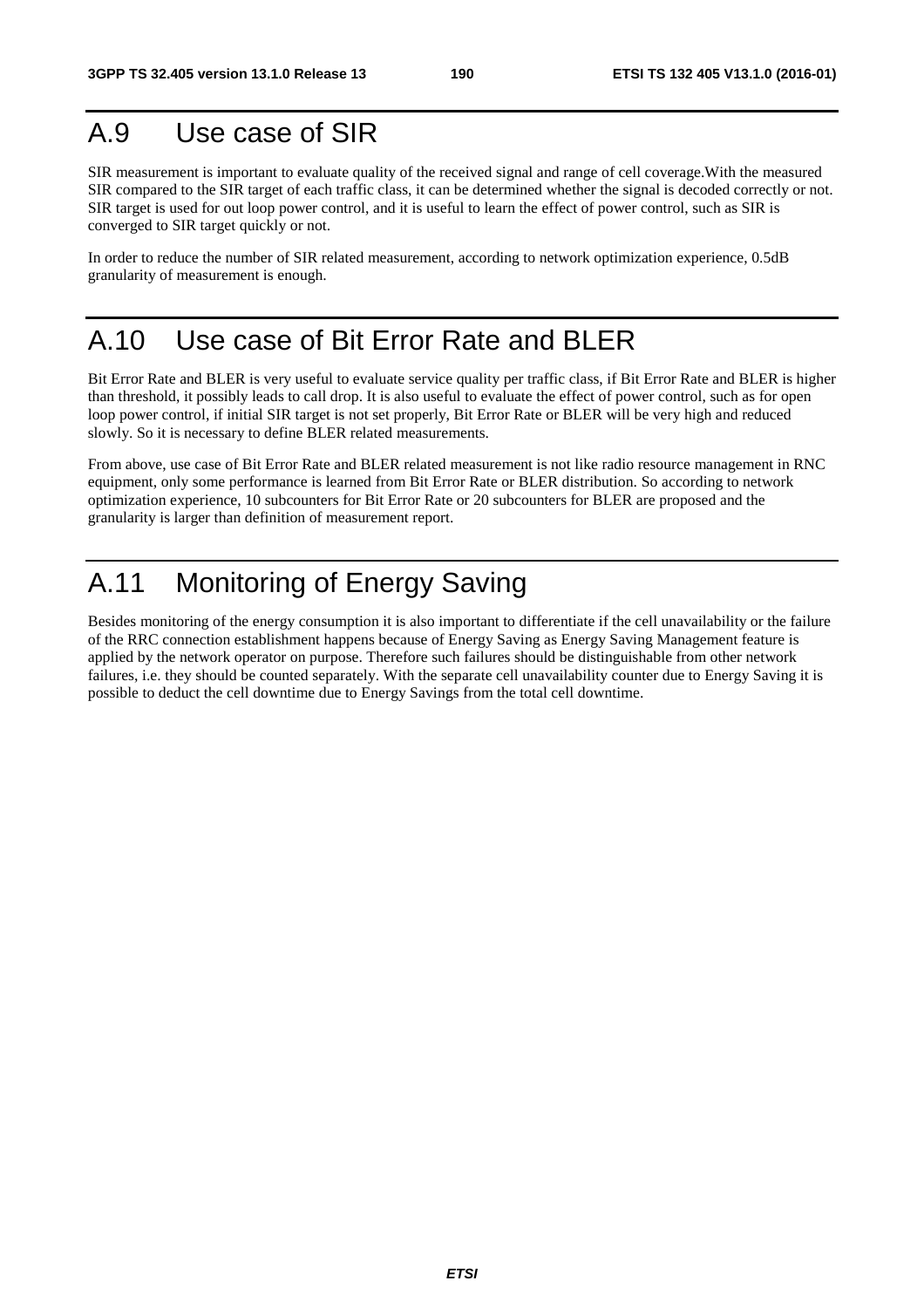## Annex B (informative): Use cases for performance measurements defintion

## B.0 Introduction

This annex provides the concrete use cases for the UTRAN performance measurements defined in clause 4.

## B.1 HSPA evolution related performance

In HSPA evolution different scheduling mechanism are defined. For Network Operators to use the related licenses more efficient it is important to know the utilization of the different scheduling mechanism. Based on the utilization information operator can optimize their license usage by moving licenses to the areas where the utilization is higher.

The utilization of 64QAM and MIMO scheduling mechanism is calculated based in the scheduled TTIs. The measurements required are: how many TTIs using 64QAM technology in UTRAN cell are actually scheduled by NodeB, how many TTIs in UTRAN cell are actually scheduled by NodeB of using MIMO technology and how many TTIs are actually scheduled in total. The first counter can be used to calculate the usage of 64QAM technology in the networks, by comparing this measurement to the total number of scheduled TTIs. The second counter reflects the utilization of MIMO technology in the networks by comparing this measurement to the total number of scheduled TTIs. The last counter reflects the total number of scheduled TTIs where the empty TTIs are excluded.

## B.2 RAB establishment related performance

With the dramatic development of 3G network, operators provide much more kinds of streaming service platforms mainly in PS domain, such as VOD (Video on Demand), IVVR (Interactive Voice and Video Response) and Video Surveillance. The streaming services can be distinguished by the data rate since they require different data rate, as same as conversation services in CS domain. For instance, IVVR, VOD and Video Surveillance require different data rate, typically 64kbps, 128kbps, and 384kbps. Only streaming services counted in this measurement is because that operators are more interested in streaming type of service, whose QoS needs to be monitored and guaranteed. The measurements related to RAB establishment in PS domain streaming type according to data rates can reflect different streaming services. It would be helpful for the operators to know the successful ratio of their services" establishments.

## B.3 Iurg related measurements

The main purpose of Iurg interface is to enhance mobility performance including paging, cell update and registration area update etc, especially for dual-RAN capable mobiles. It can alleviate the potential problem caused with dual mode mobiles frequently toggling between UTRAN and GERAN coverage areas (e.g. in indoor coverage situations): for instance, common LAIs and RAIs for GERAN and UTRAN cells in the same geographical area.

Resource reservation, preparation and implementation of handover with Iurg interface success rate are very useful to analyze network handover performance and to do trouble shooting when handover success rate is lower than predefined threshold. So it is necessary to define Iurg related measurements.

## B.4 RRC connection usage per UE multi-mode/multi-RAT capability related measurement

Network Operator's Business Community aims to utilize their installed equipment as much as possible for efficiency reasons because each additional technology layer constitutes an important portion of total capex expenditures. A generic approach is to configure network parameters so that UEs that support both new and older radio access technology layers would camp on and use services from latest technology with better cost per bit characteristics. Therefore, it is of utmost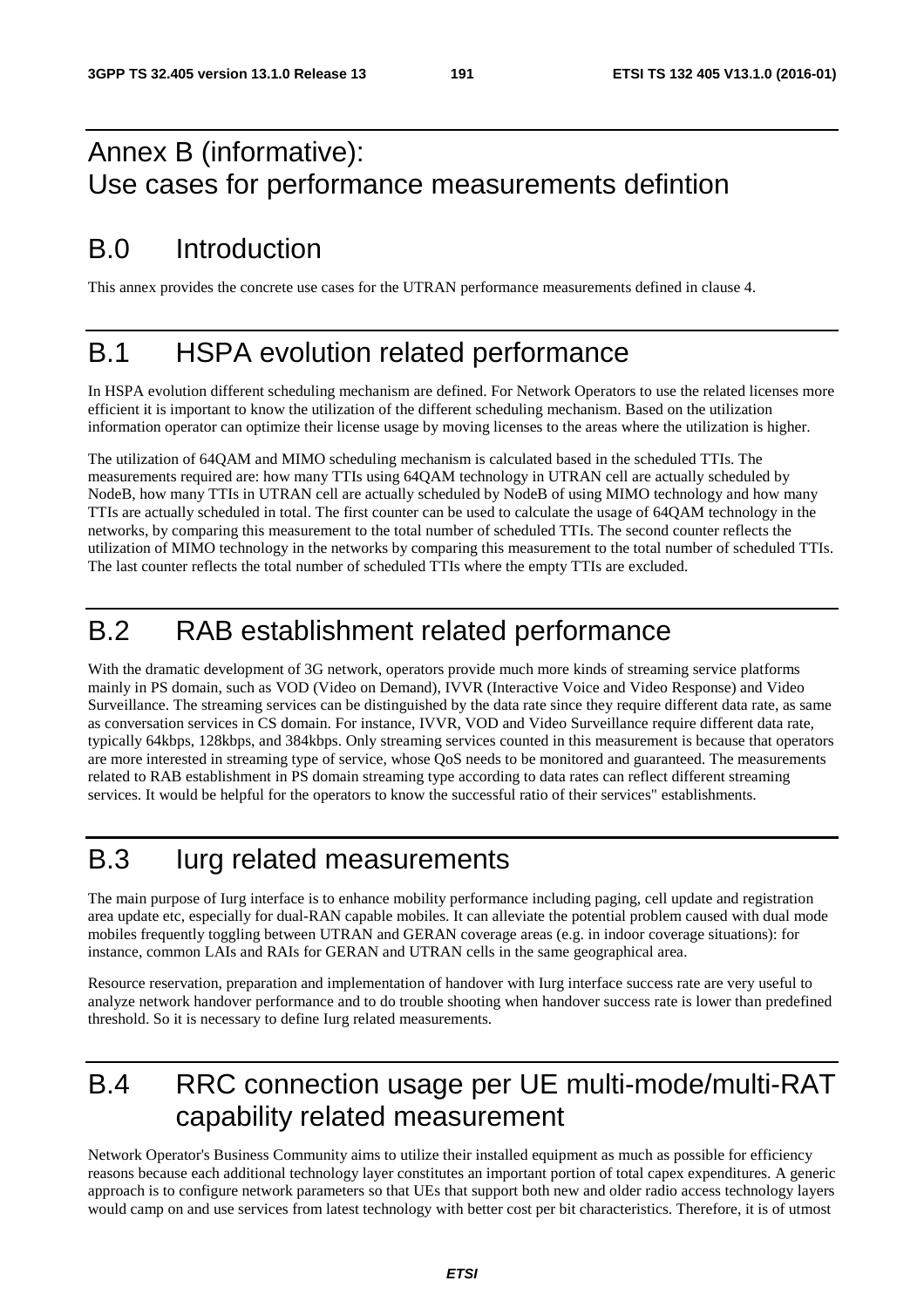importance for an operator to know if new technology capable UEs are served by old radio access technology for areas where new technology is overlayed on top.

RRC connection usage per UE multi-mode/multi-RAT capability related measurement will be helpful for operators to identify how efficient they utilize their deployed radio access technology layers and perform corrective actions when needed.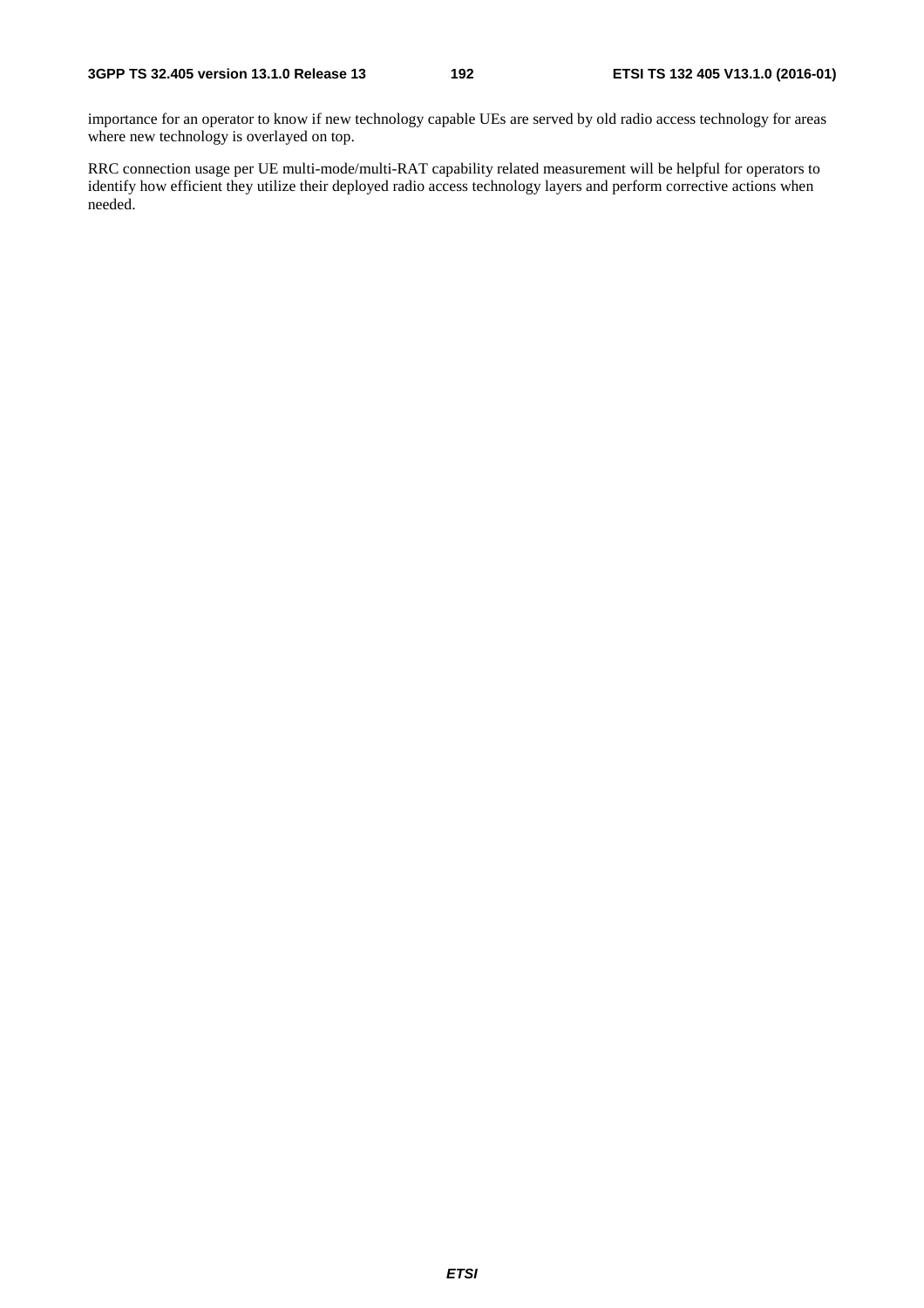# Annex C (informative): Change history

| <b>Change history</b> |              |                 |           |              |                                                                                                                                        |                |         |            |
|-----------------------|--------------|-----------------|-----------|--------------|----------------------------------------------------------------------------------------------------------------------------------------|----------------|---------|------------|
| Date                  |              | TSG # TSG Doc.  | <b>CR</b> | Rev          | Subject/Comment                                                                                                                        |                | Cat Old | <b>New</b> |
| Sep<br>2007           | SA_37 SP-    | 070613          | 0031      |              | Correct ISCP (Interference Signal Code Power) measurements for TDD F<br>- Align with 25.123 Requirements for support of radio resource |                | 7.5.0   | 7.6.0      |
| Sep                   | SA_37 SP-    |                 | 0032      | Щ.           | management (TDD)<br>Add RNC processor usage related measurements                                                                       | B              | 7.6.0   | 8.0.0      |
| 2007                  |              | 070614          |           |              |                                                                                                                                        |                |         |            |
| Dec<br>2007           | SA_38 SP-    | 070734          | 0035      | ш,           | Correct measurements about the transmitted carrier power not used for<br>HSPA transmission for TDD - Align with 25.225                 | A              | 8.0.0   | 8.1.0      |
| Dec<br>2007           | SA_38 SP-    | 070744          | 0036      | --           | Add measurements related to E-DCH active set                                                                                           | B              | 8.0.0   | 8.1.0      |
| Dec<br>2007           | SA_38 SP-    | 070744          | 0037      | --           | Add measurements related to serving E-DCH cell change                                                                                  | B              | 8.0.0   | 8.1.0      |
| Dec<br>2007           | SA_38 SP-    | 070744          | 0038      |              | Add measurements related to HSUPA users                                                                                                | $\overline{B}$ | 8.0.0   | 8.1.0      |
| Dec<br>2007           | SA_38 SP-    | 070744          | 0039      | Щ.           | Add measurements related to HSUPA setup                                                                                                | $\overline{B}$ | 8.0.0   | 8.1.0      |
| Mar 2008 SP-39        |              | SP-<br>080069   | 0040      | ц,           | Correct measurement name for abnormal RB releases for HS-DSCH -<br>Replace HS by HSDPA                                                 | F              | 8.1.0   | 8.2.0      |
| Mar 2008 SP-39        |              | SP-<br>080069   | 0041      | ш.           | Add measurements related to channel switches between E-DCH and<br>RACH/DCH - Channel switch success rate for HSUPA                     | B              | 8.1.0   | 8.2.0      |
| Mar 2008 SP-39        |              | SP-             | 0042      | ш,           | Add measurements related to MAC-e feedback decoding - HSUPA                                                                            | B              | 8.1.0   | 8.2.0      |
| Mar 2008 SP-39        |              | 080069<br>SP-   | 0043      | ÷.           | retransmission efficiency<br>Add measurement related to octets of acknowledged MAC-e PDUs -                                            | $\sf B$        | 8.1.0   | 8.2.0      |
| Mar 2008 SP-39        |              | 080069<br>SP-   | 0044      | Щ.           | HSUPA data volume<br>Add measurements related to HSUPA release                                                                         | B              | 8.1.0   | 8.2.0      |
| Jun 2008 SP-40        |              | 080069<br>SP-   | 0046      | --           | Correct measurements related to TDD UTRAN cell Radio Frequency                                                                         | A              | 8.2.0   | 8.3.0      |
| Sep                   | SP-41        | 080328<br>SP-   | 0047      | --           | Carrier<br>Correct measurements related to Mac-d setups for HSUPA                                                                      | F              | 8.3.0   | 8.4.0      |
| 2008<br>Sep           | SP-41        | 080465<br>SP-   | 0048      | --           | Correct measurements related to channel switch between RACH/DCH                                                                        | F              | 8.3.0   | 8.4.0      |
| 2008<br>Sep           | $SP-41$      | 080465<br>SP-   | 0049      | $\mathbf{1}$ | and E-DCH<br>Change name and definition of measurements related to serving E-                                                          | F              | 8.3.0   | 8.4.0      |
| 2008                  |              | 080465          |           |              | DCH cell change                                                                                                                        |                |         |            |
| Sep<br>2008           | $SP-41$      | SP-<br>080465   | 0050      | $\mathbf{1}$ | Add measurements related to serving E-DCH cell change                                                                                  | B              | 8.3.0   | 8.4.0      |
| Mar 2009 SP-43        |              | $SP-$<br>090207 | 0051      | Щ.           | Add Cell Unavailable Time Measurements                                                                                                 | C              | 8.4.0   | 8.5.0      |
| Mar 2009 SP-43        |              | SP-<br>090207   | 0052      | ш,           | Addition of MBMS data volume related measurements                                                                                      | B              | 8.4.0   | 8.5.0      |
| Mar 2009 SP-43        |              | SP-<br>090207   | 0053      | --           | Inclusion of WB-AMR Rates                                                                                                              | Ċ              | 8.4.0   | 8.5.0      |
| <b>Jun 2009</b>       | <b>SP-44</b> | $SP-$<br>090290 | 0054      | ш.           | Addition of MBMS session related measurements                                                                                          | F              | 8.5.0   | 9.0.0      |
| Sep<br>2009           | $SP-45$      | SP-<br>090627   | 0055      | --           | Add performance measurements for Dual-Cell HSDPA                                                                                       | $\overline{B}$ | 9.0.0   | 9.1.0      |
| Dec<br>2009           | $SP-46$ SP-  | 090719          | 0056      |              | Addition of P-CCPCH RSCP related measurements                                                                                          | В              | 9.1.0   | 9.2.0      |
| Dec<br>2009           | $SP-46$      | SP-<br>090719   | 0057      |              | Addition of UTRAN RSCP related measurements                                                                                            | B              | 9.1.0   | 9.2.0      |
| Dec<br>2009           | SP-46        | SP-<br>090719   | 0058      | -−           | Addition of UE timing advance related measurements                                                                                     | B              | 9.1.0   | 9.2.0      |
| Dec<br>2009           | SP-46        | SP-<br>090719   | 0059      | --           | Addition of UTRAN AOA value related measurements                                                                                       | B              | 9.1.0   | 9.2.0      |
| Dec<br>2009           | <b>SP-46</b> | SP-<br>090719   | 0060      | ш,           | Addition of UE timeslot ISCP related measurements                                                                                      | B              | 9.1.0   | 9.2.0      |
| Dec                   | SP-46        | SP-             | 0061      | ш,           | Addition of UTRAN timeslot ISCP related measurements                                                                                   | B              | 9.1.0   | 9.2.0      |
| 2009<br>Dec           | SP-46        | 090719<br>SP-   | 0062      |              | Addition of UE transmitted power related measurements                                                                                  | B              | 9.1.0   | 9.2.0      |
| 2009<br>Dec           | <b>SP-46</b> | 090719<br>SP-   | 0063      | щ.           | Addition of UpPTS interference related measurements                                                                                    | B              | 9.1.0   | 9.2.0      |
| 2009<br>Dec           | SP-46        | 090719<br>ISP-  | 0064      |              | Add RAB establishment related performance measurements according                                                                       | В              | 9.1.0   | 9.2.0      |
| 2009<br>Dec           | <b>SP-46</b> | 090719<br>SP-   | 0065      |              | to data rates<br>Add performance measurements for hspa evolution                                                                       | B              | 9.1.0   | 9.2.0      |
| 2009                  |              | 090719          |           |              |                                                                                                                                        |                |         |            |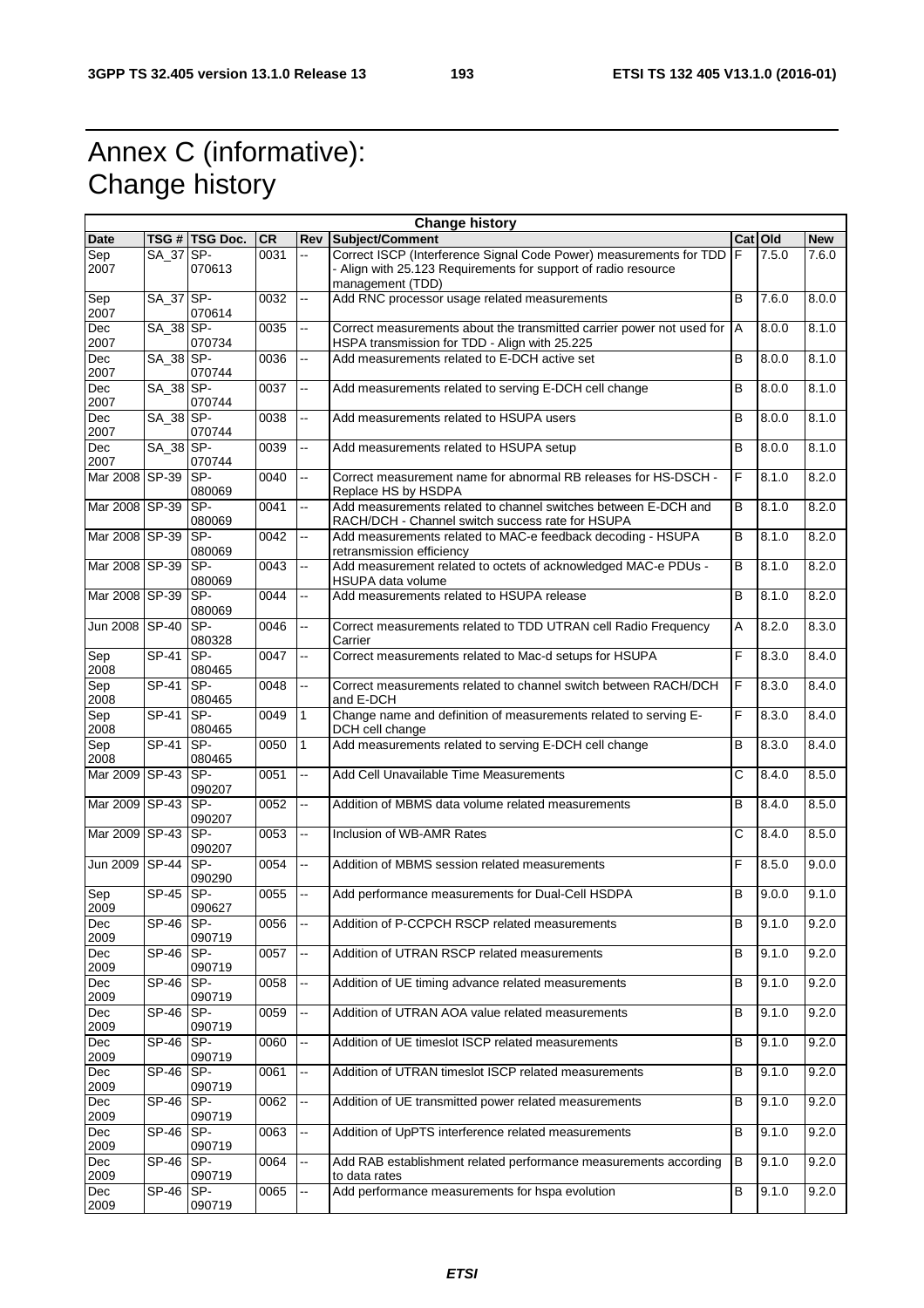| Mar 2010 SP-47   |         | SP-<br>100036 | 0066 | $- -$                    | Addition of SIR related measurements                      | B | 9.2.0  | 10.0.0 |
|------------------|---------|---------------|------|--------------------------|-----------------------------------------------------------|---|--------|--------|
| Mar 2010 SP-47 I |         | SP-<br>100036 | 0067 | $\overline{\phantom{a}}$ | Addition of Bit Error Rate and BLER related measurements  | B | 9.2.0  | 10.0.0 |
| May<br>2011      | SP-52   | SP-<br>110286 | 0068 | $\sim$                   | Addition of lurg related performance measurements         | B | 10.0.0 | 11.0.0 |
| Mar 2012 SP-55   |         | SP-<br>120056 | 0069 |                          | Add energy saving cause to UTRAN measurements             | B | 11.0.0 | 11.1.0 |
| Dec<br>2012      |         |               |      |                          | Correction of History table (MCC)                         |   | 11.1.0 | 11.1.1 |
| Sep<br>2014      | $SP-65$ | SP-<br>140556 | 0074 |                          | Correction of scope                                       | A | 11.1.1 | 11.2.0 |
| 2014-10          |         |               |      |                          | Update to Rel-12 version (MCC)                            |   | 11.2.0 | 12.0.0 |
| 2015-09          | SP-69   | SP-<br>150414 | 0077 |                          | Add usage of measurements supporting EE coverage KPI      | C | 12.0.0 | 13.0.0 |
| 2015-12          | SP-70   | SP-<br>150785 | 0078 | 2                        | Add measurement on RRC connection usage per UE capability | B | 13.0.0 | 13.1.0 |